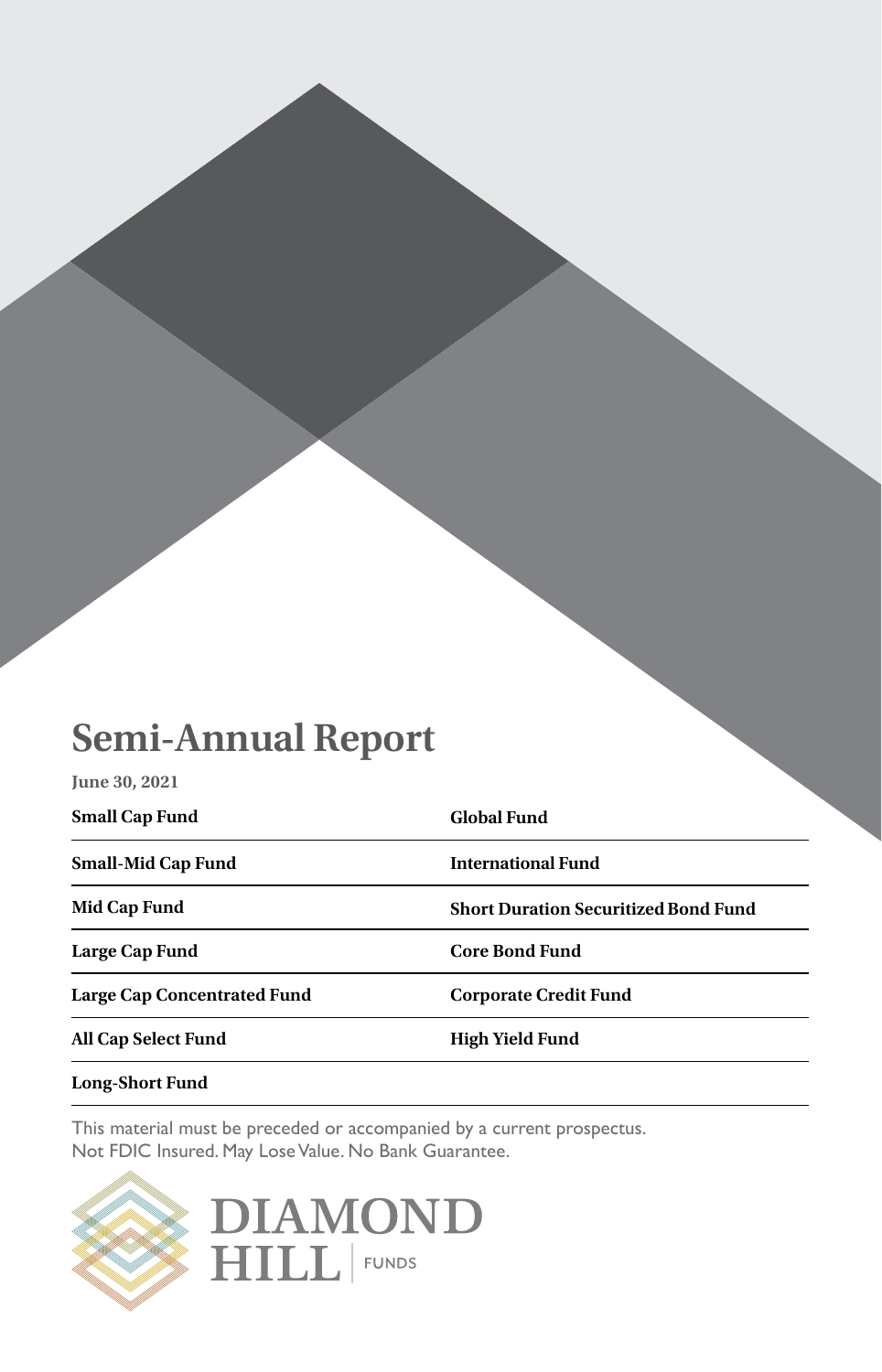## **Table of Contents**

| <b>Financial Statements</b>                                                      |  |
|----------------------------------------------------------------------------------|--|
|                                                                                  |  |
|                                                                                  |  |
|                                                                                  |  |
|                                                                                  |  |
|                                                                                  |  |
|                                                                                  |  |
|                                                                                  |  |
|                                                                                  |  |
| Operation and Effectiveness of the Funds' Liquidity Risk Management Program  146 |  |

Cautionary Statement: At Diamond Hill, we pledge that, "we will communicate with our clients about our investment performance in a manner that will allow them to properly assess whether we are deserving of their trust." Our views and opinions regarding the investment prospects of our portfolio holdings and Funds are "forward looking statements" which may or may not be accurate over the long term. While we believe we have a reasonable basis for our opinions, actual results may differ materially from those we anticipate. Information provided in this report should not be considered a recommendation to purchase or sell any particular security.

You can identify forward looking statements by words like "believe," "expect," "anticipate," or similar expressions when discussing prospects for particular portfolio holdings and/or one of the Funds. We cannot assure future results. You should not place undue reliance on forward-looking statements, which speak only as of the date of this report. We disclaim any obligation to update or alter any forward-looking statements, whether as a result of new information, future events, or otherwise.

This material is not authorized for distribution to prospective investors unless preceded or accompanied by a Prospectus. Investors should consider the investment objectives, risks, charges, and expenses of the Diamond Hill Funds carefully before investing. The prospectus or summary prospectus contain this and other important information about the Fund(s) and are available at diamond-hill.com or by calling 888.226.5595. Please read the prospectus or summary prospectus carefully before investing. The Diamond Hill Funds are distributed by Foreside Financial Services, LLC (Member FINRA). Diamond Hill Capital Management, Inc., a registered investment adviser, serves as Investment Adviser to the Diamond Hill Funds and is paid a fee for its services. Diamond Hill Funds are not FDIC insured, may lose value, and have no bank guarantee.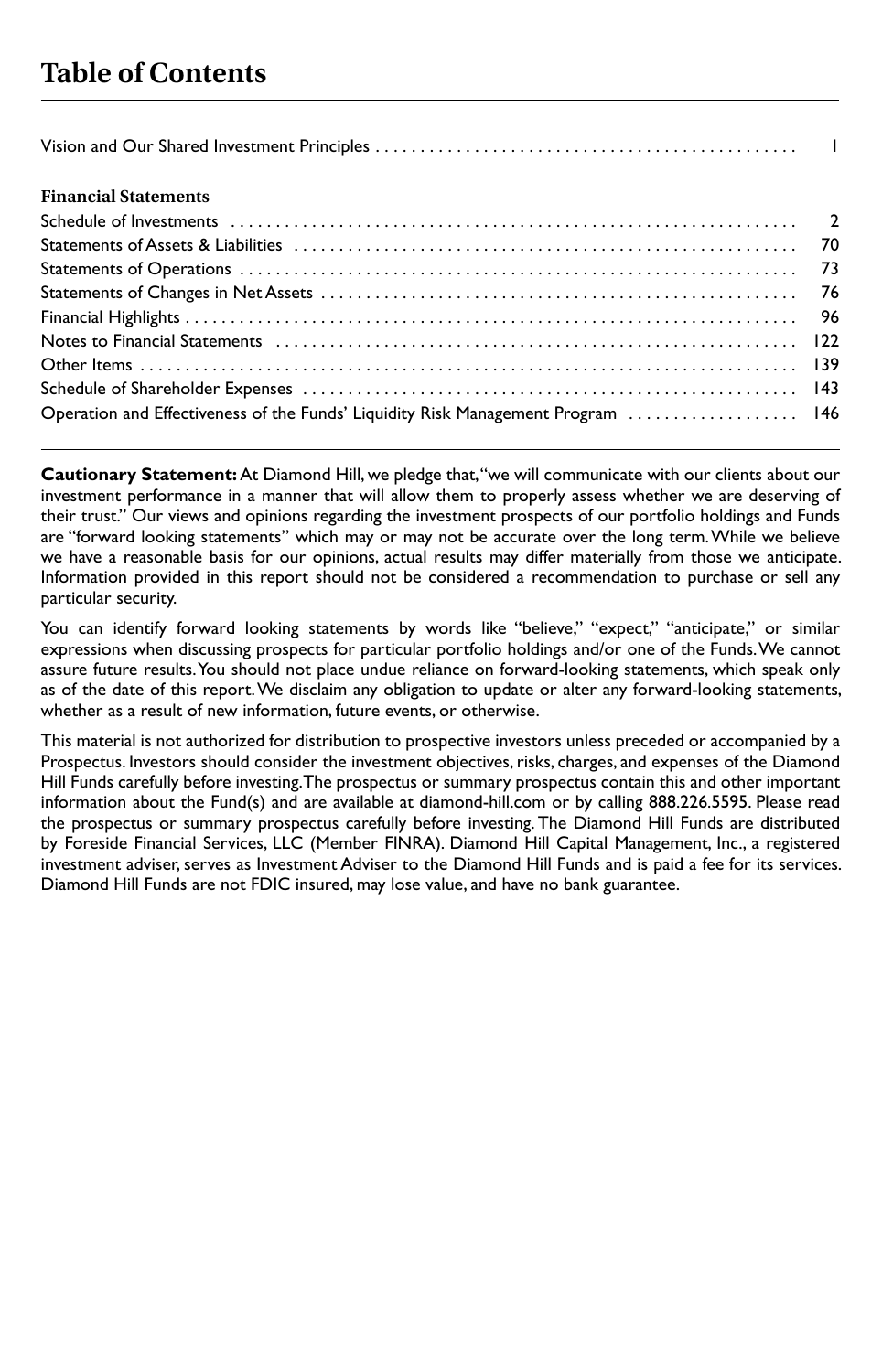## <span id="page-2-0"></span>**VISION**

At Diamond Hill, our goal is to be an exceptional active investment boutique that our clients trust to deliver excellent long-term investment outcomes from a team aligned with their success.

## **OUR SHARED INVESTMENT PRINCIPLES**

## **ACTIVE, FUNDAMENTAL APPROACH**

We believe we can add the most value with an **active, fundamentally driven** process.

## **OWNERSHIP**

Our investment professionals approach each investment as long-term **owners**, and they invest heavily alongside our clients. With every employee an owner of company shares their first day, we promote an ownership mentality throughout the firm.

## **LONG-TERM**

We are **long-term** oriented in both our investment analysis and the management of our business.

## **VALUATION DISCIPLINE**

We invest with a **valuation discipline**. We believe in taking an ownership stake in an investment at a discount to what we believe it is worth and waiting patiently for value to be realized.

## **CAPACITY DISCIPLINE**

We are committed to **capacity discipline**. We believe prudent capacity management puts our clients' interests first.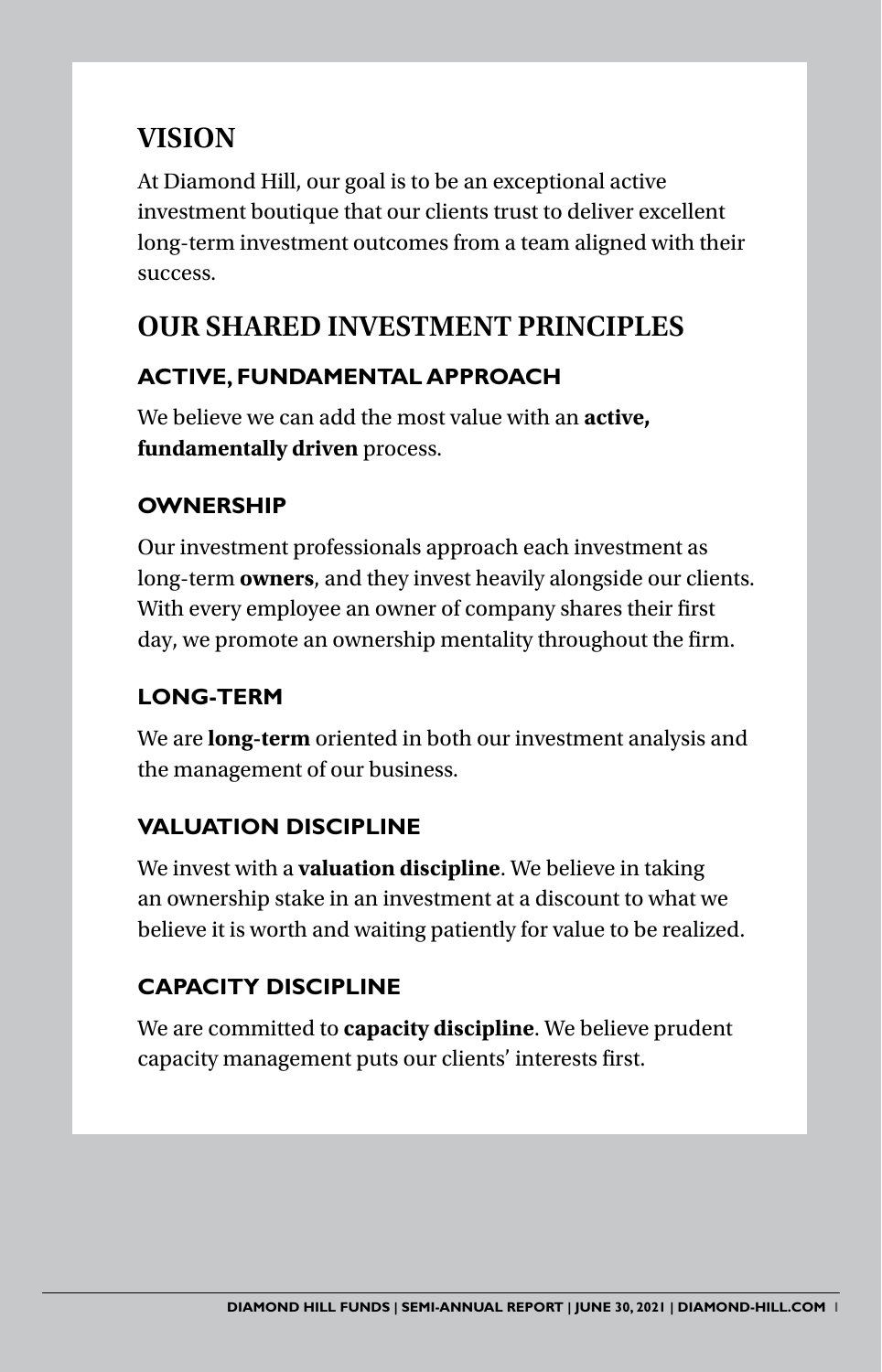### <span id="page-3-0"></span>**Diamond Hill Small Cap Fund**

Schedule of Investments June 30, 2021 (Unaudited)

|                                                       |               | Fair        |
|-------------------------------------------------------|---------------|-------------|
|                                                       | <b>Shares</b> | Value       |
| Common Stocks — 97.3%                                 |               |             |
| <b>Communication Services - 1.9%</b>                  |               |             |
| Live Nation                                           |               |             |
| Entertainment,                                        |               |             |
| Inc. (a)(b)                                           | 124,718<br>\$ | 10,924,050  |
| <b>Consumer Discretionary - 16.1%</b>                 |               |             |
| Carter's, Inc. (a)                                    | 49,663        | 5,123,732   |
| Green Brick Partners,                                 |               |             |
| $Inc.$ $(a)(b)$                                       | 494,466       | I I,244,157 |
| Hanesbrands, Inc. (a)                                 | 541,629       | 10,112,213  |
| PROG Holdings, Inc.                                   | 250,910       | 12,076,298  |
| Red Rock Resorts,                                     |               |             |
| Inc., Class $A^{(a)(b)}$                              | 695,535       | 29,560,237  |
| Vail Resorts, Inc. (b)                                | 61,601        | 19,497,948  |
| <b>Wolverine World</b>                                |               |             |
| Wide, Inc.                                            | 160,000       | 5,382,400   |
|                                                       |               | 92,996,985  |
|                                                       |               |             |
| Consumer Staples — 11.3%<br>Cal-Maine Foods, Inc. (a) | 549,957       | 19,913,943  |
| Flowers Foods, Inc. (a)                               | 333,190       | 8,063,198   |
|                                                       |               |             |
| <b>Lancaster Colony</b><br>Corp. <sup>(a)</sup>       | 38,997        | 7,546,309   |
| Post Holdings, Inc. (b)                               | 173,336       | 18,801,756  |
| Seaboard Corp. (a)                                    | 2,814         | 10,886,606  |
|                                                       |               | 65,211,812  |
|                                                       |               |             |
| Energy $-3.0%$                                        |               |             |
| <b>Bonanza Creek</b>                                  |               |             |
| Energy, Inc. (a)                                      | 186,727       | 8,789,240   |
| Cimarex Energy Co.                                    | 114,711       | 8,310,812   |
|                                                       |               | 17,100,052  |
| Financials - 28.8%                                    |               |             |
| Altabancorp                                           | 105,206       | 4,556,472   |
| <b>Bank OZK</b>                                       | 661,901       | 27,905,746  |
| BankUnited, Inc. (a)                                  | 125,000       | 5,336,250   |
| BOK Financial Corp. (a)                               | 149,339       | 12,932,757  |
| Cadence BanCorp                                       | 600,000       | 12,528,000  |
| Enstar Group Ltd. (b)                                 | 74,704        | 17,848,280  |
| <b>First Interstate</b>                               |               |             |
| BancSystem,                                           |               |             |
| Inc., Class A                                         | 115,303       | 4,823,124   |
| First of Long Island                                  |               |             |
| Corp. (The)                                           | 178,735       | 3,794,544   |
| Live Oak Bancshares,                                  |               |             |
| $Inc.$ $(a)$                                          | 170,694       | 10,070,946  |
| Mr. Cooper Group,                                     |               |             |
| $Inc.$ <sup>(b)</sup>                                 | 346,487       | 11,454,860  |
| ProAssurance Corp.                                    | 640,922       | 14,580,975  |

|                                                  |               | Fair            |
|--------------------------------------------------|---------------|-----------------|
|                                                  | <b>Shares</b> | Value           |
| Financials - 28.8% continued                     |               |                 |
| Reinsurance Group                                |               |                 |
| of America, Inc.                                 | 49,024        | \$<br>5,588,736 |
| RenaissanceRe                                    |               |                 |
| Holdings Ltd.                                    | 34, 19 1      | 5,088,305       |
| Sterling Bancorp <sup>(a)</sup>                  | 1,080,030     | 26,773,944      |
| Triumph Bancorp, Inc. (b)                        | 43,180        | 3,206,115       |
|                                                  |               | 166,489,054     |
| Health Care — 2.5%                               |               |                 |
| Integer Holdings                                 |               |                 |
| Corp. (b)                                        | 48,983        | 4,614,199       |
| LivaNova plc (b)                                 | 10,745        | 903,762         |
| Natus Medical, Inc. (b)                          | 336,270       | 8,736,295       |
|                                                  |               | 14,254,256      |
| Industrials — 16.9%                              |               |                 |
| Allegiant Travel Co. (a)(b)                      | 53,461        | 10,371,434      |
| <b>Allied Motion</b>                             |               |                 |
| Technologies, Inc.                               | 85,424        | 2,949,691       |
| Colfax Corp. (a)(b)                              | 486,060       | 22,266,409      |
| Concrete Pumping                                 |               |                 |
| Holdings, Inc. (a)(b)                            | 367,461       | 3, I 12, 395    |
| Douglas Dynamics, Inc.                           | 74,682        | 3,038,811       |
| Hyster-Yale Materials                            |               |                 |
| Handling, Inc.                                   | 30,735        | 2,243,040       |
| Kirby Corp. (b)                                  | 193,912       | 11,758,824      |
| Sensata Technologies                             |               |                 |
| Holding plc <sup>(b)</sup>                       | 46,185        | 2,677,344       |
| SPX FLOW, Inc.                                   | 158,773       | 10,358,350      |
| Stericycle, Inc. (b)                             | 122,522       | 8,766,449       |
| TriMas Corp. (b)                                 | 154,117       | 4,674,369       |
| <b>WESCO</b> International,                      |               |                 |
| Inc. $(b)$                                       | 150,667       | 15,491,581      |
|                                                  |               | 97,708,697      |
|                                                  |               |                 |
| - Information Technology<br>Broadridge Financial | - 4.2%        |                 |
| Solutions, Inc.                                  | 16,757        | 2,706,758       |
| Sanmina Corp. (a)(b)                             | 106,895       | 4,164,629       |
| <b>WNS Holdings</b>                              |               |                 |
| Ltd. - ADR (b)                                   | 218,864       | 17,480,668      |
|                                                  |               | 24,352,055      |
|                                                  |               |                 |
| Materials — 5.4%                                 |               |                 |
| <b>Ashland Global</b>                            |               |                 |
| Holdings, Inc.                                   | 154,079       | 13,481,912      |
| Chase Corp. (a)                                  | 53,815        | 5,521,957       |
| UFP Technologies, Inc. (b)                       | 41,323        | 2,372,767       |
| W.R. Grace & Co.                                 | 140,000       | 9,676,800       |
|                                                  |               | 31,053,436      |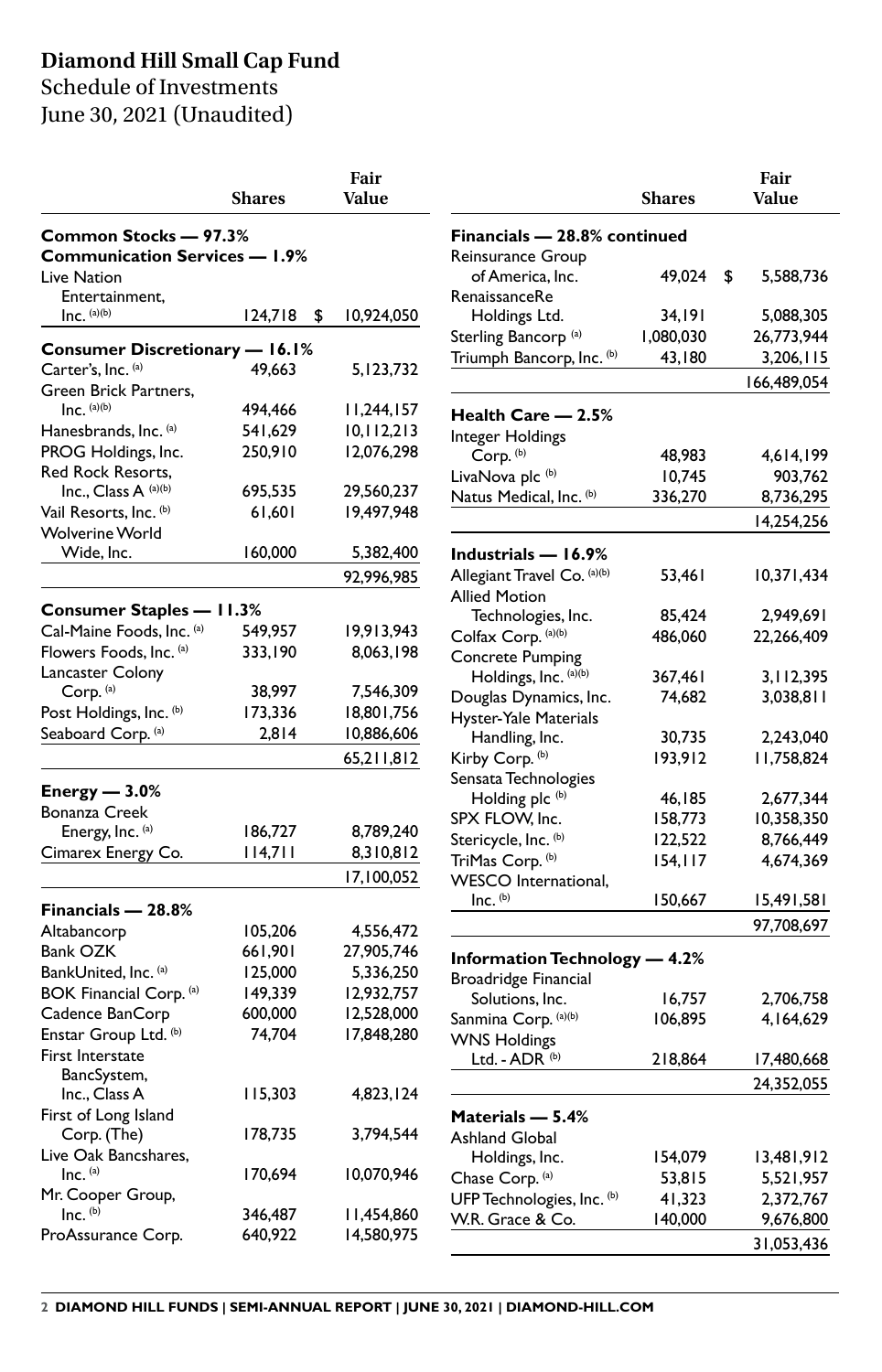### **Diamond Hill Small Cap Fund**

Schedule of Investments (Continued) June 30, 2021 (Unaudited)

|                                                                 |               | Fair             |
|-----------------------------------------------------------------|---------------|------------------|
|                                                                 | <b>Shares</b> | Value            |
| Common Stocks - 97.3% continued                                 |               |                  |
| Real Estate - 4.6%                                              |               |                  |
| CubeSmart REIT                                                  | 357,187       | \$<br>16.544.902 |
| Jones Lang LaSalle, Inc. (b)                                    | 14,811        | 2,894,958        |
| Rayonier, Inc. (a)                                              | 192,226       | 6,906,680        |
|                                                                 |               | 26,346,540       |
| Utilities $-2.6%$                                               |               |                  |
| South Jersey                                                    |               |                  |
| Industries, Inc. (a)                                            | 309,774       | 8,032,440        |
| UGI Corp.                                                       | 152,326       | 7,054,217        |
|                                                                 |               | 15,086,657       |
|                                                                 |               |                  |
| <b>Total Common Stocks</b>                                      |               |                  |
| (Cost \$319,844,341)                                            |               | \$561,523,594    |
| <b>Registered Investment Companies - 9.4%</b>                   |               |                  |
| State Street Institutional                                      |               |                  |
| <b>US Government</b>                                            |               |                  |
| Money Market                                                    |               |                  |
| Fund, Premier                                                   |               |                  |
| Class, 0.03% (c)                                                | 16,667,618    | 16,667,618       |
| <b>State Street Navigator</b>                                   |               |                  |
| Securities Lending                                              |               |                  |
| Portfolio I, 0.10% (c)(d) 37,654,494                            |               | 37,654,494       |
| <b>Total Registered Investment Companies</b>                    |               |                  |
| (Cost \$354,322, 112)                                           |               | \$54,322,112     |
| Total Investment Securities - 106.7%                            |               |                  |
| (Cost \$374,166,453)                                            |               | \$615,845,706    |
| <b>Liabilities in Excess of</b>                                 |               |                  |
| Other Assets - (6.7)%                                           |               | (38,530,401)     |
| <b>Net Assets - 100.0%</b>                                      |               | \$577,315,305    |
|                                                                 |               |                  |
| $\lambda$ All or a portion of the security is on loan The total |               |                  |

- All or a portion of the security is on loan. The  $t$ fair value of the securities on loan as of lune 30, 2021 was \$70,553,830.
- (b) Non-income producing security.
- $\left($ c) The rate shown is the  $7$ -day effective yield as of June 30, 2021.
- (d) This security was purchased with cash collateral held from securities on loan.

ADR — American Depositary Receipt plc — Public Limited Company REIT — Real Estate Investment Trust

See accompanying Notes to Financial Statements.

#### **Diamond Hill Small-Mid Cap Fund**

Schedule of Investments June 30, 2021 (Unaudited)

|                                                      | <b>Shares</b> |      | Fair<br>Value            |
|------------------------------------------------------|---------------|------|--------------------------|
| Common Stocks - 93.5%                                |               |      |                          |
| <b>Communication Services - 1.1%</b>                 |               |      |                          |
| Liberty Media Corp.                                  |               |      |                          |
| - Liberty Formula                                    |               |      |                          |
| One - Series C (a)(b)                                | 505,637       | - \$ | 24,376,760               |
| <b>Consumer Discretionary — 16.9%</b>                |               |      |                          |
| Advance Auto Parts, Inc.                             | 83,281        |      | 17,084,264               |
| BorgWarner, Inc. (a)                                 | 820,640       |      | 39,833,866               |
| Carter's, Inc.                                       | 130,267       |      | 13,439,646               |
| Hanesbrands, Inc.                                    | 2,471,239     |      | 46, 138, 032             |
| NVR, Inc. (b)                                        | 10,604        |      | 52,736,873               |
| Polaris, Inc. (a)                                    | 122,853       |      | 16,825,947               |
|                                                      |               |      |                          |
| PROG Holdings, Inc.                                  | 764,404       |      | 36,790,764               |
| Red Rock Resorts,<br>Inc., Class A (a)(b)            | 2,012,461     |      |                          |
| Vail Resorts, Inc.                                   | 129,577       |      | 85,529,592<br>41,013,712 |
| <b>Wolverine World</b>                               |               |      |                          |
| Wide, Inc.                                           | 580,900       |      | 19,541,476               |
|                                                      |               |      | 368,934,172              |
|                                                      |               |      |                          |
| Consumer Staples - 8.4%<br>Cal-Maine Foods, Inc. (a) |               |      |                          |
|                                                      | 1,393,704     |      | 50,466,022               |
| Flowers Foods, Inc. (a)                              | 1,315,561     |      | 31,836,576               |
| Molson Coors Beverage                                |               |      |                          |
| Co., Class B $(a)(b)$                                | 248,163       |      | 13,323,871               |
| Post Holdings, Inc. (b)                              | 801,777       |      | 86,968,751               |
|                                                      |               |      | 182,595,220              |
| Energy $-2.5%$                                       |               |      |                          |
| Cimarex Energy Co.                                   | 741,902       |      | 53,750,800               |
| Financials - 25.7%                                   |               |      |                          |
| Alleghany Corp. (b)                                  | 38,868        |      | 25,927,677               |
| <b>Bank OZK</b>                                      | I, I 23,393   |      | 47,362,249               |
| BankUnited, Inc.                                     | 1,116,410     |      | 47,659,543               |
| BOK Financial Corp. (a)                              | 592,353       |      | 51,297,770               |
| Brighthouse                                          |               |      |                          |
| Financial, Inc. (b)                                  | 483,394       |      | 22,013,763               |
| Brown & Brown, Inc.                                  | 293,683       |      | 15,606,315               |
| Cadence BanCorp                                      | 682,286       |      | 14,246,132               |
| Enstar Group Ltd. (b)                                | 81,212        |      | 19,403,171               |
| First Republic Bank                                  | 210,531       |      | 39,405,087               |
| Loews Corp.                                          | 551,933       |      | 30,163,138               |
| Mr. Cooper Group,                                    |               |      |                          |
| $Inc.$ <sup>(b)</sup>                                | 1,031,706     |      | 34,108,200               |
| ProAssurance Corp.                                   | 1,045,543     |      | 23,786,103               |
| Reinsurance Group                                    |               |      |                          |
| of America, Inc.                                     | 251,716       |      | 28,695,624               |
| RenaissanceRe                                        |               |      |                          |
| Holdings Ltd.                                        | 198,763       |      | 29,579,910               |
| Sterling Bancorp                                     | 3,343,927     |      | 82,895,950               |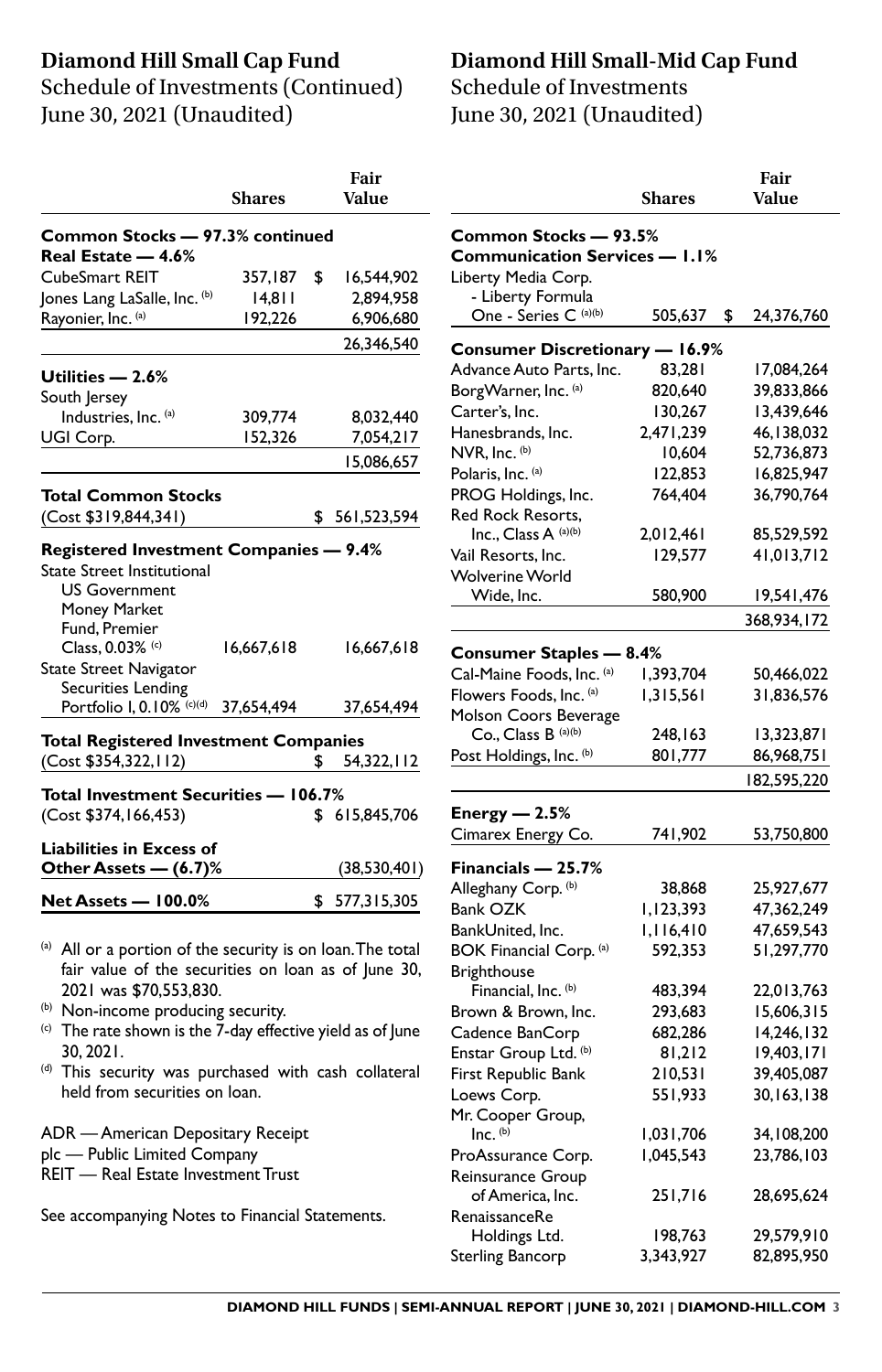## **Diamond Hill Small-Mid Cap Fund**

Schedule of Investments (Continued) June 30, 2021 (Unaudited)

|                                                                 |               | Fair             |  |  |
|-----------------------------------------------------------------|---------------|------------------|--|--|
|                                                                 | <b>Shares</b> | Value            |  |  |
| Common Stocks - 93.5% continued<br>Financials - 25.7% continued |               |                  |  |  |
| SVB Financial Group <sup>(b)</sup>                              | 85,908        | \$<br>47,801,788 |  |  |
|                                                                 |               | 559,952,420      |  |  |
|                                                                 |               |                  |  |  |
| Health Care - 2.4%                                              |               |                  |  |  |
| <b>Boston Scientific</b>                                        |               |                  |  |  |
| Corp. <sup>(b)</sup>                                            | 326,142       | 13,945,832       |  |  |
| Integer Holdings<br>Corp. <sup>(b)</sup>                        | 160.226       | 15,093,289       |  |  |
| LivaNova plc (b)                                                | 286,992       | 24,138,897       |  |  |
|                                                                 |               |                  |  |  |
|                                                                 |               | 53,178,018       |  |  |
| Industrials - 18.3%                                             |               |                  |  |  |
| Alaska Air Group, Inc. (b)                                      | 149,751       | 9,031,483        |  |  |
| Allegiant Travel Co. (b)                                        | 189,463       | 36,755,822       |  |  |
| Colfax Corp. (a)(b)                                             | 1,819,102     | 83,333,063       |  |  |
| Kirby Corp. <sup>(b)</sup>                                      | 837,340       | 50,776,298       |  |  |
| Sensata Technologies                                            |               |                  |  |  |
| Holding plc (b)                                                 | 1,068,950     | 61,967,031       |  |  |
| SPX FLOW, Inc.                                                  | 334,419       | 21,817,496       |  |  |
| Stericycle, Inc. (b)                                            | 471,497       | 33,735,610       |  |  |
| <b>WESCO</b> International,<br>Inc. $(b)$                       |               |                  |  |  |
|                                                                 | 987,996       | 101,585,749      |  |  |
|                                                                 |               | 399,002,552      |  |  |
| <b>Information Technology - 3.5%</b>                            |               |                  |  |  |
| Avnet, Inc.                                                     | 238,335       | 9,552,467        |  |  |
| <b>Broadridge Financial</b>                                     |               |                  |  |  |
| Solutions, Inc.                                                 | 65,435        | 10,569,716       |  |  |
| Sanmina Corp. (a)(b)                                            | 667,685       | 26,013,008       |  |  |
| <b>WNS Holdings</b>                                             |               |                  |  |  |
| Ltd. - ADR (b)                                                  | 387,310       | 30,934,450       |  |  |
|                                                                 |               | 77,069,641       |  |  |
| Materials $-3.1%$                                               |               |                  |  |  |
| Ashland Global                                                  |               |                  |  |  |
| Holdings, Inc.                                                  | 448,995       | 39,287,062       |  |  |
| W.R. Grace & Co.                                                | 418,605       | 28,933,978       |  |  |
|                                                                 |               | 68,221,040       |  |  |
|                                                                 |               |                  |  |  |
| Real Estate - 7.3%                                              |               |                  |  |  |
| CubeSmart REIT                                                  | 1,613,901     | 74,755,894       |  |  |
| Douglas Emmett, Inc.                                            | 680,993       | 22,894,985       |  |  |
| Jones Lang LaSalle, Inc. (b)                                    | 65,694        | 12,840,549       |  |  |
| Mid-America Apartment                                           |               |                  |  |  |
| Communities,<br>Inc. REIT                                       | 72,940        | 12,284,555       |  |  |
| Rayonier, Inc.                                                  | 684,873       | 24,607,487       |  |  |
| UDR, Inc. (a)                                                   | 212,729       | 10,419,466       |  |  |
|                                                                 |               | 157,802,936      |  |  |
|                                                                 |               |                  |  |  |

|                                                                          |               |    | Fair            |
|--------------------------------------------------------------------------|---------------|----|-----------------|
|                                                                          | <b>Shares</b> |    | Value           |
| Utilities $-4.3%$                                                        |               |    |                 |
| South Jersey                                                             |               |    |                 |
| Industries, Inc. (a)                                                     | 1,327,529     | \$ | 34,422,827      |
| UGI Corp.                                                                | 1,257,626     |    | 58,240,660      |
|                                                                          |               |    | 92,663,487      |
| <b>Total Common Stocks</b>                                               |               |    |                 |
| (Cost \$1,353,314,098)                                                   |               |    | \$2,037,547,046 |
| <b>Registered Investment Companies - 10.5%</b>                           |               |    |                 |
| Diamond Hill Short                                                       |               |    |                 |
| Duration Securitized                                                     |               |    |                 |
| Bond Fund, Class Y (c)                                                   | 2,676,550     |    | 27,247,280      |
| <b>State Street Institutional</b>                                        |               |    |                 |
| <b>US Government</b>                                                     |               |    |                 |
| Money Market<br>Fund, Premier                                            |               |    |                 |
| Class, 0.03% (d)                                                         | 112,976,653   |    | 112,976,653     |
| <b>State Street Navigator</b>                                            |               |    |                 |
| Securities Lending                                                       |               |    |                 |
| Portfolio I, 0.10% (d)(e) 89,446,070                                     |               |    | 89,446,070      |
| <b>Total Registered Investment Companies</b>                             |               |    |                 |
| (Cost \$229,329,427)                                                     |               | \$ | 229,670,003     |
| Total Investment Securities - 104.0%                                     |               |    |                 |
| (Cost \$1,582,643,525)                                                   |               |    | \$2,267,217,049 |
|                                                                          |               |    |                 |
| Liabilities in Excess of<br>Other Assets — (4.0)%                        |               |    | (87, 655, 873)  |
|                                                                          |               |    |                 |
| Net Assets - 100.0%                                                      |               |    | \$2,179,561,176 |
|                                                                          |               |    |                 |
| (a)<br>All or a portion of the security is on loan. The total            |               |    |                 |
| fair value of the securities on loan as of June 30,                      |               |    |                 |
| 2021 was \$141,650,496.                                                  |               |    |                 |
| <sup>(b)</sup> Non-income producing security.<br>(c)<br>Affiliated Fund. |               |    |                 |
| (d) The rate shown is the 7-day effective yield as of June               |               |    |                 |
| 30.2021.                                                                 |               |    |                 |

(e) This security was purchased with cash collateral held from securities on loan.

ADR — American Depositary Receipt

plc — Public Limited Company

REIT — Real Estate Investment Trust

See accompanying Notes to Financial Statements.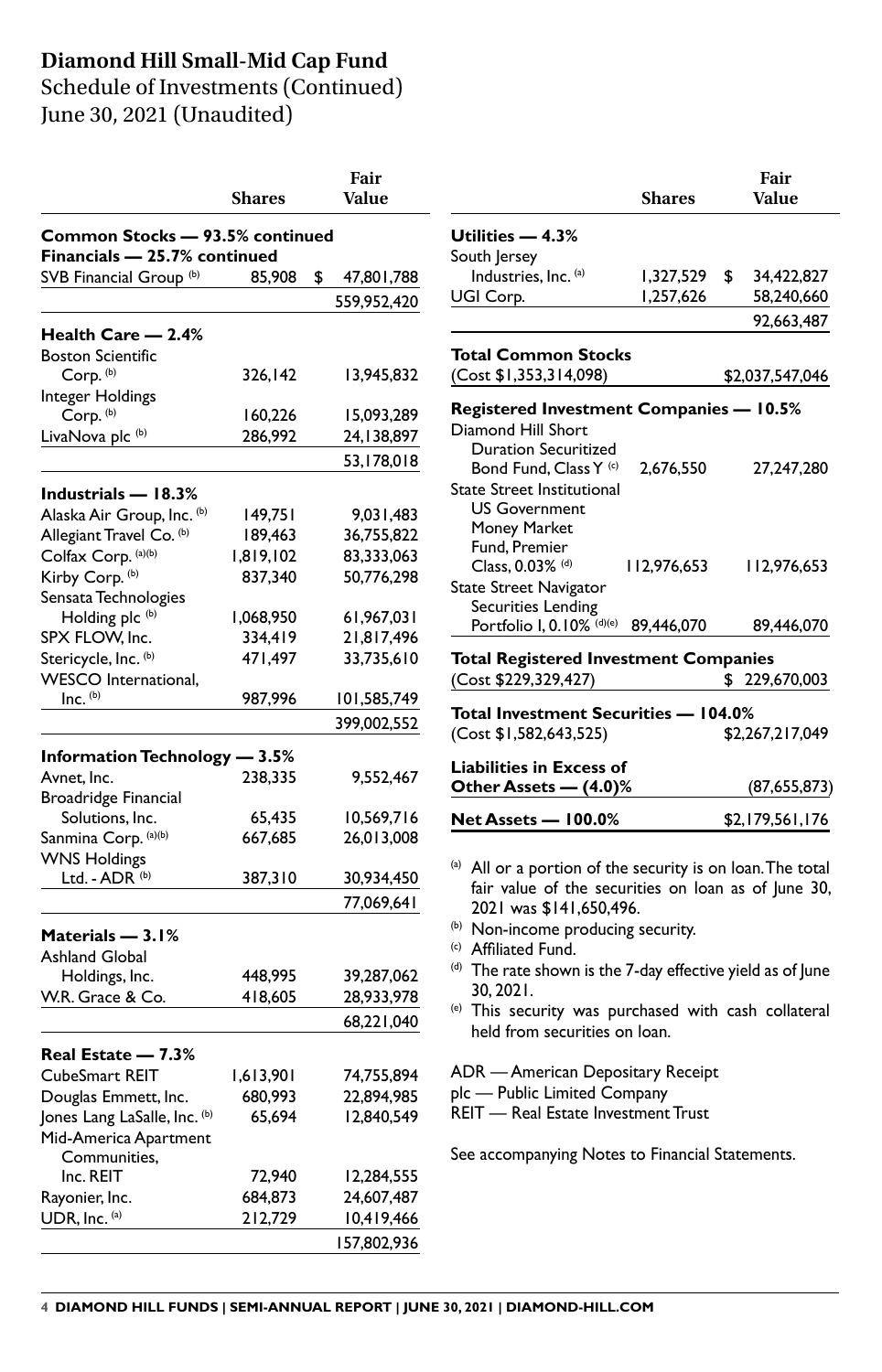### **Diamond Hill Mid Cap Fund**

Schedule of Investments June 30, 2021 (Unaudited)

|                                                   | <b>Shares</b>     | Fair<br>Value          |
|---------------------------------------------------|-------------------|------------------------|
| Common Stocks - 94.0%                             |                   |                        |
| <b>Communication Services - 1.1%</b>              |                   |                        |
| Liberty Media Corp.                               |                   |                        |
| - Liberty Formula                                 |                   |                        |
| One - Series C (a)                                | 65,350<br>\$      | 3,150,524              |
| <b>Consumer Discretionary - 16.6%</b>             |                   |                        |
| Advance Auto Parts, Inc.                          | 11,184            | 2,294,286              |
| BorgWarner, Inc.                                  | 106,576           | 5,173,199              |
| Carter's, Inc.                                    | 13,475            | 1,390,216              |
| Hanesbrands, Inc.                                 | 286,457           | 5,348,152              |
| NVR, Inc. (a)                                     | 1,349             | 6,708,982              |
| Polaris, Inc.                                     | 16,357            | 2,240,255              |
| PROG Holdings, Inc.                               | 73,723            | 3,548,288              |
| Red Rock Resorts,                                 |                   |                        |
| Inc., Class A (a)                                 | 259,236           | 11,017,530             |
| Vail Resorts, Inc.                                | 16,096            | 5,094,706              |
| VF Corp.                                          | 37,685            | 3,091,677              |
|                                                   |                   | 45,907,291             |
|                                                   |                   |                        |
| <b>Consumer Staples - 7.8%</b><br>Archer-Daniels- |                   |                        |
| Midland Co.                                       | 105,470           | 6,391,482              |
| Flowers Foods, Inc.                               | 115,373           | 2,792,027              |
|                                                   |                   |                        |
| Molson Coors Beverage<br>Co., Class B (a)         |                   |                        |
| Post Holdings, Inc. (a)                           | 47,53 I<br>90,670 | 2,551,939<br>9,834,975 |
|                                                   |                   |                        |
|                                                   |                   | 21,570,423             |
| Energy $-1.9%$                                    |                   |                        |
| Cimarex Energy Co.                                | 73,851            | 5,350,505              |
| Financials - 27.5%                                |                   |                        |
| Alleghany Corp. (a)                               | 4,019             | 2,680,954              |
| American International                            |                   |                        |
| Group, Inc.                                       | 132,894           | 6,325,754              |
| <b>Bank OZK</b>                                   | 122,619           | 5,169,617              |
| BankUnited, Inc.                                  | 108,455           | 4,629,944              |
| <b>BOK Financial Corp.</b>                        | 42,723            | 3,699,812              |
| <b>Brighthouse</b>                                |                   |                        |
| Financial, Inc. (a)                               | 67,910            | 3,092,621              |
| Discover Financial                                |                   |                        |
| <b>Services</b>                                   | 28,277            | 3,344,886              |
| Enstar Group Ltd. (a)                             | 8,758             | 2,092,461              |
| First Republic Bank                               | 43,930            | 8,222,378              |
| Hartford Financial                                |                   |                        |
| Services Group,                                   |                   |                        |
| Inc. (The)                                        | 74,331            | 4,606,292              |
| Loews Corp.                                       | 169,796           | 9,279,351              |
| Mr. Cooper Group,                                 |                   |                        |
| $Inc.$ $(a)$                                      | 97,098            | 3,210,060              |

|                                          | <b>Shares</b> |  | Fair<br>Value |  |  |
|------------------------------------------|---------------|--|---------------|--|--|
| Financials - 27.5% continued             |               |  |               |  |  |
| Reinsurance Group                        |               |  |               |  |  |
| of America, Inc.                         | 15,609 \$     |  | 1,779,426     |  |  |
| RenaissanceRe                            |               |  |               |  |  |
| Holdings Ltd.                            | 16,077        |  | 2,392,579     |  |  |
| Sterling Bancorp                         | 307,099       |  | 7,612,984     |  |  |
| SVB Financial Group <sup>(a)</sup>       | 14,302        |  | 7,958,062     |  |  |
|                                          |               |  | 76,097,181    |  |  |
| Health Care — 1.8%                       |               |  |               |  |  |
| <b>Boston Scientific</b>                 |               |  |               |  |  |
| Corp. (a)                                | 115,250       |  | 4,928,090     |  |  |
| Industrials - 16.4%                      |               |  |               |  |  |
| Alaska Air Group, Inc. (a)               | 70.066        |  | 4,225,681     |  |  |
| Colfax Corp. (a)                         | 218,957       |  | 10,030,420    |  |  |
| Kirby Corp. (a)                          | 98,452        |  | 5,970,129     |  |  |
| Parker-Hannifin Corp.                    | 22,343        |  | 6,861,759     |  |  |
| Sensata Technologies                     |               |  |               |  |  |
| Holding plc (a)                          | 112,903       |  | 6,544,987     |  |  |
| Stericycle, Inc. (a)                     | 61,429        |  | 4.395.245     |  |  |
| <b>WESCO</b> International,              |               |  |               |  |  |
| $Inc.$ (a)                               | 73,247        |  | 7,531,257     |  |  |
|                                          |               |  | 45,559,478    |  |  |
|                                          |               |  |               |  |  |
| - Information Technology                 | - 5.8%        |  |               |  |  |
| Avnet, Inc.                              | 32,720        |  | 1,311,418     |  |  |
| <b>Check Point Software</b>              |               |  |               |  |  |
| Technologies Ltd. (a)                    | 69.934        |  | 8,121,435     |  |  |
| Cognizant Technology<br>Solutions Corp., |               |  |               |  |  |
| Class A                                  | 52,503        |  | 3,636,358     |  |  |
| <b>NXP Semiconductors</b>                |               |  |               |  |  |
| NV                                       | 14,250        |  | 2,931,510     |  |  |
|                                          |               |  | 16,000,721    |  |  |
|                                          |               |  |               |  |  |
| Materials - 3.4%                         |               |  |               |  |  |
| Ashland Global                           |               |  |               |  |  |
| Holdings, Inc.                           | 62,880        |  | 5,502,000     |  |  |
| W.R. Grace & Co.                         | 56,707        |  | 3,919,588     |  |  |
|                                          |               |  | 9,421,588     |  |  |
| Real Estate - 7.6%                       |               |  |               |  |  |
| CubeSmart REIT                           | 199,865       |  | 9,257,747     |  |  |
| Douglas Emmett, Inc.                     | 92,102        |  | 3,096,469     |  |  |
| Jones Lang LaSalle, Inc. (a)             | 8,561         |  | 1,673,333     |  |  |
| Mid-America Apartment                    |               |  |               |  |  |
| Communities,                             |               |  |               |  |  |
| Inc. REIT                                | 8,165         |  | 1,375,149     |  |  |
| Rayonier, Inc.                           | 45,162        |  | 1,622,671     |  |  |
| UDR, Inc.                                | 28.488        |  | 1,395,342     |  |  |
|                                          |               |  |               |  |  |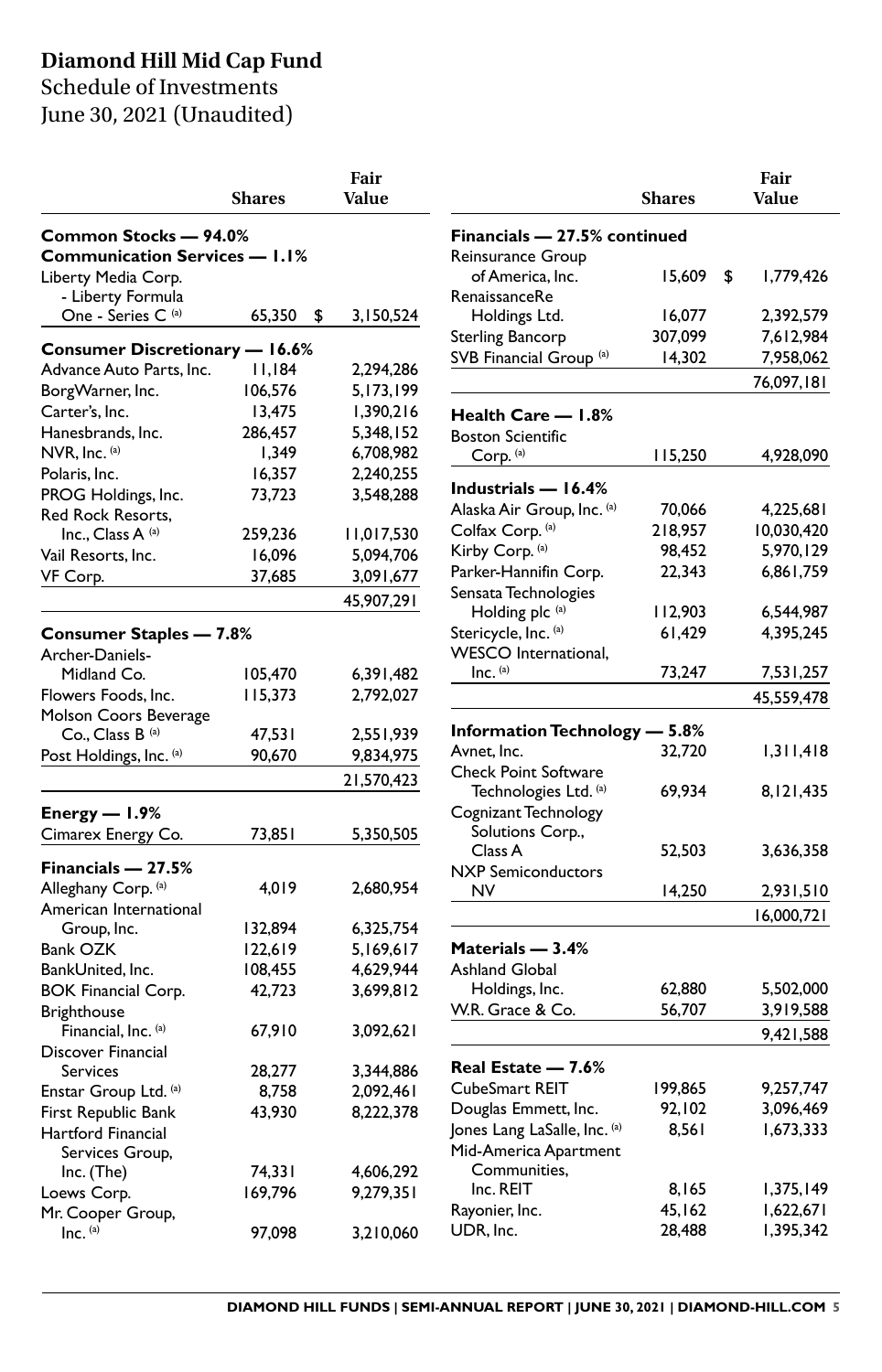#### **Diamond Hill Mid Cap Fund**

Schedule of Investments (Continued) June 30, 2021 (Unaudited)

|                                                                                                                                                                                                                     | <b>Shares</b> |    | Fair<br>Value |
|---------------------------------------------------------------------------------------------------------------------------------------------------------------------------------------------------------------------|---------------|----|---------------|
| Common Stocks - 94.0% continued                                                                                                                                                                                     |               |    |               |
| Real Estate - 7.6% continued                                                                                                                                                                                        |               |    |               |
| Weyerhaeuser Co.                                                                                                                                                                                                    | 76,231        | \$ | 2,623,871     |
|                                                                                                                                                                                                                     |               |    | 21,044,582    |
| Utilities - 4.1%                                                                                                                                                                                                    |               |    |               |
| South Jersey                                                                                                                                                                                                        |               |    |               |
| Industries, Inc.                                                                                                                                                                                                    | 148,950       |    | 3,862,274     |
| UGI Corp.                                                                                                                                                                                                           | 159,361       |    | 7,380,008     |
|                                                                                                                                                                                                                     |               |    | 11,242,282    |
| <b>Total Common Stocks</b>                                                                                                                                                                                          |               |    |               |
| (Cost \$168,147,158)                                                                                                                                                                                                |               |    | \$260,272,665 |
| Registered Investment Companies - 6.0%<br>Diamond Hill Short<br><b>Duration Securitized</b><br>Bond Fund, Class Y (b)<br>State Street Institutional<br><b>US Government</b><br><b>Money Market</b><br>Fund, Premier | 163,413       |    | 1,663,549     |
| Class, 0.03% (c)                                                                                                                                                                                                    | 14,821,125    |    | 14,821,125    |
| <b>Total Registered Investment Companies</b>                                                                                                                                                                        |               |    |               |
| (Cost \$16,468,148)                                                                                                                                                                                                 |               | \$ | 16,484,674    |
| Total Investment Securities - 100.0%<br>(Cost \$184,615,306)<br>\$276,757,339                                                                                                                                       |               |    |               |
| <b>Other Assets in Excess of</b><br>Liabilities $-$ 0.0% $(d)$                                                                                                                                                      |               |    | 6,583         |
| <b>Net Assets — 100.0%</b>                                                                                                                                                                                          |               |    | \$276,763,922 |

(a) Non-income producing security.

(b) Affiliated Fund.

 $(c)$  The rate shown is the 7-day effective yield as of June 30, 2021.

(d) Percentage rounds to less than 0.1%.

plc — Public Limited Company

REIT — Real Estate Investment Trust

NV — Naamloze Vennootschap

See accompanying Notes to Financial Statements.

#### **Diamond Hill Large Cap Fund**

Schedule of Investments June 30, 2021 (Unaudited)

|                                       |               | Fair              |
|---------------------------------------|---------------|-------------------|
|                                       | <b>Shares</b> | Value             |
| Common Stocks - 98.2%                 |               |                   |
| <b>Communication Services - 10.8%</b> |               |                   |
| Charter                               |               |                   |
| Communications,                       |               |                   |
| Inc., Class A (a)(b)                  | 246,358       | 177,734,979<br>\$ |
| Comcast Corp., Class A                | 3,086,440     | 175,988,809       |
| Facebook, Inc., Class A (b)           | 854,774       | 297,213,468       |
| Verizon                               |               |                   |
| Communications, Inc.                  | 2,196,011     | 123,042,496       |
| Walt Disney Co. (The) (b)             | 1,954,460     | 343,535,434       |
| Zynga, Inc., Class A (b)              | 10,722,349    | 113,978,570       |
|                                       |               | 1,231,493,756     |
|                                       |               |                   |
| Consumer Discretionary — 11.1%        |               |                   |
| Booking Holdings, Inc. (b)            | 86,669        | 189,639,572       |
| BorgWarner, Inc.                      | 3,057,576     | 148,414,739       |
| General Motors Co. (b)                | 4,790,495     | 283,453,589       |
| Hanesbrands, Inc.                     | 7,485,492     | 139,754,136       |
| NVR, Inc. (b)                         | 56,066        | 278,833,038       |
| VF Corp.                              | 2,698,299     | 221,368,450       |
|                                       |               | 1,261,463,524     |
|                                       |               |                   |
| <b>Consumer Staples - 10.4%</b>       |               |                   |
| Archer-Daniels-                       |               |                   |
| Midland Co.                           | 2,819,829     | 170,881,637       |
| Kimberly-Clark Corp.                  | 660,936       | 88,420,018        |
| Mondelez International,               |               |                   |
| Inc., Class A                         | 5,002,373     | 312,348,170       |
| PepsiCo, Inc.                         | 2,060,992     | 305,377,185       |
| Procter & Gamble                      |               |                   |
| Co. (The)                             | 2,250,701     | 303,687,086       |
|                                       |               | 1,180,714,096     |
|                                       |               |                   |
| Energy — 2.3%                         |               |                   |
| Chevron Corp.                         | 2,541,961     | 266,244,995       |
| Financials — 27.1%                    |               |                   |
| American International                |               |                   |
| Group, Inc.                           | 10,417,481    | 495,872,096       |
| Bank of America Corp.                 | 8,397,430     | 346,226,039       |
| Berkshire Hathaway,                   |               |                   |
| Inc., Class B <sup>(b)</sup>          | 1,367,167     | 379,963,053       |
| Charles Schwab                        |               |                   |
| Corp. (The)                           | 3,343,689     | 243,453,996       |
| First Republic Bank                   | 926,880       | 173,484,130       |
| Hartford Financial                    |               |                   |
| Services Group,                       |               |                   |
| Inc. (The)                            | 3,390,102     | 210,084,621       |
| KKR & Co., Inc.                       | 6,452,203     | 382,228,506       |
| Marsh & McLennan                      |               |                   |
| Cos., Inc.                            | 1,319,961     | 185,692,113       |
|                                       |               |                   |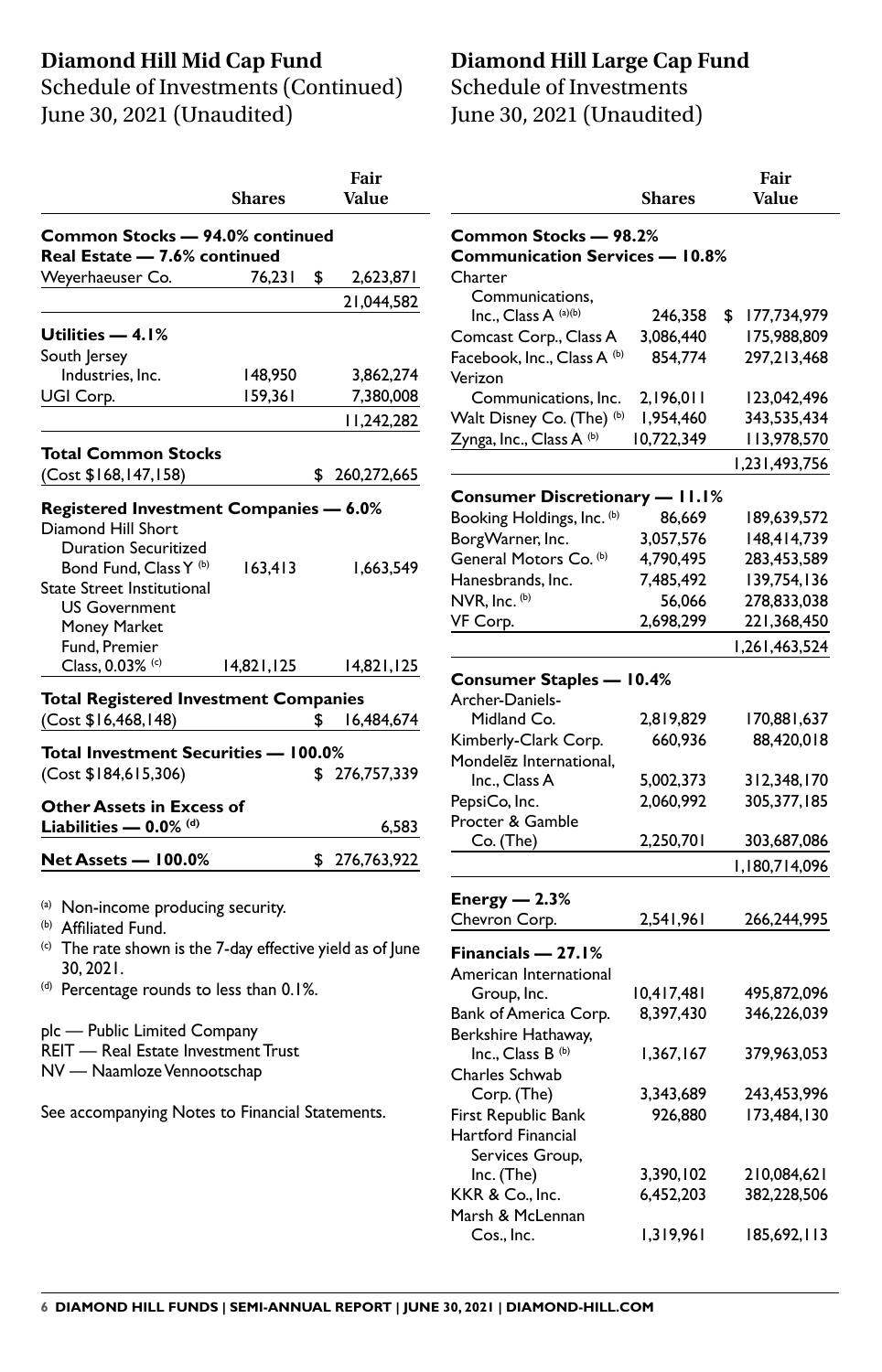### **Diamond Hill Large Cap Fund**

Schedule of Investments (Continued) June 30, 2021 (Unaudited)

|                                 |               | Fair              |
|---------------------------------|---------------|-------------------|
|                                 | <b>Shares</b> | Value             |
| Common Stocks - 98.2% continued |               |                   |
| Financials - 27.1% continued    |               |                   |
| MetLife, Inc.                   | 2,170,526     | 129,905,981<br>\$ |
| Morgan Stanley                  | 1,996,783     | 183,085,033       |
| Truist Financial Corp.          | 4,229,299     | 234,726,095       |
| Wells Fargo & Co.               | 2,713,641     | 122,900,801       |
|                                 |               | 3,087,622,464     |
|                                 |               |                   |
| Health Care — 12.6%             |               |                   |
| <b>Abbott Laboratories</b>      | 3,353,940     | 388,822,264       |
| AbbVie, Inc.                    | 1,222,418     | 137,693,164       |
| Gilead Sciences, Inc.           | 1,469,756     | 101,207,398       |
| Humana, Inc.                    | 582,688       | 257,967,631       |
| Medtronic plc                   | 2,501,897     | 310,560,475       |
| Pfizer, Inc.                    | 6,239,556     | 244,341,013       |
|                                 |               | 1,440,591,945     |
| Industrials — 8.2%              |               |                   |
| Carrier Global Corp.            | 3,153,019     | 153,236,723       |
| Caterpillar, Inc.               | 706,248       | 153,700,752       |
| Deere & Co.                     | 353,895       | 124,822,305       |
| Honeywell                       |               |                   |
| International, Inc.             | 612,811       | 134,420,093       |
| L3 Harris Technologies,         |               |                   |
| Inc.                            | 645,964       | 139,625,119       |
| Parker-Hannifin Corp.           | 749,936       | 230,312,845       |
|                                 |               | 936, II7, 837     |
|                                 |               |                   |
| Information Technology — 6.2%   |               |                   |
| Cognizant Technology            |               |                   |
| Solutions Corp.,<br>Class A     | 3,288,192     | 227,740,178       |
| <b>Fidelity National</b>        |               |                   |
| Information                     |               |                   |
| Services, Inc.                  | 1,491,099     | 211,243,995       |
| Texas Instruments, Inc.         | 568,214       | 109,267,552       |
| Visa, Inc., Class A (a)         | 659,297       | 154,156,825       |
|                                 |               |                   |
|                                 |               | 702,408,550       |
| Materials — 4.7%                |               |                   |
| Freeport-McMoRan, Inc.          | 6,354,100     | 235,800,651       |
| Linde plc                       | 591,073       | 170,879,204       |
| Sherwin-Williams                |               |                   |
| Co. (The)                       | 466,095       | 126,987,583       |
|                                 |               | 533,667,438       |
| Real Estate - 3.6%              |               |                   |
| Public Storage REIT             | 550,421       | 165,506,090       |
| <b>SBA Communications</b>       |               |                   |
| Corp.                           | 278,250       | 88,678,275        |

|                                                            |               | Fair             |
|------------------------------------------------------------|---------------|------------------|
|                                                            | <b>Shares</b> | Value            |
| Real Estate - 3.6% continued                               |               |                  |
| Weyerhaeuser Co.                                           | 4,601,344     | \$158,378,260    |
|                                                            |               | 412,562,625      |
| Utilities — 1.2%                                           |               |                  |
|                                                            |               |                  |
| Dominion Energy, Inc.                                      | 1,925,663     | 141,671,027      |
| <b>Total Common Stocks</b>                                 |               |                  |
| (Cost \$7,778,883,709)                                     |               | \$11,194,558,257 |
| <b>Registered Investment Companies - 1.9%</b>              |               |                  |
| <b>State Street Institutional</b>                          |               |                  |
| <b>US Government</b>                                       |               |                  |
| <b>Money Market</b>                                        |               |                  |
| Fund, Premier                                              |               |                  |
| Class, 0.03% (c)                                           | 208,717,778   | 208,717,778      |
| <b>State Street Navigator</b>                              |               |                  |
| Securities Lending                                         |               |                  |
| Portfolio I, 0.10% (c)(d)                                  | 6,509,399     | 6,509,399        |
| <b>Total Registered Investment Companies</b>               |               |                  |
| (Cost \$215,227,177)                                       |               | \$215,227,177    |
|                                                            |               |                  |
| Total Investment Securities - 100.1%                       |               |                  |
| (Cost \$7,994,110,886)                                     |               | \$11,409,785,434 |
| <b>Liabilities in Excess of</b>                            |               |                  |
| Other Assets — (0.1)%                                      |               | (9,593,054)      |
| <b>Net Assets - 100.0%</b>                                 |               | \$11,400,192,380 |
|                                                            |               |                  |
| (a) All or a portion of the security is on loan. The total |               |                  |
| fair value of the securities on loan as of lune 30,        |               |                  |

- 2021 was \$189,971,767. (b) Non-income producing security.
- $\left($ c) The rate shown is the  $\overline{7}$ -day effective yield as of June 30, 2021.
- (d) This security was purchased with cash collateral held from securities on loan.

plc — Public Limited Company

REIT — Real Estate Investment Trust

See accompanying Notes to Financial Statements.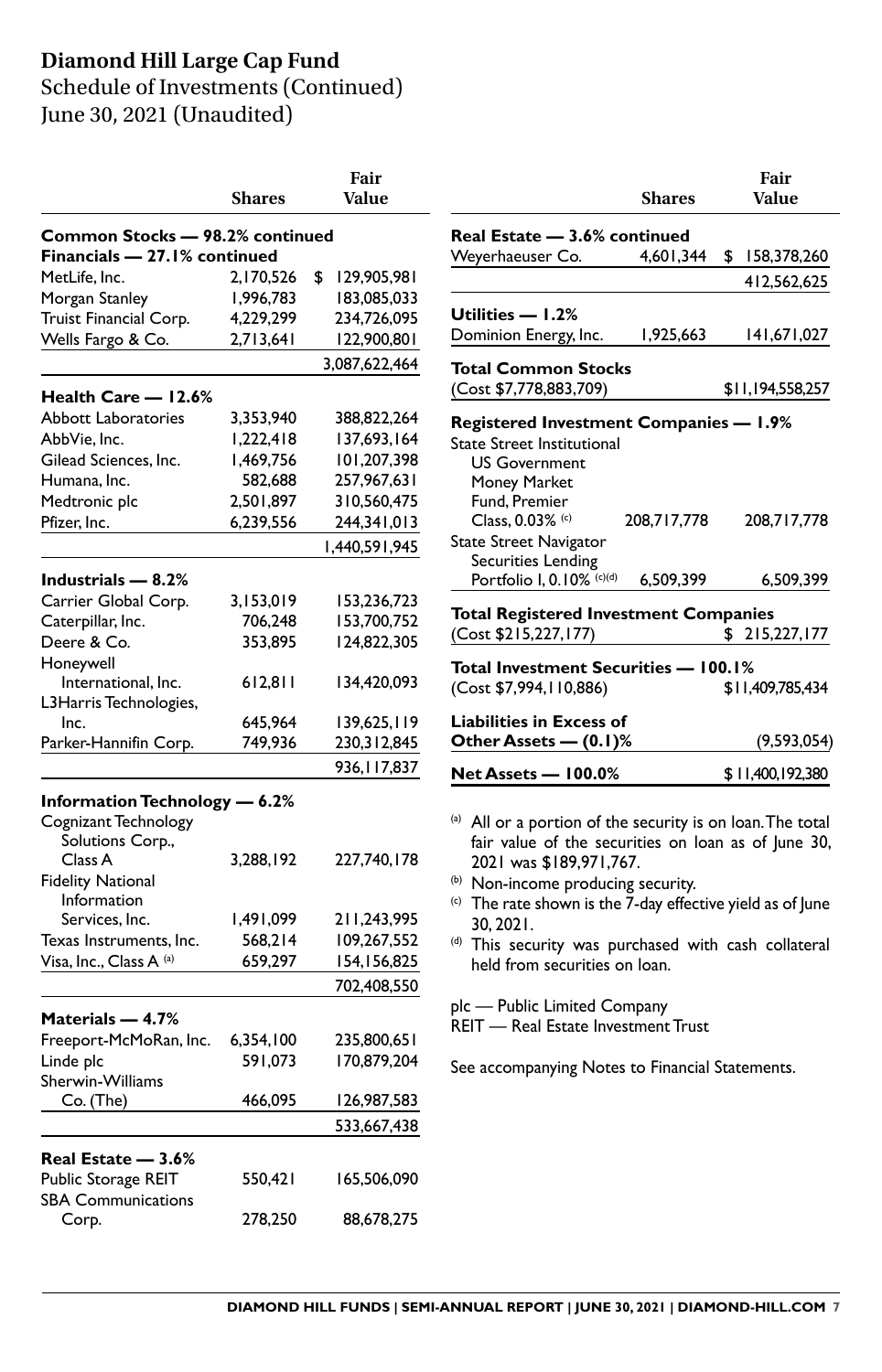#### **Diamond Hill Large Cap Concentrated Fund**

Schedule of Investments June 30, 2021 (Unaudited)

|                                       | Shares      | Fair<br>Value |
|---------------------------------------|-------------|---------------|
| Common Stocks - 96.1%                 |             |               |
| <b>Communication Services — 10.7%</b> |             |               |
| Facebook, Inc., Class A (a)           | 1,941<br>\$ | 674.905       |
| Walt Disney Co. (The) (a)             | 4,667       | 820,318       |
|                                       |             |               |
|                                       |             | 1,495,223     |
| Consumer Discretionary - 13.3%        |             |               |
| General Motors Co. (a)                | 10,969      | 649,036       |
| $NVR$ . Inc. $(a)$                    | 136         | 676,369       |
| VF Corp.                              | 6,619       | 543,023       |
|                                       |             | 1,868,428     |
|                                       |             |               |
| <b>Consumer Staples - 10.0%</b>       |             |               |
| Mondelez International,               |             |               |
| Inc., Class A                         | 11,116      | 694,083       |
| PepsiCo, Inc.                         | 4,733       | 701,289       |
|                                       |             | 1,395,372     |
| Energy $-4.4%$                        |             |               |
| Chevron Corp.                         | 5,923       | 620,375       |
|                                       |             |               |
| Financials — 27.9%                    |             |               |
| American International                |             |               |
| Group, Inc.                           | 24.015      | 1,143,114     |
| Bank of America Corp.                 | 16,106      | 664,050       |
| Berkshire Hathaway,                   |             |               |
| Inc., Class B (a)                     | 3,055       | 849,045       |
| Charles Schwab                        |             |               |
| Corp. (The)                           | 7,450       | 542,434       |
| KKR & Co., Inc.                       | 11,846      | 701,757       |
|                                       |             | 3.900.400     |
| Health Care - 14.4%                   |             |               |
| Abbott Laboratories <sup>(b)</sup>    | 7,230       | 838,174       |
| Humana, Inc.                          | 1.394       | 617,152       |
| Pfizer, Inc.                          | 14,149      | 554,075       |
|                                       |             | 2,009,401     |
|                                       |             |               |
| Industrials - 4.1%                    |             |               |
| Parker-Hannifin Corp.                 | 1,846       | 566,925       |
| <b>Information Technology - 7.4%</b>  |             |               |
| Cognizant Technology                  |             |               |
| Solutions Corp.,                      |             |               |
| Class A                               | 7,597       | 526,168       |
| <b>Fidelity National</b>              |             |               |
| Information                           |             |               |
| Services, Inc.                        | 3,634       | 514,829       |
|                                       |             | 1.040.997     |

|                                               |               | Fair             |
|-----------------------------------------------|---------------|------------------|
|                                               | <b>Shares</b> | Value            |
| Materials - 3.9%                              |               |                  |
| Freeport-McMoRan, Inc.                        | 14,842        | \$<br>550,787    |
| <b>Total Common Stocks</b>                    |               |                  |
| (Cost \$12,565,020)                           |               | \$<br>13,447,908 |
| <b>Registered Investment Companies - 3.9%</b> |               |                  |
| State Street Institutional                    |               |                  |
| <b>US Government</b>                          |               |                  |
| <b>Money Market</b>                           |               |                  |
| Fund, Premier                                 |               |                  |
| Class, 0.03% (c)                              | 548.225       | 548,225          |
| State Street Navigator                        |               |                  |
| Securities Lending                            |               |                  |
| Portfolio I, 0.10% (c)(d)                     | 120           | 120              |
|                                               |               |                  |
| <b>Total Registered Investment Companies</b>  |               |                  |
| (Cost \$548,345)                              |               | \$<br>548.345    |
| Total Investment Securities - 100.0%          |               |                  |
| (Cost \$13,113,365)                           |               | \$<br>13,996,253 |
| <b>Liabilities in Excess of</b>               |               |                  |
| Other Assets — $(0.0)$ % <sup>(e)</sup>       |               | (1,272)          |
| <b>Net Assets — 100.0%</b>                    |               | \$<br>13,994,981 |

(a) Non-income producing security.

(b) All or a portion of the security is on loan. The total fair value of the securities on loan as of June 30, 2021 was \$116.

- $($ c) The rate shown is the 7-day effective yield as of June 30, 2021.
- (d) This security was purchased with cash collateral held from securities on loan.
- (e) Percentage rounds to less than 0.1%.

See accompanying Notes to Financial Statements.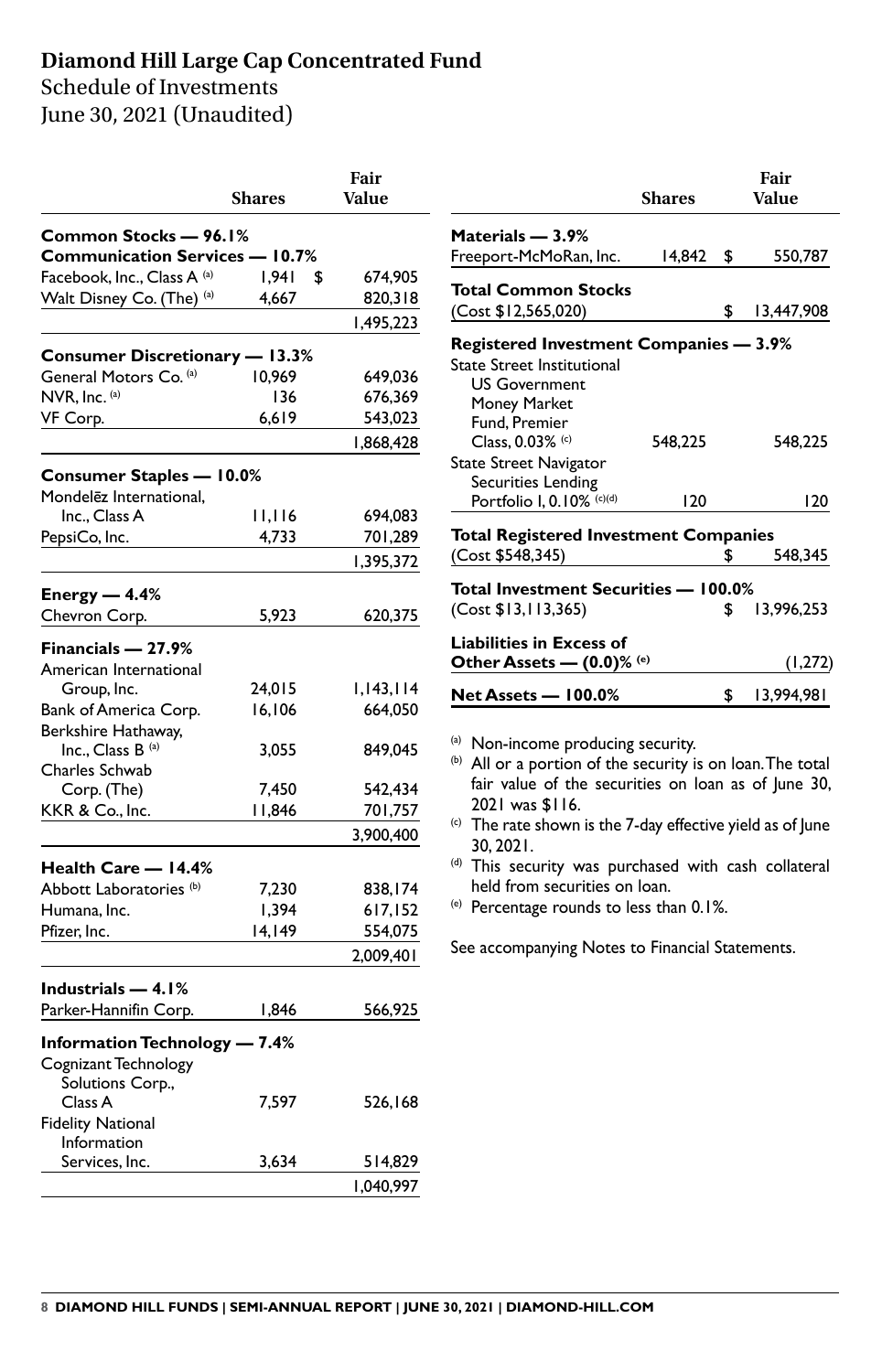## **Diamond Hill All Cap Select Fund**

Schedule of Investments June 30, 2021 (Unaudited)

|                                       | Shares       | Fair<br>Value |
|---------------------------------------|--------------|---------------|
| Common Stocks - 98.0%                 |              |               |
| <b>Communication Services - 8.8%</b>  |              |               |
| Facebook, Inc., Class A (a)           | 37.812<br>\$ | 13,147,611    |
| Walt Disney Co. (The) (a)             | 43,060       | 7,568,656     |
| Zynga, Inc., Class A (a)              | 1,016,842    | 10,809,030    |
|                                       |              | 31,525,297    |
| <b>Consumer Discretionary - 10.8%</b> |              |               |
| Hanesbrands, Inc.                     | 1,005,061    | 18,764,489    |
| Red Rock Resorts,                     |              |               |
| Inc., Class A (a)                     | 296.834      | 12,615,445    |
| VF Corp.                              | 89,027       | 7,303,775     |
|                                       |              | 38,683,709    |
| Consumer Staples - 10.1%              |              |               |
| Cal-Maine Foods, Inc.                 | 250,990      | 9,088,348     |
| Mondelez International,               |              |               |
| Inc., Class A                         | 147,524      | 9,211,399     |
| Post Holdings, Inc. (a)               | 65,552       | 7,110,425     |
| Seaboard Corp.                        | 2,825        | 10,929,162    |
|                                       |              | 36,339,334    |
| Financials - 31.9%                    |              |               |
| Alleghany Corp. (a)                   | 8,089        | 5,395,929     |
| American International                |              |               |
| Group, Inc.                           | 477.526      | 22,730,238    |
| <b>Bank OZK</b>                       | 194,803      | 8,212,894     |
| Berkshire Hathaway,                   |              |               |
| Inc., Class B (a)                     | 63,852       | 17,745,748    |
| Cadence BanCorp                       | 393,635      | 8,219,099     |
| Charles Schwab                        |              |               |
| Corp. (The)                           | 74.088       | 5,394,347     |
| KKR & Co., Inc.                       | 270,830      | 16,043,969    |
| Mr. Cooper Group,                     |              |               |
| $Inc.$ (a)                            | 635,870      | 21,021,862    |
| Sterling Bancorp                      | 396,127      | 9,819,988     |
|                                       |              | 114,584,074   |
| Health Care - 6.5%                    |              |               |
| AbbVie, Inc.                          | 71,292       | 8,030,331     |
| <b>Boston Scientific</b>              |              |               |
| Corp. (a)                             | 165,183      | 7,063,225     |
| Pfizer, Inc.                          | 214,519      | 8,400,564     |
|                                       |              | 23,494,120    |

|                               |               | Fair            |
|-------------------------------|---------------|-----------------|
|                               | <b>Shares</b> | Value           |
| Industrials - 16.8%           |               |                 |
| Cimpress plc (a)              | 86,507        | \$<br>9,378,224 |
| Colfax Corp. (a)              | 235,735       | 10,799,020      |
| Kirby Corp. (a)               | 189,119       | 11,468,176      |
| Sensata Technologies          |               |                 |
| Holding plc (a)               | 98,199        | 5,692,596       |
| <b>WESCO</b> International,   |               |                 |
| $Inc.$ (a)                    | 223,690       | 22,999,806      |
|                               |               | 60,337,822      |
| Information Technology - 4.2% |               |                 |
| Cognizant Technology          |               |                 |
| Solutions Corp.,              |               |                 |
| Class A                       | 118,210       | 8,187,225       |
| <b>Fidelity National</b>      |               |                 |
| Information                   |               |                 |
| Services, Inc.                | 49,978        | 7,080,383       |
|                               |               | 15,267,608      |
| Materials — 6.9%              |               |                 |
| <b>Ashland Global</b>         |               |                 |
| Holdings, Inc.                | 60.457        | 5,289,988       |
| Freeport-McMoRan, Inc.        | 206,435       | 7,660,803       |
| W.R. Grace & Co.              | 173,590       | l I,998,54 I    |
|                               |               | 24,949,332      |
| Utilities $-2.0%$             |               |                 |
| UGI Corp.                     | 159,277       | 7,376,118       |
| Total Common Stocks           |               |                 |
| (Cost \$225,694,030)          |               | \$352,557,414   |
|                               |               |                 |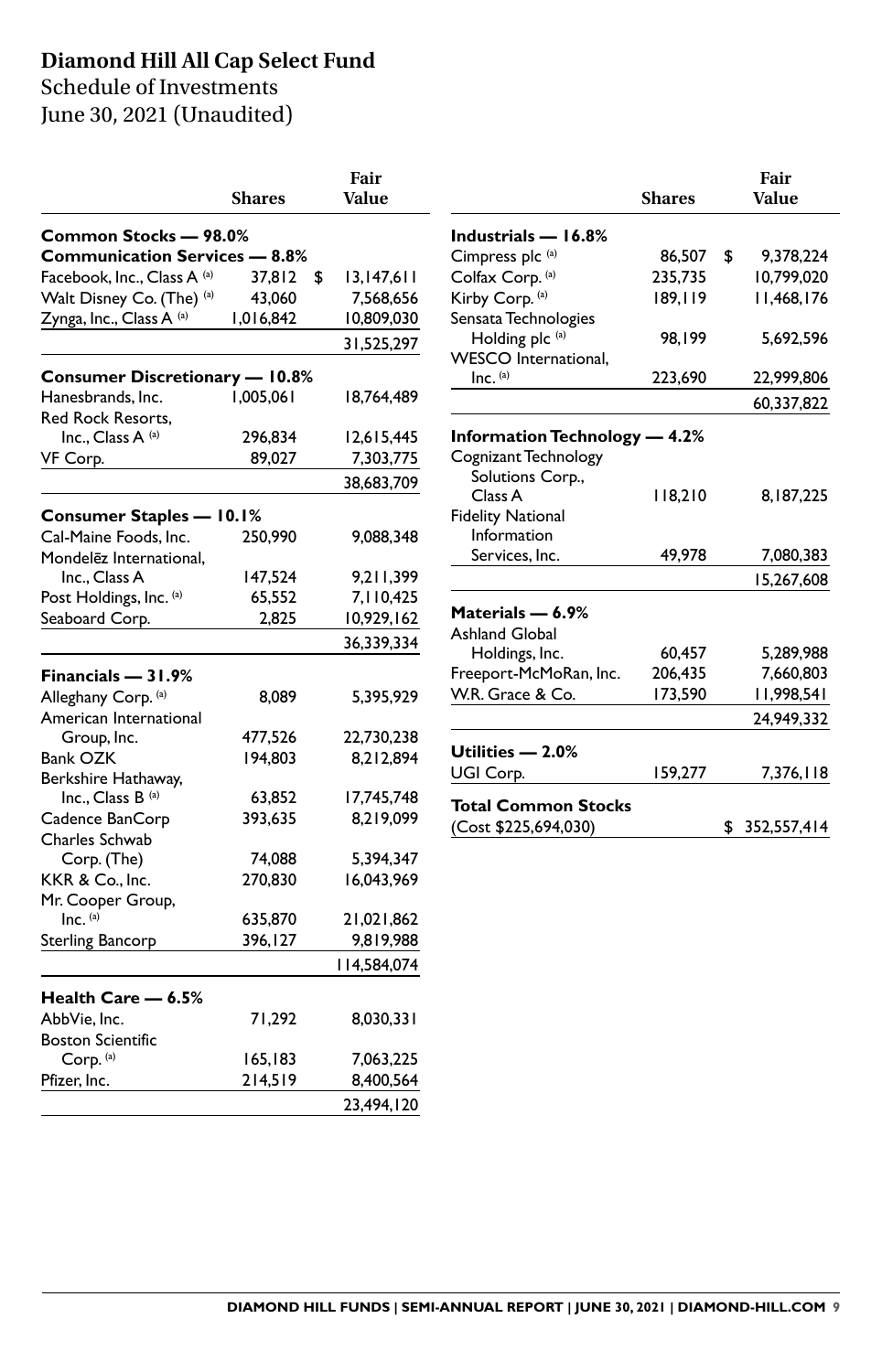## **Diamond Hill All Cap Select Fund**

Schedule of Investments (Continued) June 30, 2021 (Unaudited)

|                                               | Shares    | Fair<br>Value   |
|-----------------------------------------------|-----------|-----------------|
| <b>Registered Investment Companies — 2.2%</b> |           |                 |
| State Street Institutional                    |           |                 |
| <b>US Government</b>                          |           |                 |
| Money Market Fund,                            |           |                 |
| Premier Class, 0.03%                          |           |                 |
| (Cost \$7,998,363) (b)                        | 7.998.363 | \$<br>7.998.363 |
| Total Investment Securities - 100.2%          |           |                 |
| (Cost \$233,692,393)                          |           | \$360,555,777   |
| Liabilities in Excess of                      |           |                 |
| Other Assets — (0.2)%                         |           | (835, 343)      |
| <b>Net Assets — 100.0%</b>                    |           | \$359,720,434   |
|                                               |           |                 |

(a) Non-income producing security.

 $(b)$  The rate shown is the  $7$ -day effective yield as of June 30, 2021.

plc — Public Limited Company

See accompanying Notes to Financial Statements.

#### **Diamond Hill Long-Short Fund**

Schedule of Investments June 30, 2021 (Unaudited)

|                                       |              | Fair        |
|---------------------------------------|--------------|-------------|
|                                       | Shares       | Value       |
| Common Stocks - 89.9%                 |              |             |
| <b>Communication Services - 11.3%</b> |              |             |
| Alphabet, Inc., Class A (a)           | 26,025<br>\$ | 63,547,585  |
| Comcast Corp., Class A                | 800,169      | 45,625,636  |
| Facebook, Inc., Class A (a)           | 187,049      | 65,038,808  |
| Verizon                               |              |             |
| Communications,                       |              |             |
| $Inc.$ $(b)$                          | 308,425      | 17,281,053  |
| Walt Disney Co.                       |              |             |
| $(The )$ <sup>(a)(b)</sup>            | 238,544      | 41,928,879  |
|                                       |              | 233,421,961 |
| <b>Consumer Discretionary - 6.8%</b>  |              |             |
| Booking Holdings,                     |              |             |
| $Inc.$ $(a)(b)$                       | 14,220       | 31,114,640  |
| BorgWarner, Inc. (b)                  | 362,933      | 17,616,768  |
| Hanesbrands, Inc. (b)                 | 1,525,460    | 28,480,338  |
| TJX Cos., Inc. (The) (c)              | 402,951      | 27,166,956  |
| VF Corp. (b)                          | 445,809      | 36,574,170  |
|                                       |              |             |
|                                       |              | 140,952,872 |
| <b>Consumer Staples - 4.7%</b>        |              |             |
| Archer-Daniels-                       |              |             |
| Midland Co. (b)                       | 541,963      | 32,842,958  |
| Constellation Brands,                 |              |             |
| Inc., Class A (b)                     | 97,899       | 22,897,597  |
| Mondelez International,               |              |             |
| Inc., Class A (b)                     | 657,455      | 41,051,490  |
|                                       |              | 96,792,045  |
| Energy $-3.2%$                        |              |             |
| Chevron Corp. (b)                     | 352,119      | 36,880,944  |
| Cimarex Energy Co.                    | 402,024      | 29,126,639  |
|                                       |              | 66,007,583  |
|                                       |              |             |
| Financials - 27.3%                    |              |             |
| American International                |              |             |
| Group, Inc. (b)                       | 1,640,530    | 78,089,228  |
| Bank of America Corp. (b)(c)          | 847,670      | 34,949,434  |
| Bank OZK (b)(c)                       | 453,235      | 19,108,388  |
| Berkshire Hathaway,                   |              |             |
| Inc., Class B (a)(b)                  | 252,089      | 70,060,575  |
| Charles Schwab                        |              |             |
| Corp. (The) (b)                       | 411,274      | 29,944,860  |
| Citigroup, Inc. (b)(c)                | 870,781      | 61,607,756  |
| First Republic Bank (b)(c)            | 81,435       | 15,242,189  |
| Hartford Financial                    |              |             |
| Services Group,                       | 725,521      | 44,960,536  |
| Inc. (The)<br>KKR & Co., Inc. (b)     | 1,053,965    | 62,436,887  |
| MetLife, Inc. (b)                     | 466,044      |             |
|                                       |              | 27,892,733  |
| Morgan Stanley                        | 282,252      | 25,879,686  |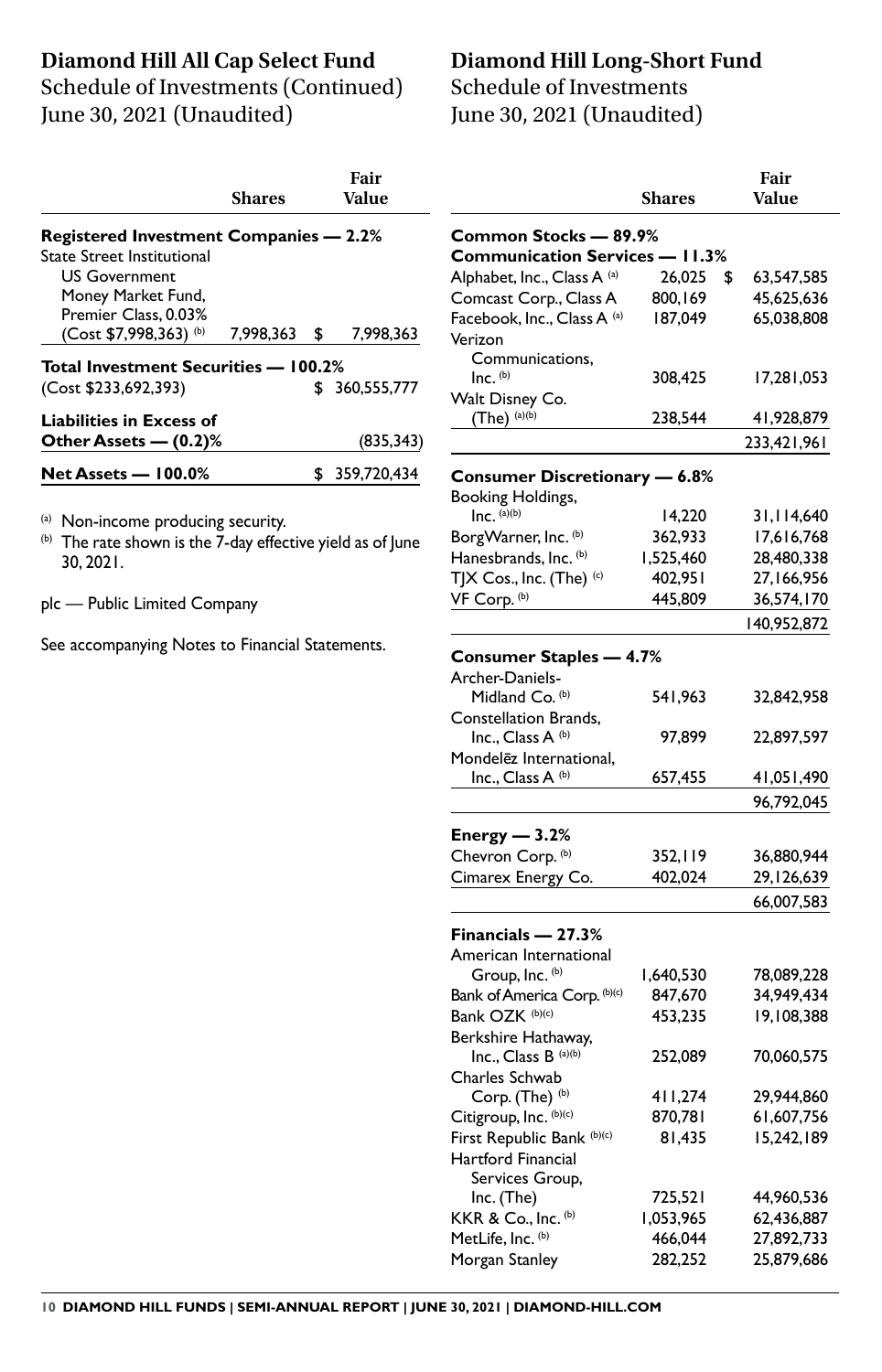#### **Diamond Hill Long-Short Fund**

Schedule of Investments (Continued) June 30, 2021 (Unaudited)

|                                                    |               | Fair             |
|----------------------------------------------------|---------------|------------------|
|                                                    | <b>Shares</b> | Value            |
| Common Stocks - 89.9% continued                    |               |                  |
| Financials - 27.3% continued                       |               |                  |
| SVB Financial Group <sup>(a)(c)</sup>              | 40,509        | \$<br>22,540,423 |
| Truist Financial Corp. (b)(c)                      | 778,056       | 43,182,108       |
| Wells Fargo & Co. (c)                              | 596,628       | 27,021,282       |
|                                                    |               | 562,916,085      |
| Health Care - 11.3%                                |               |                  |
| Abbott Laboratories <sup>(b)</sup>                 | 293,177       | 33,988,010       |
| AbbVie, Inc.                                       | 160,336       | 18,060,247       |
| CVS Health Corp. (b)                               | 340,129       | 28,380,364       |
| Humana, Inc.                                       | 101,650       | 45,002,488       |
| Medtronic plc (b)                                  | 369,764       | 45,898,805       |
| Perrigo Co. plc (b)                                | 431,234       | 19,772,079       |
| Pfizer, Inc. (b)                                   | 1,043,045     | 40,845,642       |
|                                                    |               |                  |
|                                                    |               | 231,947,635      |
| Industrials - 9.9%                                 |               |                  |
| Alaska Air Group, Inc. (a)                         | 343,938       | 20,742,901       |
| Colfax Corp. (a)(b)                                | 302,072       | 13,837,918       |
| Johnson Controls                                   |               |                  |
| International plc                                  | 376.760       | 25,857,039       |
| Kirby Corp. (a)(b)                                 | 696,948       | 42,262,927       |
| L3Harris Technologies,<br>$Inc.$ <sup>(b)</sup>    |               |                  |
|                                                    | 140,690       | 30,410,144       |
| Parker-Hannifin Corp.                              | 113,111       | 34,737,519       |
| Sensata Technologies<br>Holding plc (a)(b)         | 619,408       |                  |
|                                                    |               | 35,907,082       |
|                                                    |               | 203,755,530      |
| <b>Information Technology - 10.4%</b>              |               |                  |
| Cognizant Technology                               |               |                  |
| Solutions Corp.,                                   |               |                  |
| Class $A^{(c)}$                                    | 589,130       | 40,803,144       |
| <b>Fidelity National</b>                           |               |                  |
| Information<br>Services, Inc. (b)(c)               | 318,161       | 45,073,869       |
|                                                    | 172,477       | 46,724,019       |
| Microsoft Corp. (c)<br>Texas Instruments, Inc. (b) | 145,166       | 27,915,422       |
| Visa, Inc., Class A (b)(c)                         |               |                  |
|                                                    | 132,252       | 30,923,163       |
| <b>WNS Holdings</b><br>Ltd. - ADR (a)(c)           |               |                  |
|                                                    | 280,581       | 22,410,004       |
|                                                    |               | 213,849,621      |
| Materials - 3.6%                                   |               |                  |
| Ashland Global                                     |               |                  |
| Holdings, Inc. (b)                                 | 273,694       | 23,948,225       |
| Freeport-McMoRan,                                  |               |                  |
| $Inc.$ $(b)$                                       | 377,034       | 13,991,732       |
| Sherwin-Williams                                   |               |                  |
| $Co.$ (The) $(b)$                                  | 62,244        | 16,958,378       |

|                                                                                                                                          |               | Fair            |
|------------------------------------------------------------------------------------------------------------------------------------------|---------------|-----------------|
|                                                                                                                                          | <b>Shares</b> | Value           |
| Materials - 3.6% continued                                                                                                               |               |                 |
| W.R. Grace & Co.                                                                                                                         | 267,534 \$    | 18,491,950      |
|                                                                                                                                          |               | 73,390,285      |
| Utilities - 1.4%                                                                                                                         |               |                 |
| Dominion Energy, Inc. (b)                                                                                                                | 380,085       | 27,962,853      |
| <b>Total Common Stocks</b><br>(Cost \$1,028,874,787)                                                                                     |               | \$1,850,996,470 |
|                                                                                                                                          |               |                 |
| <b>Registered Investment Companies - 28.6%</b>                                                                                           |               |                 |
| Diamond Hill Short<br><b>Duration Securitized</b><br>Bond Fund, Class Y (d)<br><b>State Street Institutional</b><br><b>US Government</b> | 3.499.663     | 35,626,574      |
| Money Market Fund,<br>Premier Class, 0.03% (e) 155,012,612<br><b>State Street Navigator</b><br>Securities Lending                        |               | 155,012,612     |
| Portfolio I, 0.10% <sup>(e)(f)</sup> 397,873,104                                                                                         |               | 397,873,104     |
| <b>Total Registered Investment Companies</b>                                                                                             |               |                 |
| (Cost \$588,005,690)                                                                                                                     |               | \$588,512,290   |
| Total Investment Securities - 118.5%                                                                                                     |               |                 |
| (Cost \$1,616,880,477)                                                                                                                   |               | \$2,439,508,760 |
| <b>Segregated Cash With</b><br>Custodian - 31.4%                                                                                         |               | 645,242,357     |
| Investments Sold Short - (30.8)%<br>(Proceeds \$511,759,630)                                                                             |               | (632, 949, 217) |
| <b>Liabilities in Excess of</b><br>Other Assets - (19.1)%                                                                                |               | (393, 782, 246) |
| Net Assets - 100.0%                                                                                                                      |               | \$2,058,019,654 |
| (a) Non-income producing security.<br>$\phi$ ). All on a nombian of the convictivity on loop The total                                   |               |                 |

 $(b)$  All or a portion of the security is on loan. The total

fair value of the securities on loan as of June 30, 2021 was \$391,230,304.

- (c) All or a portion of the shares have been pledged as collateral for open short positions.
- (d) Affiliated Fund.
- (e) The rate shown is the 7-day effective yield as of June 30, 2021.
- (f) This security was purchased with cash collateral held from securities on loan.

ADR — American Depositary Receipt plc — Public Limited Company

See accompanying Notes to Financial Statements.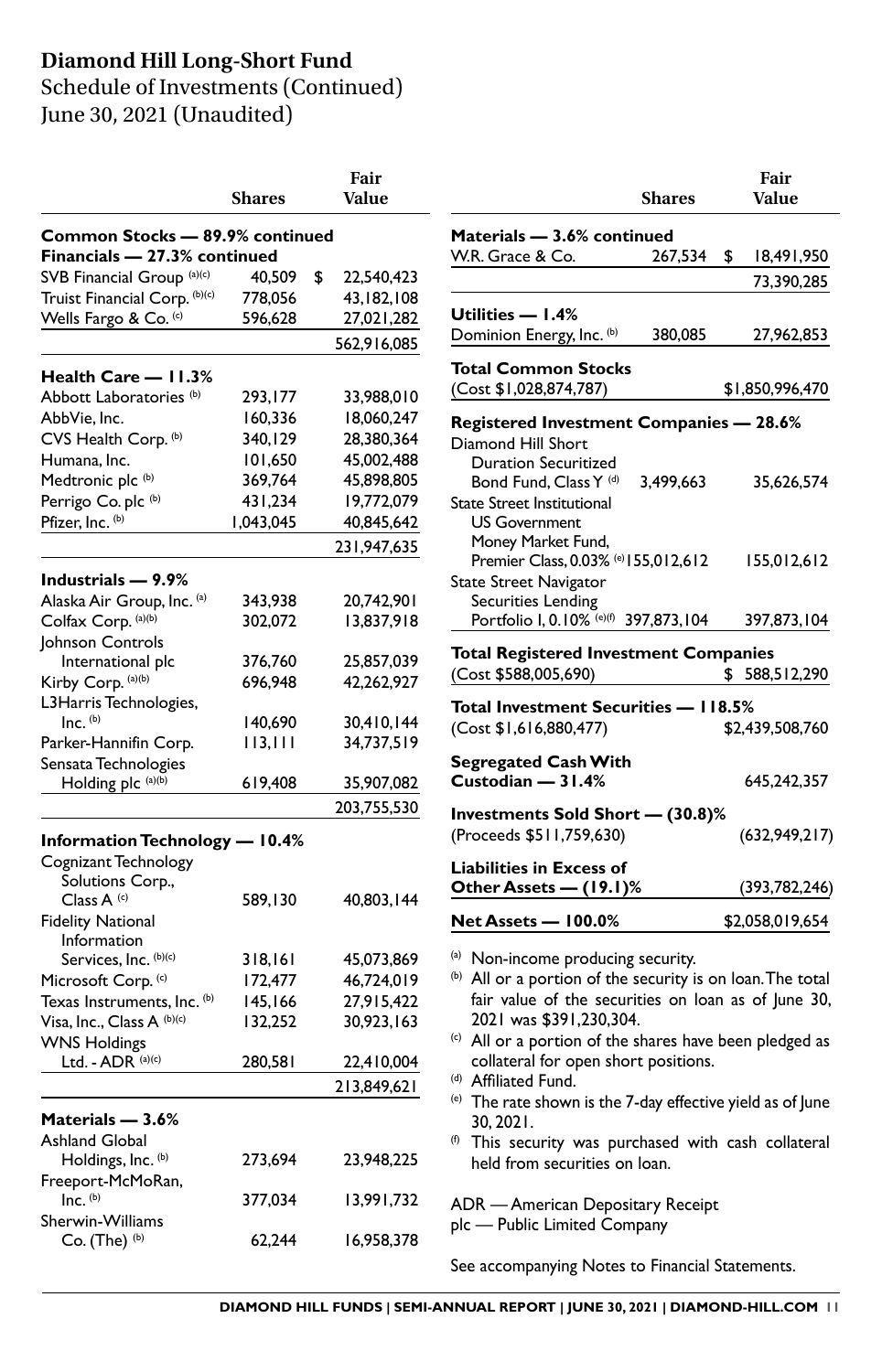### **Diamond Hill Long-Short Fund**

Schedule of Investments Sold Short June 30, 2021 (Unaudited)

|                                      |               | Fair                     |
|--------------------------------------|---------------|--------------------------|
|                                      | <b>Shares</b> | Value                    |
| Common Stocks - 30.8%                |               |                          |
| Communication Services - 1.0%        |               |                          |
| Cogent                               |               |                          |
| Communications                       |               |                          |
| Holdings, Inc.                       | 276,595       | \$<br>21,267,390         |
| <b>Consumer Discretionary - 7.0%</b> |               |                          |
|                                      | 214.906       |                          |
| Best Buy Co., Inc.<br>CarMax, Inc.   | 107,005       | 24,709,892<br>13,819,696 |
|                                      |               |                          |
| Cheesecake Factory,<br>Inc. (The)    | 115,533       | 6,259,578                |
| Dick's Sporting                      |               |                          |
| Goods, Inc.                          | 285,646       | 28,618,873               |
| <b>Grand Canyon</b>                  |               |                          |
| Education, Inc.                      | 147, 112      | 13,235,667               |
| Macy's, Inc.                         | 999,805       | 18,956,303               |
| Tesla, Inc.                          | 23.074        | 15,683,398               |
| Under Armour,                        |               |                          |
| Inc., Class A                        | 256,994       | 5,435,423                |
| Whirlpool Corp.                      | 80,205        | 17,486,294               |
|                                      |               |                          |
|                                      |               | 144,205,124              |
| <b>Consumer Staples - 4.0%</b>       |               |                          |
| Boston Beer Co., Inc.                |               |                          |
| (The), Class A                       | 18,103        | 18,479,542               |
| Brown-Forman                         |               |                          |
| Corp., Class B                       | 476,330       | 35,696,170               |
| WD-40 Co.                            | 106,567       | 27,312,056               |
|                                      |               | 81,487,768               |
| Financials — 5.0%                    |               |                          |
| Bank of Hawaii Corp.                 | 162,645       | 13,697,962               |
| <b>Blackstone Mortgage</b>           |               |                          |
| Trust, Inc., Class A                 | 645,515       | 20,585,473               |
| Commerce                             |               |                          |
| Bancshares, Inc.                     | 300,391       | 22,397,153               |
| FactSet Research                     |               |                          |
| Systems, Inc.                        | 18,862        | 6,330,276                |
| <b>First Financial</b>               |               |                          |
| Bankshares, Inc.                     | 498,388       | 24,485,802               |
| Root, Inc., Class A                  | 976,790       | 10,568,868               |
| Westamerica BanCorp.                 | 83,265        | 4,831,868                |
|                                      |               | 102,897,402              |
|                                      |               |                          |
| Health Care - 2.4%                   |               |                          |
| Penumbra, Inc.                       | 92,230        | 25,276,554               |
| Waters Corp.                         | 67,075        | 23,181,791               |
|                                      |               | 48,458,345               |
|                                      |               |                          |
| Industrials - 4.9%                   |               |                          |
| Cintas Corp.                         | 48.274        | 18,440,668               |
| PACCAR, Inc.                         | 106,882       | 9,539,218                |

|                                      |               | Fair            |
|--------------------------------------|---------------|-----------------|
|                                      | <b>Shares</b> | Value           |
| Industrials - 4.9% continued         |               |                 |
| Proto Labs, Inc.                     | 103.420       | \$<br>9.493.956 |
| Robert Half                          |               |                 |
| International, Inc.                  | 347,683       | 30,933,357      |
| United Parcel Service.               |               |                 |
| Inc., Class B                        | 69,385        | 14,429,998      |
| W.W. Grainger, Inc.                  | 29.685        | 13,002,030      |
| Wabtec Corp.                         | 67,745        | 5,575,414       |
|                                      |               | 101,414,641     |
| Information Technology — 5.0%        |               |                 |
| Badger Meter, Inc.                   | 197.671       | 19,395,479      |
| Blackbaud, Inc.                      | 181,362       | 13,886,888      |
| Cisco Systems, Inc.                  | 176,045       | 9,330,385       |
| i2 Global, Inc.                      | 147.059       | 20.227.965      |
| Oracle Corp.                         | 463.053       | 36.044.046      |
| <b>Western Union</b>                 |               |                 |
| Co. (The)                            | 131,109       | 3,011,574       |
|                                      |               | 101,896,337     |
| Materials - 0.3%                     |               |                 |
| Silgan Holdings, Inc.                | 140,710       | 5,839,465       |
| Utilities $-1.2%$                    |               |                 |
| Ormat Technologies, Inc.             | 366,500       | 25,482,745      |
| Total Investments Sold Short - 30.8% |               |                 |
| (Proceeds \$511,759,630)             |               | \$632,949,217   |

Percentages disclosed are based on total net assets of the Fund at June 30, 2021.

See accompanying Notes to Financial Statements.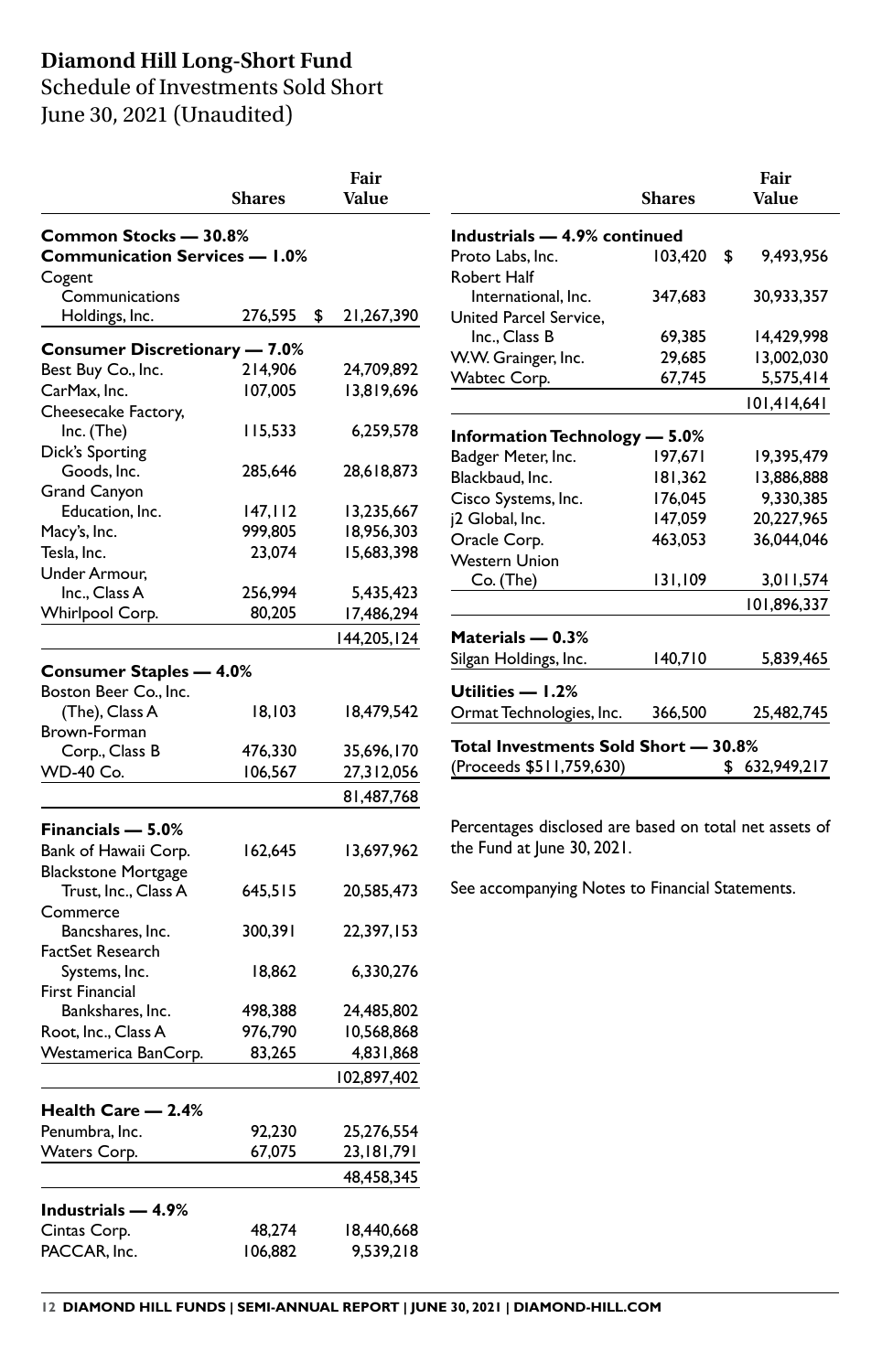## **Diamond Hill Global Fund**

Schedule of Investments June 30, 2021 (Unaudited)

|                             | <b>Shares</b> | Fair<br>Value |
|-----------------------------|---------------|---------------|
| Common Stocks - 97.4%       |               |               |
| $Canada - 5.6%$             |               |               |
| Rogers Communications,      |               |               |
| Inc., Class B (a)           | 17,946        | \$<br>953,650 |
| $China - 3.7%$              |               |               |
| Alibaba Group               |               |               |
| Holding Ltd. (b)            | 19,700        | 558,568       |
| Tencent Holdings Ltd.       | 800           | 60,234        |
|                             |               |               |
|                             |               | 618,802       |
| France — 3.3%               |               |               |
| Safran SA                   | 2,029         | 281,640       |
| Ubisoft Entertainment       |               |               |
| SA <sup>(b)</sup>           | 3,849         | 268,968       |
|                             |               | 550,608       |
| Germany — 2.5%              |               |               |
| <b>Beiersdorf AG</b>        | 3,570         | 430,996       |
|                             |               |               |
| India — 0.9%                |               |               |
| <b>HDFC Bank Ltd.</b>       |               |               |
| - ADR $(b)$                 | 2,150         | 157,208       |
| Israel — 5.8%               |               |               |
| <b>Check Point Software</b> |               |               |
| Technologies Ltd. (b)       | 8,525         | 990,008       |
|                             |               |               |
| Japan - 3.6%<br>KDDI Corp.  |               |               |
| Nintendo Co.                | 9,800         | 305,353       |
| Ltd. - ADR (a)              | 4,223         | 306,294       |
|                             |               | 611,647       |
|                             |               |               |
| Mexico — 2.5%               |               |               |
| Fomento Economico           |               |               |
| Mexicano SAB de CV          | 50,965        | 431,066       |
| South Korea - 0.9%          |               |               |
| <b>Samsung Electronics</b>  |               |               |
| Co. Ltd.                    | 2,025         | 144,445       |
| Switzerland - 9.0%          |               |               |
| Novartis AG - ADR (a)       | 3,240         | 295,618       |
| Roche Holdings AG           | 2,282         | 859,926       |
| Swatch Group AG (The)       | 1,094         | 375,688       |
|                             |               |               |
|                             |               | 1,531,232     |

|                                      |               | Fair             |
|--------------------------------------|---------------|------------------|
|                                      | <b>Shares</b> | Value            |
| United Kingdom - 12.6%               |               |                  |
| Ashmore Group plc                    | 148,321       | \$<br>790,471    |
| Diageo plc                           | 7,045         | 337,647          |
| Sage Group plc (The)                 | 8,924         | 84,528           |
| Unilever plc                         | 15,687        | 919,561          |
|                                      |               | 2,132,207        |
| United States - 47.0%                |               |                  |
| <b>Abbott Laboratories</b>           | 2,590         | 300,259          |
| Alphabet, Inc., Class A (b)          | 145           | 354,060          |
| Berkshire Hathaway,                  |               |                  |
| Inc., Class B (b)                    | 3.0 I I       | 836,817          |
| Booking Holdings, Inc. (b)           | 139           | 304,145          |
| Charles Schwab                       |               |                  |
| Corp. (The)                          | 6,449         | 469,552          |
| Chevron Corp.                        | 6,025         | 631,058          |
| Comcast Corp., Class A               | 6,004         | 342,348          |
| Constellation Brands,                |               |                  |
| Inc., Class A                        | 1,525         | 356,682          |
| Liberty Media Corp.                  |               |                  |
| - Liberty Formula                    |               |                  |
| One, Series C <sup>(b)</sup>         | 3,800         | 183,198          |
| Medtronic plc                        | 2,770         | 343,840          |
| Microsoft Corp.                      | 1,340         | 363,006          |
| Mondelez International,              |               |                  |
| Inc Class A                          | 4,951         | 309,140          |
| <b>NXP Semiconductors</b><br>NV      |               |                  |
|                                      | 831           | 170,953          |
| PepsiCo, Inc.<br>Procter & Gamble    | 3.070         | 454.882          |
|                                      | 3.060         | 412,886          |
| Co. (The)<br>Texas Instruments, Inc. | 980           | 188,454          |
| Verizon                              |               |                  |
| Communications, Inc.                 | 14,338        | 803,358          |
| Visa, Inc., Class A (a)              | 1,395         | 326,179          |
| Walt Disney Co. (The) (b)            | 2,658         | 467,197          |
| Zynga, Inc., Class A (b)             | 31,490        | 334,739          |
|                                      |               |                  |
|                                      |               | 7,952,753        |
| <b>Total Common Stocks</b>           |               |                  |
| (Cost \$13,563,533)                  |               | \$<br>16,504,622 |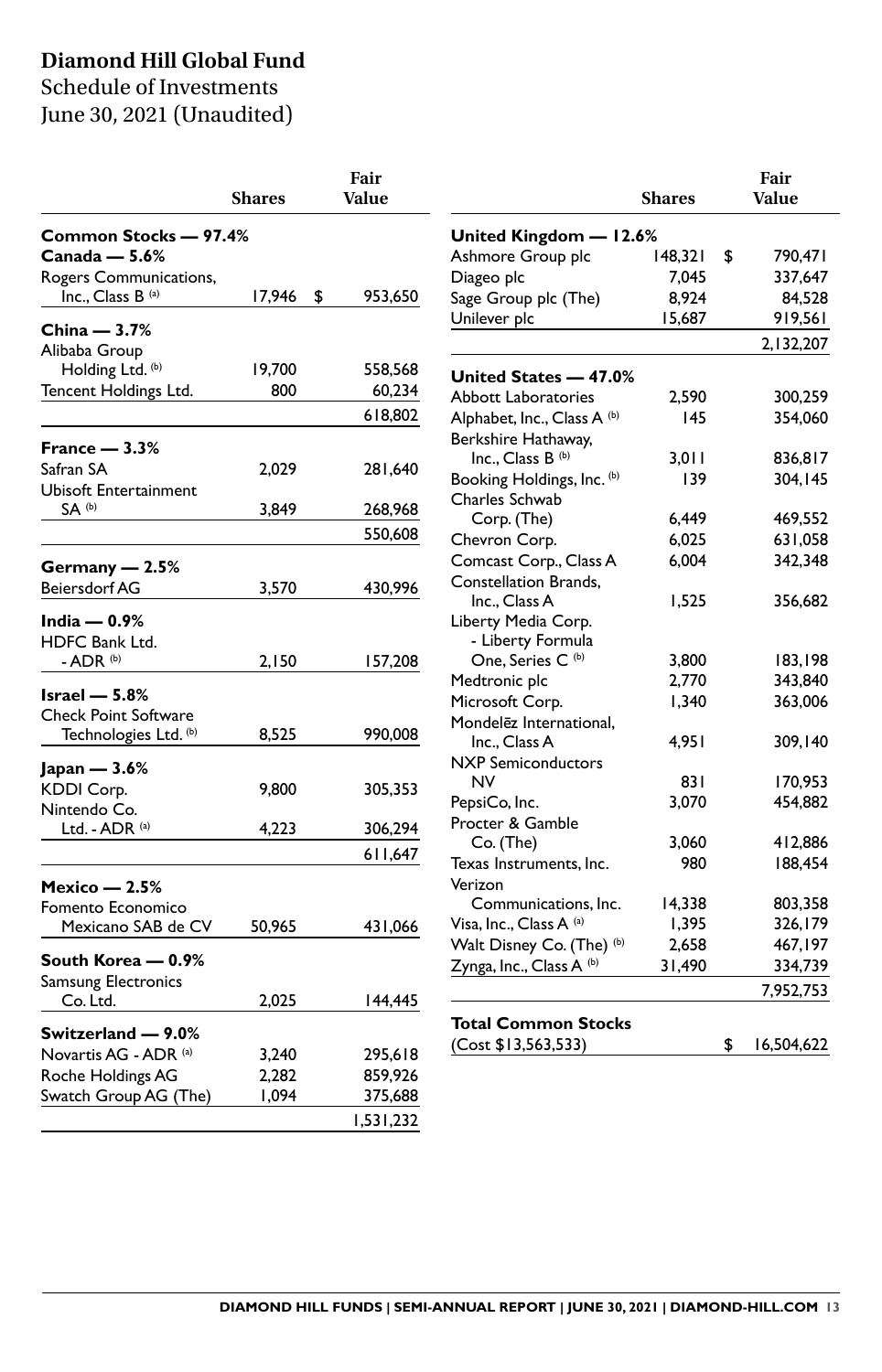#### **Diamond Hill Global Fund**

#### Schedule of Investments (Continued) June 30, 2021 (Unaudited)

|                                                                                     | Par<br>Value | Fair<br>Value    |
|-------------------------------------------------------------------------------------|--------------|------------------|
| <b>Registered Investment Companies - 3.3%</b>                                       |              |                  |
| State Street Institutional<br><b>US Government</b><br>Money Market<br>Fund, Premier |              |                  |
| Class, 0.03% (c)                                                                    | 76.265 \$    | 76,265           |
| <b>State Street Navigator</b><br>Securities Lending<br>Portfolio I, 0.10% (c)(d)    | 476,221      | 476,221          |
| <b>Total Registered Investment Companies</b>                                        |              |                  |
| (Cost \$552,486)                                                                    |              | \$<br>552.486    |
| Total Investments at Value — 100.7%                                                 |              |                  |
| (Cost \$14,116,019)                                                                 |              | \$<br>17.057.108 |
| Liabilities in Excess of                                                            |              |                  |
| Other Assets — (0.7)%                                                               |              | (121,311)        |
| <b>Net Assets — 100.0%</b>                                                          |              | \$<br>16,935,797 |

(a) All or a portion of the security is on loan. The total fair value of the securities on loan as of June 30, 2021 was \$758,598.

- (b) Non-income producing security.
- $\left($ c) The rate shown is the 7-day effective yield as of lune 30, 2021.
- (d) This security was purchased with cash collateral held from securities on loan.

ADR — American Depositary Receipt

- AG Aktiengesellschaft
- NV Naamloze Vennootschap
- plc Public Limited Company
- SA Societe Anonyme
- SAB de CV Societe Anonima Bursatil de Capital Variable

See accompanying Notes to Financial Statements.

#### **Diamond Hill International Fund**

Schedule of Investments June 30, 2021 (Unaudited)

|                             | Shares  | Fair<br><b>Value</b> |
|-----------------------------|---------|----------------------|
| Common Stocks - 96.1%       |         |                      |
| Belgium — 4.4%              |         |                      |
| Anheuser-Busch              |         |                      |
| InBev SA/NV                 | 9,549   | \$<br>688,497        |
| Shurgard Self Storage SA    | 4,750   | 229,534              |
|                             |         | 918,031              |
| Canada - 7.4%               |         |                      |
| Aurinia Pharmaceuticals,    |         |                      |
| $Inc.$ $(a)(b)$             | 18,469  | 239,358              |
| BlackBerry Ltd. (a)         | 15,011  | 183,434              |
|                             |         |                      |
| Fairfax Financial           | 868     |                      |
| Holdings Ltd.               |         | 380,597              |
| Rogers Communications,      |         |                      |
| Inc., Class B (b)           | 13,950  | 741,303              |
|                             |         | 1,544,692            |
| $China - 6.8%$              |         |                      |
| Alibaba Group               |         |                      |
| Holding Ltd. (a)            | 22,000  | 623,782              |
| Baidu, Inc. - ADR (a)       | I, 189  | 242,437              |
| Fu Shou Yuan                |         |                      |
| International               |         |                      |
| Group Ltd.                  | 237,000 | 231,591              |
| Tencent Holdings Ltd.       | 4,200   | 316,227              |
|                             |         | 1,414,037            |
| France $-7.4%$              |         |                      |
| EssilorLuxottica SA         | 1,928   | 356,228              |
| LVMH Moet Hennessy          |         |                      |
| <b>Louis Vuitton SE</b>     | 354     | 278,526              |
| Safran SA                   | 3,453   | 479,302              |
| Vivendi SE <sup>(b)</sup>   | 12,726  | 427,658              |
|                             |         | 1,541,714            |
| Germany - 0.9%              |         |                      |
| Fuchs Petrolub SE           | 4,705   | 182,790              |
| India $-1.3%$               |         |                      |
| HDFC Bank Ltd.              |         |                      |
| - ADR (a)                   | 3,852   | 281,658              |
|                             |         |                      |
| $Israel - 3.6%$             |         |                      |
| <b>Check Point Software</b> |         |                      |
| Technologies Ltd. (a)       | 6,459   | 750,084              |
| Italy $-1.2%$               |         |                      |
| doValue SpA                 | 23,388  | 257,551              |
| Japan — 4.2%                |         |                      |
| Astellas Pharma, Inc.       | 29,500  | 514,133              |
| Nintendo Co. Ltd. - ADR     | 3,725   | 270,174              |
|                             |         |                      |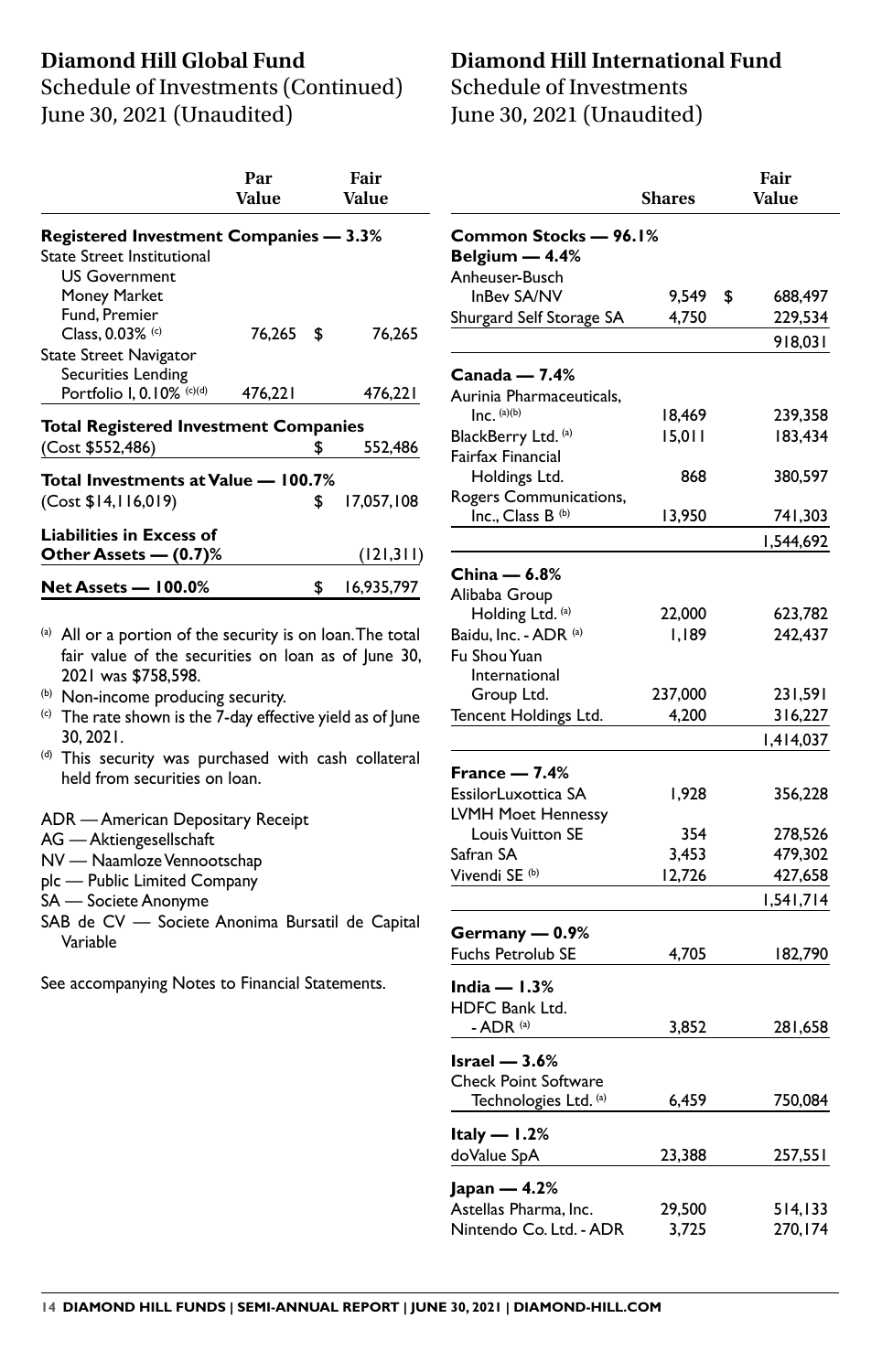#### **Diamond Hill International Fund**

Schedule of Investments (Continued) June 30, 2021 (Unaudited)

|                                                                          | <b>Shares</b> | Fair<br>Value |
|--------------------------------------------------------------------------|---------------|---------------|
| Common Stocks - 96.1% continued<br>Japan — 4.2% continued                |               |               |
| Shionogi & Co. Ltd.                                                      | 2,000         | 104,241<br>\$ |
|                                                                          |               | 888,548       |
| Mexico $-1.9%$<br>Fomento Economico<br>Mexicano SAB de CV                | 47,235        | 399,517       |
|                                                                          |               |               |
| Netherlands - 1.9%<br>Prosus NV <sup>(a)</sup>                           | 3,992         | 391,155       |
| Peru - 1.0%                                                              |               |               |
| Credicorp Ltd. (a)                                                       | 1,695         | 205,281       |
| South Korea - 2.3%<br><b>Samsung Electronics</b>                         |               |               |
| Co. Ltd.                                                                 | 6,804         | 485,335       |
| Spain — 1.9%<br>Banco Bilbao Vizcaya<br>Argentaria SA <sup>(a)</sup>     | 63,082        | 391,366       |
| Sweden $-2.1%$                                                           |               |               |
| Assa Abloy AB, Class B                                                   | 14,435        | 435,205       |
| Switzerland - 11.6%<br>Compagnie Financiere<br>Richemont SA,             |               |               |
| Class A                                                                  | 4,160         | 504,300       |
| Julius Baer Group Ltd.                                                   | 7,635         | 498,656       |
| Novartis AG - ADR                                                        | 5,45 I        | 497,349       |
| Roche Holdings AG                                                        | 1,371         | 516,634       |
| Swatch Group AG (The)                                                    | 1,201         | 412,432       |
|                                                                          |               | 2,429,371     |
| Taiwan Province of China - 2.0%<br>Taiwan Semiconductor<br>Manufacturing |               |               |
| Co. Ltd. - ADR                                                           | 3,414         | 410,226       |
| Thailand $-2.1\%$                                                        |               |               |
| Kasikornbank pcl                                                         | 116,200       | 430,644       |
| United Kingdom — 26.2%                                                   |               |               |
| Ashmore Group plc                                                        | 63,782        | 339,924       |
| Beazley plc (a)                                                          | 93,252        | 429,261       |
| BT Group plc (a)                                                         | 263,923       | 709,233       |
| Bunzl plc                                                                | 8,945         | 295,903       |
| Compass Group plc (a)                                                    | 12,100        | 254,914       |
| Diageo plc                                                               | 18.884        | 905.056       |
| GlaxoSmithKline plc<br>Howden Joinery                                    | 13,019        | 255,934       |
| Group plc                                                                | 47,239        | 534,209       |

|                                                          | <b>Shares</b> | Fair<br>Value    |
|----------------------------------------------------------|---------------|------------------|
| United Kingdom - 26.2% continued                         |               |                  |
| InterContinental Hotels                                  |               |                  |
| Group plc (a)                                            | 5,719         | \$<br>381,164    |
| Sage Group plc (The)                                     | 20,825        | 197,254          |
| Tesco plc                                                | 122.877       | 379.579          |
| Unilever plc                                             | 13,445        | 788,136          |
|                                                          |               | 5,470,567        |
| United States - 5.9%                                     |               |                  |
| Facebook, Inc., Class A (a)                              | 1,201         | 417,600          |
| Walt Disney Co. (The)                                    | 2,598         | 456,650          |
| Zynga, Inc., Class A (a)                                 | 32,846        | 349,153          |
|                                                          |               | 1,223,403        |
|                                                          |               |                  |
| Total Common Stocks<br>(Cost \$16,166,546)               |               | \$               |
|                                                          |               | 20,051,175       |
| Warrants — $0.0\%$ <sup>(c)</sup>                        |               |                  |
| Switzerland — $0.0\%$ (c)                                |               |                  |
| Compagnie Financiere                                     |               |                  |
| Richemont SA                                             |               |                  |
| (Cost \$0)                                               | 8,320 \$      | 5,575            |
| <b>Registered Investment Companies - 6.7%</b>            |               |                  |
| State Street Institutional                               |               |                  |
| <b>US Government</b>                                     |               |                  |
| Money Market                                             |               |                  |
| Fund, Premier                                            |               |                  |
| Class, 0.03% (d)                                         | 940,059       | 940,059          |
| <b>State Street Navigator</b>                            |               |                  |
| Securities Lending                                       |               |                  |
| Portfolio I, 0.10% (d)(e)                                | 461,105       | 461,105          |
| <b>Total Registered Investment Companies</b>             |               |                  |
| (Cost \$1,401,164)                                       |               | \$<br>1,401,164  |
| Total Investments at Value — 102.8%                      |               |                  |
| (Cost \$18,102,610)                                      |               | \$<br>21,457,914 |
|                                                          |               |                  |
| <b>Liabilities in Excess of</b><br>Other Assets - (2.8)% |               | (578, 827)       |
| <b>Net Assets — 100.0%</b>                               |               | \$<br>20,879,087 |
|                                                          |               |                  |
| (a)<br>Non-income producing security.                    |               |                  |

(b) All or a portion of the security is on loan. The total fair value of the securities on loan as of June 30, 2021 was \$661,580.

- $(c)$  Percentage rounds to less than 0.1%.
- $^{(d)}$  The rate shown is the 7-day effective yield as of June 30, 2021.

(e) This security was purchased with cash collateral held from securities on loan.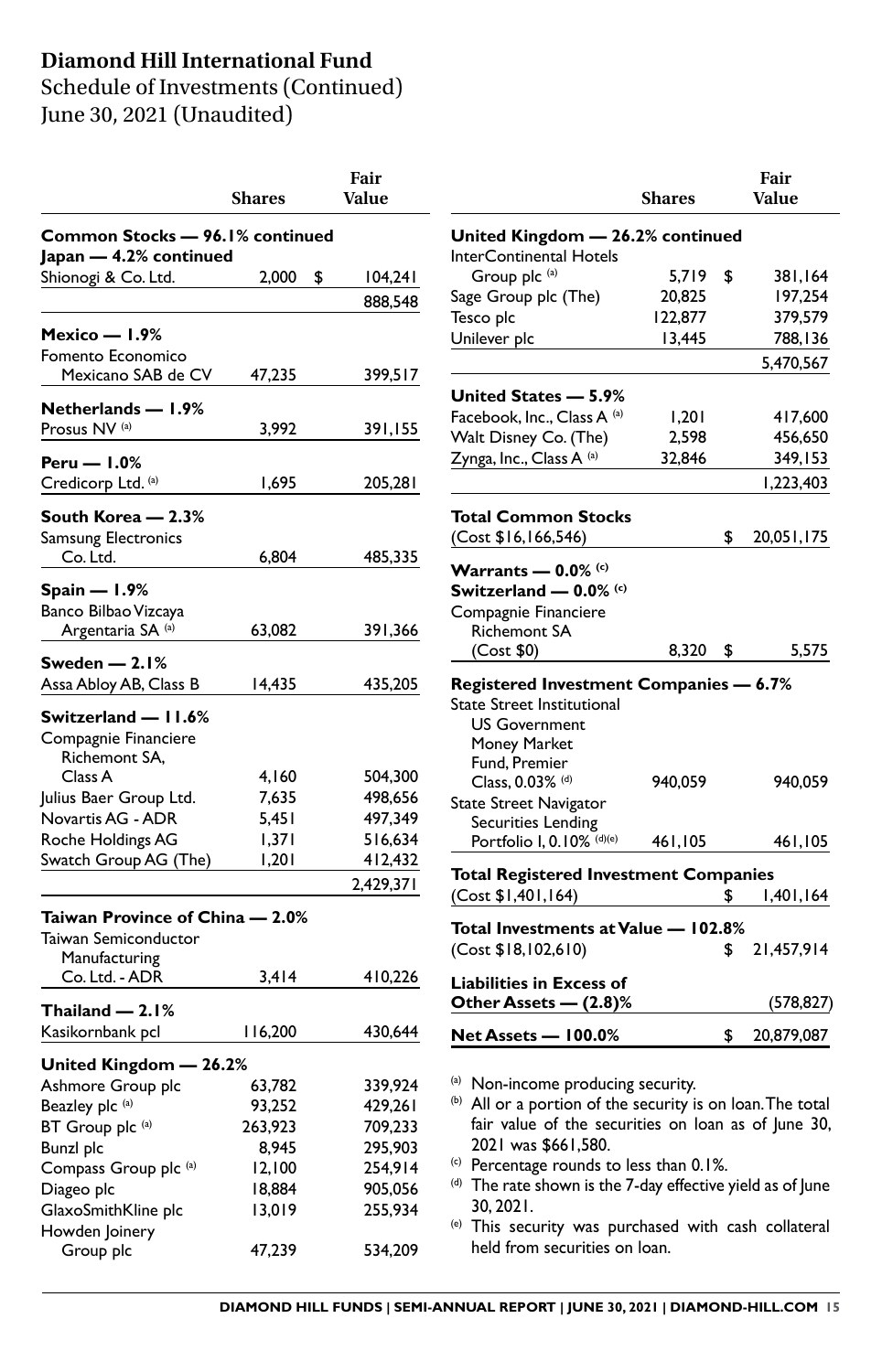#### **Diamond Hill International Fund**

### Schedule of Investments (Continued) June 30, 2021 (Unaudited)

| AB — Aktiebolag                                 |
|-------------------------------------------------|
| ADR — American Depositary Receipt               |
| AG - Aktiengesellschaft                         |
| NV - Naamloze Vennootschap                      |
| plc - Public Limited Company                    |
| pcl - Public Company Limited                    |
| SA - Societe Anonyme                            |
| SE - Societe Europaea                           |
| SAB de CV - Societe Anonima Bursatil de Capital |
| Variable                                        |
| SpA — Societa per Azioni                        |

See accompanying Notes to Financial Statements.

## **Diamond Hill Short Duration Securitized Bond Fund** Schedule of Investments

June 30, 2021 (Unaudited)

|                                             |        |          | Shares /                  | Fair         |
|---------------------------------------------|--------|----------|---------------------------|--------------|
|                                             |        |          | Coupon Maturity Par Value | Value        |
| Corporate Credit - 1.3%                     |        |          |                           |              |
| Banking — 0.2%                              |        |          |                           |              |
| JPMorgan Chase<br>& Co. (3MO                |        |          |                           |              |
| LIBOR + 100) (a)                            | I.184% | 01/15/23 | \$<br>400,000\$           | 402,185      |
| JPMorgan Chase                              |        |          |                           |              |
| & Co. (SOFR                                 |        |          |                           |              |
| $+60)$ (a)                                  | 0.653% | 09/16/24 | 350,000                   | 350,204      |
| Mizuho Financial                            |        |          |                           |              |
| Group, Inc.                                 | 2.273% | 09/13/21 | 500.000                   | 501,909      |
| PNC Bank NA                                 |        |          |                           |              |
| (3MO LIBOR                                  |        |          |                           |              |
| $+32.3)$ (a)(b)                             | 1.743% | 02/24/23 | 420,000                   | 423.868      |
| Toronto-Dominion                            |        |          |                           |              |
| Bank (The)<br>$(SOFR + 48)^{(a)}$           | 0.530% | 01/27/23 | 375,000                   | 376,940      |
| <b>Truist Financial</b>                     |        |          |                           |              |
| Corp. (a)                                   | 0.410% | 06/09/25 | 800,000                   | 800,928      |
|                                             |        |          |                           | 2,856,034    |
|                                             |        |          |                           |              |
| Capital Goods - 0.0% (c)                    |        |          |                           |              |
| Welbilt, Inc.                               | 9.500% | 02/15/24 | 100,000                   | 104,720      |
| Communications - 0.0% (c)                   |        |          |                           |              |
| <b>Twenty-First</b>                         |        |          |                           |              |
| Century Fox, Inc.                           | 4.030% | 01/25/24 | 450,000                   | 487,490      |
|                                             |        |          |                           |              |
| Consumer Cyclical - 0.2%<br>Daimler Finance |        |          |                           |              |
| LLC <sup>(b)(d)</sup>                       | 1.750% | 03/10/23 | 1,900,000                 | 1,939,125    |
| Ford Motor Credit                           |        |          |                           |              |
| Co.LLC                                      | 5.584% | 03/18/24 | 250,000                   | 273,800      |
|                                             |        |          |                           | 2,212,925    |
|                                             |        |          |                           |              |
| Electric - 0.0% (c)                         |        |          |                           |              |
| DTE Energy Co.                              | 1.050% | 06/01/25 | 500,000                   | 499,861      |
| Energy $-0.2%$                              |        |          |                           |              |
| Devon Energy                                |        |          |                           |              |
| Corp. <sup>(d)</sup>                        | 5.250% | 09/15/24 | 1,000,000                 | I, II3,894   |
| Diamondback                                 |        |          |                           |              |
| Energy, Inc.                                | 5.375% | 05/31/25 | 767,000                   | 788,048      |
| <b>Energy Transfer</b>                      |        |          |                           |              |
| <b>Operating LP</b>                         | 4.500% | 04/15/24 | 925.000                   | 1.007.075    |
| Welltec A/S <sup>(d)</sup>                  | 9.500% | 12/01/22 | 200,000                   | 204,240      |
|                                             |        |          |                           | 3, I 13, 257 |
| Insurance — 0.3%                            |        |          |                           |              |
| Athene Global                               |        |          |                           |              |
| Funding <sup>(d)</sup>                      | 2.500% | 01/14/25 | 1,450,000                 | 1,511,196    |
| Jackson National                            |        |          |                           |              |
| Life Global                                 |        |          |                           |              |
| Funding <sup>(d)</sup>                      | 2.100% | 10/25/21 | 200,000                   | 201,151      |
| Met Life Global                             |        |          |                           |              |
| Funding I <sup>(d)</sup>                    | 1.950% | 01/13/23 | 450,000                   | 460,790      |
| Principal Life Global                       |        |          |                           |              |
| Funding II <sup>(d)</sup>                   | 2.375% | 11/21/21 | 400,000                   | 403,332      |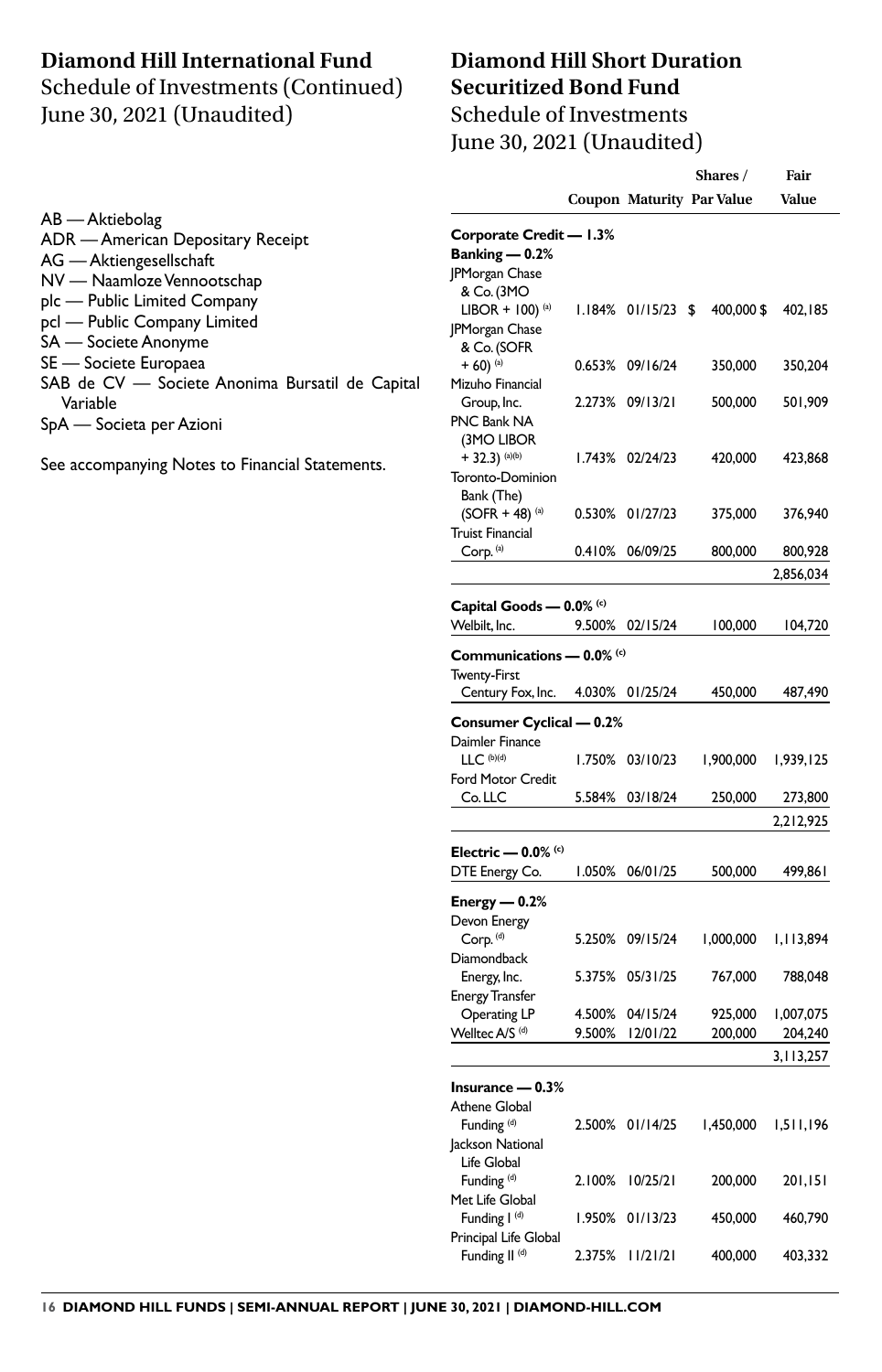|                                              |        | Shares /        |                                           | Fair         |                                       |
|----------------------------------------------|--------|-----------------|-------------------------------------------|--------------|---------------------------------------|
|                                              |        |                 | Coupon Maturity Par Value                 | Value        |                                       |
| Corporate Credit - 1.3% continued            |        |                 |                                           |              | ABS-Other-                            |
| Insurance - 0.3% continued                   |        |                 |                                           |              | <b>FMC GMSR Issue</b>                 |
| Protective Life                              |        |                 |                                           |              | Trust, Series 20                      |
| Global Funding (d)                           |        |                 | 0.781% 07/05/24 \$ 1,700,000 \$ 1,699,528 |              | GT2, Class A (d)                      |
|                                              |        |                 |                                           | 4,275,997    | <b>FMC GMSR Issue</b>                 |
|                                              |        |                 |                                           |              | Trust, Series 20                      |
| Technology — 0.1%                            |        |                 |                                           |              | GT1, Class A (a)                      |
| Dell International                           |        |                 |                                           |              | Gold Key Resort:                      |
| LLC / EMC Corp.                              | 4.000% | 07/15/24        | 500,000                                   | 543,690      | LLC, Series<br>2014-A, Class A        |
| Transportation - 0.3%                        |        |                 |                                           |              | <b>Helios Issuer LLC</b>              |
| Alaska Airlines,                             |        |                 |                                           |              | Series 2020-4,                        |
| Series 2020-1B,                              |        |                 |                                           |              | Class A <sup>(d)</sup>                |
| Class A <sup>(d)</sup>                       | 4.800% | 08/15/27        | 480,403                                   | 531,526      | Helios Issuer LLC                     |
| American Airlines                            |        |                 |                                           |              | Series 2021-A,                        |
| Pass-Through                                 |        |                 |                                           |              | Class A (d)                           |
| <b>Trust, Series</b>                         |        |                 |                                           |              | Hero Funding Tru                      |
| 2016-2, Class AA                             | 3.200% | 12/15/29        | 1,574,000                                 | 1,604,767    | Series 2016-3B,                       |
| <b>United Airlines</b>                       |        |                 |                                           |              | Class B <sup>(d)</sup>                |
| Pass-Through                                 |        |                 |                                           |              | Hero Funding Tru                      |
| <b>Trust, Series</b>                         |        |                 |                                           |              | Series 2016-4B,                       |
| 2013-1, Class B                              |        | 5.375% 02/15/23 | 60,380                                    | 60,683       | Class B <sup>(d)</sup>                |
| <b>United Airlines</b>                       |        |                 |                                           |              | Holiday Inn                           |
| Pass-Through                                 |        |                 |                                           |              | <b>Timeshare Trus</b>                 |
| <b>Trust, Series</b><br>2007-1, Class A      |        | 6.636% 01/02/24 | 88,560                                    | 91,438       | Series 2020-A,                        |
| <b>United Airlines</b>                       |        |                 |                                           |              | Class $C^{(d)}$                       |
| Pass-Through                                 |        |                 |                                           |              | Holiday Inn                           |
| <b>Trust, Series</b>                         |        |                 |                                           |              | <b>Timeshare Trus</b>                 |
| 2020-1, Class A                              |        | 5.875% 04/15/29 | 1,141,980                                 | 1,267,120    | Series 2020-A,                        |
|                                              |        |                 |                                           |              | Class D <sup>(d)</sup>                |
|                                              |        |                 |                                           | 3,555,534    | Holiday Inn                           |
| <b>Total Corporate Credit</b>                |        |                 |                                           |              | <b>Timeshare Trus</b>                 |
| (Cost \$16,930,913)                          |        |                 |                                           | \$17,649,508 | Series 2020-A,                        |
|                                              |        |                 |                                           |              | Class E <sup>(d)</sup>                |
| Securitized - 83.0%                          |        |                 |                                           |              | Loanpal Solar Loa<br>Ltd., Series 202 |
| ABS-Other - 6.2%                             |        |                 |                                           |              | IGS, Class A (d)                      |
| <b>BXG Receivables,</b>                      |        |                 |                                           |              | Loanpal Solar Loa                     |
| Series 2018-A,                               |        |                 |                                           |              | Ltd., Series 202                      |
| Class C <sup>(d)</sup>                       |        | 4.440% 02/02/34 | 1,059,439                                 | 1,108,657    | 2GS, Class A (d)                      |
| Cascade Funding                              |        |                 |                                           |              | Mosaic Solar Loa                      |
| Mortgage Trust,                              |        |                 |                                           |              | LLC, Series 201                       |
| Series 2021-<br>GRN1, Class B <sup>(d)</sup> |        | 1.830% 03/20/41 | 3,588,000                                 | 3,539,182    | 2A, Class D <sup>(d)</sup>            |
|                                              |        |                 |                                           |              | Mosaic Solar Loa                      |
| <b>Diamond Resorts</b>                       |        |                 |                                           |              | LLC, Series                           |
| Owner Trust,<br>Series 2019-1,               |        |                 |                                           |              | 2017-2, Class B                       |
| Class B <sup>(d)</sup>                       |        | 3.530% 02/20/32 | 609,043                                   | 629,136      | Mosaic Solar Loa                      |
| <b>Diamond Resorts</b>                       |        |                 |                                           |              | LLC, Series                           |
| Owner Trust,                                 |        |                 |                                           |              | 2020-1, Class A                       |
| Series 2021-1A,                              |        |                 |                                           |              | Mosaic Solar Loa                      |
| Class B <sup>(d)</sup>                       | 2.050% | 11/21/33        | 1,868,005                                 | 1,885,213    | LLC, Series 202                       |
| <b>Diamond Resorts</b>                       |        |                 |                                           |              | IA, Class B <sup>(d)</sup>            |
| Owner Trust,                                 |        |                 |                                           |              | Mosaic Solar Loa                      |
| Series 2021-1A,                              |        |                 |                                           |              | LLC, Series                           |
| Class C <sup>(d)</sup>                       | 2.700% | 11/21/33        | 1,401,004                                 | 1,418,121    | 2021-1, Class D                       |
|                                              |        |                 |                                           |              |                                       |

|                                |        |          | Shares /                                | Fair      |
|--------------------------------|--------|----------|-----------------------------------------|-----------|
|                                |        |          | Coupon Maturity Par Value               | Value     |
| ABS-Other - 6.2% continued     |        |          |                                         |           |
| <b>FMC GMSR Issuer</b>         |        |          |                                         |           |
| Trust, Series 2019-            |        |          |                                         |           |
| GT2, Class A (d)               |        |          | 4.230% 09/25/24 \$5,000,000 \$4,991,946 |           |
| <b>FMC GMSR Issuer</b>         |        |          |                                         |           |
| Trust, Series 2020-            |        |          |                                         |           |
| GTI, Class A (a)(d)            | 4.450% | 01/25/26 | 3,000,000                               | 3,014,058 |
| Gold Key Resorts               |        |          |                                         |           |
| LLC, Series                    |        |          |                                         |           |
| 2014-A, Class A (d)            | 3.220% | 03/17/31 | 54.398                                  | 55,057    |
| Helios Issuer LLC,             |        |          |                                         |           |
| Series 2020-4,                 |        |          |                                         |           |
| Class $A^{(d)}$                | 2.980% | 06/20/47 | 1.799.315                               | 1.876.234 |
| Helios Issuer LLC,             |        |          |                                         |           |
| Series 2021-A,                 |        |          |                                         |           |
| Class A (d)                    | 1.800% | 02/20/48 | I,245,852                               | 1,237,210 |
| Hero Funding Trust,            |        |          |                                         |           |
| Series 2016-3B,                |        |          |                                         |           |
| Class B <sup>(d)</sup>         | 5.240% | 09/20/42 | 382,047                                 | 382,877   |
| Hero Funding Trust,            |        |          |                                         |           |
| Series 2016-4B,                |        |          |                                         |           |
| Class B <sup>(d)</sup>         | 4.990% | 09/20/47 | 618.296                                 | 630,801   |
| Holiday Inn                    |        |          |                                         |           |
| Timeshare Trust,               |        |          |                                         |           |
| Series 2020-A,                 |        |          |                                         |           |
| Class C <sup>(d)</sup>         | 3.420% | 10/09/39 | 455,559                                 | 473,324   |
| Holiday Inn                    |        |          |                                         |           |
| Timeshare Trust,               |        |          |                                         |           |
| Series 2020-A,                 |        |          |                                         |           |
| Class $D^{(d)}$                | 5.500% | 10/09/39 | 792.277                                 | 824.820   |
| Holiday Inn                    |        |          |                                         |           |
| Timeshare Trust,               |        |          |                                         |           |
| Series 2020-A,                 |        |          |                                         |           |
| Class E <sup>(d)</sup>         | 6.500% | 10/09/39 | 1.584.554                               | 1,626,865 |
| Loanpal Solar Loan             |        |          |                                         |           |
| Ltd., Series 2021-             |        |          |                                         |           |
| IGS, Class A (d)               | 2.290% | 01/20/48 | 3,345,936                               | 3,393,773 |
| Loanpal Solar Loan             |        |          |                                         |           |
| Ltd., Series 2021-             |        |          |                                         |           |
| 2GS, Class A (d)               | 2.220% | 03/20/48 | 2,441,286                               | 2.460.578 |
| Mosaic Solar Loans             |        |          |                                         |           |
| LLC, Series 2017-              |        |          |                                         |           |
| 2A, Class D <sup>(d)</sup>     | 0.000% | 06/22/43 | 606,419                                 | 601,063   |
| Mosaic Solar Loans             |        |          |                                         |           |
| LLC, Series                    |        |          |                                         |           |
| 2017-2, Class B (d)            | 4.770% | 06/22/43 | 602,499                                 | 651,348   |
| Mosaic Solar Loans             |        |          |                                         |           |
| LLC, Series                    |        |          |                                         |           |
| 2020-1, Class A (d)            | 2.100% | 04/20/46 | 2,206,677                               | 2,247,966 |
| Mosaic Solar Loans             |        |          |                                         |           |
| LLC, Series 2020-              |        |          |                                         |           |
| IA, Class B <sup>(d)</sup>     | 3.100% | 04/20/46 | 1,765,342                               | 1,848,209 |
| Mosaic Solar Loans             |        |          |                                         |           |
| LLC, Series                    |        |          |                                         |           |
| 2021-1, Class D <sup>(d)</sup> | 3.710% | 12/20/46 | 895,000                                 | 891,179   |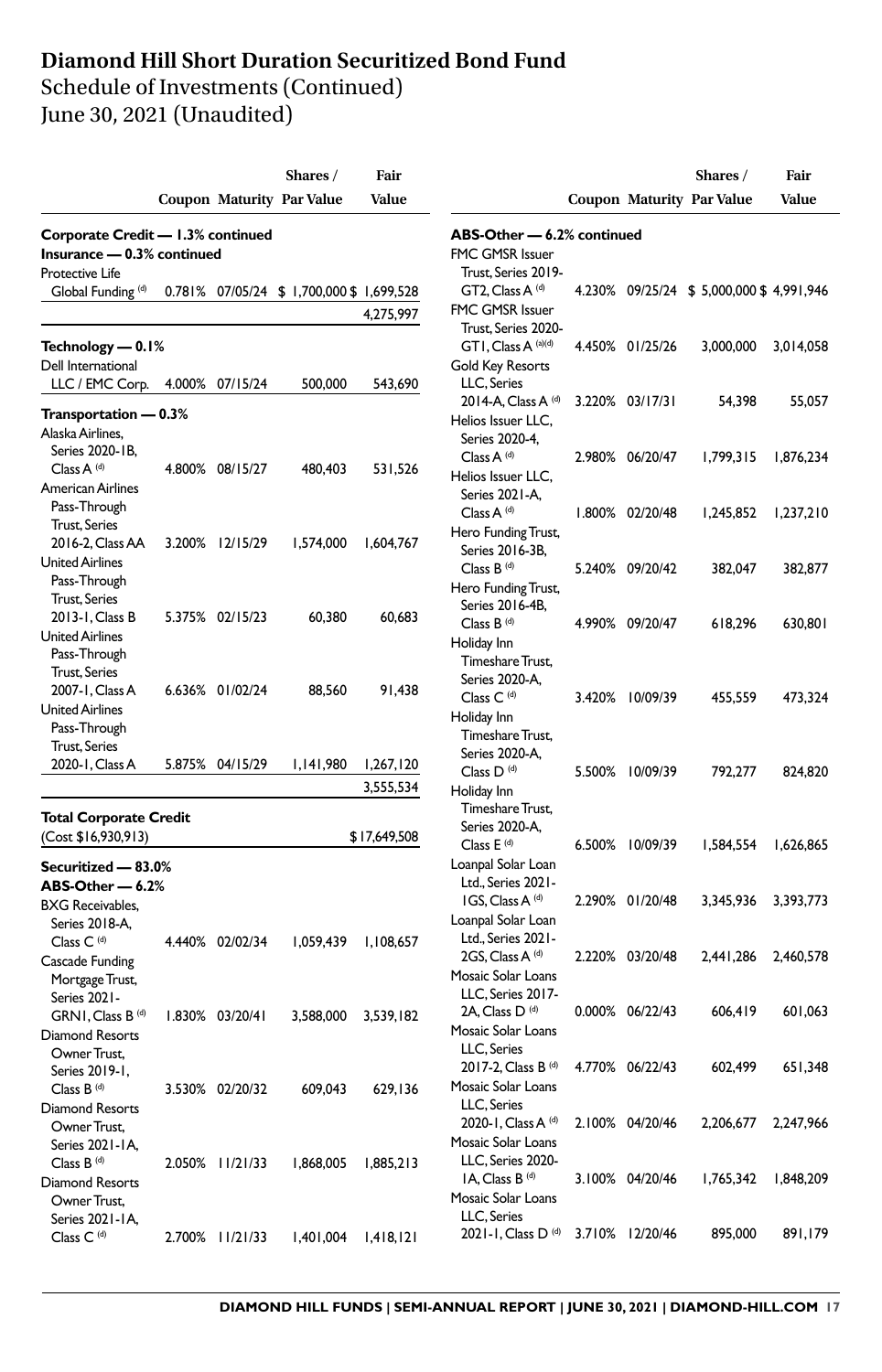|                                                                                       |                  |                      | Shares /                                  | Fair                   |                                                                                     |                    | Shares /                  | Fair      |
|---------------------------------------------------------------------------------------|------------------|----------------------|-------------------------------------------|------------------------|-------------------------------------------------------------------------------------|--------------------|---------------------------|-----------|
|                                                                                       |                  |                      | Coupon Maturity Par Value                 | Value                  |                                                                                     |                    | Coupon Maturity Par Value | Value     |
| Securitized - 83.0% continued<br>ABS-Other - 6.2% continued                           |                  |                      |                                           |                        | Agency MBS CMO - 1.5%<br>FHLMC, Series                                              |                    |                           |           |
| MVW Own Trust.<br>Series 2021-IWA.                                                    |                  |                      |                                           |                        | 2979, Class<br>FP (I* IMO                                                           |                    |                           |           |
| Class $B^{(d)}$<br>MVW Own Trust,                                                     |                  |                      | 1.440% 01/22/41 \$ 1,469,880 \$ 1,467,532 |                        | LIBOR + 45) (a)<br><b>FHLMC, Series</b>                                             | 0.523% 05/15/35 \$ | 386,904\$                 | 391,049   |
| Series 2021-IWA,<br>Class C <sup>(d)</sup>                                            |                  | 1.940% 01/22/41      | 3,184,740                                 | 3,189,129              | 3121, Class<br>FM (I* IMO                                                           |                    |                           |           |
| <b>OCWEN Master</b><br>Advance<br>Receivables Trust,<br>Series 2020-T1,               |                  |                      |                                           |                        | LIBOR + 40) (a)<br><b>FHLMC, Series</b><br>4613, Class AF<br>(I* IMO LIBOR          | 0.473% 03/15/36    | 380,048                   | 383,241   |
| Class E-T1 <sup>(d)</sup><br>PNMAC GMSR<br><b>Issuer Trust,</b><br>Series 2018-GTI,   |                  | 5.419% 08/15/52      | 2,000,000                                 | 2,018,846              | $+$ 110) <sup>(a)</sup><br><b>FHLMC, Series</b><br><b>4085, Class</b><br>FB (I* IMO | 1.173% 11/15/37    | 718,084                   | 725,348   |
| Class A (I* IMO<br>LIBOR + 285) $(a)(d)$<br>PNMAC GMSR<br><b>Issuer Trust, Series</b> |                  | 2.941% 02/25/23      | 7,000,000                                 | 7,013,014              | $LIBOR + 40$ ) (a)<br>FHLMC, Series<br>4095, Class<br>FB (I* IMO                    | 0.473% 01/15/39    | 98,385                    | 98,512    |
| 2018-GT2, Class<br>NT (I* IMO<br>LIBOR + 265) $(a)(d)$                                |                  | 2.742% 08/25/23      | 9,400,000                                 | 9,385,579              | LIBOR + 40) (a)<br><b>FHLMC, Series</b><br>3925, Class                              | 0.473% 04/15/39    | 46,791                    | 46.860    |
| <b>Renew Financial</b><br>LLC, Series<br>2017-1, Class A (d)                          |                  | 3.670% 09/20/52      | 1,254,498                                 | 1,318,197              | FL (I* IMO<br>LIBOR + 45) (a)<br>FHLMC, Series                                      | 0.523% 01/15/41    | 174,876                   | 175,767   |
| <b>Renew Financial</b><br>LLC, Series<br>2017-1, Class B <sup>(d)</sup>               |                  | 5.750% 09/20/52      | 655,326                                   | 671,320                | 3895, Class<br>BF (I* IMO<br>LIBOR + 50) (a)                                        | 0.573% 07/15/41    | 306,308                   | 309,791   |
| <b>SPS Servicer</b><br>Advance<br>Receivables,                                        |                  |                      |                                           |                        | <b>FHLMC, Series</b><br>4314, Class<br>PF (I* IMO                                   |                    |                           |           |
| Series 2020-T1,<br>Class DT1 <sup>(d)</sup><br><b>SPS Servicer</b><br>Advance         |                  | 2.370% 11/15/52      | 700,000                                   | 702,613                | LIBOR + 40) (a)<br>FNMA, Series<br>2006-56, Class<br>DC (I* IMO                     | 0.473% 07/15/43    | 173,689                   | 174,463   |
| Receivables,<br>Series 2020-T2,                                                       |                  |                      |                                           |                        | LIBOR + 65) (a)<br>FNMA, Series                                                     | 0.741% 07/25/36    | 775,762                   | 780,276   |
| Class $D^{(d)}$<br><b>TES LLC, Series</b><br>2017-1, Class A (d)                      | 3.160%<br>4.330% | 11/15/55<br>10/20/47 | 3,000,000                                 | 2,977,397<br>4,550,064 | 2006-108, Class<br>FD (I* IMO<br>LIBOR + 38) $^{(a)}$                               | 0.471% 11/25/36    | 312,436                   | 316,490   |
| <b>TES LLC, Series</b><br>2017-1, Class B (d)                                         | 7.740%           | 10/20/47             | 4,286,279<br>2,000,000                    | 1,974,146              | <b>FNMA, Series</b><br>2010-136, Class                                              |                    |                           |           |
| Westgate Resorts,<br>Series 2018-1,                                                   |                  |                      |                                           |                        | FA (I* IMO<br>LIBOR + 50) (a)                                                       | 0.592% 12/25/40    | 301,518                   | 306,082   |
| Class B <sup>(d)</sup><br>Westgate Resorts,<br>Series 2018-1.                         | 3.580%           | 12/20/31             | 658,523                                   | 669,227                | FNMA, Series<br>2011-86, Class<br>KF (I* IMO                                        |                    |                           |           |
| Class $C^{(d)}$<br>Westgate Resorts,                                                  |                  | 4.100% 12/20/31      | 1,571,476                                 | 1,589,205              | LIBOR + 55) (a)<br>FNMA, Series 2011-                                               | $0.641\%$ 09/25/41 | 494,255                   | 503,183   |
| Series 2020-1,<br>Class B <sup>(d)</sup><br>Westgate Resorts,                         |                  | 3.963% 03/20/34      | 4,485,811                                 | 4,629,576              | 127, Class ZU<br><b>FNMA, Series</b><br>2012-9, Class                               | 3.500% 12/25/41    | 7,184,609                 | 7,713,712 |
| Series 2020-1A,<br>Class C <sup>(d)</sup>                                             |                  | 6.213% 03/20/34      | 5,404,174                                 | 5,703,776              | FC (I* IMO<br>LIBOR + 40) (a)                                                       | 0.492% 02/25/42    | 219,366                   | 221,703   |
|                                                                                       |                  |                      |                                           | 83,647,238             |                                                                                     |                    |                           |           |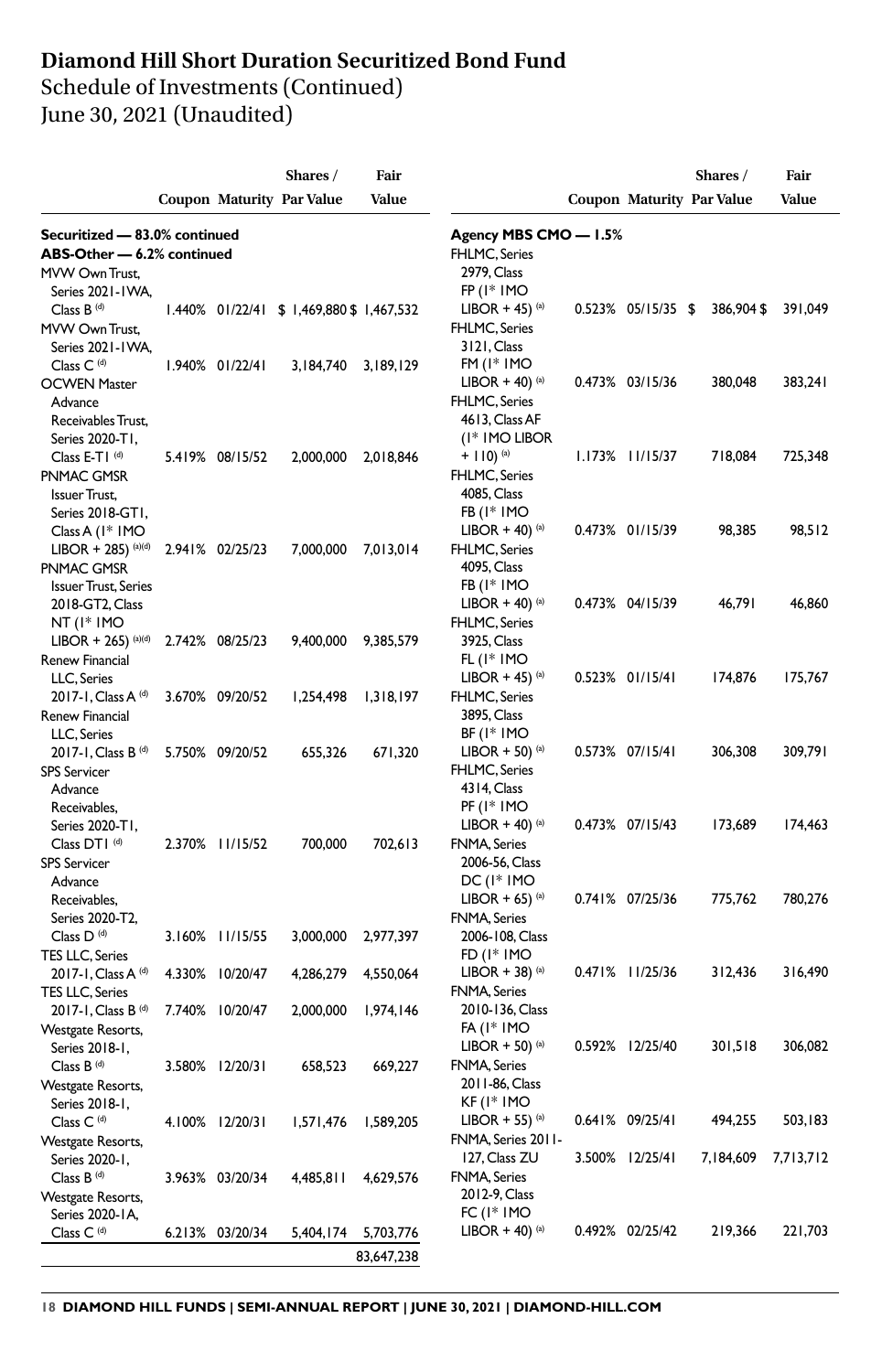|                                        |                    | Shares /                  | Fair       |                                             |                    | Shares /                  | Fair      |
|----------------------------------------|--------------------|---------------------------|------------|---------------------------------------------|--------------------|---------------------------|-----------|
|                                        |                    | Coupon Maturity Par Value | Value      |                                             |                    | Coupon Maturity Par Value | Value     |
| Securitized - 83.0% continued          |                    |                           |            | Agency MBS CMO Derivatives - 0.3% continued |                    |                           |           |
| Agency MBS CMO - 1.5% continued        |                    |                           |            | FNMA, Series 348,                           |                    |                           |           |
| <b>FNMA, Series</b>                    |                    |                           |            | Class II (IO)                               | 6.000% 01/25/34 \$ | 669,303 \$                | 136,250   |
| 2012-33, Class                         |                    |                           |            | FNMA, Series 2013-                          |                    |                           |           |
| $F(I^*IMO)$                            |                    |                           |            | $120$ , Class $ I(IO) $                     | 4.000% 02/25/40    | 2,946,073                 | 76,717    |
| LIBOR + 52) $^{(a)}$                   | 0.611% 04/25/42 \$ | 182,314\$                 | 184,439    | <b>FNMA, Series</b>                         |                    |                           |           |
| <b>FNMA, Series</b>                    |                    |                           |            | 2010-44, Class                              |                    |                           |           |
| 2013-34, Class GP                      | 3.000% 05/25/42    | 4,567,361                 | 4,677,090  | $CS$ (IO) (1 $*$ IMO                        |                    |                           |           |
| <b>GNMA, Series</b>                    |                    |                           |            | LIBOR + 655) <sup>(a)</sup>                 | 6.459% 05/25/40    | 543,420                   | 100,368   |
| 2007-18, Class                         |                    |                           |            | FNMA, Series 2011-                          |                    |                           |           |
| FD (I* IMO<br>LIBOR + 30) (a)          | 0.393% 04/20/37    | 455,507                   | 456,240    | 14, Class PI (IO)                           | 5.000% 06/25/40    | 127,197                   | 4,041     |
|                                        |                    |                           |            | FNMA, Series 3998,                          |                    |                           |           |
| <b>GNMA, Series</b><br>2008-16, Class  |                    |                           |            | Class NS (IO)                               |                    |                           |           |
| FC $(1*$ IMO                           |                    |                           |            | (IMO LIBOR<br>$+660$ ) (a)                  | 6.527% 09/15/40    | 3,384,795                 | 196,252   |
| LIBOR + 50) (a)                        | 0.593% 02/20/38    | 372,377                   | 374,708    |                                             |                    |                           |           |
| <b>GNMA, Series</b>                    |                    |                           |            | FNMA, Series 2014-<br>45, Class IO (IO)     | 4.000% 08/25/44    | 545,817                   | 58,135    |
| 2012-149, Class                        |                    |                           |            | <b>GNMA, Series</b>                         |                    |                           |           |
| GF (I* IMO                             |                    |                           |            | 2011-145, Class                             |                    |                           |           |
| LIBOR + 30) (a)                        | 0.393% 12/20/42    | 190,690                   | 191,374    | QI (IO)                                     | 5.000% 11/16/41    | 1,078,686                 | 167,777   |
| <b>GNMA, Series</b>                    |                    |                           |            | GNMA, Series                                |                    |                           |           |
| 2012-H29, Class                        |                    |                           |            | 2015-16, Class                              |                    |                           |           |
| SA (I* IMO                             |                    |                           |            | IL $(IO)$                                   | 4.000% 03/20/42    | 3,685,057                 | 215,138   |
| LIBOR + 51.5) <sup>(a)</sup>           | 0.622% 10/20/62    | 609,439                   | 613,459    | <b>GNMA, Series</b>                         |                    |                           |           |
| <b>GNMA, Series</b>                    |                    |                           |            | 2014-141,                                   |                    |                           |           |
| 2012-H23, Class                        |                    |                           |            | Class IE (IO)                               | 4.000% 08/20/43    | 2,026,693                 | 59,771    |
| SA (I* IMO                             |                    |                           |            | GNMA, Series                                |                    |                           |           |
| LIBOR + 53) (a)                        | 0.637% 10/20/62    | 561,262                   | 550,448    | 2010-H01, Class                             |                    |                           |           |
| <b>GNMA, Series</b>                    |                    |                           |            | CI (IO) $(a)$                               | 2.029% 01/20/60    | 702,479                   | 73,702    |
| 2016-H11, Class                        |                    |                           |            | <b>GNMA, Series</b>                         |                    |                           |           |
| FD (1* 12MO                            |                    |                           |            | 2012-H02, Class                             |                    |                           |           |
| LIBOR + 40) (a)                        | 0.681% 05/20/66    | 108,588                   | 108,754    | AI (IO) (a)                                 | 1.907% 01/20/62    | 925,773                   | 42,225    |
| <b>GNMA, Series</b>                    |                    |                           |            | GNMA, Series                                |                    |                           |           |
| 2017-H11, Class                        |                    |                           |            | 2013-H13, Class                             |                    |                           |           |
| FP (I* IMO                             |                    |                           |            | TI (IO) (a)                                 | 0.466% 05/20/63    | 29,557,348                | 327,439   |
| LIBOR + 22) (a)                        | 0.327% 04/20/67    | 152,845                   | 152,806    | <b>GNMA, Series</b>                         |                    |                           |           |
|                                        |                    |                           | 19,455,795 | 2016-H20, Class                             |                    |                           |           |
|                                        |                    |                           |            | GI (IO) <sup>(a)</sup>                      | 0.329% 08/20/66    | 27,794,268                | 318,586   |
| Agency MBS CMO Derivatives - 0.3%      |                    |                           |            | <b>GNMA, Series</b>                         |                    |                           |           |
| <b>FHLMC, Series</b><br>3946, Class SB |                    |                           |            | 2017-H11, Class                             |                    |                           |           |
| (IO) (I* IMO                           |                    |                           |            | $PI (IO)$ <sup>(a)</sup>                    | 3.948% 04/20/67    | 826,594                   | 16,842    |
| LIBOR + 675) <sup>(a)</sup>            | 6.677% 10/15/26    | 161,080                   | 17,014     | <b>GNMA, Series</b>                         |                    |                           |           |
| <b>FHLMC, Series</b>                   |                    |                           |            | 2017-H22, Class                             |                    |                           |           |
| 237, Class S14                         |                    |                           |            | ID (IO) $(a)$                               | 4.004% 11/20/67    | 219,658                   | 16,263    |
| (IO) (I* IMO                           |                    |                           |            | <b>GNMA, Series</b><br>2018-H08, Class      |                    |                           |           |
| LIBOR + 660) (a)                       | 6.527% 05/15/36    | 697,655                   | 136,812    | $NI (IO)$ <sup>(a)</sup>                    | 0.817% 05/20/68    | 16,003,309                | 394,618   |
| <b>FHLMC, Series</b>                   |                    |                           |            | GNMA, Series                                |                    |                           |           |
| 4693, Class EI (IO) 3.500% 08/15/42    |                    | 608,993                   | 3,778      | 2019-H04, Class                             |                    |                           |           |
| FNMA, Series 2011-                     |                    |                           |            | $IO$ (IO) $(a)$                             | 1.515% 03/20/69    | 22,867,773                | 837,855   |
| 75, Class MI (IO)                      | 3.500% 08/25/26    | 308,951                   | 12,237     |                                             |                    |                           |           |
| FNMA, Series 2012-                     |                    |                           |            |                                             |                    |                           | 3,700,207 |
| 148, Class IA (IO)                     | 4.000% 01/25/28    | 2,795,739                 | 225,764    | Agency MBS Passthrough - 0.1%               |                    |                           |           |
| FNMA, Series 301,                      |                    |                           |            | <b>FHLMC</b>                                | 5.500% 06/01/41    | 578,350                   | 672,272   |
| Class I (PO)                           | 0.000% 04/25/29    | 274,054                   | 262,623    |                                             |                    |                           |           |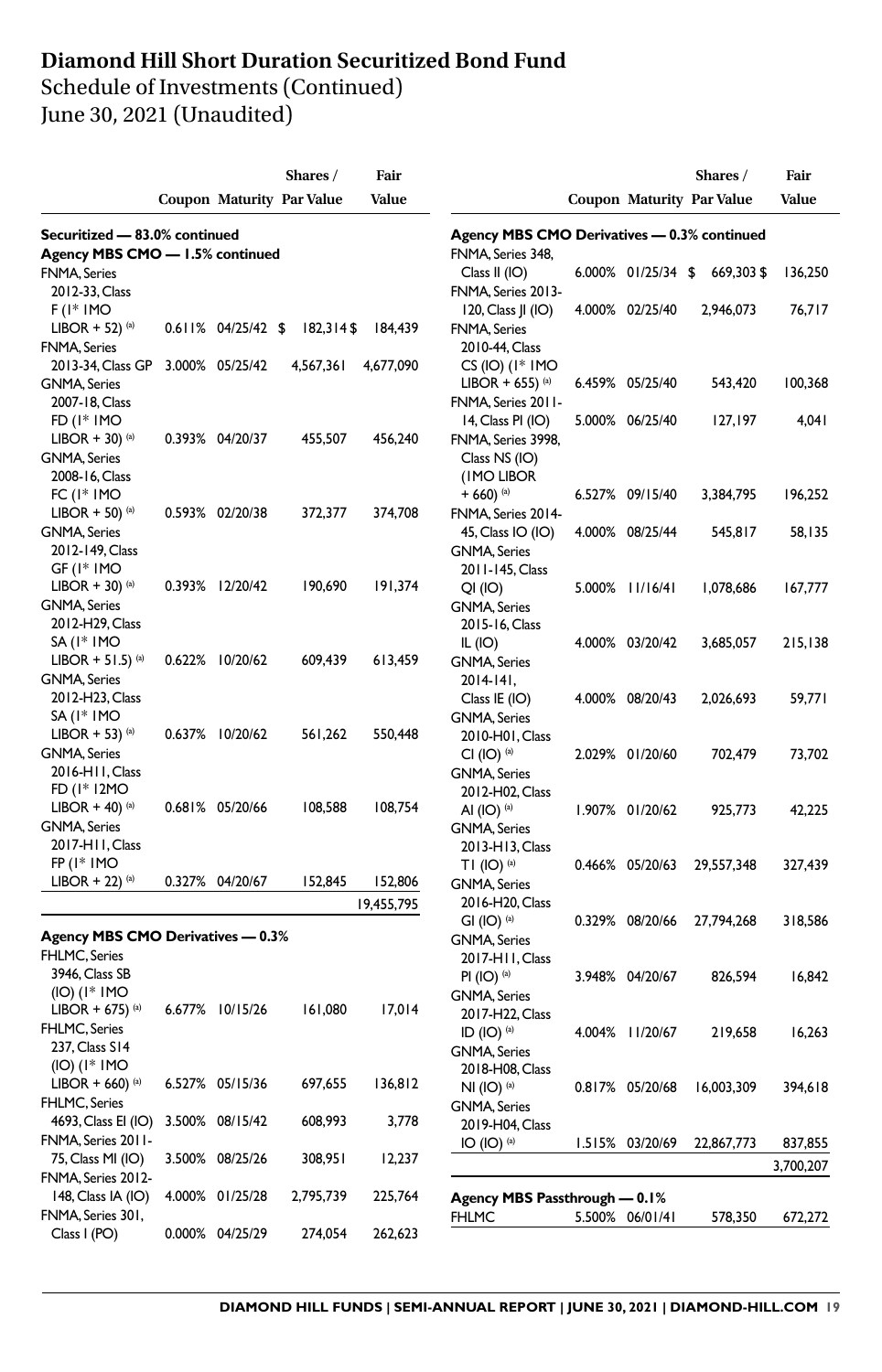|                                       |                    | Shares /                  | Fair      |                                                |        |                 | Shares /                                  | Fair      |
|---------------------------------------|--------------------|---------------------------|-----------|------------------------------------------------|--------|-----------------|-------------------------------------------|-----------|
|                                       |                    | Coupon Maturity Par Value | Value     |                                                |        |                 | Coupon Maturity Par Value                 | Value     |
| Securitized - 83.0% continued         |                    |                           |           | Auto Loan - 10.8% continued                    |        |                 |                                           |           |
| Auto Loan - 10.8%                     |                    |                           |           | Carvana Auto                                   |        |                 |                                           |           |
| <b>ACC Trust, Series</b>              |                    |                           |           | Receivable Trust,                              |        |                 |                                           |           |
| 2019-2, Class A (d)                   | 2.820% 02/21/23 \$ | 608,644 \$                | 611,694   | Series 2020-PI,                                |        |                 |                                           |           |
| <b>ACC Trust, Series</b>              |                    |                           |           | Class D                                        |        |                 | 1.820% 09/08/27 \$ 1,100,000 \$ 1,108,645 |           |
| 2021-1. Class B (d)                   | 1.430% 07/22/24    | 4,750,000                 | 4,743,442 | <b>Chase Credit</b>                            |        |                 |                                           |           |
| American Credit                       |                    |                           |           | Linked Notes,                                  |        |                 |                                           |           |
| Acceptance                            |                    |                           |           | Series 2020-1,                                 |        |                 |                                           |           |
| Receivables Trust,                    |                    |                           |           | Class D <sup>(d)</sup>                         |        | 1.886% 01/25/28 | 1,550,156                                 | 1,561,116 |
| Series 2020-3.                        |                    |                           |           | <b>Chase Credit</b>                            |        |                 |                                           |           |
| Class $F^{(d)}$                       | 5.940% 06/14/27    | 6,750,000                 | 7,140,010 | Linked Notes,<br>Series 2020-2.                |        |                 |                                           |           |
| American Credit                       |                    |                           |           | Class $C^{(d)}$                                |        | 1.140% 02/25/28 | 1,027,442                                 | 1,031,489 |
| Acceptance<br>Receivables Trust,      |                    |                           |           | CIG Auto                                       |        |                 |                                           |           |
| Series 2020-4,                        |                    |                           |           | Receivables Trust,                             |        |                 |                                           |           |
| Class F <sup>(d)</sup>                | 5.220% 08/13/27    | 2,800,000                 | 2,911,796 | Series 2020-1,                                 |        |                 |                                           |           |
| Arivo Acceptance                      |                    |                           |           | Class $D^{(d)}$                                |        | 2.350% 01/12/26 | 2,400,000                                 | 2,434,165 |
| Auto Loan                             |                    |                           |           | CIG Auto                                       |        |                 |                                           |           |
| Receivables Trust,                    |                    |                           |           | Receivables Trust,                             |        |                 |                                           |           |
| Series 2019-1.                        |                    |                           |           | Series 2019-1,                                 |        |                 |                                           |           |
| Class $A^{(d)}$                       | 2.990% 07/15/24    | 414.661                   | 419,195   | Class D <sup>(d)</sup>                         |        | 4.850% 05/15/26 | 2,120,000                                 | 2,178,131 |
| Arivo Acceptance                      |                    |                           |           | CPS Auto                                       |        |                 |                                           |           |
| Auto Loan                             |                    |                           |           | Receivables Trust,                             |        |                 |                                           |           |
| Receivables Trust,                    |                    |                           |           | Series 2018-C,                                 |        |                 |                                           |           |
| Series 2021-1A,                       |                    |                           |           | Class D <sup>(d)</sup>                         |        | 4.400% 06/17/24 | 850,000                                   | 869,598   |
| Class A (d)                           | 1.190% 01/15/27    | 8,081,658                 | 8,096,397 | CPS Auto                                       |        |                 |                                           |           |
| Arivo Acceptance                      |                    |                           |           | Receivables Trust,                             |        |                 |                                           |           |
| Auto Loan                             |                    |                           |           | Series 2020-B.                                 |        |                 |                                           |           |
| Receivables Trust,                    |                    |                           |           | Class D <sup>(d)</sup>                         |        | 4.750% 04/15/26 | 5,000,000                                 | 5,334,179 |
| Series 2021-1A.                       |                    |                           |           | <b>CPS</b> Auto                                |        |                 |                                           |           |
| Class $B^{(d)}$                       | 2.020% 02/16/27    | 2,223,000                 | 2,239,727 | Receivables Trust.<br>Series 2020-C.           |        |                 |                                           |           |
| Avid Automobile<br>Receivables Trust, |                    |                           |           | Class $D^{(d)}$                                |        | 2.410% 11/16/26 | 2.600.000                                 | 2.678.553 |
| Series 2019-1,                        |                    |                           |           | Credit Acceptance                              |        |                 |                                           |           |
| Class E <sup>(d)</sup>                | 6.760% 05/17/27    | 2,500,000                 | 2,540,343 | Auto Loan Trust,                               |        |                 |                                           |           |
| CarNow Auto                           |                    |                           |           | Series 2020-2,                                 |        |                 |                                           |           |
| Receivables Trust,                    |                    |                           |           | Class C <sup>(d)</sup>                         |        | 2.730% 11/15/29 | 3,000,000                                 | 3,112,019 |
| Series 2021-1A.                       |                    |                           |           | Credit Acceptance                              |        |                 |                                           |           |
| Class $B^{(d)}$                       | 1.380% 02/17/26    | 1,000,000                 | 1,003,104 | Auto Loan Trust,                               |        |                 |                                           |           |
| CarNow Auto                           |                    |                           |           | Series 2020-3A,                                |        |                 |                                           |           |
| Receivables Trust,                    |                    |                           |           | Class $C^{(d)}$                                |        | 2.280% 02/15/30 | 2,500,000                                 | 2,552,448 |
| Series 2021-1A,                       |                    |                           |           | Credito RL USA,                                |        |                 |                                           |           |
| Class $C$ <sup>(d)</sup>              | 2.160% 02/17/26    | 1,500,000                 | 1,505,581 | Series 2021-1,                                 |        |                 |                                           |           |
| CarNow Auto                           |                    |                           |           | Class A (d)                                    |        | 1.350% 02/16/27 | 5,396,800                                 | 5,397,938 |
| Receivables Trust,                    |                    |                           |           | DT Auto Owner                                  |        |                 |                                           |           |
| Series 2021-1A,                       |                    |                           |           | Trust, Series                                  |        |                 |                                           |           |
| Class $D^{(d)}$                       | 3.640% 02/17/26    | 2,250,000                 | 2,258,399 | 2020-2, Class E <sup>(d)</sup>                 |        | 4.730% 03/16/26 | 500,000                                   | 542,081   |
| CarNow Auto                           |                    |                           |           | <b>Exeter Automobile</b><br>Receivables Trust, |        |                 |                                           |           |
| Receivables Trust,<br>Series 2021-1A, |                    |                           |           | Series 2020-2,                                 |        |                 |                                           |           |
| Class E <sup>(d)</sup>                | 5.120% 07/15/27    | 2,500,000                 | 2,503,866 | Class D <sup>(d)</sup>                         |        | 4.730% 04/15/26 | 730,000                                   | 782,330   |
| Carvana Auto                          |                    |                           |           | <b>FHF Trust, Series</b>                       |        |                 |                                           |           |
| Receivable Trust,                     |                    |                           |           | 2020-1, Class A (d)                            | 2.590% | 12/15/23        | 1,702,294                                 | 1,716,158 |
| Series 2020-PI.                       |                    |                           |           | <b>FHF Trust, Series</b>                       |        |                 |                                           |           |
| Class <sub>C</sub>                    | 1.320% 11/09/26    | 1,450,000                 | 1,446,517 | 2020-1, Class B (d)                            |        | 3.100% 09/15/25 | 4,500,000                                 | 4,618,008 |
|                                       |                    |                           |           |                                                |        |                 |                                           |           |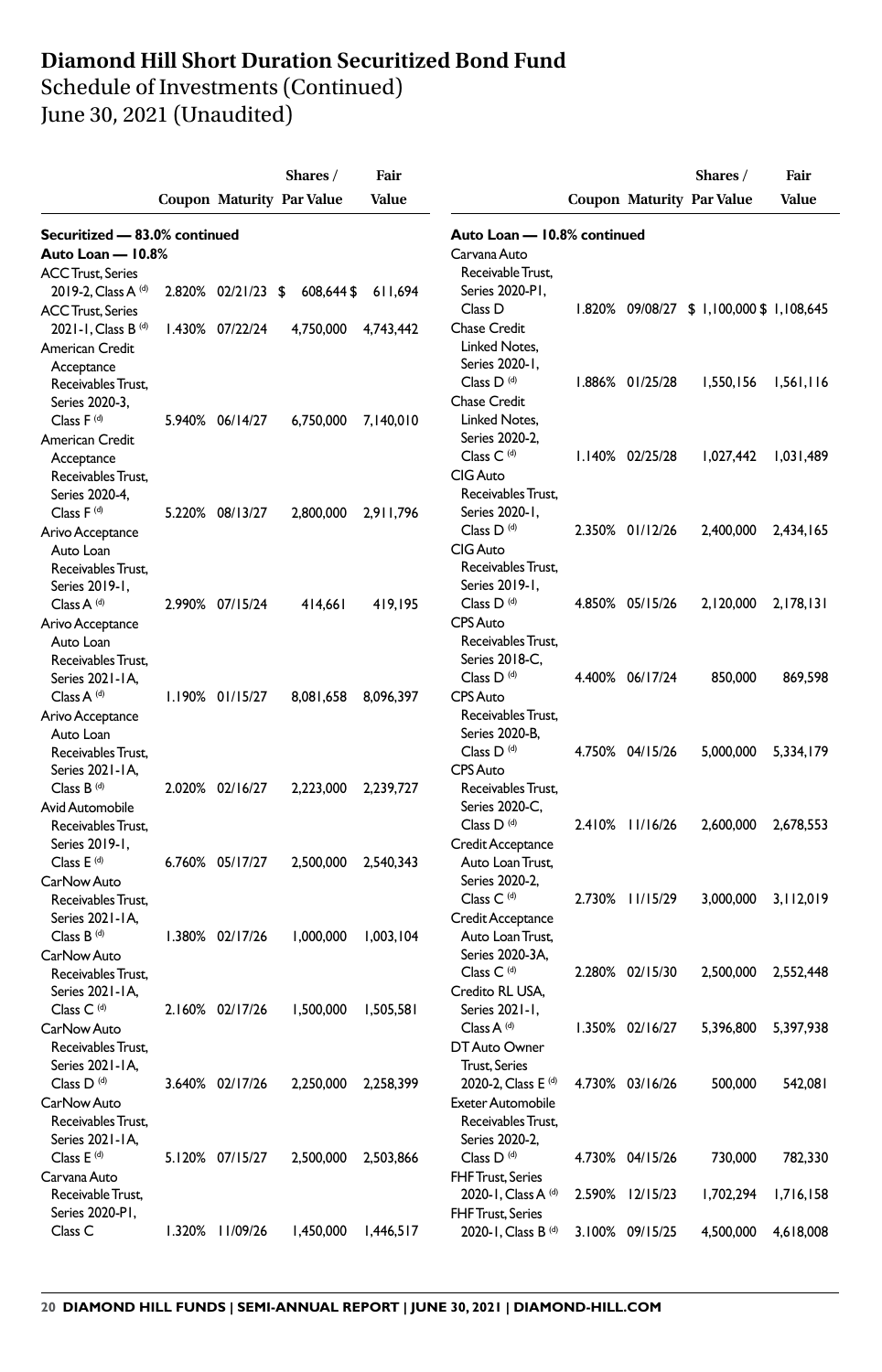|                                                |        |                    | Shares /                                  | Fair      |                                       |        |                 | Shares /                                  | Fair        |
|------------------------------------------------|--------|--------------------|-------------------------------------------|-----------|---------------------------------------|--------|-----------------|-------------------------------------------|-------------|
|                                                |        |                    | Coupon Maturity Par Value                 | Value     |                                       |        |                 | Coupon Maturity Par Value                 | Value       |
| Securitized - 83.0% continued                  |        |                    |                                           |           | Auto Loan - 10.8% continued           |        |                 |                                           |             |
| Auto Loan - 10.8% continued                    |        |                    |                                           |           | Veros Auto                            |        |                 |                                           |             |
| <b>FHF Trust, Series</b>                       |        |                    |                                           |           | Receivables Trust,                    |        |                 |                                           |             |
| 2021-1, Class A (d)                            |        |                    | 1.270% 03/15/27 \$ 2,697,342 \$ 2,696,018 |           | Series 2020-1.                        |        |                 |                                           |             |
| Foursight Capital                              |        |                    |                                           |           | Class $B^{(d)}$                       |        |                 | 2.190% 06/16/25 \$ 2,500,000 \$ 2,519,865 |             |
| Automobile                                     |        |                    |                                           |           | Veros Auto                            |        |                 |                                           |             |
| Receivables, Series                            |        |                    |                                           |           | Receivables Trust,                    |        |                 |                                           |             |
| 2018-2, Class E (d)                            |        | 5.500% 10/15/24    | 6,000,000                                 | 6,270,435 | Series 2021-1,                        |        |                 |                                           |             |
| Foursight Capital                              |        |                    |                                           |           | Class $A^{(d)}$                       | 0.920% | 10/15/26        | 5,902,885                                 | 5,902,785   |
| Automobile                                     |        |                    |                                           |           | Veros Auto                            |        |                 |                                           |             |
| Receivables, Series                            |        |                    |                                           |           | Receivables Trust,                    |        |                 |                                           |             |
| 2020-1, Class C (d)                            |        | 2.410% 08/15/25    | 4,400,000                                 | 4,496,633 | Series 2021-1,                        |        |                 |                                           |             |
| <b>GLS Auto</b>                                |        |                    |                                           |           | Class $B^{(d)}$                       | 1.490% | 10/15/26        | 4,500,000                                 | 4,489,919   |
| Receivables Trust,                             |        |                    |                                           |           | Veros Auto                            |        |                 |                                           |             |
| Series 2021-1A,                                |        |                    |                                           |           | Receivables Trust,                    |        |                 |                                           |             |
| Class $D^{(d)}$                                |        | $1.680\%$ 01/15/27 | 5,000,000                                 | 5,010,853 | Series 2021-1.                        |        |                 |                                           |             |
| <b>Hertz Vehicle</b>                           |        |                    |                                           |           | Class C <sup>(d)</sup>                |        | 3.640% 08/15/28 | 5,000,000                                 | 4,986,771   |
| Finance, Series                                |        |                    |                                           |           |                                       |        |                 |                                           | 145,005,621 |
| 2021-2, Class D <sup>(d)</sup>                 |        | 4.340% 12/25/27    | 5,000,000                                 | 5,020,125 |                                       |        |                 |                                           |             |
| OneMain Direct                                 |        |                    |                                           |           | $CRE/CLO - 8.7%$                      |        |                 |                                           |             |
| Auto Receivables,                              |        |                    |                                           |           | A10 Securitization,                   |        |                 |                                           |             |
| Series 2019-1.                                 |        |                    |                                           |           | Series 2020-C,                        |        |                 |                                           |             |
| Class $D^{(d)}$                                |        | 4.680% 04/14/31    | 5,500,000                                 | 6,096,262 | Class A (d)(e)                        |        | 2.033% 08/15/40 | 976,054                                   | 981,167     |
| <b>OSCAR US Funding</b>                        |        |                    |                                           |           | A10 Securitization,                   |        |                 |                                           |             |
| Trust, Series 2019-                            |        |                    |                                           |           | Series 2020-C,                        |        |                 |                                           |             |
| $II$ , Class A-4 (d)                           |        | 2.680% 09/10/26    | 5,270,000                                 | 5,463,973 | Class $B^{(d)(e)}$                    |        | 2.617% 08/15/40 | 2,100,000                                 | 2,114,580   |
| Santander                                      |        |                    |                                           |           | A10 Securitization,                   |        |                 |                                           |             |
| Consumer Auto                                  |        |                    |                                           |           | Series 2020-C,<br>Class $C^{(d)(e)}$  |        | 3.363% 08/15/40 | 2,800,000                                 | 2,840,464   |
| Receivables, Series                            |        |                    |                                           |           |                                       |        |                 |                                           |             |
| 2020-B, Class D <sup>(d)</sup>                 |        | 2.140% 12/15/26    | 2,000,000                                 | 2,024,391 | A10 Securitization,<br>Series 2020-C, |        |                 |                                           |             |
| Skopos Auto                                    |        |                    |                                           |           | Class D (d)(e)                        |        | 4.129% 08/15/40 | 1,950,000                                 | 1,974,833   |
| Receivables Trust,<br>Series 2018-1,           |        |                    |                                           |           | A10 Securitization,                   |        |                 |                                           |             |
| Class $C^{(d)}$                                |        | 4.770% 04/17/23    | 2.290.832                                 | 2.312.614 | Series 2020-C,                        |        |                 |                                           |             |
| Skopos Auto                                    |        |                    |                                           |           | Class E <sup>(d)(e)</sup>             |        | 5.465% 08/15/40 | 1.050.000                                 | 1,066,301   |
| Receivables Trust,                             |        |                    |                                           |           | Acre Mortgage                         |        |                 |                                           |             |
| Series 2019-1,                                 |        |                    |                                           |           | <b>Trust, Series</b>                  |        |                 |                                           |             |
| Class B <sup>(d)</sup>                         |        | 3.430% 09/15/23    | 4,328,297                                 | 4,351,200 | 2021-FL4, Class D                     |        |                 |                                           |             |
| Tesla Auto Lease                               |        |                    |                                           |           | (I* IMO LIBOR                         |        |                 |                                           |             |
| <b>Trust, Series</b>                           |        |                    |                                           |           | $+ 260$ ) (a)(d)                      | 2.698% | 12/15/37        | 6,000,000                                 | 5,970,174   |
| 2018-B, Class D <sup>(d)</sup>                 | 5.290% | 11/22/21           | 5,250,000                                 | 5,288,940 | Acre Mortgage                         |        |                 |                                           |             |
| Tesla Auto Lease                               |        |                    |                                           |           | <b>Trust, Series</b>                  |        |                 |                                           |             |
| <b>Trust, Series</b>                           |        |                    |                                           |           | 2021-FL4, Class E                     |        |                 |                                           |             |
| 2020-A, Class D <sup>(d)</sup> 2.330% 02/20/24 |        |                    | 2,500,000                                 | 2,564,596 | (I* IMO LIBOR                         |        |                 |                                           |             |
| Veros Auto                                     |        |                    |                                           |           | $+310)^{(a)(d)}$                      | 3.197% | 12/15/37        | 2,000,000                                 | 1,980,185   |
| Receivables Trust,                             |        |                    |                                           |           | Bancorp                               |        |                 |                                           |             |
| Series 2020-1,                                 |        |                    |                                           |           | Commercial                            |        |                 |                                           |             |
| $Class A^{(d)}$                                |        | 1.670% 09/15/23    | 1,066,855                                 | 1,069,450 | Mortgage Trust                        |        |                 |                                           |             |
| Veros Auto                                     |        |                    |                                           |           | (The), Series                         |        |                 |                                           |             |
| Receivables Trust,                             |        |                    |                                           |           | 2017-CRE2,                            |        |                 |                                           |             |
| Series 2018-1,                                 |        |                    |                                           |           | Class C (I* IMO                       |        |                 |                                           |             |
| Class C <sup>(d)</sup>                         |        | 4.650% 02/15/24    | 1,099,119                                 | 1,103,862 | LIBOR + 235) (a)(d)                   |        | 2.451% 08/15/32 | 4,750,000                                 | 4,694,706   |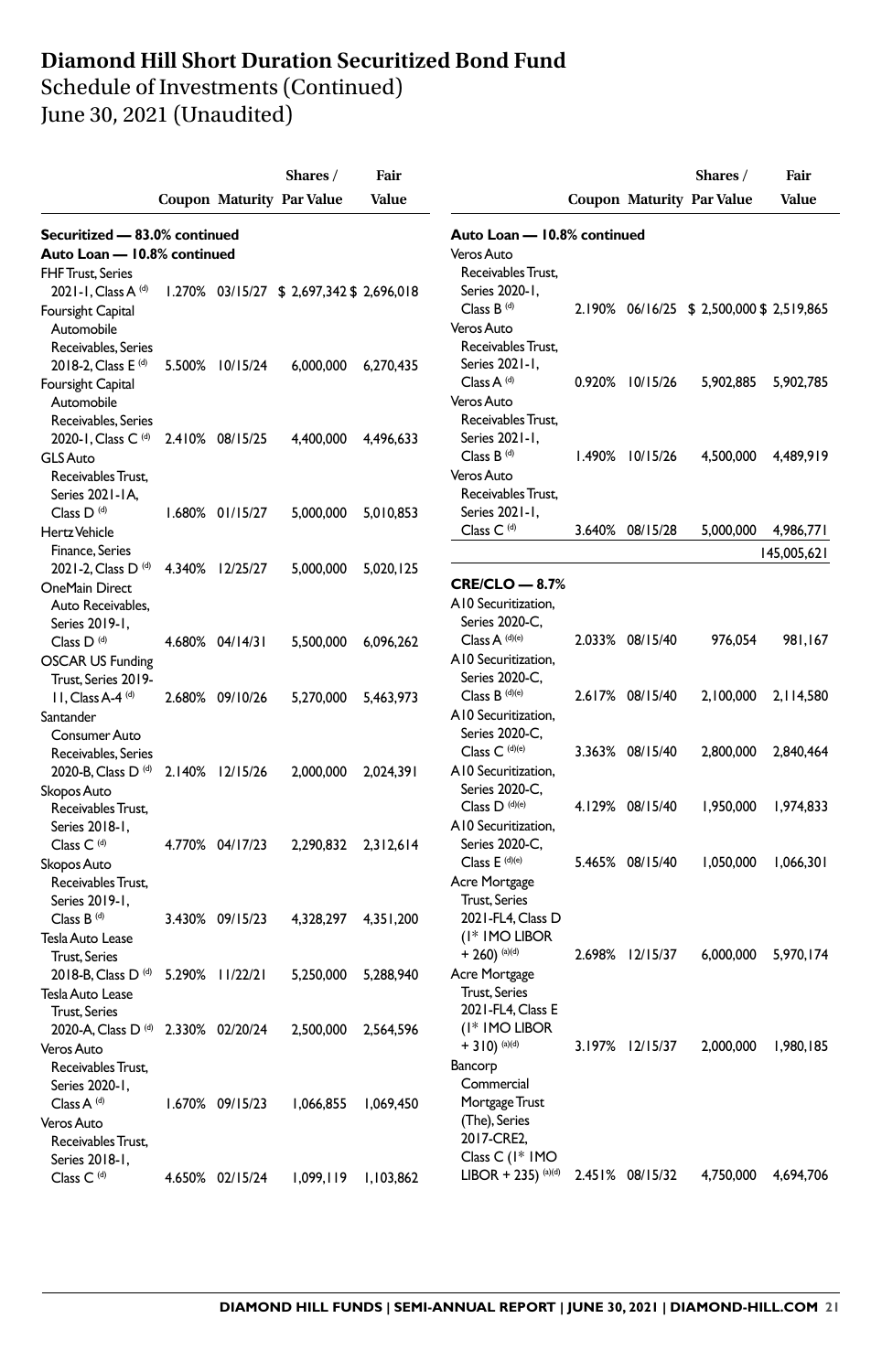|                                                                                      |                 | Shares/                                 | Fair      |                                                                                  |                      | Shares /                                  | Fair      |
|--------------------------------------------------------------------------------------|-----------------|-----------------------------------------|-----------|----------------------------------------------------------------------------------|----------------------|-------------------------------------------|-----------|
|                                                                                      |                 | <b>Coupon Maturity Par Value</b>        | Value     |                                                                                  |                      | Coupon Maturity Par Value                 | Value     |
| Securitized - 83.0% continued<br>CRE/CLO - 8.7% continued                            |                 |                                         |           | CRE/CLO - 8.7% continued<br><b>FHLMC, Series</b>                                 |                      |                                           |           |
| Bancorp<br>Commercial<br>Mortgage Trust                                              |                 |                                         |           | 2020-FL3, Class C<br>(I* IMO LIBOR<br>$+ 450$ ) (a)(d)                           |                      | 4.624% 07/15/35 \$ 1,000,000 \$ 1,018,112 |           |
| (The), Series<br>2018-CR3, Class<br>$D (I*IMO)$                                      |                 |                                         |           | FHLMC, Series<br>2020-FL3, Class<br>A-S (I* IMO                                  |                      |                                           |           |
| LIBOR + 270) $(a)(d)$                                                                |                 | 2.801% 03/16/35 \$4,500,000 \$4,476,636 |           | LIBOR + 285) (a)(d)                                                              | 2.974% 07/16/35      | 1,500,000                                 | 1,521,546 |
| Bancorp<br>Commercial<br>Mortgage Trust                                              |                 |                                         |           | <b>KKR Real Estate</b><br>Finance Trust, Inc.,<br>Series 2018-FL1,               |                      |                                           |           |
| (The), Series<br>2017-CRE2,                                                          |                 |                                         |           | Class A (1* IMO<br>LIBOR + 110) (a)(d)                                           | 1.201% 06/15/36      | 1,772,419                                 | 1,772,969 |
| Class D (1* IMO<br>LIBOR + 375) (a)(d)<br>Bancorp                                    | 3.851% 08/17/32 | 2,000,000                               | 1,731,867 | LoanCore Issuer<br>Ltd., Series 2019-<br>CRE3, Class D <sup>(a)(d)</sup>         | 2.573% 05/15/36      | 2,880,000                                 | 2,793,681 |
| Commercial<br>Mortgage Trust<br>(The), Series                                        |                 |                                         |           | MFI Ltd., Series<br>2020-FL3, Class D<br>(I* IMO LIBOR                           |                      |                                           |           |
| 2019-CRE5,<br>Class A ( I * IMO                                                      |                 |                                         |           | $+300$ ) (a)(d)<br>Multi Family                                                  | 3.124% 07/16/35      | 5,500,000                                 | 5,549,753 |
| LIBOR + 100) $(a)(d)$<br><b>BXMT, Series</b><br>2021-FL4, Class A<br>(I* IMO LIBOR   | 1.101% 03/17/36 | 317,054                                 | 317,054   | <b>Housing Mortgage</b><br>Loan, Series<br>2019-FL2, Class A<br>(I* IMO LIBOR    |                      |                                           |           |
| $+$ 105) (a)(d)<br><b>BXMT, Series</b>                                               | 1.151% 05/17/38 | 8,250,000                               | 8,250,000 | $+$ 113) (a)(d)<br>Multi Family                                                  | 1.222% 11/27/34      | 5,956,963                                 | 5,956,963 |
| 2021-FL4, Class D<br>(I* IMO LIBOR<br>$+$ 225) (a)(d)                                | 2.351% 05/17/38 | 8,250,000                               | 8,250,000 | <b>Housing Mortgage</b><br>Loan, Series<br>2019-FL2, Class C                     |                      |                                           |           |
| <b>BXMT Ltd., Series</b><br>2020-FL2, Class D                                        |                 |                                         |           | (I* IMO LIBOR<br>$+$ 200) (a)(d)                                                 | 2.092% 12/25/34      | 4,400,000                                 | 4,400,000 |
| (I* IMO LIBOR<br>+ 195) (a)(d)<br><b>BXMT Ltd., Series</b>                           | 2.051% 02/16/37 | 3,725,000                               | 3,720,348 | Multi Family<br><b>Housing Mortgage</b><br>Loan, Series                          |                      |                                           |           |
| 2020-FL2, Class E<br>(I* IMO LIBOR                                                   |                 |                                         |           | 2020-FL4, Class A<br>(I* IMO LIBOR                                               |                      |                                           |           |
| $+$ 205) (a)(d)<br><b>BXMT Ltd., Series</b><br>2020-FL2, Class B                     | 2.151% 02/16/37 | 3,500,000                               | 3,438,796 | $+$ 170) (a)(d)<br><b>PFP III, Series</b><br>2021-7, Class D                     | $1.824\%$ $11/15/35$ | 4,000,000                                 | 4,032,432 |
| (I* IMO LIBOR<br>$+$ 140) (a)(d)                                                     | 1.501% 02/18/38 | 3,650,000                               | 3,646,580 | (I* IMO LIBOR<br>$+$ 240) (a)(d)                                                 | 2.475% 04/14/38      | 1,750,000                                 | 1,745,644 |
| <b>BXMT Ltd., Series</b><br>2020-FL2, Class C<br>(I* IMO LIBOR                       |                 |                                         |           | PFP Ltd., Series<br>2019-5, Class B<br>(I* IMO LIBOR                             |                      |                                           |           |
| $+$ 165) (a)(d)                                                                      | 1.751% 02/18/38 | 3,750,000                               | 3,746,486 | $+$ 165) (a)(d)                                                                  | 1.725% 04/16/36      | 2,150,000                                 | 2,147,334 |
| Exantas Capital<br>Corp., Series<br>2020-RS09,<br>Class $D(1^*)$<br><b>IMO LIBOR</b> |                 |                                         |           | ReadyCap<br>Commercial<br>Mortgage Trust,<br>Series 2020-FL4,<br>Class A (1* IMO |                      |                                           |           |
| $+ 550$ ) (a)(d)(e)<br><b>FHLMC, Series</b>                                          | 5.601% 04/17/37 | 7,151,715                               | 7,262,415 | LIBOR + 215) (a)(d)                                                              | 2.242% 02/25/35      | 6,649,712                                 | 6,699,325 |
| 2020-FL3, Class B<br>(I* IMO LIBOR                                                   |                 |                                         |           |                                                                                  |                      |                                           |           |
| $+375)$ (a)(d)                                                                       | 3.874% 07/15/35 | 5,100,000                               | 5,179,631 |                                                                                  |                      |                                           |           |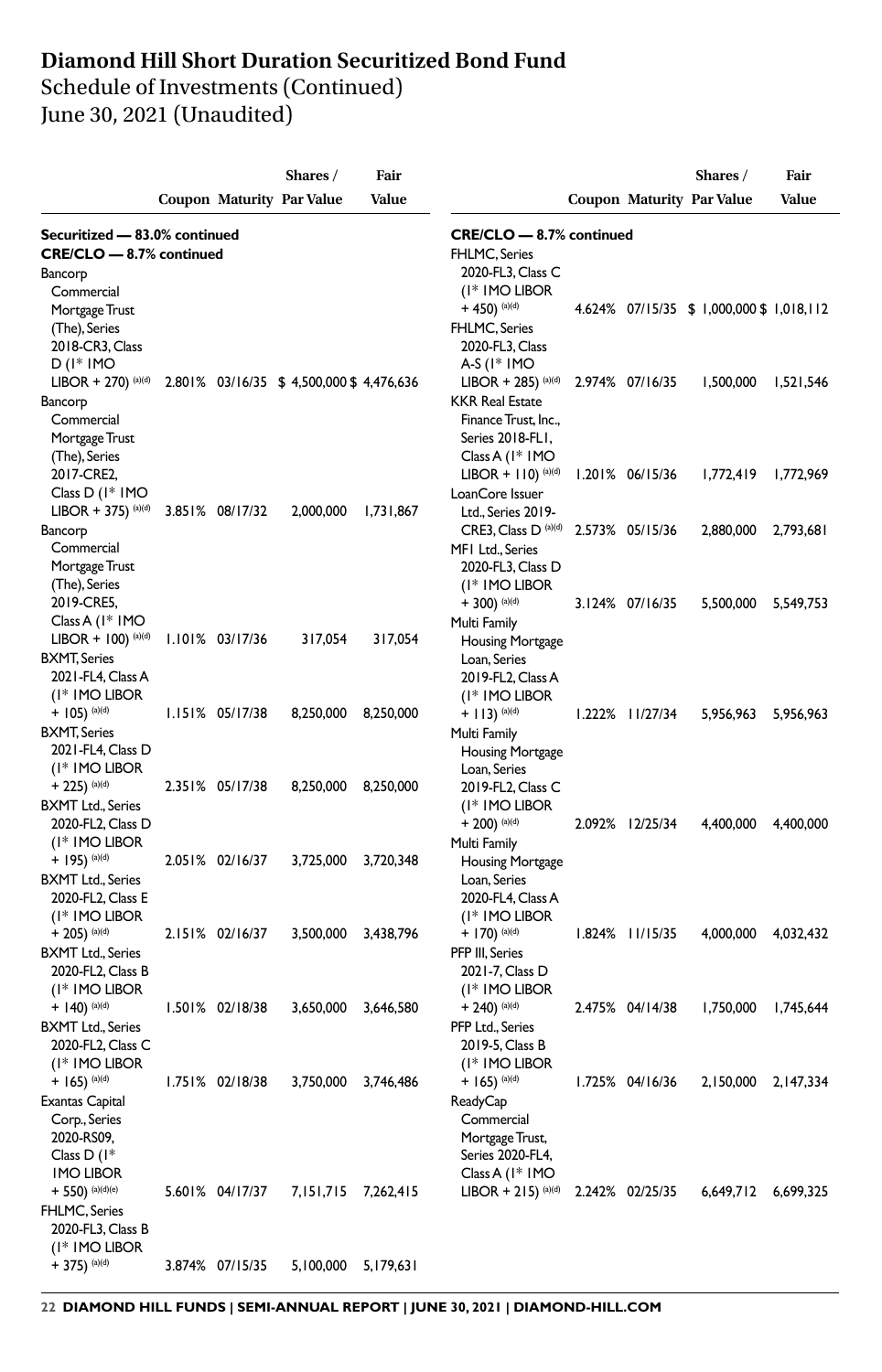|                                                           |                 | Shares /                                | Fair                  |                                                       |                 | Shares /                                | Fair       |
|-----------------------------------------------------------|-----------------|-----------------------------------------|-----------------------|-------------------------------------------------------|-----------------|-----------------------------------------|------------|
|                                                           |                 | <b>Coupon Maturity Par Value</b>        | Value                 |                                                       |                 | <b>Coupon Maturity Par Value</b>        | Value      |
| Securitized - 83.0% continued<br>CRE/CLO - 8.7% continued |                 |                                         |                       | Credit Cards - 5.6% continued<br><b>Genesis Sales</b> |                 |                                         |            |
|                                                           |                 |                                         |                       | <b>Finance Master</b>                                 |                 |                                         |            |
| ReadyCap<br>Commercial                                    |                 |                                         |                       | Trust. Series 2021-                                   |                 |                                         |            |
| Mortgage Trust,                                           |                 |                                         |                       | AA, Class D <sup>(d)</sup>                            |                 | 2.090% 12/21/26 \$2,350,000 \$2,343,646 |            |
| Series 2020-FL4,                                          |                 |                                         |                       | Genesis Sales                                         |                 |                                         |            |
| Class B (I* IMO                                           |                 |                                         |                       | <b>Finance Master</b>                                 |                 |                                         |            |
| LIBOR + 385) $(a)(d)$                                     |                 | 3.941% 02/25/35 \$4,000,000 \$4,081,258 |                       | Trust, Series 2021-                                   |                 |                                         |            |
| <b>ReadyCap</b>                                           |                 |                                         |                       | AA, Class E <sup>(d)</sup>                            | 3.770% 12/21/26 | 6,000,000                               | 5,984,324  |
| Commercial                                                |                 |                                         |                       | Genesis Sales                                         |                 |                                         |            |
| Mortgage Trust,                                           |                 |                                         |                       | <b>Finance Master</b>                                 |                 |                                         |            |
| Series 2020-FL4,                                          |                 |                                         |                       | Trust, Series 2021-                                   |                 |                                         |            |
| Class C (1* IMO                                           |                 |                                         |                       | AA, Class F <sup>(d)</sup>                            | 5.590% 12/21/26 | 4,000,000                               | 3,990,418  |
| $LIBOR + 475$ ) (a)(d)                                    | 4.841% 02/25/35 | 4,000,000                               | 4,142,114             | HGI CRE CLO Ltd.,                                     |                 |                                         |            |
|                                                           |                 |                                         | 117,503,354           | Series 2021-FL1,<br>Class AS (1* IMO                  |                 |                                         |            |
| Credit Cards - 5.6%                                       |                 |                                         |                       | LIBOR + 140) (a)(d)                                   | 1.510% 06/16/36 | 2,750,000                               | 2,751,763  |
| Brex, Inc., Series                                        |                 |                                         |                       | Mercury Financial                                     |                 |                                         |            |
| 2021-1, Class A (d)                                       | 2.130% 07/17/24 | 8,300,000                               | 8,352,908             | Credit Card,                                          |                 |                                         |            |
| <b>Continental Credit</b>                                 |                 |                                         |                       | Series 2021-1A.                                       |                 |                                         |            |
| Card LLC, Series                                          |                 |                                         |                       | Class $B^{(d)}$                                       | 2.330% 03/20/26 | 3,700,000                               | 3,721,399  |
| 2017-1, Class B (d)                                       | 6.410% 01/15/25 | 2,097,184                               | 2,141,644             | Mercury Financial                                     |                 |                                         |            |
| Continental Credit                                        |                 |                                         |                       | Credit Card,                                          |                 |                                         |            |
| Card LLC, Series                                          |                 |                                         |                       | Series 2021-1A,                                       |                 |                                         |            |
| 2019-1, Class A (d)                                       | 3.830% 08/15/26 |                                         | 13,000,000 13,248,712 | Class D <sup>(d)</sup>                                | 6.260% 03/20/26 | 4,000,000                               | 4,037,407  |
| Continental Credit                                        |                 |                                         |                       |                                                       |                 |                                         | 75,860,248 |
| Card LLC, Series                                          |                 |                                         |                       |                                                       |                 |                                         |            |
| 2019-1, Class B $^{(d)}$                                  | 4.950% 08/15/26 | 7,450,000                               | 7,716,449             | Equipment - 3.0%                                      |                 |                                         |            |
| <b>Continental Credit</b>                                 |                 |                                         |                       | <b>Access Point</b>                                   |                 |                                         |            |
| Card LLC, Series                                          |                 |                                         |                       | Financial, Inc.,                                      |                 |                                         |            |
| 2019-1, Class C (d)                                       | 6.160% 08/15/26 | 3,000,000                               | 3,137,218             | Series 2017-A,                                        |                 |                                         |            |
| <b>Continental Credit</b>                                 |                 |                                         |                       | Class C (d)(e)                                        | 5.820% 04/15/29 | 4,147,948                               | 4,122,971  |
| Card LLC, Series                                          |                 |                                         |                       | <b>Access Point</b>                                   |                 |                                         |            |
| 2020-A, Class A (d)                                       | 2.240% 12/15/28 | 3,600,000                               | 3,628,581             | Financial, Inc.,                                      |                 |                                         |            |
| Continental Credit                                        |                 |                                         |                       | Series 2017-A,                                        |                 |                                         |            |
| Card LLC, Series                                          |                 |                                         |                       | Class $D^{(d)(e)(f)}$                                 | 6.000% 04/15/29 | 5.000.000                               | 4.800,000  |
| 2020-A, Class B (d)                                       | 3.660% 12/15/28 | 6,800,000                               | 6,872,803             | <b>Business Jet</b>                                   |                 |                                         |            |
| Genesis                                                   |                 |                                         |                       | Securities LLC,                                       |                 |                                         |            |
| Private Label                                             |                 |                                         |                       | Series 2019-1,                                        |                 |                                         |            |
| Amortization                                              |                 |                                         |                       | Class $B^{(d)}$                                       | 5.193% 07/15/34 | 2,325,939                               | 2,335,474  |
| <b>Trust, Series</b>                                      |                 |                                         |                       | <b>Business Jet</b>                                   |                 |                                         |            |
| 2020-1, Class C (d)                                       | 4.190% 07/20/30 | 1,680,000                               | 1,700,263             | Securities LLC,                                       |                 |                                         |            |
| Genesis                                                   |                 |                                         |                       | Series 2019-1,                                        |                 |                                         |            |
| Private Label                                             |                 |                                         |                       | Class $C^{(d)}$                                       | 6.948% 07/15/34 | 4,050,077                               | 4,211,058  |
| Amortization                                              |                 |                                         |                       | <b>Business</b> Jet                                   |                 |                                         |            |
| <b>Trust, Series</b>                                      |                 |                                         |                       | Securities LLC,                                       |                 |                                         |            |
| 2020-1, Class E <sup>(d)</sup>                            | 9.760% 07/20/30 | 2,625,000                               | 2,706,356             | Series 2020-1,                                        |                 |                                         |            |
| Genesis Sales                                             |                 |                                         |                       | Class $B^{(d)}$                                       | 3.967% 11/15/35 | 1,113,623                               | I, 144,884 |
| <b>Finance Master</b>                                     |                 |                                         |                       | <b>Business Jet</b>                                   |                 |                                         |            |
| Trust, Series 2020-                                       |                 |                                         |                       | Securities LLC,                                       |                 |                                         |            |
| AA. Class B <sup>(d)</sup>                                | 2.240% 09/22/25 | 2,500,000                               | 2,518,790             | Series 2020-1,                                        |                 |                                         |            |
| Genesis Sales                                             |                 |                                         |                       | Class $C^{(d)}$                                       | 7.142% 11/15/35 | 2,323,678                               | 2,432,177  |
| <b>Finance Master</b>                                     |                 |                                         |                       | <b>Business</b> Jet                                   |                 |                                         |            |
| Trust. Series 2020-                                       |                 |                                         |                       | Securities LLC,                                       |                 |                                         |            |
| AA, Class C <sup>(d)</sup>                                | 2.990% 09/22/25 | 1,000,000                               | 1,007,567             | Series 2021-1A,                                       |                 |                                         |            |
|                                                           |                 |                                         |                       | Class $B^{(d)}$                                       | 2.918% 04/15/36 | 1.448.397                               | 1.460,440  |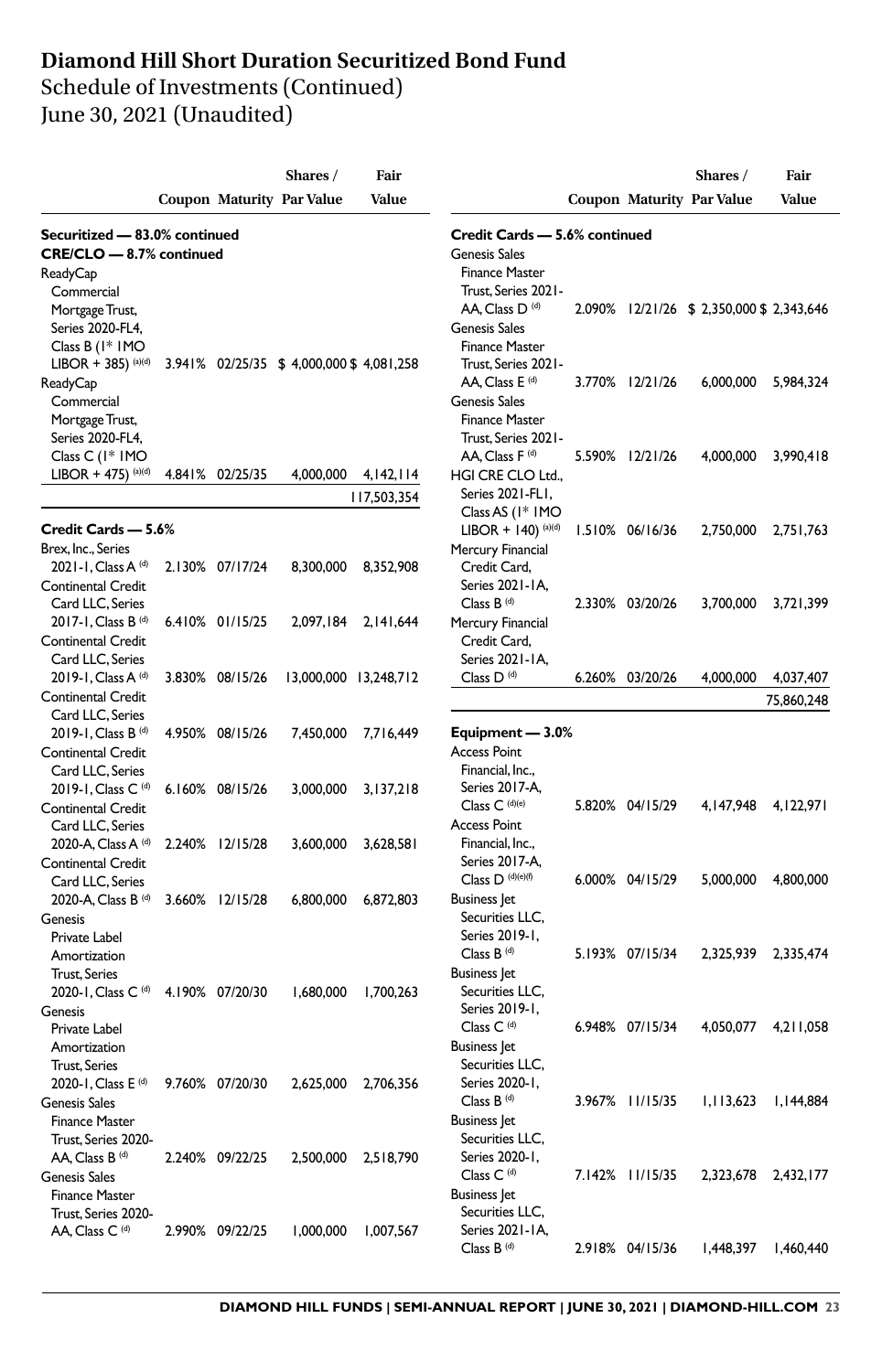|                                                   |                 | Shares /                                | Fair       |                                    |                 | Shares /                                | Fair      |
|---------------------------------------------------|-----------------|-----------------------------------------|------------|------------------------------------|-----------------|-----------------------------------------|-----------|
|                                                   |                 | Coupon Maturity Par Value               | Value      |                                    |                 | Coupon Maturity Par Value               | Value     |
| Securitized - 83.0% continued                     |                 |                                         |            | Hospitality - 3.0%                 |                 |                                         |           |
| Equipment - 3.0% continued                        |                 |                                         |            | <b>BHMS Mortgage</b>               |                 |                                         |           |
| <b>Business</b> Jet                               |                 |                                         |            | <b>Trust, Series</b>               |                 |                                         |           |
| Securities LLC,<br>Series 2021-1A,                |                 |                                         |            | 2018-ATLS, Class<br>$A$ (1* IMO    |                 |                                         |           |
| Class C <sup>(d)</sup>                            |                 | 5.067% 04/15/36 \$2,810,817 \$2,819,407 |            | LIBOR + 125) (a)(d)                |                 | 1.323% 07/16/35 \$4,400,000 \$4,402,687 |           |
| <b>CCG Receivables</b>                            |                 |                                         |            | <b>BX Trust, Series</b>            |                 |                                         |           |
| <b>Trust, Series</b>                              |                 |                                         |            | 2018-GW, Class                     |                 |                                         |           |
| 2018-2, Class C (d)                               | 3.870% 12/15/25 | 2,395,000                               | 2,439,384  | E (I* IMO LIBOR                    |                 |                                         |           |
| Encina Equipment<br>Finance, Series               |                 |                                         |            | + 197) (a)(d)<br>Champlain Housing | 2.043% 05/15/37 | 500,000                                 | 499,990   |
| 2021-IA.                                          |                 |                                         |            | Mortgage                           |                 |                                         |           |
| Class E <sup>(d)</sup>                            | 4.360% 03/15/29 | 1,340,000                               | 1,335,881  | <b>Trust, Series</b>               |                 |                                         |           |
| <b>HPEFS Equipment</b>                            |                 |                                         |            | 2017-COSMO,                        |                 |                                         |           |
| Trust, Series 2021-                               |                 |                                         |            | Class B (1* IMO                    |                 |                                         |           |
| 2A, Class D <sup>(d)</sup>                        | 1.290% 03/20/29 | 3,750,000                               | 3,729,898  | LIBOR + 140) $(a)(d)$              | 1.473% 11/17/36 | 3,600,000                               | 3,603,344 |
| <b>Octane Receivables</b>                         |                 |                                         |            | Cosmopolitan                       |                 |                                         |           |
| <b>Trust. Series</b>                              |                 |                                         |            | Hotel Trust, Series                |                 |                                         |           |
| 2019-1, Class A (d)                               | 3.160% 09/20/23 | 1,178,098                               | 1,188,505  | 2017-COSMO,                        |                 |                                         |           |
| <b>Octane Receivables</b>                         |                 |                                         |            | Class D (I* IMO                    |                 |                                         |           |
| <b>Trust, Series</b>                              |                 |                                         |            | LIBOR + 225) (a)(d)                | 2.323% 11/15/36 | 4,900,000                               | 4,906,097 |
| 2020-1. Class A (d)                               | 1.710% 02/20/25 | 4,032,904                               | 4,067,691  | Cosmopolitan                       |                 |                                         |           |
| <b>Octane Receivables</b>                         |                 |                                         |            | Hotel Trust, Series<br>2017-COSMO, |                 |                                         |           |
| <b>Trust, Series</b>                              |                 |                                         |            | Class A ( I* IMO                   |                 |                                         |           |
| 2020-1, Class C (d)                               | 2.890% 03/20/26 | 2,600,000                               | 2,662,478  | LIBOR + 93) $(a)(d)$               | 1.003% 11/17/36 | 4,000,000                               | 4,003,719 |
| <b>Octane Receivables</b>                         |                 |                                         |            | <b>Extended Stay</b>               |                 |                                         |           |
| Trust, Series 2021-<br>IA, Class C <sup>(d)</sup> | 2.230% 11/20/28 | 1,800,000                               | 1,806,192  | America Trust,                     |                 |                                         |           |
|                                                   |                 |                                         |            | Series 2021-ESH,                   |                 |                                         |           |
|                                                   |                 |                                         | 40,556,440 | Class C (I* IMO                    |                 |                                         |           |
| $HECM = 0.8%$                                     |                 |                                         |            | LIBOR + 170) (a)(d)                | 1.775% 07/15/38 | 2,500,000                               | 2,507,250 |
| Finance of America                                |                 |                                         |            | <b>Extended Stay</b>               |                 |                                         |           |
| <b>HECM, Series</b>                               |                 |                                         |            | America Trust,                     |                 |                                         |           |
| 2020-HB2,                                         |                 |                                         |            | Series 2021-ESH,                   |                 |                                         |           |
| Class $A^{(d)}$                                   | 1.710% 07/25/30 | 5,023,160                               | 5,044,676  | Class E (1* IMO                    |                 |                                         |           |
| Finance of America                                |                 |                                         |            | LIBOR + 285) (a)(d)                | 2.925% 07/15/38 | 1,100,000                               | 1,104,145 |
| <b>HECM, Series</b>                               |                 |                                         |            | <b>Extended Stay</b>               |                 |                                         |           |
| 2021-HBI,                                         |                 |                                         |            | America Trust,                     |                 |                                         |           |
| Class M3 <sup>(d)</sup>                           | 3.640% 02/25/31 | 2,000,000                               | 1,989,058  | Series 2021-ESH,                   |                 |                                         |           |
| Nationstar HECM                                   |                 |                                         |            | Class F (I* IMO                    |                 |                                         |           |
| Loan Trust,                                       |                 |                                         |            | LIBOR + 370) $(a)(d)$              | 3.775% 07/15/38 | 3,000,000                               | 3,012,450 |
| Series 2019-1A,                                   |                 |                                         |            | Fontainebleau                      |                 |                                         |           |
| Class $A^{(d)}$                                   | 2.651% 06/25/29 | 351,488                                 | 352,012    | Miami Beach,<br>Series 2019-FBLU,  |                 |                                         |           |
| <b>RMF Buyout</b>                                 |                 |                                         |            | Class C <sup>(d)</sup>             | 3.750% 12/12/36 | 2,000,000                               |           |
| Issuance Trust,                                   |                 |                                         |            | Goldman Sachs                      |                 |                                         | 2,107,797 |
| Series 2020-1,                                    |                 |                                         |            | Mortgage                           |                 |                                         |           |
| Class M3 <sup>(d)</sup>                           | 2.964% 02/25/30 | 1,469,000                               | 1,463,031  | Securities Corp.                   |                 |                                         |           |
| <b>RMF Buyout</b>                                 |                 |                                         |            | <b>Trust, Series</b>               |                 |                                         |           |
| Issuance Trust,<br>Series 2020-2,                 |                 |                                         |            | 2018-HULA,                         |                 |                                         |           |
| Class M <sub>2</sub> <sup>(d)</sup>               | 3.091% 06/25/30 | 1,500,000                               | 1,506,310  | Class A (1* IMO                    |                 |                                         |           |
| <b>RMF Buyout</b>                                 |                 |                                         |            | LIBOR + 92) $(a)(d)$               | 0.993% 07/16/35 | 2,729,048                               | 2,732,041 |
| Issuance Trust,                                   |                 |                                         |            |                                    |                 |                                         |           |
| Series 2020-2,                                    |                 |                                         |            |                                    |                 |                                         |           |
| Class M3 <sup>(d)</sup>                           | 4.571% 06/25/30 | 800,000                                 | 803,255    |                                    |                 |                                         |           |
|                                                   |                 |                                         |            |                                    |                 |                                         |           |
|                                                   |                 |                                         | 11,158,342 |                                    |                 |                                         |           |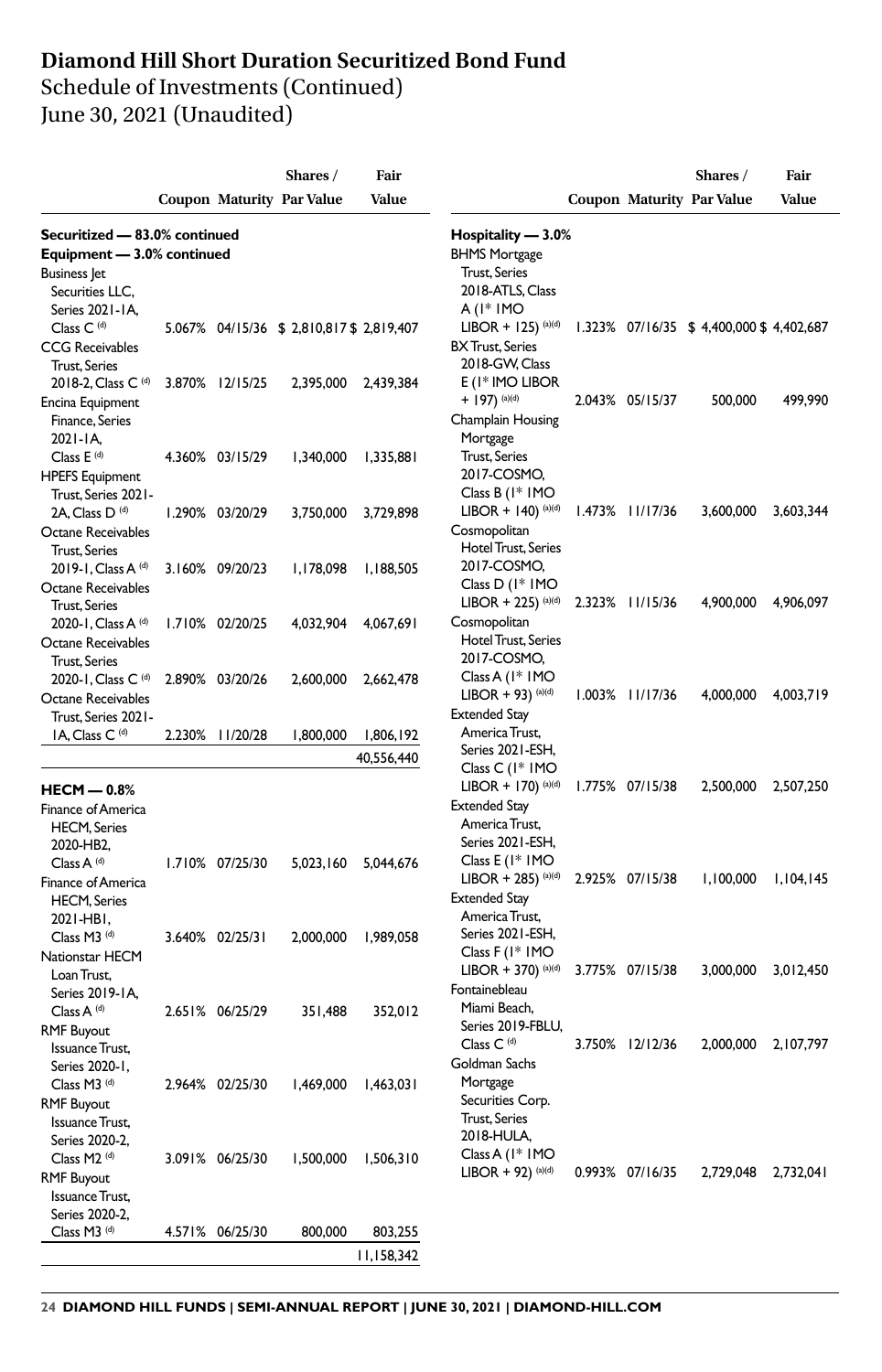|                                              |        |                 | Shares /                                  | Fair       |                                        |                 | Shares /                                  | Fair      |
|----------------------------------------------|--------|-----------------|-------------------------------------------|------------|----------------------------------------|-----------------|-------------------------------------------|-----------|
|                                              |        |                 | Coupon Maturity Par Value                 | Value      |                                        |                 | Coupon Maturity Par Value                 | Value     |
| Securitized - 83.0% continued                |        |                 |                                           |            | Multifamily — 6.2%                     |                 |                                           |           |
| Hospitality - 3.0% continued                 |        |                 |                                           |            | <b>BX Commercial</b>                   |                 |                                           |           |
| Goldman Sachs                                |        |                 |                                           |            | Mortgage Trust,                        |                 |                                           |           |
| Mortgage                                     |        |                 |                                           |            | Series 2021-                           |                 |                                           |           |
| Securities Corp.                             |        |                 |                                           |            | MFM1, Class D                          |                 |                                           |           |
| <b>Trust, Series</b>                         |        |                 |                                           |            | (I* IMO LIBOR                          |                 |                                           |           |
| 2018-HULA,                                   |        |                 |                                           |            | $+$ 150) (a)(d)                        |                 | 1.573% 01/15/34 \$ 2,000,000 \$ 1,999,999 |           |
| Class B (1* IMO                              |        |                 |                                           |            | <b>FHLMC, Series</b>                   |                 |                                           |           |
| LIBOR + 125) $(a)(d)$                        |        |                 | 1.323% 07/16/35 \$ 6,987,303 \$ 6,991,570 |            | 2021-MN1, Class                        |                 |                                           |           |
| Hawaii Hotel Trust,                          |        |                 |                                           |            | M-1 (1* SOFR30A                        |                 |                                           |           |
| Series 2019-                                 |        |                 |                                           |            | $+$ 200) (a)(d)                        | 2.018% 01/25/51 | 11,157,179 11,236,069                     |           |
| MAUI. Class A                                |        |                 |                                           |            | Freedom Mortgage                       |                 |                                           |           |
| (I* IMO LIBOR                                |        |                 |                                           |            | <b>Trust, Series</b>                   |                 |                                           |           |
| $+$ 115) (a)(d)                              |        | 1.223% 05/17/38 | 2,245,000                                 | 2,254,543  | 2017-KF39,                             |                 |                                           |           |
| Motel 6 Trust, Series                        |        |                 |                                           |            | Class B (1* IMO                        |                 |                                           |           |
| 2017-MTL6,                                   |        |                 |                                           |            | LIBOR + 250) (a)(d)                    | 2.586% 11/25/24 | 2,720,789                                 | 2,708,856 |
| Class $D$ (1* $IMO$<br>LIBOR + 215) $(a)(d)$ | 2.223% | 08/15/34        | 2,607,012                                 | 2,611,884  | Freedom Mortgage<br>Trust, Series      |                 |                                           |           |
|                                              |        |                 |                                           |            | 2018-KF53,                             |                 |                                           |           |
|                                              |        |                 |                                           | 40,737,517 | Class B (1* IMO                        |                 |                                           |           |
| Industrial - 1.5%                            |        |                 |                                           |            | LIBOR + 205) (a)(d)                    | 2.136% 10/27/25 | 3,482,307                                 | 3,457,713 |
| <b>BX Commercial</b>                         |        |                 |                                           |            | Freedom Mortgage                       |                 |                                           |           |
| Mortgage Trust,                              |        |                 |                                           |            | <b>Trust, Series</b>                   |                 |                                           |           |
| Series 2020-FOX,                             |        |                 |                                           |            | 2019-KF61,                             |                 |                                           |           |
| Class D (1* IMO                              |        |                 |                                           |            | Class B (1* IMO                        |                 |                                           |           |
| LIBOR + 210) (a)(d)                          |        | 2.173% 11/15/32 | 2,947,234                                 | 2,958,444  | LIBOR + 220) $(a)(d)$                  | 2.286% 03/25/29 | 4,593,964                                 | 4,578,225 |
| Cold Storage Trust,                          |        |                 |                                           |            | <b>FREMF Mortgage</b>                  |                 |                                           |           |
| Series 2020-ICE5,                            |        |                 |                                           |            | <b>Trust. Series</b>                   |                 |                                           |           |
| Class $F(1^*)$                               |        |                 |                                           |            | 2018-KF44,                             |                 |                                           |           |
| IMO LIBOR +                                  |        |                 |                                           |            | Class B (1* IMO                        |                 |                                           |           |
| 349.248) (a)(d)                              |        | 3.565% II/I5/37 | 4,914,953                                 | 4,967,321  | LIBOR + 215) (a)(d)                    | 2.236% 02/25/25 | 2,568,175                                 | 2,557,773 |
| Cold Storage Trust,                          |        |                 |                                           |            | <b>FREMF Mortgage</b>                  |                 |                                           |           |
| Series 2020-ICE5,                            |        |                 |                                           |            | Trust, Series                          |                 |                                           |           |
| Class E $(1^*)$<br><b>IMO LIBOR +</b>        |        |                 |                                           |            | 2018-KF43,                             |                 |                                           |           |
| $276.56$ ) (a)(d)                            |        | 2.838% 11/16/37 | 2,457,476                                 | 2,468,262  | Class B (1* IMO<br>LIBOR + 215) (a)(d) | 2.236% 01/25/28 | 3,252,737                                 | 3,243,187 |
| Credit Suisse First                          |        |                 |                                           |            | <b>FREMF Mortgage</b>                  |                 |                                           |           |
| <b>Boston, Series</b>                        |        |                 |                                           |            | <b>Trust, Series</b>                   |                 |                                           |           |
| 2020-UNFI,                                   |        |                 |                                           |            | 2018-KF50, Class                       |                 |                                           |           |
| Class A (a)(d)                               | 3.741% | 12/06/22        | 10,400,000 10,429,353                     |            | B (I* IMO LIBOR                        |                 |                                           |           |
|                                              |        |                 |                                           | 20,823,380 | $+$ 190) (a)(d)                        | 2.007% 07/25/28 | 5,111,660                                 | 5,036,494 |
|                                              |        |                 |                                           |            | <b>FREMF Mortgage</b>                  |                 |                                           |           |
| Manufactured Housing - 0.1%                  |        |                 |                                           |            | Trust, Series                          |                 |                                           |           |
| Cascade Funding                              |        |                 |                                           |            | 2019-KF57,                             |                 |                                           |           |
| Mortgage Trust,                              |        |                 |                                           |            | Class B (1* IMO                        |                 |                                           |           |
| Series 2019-MHI,                             |        |                 |                                           |            | LIBOR + 225) (a)(d)                    | 2.336% 01/25/29 | 5,225,664                                 | 5,241,376 |
| Class $M^{(d)}$                              |        | 5.985% 11/25/44 | 1,100,000                                 | 1,141,950  | <b>FREMF Mortgage</b>                  |                 |                                           |           |
| Mixed-Use $-$ 0.3%                           |        |                 |                                           |            | <b>Trust, Series</b>                   |                 |                                           |           |
| 20 Times Square                              |        |                 |                                           |            | 2019-KF67,                             |                 |                                           |           |
| Trust, Series 2018-                          |        |                 |                                           |            | Class B (1* IMO<br>LIBOR + 225) (a)(d) | 2.336% 08/25/29 | 5,554,492                                 | 5,527,531 |
| 20TS, Class B (a)(d)                         |        | 3.100% 05/17/35 | 4,400,000                                 | 4,443,470  |                                        |                 |                                           |           |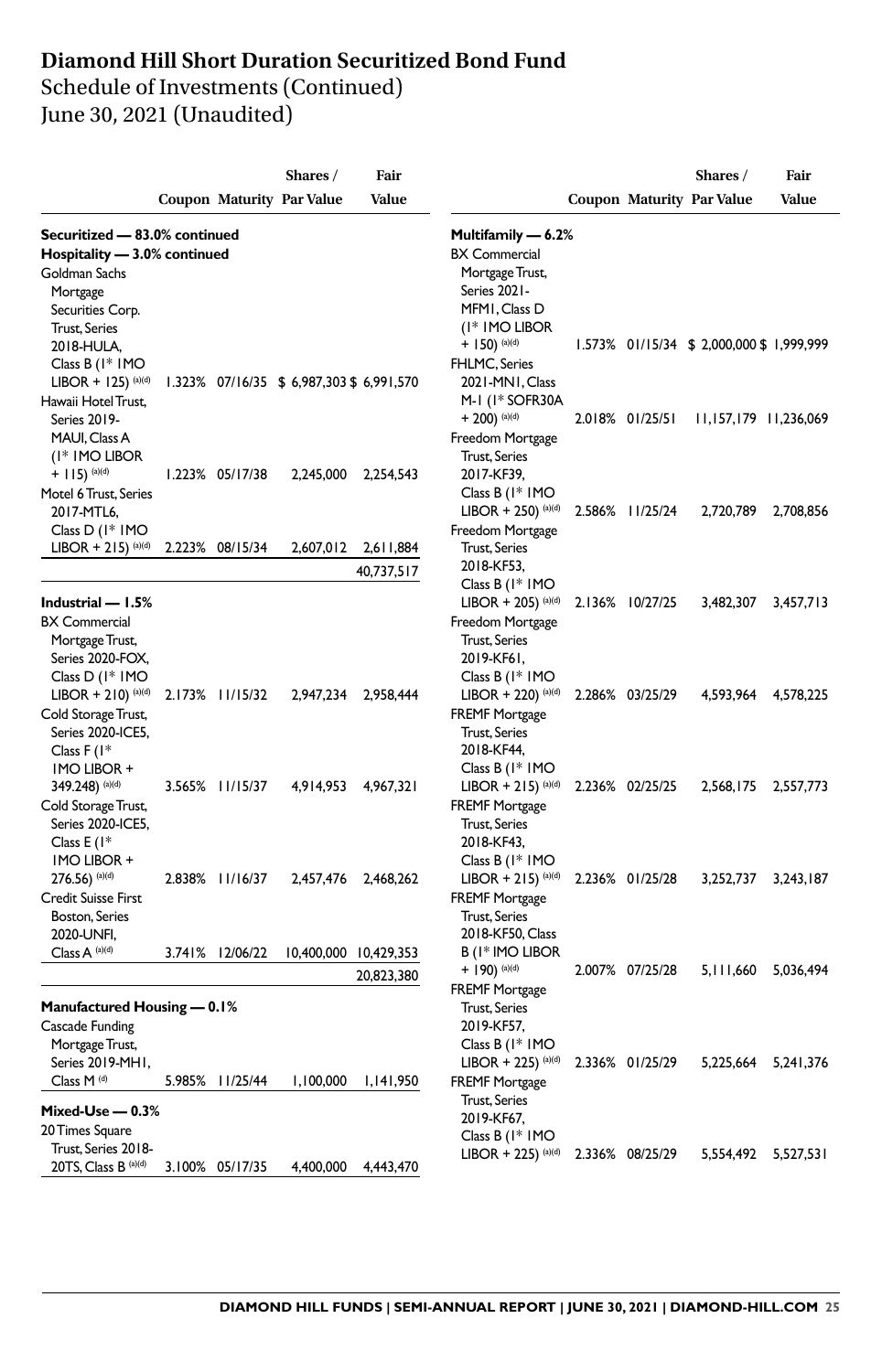|                                  |                    | Shares /                                  | Fair       |                                            |        |                    | Shares /                  | Fair                  |
|----------------------------------|--------------------|-------------------------------------------|------------|--------------------------------------------|--------|--------------------|---------------------------|-----------------------|
|                                  |                    | Coupon Maturity Par Value                 | Value      |                                            |        |                    | Coupon Maturity Par Value | Value                 |
| Securitized - 83.0% continued    |                    |                                           |            | Non-QM - 0.0% <sup>(c)</sup>               |        |                    |                           |                       |
| Multifamily - 6.2% continued     |                    |                                           |            | Citigroup Mortgage                         |        |                    |                           |                       |
| Multi Family                     |                    |                                           |            | Loan Trust, Inc.,                          |        |                    |                           |                       |
| Connecticut                      |                    |                                           |            | Series 2004-UST1,                          |        |                    |                           |                       |
| Avenue, Series                   |                    |                                           |            | Class A3 $(a)$                             | 2.226% | 08/25/34 \$        | $6,457$ \$                | 6,614                 |
| 2019-01, Class                   |                    |                                           |            |                                            |        |                    |                           |                       |
| M-7 (1* IMO                      |                    |                                           |            | Office $-1.3%$                             |        |                    |                           |                       |
| LIBOR + 170) $(a)(d)$            |                    | 1.792% 10/15/49 \$10,248,914\$ 10,240,953 |            | Drop Mortgage<br><b>Trust, Series</b>      |        |                    |                           |                       |
| Multi Family                     |                    |                                           |            | 2021-FILE, Class                           |        |                    |                           |                       |
| Connecticut                      |                    |                                           |            | $C$ (1* IMO                                |        |                    |                           |                       |
| Avenue, Series                   |                    |                                           |            | LIBOR + 225) (a)(d)                        |        | 2.320% 04/15/26    |                           | 12,000,000 12,037,280 |
| 2019-01, Class                   |                    |                                           |            | Goldman Sachs                              |        |                    |                           |                       |
| M10 (1* IMO                      |                    |                                           |            | Mortgage                                   |        |                    |                           |                       |
| LIBOR + 325) (d)                 | 3.341% 10/15/49    | 3,000,000                                 | 3,041,824  | Securities Corp.                           |        |                    |                           |                       |
| Multi Family                     |                    |                                           |            | Trust. Series 2021-                        |        |                    |                           |                       |
| Connecticut                      |                    |                                           |            | ROSS, Class D <sup>(a)(d)</sup>            |        | 2.573% 05/15/26    | 5,750,000                 | 5,753,652             |
| Avenue, Series<br>2019-01, Class |                    |                                           |            |                                            |        |                    |                           | 17,790,932            |
| B-10 (1* IMO                     |                    |                                           |            |                                            |        |                    |                           |                       |
| LIBOR + 550) $(a)(d)$            | 5.591% 10/15/49    | 1,500,000                                 | 1,532,936  | <b>Residential Transition Loan - 3.0%</b>  |        |                    |                           |                       |
| Multi Family                     |                    |                                           |            | AlphaFlow                                  |        |                    |                           |                       |
| Connecticut                      |                    |                                           |            | Transitional                               |        |                    |                           |                       |
| Avenue, Series                   |                    |                                           |            | Mortgage Co.,                              |        |                    |                           |                       |
| 2020-01, Class                   |                    |                                           |            | Series 2021-WLI,                           |        |                    |                           |                       |
| M-7 (1* IMO                      |                    |                                           |            | $Class A1^{(d)}$                           |        | 3.280% 03/25/25    | 6,275,000                 | 6,271,884             |
| LIBOR + 195) $(a)(d)$            | 2.041% 03/25/50    | 5,265,368                                 | 5,280,433  | AlphaFlow                                  |        |                    |                           |                       |
| Multi Family                     |                    |                                           |            | Transitional                               |        |                    |                           |                       |
| Connecticut                      |                    |                                           |            | Mortgage Co.,                              |        |                    |                           |                       |
| Avenue, Series                   |                    |                                           |            | Series 2021-WLI,                           |        |                    |                           |                       |
| 2020-01, Class                   |                    |                                           |            | Class A <sub>2</sub> $(d)$                 |        | 5.610% 03/25/25    | 9.500.000                 | 9.495.203             |
| M-10 (1* IMO                     |                    |                                           |            | <b>Antler Mortgage</b>                     |        |                    |                           |                       |
| LIBOR + 375) (a)(d)              | 3.841% 03/25/50    | 15,000,000 15,618,696                     |            | Trust, Series 2021-<br>RTLI, Class M (d)   |        | 5.438% 05/25/25    |                           | 16,188,000 16,118,649 |
| Multi Family                     |                    |                                           |            |                                            |        |                    |                           |                       |
| Connecticut                      |                    |                                           |            | <b>LHFC Depositor</b><br>LLC, Series 2019- |        |                    |                           |                       |
| Avenue, Series                   |                    |                                           |            | RLT1, Class M <sup>(d)</sup>               | 6.899% | 10/25/23           | 4,929,000                 | 4,943,378             |
| 2020-01, Class                   |                    |                                           |            | <b>LHOME Mortgage</b>                      |        |                    |                           |                       |
| CE (I <sup>*</sup> IMO           |                    |                                           |            | Trust, Series 2019-                        |        |                    |                           |                       |
| LIBOR + 750) $(a)(d)$            | 7.592% 03/25/50    | 1,500,000                                 | 1,649,934  | RLT1, Class A2 <sup>(d)</sup>              |        | 4.948% 10/25/23    | 912,748                   | 913,631               |
|                                  |                    |                                           | 82,951,999 | <b>LHOME Mortgage</b>                      |        |                    |                           |                       |
| Non-Agency MBS 2.0 - 0.4%        |                    |                                           |            | Trust, Series 2021-                        |        |                    |                           |                       |
| J.P. Morgan Wealth               |                    |                                           |            | RTLI, Class M <sup>(d)</sup>               |        | 4.458% 09/25/26    | 2,750,000                 | 2,749,579             |
| Management,                      |                    |                                           |            |                                            |        |                    |                           | 40,492,324            |
| Series 2021-CLI,                 |                    |                                           |            |                                            |        |                    |                           |                       |
| Class MI (1*                     |                    |                                           |            | Retail $-3.0%$                             |        |                    |                           |                       |
| SOFR30A                          |                    |                                           |            | <b>BB-UBS Trust, Series</b>                |        |                    |                           |                       |
| $+$ 130) (a)                     | $1.317\%$ 02/26/71 | 2,744,776                                 | 2,746,505  | 2012-SHOW.                                 |        |                    |                           |                       |
| J.P. Morgan Wealth               |                    |                                           |            | Class A <sup>(d)</sup>                     |        | 3.430% 11/05/36    | 5,000,000                 | 5,296,006             |
| Management,                      |                    |                                           |            | <b>BX Trust, Series</b>                    |        |                    |                           |                       |
| Series 2021-CLI,                 |                    |                                           |            | 2021-VIEW,                                 |        |                    |                           |                       |
| Class M3 $(1^*)$                 |                    |                                           |            | Class E <sup>(a)(d)</sup>                  |        | 3.750% 06/15/23    | 2,730,500                 | 2,730,493             |
| SOFR30A                          |                    |                                           |            | <b>BX Trust, Series</b>                    |        |                    |                           |                       |
| $+$ 180) (a)                     | 1.817% 02/26/71    | 2,071,633                                 | 2,071,633  | 2018-EXCL,                                 |        |                    |                           |                       |
|                                  |                    |                                           | 4,818,138  | Class A $(1^*$                             |        |                    |                           |                       |
|                                  |                    |                                           |            | IMO LIBOR +                                |        |                    |                           |                       |
|                                  |                    |                                           |            | $108.763)$ (a)(d)                          |        | $1.161\%$ 09/15/37 | 7,176,642                 | 7.096.192             |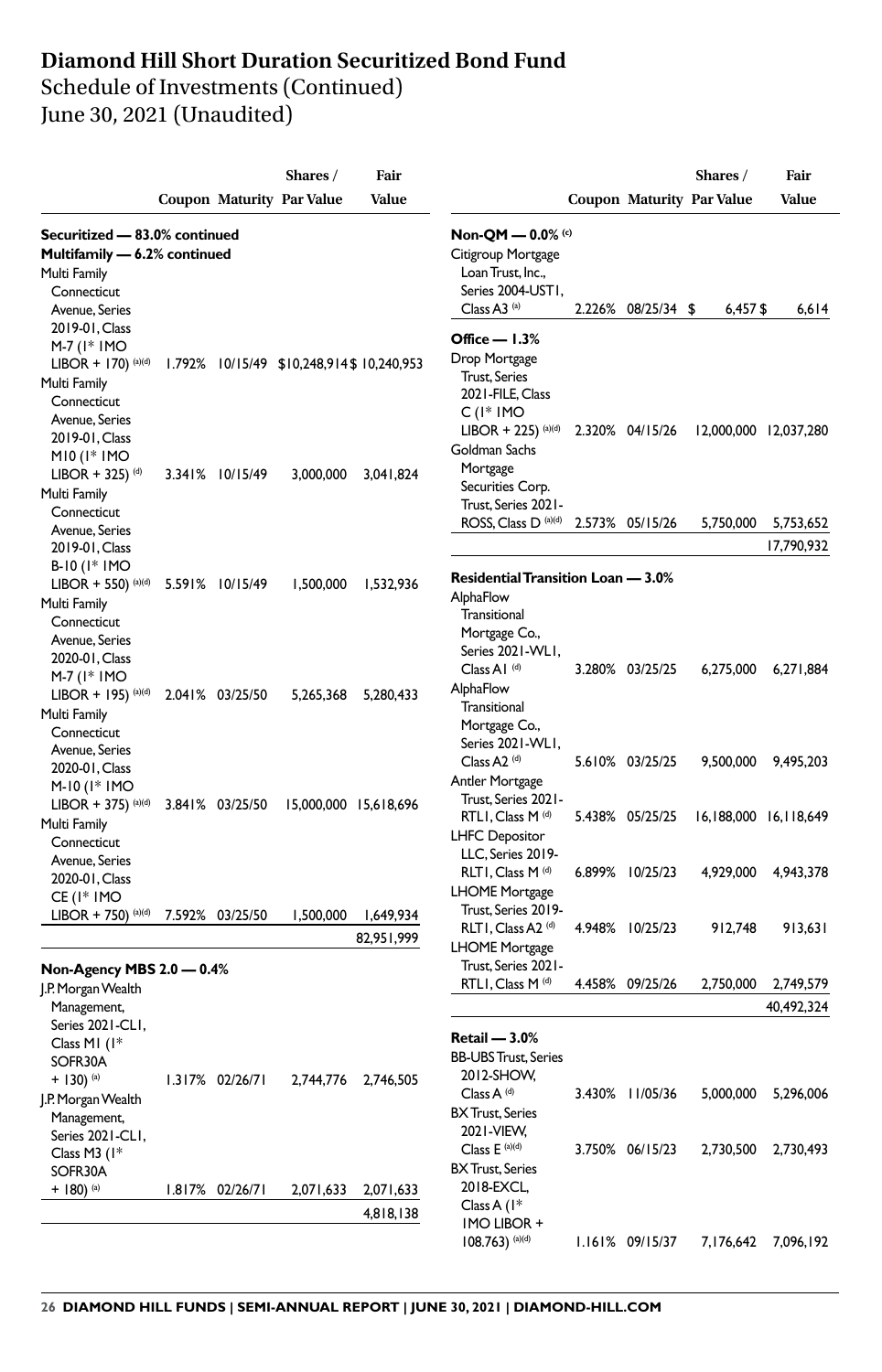|                                                          |        |                       | Shares /                         | Fair       |                                                          |                    | Shares /                                | Fair                  |
|----------------------------------------------------------|--------|-----------------------|----------------------------------|------------|----------------------------------------------------------|--------------------|-----------------------------------------|-----------------------|
|                                                          |        |                       | <b>Coupon Maturity Par Value</b> | Value      |                                                          |                    | Coupon Maturity Par Value               | Value                 |
| Securitized — 83.0% continued<br>Retail - 3.0% continued |        |                       |                                  |            | Single Family Rental - 3.6% continued<br>Colony American |                    |                                         |                       |
| <b>BX Trust, Series</b>                                  |        |                       |                                  |            | Finance Ltd.,                                            |                    |                                         |                       |
| 2018-EXCL,                                               |        |                       |                                  |            | Series 2020-4,                                           |                    |                                         |                       |
| Class B (a)(d)                                           |        | $1.417\%$ 09/15/37 \$ | 621,283 \$                       | 604,185    | Class $B^{(d)}$                                          |                    | 1.707% 12/15/52 \$4,750,000 \$4,693,750 |                       |
| Citigroup                                                |        |                       |                                  |            | <b>Invitation Homes</b>                                  |                    |                                         |                       |
| Commercial<br>Mortgage, Series                           |        |                       |                                  |            | <b>Trust, Series</b><br>2017-SFR2, Class                 |                    |                                         |                       |
| 2017-MDRB,                                               |        |                       |                                  |            | $A (I*IMO)$                                              |                    |                                         |                       |
| Class D (1* IMO                                          |        |                       |                                  |            | LIBOR + 85) $(a)(d)$                                     | 0.951% 12/19/36    | 892,403                                 | 893,185               |
| LIBOR + 325) (a)(d)                                      |        | 3.323% 07/15/30       | 9,650,000                        | 9,551,059  | <b>Invitation Homes</b>                                  |                    |                                         |                       |
| Citigroup                                                |        |                       |                                  |            | <b>Trust. Series</b>                                     |                    |                                         |                       |
| Commercial                                               |        |                       |                                  |            | 2018-SFR1, Class                                         |                    |                                         |                       |
| Mortgage, Series                                         |        |                       |                                  |            | $B(1*IMO)$                                               |                    |                                         |                       |
| 2017-MDRB,                                               |        |                       |                                  |            | LIBOR + 95) $(a)(d)$                                     | 1.051% 03/17/37    | 6,700,000                               | 6,709,253             |
| Class A (1* IMO                                          |        |                       |                                  |            | <b>Invitation Homes</b>                                  |                    |                                         |                       |
| LIBOR + 110) $(a)(d)$                                    |        | 1.173% 07/15/30       | 304,642                          | 303,050    | <b>Trust, Series</b>                                     |                    |                                         |                       |
| <b>Credit Suisse First</b>                               |        |                       |                                  |            | 2018-SFR3, Class                                         |                    |                                         |                       |
| Boston, Series                                           |        |                       |                                  |            | $A (I*IMO)$                                              |                    |                                         |                       |
| 2018-SITE.                                               |        |                       |                                  |            | LIBOR + 100) (a)(d)                                      | $1.101\%$ 07/17/37 |                                         | 11,580,485 11,597,528 |
| Class C (a)(d)                                           |        | 4.782% 04/17/36       | 4,575,000                        | 4,519,279  | Progress Residential                                     |                    |                                         |                       |
| <b>Wells Fargo</b>                                       |        |                       |                                  |            | Trust, Series 2021-                                      |                    |                                         |                       |
| Mortgage Trust,                                          |        |                       |                                  |            | SFRI. Class B <sup>(d)</sup>                             | $1.303\%$ 04/17/38 | 2,500,000                               | 2,453,114             |
| Series 2021-SAVE,                                        |        |                       |                                  |            | Progress Residential                                     |                    |                                         |                       |
| Class A (I* IMO                                          |        |                       |                                  |            | Trust, Series 2021-                                      |                    |                                         |                       |
| LIBOR + 115) $(a)(d)$                                    |        | 1.223% 02/15/40       | 2,045,299                        | 2,053,730  | SFR1, Class E <sup>(d)</sup>                             | 2.106% 04/17/38    | 1,900,000                               | 1,877,631             |
| Wells Fargo                                              |        |                       |                                  |            | Star, Series 2021-                                       |                    |                                         |                       |
| Mortgage Trust,<br>Series 2021-SAVE,                     |        |                       |                                  |            | SFR1, Class E<br>(I* IMO LIBOR                           |                    |                                         |                       |
| Class B (1* IMO                                          |        |                       |                                  |            | $+$ 170) (a)(d)                                          | $1.801\%$ 04/17/38 | 18,300,000                              | 18,267,289            |
| LIBOR + 145) $(a)(d)$                                    |        | 1.523% 02/15/40       | 1,818,044                        | 1,824,936  |                                                          |                    |                                         |                       |
| Wells Fargo                                              |        |                       |                                  |            |                                                          |                    |                                         | 48,277,897            |
| Mortgage Trust,                                          |        |                       |                                  |            | <b>Small Business - 5.2%</b>                             |                    |                                         |                       |
| Series 2021-SAVE,                                        |        |                       |                                  |            | <b>Credibility Asset</b>                                 |                    |                                         |                       |
| Class C (1* IMO                                          |        |                       |                                  |            | Securitization,                                          |                    |                                         |                       |
| LIBOR + 180) $(a)(d)$                                    |        | 1.873% 02/15/40       | 2,318,006                        | 2,332,360  | Series 2021-1A,                                          |                    |                                         |                       |
| Wells Fargo                                              |        |                       |                                  |            | Class A (d)                                              | 2.390% 04/15/26    | 8,000,000                               | 8,058,525             |
| Mortgage Trust,                                          |        |                       |                                  |            | <b>Credibility Asset</b>                                 |                    |                                         |                       |
| Series 2021-SAVE,                                        |        |                       |                                  |            | Securitization,                                          |                    |                                         |                       |
| Class D (1* IMO                                          |        |                       |                                  |            | Series 2021-1A,                                          |                    |                                         |                       |
| LIBOR + 250) (a)(d)                                      |        | 2.573% 02/15/40       | 1,704,416                        | 1,721,461  | Class $C^{(d)}$                                          | 3.380% 04/15/26    | 1,375,000                               | 1,383,494             |
| <b>Wells Fargo</b>                                       |        |                       |                                  |            | <b>Credibility Asset</b>                                 |                    |                                         |                       |
| Mortgage Trust,                                          |        |                       |                                  |            | Securitization,                                          |                    |                                         |                       |
| Series 2021-SAVE,                                        |        |                       |                                  |            | Series 2021-1A,                                          |                    |                                         |                       |
| Class E (I* IMO                                          |        |                       |                                  |            | Class $B^{(d)}$                                          | 5.930% 04/15/26    | 2,676,000                               | 2,691,766             |
| LIBOR + 365) $(a)(d)$                                    |        | 3.723% 02/15/40       | 1,681,690                        | 1,698,505  | Kabbage Funding                                          |                    |                                         |                       |
|                                                          |        |                       |                                  | 39,731,256 | LLC, Series<br>2019-1, Class D <sup>(d)</sup>            | 5.688% 03/15/24    | 249,902                                 | 249,889               |
| Single Family Rental — 3.6%                              |        |                       |                                  |            | Newtek Small                                             |                    |                                         |                       |
| American Homes 4                                         |        |                       |                                  |            | <b>Business Loan</b>                                     |                    |                                         |                       |
| Rent, Series 2015-                                       |        |                       |                                  |            | Trust, Series 2018-                                      |                    |                                         |                       |
| SFR2, Class D <sup>(d)</sup>                             | 5.036% | 10/18/52              | 1,171,000                        | 1,278,027  | I, Class A (I*                                           |                    |                                         |                       |
| <b>AMSR Trust, Series</b>                                |        |                       |                                  |            | Prime - 55) $(a)(d)$                                     | 2.700% 02/25/44    | 1,207,725                               | 1,189,041             |
| 2020-SFR2,                                               |        |                       |                                  |            |                                                          |                    |                                         |                       |
| Class G <sup>(d)</sup>                                   |        | 4.000% 07/17/37       | 500,000                          | 508,120    |                                                          |                    |                                         |                       |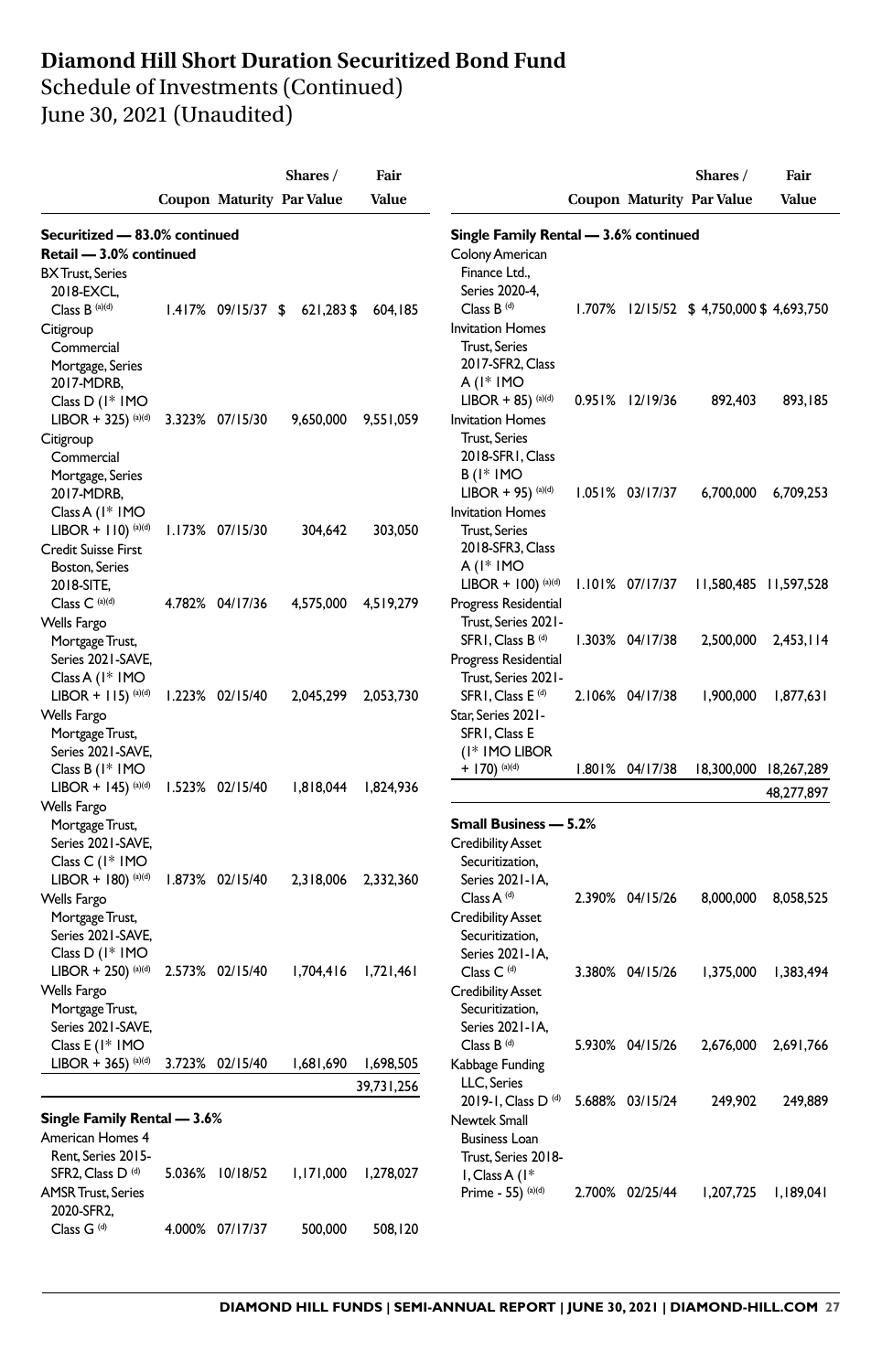|                                                                         |                 | Shares /                                  | Fair      |                                                          |        |                      | Shares /                                | Fair       |
|-------------------------------------------------------------------------|-----------------|-------------------------------------------|-----------|----------------------------------------------------------|--------|----------------------|-----------------------------------------|------------|
|                                                                         |                 | Coupon Maturity Par Value                 | Value     |                                                          |        |                      | Coupon Maturity Par Value               | Value      |
| Securitized - 83.0% continued<br><b>Small Business - 5.2% continued</b> |                 |                                           |           | Small Business - 5.2% continued<br><b>Small Business</b> |        |                      |                                         |            |
| Newtek Small                                                            |                 |                                           |           | Lending Trust,                                           |        |                      |                                         |            |
| <b>Business Loan</b>                                                    |                 |                                           |           | Series 2020-A,                                           |        |                      |                                         |            |
| Trust, Series 2018-                                                     |                 |                                           |           | Class $B^{(d)}$                                          |        |                      | 3.200% 12/15/26 \$2,000,000 \$2,009,912 |            |
| I, Class B (I*                                                          |                 |                                           |           | <b>Small Business</b>                                    |        |                      |                                         |            |
| Prime + 75) $(a)(d)$                                                    |                 | 4.000% 02/25/44 \$ 2,656,996 \$ 2,568,405 |           | Lending Trust,                                           |        |                      |                                         |            |
| Newtek Small                                                            |                 |                                           |           | Series 2020-A,                                           |        |                      |                                         |            |
| <b>Business Loan</b>                                                    |                 |                                           |           | Class C <sup>(d)</sup>                                   | 5.010% | 12/15/26             | 10,800,000                              | 10,591,504 |
| Trust, Series 2019-                                                     |                 |                                           |           |                                                          |        |                      |                                         |            |
| 01, Class A $(1^*)$                                                     |                 |                                           |           |                                                          |        |                      |                                         | 70,464,134 |
| Prime - 90) (a)(d)                                                      | 2.350% 12/25/44 | 2,853,395                                 | 2,811,560 | $Specialty = 0.3\%$                                      |        |                      |                                         |            |
| <b>OnDeck Asset</b>                                                     |                 |                                           |           | <b>BTH Mortgage-</b>                                     |        |                      |                                         |            |
| Securitization                                                          |                 |                                           |           | <b>Backed Securities</b>                                 |        |                      |                                         |            |
| Trust, Series 2021-                                                     |                 |                                           |           | <b>Trust, Series</b>                                     |        |                      |                                         |            |
| IA, Class B <sup>(d)</sup>                                              | 2.280% 05/17/27 | 3,500,000                                 | 3,525,215 | 2018-13, Class                                           |        |                      |                                         |            |
| <b>OnDeck Asset</b>                                                     |                 |                                           |           | $A$ ( $I^*$ IMO                                          |        |                      |                                         |            |
| Securitization                                                          |                 |                                           |           | LIBOR + 250) (a)                                         |        | 2.610% 08/01/21      | 4,000,000                               | 3,996,508  |
| Trust, Series 2021-                                                     |                 |                                           |           |                                                          |        |                      |                                         |            |
| IA, Class C <sup>(d)</sup>                                              | 2.970% 05/17/27 | 3,250,000                                 | 3,272,895 | <b>Student Loan - 1.0%</b>                               |        |                      |                                         |            |
| <b>OnDeck Asset</b>                                                     |                 |                                           |           | College Ave Student                                      |        |                      |                                         |            |
| Securitization                                                          |                 |                                           |           | Loans, Series                                            |        |                      |                                         |            |
| Trust, Series 2021-                                                     |                 |                                           |           | 2018-A, Class B <sup>(d)</sup>                           | 4.750% | 12/26/47             | 1,273,546                               | 1,354,739  |
| IA, Class D <sup>(d)</sup>                                              | 4.940% 05/17/27 | 5,000,000                                 | 5,051,544 | College Ave Student                                      |        |                      |                                         |            |
| <b>SFS Asset</b>                                                        |                 |                                           |           | Loans, Series                                            |        |                      |                                         |            |
| Securitization                                                          |                 |                                           |           | 2018-A, Class C $(d)$                                    |        | 5.500% 12/26/47      | 826,175                                 | 865,370    |
| LLC, Series                                                             |                 |                                           |           | College Ave Student                                      |        |                      |                                         |            |
| 2019-1, Class A (d)                                                     | 4.238% 06/10/25 | 7,400,000                                 | 7,406,079 | Loans, Series                                            |        |                      |                                         |            |
| <b>SFS Asset</b>                                                        |                 |                                           |           | 2019-A, Class C $(d)$                                    | 4.460% | 12/28/48             | 4,000,000                               | 4,122,934  |
| Securitization                                                          |                 |                                           |           | College Ave Student                                      |        |                      |                                         |            |
| LLC, Series                                                             |                 |                                           |           | Loans, Series                                            |        |                      |                                         |            |
| 2019-1, Class B <sup>(d)</sup>                                          | 5.023% 06/10/25 | 2,000,000                                 | 2.015.759 | 2021-A, Class B $(d)$                                    |        | 2.320% 07/25/51      | 2,500,000                               | 2,516,116  |
| <b>SFS Asset</b>                                                        |                 |                                           |           | <b>College Ave Student</b>                               |        |                      |                                         |            |
| Securitization                                                          |                 |                                           |           | Loans, Series                                            |        |                      |                                         |            |
| LLC, Series                                                             |                 |                                           |           | 2021-A, Class D <sup>(d)</sup> 4.120% 07/25/51           |        |                      | 1,250,000                               | 1,265,844  |
| 2019-1, Class C <sup>(d)</sup>                                          | 6.390% 06/10/25 | 746,000                                   | 747,122   | CommonBond                                               |        |                      |                                         |            |
| <b>Small Business</b>                                                   |                 |                                           |           | Student Loan                                             |        |                      |                                         |            |
| Lending Trust,                                                          |                 |                                           |           | Trust, Series 2017-                                      |        |                      |                                         |            |
| Series 2019-A,                                                          |                 |                                           |           | BGS, Class C <sup>(d)</sup>                              |        | 4.440% 09/25/42      | 108,526                                 | 112,919    |
| Class A <sup>(d)</sup>                                                  | 2.850% 07/15/26 | 291,624                                   | 291,445   | Earnest Student                                          |        |                      |                                         |            |
| <b>Small Business</b>                                                   |                 |                                           |           | Loan Program<br>LLC, Series 2016-                        |        |                      |                                         |            |
| Lending Trust,                                                          |                 |                                           |           | C. Class A-2 $(d)$                                       |        | 2.680% 07/25/35      | 1,107,815                               | 1.107.815  |
| Series 2019-A,                                                          |                 |                                           |           | Earnest Student                                          |        |                      |                                         |            |
| Class $B^{(d)}$                                                         | 3.420% 07/15/26 | 1,902,000                                 | 1,894,841 | Loan Program                                             |        |                      |                                         |            |
| <b>Small Business</b>                                                   |                 |                                           |           | LLC, Series                                              |        |                      |                                         |            |
| Lending Trust,                                                          |                 |                                           |           | 2016-C, Class A1                                         |        |                      |                                         |            |
| Series 2019-A,                                                          |                 |                                           |           | (I* IMO LIBOR                                            |        |                      |                                         |            |
| Class $C^{(d)}$                                                         | 4.310% 07/15/26 | 8,455,000                                 | 8,378,648 | $+$ 185) (a)(d)                                          |        | $1.942\%$ $10/27/36$ | 406.962                                 | 406.962    |
| <b>Small Business</b>                                                   |                 |                                           |           | Earnest Student                                          |        |                      |                                         |            |
| Lending Trust,                                                          |                 |                                           |           | Loan Program                                             |        |                      |                                         |            |
| Series 2019-A,                                                          |                 |                                           |           | LLC, Series 2016-                                        |        |                      |                                         |            |
| Class D <sup>(d)</sup>                                                  | 6.300% 07/15/26 | 5,000,000                                 | 4,779,973 | D, Class R (d)(e)                                        |        | 0.000% 01/25/41      | 5,000                                   | 65,500     |
| Small Business                                                          |                 |                                           |           |                                                          |        |                      |                                         |            |
| Lending Trust,                                                          |                 |                                           |           |                                                          |        |                      |                                         |            |
| Series 2020-A,<br>Class A <sup>(d)</sup>                                | 2.620% 12/15/26 |                                           |           |                                                          |        |                      |                                         |            |
|                                                                         |                 | 1,541,582                                 | 1,546,517 |                                                          |        |                      |                                         |            |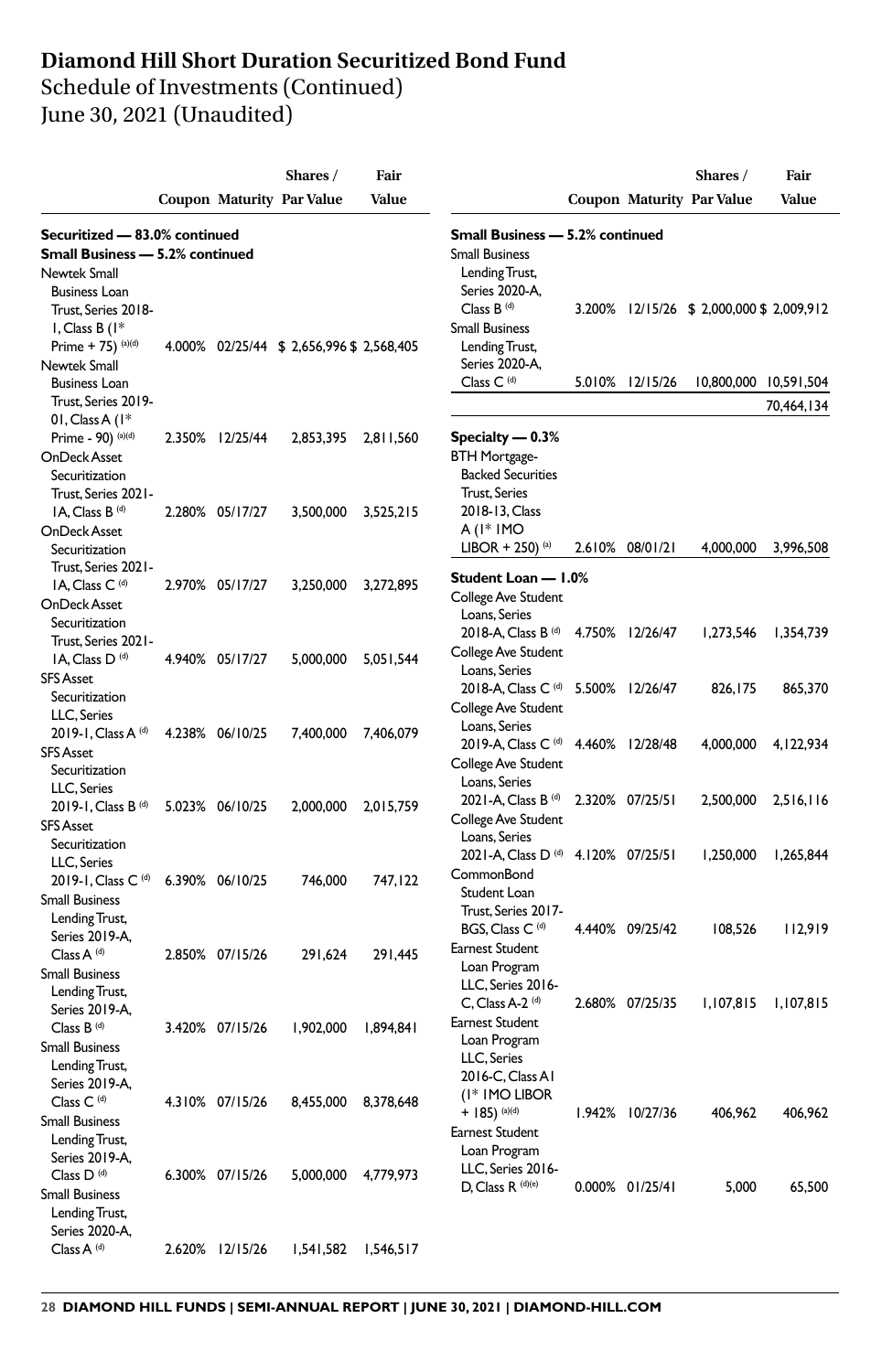| Value<br>Coupon Maturity Par Value<br>Value<br>Coupon Maturity Par Value<br>Securitized - 83.0% continued<br>Unsecured Consumer - 17.1% continued<br>Student Loan - 1.0% continued<br>Freedom Financial.<br>Series 2021-ICP.<br>Laurel Road Prime<br>Class C <sup>(d)</sup><br>2.830% 03/20/28 \$3,250,000 \$3,290,552<br>Student Loan.<br>Series 2019-A,<br>Freedom Financial<br>Class BFX <sup>(d)</sup><br>3.000%<br>10/25/48 \$1,842,378 \$1,887,123<br>Trust, Series 2020-<br>2CP, Class B (d)<br>5.500% 06/18/27<br>2,855,000<br>2,940,682<br>13,705,322<br>Freedom Mortgage<br>Unsecured Consumer - 17.1%<br>Trust, Series 2020-<br>2CP. Class C <sup>(d)</sup><br>6.000% 06/18/27<br>9,125,000<br>Avant Loans<br>9,684,817<br><b>Funding Trust,</b><br>LendingPoint Asset<br>Series 2020-REVI,<br>Securitization<br>Class A <sup>(d)</sup><br>4,800,000<br>4,829,653<br>2.170% 05/15/29<br><b>Trust, Series</b><br>2019-1, Class C (d)<br>Avant Loans<br>4.504% 08/15/25<br>1,285,004<br>1,290,930<br>Funding Trust,<br>LendingPoint Asset<br>Series 2021-REV1,<br>Securitization<br>Class C <sup>(d)</sup><br>2.300% 07/15/30<br>5,000,000<br>4,984,146<br><b>Trust, Series</b><br>230,641<br>Consumer Loan<br>2019-2, Class B (d)<br>3.725% 11/10/25<br>230,767<br><b>Underlying Bond</b><br>LendingPoint Asset<br>Credit Trust,<br>Securitization<br>Series 2019-PI,<br><b>Trust, Series</b><br>Class $C^{(d)}$<br>4.660% 07/15/26<br>10,000,000 10,230,343<br>2020-1, Class B (d)<br>3.107% 02/10/26<br>1,558,725<br>1,561,722<br>Consumer Loan<br>Lendmark Funding<br><b>Underlying Bond</b><br>Trust, Series 2020-<br>Credit Trust,<br>2A, Class C <sup>(d)</sup><br>4.690% 04/21/31<br>1,000,000<br>1,049,478<br>Series 2019-HPI,<br>Lendmark Funding<br>Class $B^{(d)}$<br>3.480% 12/15/26<br>5,000,000<br>5.132.627<br>Trust, Series 2021-<br>Freedom Financial,<br>IA, Class D <sup>(d)</sup><br>5.050%   1/20/31<br>3,000,000<br>3,056,485<br>Series 2019-1,<br>LL ABS Trust, Series<br>Class B <sup>(d)</sup><br>3.870% 06/18/26<br>1,061,110<br>1,068,171<br>2.330% 07/15/22<br>2020-1, Class A (d)<br>3,339,936<br>3,363,500<br>Freedom Financial,<br>LL ABS Trust, Series<br>Series 2019-2,<br>2020-1, Class B (d)<br>3.790% 03/15/23<br>4,500,000<br>4,625,465<br>Class C <sup>(d)</sup><br>4.860%<br>11/18/26<br>5,500,000<br>5,668,805<br>LL ABS Trust, Series<br>Freedom Financial,<br>6.540%<br>11/15/23<br>2020-1, Class C (d)<br>2,200,000<br>2,310,798<br>Series 2020-FPI,<br>LL ABS Trust, Series<br>Class $B^{(d)}$<br>3.060% 03/18/27<br>6,750,000<br>6,843,789<br>2019-1, Class A (d)<br>2.870% 03/15/27<br>185,683<br>185,821<br>Freedom Financial,<br>LL ABS Trust, Series<br>Series 2020-FPI,<br>2019-1, Class B <sup>(d)</sup><br>3.520% 03/15/27<br>5,550,000<br>5,602,867<br>Class C <sup>(d)</sup><br>4.370% 03/18/27<br>3,250,000<br>3,327,740<br>LL ABS Trust, Series<br>Freedom Financial,<br>2019-1. Class C (d)<br>5.070% 03/15/27<br>4,500,000<br>4,641,972<br>Series 2020-2CP.<br><b>Mariner Finance</b><br>Class A <sup>(d)</sup><br>4.520% 06/18/27<br>377,605<br>379.493<br>Issuance Trust,<br>Freedom Financial,<br>Series 2020-A,<br>Series 2020-3FP,<br>Class D <sup>(d)</sup><br>5.750% 08/21/34<br>8,000,000<br>8,170,422<br>Class A <sup>(d)</sup><br>2.400% 09/20/27<br>I,465,886<br>1,467,820<br><b>Mariner Finance</b><br>Freedom Financial,<br><b>Issuance Trust,</b><br>Series 2020-3FP,<br>Series 2019-A,<br>Class B <sup>(d)</sup><br>4.180% 09/20/27<br>4,000,000<br>4,060,509<br>Class $C^{(d)}$<br>4.010% 07/20/32<br>2,120,000<br>2,154,798<br>Freedom Financial.<br><b>Mariner Finance</b><br>Series 2020-3FP.<br>Issuance Trust,<br>Class $C^{(d)}$<br>6.960% 09/20/27<br>2,500,000<br>2,671,933<br>Series 2021-AA,<br>Freedom Financial,<br>Class D <sup>(d)</sup><br>4.340% 03/20/36<br>1,390,000<br>1,431,687<br>Series 2021-ICP.<br>Marlette Funding<br>Class B <sup>(d)</sup><br>1.410% 03/20/28<br>4,000,000<br>4,011,644<br><b>Trust, Series</b><br>12/17/29 |  | Shares / | Fair |                     |        | Shares / | Fair    |
|--------------------------------------------------------------------------------------------------------------------------------------------------------------------------------------------------------------------------------------------------------------------------------------------------------------------------------------------------------------------------------------------------------------------------------------------------------------------------------------------------------------------------------------------------------------------------------------------------------------------------------------------------------------------------------------------------------------------------------------------------------------------------------------------------------------------------------------------------------------------------------------------------------------------------------------------------------------------------------------------------------------------------------------------------------------------------------------------------------------------------------------------------------------------------------------------------------------------------------------------------------------------------------------------------------------------------------------------------------------------------------------------------------------------------------------------------------------------------------------------------------------------------------------------------------------------------------------------------------------------------------------------------------------------------------------------------------------------------------------------------------------------------------------------------------------------------------------------------------------------------------------------------------------------------------------------------------------------------------------------------------------------------------------------------------------------------------------------------------------------------------------------------------------------------------------------------------------------------------------------------------------------------------------------------------------------------------------------------------------------------------------------------------------------------------------------------------------------------------------------------------------------------------------------------------------------------------------------------------------------------------------------------------------------------------------------------------------------------------------------------------------------------------------------------------------------------------------------------------------------------------------------------------------------------------------------------------------------------------------------------------------------------------------------------------------------------------------------------------------------------------------------------------------------------------------------------------------------------------------------------------------------------------------------------------------------------------------------------------------------------------------------------------------------------------------------------------------------------------------------------------------------------------------------------------------------------------------------------------------------------------------------------------------------------------------------------------------------------------------------------------------------------------------------------------------------------------------------------------------------------------------------------------------------------------------------------------------------------------------------------------------------------------------------|--|----------|------|---------------------|--------|----------|---------|
|                                                                                                                                                                                                                                                                                                                                                                                                                                                                                                                                                                                                                                                                                                                                                                                                                                                                                                                                                                                                                                                                                                                                                                                                                                                                                                                                                                                                                                                                                                                                                                                                                                                                                                                                                                                                                                                                                                                                                                                                                                                                                                                                                                                                                                                                                                                                                                                                                                                                                                                                                                                                                                                                                                                                                                                                                                                                                                                                                                                                                                                                                                                                                                                                                                                                                                                                                                                                                                                                                                                                                                                                                                                                                                                                                                                                                                                                                                                                                                                                                                            |  |          |      |                     |        |          |         |
|                                                                                                                                                                                                                                                                                                                                                                                                                                                                                                                                                                                                                                                                                                                                                                                                                                                                                                                                                                                                                                                                                                                                                                                                                                                                                                                                                                                                                                                                                                                                                                                                                                                                                                                                                                                                                                                                                                                                                                                                                                                                                                                                                                                                                                                                                                                                                                                                                                                                                                                                                                                                                                                                                                                                                                                                                                                                                                                                                                                                                                                                                                                                                                                                                                                                                                                                                                                                                                                                                                                                                                                                                                                                                                                                                                                                                                                                                                                                                                                                                                            |  |          |      |                     |        |          |         |
|                                                                                                                                                                                                                                                                                                                                                                                                                                                                                                                                                                                                                                                                                                                                                                                                                                                                                                                                                                                                                                                                                                                                                                                                                                                                                                                                                                                                                                                                                                                                                                                                                                                                                                                                                                                                                                                                                                                                                                                                                                                                                                                                                                                                                                                                                                                                                                                                                                                                                                                                                                                                                                                                                                                                                                                                                                                                                                                                                                                                                                                                                                                                                                                                                                                                                                                                                                                                                                                                                                                                                                                                                                                                                                                                                                                                                                                                                                                                                                                                                                            |  |          |      |                     |        |          |         |
|                                                                                                                                                                                                                                                                                                                                                                                                                                                                                                                                                                                                                                                                                                                                                                                                                                                                                                                                                                                                                                                                                                                                                                                                                                                                                                                                                                                                                                                                                                                                                                                                                                                                                                                                                                                                                                                                                                                                                                                                                                                                                                                                                                                                                                                                                                                                                                                                                                                                                                                                                                                                                                                                                                                                                                                                                                                                                                                                                                                                                                                                                                                                                                                                                                                                                                                                                                                                                                                                                                                                                                                                                                                                                                                                                                                                                                                                                                                                                                                                                                            |  |          |      |                     |        |          |         |
|                                                                                                                                                                                                                                                                                                                                                                                                                                                                                                                                                                                                                                                                                                                                                                                                                                                                                                                                                                                                                                                                                                                                                                                                                                                                                                                                                                                                                                                                                                                                                                                                                                                                                                                                                                                                                                                                                                                                                                                                                                                                                                                                                                                                                                                                                                                                                                                                                                                                                                                                                                                                                                                                                                                                                                                                                                                                                                                                                                                                                                                                                                                                                                                                                                                                                                                                                                                                                                                                                                                                                                                                                                                                                                                                                                                                                                                                                                                                                                                                                                            |  |          |      |                     |        |          |         |
|                                                                                                                                                                                                                                                                                                                                                                                                                                                                                                                                                                                                                                                                                                                                                                                                                                                                                                                                                                                                                                                                                                                                                                                                                                                                                                                                                                                                                                                                                                                                                                                                                                                                                                                                                                                                                                                                                                                                                                                                                                                                                                                                                                                                                                                                                                                                                                                                                                                                                                                                                                                                                                                                                                                                                                                                                                                                                                                                                                                                                                                                                                                                                                                                                                                                                                                                                                                                                                                                                                                                                                                                                                                                                                                                                                                                                                                                                                                                                                                                                                            |  |          |      |                     |        |          |         |
|                                                                                                                                                                                                                                                                                                                                                                                                                                                                                                                                                                                                                                                                                                                                                                                                                                                                                                                                                                                                                                                                                                                                                                                                                                                                                                                                                                                                                                                                                                                                                                                                                                                                                                                                                                                                                                                                                                                                                                                                                                                                                                                                                                                                                                                                                                                                                                                                                                                                                                                                                                                                                                                                                                                                                                                                                                                                                                                                                                                                                                                                                                                                                                                                                                                                                                                                                                                                                                                                                                                                                                                                                                                                                                                                                                                                                                                                                                                                                                                                                                            |  |          |      |                     |        |          |         |
|                                                                                                                                                                                                                                                                                                                                                                                                                                                                                                                                                                                                                                                                                                                                                                                                                                                                                                                                                                                                                                                                                                                                                                                                                                                                                                                                                                                                                                                                                                                                                                                                                                                                                                                                                                                                                                                                                                                                                                                                                                                                                                                                                                                                                                                                                                                                                                                                                                                                                                                                                                                                                                                                                                                                                                                                                                                                                                                                                                                                                                                                                                                                                                                                                                                                                                                                                                                                                                                                                                                                                                                                                                                                                                                                                                                                                                                                                                                                                                                                                                            |  |          |      |                     |        |          |         |
|                                                                                                                                                                                                                                                                                                                                                                                                                                                                                                                                                                                                                                                                                                                                                                                                                                                                                                                                                                                                                                                                                                                                                                                                                                                                                                                                                                                                                                                                                                                                                                                                                                                                                                                                                                                                                                                                                                                                                                                                                                                                                                                                                                                                                                                                                                                                                                                                                                                                                                                                                                                                                                                                                                                                                                                                                                                                                                                                                                                                                                                                                                                                                                                                                                                                                                                                                                                                                                                                                                                                                                                                                                                                                                                                                                                                                                                                                                                                                                                                                                            |  |          |      |                     |        |          |         |
|                                                                                                                                                                                                                                                                                                                                                                                                                                                                                                                                                                                                                                                                                                                                                                                                                                                                                                                                                                                                                                                                                                                                                                                                                                                                                                                                                                                                                                                                                                                                                                                                                                                                                                                                                                                                                                                                                                                                                                                                                                                                                                                                                                                                                                                                                                                                                                                                                                                                                                                                                                                                                                                                                                                                                                                                                                                                                                                                                                                                                                                                                                                                                                                                                                                                                                                                                                                                                                                                                                                                                                                                                                                                                                                                                                                                                                                                                                                                                                                                                                            |  |          |      |                     |        |          |         |
|                                                                                                                                                                                                                                                                                                                                                                                                                                                                                                                                                                                                                                                                                                                                                                                                                                                                                                                                                                                                                                                                                                                                                                                                                                                                                                                                                                                                                                                                                                                                                                                                                                                                                                                                                                                                                                                                                                                                                                                                                                                                                                                                                                                                                                                                                                                                                                                                                                                                                                                                                                                                                                                                                                                                                                                                                                                                                                                                                                                                                                                                                                                                                                                                                                                                                                                                                                                                                                                                                                                                                                                                                                                                                                                                                                                                                                                                                                                                                                                                                                            |  |          |      |                     |        |          |         |
|                                                                                                                                                                                                                                                                                                                                                                                                                                                                                                                                                                                                                                                                                                                                                                                                                                                                                                                                                                                                                                                                                                                                                                                                                                                                                                                                                                                                                                                                                                                                                                                                                                                                                                                                                                                                                                                                                                                                                                                                                                                                                                                                                                                                                                                                                                                                                                                                                                                                                                                                                                                                                                                                                                                                                                                                                                                                                                                                                                                                                                                                                                                                                                                                                                                                                                                                                                                                                                                                                                                                                                                                                                                                                                                                                                                                                                                                                                                                                                                                                                            |  |          |      |                     |        |          |         |
|                                                                                                                                                                                                                                                                                                                                                                                                                                                                                                                                                                                                                                                                                                                                                                                                                                                                                                                                                                                                                                                                                                                                                                                                                                                                                                                                                                                                                                                                                                                                                                                                                                                                                                                                                                                                                                                                                                                                                                                                                                                                                                                                                                                                                                                                                                                                                                                                                                                                                                                                                                                                                                                                                                                                                                                                                                                                                                                                                                                                                                                                                                                                                                                                                                                                                                                                                                                                                                                                                                                                                                                                                                                                                                                                                                                                                                                                                                                                                                                                                                            |  |          |      |                     |        |          |         |
|                                                                                                                                                                                                                                                                                                                                                                                                                                                                                                                                                                                                                                                                                                                                                                                                                                                                                                                                                                                                                                                                                                                                                                                                                                                                                                                                                                                                                                                                                                                                                                                                                                                                                                                                                                                                                                                                                                                                                                                                                                                                                                                                                                                                                                                                                                                                                                                                                                                                                                                                                                                                                                                                                                                                                                                                                                                                                                                                                                                                                                                                                                                                                                                                                                                                                                                                                                                                                                                                                                                                                                                                                                                                                                                                                                                                                                                                                                                                                                                                                                            |  |          |      |                     |        |          |         |
|                                                                                                                                                                                                                                                                                                                                                                                                                                                                                                                                                                                                                                                                                                                                                                                                                                                                                                                                                                                                                                                                                                                                                                                                                                                                                                                                                                                                                                                                                                                                                                                                                                                                                                                                                                                                                                                                                                                                                                                                                                                                                                                                                                                                                                                                                                                                                                                                                                                                                                                                                                                                                                                                                                                                                                                                                                                                                                                                                                                                                                                                                                                                                                                                                                                                                                                                                                                                                                                                                                                                                                                                                                                                                                                                                                                                                                                                                                                                                                                                                                            |  |          |      |                     |        |          |         |
|                                                                                                                                                                                                                                                                                                                                                                                                                                                                                                                                                                                                                                                                                                                                                                                                                                                                                                                                                                                                                                                                                                                                                                                                                                                                                                                                                                                                                                                                                                                                                                                                                                                                                                                                                                                                                                                                                                                                                                                                                                                                                                                                                                                                                                                                                                                                                                                                                                                                                                                                                                                                                                                                                                                                                                                                                                                                                                                                                                                                                                                                                                                                                                                                                                                                                                                                                                                                                                                                                                                                                                                                                                                                                                                                                                                                                                                                                                                                                                                                                                            |  |          |      |                     |        |          |         |
|                                                                                                                                                                                                                                                                                                                                                                                                                                                                                                                                                                                                                                                                                                                                                                                                                                                                                                                                                                                                                                                                                                                                                                                                                                                                                                                                                                                                                                                                                                                                                                                                                                                                                                                                                                                                                                                                                                                                                                                                                                                                                                                                                                                                                                                                                                                                                                                                                                                                                                                                                                                                                                                                                                                                                                                                                                                                                                                                                                                                                                                                                                                                                                                                                                                                                                                                                                                                                                                                                                                                                                                                                                                                                                                                                                                                                                                                                                                                                                                                                                            |  |          |      |                     |        |          |         |
|                                                                                                                                                                                                                                                                                                                                                                                                                                                                                                                                                                                                                                                                                                                                                                                                                                                                                                                                                                                                                                                                                                                                                                                                                                                                                                                                                                                                                                                                                                                                                                                                                                                                                                                                                                                                                                                                                                                                                                                                                                                                                                                                                                                                                                                                                                                                                                                                                                                                                                                                                                                                                                                                                                                                                                                                                                                                                                                                                                                                                                                                                                                                                                                                                                                                                                                                                                                                                                                                                                                                                                                                                                                                                                                                                                                                                                                                                                                                                                                                                                            |  |          |      |                     |        |          |         |
|                                                                                                                                                                                                                                                                                                                                                                                                                                                                                                                                                                                                                                                                                                                                                                                                                                                                                                                                                                                                                                                                                                                                                                                                                                                                                                                                                                                                                                                                                                                                                                                                                                                                                                                                                                                                                                                                                                                                                                                                                                                                                                                                                                                                                                                                                                                                                                                                                                                                                                                                                                                                                                                                                                                                                                                                                                                                                                                                                                                                                                                                                                                                                                                                                                                                                                                                                                                                                                                                                                                                                                                                                                                                                                                                                                                                                                                                                                                                                                                                                                            |  |          |      |                     |        |          |         |
|                                                                                                                                                                                                                                                                                                                                                                                                                                                                                                                                                                                                                                                                                                                                                                                                                                                                                                                                                                                                                                                                                                                                                                                                                                                                                                                                                                                                                                                                                                                                                                                                                                                                                                                                                                                                                                                                                                                                                                                                                                                                                                                                                                                                                                                                                                                                                                                                                                                                                                                                                                                                                                                                                                                                                                                                                                                                                                                                                                                                                                                                                                                                                                                                                                                                                                                                                                                                                                                                                                                                                                                                                                                                                                                                                                                                                                                                                                                                                                                                                                            |  |          |      |                     |        |          |         |
|                                                                                                                                                                                                                                                                                                                                                                                                                                                                                                                                                                                                                                                                                                                                                                                                                                                                                                                                                                                                                                                                                                                                                                                                                                                                                                                                                                                                                                                                                                                                                                                                                                                                                                                                                                                                                                                                                                                                                                                                                                                                                                                                                                                                                                                                                                                                                                                                                                                                                                                                                                                                                                                                                                                                                                                                                                                                                                                                                                                                                                                                                                                                                                                                                                                                                                                                                                                                                                                                                                                                                                                                                                                                                                                                                                                                                                                                                                                                                                                                                                            |  |          |      |                     |        |          |         |
|                                                                                                                                                                                                                                                                                                                                                                                                                                                                                                                                                                                                                                                                                                                                                                                                                                                                                                                                                                                                                                                                                                                                                                                                                                                                                                                                                                                                                                                                                                                                                                                                                                                                                                                                                                                                                                                                                                                                                                                                                                                                                                                                                                                                                                                                                                                                                                                                                                                                                                                                                                                                                                                                                                                                                                                                                                                                                                                                                                                                                                                                                                                                                                                                                                                                                                                                                                                                                                                                                                                                                                                                                                                                                                                                                                                                                                                                                                                                                                                                                                            |  |          |      |                     |        |          |         |
|                                                                                                                                                                                                                                                                                                                                                                                                                                                                                                                                                                                                                                                                                                                                                                                                                                                                                                                                                                                                                                                                                                                                                                                                                                                                                                                                                                                                                                                                                                                                                                                                                                                                                                                                                                                                                                                                                                                                                                                                                                                                                                                                                                                                                                                                                                                                                                                                                                                                                                                                                                                                                                                                                                                                                                                                                                                                                                                                                                                                                                                                                                                                                                                                                                                                                                                                                                                                                                                                                                                                                                                                                                                                                                                                                                                                                                                                                                                                                                                                                                            |  |          |      |                     |        |          |         |
|                                                                                                                                                                                                                                                                                                                                                                                                                                                                                                                                                                                                                                                                                                                                                                                                                                                                                                                                                                                                                                                                                                                                                                                                                                                                                                                                                                                                                                                                                                                                                                                                                                                                                                                                                                                                                                                                                                                                                                                                                                                                                                                                                                                                                                                                                                                                                                                                                                                                                                                                                                                                                                                                                                                                                                                                                                                                                                                                                                                                                                                                                                                                                                                                                                                                                                                                                                                                                                                                                                                                                                                                                                                                                                                                                                                                                                                                                                                                                                                                                                            |  |          |      |                     |        |          |         |
|                                                                                                                                                                                                                                                                                                                                                                                                                                                                                                                                                                                                                                                                                                                                                                                                                                                                                                                                                                                                                                                                                                                                                                                                                                                                                                                                                                                                                                                                                                                                                                                                                                                                                                                                                                                                                                                                                                                                                                                                                                                                                                                                                                                                                                                                                                                                                                                                                                                                                                                                                                                                                                                                                                                                                                                                                                                                                                                                                                                                                                                                                                                                                                                                                                                                                                                                                                                                                                                                                                                                                                                                                                                                                                                                                                                                                                                                                                                                                                                                                                            |  |          |      |                     |        |          |         |
|                                                                                                                                                                                                                                                                                                                                                                                                                                                                                                                                                                                                                                                                                                                                                                                                                                                                                                                                                                                                                                                                                                                                                                                                                                                                                                                                                                                                                                                                                                                                                                                                                                                                                                                                                                                                                                                                                                                                                                                                                                                                                                                                                                                                                                                                                                                                                                                                                                                                                                                                                                                                                                                                                                                                                                                                                                                                                                                                                                                                                                                                                                                                                                                                                                                                                                                                                                                                                                                                                                                                                                                                                                                                                                                                                                                                                                                                                                                                                                                                                                            |  |          |      |                     |        |          |         |
|                                                                                                                                                                                                                                                                                                                                                                                                                                                                                                                                                                                                                                                                                                                                                                                                                                                                                                                                                                                                                                                                                                                                                                                                                                                                                                                                                                                                                                                                                                                                                                                                                                                                                                                                                                                                                                                                                                                                                                                                                                                                                                                                                                                                                                                                                                                                                                                                                                                                                                                                                                                                                                                                                                                                                                                                                                                                                                                                                                                                                                                                                                                                                                                                                                                                                                                                                                                                                                                                                                                                                                                                                                                                                                                                                                                                                                                                                                                                                                                                                                            |  |          |      |                     |        |          |         |
|                                                                                                                                                                                                                                                                                                                                                                                                                                                                                                                                                                                                                                                                                                                                                                                                                                                                                                                                                                                                                                                                                                                                                                                                                                                                                                                                                                                                                                                                                                                                                                                                                                                                                                                                                                                                                                                                                                                                                                                                                                                                                                                                                                                                                                                                                                                                                                                                                                                                                                                                                                                                                                                                                                                                                                                                                                                                                                                                                                                                                                                                                                                                                                                                                                                                                                                                                                                                                                                                                                                                                                                                                                                                                                                                                                                                                                                                                                                                                                                                                                            |  |          |      |                     |        |          |         |
|                                                                                                                                                                                                                                                                                                                                                                                                                                                                                                                                                                                                                                                                                                                                                                                                                                                                                                                                                                                                                                                                                                                                                                                                                                                                                                                                                                                                                                                                                                                                                                                                                                                                                                                                                                                                                                                                                                                                                                                                                                                                                                                                                                                                                                                                                                                                                                                                                                                                                                                                                                                                                                                                                                                                                                                                                                                                                                                                                                                                                                                                                                                                                                                                                                                                                                                                                                                                                                                                                                                                                                                                                                                                                                                                                                                                                                                                                                                                                                                                                                            |  |          |      |                     |        |          |         |
|                                                                                                                                                                                                                                                                                                                                                                                                                                                                                                                                                                                                                                                                                                                                                                                                                                                                                                                                                                                                                                                                                                                                                                                                                                                                                                                                                                                                                                                                                                                                                                                                                                                                                                                                                                                                                                                                                                                                                                                                                                                                                                                                                                                                                                                                                                                                                                                                                                                                                                                                                                                                                                                                                                                                                                                                                                                                                                                                                                                                                                                                                                                                                                                                                                                                                                                                                                                                                                                                                                                                                                                                                                                                                                                                                                                                                                                                                                                                                                                                                                            |  |          |      |                     |        |          |         |
|                                                                                                                                                                                                                                                                                                                                                                                                                                                                                                                                                                                                                                                                                                                                                                                                                                                                                                                                                                                                                                                                                                                                                                                                                                                                                                                                                                                                                                                                                                                                                                                                                                                                                                                                                                                                                                                                                                                                                                                                                                                                                                                                                                                                                                                                                                                                                                                                                                                                                                                                                                                                                                                                                                                                                                                                                                                                                                                                                                                                                                                                                                                                                                                                                                                                                                                                                                                                                                                                                                                                                                                                                                                                                                                                                                                                                                                                                                                                                                                                                                            |  |          |      |                     |        |          |         |
|                                                                                                                                                                                                                                                                                                                                                                                                                                                                                                                                                                                                                                                                                                                                                                                                                                                                                                                                                                                                                                                                                                                                                                                                                                                                                                                                                                                                                                                                                                                                                                                                                                                                                                                                                                                                                                                                                                                                                                                                                                                                                                                                                                                                                                                                                                                                                                                                                                                                                                                                                                                                                                                                                                                                                                                                                                                                                                                                                                                                                                                                                                                                                                                                                                                                                                                                                                                                                                                                                                                                                                                                                                                                                                                                                                                                                                                                                                                                                                                                                                            |  |          |      |                     |        |          |         |
|                                                                                                                                                                                                                                                                                                                                                                                                                                                                                                                                                                                                                                                                                                                                                                                                                                                                                                                                                                                                                                                                                                                                                                                                                                                                                                                                                                                                                                                                                                                                                                                                                                                                                                                                                                                                                                                                                                                                                                                                                                                                                                                                                                                                                                                                                                                                                                                                                                                                                                                                                                                                                                                                                                                                                                                                                                                                                                                                                                                                                                                                                                                                                                                                                                                                                                                                                                                                                                                                                                                                                                                                                                                                                                                                                                                                                                                                                                                                                                                                                                            |  |          |      |                     |        |          |         |
|                                                                                                                                                                                                                                                                                                                                                                                                                                                                                                                                                                                                                                                                                                                                                                                                                                                                                                                                                                                                                                                                                                                                                                                                                                                                                                                                                                                                                                                                                                                                                                                                                                                                                                                                                                                                                                                                                                                                                                                                                                                                                                                                                                                                                                                                                                                                                                                                                                                                                                                                                                                                                                                                                                                                                                                                                                                                                                                                                                                                                                                                                                                                                                                                                                                                                                                                                                                                                                                                                                                                                                                                                                                                                                                                                                                                                                                                                                                                                                                                                                            |  |          |      |                     |        |          |         |
|                                                                                                                                                                                                                                                                                                                                                                                                                                                                                                                                                                                                                                                                                                                                                                                                                                                                                                                                                                                                                                                                                                                                                                                                                                                                                                                                                                                                                                                                                                                                                                                                                                                                                                                                                                                                                                                                                                                                                                                                                                                                                                                                                                                                                                                                                                                                                                                                                                                                                                                                                                                                                                                                                                                                                                                                                                                                                                                                                                                                                                                                                                                                                                                                                                                                                                                                                                                                                                                                                                                                                                                                                                                                                                                                                                                                                                                                                                                                                                                                                                            |  |          |      |                     |        |          |         |
|                                                                                                                                                                                                                                                                                                                                                                                                                                                                                                                                                                                                                                                                                                                                                                                                                                                                                                                                                                                                                                                                                                                                                                                                                                                                                                                                                                                                                                                                                                                                                                                                                                                                                                                                                                                                                                                                                                                                                                                                                                                                                                                                                                                                                                                                                                                                                                                                                                                                                                                                                                                                                                                                                                                                                                                                                                                                                                                                                                                                                                                                                                                                                                                                                                                                                                                                                                                                                                                                                                                                                                                                                                                                                                                                                                                                                                                                                                                                                                                                                                            |  |          |      |                     |        |          |         |
|                                                                                                                                                                                                                                                                                                                                                                                                                                                                                                                                                                                                                                                                                                                                                                                                                                                                                                                                                                                                                                                                                                                                                                                                                                                                                                                                                                                                                                                                                                                                                                                                                                                                                                                                                                                                                                                                                                                                                                                                                                                                                                                                                                                                                                                                                                                                                                                                                                                                                                                                                                                                                                                                                                                                                                                                                                                                                                                                                                                                                                                                                                                                                                                                                                                                                                                                                                                                                                                                                                                                                                                                                                                                                                                                                                                                                                                                                                                                                                                                                                            |  |          |      |                     |        |          |         |
|                                                                                                                                                                                                                                                                                                                                                                                                                                                                                                                                                                                                                                                                                                                                                                                                                                                                                                                                                                                                                                                                                                                                                                                                                                                                                                                                                                                                                                                                                                                                                                                                                                                                                                                                                                                                                                                                                                                                                                                                                                                                                                                                                                                                                                                                                                                                                                                                                                                                                                                                                                                                                                                                                                                                                                                                                                                                                                                                                                                                                                                                                                                                                                                                                                                                                                                                                                                                                                                                                                                                                                                                                                                                                                                                                                                                                                                                                                                                                                                                                                            |  |          |      |                     |        |          |         |
|                                                                                                                                                                                                                                                                                                                                                                                                                                                                                                                                                                                                                                                                                                                                                                                                                                                                                                                                                                                                                                                                                                                                                                                                                                                                                                                                                                                                                                                                                                                                                                                                                                                                                                                                                                                                                                                                                                                                                                                                                                                                                                                                                                                                                                                                                                                                                                                                                                                                                                                                                                                                                                                                                                                                                                                                                                                                                                                                                                                                                                                                                                                                                                                                                                                                                                                                                                                                                                                                                                                                                                                                                                                                                                                                                                                                                                                                                                                                                                                                                                            |  |          |      |                     |        |          |         |
|                                                                                                                                                                                                                                                                                                                                                                                                                                                                                                                                                                                                                                                                                                                                                                                                                                                                                                                                                                                                                                                                                                                                                                                                                                                                                                                                                                                                                                                                                                                                                                                                                                                                                                                                                                                                                                                                                                                                                                                                                                                                                                                                                                                                                                                                                                                                                                                                                                                                                                                                                                                                                                                                                                                                                                                                                                                                                                                                                                                                                                                                                                                                                                                                                                                                                                                                                                                                                                                                                                                                                                                                                                                                                                                                                                                                                                                                                                                                                                                                                                            |  |          |      |                     |        |          |         |
|                                                                                                                                                                                                                                                                                                                                                                                                                                                                                                                                                                                                                                                                                                                                                                                                                                                                                                                                                                                                                                                                                                                                                                                                                                                                                                                                                                                                                                                                                                                                                                                                                                                                                                                                                                                                                                                                                                                                                                                                                                                                                                                                                                                                                                                                                                                                                                                                                                                                                                                                                                                                                                                                                                                                                                                                                                                                                                                                                                                                                                                                                                                                                                                                                                                                                                                                                                                                                                                                                                                                                                                                                                                                                                                                                                                                                                                                                                                                                                                                                                            |  |          |      |                     |        |          |         |
|                                                                                                                                                                                                                                                                                                                                                                                                                                                                                                                                                                                                                                                                                                                                                                                                                                                                                                                                                                                                                                                                                                                                                                                                                                                                                                                                                                                                                                                                                                                                                                                                                                                                                                                                                                                                                                                                                                                                                                                                                                                                                                                                                                                                                                                                                                                                                                                                                                                                                                                                                                                                                                                                                                                                                                                                                                                                                                                                                                                                                                                                                                                                                                                                                                                                                                                                                                                                                                                                                                                                                                                                                                                                                                                                                                                                                                                                                                                                                                                                                                            |  |          |      |                     |        |          |         |
|                                                                                                                                                                                                                                                                                                                                                                                                                                                                                                                                                                                                                                                                                                                                                                                                                                                                                                                                                                                                                                                                                                                                                                                                                                                                                                                                                                                                                                                                                                                                                                                                                                                                                                                                                                                                                                                                                                                                                                                                                                                                                                                                                                                                                                                                                                                                                                                                                                                                                                                                                                                                                                                                                                                                                                                                                                                                                                                                                                                                                                                                                                                                                                                                                                                                                                                                                                                                                                                                                                                                                                                                                                                                                                                                                                                                                                                                                                                                                                                                                                            |  |          |      |                     |        |          |         |
|                                                                                                                                                                                                                                                                                                                                                                                                                                                                                                                                                                                                                                                                                                                                                                                                                                                                                                                                                                                                                                                                                                                                                                                                                                                                                                                                                                                                                                                                                                                                                                                                                                                                                                                                                                                                                                                                                                                                                                                                                                                                                                                                                                                                                                                                                                                                                                                                                                                                                                                                                                                                                                                                                                                                                                                                                                                                                                                                                                                                                                                                                                                                                                                                                                                                                                                                                                                                                                                                                                                                                                                                                                                                                                                                                                                                                                                                                                                                                                                                                                            |  |          |      |                     |        |          |         |
|                                                                                                                                                                                                                                                                                                                                                                                                                                                                                                                                                                                                                                                                                                                                                                                                                                                                                                                                                                                                                                                                                                                                                                                                                                                                                                                                                                                                                                                                                                                                                                                                                                                                                                                                                                                                                                                                                                                                                                                                                                                                                                                                                                                                                                                                                                                                                                                                                                                                                                                                                                                                                                                                                                                                                                                                                                                                                                                                                                                                                                                                                                                                                                                                                                                                                                                                                                                                                                                                                                                                                                                                                                                                                                                                                                                                                                                                                                                                                                                                                                            |  |          |      |                     |        |          |         |
|                                                                                                                                                                                                                                                                                                                                                                                                                                                                                                                                                                                                                                                                                                                                                                                                                                                                                                                                                                                                                                                                                                                                                                                                                                                                                                                                                                                                                                                                                                                                                                                                                                                                                                                                                                                                                                                                                                                                                                                                                                                                                                                                                                                                                                                                                                                                                                                                                                                                                                                                                                                                                                                                                                                                                                                                                                                                                                                                                                                                                                                                                                                                                                                                                                                                                                                                                                                                                                                                                                                                                                                                                                                                                                                                                                                                                                                                                                                                                                                                                                            |  |          |      |                     |        |          |         |
|                                                                                                                                                                                                                                                                                                                                                                                                                                                                                                                                                                                                                                                                                                                                                                                                                                                                                                                                                                                                                                                                                                                                                                                                                                                                                                                                                                                                                                                                                                                                                                                                                                                                                                                                                                                                                                                                                                                                                                                                                                                                                                                                                                                                                                                                                                                                                                                                                                                                                                                                                                                                                                                                                                                                                                                                                                                                                                                                                                                                                                                                                                                                                                                                                                                                                                                                                                                                                                                                                                                                                                                                                                                                                                                                                                                                                                                                                                                                                                                                                                            |  |          |      |                     |        |          |         |
|                                                                                                                                                                                                                                                                                                                                                                                                                                                                                                                                                                                                                                                                                                                                                                                                                                                                                                                                                                                                                                                                                                                                                                                                                                                                                                                                                                                                                                                                                                                                                                                                                                                                                                                                                                                                                                                                                                                                                                                                                                                                                                                                                                                                                                                                                                                                                                                                                                                                                                                                                                                                                                                                                                                                                                                                                                                                                                                                                                                                                                                                                                                                                                                                                                                                                                                                                                                                                                                                                                                                                                                                                                                                                                                                                                                                                                                                                                                                                                                                                                            |  |          |      |                     |        |          |         |
|                                                                                                                                                                                                                                                                                                                                                                                                                                                                                                                                                                                                                                                                                                                                                                                                                                                                                                                                                                                                                                                                                                                                                                                                                                                                                                                                                                                                                                                                                                                                                                                                                                                                                                                                                                                                                                                                                                                                                                                                                                                                                                                                                                                                                                                                                                                                                                                                                                                                                                                                                                                                                                                                                                                                                                                                                                                                                                                                                                                                                                                                                                                                                                                                                                                                                                                                                                                                                                                                                                                                                                                                                                                                                                                                                                                                                                                                                                                                                                                                                                            |  |          |      |                     |        |          |         |
|                                                                                                                                                                                                                                                                                                                                                                                                                                                                                                                                                                                                                                                                                                                                                                                                                                                                                                                                                                                                                                                                                                                                                                                                                                                                                                                                                                                                                                                                                                                                                                                                                                                                                                                                                                                                                                                                                                                                                                                                                                                                                                                                                                                                                                                                                                                                                                                                                                                                                                                                                                                                                                                                                                                                                                                                                                                                                                                                                                                                                                                                                                                                                                                                                                                                                                                                                                                                                                                                                                                                                                                                                                                                                                                                                                                                                                                                                                                                                                                                                                            |  |          |      |                     |        |          |         |
|                                                                                                                                                                                                                                                                                                                                                                                                                                                                                                                                                                                                                                                                                                                                                                                                                                                                                                                                                                                                                                                                                                                                                                                                                                                                                                                                                                                                                                                                                                                                                                                                                                                                                                                                                                                                                                                                                                                                                                                                                                                                                                                                                                                                                                                                                                                                                                                                                                                                                                                                                                                                                                                                                                                                                                                                                                                                                                                                                                                                                                                                                                                                                                                                                                                                                                                                                                                                                                                                                                                                                                                                                                                                                                                                                                                                                                                                                                                                                                                                                                            |  |          |      |                     |        |          |         |
|                                                                                                                                                                                                                                                                                                                                                                                                                                                                                                                                                                                                                                                                                                                                                                                                                                                                                                                                                                                                                                                                                                                                                                                                                                                                                                                                                                                                                                                                                                                                                                                                                                                                                                                                                                                                                                                                                                                                                                                                                                                                                                                                                                                                                                                                                                                                                                                                                                                                                                                                                                                                                                                                                                                                                                                                                                                                                                                                                                                                                                                                                                                                                                                                                                                                                                                                                                                                                                                                                                                                                                                                                                                                                                                                                                                                                                                                                                                                                                                                                                            |  |          |      |                     |        |          |         |
|                                                                                                                                                                                                                                                                                                                                                                                                                                                                                                                                                                                                                                                                                                                                                                                                                                                                                                                                                                                                                                                                                                                                                                                                                                                                                                                                                                                                                                                                                                                                                                                                                                                                                                                                                                                                                                                                                                                                                                                                                                                                                                                                                                                                                                                                                                                                                                                                                                                                                                                                                                                                                                                                                                                                                                                                                                                                                                                                                                                                                                                                                                                                                                                                                                                                                                                                                                                                                                                                                                                                                                                                                                                                                                                                                                                                                                                                                                                                                                                                                                            |  |          |      |                     |        |          |         |
|                                                                                                                                                                                                                                                                                                                                                                                                                                                                                                                                                                                                                                                                                                                                                                                                                                                                                                                                                                                                                                                                                                                                                                                                                                                                                                                                                                                                                                                                                                                                                                                                                                                                                                                                                                                                                                                                                                                                                                                                                                                                                                                                                                                                                                                                                                                                                                                                                                                                                                                                                                                                                                                                                                                                                                                                                                                                                                                                                                                                                                                                                                                                                                                                                                                                                                                                                                                                                                                                                                                                                                                                                                                                                                                                                                                                                                                                                                                                                                                                                                            |  |          |      |                     |        |          |         |
|                                                                                                                                                                                                                                                                                                                                                                                                                                                                                                                                                                                                                                                                                                                                                                                                                                                                                                                                                                                                                                                                                                                                                                                                                                                                                                                                                                                                                                                                                                                                                                                                                                                                                                                                                                                                                                                                                                                                                                                                                                                                                                                                                                                                                                                                                                                                                                                                                                                                                                                                                                                                                                                                                                                                                                                                                                                                                                                                                                                                                                                                                                                                                                                                                                                                                                                                                                                                                                                                                                                                                                                                                                                                                                                                                                                                                                                                                                                                                                                                                                            |  |          |      | 2019-4, Class B (d) | 2.950% | 760,000  | 772,136 |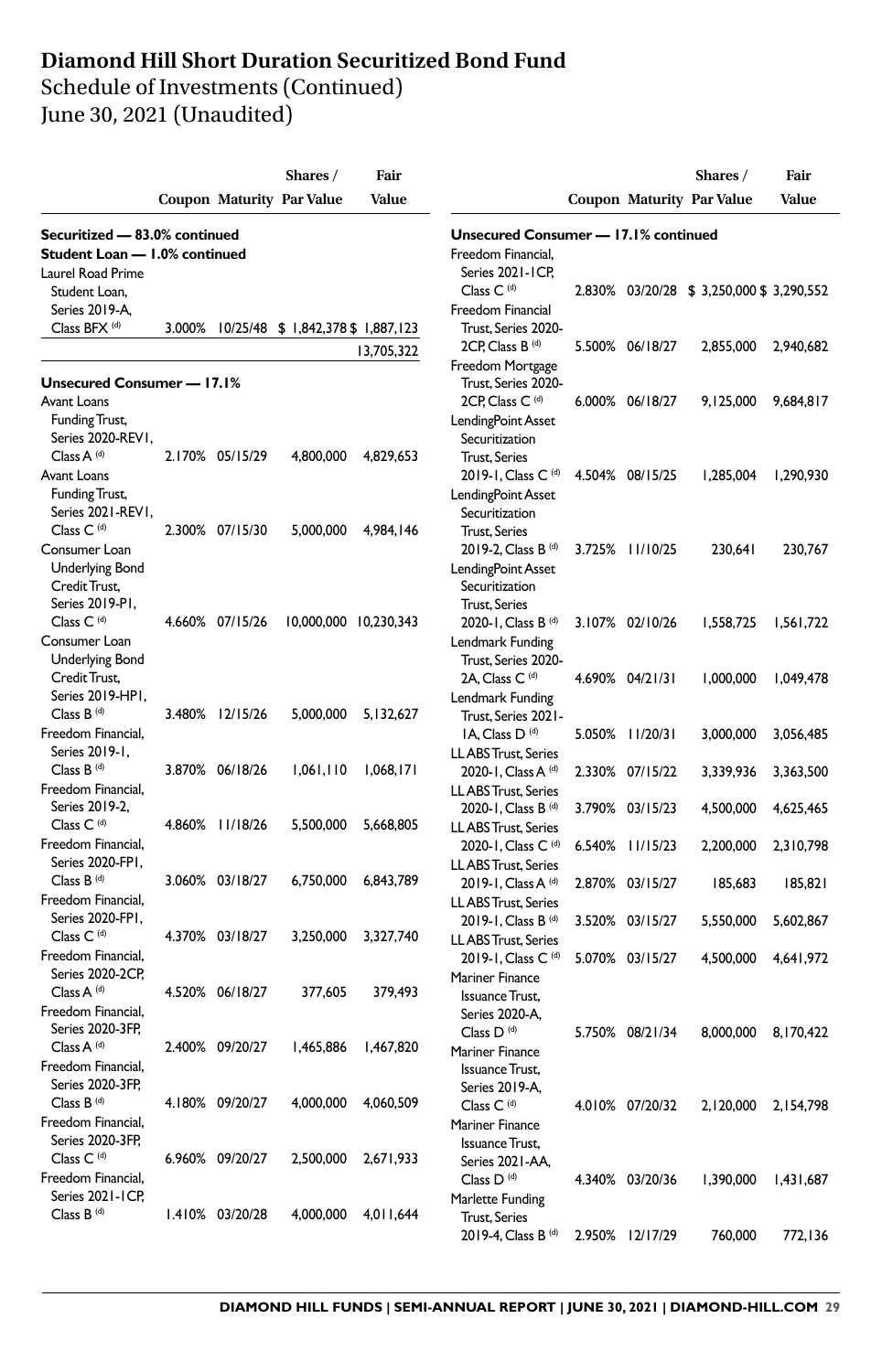|                                                        |        |                 | Shares /                                | Fair      |                                       |                    | Shares /                  | Fair      |
|--------------------------------------------------------|--------|-----------------|-----------------------------------------|-----------|---------------------------------------|--------------------|---------------------------|-----------|
|                                                        |        |                 | Coupon Maturity Par Value               | Value     |                                       |                    | Coupon Maturity Par Value | Value     |
| Securitized - 83.0% continued                          |        |                 |                                         |           | Unsecured Consumer - 17.1% continued  |                    |                           |           |
| <b>Unsecured Consumer - 17.1% continued</b>            |        |                 |                                         |           | Regional                              |                    |                           |           |
| Oportun Funding                                        |        |                 |                                         |           | Management                            |                    |                           |           |
| LLC. Series                                            |        |                 |                                         |           | <b>Issuance Trust,</b>                |                    |                           |           |
| 2021-B, Class A (d)                                    |        |                 | 1.470% 05/08/31 \$3,500,000 \$3,508,735 |           | Series 2021-1,                        |                    |                           |           |
| Oportun Funding                                        |        |                 |                                         |           | Class B <sup>(d)</sup>                | 2.420% 03/17/31 \$ | 895,000\$                 | 890,973   |
| LLC, Series                                            |        |                 |                                         |           | Regional                              |                    |                           |           |
| 2021-B, Class C (d)                                    | 3.650% | 05/08/31        | 1,275,000                               | 1,278,169 | Management                            |                    |                           |           |
| Oportun Funding                                        |        |                 |                                         |           | Issuance Trust,<br>Series 2021-1,     |                    |                           |           |
| LLC, Series<br>2021-B, Class D <sup>(d)</sup>          |        | 5.410% 05/08/31 | 2,080,000                               | 2,084,650 | Class C <sup>(d)</sup>                | 3.040% 03/17/31    | 1,550,000                 | 1,537,512 |
| Oportun Funding                                        |        |                 |                                         |           | Upgrade Master                        |                    |                           |           |
| X LLC, Series                                          |        |                 |                                         |           | Pass-Thru Trust,                      |                    |                           |           |
| 2018-C, Class B <sup>(d)</sup>                         | 4.590% | 10/08/24        | 3,000,000                               | 3,002,194 | Series 2019-ST1.                      |                    |                           |           |
| Oportun Funding X                                      |        |                 |                                         |           | Class $A^{(d)}$                       | 4.000% 07/15/25    | 1,648,671                 | 1,672,129 |
| LLC. Series 2018-                                      |        |                 |                                         |           | <b>Upgrade Master</b>                 |                    |                           |           |
| C, Class D <sup>(d)</sup>                              | 6.790% | 10/08/24        | 4,472,000                               | 4,474,588 | Pass-Thru Trust,                      |                    |                           |           |
| Oportun Funding                                        |        |                 |                                         |           | Series 2019-ST3.                      |                    |                           |           |
| XII LLC, Series                                        |        |                 |                                         |           | $Class A^{(d)}$                       | 3.750% 11/15/25    | 1.055.576                 | 1,070,284 |
| 2018-D, Class B (d)                                    | 4.830% | 12/09/24        | 2,900,000                               | 2,914,969 | <b>Upstart Pass</b>                   |                    |                           |           |
| Oportun Funding                                        |        |                 |                                         |           | Through Trust,                        |                    |                           |           |
| XII LLC, Series                                        |        |                 |                                         |           | Series 2021-ST5,<br>Class $A^{(d)}$   | 2.000% 07/20/27    |                           |           |
| 2018-D, Class D <sup>(d)</sup>                         | 7.170% | 12/09/24        | 6,000,000                               | 6,029,996 | <b>Upstart Pass-</b>                  |                    | 8,000,000                 | 7,993,090 |
| Oportun Funding                                        |        |                 |                                         |           | Through Trust,                        |                    |                           |           |
| XIV LLC, Series<br>2021-A, Class C (d) 3.440% 03/08/28 |        |                 | 3,220,000                               | 3,214,987 | Series 2020-ST6,                      |                    |                           |           |
| Prosper                                                |        |                 |                                         |           | Class A (d)                           | 3.000% 01/20/27    | 6,677,322                 | 6,765,305 |
| Marketplace                                            |        |                 |                                         |           | <b>Upstart Pass-</b>                  |                    |                           |           |
| <b>Issuance Trust,</b>                                 |        |                 |                                         |           | Through Trust,                        |                    |                           |           |
| Series 2019-3A,                                        |        |                 |                                         |           | Series 2021-ST4,                      |                    |                           |           |
| Class CERT <sup>(d)</sup>                              |        | 0.000% 07/15/25 | 81,061,702                              | 1,200,037 | $Class A^{(d)}$                       | 2.000% 07/20/27    | 7,800,000                 | 7,797,017 |
| Prosper                                                |        |                 |                                         |           | <b>Upstart Pass-</b>                  |                    |                           |           |
| Marketplace                                            |        |                 |                                         |           | Through Trust,                        |                    |                           |           |
| Issuance Trust,                                        |        |                 |                                         |           | Series 2020-STI,<br>Class A (d)       | 3.750% 02/20/28    | 2,394,275                 |           |
| Series 2019-3.                                         |        |                 |                                         |           | <b>Upstart Pass-</b>                  |                    |                           | 2,458,930 |
| Class $B^{(d)}$                                        |        | 3.590% 07/15/25 | 4,119,289                               | 4,132,806 | Through Trust,                        |                    |                           |           |
| Prosper<br>Marketplace                                 |        |                 |                                         |           | Series 2020-ST2.                      |                    |                           |           |
| <b>Issuance Trust,</b>                                 |        |                 |                                         |           | $Class A^{(d)}$                       | 3.500% 03/20/28    | 2,343,885                 | 2,394,611 |
| Series 2019-4.                                         |        |                 |                                         |           | <b>Upstart Pass-</b>                  |                    |                           |           |
| Class $B^{(d)}$                                        |        | 3.200% 02/17/26 | 4,500,000                               | 4,534,209 | Through Trust,                        |                    |                           |           |
| Regional                                               |        |                 |                                         |           | Series 2020-ST3.                      |                    |                           |           |
| Management                                             |        |                 |                                         |           | Class A (d)                           | 3.350% 04/20/28    | 2.856.889                 | 2.912.154 |
| <b>Issuance Trust,</b>                                 |        |                 |                                         |           | <b>Upstart</b>                        |                    |                           |           |
| Series 2019-1.                                         |        |                 |                                         |           | Securitization<br>Trust, Series 2021- |                    |                           |           |
| Class $C^{(d)}$                                        | 4.110% | 11/15/28        | 2,000,000                               | 2,032,549 | STI, Class A (d)                      | 2.750% 02/20/27    | 2,640,488                 | 2,663,394 |
| Regional<br>Management                                 |        |                 |                                         |           | <b>Upstart</b>                        |                    |                           |           |
| Issuance Trust,                                        |        |                 |                                         |           | Securitization                        |                    |                           |           |
| Series 2020-1.                                         |        |                 |                                         |           | Trust, Series 2021-                   |                    |                           |           |
| Class $A^{(d)}$                                        |        | 2.340% 10/15/30 | 2,000,000                               | 2,036,835 | ST2, Class A (d)                      | 2.500% 04/20/27    | 8,275,878                 | 8,369,335 |
| Regional                                               |        |                 |                                         |           | Upstart                               |                    |                           |           |
| Management                                             |        |                 |                                         |           | Securitization                        |                    |                           |           |
| Issuance Trust,                                        |        |                 |                                         |           | <b>Trust, Series</b>                  |                    |                           |           |
| Series 2020-1,                                         |        |                 |                                         |           | 2019-2. Class A $^{(d)}$              | 2.897% 09/20/29    | 305.573                   | 306.183   |
| Class B <sup>(d)</sup>                                 |        | 3.230% 10/15/30 | 2.500.000                               | 2,555,464 |                                       |                    |                           |           |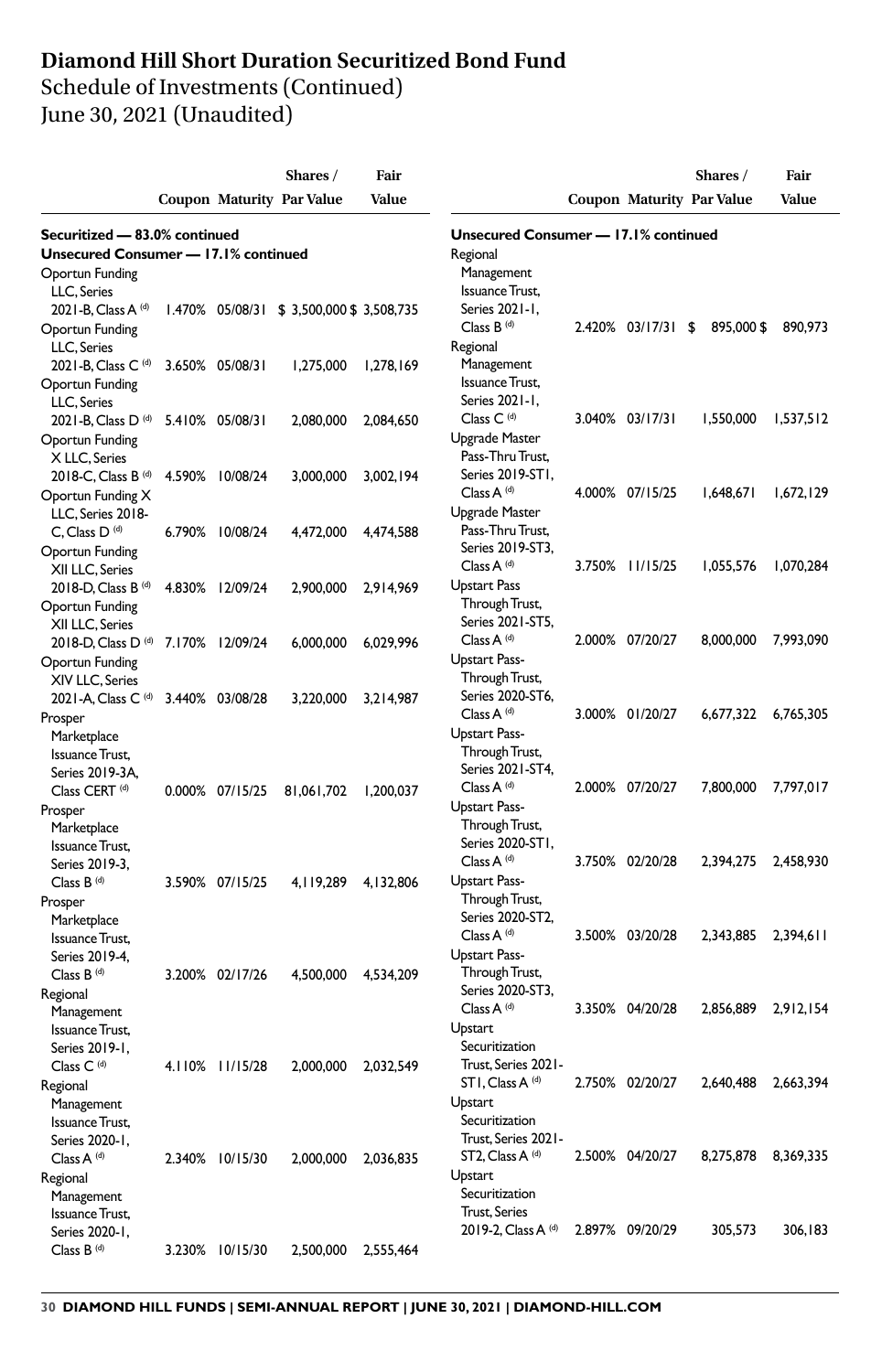Schedule of Investments (Continued) June 30, 2021 (Unaudited)

|                                                |        |                           | Shares /  | Fair                                      |
|------------------------------------------------|--------|---------------------------|-----------|-------------------------------------------|
|                                                |        | Coupon Maturity Par Value |           | Value                                     |
| Securitized - 83.0% continued                  |        |                           |           |                                           |
| Unsecured Consumer - 17.1% continued           |        |                           |           |                                           |
| Upstart                                        |        |                           |           |                                           |
| Securitization                                 |        |                           |           |                                           |
| <b>Trust, Series</b>                           |        |                           |           |                                           |
| 2019-2, Class B (d)                            |        |                           |           | 3.734% 09/20/29 \$12,325,000 \$12,499,776 |
| Upstart                                        |        |                           |           |                                           |
| Securitization                                 |        |                           |           |                                           |
| <b>Trust, Series</b>                           |        |                           |           |                                           |
| 2019-2, Class C (d)                            |        | 4.783% 09/20/29           | 5,587,000 | 5,719,757                                 |
| Upstart                                        |        |                           |           |                                           |
| Securitization<br><b>Trust, Series</b>         |        |                           |           |                                           |
| 2019-3, Class B <sup>(d)</sup>                 | 3.829% | 01/21/30                  | 4.500.000 | 4,598,146                                 |
| Upstart                                        |        |                           |           |                                           |
| Securitization                                 |        |                           |           |                                           |
| <b>Trust, Series</b>                           |        |                           |           |                                           |
| 2021-2, Class B (d)                            |        | 1.750% 06/20/31           | 3,250,000 | 3,249,909                                 |
| <b>Upstart Securitized</b>                     |        |                           |           |                                           |
| <b>Trust, Series</b>                           |        |                           |           |                                           |
| 2021-1, Class B <sup>(d)</sup>                 |        | 1.890% 03/20/31           | 1.850.000 | 1,860,640                                 |
| <b>Upstart Securitized</b>                     |        |                           |           |                                           |
| <b>Trust, Series</b>                           |        |                           |           |                                           |
| 2021-1, Class C (d)                            | 4.060% | 03/20/31                  | 1,000,000 | 1,023,252                                 |
|                                                |        |                           |           | 229,824,157                               |
| <b>Total Securitized</b>                       |        |                           |           |                                           |
| (Cost \$1,096,278,328)                         |        |                           |           | \$1,116,765,115                           |
|                                                |        |                           |           |                                           |
| <b>Registered Investment Companies - 15.8%</b> |        |                           |           |                                           |
| State Street Institutional                     |        |                           |           |                                           |
| Liquid Reserves Fund,                          |        |                           |           |                                           |
| Premier Class, 0.05% ®                         |        | 210,560,392               | \$        | 210,623,560                               |
| State Street Navigator                         |        |                           |           |                                           |
| <b>Securities Lending</b>                      |        |                           |           |                                           |
| Portfolio I, 0.10% ®(h)                        |        | 1,962,613                 |           | 1,962,613                                 |
| <b>Total Registered Investment Companies</b>   |        |                           |           |                                           |
| (Cost \$1,212,463,649)                         |        |                           | \$        | 212,586,173                               |
| Total Investment Securities - 100.1%           |        |                           |           |                                           |
| (Cost \$1,325,672,890)                         |        |                           | \$        | 1,347,000,796                             |
|                                                |        |                           |           |                                           |
| <b>Liabilities in Excess of</b>                |        |                           |           |                                           |
| Other Assets - (0.1) %                         |        |                           |           | (1, 984, 407)                             |
| Net Assets - 100.0%                            |        |                           | \$        | 1,345,016,389                             |

(a) Variable rate security. The rate shown is the effective interest rate as of June 30, 2021. The benchmark on which the rate is calculated is shown parenthetically, if applicable. Certain variable rate securities are not based on a published rate and spread but are determined by the issuer or agent and may be based on index changes, prepayment of underlying positions and/or other variables. These securities do not indicate a reference rate and spread in their description above.

- $(b)$  All or a portion of the security is on loan. The total fair value of the securities on loan as of lune 30, 2021 was \$1,911,960.
- (c) Percentage rounds to less than 0.1%.
- (d) Securities exempt from registration under Rule 144A of the Securities Act of 1933. These securities have been deemed liquid under procedures approved by the Fund's Board of Trustees and may normally be sold to qualified institutional buyers in transactions exempt from registration. The total fair value of these securities as of June 30, 2021 was \$1,089,625,201, representing 81.0% of net assets.
- (e) Illiquid security as determined under procedures approved by the Board of Trustees. The total fair value of these securities as of June 30, 2021 was \$25,228,231, representing 1.9% of net assets.
- (f) Security fair valued under procedures established by the Board of Trustees. The total value of these securities is \$4,800,000.
- $($ g) The rate shown is the 7-day effective yield as of June 30, 2021.
- (h) This security was purchased with cash collateral held from securities on loan.

A/S — Aktieselskab

- IO Interest Only
- LIBOR London Interbank Offered Rate
- NA National Association
- PO Principal Only
- REIT Real Estate Investment Trust
- SOFR Secured Overnight Financing Rate

See accompanying Notes to Financial Statements.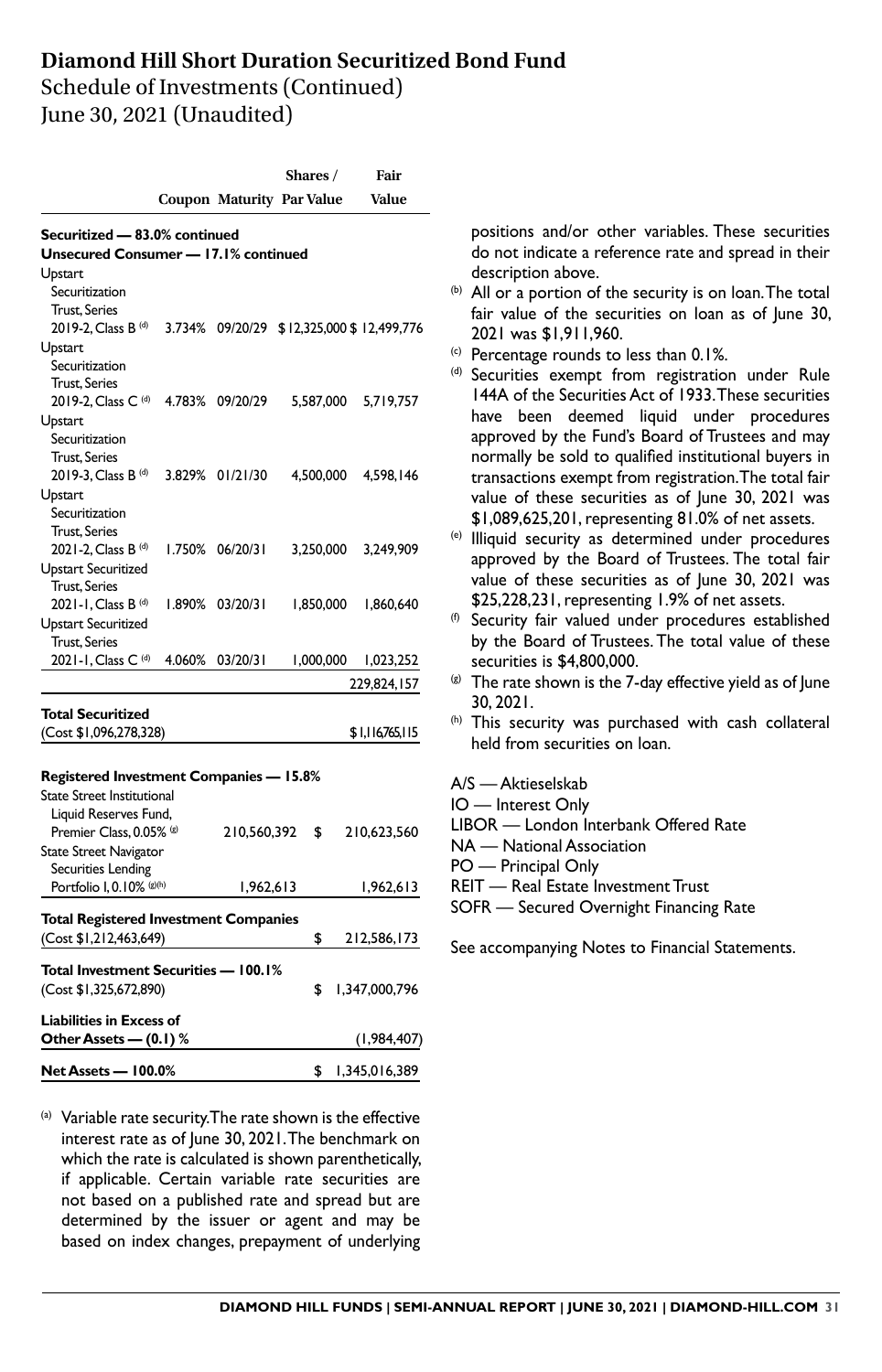### **Diamond Hill Core Bond Fund**

## Schedule of Investments June 30, 2021 (Unaudited)

|                                    |        |                           | Shares /  | Fair    |                                      |        |                 | Shares /                  | Fair     |
|------------------------------------|--------|---------------------------|-----------|---------|--------------------------------------|--------|-----------------|---------------------------|----------|
|                                    |        | Coupon Maturity Par Value |           | Value   |                                      |        |                 | Coupon Maturity Par Value | Value    |
| Corporate Credit - 17.1%           |        |                           |           |         | Banking - 5.7% continued             |        |                 |                           |          |
| Banking — 5.7%                     |        |                           |           |         | Citizens Financial                   |        |                 |                           |          |
| <b>Bank of America</b>             |        |                           |           |         | Group                                | 2.850% | 07/27/26 \$     | 225,000\$                 | 239,797  |
| Corp. (3MO                         |        |                           |           |         | Comerica Bank,                       |        |                 |                           |          |
| LIBOR + 102.1) <sup>(a)</sup>      |        | 2.881% 04/24/23 \$        | 100,000\$ | 102,049 | Series BKNT                          | 2.500% | 07/23/24        | 250,000                   | 263,007  |
| <b>Bank of America</b>             |        |                           |           |         | Cooperatieve                         |        |                 |                           |          |
| Corp. (3MO                         |        |                           |           |         | Rabobank UA <sup>(c)</sup>           | 2.625% | 07/22/24        | 250,000                   | 263,227  |
| LIBOR + 97) (a)                    | 3.458% | 03/15/25                  | 425,000   | 454,233 | Discover Bank                        | 2.700% | 02/06/30        | 250,000                   | 261,399  |
| <b>Bank of America</b>             |        |                           |           |         | <b>Discover Financial</b>            |        |                 |                           |          |
| Corp.                              | 3.875% | 08/01/25                  | 300,000   | 333,317 | Services                             | 4.100% | 02/09/27        | 100,000                   | 111,896  |
| Bank of America                    |        |                           |           |         | Fifth Third Bancorp                  | 2.375% | 01/28/25        | 275,000                   | 288,312  |
| Corp. (3MO<br>$LIBOR + 64$ ) (a)   |        | 2.015% 02/13/26           | 400,000   | 412,419 | <b>First Tennessee</b>               |        |                 |                           |          |
|                                    |        |                           |           |         | <b>Bank</b>                          | 5.750% | 05/01/30        | 250,000                   | 308,241  |
| Bank of America<br>Corp. (SOFR     |        |                           |           |         | Goldman Sachs                        |        |                 |                           |          |
| $+$ 115) <sup>(a)</sup>            |        | 1.319% 06/19/26           | 150,000   | 150,328 | Group, Inc.                          | 0.657% | 09/10/24        | 375,000                   | 374,381  |
| Bank of America                    |        |                           |           |         | Goldman Sachs<br>Group, Inc.         |        | 3.500% 01/23/25 | 405,000                   | 437,884  |
| Corp. (SOFR                        |        |                           |           |         | Goldman Sachs                        |        |                 |                           |          |
| $+91)$ <sup>(a)</sup>              |        | 1.658% 03/11/27           | 250,000   | 251,986 | Group, Inc.                          |        | 3.500% 04/01/25 | 250,000                   | 271,224  |
| Bank of America                    |        |                           |           |         | Goldman Sachs                        |        |                 |                           |          |
| Corp. (3MO                         |        |                           |           |         | Group, Inc.                          | 3.500% | 11/16/26        | 350,000                   | 380,591  |
| LIBOR + 157.5) <sup>(a)</sup>      |        | 3.824% 01/20/28           | 100,000   | 110,963 | Goldman Sachs                        |        |                 |                           |          |
| <b>Bank of America</b>             |        |                           |           |         | Group, Inc.                          |        |                 |                           |          |
| Corp. (SOFR                        |        |                           |           |         | $(SOFF + 78.9)^{(a)}$                | 1.093% | 12/09/26        | 250,000                   | 246, II8 |
| $+ 215$ ) (a)                      |        | 2.592% 04/29/31           | 250,000   | 257,734 | Goldman Sachs                        |        |                 |                           |          |
| <b>Bank of Montreal</b>            |        |                           |           |         | Group, Inc.                          | 2.600% | 02/07/30        | 500,000                   | 518,840  |
| France <sup>(b)</sup>              |        | 0.949% 01/22/27           | 630,000   | 619,608 | Goldman Sachs                        |        |                 |                           |          |
| Bank of New York                   |        |                           |           |         | Group, Inc. (SOFR                    |        |                 |                           |          |
| Mellon Corp.                       |        |                           |           |         | + 128.1) <sup>(a)</sup>              |        | 2.615% 04/22/32 | 800,000                   | 817,254  |
| (The), Series MTN                  | 1.850% | 01/27/23                  | 200,000   | 204,664 | Huntington                           |        |                 |                           |          |
| <b>Bank of New</b>                 |        |                           |           |         | Bancshares, Inc.                     |        | 2.625% 08/06/24 | 125,000                   | 131,916  |
| York Mellon                        | 3.000% | 10/30/28                  | 100,000   | 109,378 | JPMorgan Chase                       |        |                 |                           |          |
| Corp. (The)<br>Bank of Nova Scotia |        | 1.950% 02/01/23           | 130,000   | 133,281 | & Co. (3MO                           |        |                 |                           |          |
| Canadian Imperial                  |        |                           |           |         | LIBOR + 100) (a)                     |        | 1.184% 01/15/23 | 100,000                   | 100,546  |
| Bank of                            |        |                           |           |         | JPMorgan Chase                       |        |                 |                           |          |
| Commerce (3MO                      |        |                           |           |         | & Co. (SOFR<br>$+60)$ <sup>(a)</sup> |        | 0.653% 09/16/24 | 150,000                   | 150,087  |
| LIBOR + 78.5) (a)                  | 2.606% | 07/22/23                  | 100.000   | 102,298 | JPMorgan Chase                       |        |                 |                           |          |
| Capital One                        |        |                           |           |         | & Co. (3MO                           |        |                 |                           |          |
| Financial Corp.                    |        | 2.600% 05/15/23           | 200,000   | 207,660 | LIBOR + 100) <sup>(a)</sup>          | 4.023% | 12/05/24        | 550,000                   | 593,630  |
| Capital One                        |        |                           |           |         | JPMorgan Chase                       |        |                 |                           |          |
| Financial Corp.                    | 3.750% | 07/28/26                  | 100,000   | 110,313 | & Co. (SOFR                          |        |                 |                           |          |
| Citigroup, Inc                     |        |                           |           |         | $+80)$ <sup>(a)</sup>                | 1.045% | 11/19/26        | 500,000                   | 493,671  |
| $(SOFR + 166.7)^{(a)}$             |        | 1.678% 05/15/24           | 500,000   | 510,566 | JPMorgan Chase                       |        |                 |                           |          |
| Citigroup, Inc. (3MO               |        |                           |           |         | & Co. (SOFR                          |        |                 |                           |          |
| LIBOR + 89.66) <sup>(a)</sup>      | 3.352% | 04/24/25                  | 200,000   | 213,111 | $+88.5$ <sup>(a)</sup>               |        | 1.578% 04/22/27 | 400,000                   | 402,072  |
| Citigroup, Inc.                    | 3.300% | 04/27/25                  | 100,000   | 108,728 | JPMorgan Chase &                     |        |                 |                           |          |
| Citigroup, Inc. (3MO               |        |                           |           |         | Co. (3MO LIBOR                       |        |                 |                           |          |
| LIBOR + 125) <sup>(a)</sup>        | l.452% | 07/01/26                  | 100,000   | 102,867 | $+$ 133.7) <sup>(a)</sup>            |        | 3.782% 02/01/28 | 100,000                   | 111,045  |
| Citigroup, Inc. (3MO               |        |                           |           |         | JPMorgan Chase                       |        |                 |                           |          |
| LIBOR + 156.3) (a)                 | 3.887% | 01/10/28                  | 500,000   | 556,473 | & Co. (3MO                           |        |                 |                           |          |
| Citigroup, Inc.                    | 4.125% | 07/25/28                  | 150,000   | 168,981 | LIBOR + 94.5) <sup>(a)</sup>         |        | 3.509% 01/23/29 | 100,000                   | 110,217  |
| Citigroup, Inc.                    |        |                           |           |         | JPMorgan Chase                       |        |                 |                           |          |
| (SOFR + 142.2) (a)                 | 2.976% | 11/05/30                  | 180,000   | 190,653 | & Co. (SOFR                          |        | 2.739% 10/15/30 | 100,000                   | 104,661  |
| Citigroup, Inc.                    |        |                           | 100,000   |         | $+$ 151) <sup>(a)</sup>              |        |                 |                           |          |
| $(SOFR + 454.8)^{(a)}$             |        | 5.316% 03/26/41           |           | 133,725 |                                      |        |                 |                           |          |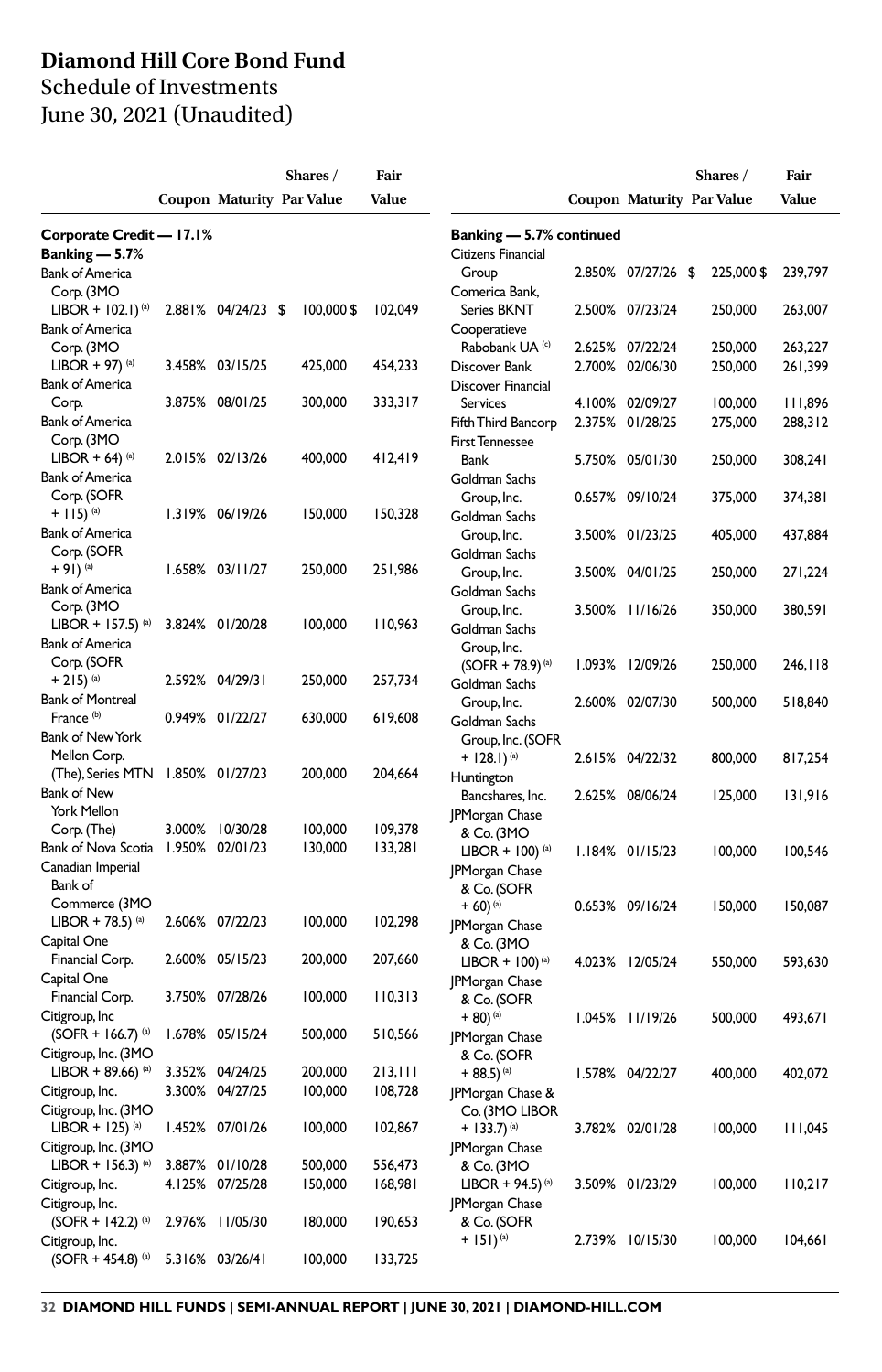#### **Diamond Hill Core Bond Fund**

|                                    |        |                           | Shares /        | Fair      |    |
|------------------------------------|--------|---------------------------|-----------------|-----------|----|
|                                    |        | Coupon Maturity Par Value |                 | Value     |    |
| Corporate Credit - 17.1% continued |        |                           |                 |           | B  |
| Banking - 5.7% continued           |        |                           |                 |           | ٧  |
| <b>JPMorgan Chase</b>              |        |                           |                 |           |    |
| & Co. (SOFR                        |        |                           |                 |           |    |
| $+204)$ <sup>(a)</sup>             | 2.522% | 04/22/31                  | \$<br>750,000\$ | 771,745   |    |
| KeyBank NA                         |        |                           |                 |           | B  |
| $(SOFR + 34)$ <sup>(a)(b)</sup>    | 0.423% | 01/03/24                  | 500,000         | 500,074   | A  |
| KeyCorp <sup>(b)</sup>             | 2.550% | 10/01/29                  | 385,000         | 402,868   |    |
| Morgan Stanley                     |        |                           |                 |           | F  |
| $(SOFF + 45.5)^{(a)}$              | 0.529% | 01/25/24                  | 500,000         | 499.747   | N  |
| Morgan Stanley                     |        |                           |                 |           | P  |
| (3MO LIBOR                         |        |                           |                 |           | P  |
| $+ 84.7$ ) (a)                     | 3.737% | 04/24/24                  | 100,000         | 105,761   | S  |
| Morgan Stanley                     | 3.700% | 10/23/24                  | 100,000         | 109,100   |    |
| Morgan Stanley                     | 3.875% | 01/27/26                  | 500,000         | 558,998   |    |
| Morgan Stanley                     | 3.125% | 07/27/26                  | 100,000         | 108,348   |    |
| Morgan Stanley                     | 3.625% | 01/20/27                  | 100,000         | 110,882   | B  |
| Morgan Stanley,                    |        |                           |                 |           | A  |
| Series GMTN                        |        |                           |                 |           |    |
| $(SOFF + 114.3)^{(a)}$             | 2.699% | 01/22/31                  | 175,000         | 183,190   | C  |
| Morgan Stanley                     |        |                           |                 |           | C  |
| $(SOFF + 103.4)^{(a)}$             | 1.794% | 02/13/32                  | 500,000         | 480,406   |    |
| PNC Bank NA                        |        |                           |                 |           | Ir |
| (3MO LIBOR                         |        |                           |                 |           |    |
| $+32.3)$ <sup>(a)</sup>            | 1.743% | 02/24/23                  | 250,000         | 252,303   |    |
| PNC Bank NA                        | 2.700% | 10/22/29                  | 250,000         | 264,717   | Ć  |
| <b>PNC Financial</b>               | 2.600% | 07/23/26                  |                 |           | C  |
| Services                           |        |                           | 250,000         | 266,448   |    |
| Regions Financial                  | 2.250% | 05/18/25                  | 275,000         | 286,358   | G  |
| Corp.<br>Royal Bank of             |        |                           |                 |           |    |
| Canada, Series                     |        |                           |                 |           | L  |
| <b>GMTN</b>                        | 1.950% | 01/17/23                  | 250,000         | 256,203   |    |
| Royal Bank of                      |        |                           |                 |           | L  |
| Canada                             | I.150% | 06/10/25                  | 365,000         | 366,949   |    |
| State Street Corp.                 |        |                           |                 |           | R  |
| $(SOFR + 94)^{(a)}$                | 2.354% | 11/01/25                  | 175,000         | 183,934   |    |
| <b>Toronto-Dominion</b>            |        |                           |                 |           | ٧  |
| Bank (The)                         |        |                           |                 |           |    |
| $(SOFR + 48)^{(a)}$                | 0.530% | 01/27/23                  | 425,000         | 427,199   |    |
| Toronto-Dominion                   |        |                           |                 |           |    |
| Bank (The)                         | 0.750% | 01/06/26                  | 350,000         | 345,252   | C  |
| Toronto-Dominion                   |        |                           |                 |           | A  |
| Bank (The)                         | 1.200% | 06/03/26                  | 200,000         | 200,252   |    |
| <b>Truist Financial</b>            |        |                           |                 |           | A  |
| Corp.                              | 2.150% | 12/06/24                  | 250,000         | 261,562   |    |
| <b>Truist Financial</b>            |        |                           |                 |           | A  |
| Corp. (SOFR                        |        |                           |                 |           |    |
| $+60.9)$ <sup>(a)</sup>            | 1.267% | 03/02/27                  | 600,000         | 599,326   | A  |
| <b>Truist Financial</b>            |        |                           |                 |           | A  |
| Corp.                              | 1.887% | 06/07/29                  | 500,000         | 501,515   | А  |
| US Bancorp                         | 2.400% | 07/30/24                  | 350,000         | 368,179   | B  |
| Wells Fargo & Co.                  | 3.550% | 09/29/25                  | 925,000         | 1,016,670 |    |
| Wells Fargo & Co.                  |        |                           |                 |           |    |
| $(SOFF + 200)^{(a)}$               | 2.188% | 04/30/26                  | 275,000         | 285,503   | C  |

|                                           |        |          | Shares /                  | Fair       |
|-------------------------------------------|--------|----------|---------------------------|------------|
|                                           |        |          | Coupon Maturity Par Value | Value      |
| Banking - 5.7% continued                  |        |          |                           |            |
| Wells Fargo & Co.                         |        |          |                           |            |
| $(SOFF + 210)^{(a)}$                      | 2.393% | 06/02/28 | 250,000\$<br>\$           | 259,274    |
|                                           |        |          |                           | 22,498,114 |
|                                           |        |          |                           |            |
| Basic Industry - 0.4%                     |        |          |                           |            |
| Air Products and<br>Chemicals, Inc.       | 1.850% | 05/15/27 | 475,000                   | 487,920    |
| FMC Corp.                                 | 3.450% | 10/01/29 | 300,000                   | 326,145    |
| Nucor Corp.                               | 2.000% | 06/01/25 | 250,000                   | 258,693    |
| PPG Industries, Inc.                      | 2.400% | 08/15/24 | 110,000                   | 115,209    |
| PPG Industries, Inc.                      | 2.550% | 06/15/30 | 300,000                   | 310,741    |
| Sherwin-                                  |        |          |                           |            |
| Williams Co.                              | 2.300% | 05/15/30 | 250,000                   | 252,898    |
|                                           |        |          |                           |            |
|                                           |        |          |                           | 1,751,606  |
| Brokerage Asset Managers Exchanges - 0.3% |        |          |                           |            |
| Ameriprise                                |        |          |                           |            |
| Financial, Inc.                           | 3.000% | 04/02/25 | 250,000                   | 267,870    |
| CBOE Holdings, Inc.                       | 3.650% | 01/12/27 | 100.000                   | 111,331    |
| Charles Schwab                            |        |          |                           |            |
| Corp. (The)                               | 0.900% | 03/11/26 | 500,000                   | 496,130    |
| International                             |        |          |                           |            |
| Exchange, Inc.                            | 0.700% | 06/15/23 | 275,000                   | 276,008    |
|                                           |        |          |                           | 1,151,339  |
| Capital Goods - 0.3%                      |        |          |                           |            |
| Carrier Global                            |        |          |                           |            |
| Corp.                                     | 2.700% | 02/15/31 | 250,000                   | 257,404    |
| <b>General Electric</b>                   |        |          |                           |            |
| Capital Corp.                             | 6.750% | 03/15/32 | 300,000                   | 415.841    |
| L3 Harris                                 |        |          |                           |            |
| Technologies, Inc.                        | 3.850% | 12/15/26 | 50,000                    | 56,078     |
| Lennox                                    |        |          |                           |            |
| International, Inc.                       | 3.000% | 11/15/23 | 100.000                   | 104.805    |
| Republic                                  |        |          |                           |            |
| Services, Inc.                            | 2.500% | 08/15/24 | 200,000                   | 209,894    |
| Waste Management,                         |        |          |                           |            |
| Inc.                                      | I.I50% | 03/15/28 | 300,000                   | 290,667    |
|                                           |        |          |                           | 1,334,689  |
| Communications - 1.3%                     |        |          |                           |            |
| American Tower                            |        |          |                           |            |
| Corp.                                     | 2.250% | 01/15/22 | 50,000                    | 50,517     |
| American Tower                            |        |          |                           |            |
| Corp.                                     | 3.800% | 08/15/29 | 100,000                   | 111,422    |
| American Tower                            |        |          |                           |            |
| Corp.                                     | 2.100% | 06/15/30 | 100,000                   | 98,339     |
| AT&T, Inc.                                | 2.300% | 06/01/27 | 650.000                   | 672,297    |
| AT&T, Inc. (c)                            | 2.550% | 12/01/33 | 14,000                    | 112,933    |
| AT&T, Inc.                                | 4.500% | 05/15/35 | 100,000                   | 117,382    |
| <b>British</b>                            |        |          |                           |            |
| Telecommunications                        |        |          |                           |            |
| plc <sup>(c)</sup>                        | 3.250% | 11/08/29 | 275,000                   | 291,972    |
| Comcast Corp.                             | 3.950% | 10/15/25 | 750,000                   | 840,360    |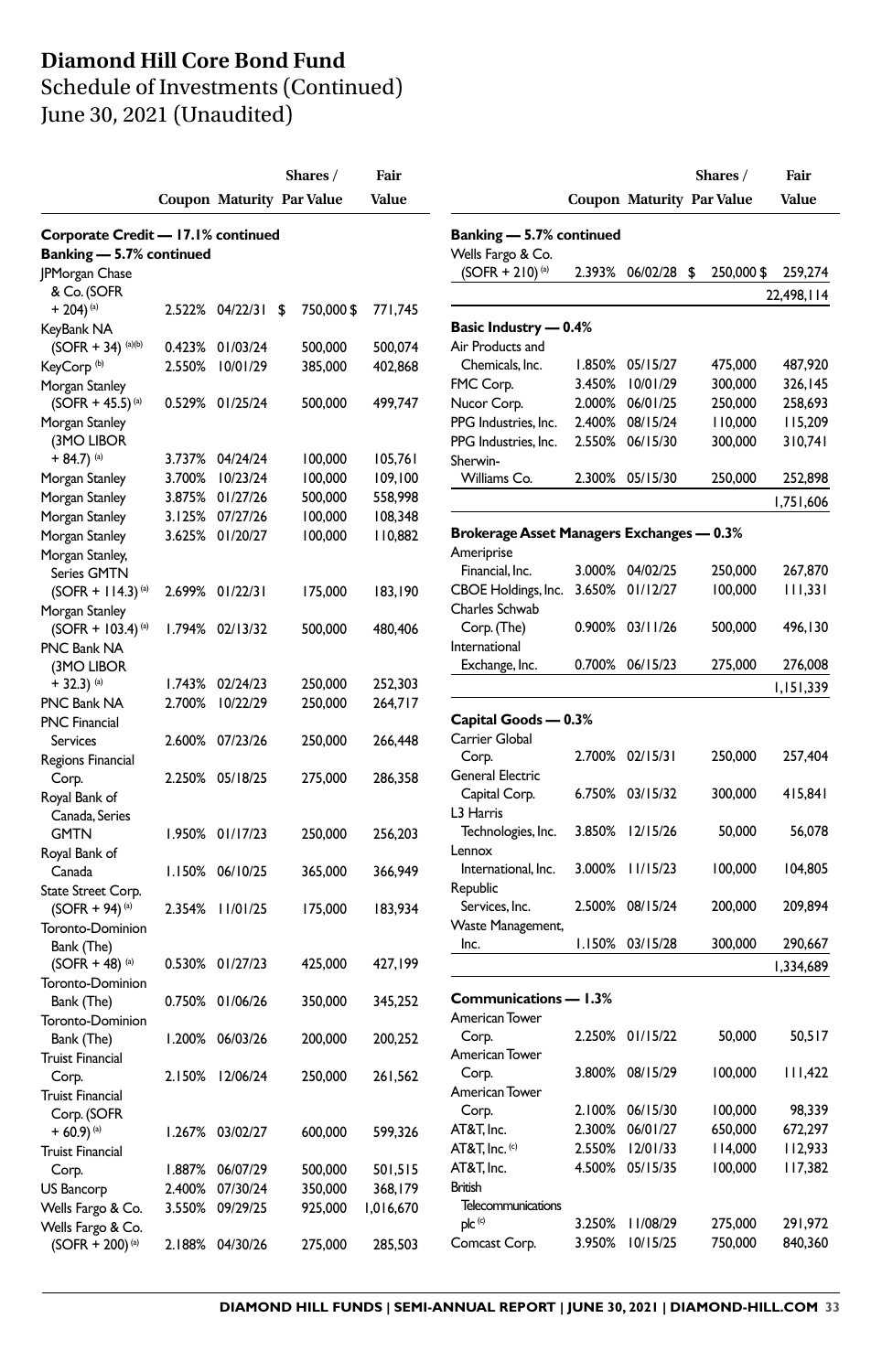#### **Diamond Hill Core Bond Fund**

#### Schedule of Investments (Continued) June 30, 2021 (Unaudited)

|                                                                       |        |                           | Shares /  | Fair      |                                                        |        |                           | Shares /  | Fair      |
|-----------------------------------------------------------------------|--------|---------------------------|-----------|-----------|--------------------------------------------------------|--------|---------------------------|-----------|-----------|
|                                                                       |        | Coupon Maturity Par Value |           | Value     |                                                        |        | Coupon Maturity Par Value |           | Value     |
| Corporate Credit - 17.1% continued<br>Communications - 1.3% continued |        |                           |           |           | Consumer Cyclical - 0.9% continued<br>Volkswagen Group |        |                           |           |           |
| Comcast Corp.                                                         |        | 2.650% 02/01/30 \$        | 100,000\$ | 105,267   | America <sup>(c)</sup>                                 |        | 0.750% 11/23/22 \$        | 500,000\$ | 501,766   |
| Comcast Corp.                                                         |        | 1.950% 01/15/31           | 250,000   | 246,456   | <b>Walgreens Boots</b>                                 |        |                           |           |           |
| Comcast Corp.                                                         |        | 3.969% 11/01/47           | 144,000   | 167,650   | Alliance, Inc. (b)                                     | 3.200% | 04/15/30                  | 250,000   | 267,401   |
| Deutsche Telekom                                                      |        |                           |           |           |                                                        |        |                           |           | 3,688,146 |
| International                                                         |        |                           |           |           |                                                        |        |                           |           |           |
| Finance <sup>(c)</sup>                                                |        | 4.750% 06/21/38           | 100,000   | 121,594   | Consumer Non-Cyclical - 1.0%                           |        |                           |           |           |
| <b>Twenty-First</b>                                                   |        |                           |           |           | Abbott                                                 |        |                           |           |           |
| Century Fox, Inc.                                                     |        | 4.030% 01/25/24           | 50,000    | 54,166    | Laboratories                                           | 4.750% | 11/30/36                  | 100,000   | 128,767   |
| Verizon                                                               |        |                           |           |           | AbbVie, Inc.                                           | 2.950% | 11/21/26                  | 335,000   | 360,107   |
| Communications,                                                       |        |                           |           |           | AbbVie, Inc.                                           |        | 4.550% 03/15/35           | 100,000   | 121,371   |
| Inc.                                                                  |        | 0.750% 03/22/24           | 750,000   | 753,508   | Amgen, Inc.                                            | 2.650% | 05/11/22                  | 140,000   | 142.391   |
| Verizon                                                               |        |                           |           |           | Amgen, Inc.                                            |        | 1.900% 02/21/25           | 310,000   | 320,944   |
| Communications,                                                       |        |                           |           |           | Anheuser-Busch                                         |        |                           |           |           |
| Inc. (3MO LIBOR                                                       |        |                           |           |           | Cos., LLC                                              |        | 4.700% 02/01/36           | 100,000   | 122,734   |
| $+$ 110) <sup>(a)</sup>                                               |        | 1.256% 05/15/25           | 100,000   | 103, 133  | Anheuser-Busch                                         |        |                           |           |           |
| Verizon                                                               |        |                           |           |           | InBev SA/NV                                            |        | 4.750% 01/23/29           | 100,000   | 119,126   |
| Communications,                                                       |        |                           |           |           | Anheuser-Busch                                         |        |                           |           |           |
| Inc.                                                                  |        | 4.125% 03/16/27           | 100,000   | 113,884   | InBev SA/NV                                            |        | 3.500% 06/01/30           | 600,000   | 667,431   |
| Verizon                                                               |        |                           |           |           | Kimberly-Clark                                         |        |                           |           |           |
| Communications,                                                       |        |                           |           |           | Corp.                                                  | 3.950% | 11/01/28                  | 100,000   | 115,650   |
| Inc.                                                                  |        | 3.000% 03/22/27           | 120,000   | 129,136   | Kroger Co. (The)                                       | 2.650% | 10/15/26                  | 100,000   | 106,139   |
| Verizon                                                               |        |                           |           |           | Kroger Co. (The)                                       | 2.200% | 05/01/30                  | 125,000   | 125.715   |
| Communications,                                                       |        |                           |           |           | Kroger Co. (The) (b)                                   |        | 1.700% 01/15/31           | 550,000   | 526,074   |
| Inc.                                                                  |        | 1.750% 01/20/31           | 500,000   | 479,169   | Laboratory Corp.                                       |        |                           |           |           |
| Verizon                                                               |        |                           |           |           | of American                                            |        |                           |           |           |
| Communications,                                                       |        |                           |           |           | Holdings                                               | 1.550% | 06/01/26                  | 375,000   | 376,550   |
| Inc.                                                                  | 2.987% | 10/30/56                  | 143,000   | 134,425   | Zoetics, Inc.,                                         |        |                           |           |           |
| <b>Walt Disney</b>                                                    |        |                           |           |           | Series 4006                                            |        | 2.000% 05/15/30           | 525,000   | 522,575   |
| Co. (The)                                                             | 1.750% | 08/30/24                  | 175,000   | 180,946   |                                                        |        |                           |           | 3,755,574 |
| <b>Walt Disney</b>                                                    |        |                           |           |           |                                                        |        |                           |           |           |
| Co. (The) (b)                                                         | 3.800% | 03/22/30                  | 100,000   | 114,196   | Electric - 1.5%                                        |        |                           |           |           |
|                                                                       |        |                           |           | 4,998,752 | Ameren Corp. (b)                                       |        | 2.500% 09/15/24           | 130,000   | 136,703   |
|                                                                       |        |                           |           |           | American Electric                                      |        |                           |           |           |
| Consumer Cyclical - 0.9%                                              |        |                           |           |           | Power, Inc. (b)                                        | 1.000% | 11/01/25                  | 500,000   | 494,919   |
| <b>BMW US Capital,</b>                                                |        |                           |           |           | Berkshire Hathaway                                     |        |                           |           |           |
| LLC <sup>(c)</sup>                                                    | 3.900% | 04/09/25                  | 300,000   | 330,801   | Energy Corp.                                           | 1.650% | 05/15/31                  | 500,000   | 479,891   |
| CVS Health Corp.                                                      |        | 3.750% 04/01/30           | 500,000   | 559,535   | CMS Energy Corp.                                       |        | 2.950% 02/15/27           | 100,000   | 105,497   |
| CVS Health Corp.                                                      |        | 5.050% 03/25/48           | 250,000   | 324,719   | Dominion                                               |        |                           |           |           |
| Daimler Finance                                                       |        |                           |           |           | Energy, Inc.                                           |        | 1.450% 04/15/26           | 750,000   | 755,293   |
| LLC <sup>(c)</sup>                                                    | 1.750% | 03/10/23                  | 275,000   | 280,663   | DTE Energy Co.,                                        |        |                           |           |           |
| Ford Motor Co.                                                        | 4.346% | 12/08/26                  | 100,000   | 107,125   | Series <sub>C</sub>                                    | 2.529% | 10/01/24                  | 150,000   | 157,900   |
| Ford Motor Co.                                                        | 7.450% | 07/16/31                  | 75,000    | 98,625    | <b>DTE Energy</b>                                      |        |                           |           |           |
| <b>General Motors</b>                                                 |        |                           |           |           | Co., Series E                                          | 2.850% | 10/01/26                  | 100,000   | 106,845   |
| Financial Co., Inc.                                                   | 4.000% | 10/06/26                  | 100,000   | 110,402   | DTE Energy Co.,                                        |        |                           |           |           |
| Home Depot,                                                           |        |                           |           |           | Series H                                               | 2.950% | 03/01/30                  | 125.000   | 131.807   |
| Inc. (The)                                                            |        | 3.500% 09/15/56           | 100,000   | 111,961   | Duke Energy                                            |        |                           |           |           |
| <b>Toyota Motor</b>                                                   |        |                           |           |           | Indiana LLC                                            |        | 2.750% 04/01/50           | 370,000   | 358,084   |
| Credit Corp.                                                          | 0.500% | 06/18/24                  | 500,000   | 497,799   | Georgia Power Co.,                                     |        |                           |           |           |
| Toyota Motor                                                          |        |                           |           |           | Series 2020-A                                          | 2.100% | 07/30/23                  | 230,000   | 237,514   |
| Credit Corp.                                                          |        | 0.800% 01/09/26           | 300,000   | 296,356   | MidAmerican                                            |        |                           |           |           |
| Volkswagen Group                                                      |        |                           |           |           | Energy Co.                                             |        | 3.650% 04/15/29           | 350,000   | 395,760   |
| America <sup>(c)</sup>                                                |        | 2.500% 09/24/21           | 200.000   | 200.993   |                                                        |        |                           |           |           |
|                                                                       |        |                           |           |           |                                                        |        |                           |           |           |

| Abbott                                                                                                                                                                                                                        |        |          |         |                               |
|-------------------------------------------------------------------------------------------------------------------------------------------------------------------------------------------------------------------------------|--------|----------|---------|-------------------------------|
| Laboratories                                                                                                                                                                                                                  | 4.750% | 11/30/36 | 100,000 | 128,767                       |
| AbbVie. Inc.                                                                                                                                                                                                                  | 2.950% | 11/21/26 | 335.000 | 360,107                       |
| AbbVie, Inc.                                                                                                                                                                                                                  | 4.550% | 03/15/35 | 100,000 | 121,371                       |
| Amgen, Inc.                                                                                                                                                                                                                   | 2.650% | 05/11/22 | 140.000 | 142,391                       |
| Amgen, Inc.                                                                                                                                                                                                                   | 1.900% | 02/21/25 | 310.000 | 320,944                       |
| Anheuser-Busch                                                                                                                                                                                                                |        |          |         |                               |
| Cos., LLC                                                                                                                                                                                                                     | 4.700% | 02/01/36 | 100.000 | 122,734                       |
| Anheuser-Busch                                                                                                                                                                                                                |        |          |         |                               |
| <b>InBev SA/NV</b>                                                                                                                                                                                                            | 4.750% | 01/23/29 | 100,000 | 119,126                       |
| Anheuser-Busch                                                                                                                                                                                                                |        |          |         |                               |
| InBev SA/NV                                                                                                                                                                                                                   | 3.500% | 06/01/30 | 600.000 | 667,431                       |
| Kimberly-Clark                                                                                                                                                                                                                |        |          |         |                               |
| Corp.                                                                                                                                                                                                                         | 3.950% | 11/01/28 | 100,000 | 115,650                       |
| Kroger Co. (The)                                                                                                                                                                                                              | 2.650% | 10/15/26 | 100,000 | 106,139                       |
| Kroger Co. (The)                                                                                                                                                                                                              | 2.200% | 05/01/30 | 125,000 | 125,715                       |
| Kroger Co. (The) (b)                                                                                                                                                                                                          | 1.700% | 01/15/31 | 550.000 | 526,074                       |
| Laboratory Corp.                                                                                                                                                                                                              |        |          |         |                               |
| of American                                                                                                                                                                                                                   |        |          |         |                               |
| <b>Holdings</b>                                                                                                                                                                                                               | 1.550% | 06/01/26 | 375,000 | 376,550                       |
|                                                                                                                                                                                                                               |        |          |         |                               |
|                                                                                                                                                                                                                               |        |          |         |                               |
| Zoetics, Inc.,<br>Series 4006                                                                                                                                                                                                 | 2.000% | 05/15/30 | 525.000 | 522,575                       |
|                                                                                                                                                                                                                               |        |          |         | 3,755,574                     |
|                                                                                                                                                                                                                               |        |          |         |                               |
|                                                                                                                                                                                                                               | 2.500% | 09/15/24 |         |                               |
|                                                                                                                                                                                                                               |        |          | 130,000 | 136,703                       |
| Power, Inc. (b)                                                                                                                                                                                                               | 1.000% | 11/01/25 | 500,000 | 494,919                       |
|                                                                                                                                                                                                                               |        |          |         |                               |
| Energy Corp.                                                                                                                                                                                                                  | 1.650% | 05/15/31 | 500,000 | 479,891                       |
|                                                                                                                                                                                                                               | 2.950% | 02/15/27 | 100,000 |                               |
|                                                                                                                                                                                                                               |        |          |         | 105,497                       |
| Energy, Inc.                                                                                                                                                                                                                  | 1.450% | 04/15/26 | 750,000 |                               |
|                                                                                                                                                                                                                               |        |          |         |                               |
| Series <sub>C</sub>                                                                                                                                                                                                           | 2.529% | 10/01/24 | 150,000 |                               |
|                                                                                                                                                                                                                               |        |          |         |                               |
| Co., Series E                                                                                                                                                                                                                 | 2.850% | 10/01/26 | 100,000 | 755,293<br>157,900<br>106,845 |
|                                                                                                                                                                                                                               |        |          |         |                               |
| Series <sub>H</sub>                                                                                                                                                                                                           | 2.950% | 03/01/30 | 125,000 |                               |
|                                                                                                                                                                                                                               |        |          |         | 131,807                       |
| Indiana LLC                                                                                                                                                                                                                   | 2.750% | 04/01/50 | 370.000 | 358,084                       |
|                                                                                                                                                                                                                               |        |          |         |                               |
| Series 2020-A                                                                                                                                                                                                                 | 2.100% | 07/30/23 | 230,000 | 237,514                       |
| Electric - 1.5%<br>Ameren Corp. (b)<br>American Electric<br>Berkshire Hathaway<br>CMS Energy Corp.<br>Dominion<br>DTE Energy Co.,<br><b>DTE Energy</b><br>DTE Energy Co.,<br>Duke Energy<br>Georgia Power Co.,<br>MidAmerican |        |          |         |                               |

**Shares /** 

**Fair Value**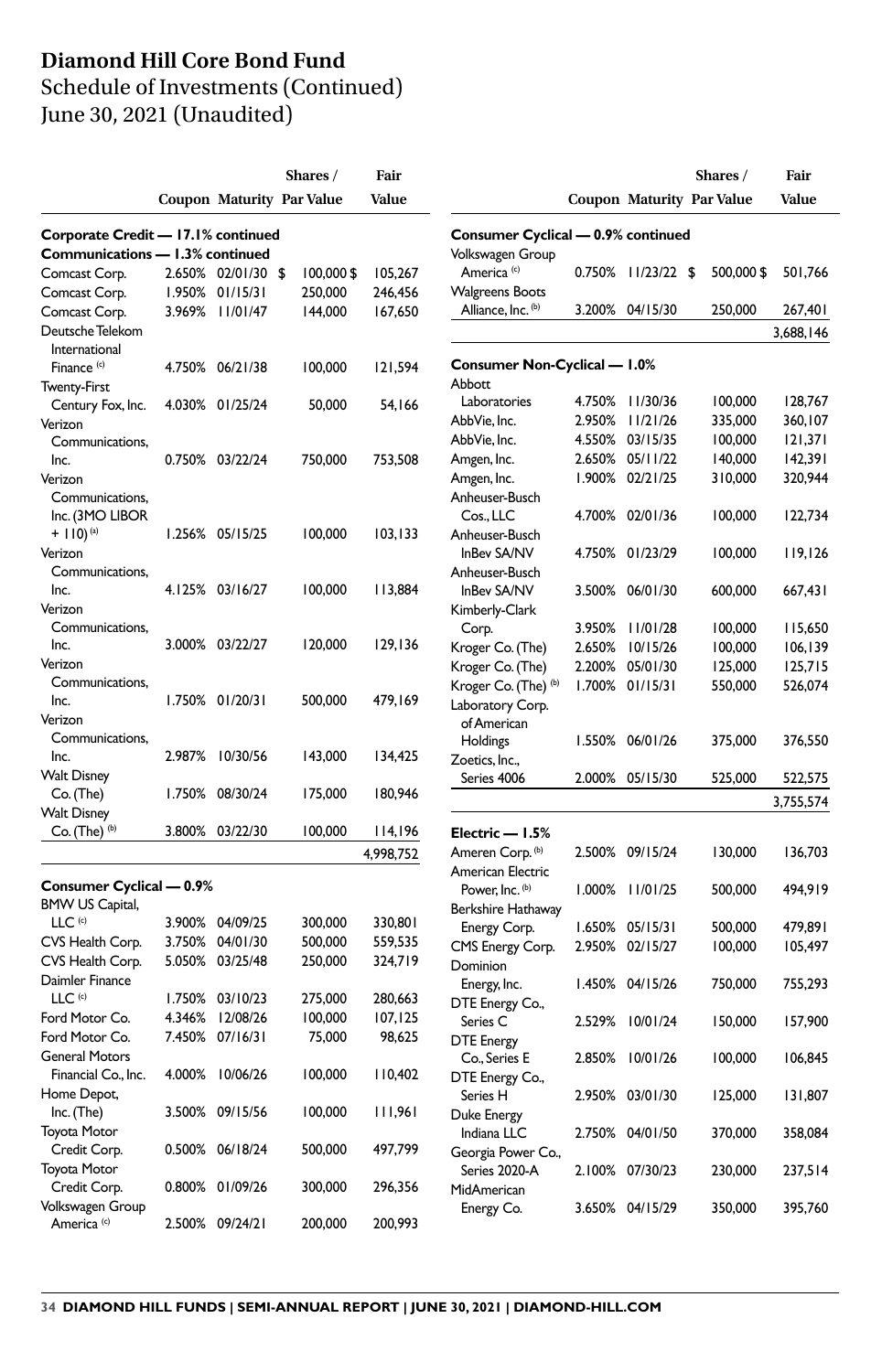|                                              |        |          | Shares /                  | Fair      |  |
|----------------------------------------------|--------|----------|---------------------------|-----------|--|
|                                              |        |          | Coupon Maturity Par Value | Value     |  |
|                                              |        |          |                           |           |  |
| Corporate Credit - 17.1% continued           |        |          |                           |           |  |
| Electric - 1.5% continued<br>Northern States |        |          |                           |           |  |
| Power Co. of                                 |        |          |                           |           |  |
| Wisconsin                                    | 2.250% | 04/01/31 | \$<br>500,000\$           | 514,539   |  |
| Northern States                              |        |          |                           |           |  |
| Power Co. of                                 |        |          |                           |           |  |
| Wisconsin                                    | 2.900% | 03/01/50 | 125,000                   | 127,510   |  |
| <b>Oncor Electric</b>                        |        |          |                           |           |  |
| Delivery Co. LLC                             | 3.750% | 04/01/45 | 490,000                   | 565,985   |  |
| PECO Energy Co.                              | 3.000% | 09/15/49 | 200.000                   | 209,166   |  |
| <b>PPL Electric Utilities</b>                | 3.000% | 10/01/49 | 160,000                   | 165,098   |  |
| <b>Public Service</b>                        |        |          |                           |           |  |
| Electric &                                   |        |          |                           |           |  |
| Gas Co. (b)                                  | 2.250% | 09/15/26 | 100,000                   | 105,028   |  |
| Southwestern                                 |        |          |                           |           |  |
| <b>Electric Power</b>                        | 2.750% | 10/01/26 | 100,000                   | 105,998   |  |
| <b>WEC Energy</b>                            |        |          |                           |           |  |
| Group Inc.                                   | 0.800% | 03/15/24 | 700,000                   | 701,614   |  |
|                                              |        |          |                           | 5,855,151 |  |
|                                              |        |          |                           |           |  |
| Energy $-0.8%$                               |        |          |                           |           |  |
| <b>BP</b> Capital                            |        |          |                           |           |  |
| Markets plc                                  | 3.194% | 04/06/25 | 175,000                   | 188,563   |  |
| Chevron Corp.                                | 1.995% | 05/11/27 | 500.000                   | 515.832   |  |
| Cimarex Energy Co.                           | 3.900% | 05/15/27 | 100,000                   | 110,224   |  |
| Diamondback                                  |        |          |                           |           |  |
| Energy, Inc.                                 | 3.250% | 12/01/26 | 200,000                   | 214,380   |  |
| <b>Energy Transfer</b>                       |        |          |                           |           |  |
| <b>Operating LP</b>                          | 4.500% | 04/15/24 | 75,000                    | 81,655    |  |
| Exxon Mobil Corp.                            | 2.992% | 03/19/25 | 240,000                   | 257,421   |  |
| Phillips 66                                  |        |          |                           |           |  |
| Partners LP                                  | 3.700% | 04/06/23 | 250,000                   | 263,943   |  |
| Phillips 66                                  |        |          |                           |           |  |
| Partners LP                                  | 2.450% | 12/15/24 | 100.000                   | 104,291   |  |
| Phillips 66                                  |        |          |                           |           |  |
| Partners LP                                  | 3.550% | 10/01/26 | 100,000                   | 108,654   |  |
| Royal Dutch                                  |        |          |                           |           |  |
| Shell plc                                    | 2.375% | 11/07/29 | 320,000                   | 332,135   |  |
| Shell International                          |        |          |                           |           |  |
| Finance BV                                   | 6.375% | 12/15/38 | 73.000                    | 108,244   |  |
| Suncor Energy, Inc.                          | 2.800% | 05/15/23 | 300,000                   | 312,006   |  |
| <b>Total Capital</b>                         |        |          |                           |           |  |
| International SA <sup>(b)</sup>              | 2.829% | 01/10/30 | 120,000                   | 128,883   |  |
| Valero Energy Corp.                          | 2.700% | 04/15/23 | 250,000                   | 259,184   |  |
| Valero Energy Corp.                          | 3.400% | 09/15/26 | 100,000                   | 108,291   |  |
|                                              |        |          |                           | 3,093,706 |  |
|                                              |        |          |                           |           |  |
| $Insurance - 2.2%$                           |        |          |                           |           |  |
| Allstate Corp. (The)                         | 0.750% | 12/15/25 | 1,000,000                 | 989,539   |  |
| Athene Global                                |        |          |                           |           |  |
| Funding <sup>(c)</sup>                       | 2.500% | 01/14/25 | 225,000                   | 234,496   |  |
| Equitable Financial                          |        |          |                           |           |  |
| Life <sup>(c)</sup>                          | 1.800% | 03/08/28 | 609,000                   | 605,836   |  |
|                                              |        |          |                           |           |  |

|                                               |        |          | Shares /                  | Fair      |
|-----------------------------------------------|--------|----------|---------------------------|-----------|
|                                               |        |          | Coupon Maturity Par Value | Value     |
| Insurance - 2.2% continued                    |        |          |                           |           |
| Jackson National                              |        |          |                           |           |
| Life Global                                   |        |          |                           |           |
| Funding <sup>(c)</sup>                        | 2.100% | 10/25/21 | 50,000\$<br>\$            | 50,288    |
| Lincoln National                              |        |          |                           |           |
| Corp.                                         | 3.625% | 12/12/26 | 100,000                   | 110,696   |
| MassMutual Global                             |        |          |                           |           |
| Funding <sup>(c)</sup>                        | 2.150% | 03/09/31 | 500.000                   | 505,374   |
| Met Life Global                               |        |          |                           |           |
| Funding I (c)                                 | 1.950% | 01/13/23 | 200,000                   | 204,795   |
| Met Life Global                               |        |          |                           |           |
| Funding I <sup>(c)</sup>                      | 0.900% | 06/08/23 | 250,000                   | 252,461   |
| Met Life Global                               |        |          |                           |           |
| Funding I <sup>(c)</sup>                      | 1.550% | 01/07/31 | 500,000                   | 475,639   |
| New York Life                                 |        |          |                           |           |
| Global Funding <sup>(c)</sup>                 | 2.900% | 01/17/24 | 100,000                   | 105,927   |
| New York Life                                 |        |          |                           |           |
| Global Funding <sup>(c)</sup>                 | 2.350% | 07/14/26 | 50,000                    | 52,341    |
| New York Life                                 |        |          |                           |           |
| Global Funding (c)                            | 1.200% | 08/07/30 | 1,250,000                 | 1,171,522 |
|                                               |        |          |                           |           |
| Pacific Life Global<br>Fund II <sup>(c)</sup> | 1.450% | 01/20/28 | 500,000                   | 491,099   |
|                                               |        |          |                           |           |
| Pricoa Global                                 | 3.450% | 09/01/23 | 160,000                   | 170,791   |
| Funding <sup>(c)</sup>                        |        |          |                           |           |
| Principal Life Global                         |        |          |                           |           |
| Funding II (c)                                | 2.375% | 11/21/21 | 100,000                   | 100,833   |
| Principal Life Global                         |        |          |                           |           |
| Funding II <sup>(c)</sup>                     | 1.250% | 06/23/25 | 525.000                   | 528.170   |
| Principal Life Global                         |        |          |                           |           |
| Funding II (c)                                | 0.875% | 01/12/26 | 500,000                   | 491,143   |
| Progressive Corp.                             | 3.200% | 03/26/30 | 240,000                   | 263,514   |
| Protective Life                               |        |          |                           |           |
| Global Funding <sup>(c)</sup>                 | 1.900% | 07/05/28 | 650,000                   | 650,398   |
| Protective Life                               |        |          |                           |           |
| Global Funding (c)                            | 1.737% | 09/21/30 | 1,100,000                 | 1,060,862 |
|                                               |        |          |                           | 8,515,724 |
|                                               |        |          |                           |           |
| Natural Gas - 0.1%                            |        |          |                           |           |
| Atmos Energy                                  |        |          |                           |           |
| Corp.                                         | 2.625% | 09/15/29 | 310,000                   | 323,568   |
| Other Utility - 0.3%                          |        |          |                           |           |
| American Water                                |        |          |                           |           |
| Capital Corp.                                 | 2.800% | 05/01/30 | 300,000                   | 317,526   |
| American Water                                |        |          |                           |           |
| Capital Corp.                                 | 2.300% | 06/01/31 | 825,000                   | 838,493   |
|                                               |        |          |                           |           |
|                                               |        |          |                           | 1,156,019 |
| REITS - 1.0%                                  |        |          |                           |           |
| Alexandria                                    |        |          |                           |           |
| Real Estate                                   |        |          |                           |           |
| Equities, Inc.                                | 3.950% | 01/15/28 | 100,000                   | 112,930   |
| American Campus                               |        |          |                           |           |
| Communities, Inc.                             | 3.625% | 11/15/27 | 100,000                   | 108,807   |
| American Homes                                |        |          |                           |           |
| 4 Rent                                        | 4.250% | 02/15/28 | 100,000                   | 112,249   |
|                                               |        |          |                           |           |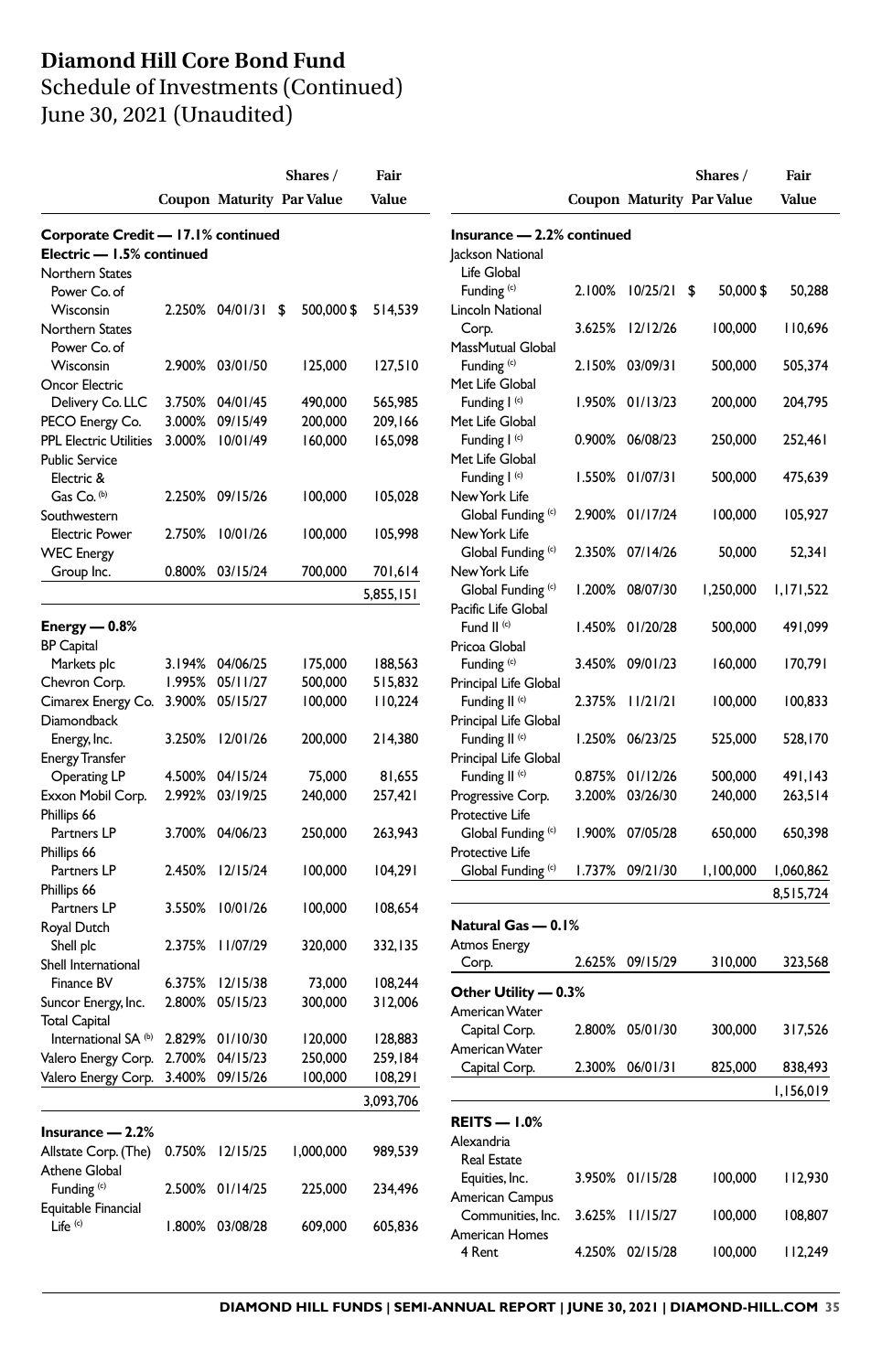|                                    |        |          | Shares /                  | Fair      |
|------------------------------------|--------|----------|---------------------------|-----------|
|                                    |        |          | Coupon Maturity Par Value | Value     |
| Corporate Credit - 17.1% continued |        |          |                           |           |
| REITS-I.0% continued               |        |          |                           |           |
| <b>Boston Properties</b>           |        |          |                           |           |
| LP                                 | 2.750% | 10/01/26 | 50,000\$<br>\$            | 53,396    |
| CubeSmart LP                       | 3.125% | 09/01/26 | 50,000                    | 53,435    |
| CubeSmart LP                       | 3.000% | 02/15/30 | 280,000                   | 293,328   |
| CubeSmart LP <sup>(b)</sup>        | 2.000% | 02/15/31 | 200,000                   | 194,332   |
| <b>ERP Operating LP</b>            | 2.850% | 11/01/26 | 100.000                   | 106.808   |
| <b>ERP Operating LP</b>            | 2.500% | 02/15/30 | 150,000                   | 155,178   |
| Life Storage LP                    | 3.875% | 12/15/27 | 100,000                   | 111,528   |
| Public Storage (b)                 | 1.850% | 05/01/28 | 800,000                   | 806,166   |
| Realty Income                      |        |          |                           |           |
| Corp.                              | 3.875% | 04/15/25 | 100,000                   | 110,328   |
| Realty Income                      |        |          |                           |           |
| Corp. <sup>(b)</sup>               | 0.750% | 03/15/26 | 625,000                   | 612,186   |
| Realty Income                      |        |          |                           |           |
| Corp.                              | 3.000% | 01/15/27 | 100,000                   | 108,032   |
| Simon Property                     |        |          |                           |           |
| Group LP                           | 2.000% | 09/13/24 | 320,000                   | 331,445   |
| Spirit Realty LP                   | 4.450% | 09/15/26 | 100,000                   | 111,521   |
| Spirit Realty LP                   | 2.100% | 03/15/28 | 250,000                   | 248,965   |
| Spirit Realty LP                   | 4.000% | 07/15/29 | 60,000                    | 66,598    |
| Spirit Realty LP                   | 3.200% | 02/15/31 | 250,000                   | 260,548   |
|                                    |        |          |                           | 3,957,780 |
| Technology - 0.6%                  |        |          |                           |           |
| Amazon.com, Inc.                   | 0.450% | 05/12/24 | 600,000                   | 598,671   |
| Apple, Inc.                        | 0.700% | 02/08/26 | 500.000                   | 494.164   |
| Apple, Inc. (b)                    | 3.000% | 06/20/27 | 100,000                   | 109,947   |
| Apple, Inc.                        | 2.200% | 09/11/29 | 250,000                   | 259,909   |
| Apple, Inc.                        | 1.650% | 05/11/30 | 300,000                   | 297,459   |
| Dell International                 |        |          |                           |           |
| LLC / EMC                          |        |          |                           |           |
| Corp. <sup>(b)</sup>               | 5.300% | 10/01/29 | 100,000                   | 120,663   |
| <b>Fidelity National</b>           |        |          |                           |           |
| Information                        |        |          |                           |           |
| Services                           | 1.650% | 03/01/28 | 300,000                   | 298,300   |
| Oracle Corp.                       | 2.800% | 04/01/27 | 300,000                   | 318,130   |
|                                    |        |          |                           | 2,497,243 |
|                                    |        |          |                           |           |
| Transportation - 0.7%              |        |          |                           |           |
| Alaska Airlines.                   |        |          |                           |           |
| Series 2020-1B,                    |        |          |                           |           |
| Class A (c)                        | 4.800% | 08/15/27 | 144,121                   | 159,458   |
| <b>American Airlines</b>           |        |          |                           |           |
| Pass-Through                       |        |          |                           |           |
| <b>Trust, Series</b>               |        |          |                           |           |
| 2016-2, Class AA                   | 3.200% | 12/15/29 | 354,150                   | 361,073   |
| CSX Corp.                          | 4.250% | 11/01/66 | 100.000                   | 123,319   |
| FedEx Corp.                        | 2.400% | 05/15/31 | 500,000                   | 508,861   |
| FedEx Corp.                        | 1.875% | 02/20/34 | 510,963                   | 507,001   |
| Kirby Corp.                        | 4.200% | 03/01/28 | 100,000                   | 111,456   |
| Southwest                          |        |          |                           |           |
| Airlines Co.                       | 3.000% | 11/15/26 | 100,000                   | 106,528   |

|                                                 |        |                    | Shares /                  | Fair          |
|-------------------------------------------------|--------|--------------------|---------------------------|---------------|
|                                                 |        |                    | Coupon Maturity Par Value | Value         |
|                                                 |        |                    |                           |               |
| Transportation - 0.7% continued<br>U.S. Airways |        |                    |                           |               |
| Pass-Through                                    |        |                    |                           |               |
| <b>Trust, Series</b>                            |        |                    |                           |               |
| 2011-1, Class A                                 |        | 7.125% 04/22/25    | 30,201\$<br>\$            | 31,875        |
| <b>United Airlines</b>                          |        |                    |                           |               |
| Pass-Through                                    |        |                    |                           |               |
| <b>Trust, Series</b>                            |        |                    |                           |               |
| 2013-1, Class B                                 |        | 5.375% 02/15/23    | 161,013                   | 161,821       |
| <b>United Airlines</b>                          |        |                    |                           |               |
| Pass-Through                                    |        |                    |                           |               |
| <b>Trust, Series</b>                            |        |                    |                           |               |
| 2007-1, Class A                                 |        | 6.636% 01/02/24    | 24,153                    | 24,938        |
| <b>United Airlines</b>                          |        |                    |                           |               |
| Pass-Through                                    |        |                    |                           |               |
| <b>Trust, Series</b>                            |        |                    |                           |               |
| 2020-1, Class B                                 |        | 4.875% 07/15/27    | 485,250                   | 514,549       |
| <b>United Airlines</b>                          |        |                    |                           |               |
| Pass-Through                                    |        |                    |                           |               |
| <b>Trust, Series</b>                            |        |                    |                           |               |
| 2020-1, Class A                                 |        | 5.875% 04/15/29    | 285,495                   | 316,780       |
|                                                 |        |                    |                           |               |
|                                                 |        |                    |                           | 2,927,659     |
| <b>Total Corporate Credit</b>                   |        |                    |                           |               |
| (Cost \$65,781,055)                             |        |                    |                           | \$ 67,505,070 |
| Government Related - 0.3%                       |        |                    |                           |               |
| Government Guaranteed - 0.1%                    |        |                    |                           |               |
| Tunisian Republic                               |        | $1.416\%$ 08/05/21 | 500,000                   | 497,495       |
|                                                 |        |                    |                           |               |
| Government Owned, No Guarantee — 0.2%           |        |                    |                           |               |
| <b>Tennessee Valley</b>                         |        |                    |                           |               |
| Authority                                       | 4.625% | 09/15/60           | 525,000                   | 771,705       |
| <b>Total Government Related</b>                 |        |                    |                           |               |
| (Cost \$1,272,053)                              |        |                    |                           | \$1,269,200   |
|                                                 |        |                    |                           |               |
| Securitized - 64.2%                             |        |                    |                           |               |
| ABS-Other - 4.8%                                |        |                    |                           |               |
| <b>BXG</b> Receivables,                         |        |                    |                           |               |
| Series 2018-A,                                  |        |                    |                           |               |
|                                                 |        |                    |                           |               |
| Class $C^{(c)}$                                 |        | 4.440% 02/02/34    | 344,662                   | 360,674       |
| Cascade Funding                                 |        |                    |                           |               |
| Mortgage Trust,                                 |        |                    |                           |               |
| Series 2021-                                    |        |                    |                           |               |
| GRN1, Class B <sup>(c)</sup>                    |        | 1.830% 03/20/41    | 1,000,000                 | 986,394       |
| Diamond Resorts                                 |        |                    |                           |               |
| Owner Trust,                                    |        |                    |                           |               |
| Series 2019-1.                                  |        |                    |                           |               |
| Class $B^{(c)}$                                 |        | 3.530% 02/20/32    | 146,170                   | 150,993       |
| <b>Diamond Resorts</b>                          |        |                    |                           |               |
| Owner Trust,                                    |        |                    |                           |               |
| Series 2021-1A.<br>Class $B^{(c)}$              |        | 2.050% 11/21/33    | 700,502                   | 706.955       |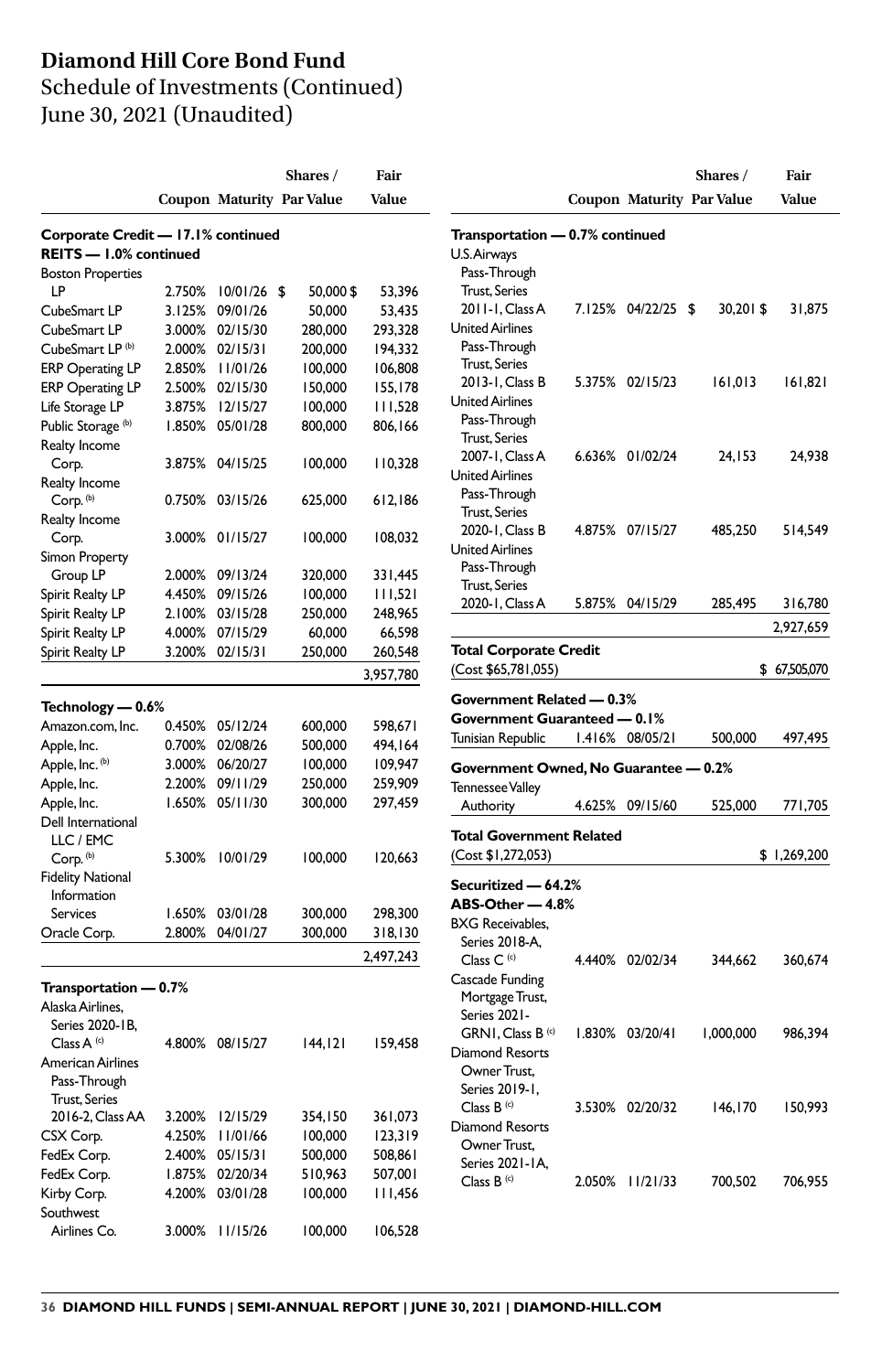|                                                                               |        |                 | Shares /                  | Fair      |                                                                         |        |                 | Shares /                  | Fair    |
|-------------------------------------------------------------------------------|--------|-----------------|---------------------------|-----------|-------------------------------------------------------------------------|--------|-----------------|---------------------------|---------|
|                                                                               |        |                 | Coupon Maturity Par Value | Value     |                                                                         |        |                 | Coupon Maturity Par Value | Value   |
| Securitized - 64.2% continued<br>ABS-Other - 4.8% continued                   |        |                 |                           |           | ABS-Other - 4.8% continued<br>Holiday Inn                               |        |                 |                           |         |
| <b>Diamond Resorts</b><br>Owner Trust.<br>Series 2021-1A,                     |        |                 |                           |           | Timeshare Trust,<br>Series 2020-A,<br>Class $C^{(c)}$                   | 3.420% | 10/09/39 \$     | 574,401\$                 | 596,799 |
| Class $C^{(c)}$<br>FMC GMSR Issuer<br>Trust, Series 2019-                     | 2.700% | $11/21/33$ \$   | 420,301\$                 | 425,436   | Loanpal Solar Loan<br>Ltd., Series 2020-<br>3GS, Class B <sup>(c)</sup> |        | 3.450% 12/20/47 | 600,000                   | 627,192 |
| GT2, Class A (c)<br>FMC GMSR Issuer                                           |        | 4.230% 09/25/24 | 400,000                   | 399,356   | Loanpal Solar Loan<br>Ltd., Series 2021-                                |        |                 |                           |         |
| Trust. Series 2020-<br>GTI, Class A (a)(c)<br>Gold Key Resorts                |        | 4.450% 01/25/26 | 1,000,000                 | 1,004,686 | IGS, Class A (c)<br>Loanpal Solar Loan<br>Ltd., Series 2021-            |        | 2.290% 01/20/48 | 660,382                   | 669,824 |
| LLC, Series<br>2014-A, Class A $\circ$                                        |        | 3.220% 03/17/31 | 14,506                    | 14,682    | IGS, Class B <sup>(c)</sup><br>Loanpal Solar Loan                       |        | 2.840% 01/20/48 | 1,000,000                 | 995,252 |
| GoodGreen Trust,<br>Series 2017-1A,<br>Class A (c)                            |        | 3.740% 10/15/52 | 71,407                    | 75,488    | Ltd., Series 2021-<br>2GS, Class A (c)<br>Mill City Solar Loan          |        | 2.220% 03/20/48 | 938,956                   | 946,376 |
| GoodGreen Trust,<br>Series 2020-1A.                                           |        |                 |                           |           | Ltd., Series 2019-<br>2GS, Class A (c)                                  |        | 3.690% 07/20/43 | 170,737                   | 180,970 |
| Class $A^{(c)}$<br>Helios Issuer LLC,<br>Series 2019-AA,                      |        | 2.630% 04/15/55 | 409.702                   | 421.931   | Mosaic Solar Loans<br>LLC, Series<br>2018-1, Class A (c)                |        | 4.010% 06/22/43 | 101,493                   | 109,331 |
| Class $A^{(c)}$<br>Helios Issuer LLC,                                         |        | 3.750% 06/20/46 | 113,784                   | 119,355   | Mosaic Solar Loans<br>LLC, Series                                       |        |                 |                           |         |
| Series 2020-4,<br>Class $A^{(c)}$<br>Helios Issuer LLC,                       | 2.980% | 06/20/47        | 257,045                   | 268,034   | 2017-2, Class B <sup>(c)</sup><br>Mosaic Solar Loans<br>LLC, Series     |        | 4.770% 06/22/43 | 60,250                    | 65,135  |
| Series 2021-A,<br>Class A (c)                                                 |        | 1.800% 02/20/48 | 598.967                   | 594.812   | 2020-1, Class A (c)<br>MVW Own Trust.                                   |        | 2.100% 04/20/46 | 257,446                   | 262,263 |
| Hero Funding Trust,<br>Series 2016-2A,<br>Class A (c)                         |        | 3.750% 09/20/41 | 149,232                   | 156,319   | Series 2021-IWA,<br>Class $B^{(c)}$<br>MVW Own Trust,                   |        | 1.440% 01/22/41 | 342,972                   | 342,424 |
| Hero Funding Trust,<br>Series 2016-3A,                                        |        |                 |                           |           | Series 2021-IWA,<br>Class $C^{(c)}$                                     |        | 1.940% 01/22/41 | 636.948                   | 637,826 |
| Class A $I^{(c)}$<br>Hero Funding Trust,<br>Series 2016-3B,                   |        | 3.080% 09/20/42 | 193,702                   | 200,298   | Ocwen Master<br>Advance<br>Receivables,                                 |        |                 |                           |         |
| Class $B^{(c)}$<br>Hero Funding Trust,<br>Series 2016-4A,                     |        | 5.240% 09/20/42 | 119,901                   | 120, 161  | Series 2020-T1,<br>Class A-T1 <sup>(c)</sup><br>PNMAC GMSR              |        | 1.300% 08/15/52 | 670,000                   | 677,244 |
| Class A1 <sup>(c)</sup><br>Hero Funding Trust,<br>Series 2016-4B.             |        | 3.570% 09/20/47 | 212,200                   | 219,010   | <b>Issuer Trust, Series</b><br>2018-GT2, Class<br>NT (I* IMO            |        |                 |                           |         |
| Class $B^{(c)}$<br>Hero Funding Trust,                                        |        | 4.990% 09/20/47 | 123,659                   | 126, 160  | LIBOR + 265) (a)(c)<br>Renew Financial<br>LLC, Series                   |        | 2.742% 08/25/23 | 1,000,000                 | 998,466 |
| Series 2017-3A,<br>Class A1 <sup>(c)</sup><br>Hero Funding Trust,             |        | 3.190% 09/20/48 | 185,875                   | 190,543   | 2017-1, Class A (c)<br><b>Renew Financial</b>                           |        | 3.670% 09/20/52 | 418,166                   | 439,399 |
| Series 2018-1A,<br>Class A <sub>2</sub> <sup>(c)</sup><br><b>Hilton Grand</b> |        | 4.670% 09/20/48 | 72,649                    | 78,636    | LLC, Series<br>2017-1, Class B <sup>(c)</sup><br>Renew Financial        |        | 5.750% 09/20/52 | 36,508                    | 37,399  |
| <b>Vacations Trust,</b><br>Series 2020-A,                                     |        |                 |                           |           | LLC, Series<br>2017-2, Class A (c)                                      |        | 3.220% 09/22/53 | 47.608                    | 49,495  |
| Class $B^{(c)}$                                                               |        | 4.220% 02/25/39 | 351,805                   | 373,851   |                                                                         |        |                 |                           |         |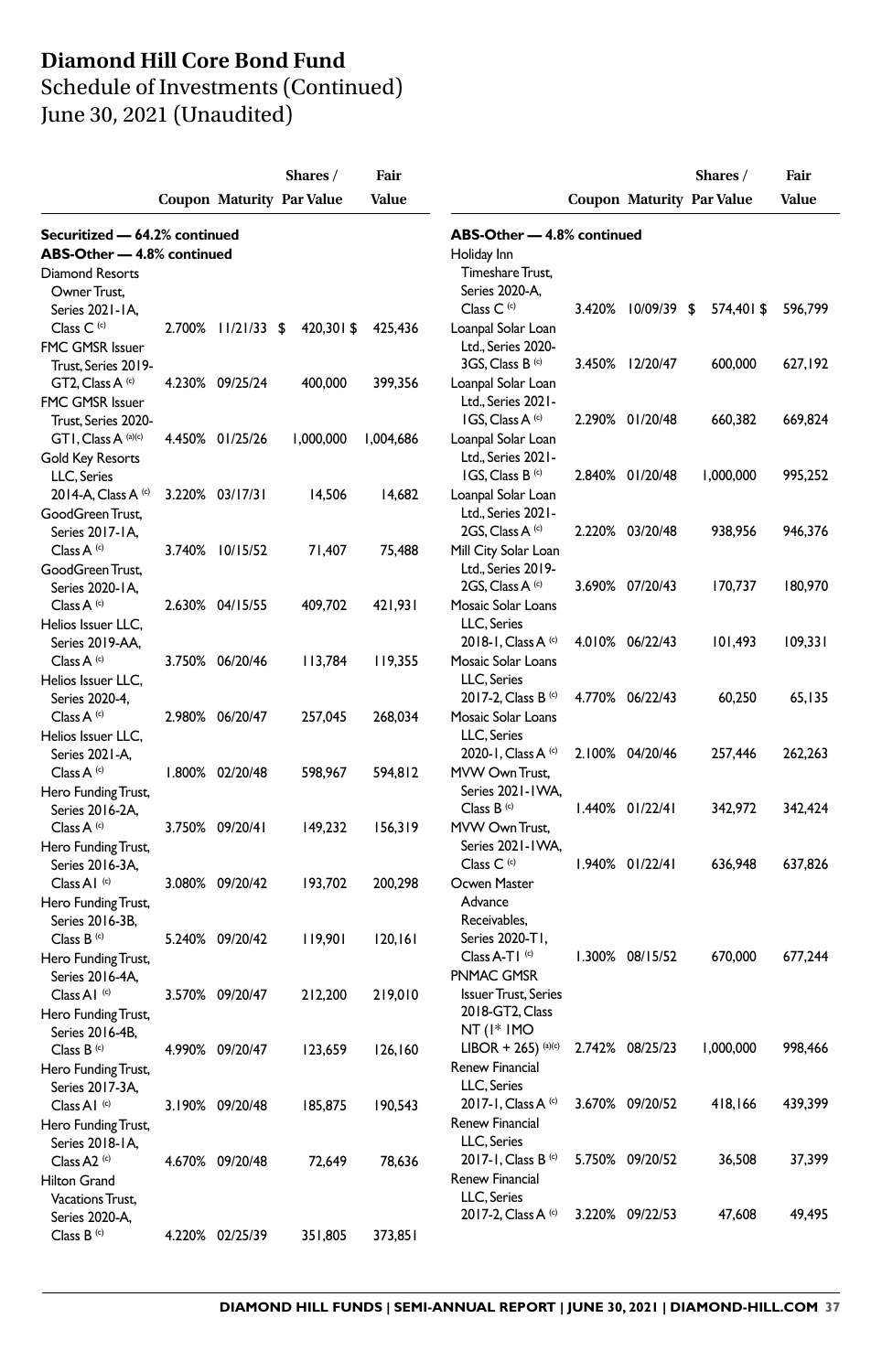|                               |        |                    | Shares /                  | Fair       |                                  |        |                    | Shares /                  | Fair      |
|-------------------------------|--------|--------------------|---------------------------|------------|----------------------------------|--------|--------------------|---------------------------|-----------|
|                               |        |                    | Coupon Maturity Par Value | Value      |                                  |        |                    | Coupon Maturity Par Value | Value     |
| Securitized - 64.2% continued |        |                    |                           |            | Agency MBS CMO - 20.3% continued |        |                    |                           |           |
| ABS-Other - 4.8% continued    |        |                    |                           |            | FHLMC, Series 306,               |        |                    |                           |           |
| <b>SPS Servicer</b>           |        |                    |                           |            | Class F3 (1* IMO                 |        |                    |                           |           |
| Advance                       |        |                    |                           |            | LIBOR + 30) $^{(a)}$             |        | 0.373% 05/15/28 \$ | 75,367\$                  | 74,378    |
| Receivables,                  |        |                    |                           |            | <b>FHLMC, Series</b>             |        |                    |                           |           |
| Series 2020-T1,               |        |                    |                           |            | 2646, Class ZH                   |        | 5.000% 07/15/33    | 122,241                   | 151,614   |
| Class DT1 <sup>(c)</sup>      |        | 2.370% 11/15/52 \$ | 199,000\$                 | 199,743    | FHLMC, Series                    |        |                    |                           |           |
| <b>SPS Servicer</b>           |        |                    |                           |            | 4265, Class                      |        |                    |                           |           |
| Advance                       |        |                    |                           |            | FD (I* IMO                       |        |                    |                           |           |
| Receivables,                  |        |                    |                           |            | LIBOR + 40) (a)                  |        | 0.473% 01/15/35    | 311,899                   | 314,425   |
| Series 2020-T2,               |        |                    |                           |            | FHLMC, Series                    |        |                    |                           |           |
| Class $D^{(c)}$               |        | 3.160% 11/15/55    | 494,000                   | 490,278    | 2006-71, Class ZH                |        | 6.000% 07/25/36    | 365,838                   | 431,165   |
| Sunnova Solar                 |        |                    |                           |            | FHLMC, Series                    |        |                    |                           |           |
| Issuer LLC,                   |        |                    |                           |            | 4613, Class AF                   |        |                    |                           |           |
| Series 2020-2A,               |        |                    |                           |            | (I* IMO LIBOR                    |        |                    |                           |           |
| Class $A^{(c)}$               | 2.730% | 11/01/55           | 1,090,417                 | 1,114,304  | $+$ 110) (a)                     |        | 1.173% 11/15/37    | 102,583                   | 103,621   |
| <b>TES LLC, Series</b>        |        |                    |                           |            |                                  |        |                    |                           |           |
| 2017-1, Class A (c)           | 4.330% | 10/20/47           | 285,752                   | 303,338    | <b>FHLMC, Series</b>             | 4.500% | 11/15/39           | 90,996                    | 101,563   |
|                               |        |                    |                           |            | 3605, Class PB                   |        |                    |                           |           |
| Westgate Resorts,             |        |                    |                           |            | FHLMC, Series                    |        |                    |                           |           |
| Series 2018-1,                |        |                    |                           |            | 3617, Class PC                   |        | 4.500% 12/15/39    | 97,482                    | 108,833   |
| Class $B^{(c)}$               | 3.580% | 12/20/31           | 74,832                    | 76,049     | FHLMC, Series                    |        |                    |                           |           |
| Westgate Resorts,             |        |                    |                           |            | 3740, Class                      |        |                    |                           |           |
| Series 2018-1,                |        |                    |                           |            | FC (I* IMO                       |        |                    |                           |           |
| Class C <sup>(c)</sup>        | 4.100% | 12/20/31           | 74,832                    | 75,676     | LIBOR + 50) (a)                  | 0.573% | 10/15/40           | 119.014                   | 120,499   |
| Westgate Resorts,             |        |                    |                           |            | FHLMC, Series                    |        |                    |                           |           |
| Series 2020-1,                |        |                    |                           |            | 3759, Class ME                   | 4.000% | 11/15/40           | 555,000                   | 590.835   |
| Class $B^{(c)}$               |        | 3.963% 03/20/34    | 868,130                   | 895,952    | FHLMC, Series                    |        |                    |                           |           |
| Westgate Resorts,             |        |                    |                           |            | 381 I, Class TA                  |        | 5.000% 02/15/41    | 262,142                   | 305,053   |
| Series 2020-1A,               |        |                    |                           |            | FHLMC, Series                    |        |                    |                           |           |
| Class C <sup>(c)</sup>        | 6.213% | 03/20/34           | 1,229,915                 | 1,298,101  | 3895, Class                      |        |                    |                           |           |
|                               |        |                    |                           | 19,082,610 | BF (I* IMO                       |        |                    |                           |           |
|                               |        |                    |                           |            | LIBOR + 50) (a)                  |        | 0.573% 07/15/41    | 107,598                   | 108,821   |
| Agency CMBS - 1.3%            |        |                    |                           |            | FHLMC, Series                    |        |                    |                           |           |
| FNMA                          | 2.370% | 10/01/26           | 127,587                   | 134,906    | 4116, Class UB                   |        | 2.500% 05/15/42    | 1,000,000                 | 1,046,157 |
| <b>FNMA</b>                   | 3.353% | 11/01/26           | 1,413,867                 | 1,553,516  | FHLMC, Series                    |        |                    |                           |           |
| FNMA, Series 2019-            |        |                    |                           |            | 4074, Class JY                   |        | 2.500% 07/15/42    | 475,000                   | 494,618   |
| M <sub>21</sub> , Class 1A1   |        | 1.950% 04/25/28    | 532,527                   | 548,951    | FHLMC, Series                    |        |                    |                           |           |
| FNMA                          | 2.550% | 12/01/28           | 274,344                   | 294,683    | 4165, Class ZT                   |        | 3.000% 02/15/43    | 241,841                   | 248,775   |
| <b>FNMA</b>                   |        | 2.430% 10/01/29    | 193,465                   | 206,656    | FHLMC, Series                    |        |                    |                           |           |
| <b>FNMA</b>                   | 4.820% | 12/01/29           | 124,050                   | 140,348    | 4180, Class ZB                   | 3.000% | 03/15/43           | 478,999                   | 485,521   |
| FNMA                          | 3.550% | 08/01/30           | 172,433                   | 195,353    | FHLMC, Series                    |        |                    |                           |           |
| FNMA                          |        | 3.140% 07/01/32    | 750,000                   | 844,810    | 4210, Class Z                    |        | 3.000% 05/15/43    | 204,226                   | 212,637   |
| FNMA                          | 3.280% | 12/01/32           | 250,000                   | 283,655    | <b>FHLMC, Series</b>             |        |                    |                           |           |
| <b>FNMA</b>                   | 4.870% | 10/01/41           | 128,194                   | 147,289    | 4447, Class YZ                   | 4.000% | 08/15/43           | 1,540,190                 | 1,710,293 |
| <b>FNMA</b>                   | 4.940% | 12/01/43           | 760,102                   | 902,441    | <b>FHLMC, Series</b>             |        |                    |                           |           |
|                               |        |                    |                           |            | 4333, Class GL                   |        | 3.500% 04/15/44    | 250,000                   | 279,833   |
|                               |        |                    |                           | 5,252,608  | <b>FHLMC, Series</b>             |        |                    |                           |           |
| Agency MBS CMO - 20.3%        |        |                    |                           |            | 4408, Class BC                   | 3.000% | 1/15/44            | 1,020,410                 | 1,072,491 |
| FHLMA, Series                 |        |                    |                           |            | <b>FHLMC, Series</b>             |        |                    |                           |           |
| 4847, Class CV                | 3.500% | 02/15/30           | 442,058                   | 477,621    | 4731, Class EA                   | 3.000% | 10/15/45           | 251,460                   | 262,702   |
|                               |        |                    |                           |            | <b>FHLMC, Series</b>             |        |                    |                           |           |
| <b>FHLMA, Series</b>          |        | 01/15/45           | 470,375                   | 491,737    | 4738, Class TW                   | 3.000% | 11/15/46           | 1,385,000                 | 1,477,485 |
| 4673, Class PH                | 3.500% |                    |                           |            | FHLMC, Series                    |        |                    |                           |           |
| <b>FHLMA, Series</b>          |        |                    |                           |            |                                  | 4.000% | 11/15/46           | 471,592                   | 494,440   |
| 4531, Class PZ                | 3.500% | 11/15/45           | 1,329,726                 | 1,465,652  | 4857, Class H                    |        |                    |                           |           |
|                               |        |                    |                           |            | <b>FHLMC, Series</b>             |        |                    |                           |           |
|                               |        |                    |                           |            | 4736, Class CL                   |        | 3.000% 12/15/47    | 441,240                   | 473,709   |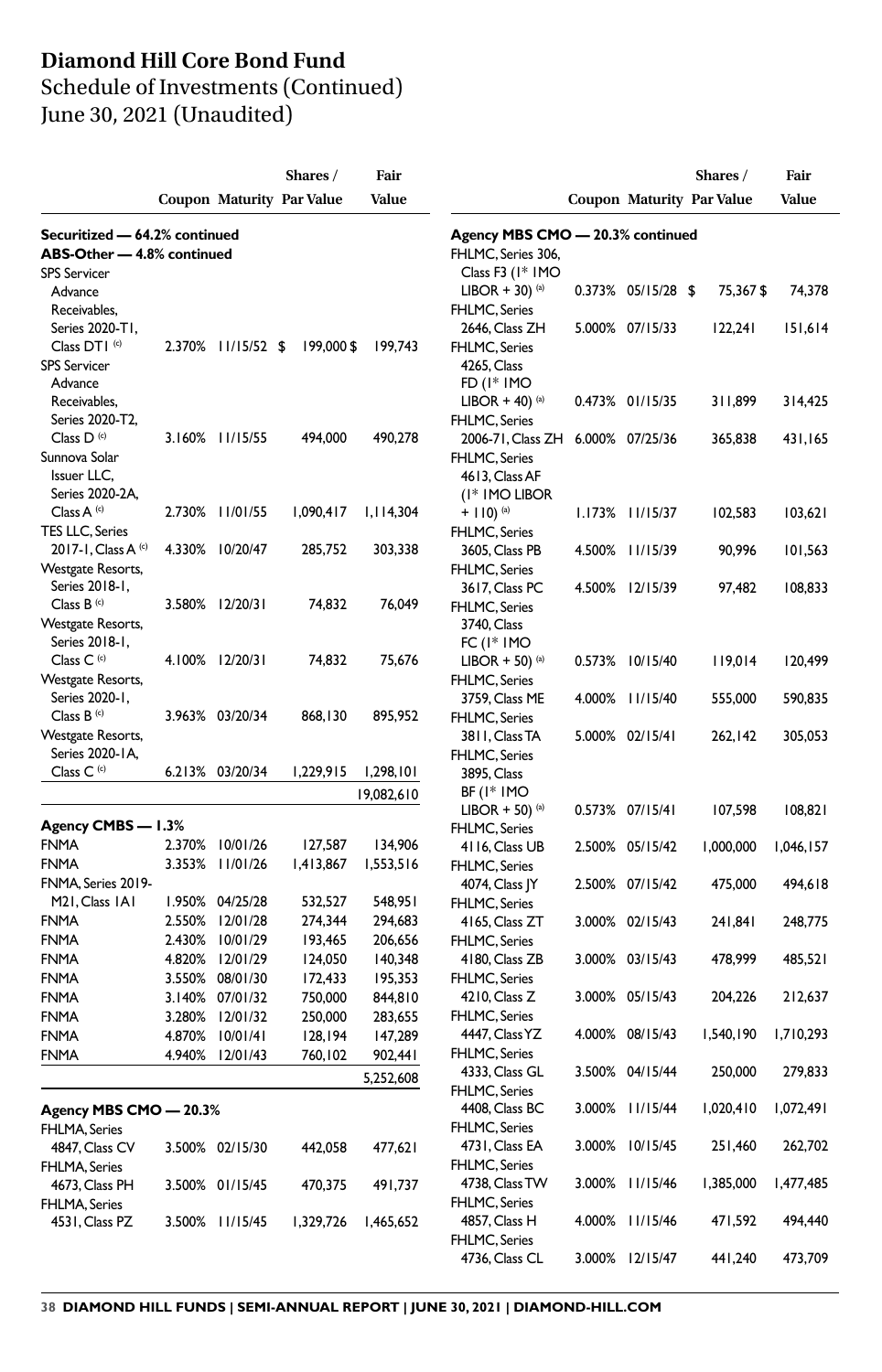|                                   |        |                 | Shares /                                  | Fair      |                                      |        |                 | Shares /                  | Fair      |
|-----------------------------------|--------|-----------------|-------------------------------------------|-----------|--------------------------------------|--------|-----------------|---------------------------|-----------|
|                                   |        |                 | Coupon Maturity Par Value                 | Value     |                                      |        |                 | Coupon Maturity Par Value | Value     |
| Securitized - 64.2% continued     |        |                 |                                           |           | Agency MBS CMO - 20.3% continued     |        |                 |                           |           |
| Agency MBS CMO - 20.3% continued  |        |                 |                                           |           | <b>FNMA, Series</b>                  |        |                 |                           |           |
| FHLMC, Series                     |        |                 |                                           |           | 2011-57, Class PD 4.000% 07/25/41 \$ |        |                 | 321,407\$                 | 366,857   |
| 4753, Class EZ                    |        |                 | 3.500% 12/15/47 \$ 1,982,048 \$ 2,133,037 |           | <b>FNMA, Series</b>                  |        |                 |                           |           |
| <b>FHLMC, Series</b>              |        |                 |                                           |           | 2011-62, Class UA 4.500% 07/25/41    |        |                 | 907,683                   | 974,561   |
| 4745, Class CZ                    | 3.500% | 01/15/48        | 2.599.270                                 | 2,844,815 | <b>FNMA, Series</b>                  |        |                 |                           |           |
| FHLMC, Series                     |        |                 |                                           |           | 2012-9, Class                        |        |                 |                           |           |
| 4801, Class ZN                    |        | 4.000% 05/15/48 | 1,131,029                                 | 1,233,085 | FC (I* IMO                           |        |                 |                           |           |
| <b>FHLMC, Series</b>              |        |                 |                                           |           | LIBOR + 40) (a)                      |        | 0.492% 02/25/42 | 143.798                   | 145,330   |
| 4941, Class NW                    |        | 2.500% 05/25/49 | 758,520                                   | 762,238   | <b>FNMA, Series</b>                  |        |                 |                           |           |
| <b>FHLMC, Series</b>              |        |                 |                                           |           | 2013-34, Class GP                    |        | 3.000% 05/25/42 | 622,822                   | 637,785   |
| 4911, Class JM                    | 3.500% | 09/25/49        | 1.000.000                                 | 1,112,959 | <b>FNMA, Series</b>                  |        |                 |                           |           |
| <b>FHLMC, Series</b>              |        |                 |                                           |           | 2012-52, Class PQ                    | 3.500% | 05/25/42        | 1,723,989                 | 1,882,812 |
| 5011, Class DB                    |        | 2.000% 09/25/50 | 262,000                                   | 230,954   | FNMA, Series 2012-                   |        |                 |                           |           |
| <b>FHLMC, Series</b>              |        |                 |                                           |           | 79, Class QB                         |        | 2.000% 07/25/42 | 289, 118                  | 294,045   |
| 4377, Class KZ <sup>(a)</sup>     | 3.500% | 02/15/52        | 791.637                                   | 890,850   | FNMA, Series 2003-                   |        |                 |                           |           |
| FNMA, Series 2010-                |        |                 |                                           |           | W2, Class 1-1A                       |        | 6.500% 07/25/42 | 787.138                   | 918.199   |
| 155, Class JH                     | 4.000% | 12/25/28        | 120,000                                   | 131,745   | <b>FNMA, Series</b>                  |        |                 |                           |           |
| <b>FNMA, Series</b>               |        |                 |                                           |           | 2012-84, Class JL                    |        | 2.000% 08/25/42 | 95,482                    | 90,922    |
| 2013-35, Class YT                 |        | 6.500% 09/25/32 | 232.975                                   | 272,892   | <b>FNMA, Series</b>                  |        |                 |                           |           |
| FNMA, Series 2012-                |        |                 |                                           |           | 411, Class A3                        | 3.000% | 08/25/42        | 139,525                   | 148,613   |
| 129, Class HT                     | 2.000% | 12/25/32        | 104,453                                   | 104,965   | FNMA, Series                         |        |                 |                           |           |
| <b>FNMA, Series</b>               |        |                 |                                           |           | 2012-99, Class UY 2.500% 09/25/42    |        |                 | 329,000                   | 339,037   |
| 2002-86, Class PG                 | 6.000% | 12/25/32        | 76,032                                    | 89.755    | <b>FNMA, Series</b>                  |        |                 |                           |           |
| <b>FNMA, Series</b>               |        |                 |                                           |           | 2016-32, Class                       |        |                 |                           |           |
| 2004-56, Class Z                  | 7.500% | 03/25/34        | 137,314                                   | 167,418   | GO (PO)                              |        | 0.000% 01/25/43 | 74,101                    | 56,235    |
| <b>FNMA, Series</b>               |        |                 |                                           |           | <b>FNMA, Series</b>                  |        |                 |                           |           |
| 2004-17, Class BA                 | 6.000% | 04/25/34        | 224.529                                   | 280,274   | 2013-35, Class LP                    |        | 3.000% 01/25/43 | 352,000                   | 364,138   |
| <b>FNMA, Series</b>               |        |                 |                                           |           | <b>FNMA, Series</b>                  |        |                 |                           |           |
| 2005-3, Class CG                  |        | 5.500% 02/25/35 | 167,159                                   | 187,396   | 2013-6, Class QA                     |        | 2.500% 02/25/43 | 163,649                   | 165,017   |
| <b>FNMA, Series</b>               |        |                 |                                           |           | <b>FNMA, Series</b>                  |        |                 |                           |           |
| 2005-62, Class ZL                 |        | 5.500% 07/25/35 | 304,572                                   | 342,858   | 2013-35, Class CV                    |        | 3.000% 02/25/43 | 350.000                   | 374,805   |
| <b>FNMA, Series</b>               |        |                 |                                           |           | FNMA, Series 2013-                   |        |                 |                           |           |
| 2006-56, Class                    |        |                 |                                           |           | 13, Class WH                         |        | 3.500% 03/25/43 | 1,000,000                 | 1,012,614 |
| DC (I* IMO                        |        |                 |                                           |           | FNMA, Series 2013-                   |        |                 |                           |           |
| LIBOR + 65) <sup>(a)</sup>        |        | 0.741% 07/25/36 | 119,348                                   | 120,042   | 31, Class NT                         |        | 3.000% 04/25/43 | 89,901                    | 90,585    |
| <b>FNMA, Series</b>               |        |                 |                                           |           | FNMA, Series 2003-                   |        |                 |                           |           |
| 2009-19, Class TD                 | 5.000% | 08/25/36        | 99.379                                    | 113,139   | W10, Class 3A-5                      |        | 4.299% 06/25/43 | 648,395                   | 702,771   |
| FNMA, Series 2007-                |        |                 |                                           |           | FNMA, Series 2013-                   |        |                 |                           |           |
| 95, Class A3 (a)                  |        | 0.342% 08/27/36 | 1,600,000                                 | 1,489,991 | 104, Class CY                        |        | 5.000% 10/25/43 | 250,000                   | 305,656   |
| <b>FNMA, Series</b>               |        |                 |                                           |           | FNMA, Series 2013-                   |        |                 |                           |           |
| 2006-108, Class                   |        |                 |                                           |           | 115, Class PB                        | 4.500% | 1/25/43         | 300,000                   | 364,628   |
| FD (I* IMO                        |        |                 |                                           |           | FNMA, Series 2015-                   |        |                 |                           |           |
| LIBOR + 38) (a)                   | 0.471% | 11/25/36        | 143,059                                   | 144,916   | II, Class MZ                         | 4.000% | 12/25/43        | 4,686,195                 | 5,174,128 |
| <b>FNMA, Series</b>               |        |                 |                                           |           | <b>FNMA, Series</b>                  |        |                 |                           |           |
| 2007-39, Class NB 4.250% 05/25/37 |        |                 | 139,581                                   | 150,149   | 2014-2, Class PB                     |        | 4.000% 02/25/44 | 782,705                   | 818,536   |
| <b>FNMA, Series</b>               |        |                 |                                           |           | FNMA, Series                         |        |                 |                           |           |
| 2008-60, Class JC                 | 5.000% | 07/25/38        | 216,237                                   | 245,781   | 4473, Class Z                        | 3.000% | 05/15/45        | 383,981                   | 404,625   |
| FNMA, Series 2009-                |        |                 |                                           |           | FNMA, Series 2017-                   |        |                 |                           |           |
| 103, Class MB <sup>(a)</sup>      |        | 2.222% 12/25/39 | 48,384                                    | 50,660    | 16, Class UW                         |        | 3.000% 07/25/45 | 2,044,494                 | 2,219,293 |
| <b>FNMA, Series</b>               |        |                 |                                           |           | <b>FNMA, Series</b>                  |        |                 |                           |           |
| 2010-2, Class LC                  | 5.000% | 02/25/40        | 200,000                                   | 233,705   | 2016-68, Class AL                    | 3.000% | 10/25/46        | 850,000                   | 918,490   |
| <b>FNMA, Series</b>               |        | 5.000% 03/25/41 | 570,000                                   |           | FNMA, Series 2017-                   |        |                 |                           |           |
| 2011-14, Class PB                 |        |                 |                                           | 661,579   | 04, Class ZC                         |        | 3.500% 02/25/47 | 2,917,272                 | 3,094,160 |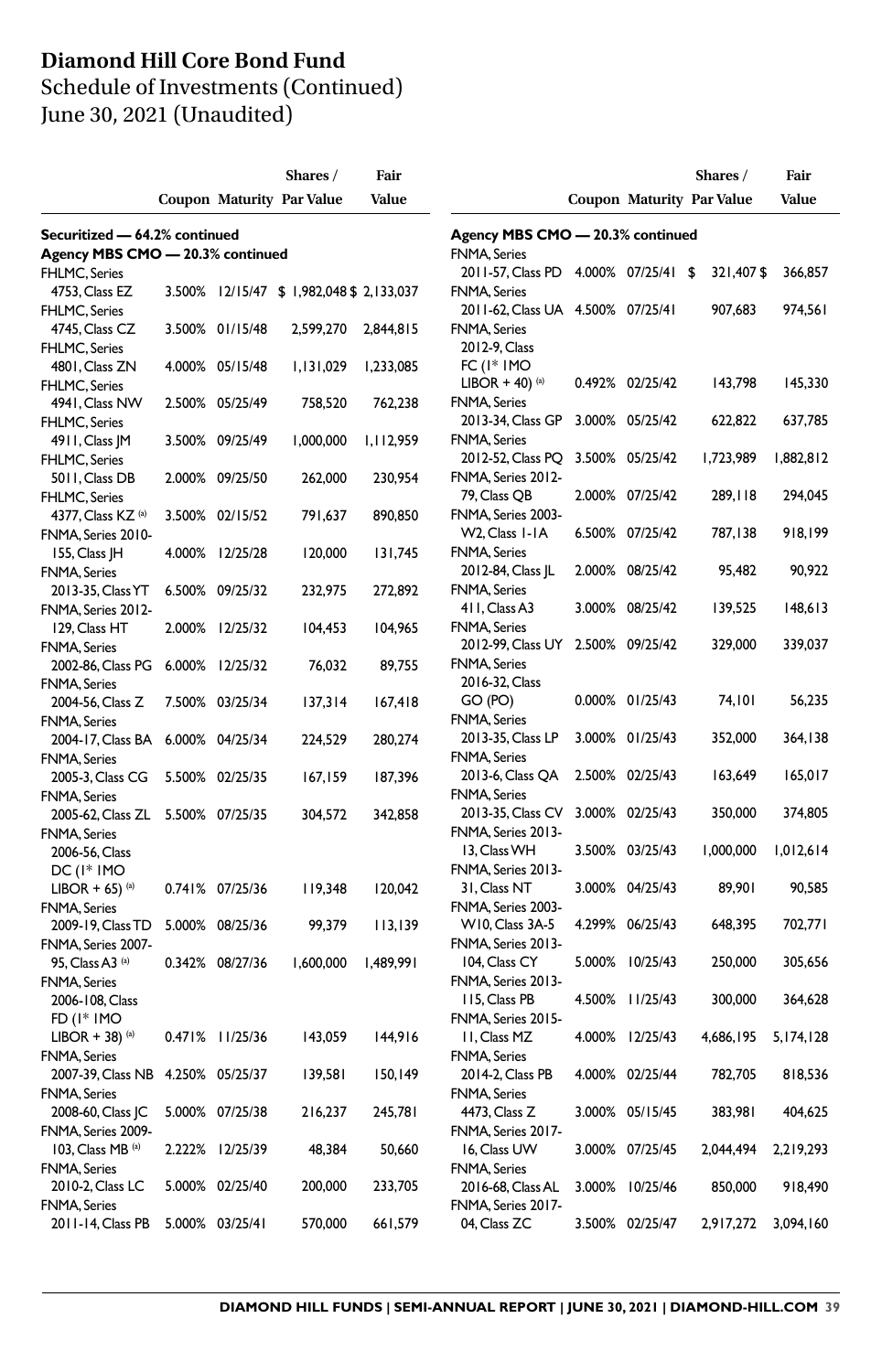|                                                                   |                 | Shares /                                  | Fair      |                                                         |        |                 | Shares /                  | Fair      |
|-------------------------------------------------------------------|-----------------|-------------------------------------------|-----------|---------------------------------------------------------|--------|-----------------|---------------------------|-----------|
|                                                                   |                 | Coupon Maturity Par Value                 | Value     |                                                         |        |                 | Coupon Maturity Par Value | Value     |
|                                                                   |                 |                                           |           |                                                         |        |                 |                           |           |
| Securitized - 64.2% continued<br>Agency MBS CMO - 20.3% continued |                 |                                           |           | Agency MBS CMO - 20.3% continued<br><b>GNMA, Series</b> |        |                 |                           |           |
| FNMA, Series 2017-                                                |                 |                                           |           | 2013-22,                                                |        |                 |                           |           |
| 77, Class HZ                                                      |                 | 3.500% 10/25/47 \$ 1,907,734 \$ 2,003,524 |           | Class GA                                                | 2.500% | 10/20/41 \$     | 26,458 \$                 | 27,308    |
| FNMA, Series 2017-                                                |                 |                                           |           | <b>GNMA, Series</b>                                     |        |                 |                           |           |
|                                                                   | 3.500% 11/25/47 |                                           | 2,391,411 | 2012-74, Class LY                                       |        | 2.500% 06/20/42 | 318,000                   | 320,292   |
| 90, Class ZD<br>FNMA, Series 2018-                                |                 | 2,273,439                                 |           | <b>GNMA, Series</b>                                     |        |                 |                           |           |
|                                                                   | 3.500% 02/25/48 |                                           |           | $2012 - 134$ ,                                          |        |                 |                           |           |
| 08, Class DZ<br>FNMA, Series 2018-                                |                 | 1,126,831                                 | 1,181,502 | Class KM                                                |        | 2.000% 09/20/42 | 342,000                   | 334,590   |
|                                                                   | 3.500% 05/25/48 | 847,826                                   | 905,295   | GNMA, Series                                            |        |                 |                           |           |
| 31, Class KQ                                                      |                 |                                           |           | $2012 - 113$                                            |        |                 |                           |           |
| <b>FNMA, Series</b>                                               | 4.000% 09/25/48 | 536,781                                   | 614,460   | Class NZ                                                |        | 4.500% 09/20/42 | 269,622                   | 282,057   |
| 2018-66, Class PZ                                                 |                 |                                           |           | <b>GNMA, Series</b>                                     |        |                 |                           |           |
| FNMA, Series 2019-                                                |                 | 392.231                                   |           | 2013-6, Class PE                                        |        | 2.000% 01/20/43 | 100,000                   | 96,739    |
| 01, Class MH                                                      | 3.000% 02/25/49 |                                           | 410,872   | <b>GNMA, Series</b>                                     |        |                 |                           |           |
| FNMA, Series                                                      |                 |                                           |           | 2013-5, Class GY                                        |        | 3.000% 01/20/43 | 532,000                   | 579,924   |
| 2019-8, Class ZD                                                  | 3.500% 03/25/49 | 542,483                                   | 612,513   | <b>GNMA, Series</b>                                     |        |                 |                           |           |
| FNMA, Series                                                      |                 |                                           |           | 2015-179,                                               |        |                 |                           |           |
| 2019-40, Class PL                                                 | 4.000% 07/25/49 | 318,000                                   | 358,316   | Class ZB                                                |        | 2.500% 02/20/45 | 56,553                    | 56,602    |
| FNMA, Series 2019-                                                |                 |                                           |           | <b>GNMA, Series</b>                                     |        |                 |                           |           |
| 60, Class WZ                                                      | 2.750% 10/25/49 | 549,525                                   | 570,810   |                                                         |        | 3.000% 12/20/45 |                           |           |
| <b>FNMA, Series</b>                                               |                 |                                           |           | 2016-37, Class YA                                       |        |                 | 1,052,881                 | 1,147,538 |
| 2019-83, Class EB                                                 | 2.000% 01/25/50 | 171,000                                   | 157,673   | <b>GNMA, Series</b>                                     |        | 3.500% 03/20/46 | 72,084                    | 78,421    |
| <b>FNMA, Series</b>                                               |                 |                                           |           | 2016-38, Class ZP                                       |        |                 |                           |           |
| 2020-15, Class KY                                                 | 3.000% 03/25/50 | 2,077,414                                 | 2,269,719 | GNMA, Series                                            |        |                 |                           |           |
| <b>GNMA, Series</b>                                               |                 |                                           |           | 2016-74, Class PL                                       |        | 3.000% 05/20/46 | 1,511,000                 | 1,584,678 |
| $2015 - 161,$                                                     |                 |                                           |           | <b>GNMA, Series</b>                                     |        |                 |                           |           |
| Class AV                                                          | 3.000% 01/20/29 | 392,378                                   | 414,213   | $2016 - 111$ ,                                          |        |                 |                           |           |
| <b>GNMA, Series</b>                                               |                 |                                           |           | Class HA                                                |        | 2.500% 08/20/46 | 47,605                    | 47,469    |
| 2018-139,                                                         |                 |                                           |           | GNMA, Series                                            |        |                 |                           |           |
| Class DV                                                          | 3.500% 01/20/30 | 478,057                                   | 500,839   | 2016-120,                                               |        |                 |                           |           |
| <b>GNMA, Series</b>                                               |                 |                                           |           | Class YZ                                                |        | 3.000% 09/20/46 | 1,000,000                 | 1,072,807 |
| 2004-49.                                                          |                 |                                           |           | <b>GNMA, Series</b>                                     |        |                 |                           |           |
| Class MZ                                                          | 6.000% 06/20/34 | 395,560                                   | 463,482   | 2017-080,                                               |        |                 |                           |           |
| <b>GNMA, Series</b>                                               |                 |                                           |           | Class BZ                                                |        | 3.500% 05/20/47 | 403,688                   | 447,275   |
| 2005-13, Class BG 5.000% 02/20/35                                 |                 | 258,970                                   | 290,904   | <b>GNMA, Series</b>                                     |        |                 |                           |           |
| <b>GNMA, Series</b>                                               |                 |                                           |           | 2018-006, Class IY 2.750% 01/20/48                      |        |                 | 284,000                   | 264.762   |
| 2015-123,                                                         |                 |                                           |           | <b>GNMA, Series</b>                                     |        |                 |                           |           |
| Class VB                                                          | 3.500% 09/20/35 | 436,000                                   | 463,860   | 2018-14,                                                |        |                 |                           |           |
| <b>GNMA, Series</b>                                               |                 |                                           |           | Class MZ                                                |        | 3.000% 01/20/48 | 382,189                   | 389,091   |
| 2006-17, Class JN                                                 | 6.000% 04/20/36 | 216,949                                   | 247,057   | GNMA, Series                                            |        |                 |                           |           |
| <b>GNMA, Series</b>                                               |                 |                                           |           | 2018-097,<br>Class GY                                   |        | 4.000% 07/20/48 |                           |           |
| 2008-51, Class PH                                                 | 5.250% 06/20/38 | 133,231                                   | 147,777   | <b>GNMA, Series</b>                                     |        |                 | 1,162,000                 | 1,310,861 |
| <b>GNMA, Series</b>                                               |                 |                                           |           |                                                         |        |                 |                           |           |
| 2009-2, Class PA                                                  | 5.000% 12/20/38 | 97,725                                    | 106.328   | 2018-120,<br>Class PY                                   |        | 3.500% 09/20/48 | 689,379                   | 730.783   |
| <b>GNMA, Series</b>                                               |                 |                                           |           | <b>GNMA, Series</b>                                     |        |                 |                           |           |
| 2010-9, Class                                                     |                 |                                           |           | 2019-20, Class JK                                       |        | 3.500% 02/20/49 | 250,604                   | 267,406   |
| FA (1* IMO                                                        |                 |                                           |           |                                                         |        |                 |                           |           |
| LIBOR + 52) $^{(a)}$                                              | 0.595% 01/16/40 | 133.750                                   | 135,080   | <b>GNMA, Series</b><br>2019-031,                        |        |                 |                           |           |
| <b>GNMA, Series</b>                                               |                 |                                           |           | Class AZ                                                |        | 5.000% 03/20/49 | 322,598                   | 365,283   |
| 2014-79,                                                          |                 |                                           |           |                                                         |        |                 |                           |           |
| Class HU                                                          | 3.000% 02/16/40 | 799,105                                   | 838,184   | <b>GNMA, Series</b>                                     |        |                 |                           |           |
| <b>GNMA, Series</b>                                               |                 |                                           |           | 2019-052,                                               |        |                 |                           |           |
| 2010-105,                                                         |                 |                                           |           | Class HL                                                |        | 4.000% 04/20/49 | 490,565                   | 535,452   |
| Class ZC                                                          | 4.500% 08/16/40 | 488,027                                   | 582,231   | <b>GNMA, Series</b>                                     |        |                 |                           |           |
|                                                                   |                 |                                           |           | 2019-99,                                                |        |                 |                           |           |
|                                                                   |                 |                                           |           | Class EW                                                |        | 3.000% 08/20/49 | 540,446                   | 592,605   |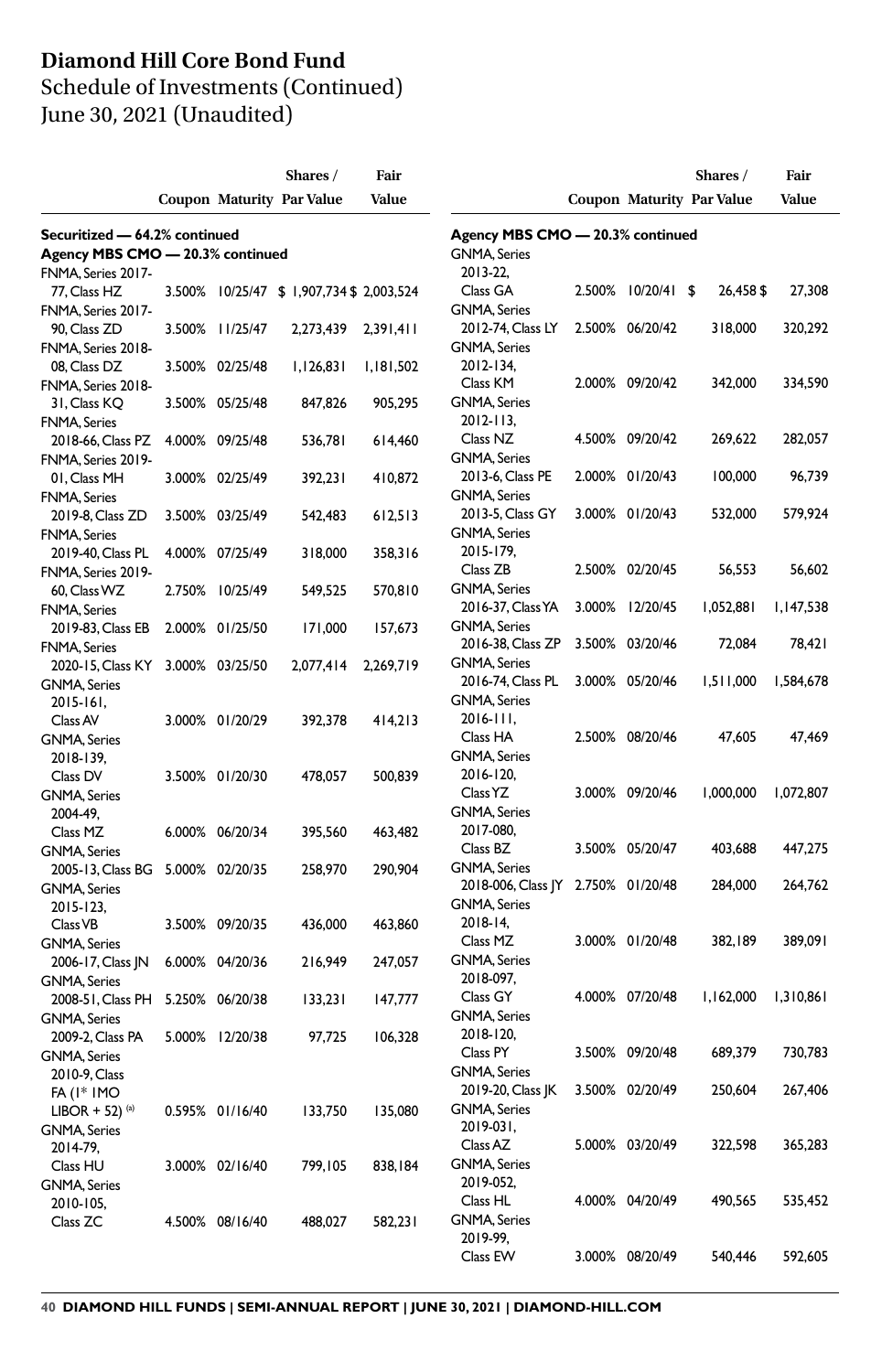|                                      |        |                 | Shares /                  | Fair       |                                             |        |                    | Shares /                  | Fair      |
|--------------------------------------|--------|-----------------|---------------------------|------------|---------------------------------------------|--------|--------------------|---------------------------|-----------|
|                                      |        |                 | Coupon Maturity Par Value | Value      |                                             |        |                    | Coupon Maturity Par Value | Value     |
| Securitized - 64.2% continued        |        |                 |                           |            | Agency MBS CMO Derivatives - 3.4% continued |        |                    |                           |           |
| Agency MBS CMO - 20.3% continued     |        |                 |                           |            | FHLMC, Series                               |        |                    |                           |           |
| <b>GNMA, Series</b>                  |        |                 |                           |            | 3102, Class TA                              |        |                    |                           |           |
| 2019-99, Class GP 3.500% 08/20/49 \$ |        |                 | 517,000\$                 | 571,709    | (IO) (I* IMO                                |        |                    |                           |           |
| <b>GNMA, Series</b>                  |        |                 |                           |            | LIBOR + 5250) (a)                           |        | 7.500% 01/15/36 \$ | 242,985 \$                | 274,549   |
| 2019-162,                            |        |                 |                           |            | <b>FHLMC, Series</b>                        |        |                    |                           |           |
| Class GB                             |        | 3.000% 12/20/49 | 450,000                   | 470,034    | 3607, Class                                 |        |                    |                           |           |
| <b>GNMA, Series</b>                  |        |                 |                           |            | AO (PO)                                     |        | 0.000% 04/15/36    | 104,959                   | 95,447    |
| 2020-093,                            |        |                 |                           |            | FHLMC, Series                               |        |                    |                           |           |
| Class AZ                             |        | 3.000% 04/20/50 | 798,637                   | 854,481    | 237, Class S14                              |        |                    |                           |           |
| <b>GNMA, Series</b>                  |        |                 |                           |            | (IO) (I* IMO                                |        |                    |                           |           |
| 2020-097,                            |        |                 |                           |            | LIBOR + 660) (a)                            |        | 6.527% 05/15/36    | 432,546                   | 84,823    |
| Class ML                             |        | 2.500% 07/20/50 | 1,975,000                 | 1,967,539  | <b>FHLMC, Series</b>                        |        |                    |                           |           |
| <b>GNMA, Series</b>                  |        |                 |                           |            | 3199, Class                                 |        |                    |                           |           |
| 2017-H18,                            |        |                 |                           |            | OC (PO)                                     |        | 0.000% 08/15/36    | 159,880                   | 147,602   |
| Class EB $(4)$                       |        | 4.419% 06/20/63 | 297,346                   | 309,533    | FHLMC, Series 379,                          |        |                    |                           |           |
| <b>GNMA, Series</b>                  |        |                 |                           |            | Class I (PO)                                |        | 0.000% 05/25/37    | 57,821                    | 53,819    |
| 2014-H15, Class                      |        |                 |                           |            | FHLMC, Series                               |        |                    |                           |           |
| FA (I* IMO                           |        |                 |                           |            | 3607, Class                                 |        |                    |                           |           |
| LIBOR + 50) (a)                      |        | 0.607% 07/20/64 | 85,972                    | 86,618     | OP (PO)                                     |        | 0.000% 07/15/37    | 360,578                   | 324,059   |
| <b>GNMA, Series</b>                  |        |                 |                           |            | <b>FHLMC, Series</b>                        |        |                    |                           |           |
| 2014-H14, Class                      |        |                 |                           |            | 4006, Class                                 |        |                    |                           |           |
| FA (I* IMO                           |        |                 |                           |            | IA (IO)                                     |        | 4.500% 09/15/41    | 583,527                   | 60,819    |
| LIBOR + 50) $(a)$                    |        | 0.610% 07/20/64 | 340,415                   | 342,693    | FHLMC, Series                               |        |                    |                           |           |
| <b>GNMA, Series</b>                  |        |                 |                           |            | 4422, Class                                 |        |                    |                           |           |
| 2016-H11, Class                      |        |                 |                           |            | DO (PO)                                     | 0.000% | 10/15/41           | 1,716,291                 | 1,621,942 |
| FD (1* 12MO                          |        |                 |                           |            | FHLMC, Series                               |        |                    |                           |           |
| LIBOR + 40) (a)                      |        | 0.681% 05/20/66 | 246,856                   | 247,234    | 4116, Class LI (IO)                         |        | 4.500% 02/15/42    | 1,924,335                 | 240,145   |
| <b>GNMA, Series</b>                  |        |                 |                           |            | <b>FHLMC, Series</b>                        |        |                    |                           |           |
| 2017-H16,                            |        |                 |                           |            | 4074, Class SJ                              |        |                    |                           |           |
| Class DB <sup>(a)</sup>              | 4.758% | 08/20/67        | 253,540                   | 261,005    | (IO) (I* IMO                                |        |                    |                           |           |
|                                      |        |                 |                           | 80,272,362 | LIBOR + 662) (a)                            |        | 6.547% 07/15/42    | 1,098,827                 | 261,847   |
|                                      |        |                 |                           |            | FHLMC, Class (PO)                           |        | 0.000% 08/15/42    | 246,287                   | 219,429   |
| Agency MBS CMO Derivatives - 3.4%    |        |                 |                           |            | FHLMC, Class (PO)                           |        | 0.000% 09/15/43    | 400,646                   | 348,821   |
| FHLMC, Series                        |        |                 |                           |            | FNMA, Series 2012-                          |        |                    |                           |           |
| 3919, Class QS                       |        |                 |                           |            | $128$ , Class EI (IO)                       |        | 3.500% 11/25/27    | 463,020                   | 30,615    |
| $(IO)$ $(1*$ $IMO$                   |        |                 |                           |            | FNMA, Series 2012-                          |        |                    |                           |           |
| LIBOR + 670) (a)                     |        | 6.627% 08/15/30 | 1,965,175                 | 271,809    | 148, Class IA (IO)                          |        | 4.000% 01/25/28    | 251.416                   | 20.303    |
| <b>FHLMC, Series</b>                 |        |                 |                           |            | FNMA, Series                                |        |                    |                           |           |
| 4214, Class                          |        |                 |                           |            | 2004-91, Class SP                           |        |                    |                           |           |
| CI (IO)                              |        | 3.000% 06/15/31 | 833,788                   | 28,605     | (I* IMO LIBOR                               |        |                    |                           |           |
| <b>FHLMC, Series</b>                 |        |                 |                           |            | $+$ 1680) (a)                               |        | 16.580% 11/25/31   | 223,261                   | 300,381   |
| 4114, Class                          |        |                 |                           |            | <b>FNMA, Series</b>                         |        |                    |                           |           |
| IM (IO)                              |        | 3.500% 07/15/31 | 1,286,792                 | 54,876     | 2004-61, Class                              |        |                    |                           |           |
| <b>FHLMC, Series</b>                 |        |                 |                           |            | GO (PO)                                     | 0.000% | 1/25/32            | 517,593                   | 487,979   |
| 4169, Class SA<br>(I* IMO LIBOR      |        |                 |                           |            | FNMA, Series 2013-                          |        |                    |                           |           |
| $+ 546$ ) (a)                        |        | 5.328% 02/15/33 | 743,281                   | 779,790    | 89, Class DI (IO)                           |        | 4.000% 08/25/33    | 2,176,305                 | 224,175   |
|                                      |        |                 |                           |            | FNMA, Series 348,                           |        |                    |                           |           |
| FHLMC, Series 226,<br>Class PO (PO)  |        | 0.000% 02/01/34 | 156,123                   | 144,951    | Class II (IO)                               |        | 6.000% 01/25/34    | 95,500                    | 19,441    |
| FHLMC, Series                        |        |                 |                           |            | FNMA, Series 2015-                          |        |                    |                           |           |
| 3107, Class DC                       |        |                 |                           |            | 82, Class AI (IO)                           |        | 3.500% 06/25/34    | 1,206,778                 | 103,996   |
| $(IO)$ $(1*$ $IMO$                   |        |                 |                           |            | FNMA, Series 2016-                          |        |                    |                           |           |
| LIBOR + 670) (a)                     |        | 6.627% 06/15/35 | 2,321,424                 | 141,663    | 28, Class DI (IO)                           |        | 3.500% 03/25/35    | 1,059,749                 | 98,278    |
|                                      |        |                 |                           |            | FNMA, Series 384,                           |        | 5.000% 03/25/35    | 785,518                   | 126,220   |
|                                      |        |                 |                           |            | Class $   $ $ $ $ $ $ $                     |        |                    |                           |           |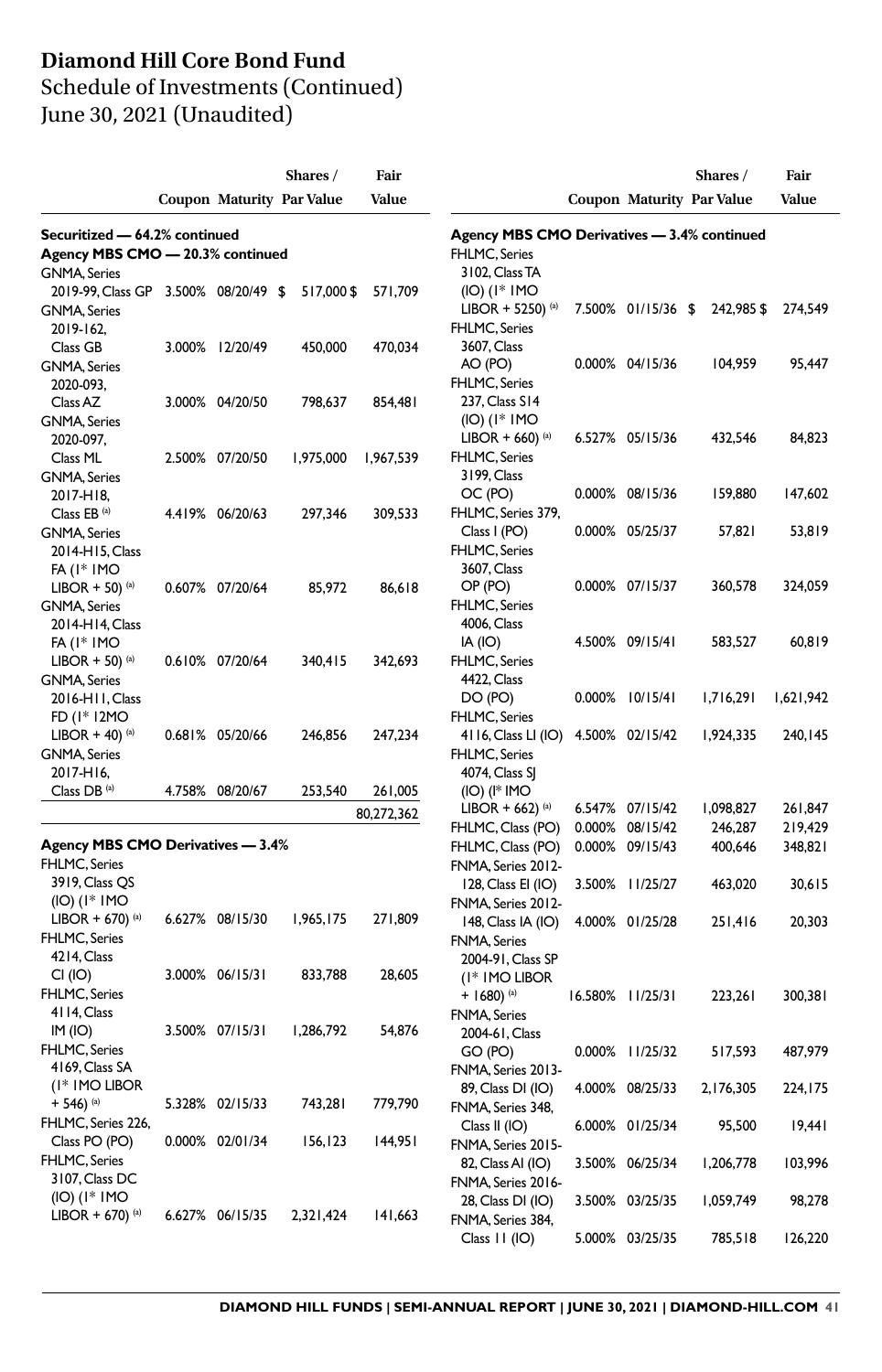|                                             |          |                 | Shares /                  | Fair    |                                                    |        |                    | Shares /                  | Fair    |
|---------------------------------------------|----------|-----------------|---------------------------|---------|----------------------------------------------------|--------|--------------------|---------------------------|---------|
|                                             |          |                 | Coupon Maturity Par Value | Value   |                                                    |        |                    | Coupon Maturity Par Value | Value   |
| Securitized - 64.2% continued               |          |                 |                           |         | Agency MBS CMO Derivatives - 3.4% continued        |        |                    |                           |         |
| Agency MBS CMO Derivatives - 3.4% continued |          |                 |                           |         | <b>FNMA, Series</b>                                |        |                    |                           |         |
| <b>FNMA, Series</b>                         |          |                 |                           |         | 2014-42, Class                                     |        |                    |                           |         |
| 2005-52, Class                              |          |                 |                           |         | SN (IO) (1* IMO                                    |        |                    |                           |         |
| JH (IO) (1* IMO                             |          |                 |                           |         | LIBOR + 605) (a)                                   |        | 5.959% 07/25/44 \$ | 592,212\$                 | 110,697 |
| LIBOR + 660) <sup>(a)</sup>                 | 6.509%   | 05/25/35 \$     | 419,466\$                 | 64,190  | FNMA, Series 2019-                                 |        |                    |                           |         |
| FNMA, Series 378,                           |          |                 |                           |         | 31, Class CI (IO)                                  |        | 4.000% 02/25/47    | 1,999,808                 | 132,894 |
| Class (IO)                                  |          | 5.000% 06/01/35 | 836,561                   | 132,320 | FNMA, Series 2018-                                 |        |                    |                           |         |
| FNMA, Series 2016-                          |          |                 |                           |         | I I B, Class QI                                    |        | 4.000% 01/25/48    | 3,616,930                 | 324.524 |
| 24, Class KI (IO)                           |          | 3.500% 07/25/35 | 556,902                   | 58,298  | <b>GNMA, Series</b>                                |        |                    |                           |         |
| FNMA, Series 368,                           |          |                 |                           |         | 2010-47, Class                                     |        |                    |                           |         |
| Class (IO)                                  |          | 5.000% 02/01/36 | 649,322                   | 84,446  | PX (IO) (1* IMO                                    |        |                    |                           |         |
| <b>FNMA, Series</b>                         |          |                 |                           |         | LIBOR + 670) (a)                                   |        | 6.607% 06/20/37    | 786,454                   | 155.376 |
| 2006-96, Class                              |          |                 |                           |         | <b>GNMA, Series</b>                                |        |                    |                           |         |
| MO (PO)                                     | 0.000%   | 10/25/36        | 52,170                    | 49,794  | 2012-146,                                          | 3.000% | 10/20/37           | 1,859,842                 | 79,975  |
| FNMA, Series 398,                           |          |                 |                           |         | Class AI (IO)                                      |        |                    |                           |         |
| Class C5 (IO)                               |          | 5.000% 05/25/39 | 896,943                   | 168,968 | <b>GNMA, Series</b><br>2011-139, Class             |        |                    |                           |         |
| FNMA, Series 2013-                          |          |                 |                           |         |                                                    |        | 4.890% 03/16/38    | 1,704,118                 | 335,268 |
| 120, Class JI (IO)                          |          | 4.000% 02/25/40 | 235,686                   | 6,137   | LS (IO) $(a)$<br><b>GNMA, Series</b>               |        |                    |                           |         |
| <b>FNMA, Series</b>                         |          |                 |                           |         | 2008-38, Class                                     |        |                    |                           |         |
| 2010-44, Class                              |          |                 |                           |         | ID (IO)                                            |        | 6.000% 03/20/38    | 274,139                   | 18,155  |
| CS (IO) (I* IMO<br>LIBOR + 655) (a)         |          | 6.459% 05/25/40 | 77,631                    | 14,338  | <b>GNMA, Series</b>                                |        |                    |                           |         |
| FNMA, Series 2012-                          |          |                 |                           |         | 2013-124,                                          |        |                    |                           |         |
| 63, Class NI (IO)                           |          | 4.000% 06/25/40 | 1,354,364                 | 55,575  | Class ES $(1^*)$                                   |        |                    |                           |         |
| FNMA, Series 2011-                          |          |                 |                           |         | <b>IMO LIBOR</b>                                   |        |                    |                           |         |
| 14, Class PI (IO)                           |          | 5.000% 06/25/40 | 44,390                    | 1,410   | $+866.667$ <sup>(a)</sup>                          |        | 8.542% 04/20/39    | 31,115                    | 32,165  |
| FNMA, Series 2012-                          |          |                 |                           |         | <b>GNMA, Series</b>                                |        |                    |                           |         |
| 100, Class MI (IO)                          | 4.500%   | 12/25/40        | 217,955                   | 9,685   | 2013-147, Class                                    |        |                    |                           |         |
| <b>FNMA, Series</b>                         |          |                 |                           |         | SD (I* IMO                                         |        |                    |                           |         |
| 409, Class C1                               |          | 4.000% 04/01/42 | 1,447,530                 | 195,438 | LIBOR + 665) (a)                                   |        | 6.557% 12/20/39    | 1,977,897                 | 414,891 |
| <b>FNMA, Series</b>                         |          |                 |                           |         | <b>GNMA, Series</b>                                |        |                    |                           |         |
| 2012-99, Class                              |          |                 |                           |         | 2011-21, Class                                     |        |                    |                           |         |
| QS (I* IMO                                  |          |                 |                           |         | SA (IO) (I <sup>*</sup> IMO                        |        |                    |                           |         |
| LIBOR + 660) (a)                            |          | 6.509% 09/25/42 | 2,877,124                 | 586,402 | LIBOR + 600) (a)                                   |        | 5.925% 02/16/41    | 2,324,369                 | 421,765 |
| <b>FNMA, Series</b>                         |          |                 |                           |         | <b>GNMA, Series</b>                                |        |                    |                           |         |
| 2012-128, Class                             |          |                 |                           |         | 2011-145, Class                                    |        |                    |                           |         |
| SH (I* IMO                                  |          |                 |                           |         | QI (IO)                                            |        | 5.000% 11/16/41    | 224,101                   | 34,856  |
| LIBOR + 400) (a)                            | 3.908%   | 11/25/42        | 438,940                   | 398,796 | <b>GNMA, Series</b>                                |        |                    |                           |         |
| FNMA, Series 2016-                          |          |                 |                           |         | 2013-113, Class                                    |        |                    |                           |         |
| 30, Class IN (IO)                           |          | 3.500% 02/25/43 | 2,252,582                 | 150.095 | QS (IO) (1* IMO                                    |        |                    |                           |         |
| <b>FNMA, Series</b>                         |          |                 |                           |         | LIBOR + 620) (a)                                   |        | 6.107% 02/20/42    | 550,761                   | 74,458  |
| 2013-30, Class                              |          |                 |                           |         | GNMA, Series                                       |        |                    |                           |         |
| SA (I*IMO                                   |          |                 |                           |         | $2014 - 141$ ,                                     |        |                    |                           |         |
| LIBOR + 400) (a)                            |          | 3.890% 04/25/43 | 562,495                   | 549,123 | Class IE (IO)                                      |        | 4.000% 08/20/43    | 238,099                   | 7.022   |
| <b>FNMA, Series</b>                         |          |                 |                           |         | <b>GNMA, Series</b>                                |        |                    |                           |         |
| 2003-W10, Class                             |          |                 |                           |         | 2017-004, Class                                    |        |                    |                           |         |
| $3IO$ (IO) $^{(a)}$                         |          | 0.606% 06/25/43 | 11,624,667                | 186,293 | WI (IO)                                            |        | 4.000% 02/20/44    | 1,561,969                 | 128,670 |
| <b>FNMA, Series</b>                         |          |                 |                           |         | <b>GNMA, Series</b>                                |        |                    |                           |         |
| 2013-82, Class SB                           |          |                 |                           |         | 2016-32, Class                                     |        |                    |                           |         |
| (I* IMO LIBOR                               |          |                 |                           |         | $MS (IO) (I*IMO)$                                  |        | 5.957% 03/20/46    | 2,134,857                 | 423,043 |
| $+$ 1173.333) (a)                           | l I.440% | 08/25/43        | 350,236                   | 446,725 | LIBOR + 605) <sup>(a)</sup><br><b>GNMA, Series</b> |        |                    |                           |         |
| <b>FNMA, Series</b>                         |          |                 |                           |         | 2019-98, Class                                     |        |                    |                           |         |
| 2013-101, Class                             |          |                 |                           |         | BI (IO)                                            |        | 3.000% 06/20/49    | 847,484                   | 276,052 |
| DO (PO)                                     |          | 0.000% 10/25/43 | 146,069                   | 127,047 |                                                    |        |                    |                           |         |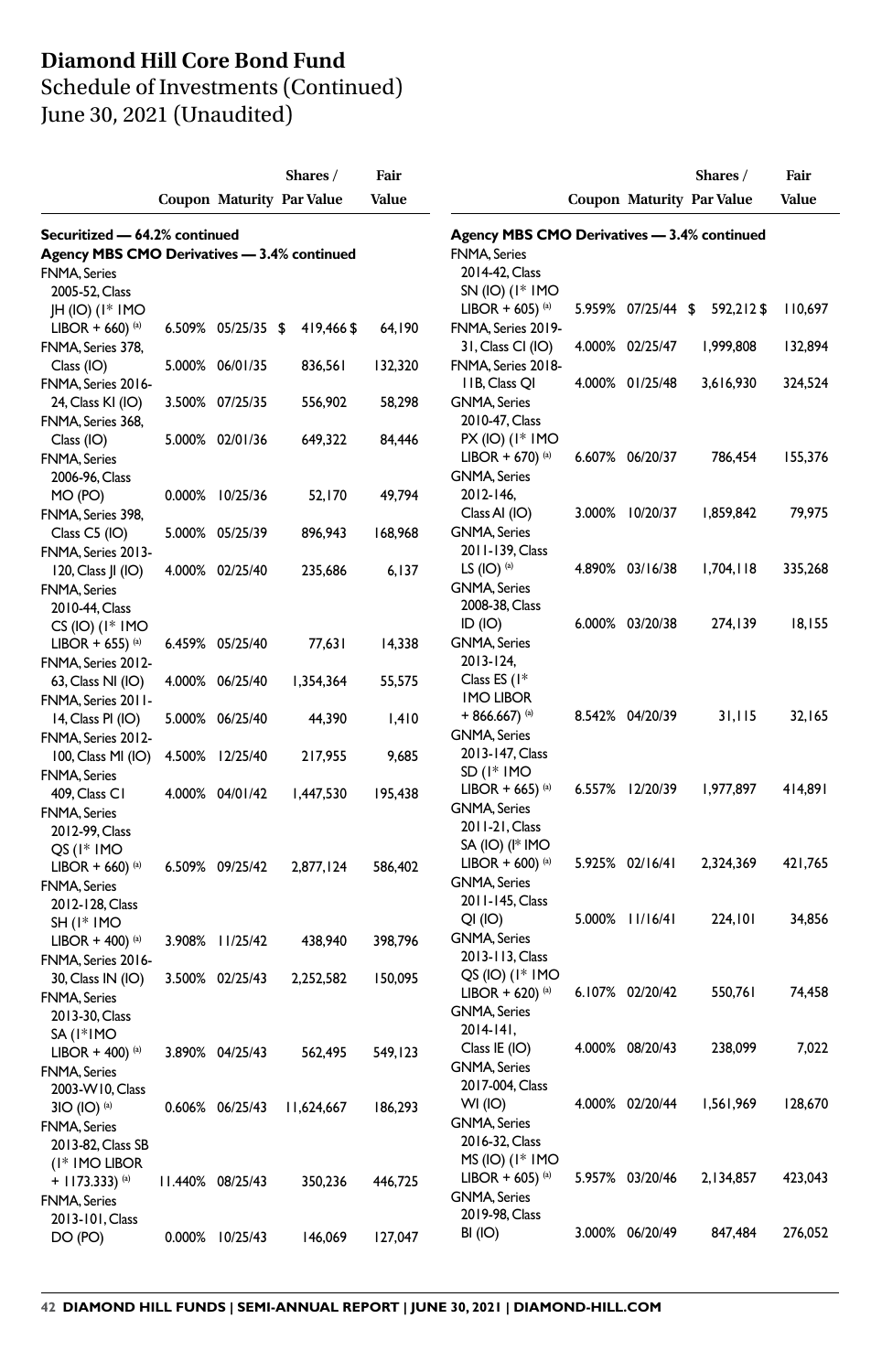|                                             |        |          | Shares /                         | Fair       |
|---------------------------------------------|--------|----------|----------------------------------|------------|
|                                             |        |          | <b>Coupon Maturity Par Value</b> | Value      |
|                                             |        |          |                                  |            |
| Securitized - 64.2% continued               |        |          |                                  |            |
| Agency MBS CMO Derivatives - 3.4% continued |        |          |                                  |            |
| <b>GNMA, Series</b><br>2019-120,            |        |          |                                  |            |
| Class DI (IO)                               | 3.500% | 08/20/49 | \$2,967,526                      | 329,089    |
| <b>GNMA, Series</b>                         |        |          |                                  |            |
| 2012-H02, Class                             |        |          |                                  |            |
| AI (IO) (a)                                 | 1.907% | 01/20/62 | 86,754                           | 3,957      |
| <b>GNMA, Series</b>                         |        |          |                                  |            |
| 2013-H13, Class                             |        |          |                                  |            |
| TI (IO) $^{(a)}$                            | 0.466% | 05/20/63 | 1,902,754                        | 21,079     |
| <b>GNMA, Series</b>                         |        |          |                                  |            |
| 2016-H20, Class                             |        |          |                                  |            |
| $GI (IO)^{(a)}$                             | 0.329% | 08/20/66 | 1,652,854                        | 18,946     |
| GNMA, Series                                |        |          |                                  |            |
| 2017-H11, Class                             |        |          |                                  |            |
| $PI (IO)^{(a)}$                             | 3.948% | 04/20/67 | 37,539                           | 765        |
| <b>GNMA, Series</b>                         |        |          |                                  |            |
| 2017-H22, Class                             |        |          |                                  |            |
| ID (IO) $(a)$                               | 4.004% | II/20/67 | 26,524                           | 1,964      |
| <b>GNMA, Series</b>                         |        |          |                                  |            |
| 2018-H08, Class                             |        |          |                                  |            |
| NI (IO) <sup>(a)</sup>                      | 0.817% | 05/20/68 | I, 144, 555                      | 28,223     |
|                                             |        |          |                                  | 13,225,298 |
| Agency MBS Passthrough -                    |        | - 2. I % |                                  |            |
| <b>FHLMC</b>                                | 4.000% | 12/01/28 | 157,377                          | 170,399    |
| <b>FHLMC</b>                                | 4.000% | 11/01/34 | 209,310                          | 225,005    |
| <b>FHLMC</b>                                | 4.500% | 12/01/37 | 560.712                          | 616,250    |
| FHLMC                                       | 6.500% | 09/01/38 | 65,814                           | 77,576     |
| <b>FNMA</b>                                 | 6.500% | 03/01/29 | 90,731                           | 100,324    |
| <b>FNMA</b>                                 | 3.500% | 10/01/29 | 122,756                          | 132,220    |
| <b>FNMA</b>                                 | 3.500% | 06/01/31 | 628,457                          | 683,194    |
| <b>FNMA</b>                                 | 3.500% | 02/01/33 | 446,043                          | 478,751    |
| <b>FNMA</b>                                 | 3.500% | 06/01/33 | 499,684                          | 536,308    |
| <b>FNMA</b>                                 | 3.000% | 11/01/33 | 365,845                          | 384,876    |
| <b>FNMA</b>                                 | 4.000% | 01/01/35 | 207,451                          | 222,928    |
| <b>FNMA</b>                                 | 3.500% | 03/01/35 | 401,807                          | 432,800    |
| <b>FNMA</b>                                 | 4.000% | 03/01/35 | 1,266,452                        | 1,362,518  |
| <b>FNMA</b>                                 | 4.500% | 06/01/37 | 845,586                          | 925,884    |
| <b>FNMA</b>                                 | 4.000% | 12/01/44 | 221,100                          | 244,187    |
| <b>FNMA</b>                                 | 3.500% | 10/01/46 | 181,673                          | 188,668    |
| <b>GNMA</b>                                 | 4.000% | 02/20/34 | 332,244                          | 354,485    |
| <b>GNMA</b>                                 | 5.500% | 11/15/38 | 426,960                          | 497,595    |
| <b>GNMA</b>                                 | 4.500% | 07/15/40 | 307,398                          | 357,985    |
| <b>GNMA</b>                                 | 4.500% | 06/15/46 | 169,728                          | 191,398    |
|                                             |        |          |                                  |            |
|                                             |        |          |                                  | 8,183,351  |
| ARM - 0.0% (d)                              |        |          |                                  |            |
| <b>Structured Asset</b>                     |        |          |                                  |            |
| Securities Corp.,                           |        |          |                                  |            |
| Series 2003-37A,                            |        |          |                                  |            |
| Class $2-A$ <sup>(a)</sup>                  | 2.243% | 12/25/33 | 10,640                           | 10,663     |

|                          |        |                 | Shares /                        | Fair    |
|--------------------------|--------|-----------------|---------------------------------|---------|
|                          |        |                 | Coupon Maturity Par Value       | Value   |
|                          |        |                 |                                 |         |
| Auto Loan - 4.2%         |        |                 |                                 |         |
| <b>ACC Trust, Series</b> |        |                 |                                 |         |
| 2021-1, Class B (c)      |        |                 | 1.430% 07/22/24 \$ 1,000,000 \$ | 998,619 |
| American Credit          |        |                 |                                 |         |
| Acceptance               |        |                 |                                 |         |
| Receivables Trust,       |        |                 |                                 |         |
| Series 2018-3,           |        |                 |                                 |         |
| Class D <sup>(c)</sup>   | 4.140% | 10/15/24        | 391,932                         | 396,590 |
| Arivo Acceptance         |        |                 |                                 |         |
| Auto Loan                |        |                 |                                 |         |
| Receivables Trust,       |        |                 |                                 |         |
| Series 2019-1,           |        |                 |                                 |         |
| Class $A^{(c)}$          |        | 2.990% 07/15/24 | 55,288                          | 55,893  |
| CarNow Auto              |        |                 |                                 |         |
| Receivables Trust,       |        |                 |                                 |         |
| Series 2021-IA,          |        |                 |                                 |         |
| Class A (c)              | 0.970% | 10/15/24        | 642,247                         | 642,607 |
| CarNow Auto              |        |                 |                                 |         |
| Receivables Trust,       |        |                 |                                 |         |
| Series 2021-IA,          |        |                 |                                 |         |
| Class $C^{(c)}$          |        | 2.160% 02/17/26 | 750,000                         | 752,791 |
| Carvana Auto             |        |                 |                                 |         |
| Receivable Trust,        |        |                 |                                 |         |
| Series 2020-PI,          |        |                 |                                 |         |
| Class <sub>C</sub>       | 1.320% | 11/09/26        | 500,000                         | 498,799 |
| Carvana Auto             |        |                 |                                 |         |
| Receivable Trust,        |        |                 |                                 |         |
| Series 2020-PI,          |        |                 |                                 |         |
| Class D                  |        | 1.820% 09/08/27 | 400,000                         | 403,144 |
| <b>Chase Credit</b>      |        |                 |                                 |         |
| Linked Notes,            |        |                 |                                 |         |
| Series 2020-2,           |        |                 |                                 |         |
| Class C <sup>(c)</sup>   |        | 1.140% 02/25/28 | 326,691                         | 327,977 |
| CIG Auto                 |        |                 |                                 |         |
| Receivables Trust,       |        |                 |                                 |         |
| Series 2020-1,           |        |                 |                                 |         |
| Class $D^{(c)}$          |        | 2.350% 01/12/26 | 300,000                         | 304,271 |
| CIG Auto                 |        |                 |                                 |         |
| Receivables Trust,       |        |                 |                                 |         |
| Series 2020-1,           |        |                 |                                 |         |
| Class $C^{(c)}$          |        | 1.750% 02/12/26 | 460,000                         | 465,012 |
| CPS Auto                 |        |                 |                                 |         |
| Receivables Trust,       |        |                 |                                 |         |
| Series 2020-C,           |        |                 |                                 |         |
| Class D <sup>(c)</sup>   | 2.410% | 11/16/26        | 400,000                         | 412,085 |
| <b>CPS Auto Trust.</b>   |        |                 |                                 |         |
| Series 2017-D,           |        |                 |                                 |         |
| Class $D^{(c)}$          | 3.730% | 09/15/23        | 174.191                         | 175,967 |
| CPS Auto Trust,          |        |                 |                                 |         |
| Series 2019-C,           |        |                 |                                 |         |
| Class $C^{(c)}$          | 2.840% | 06/16/25        | 250,000                         | 252,896 |
| Credit Acceptance        |        |                 |                                 |         |
| Auto Loan Trust,         |        |                 |                                 |         |
| Series 2019-3.           |        |                 |                                 |         |
| Class $C^{(c)}$          | 3.060% | 03/15/29        | 400,000                         | 413,319 |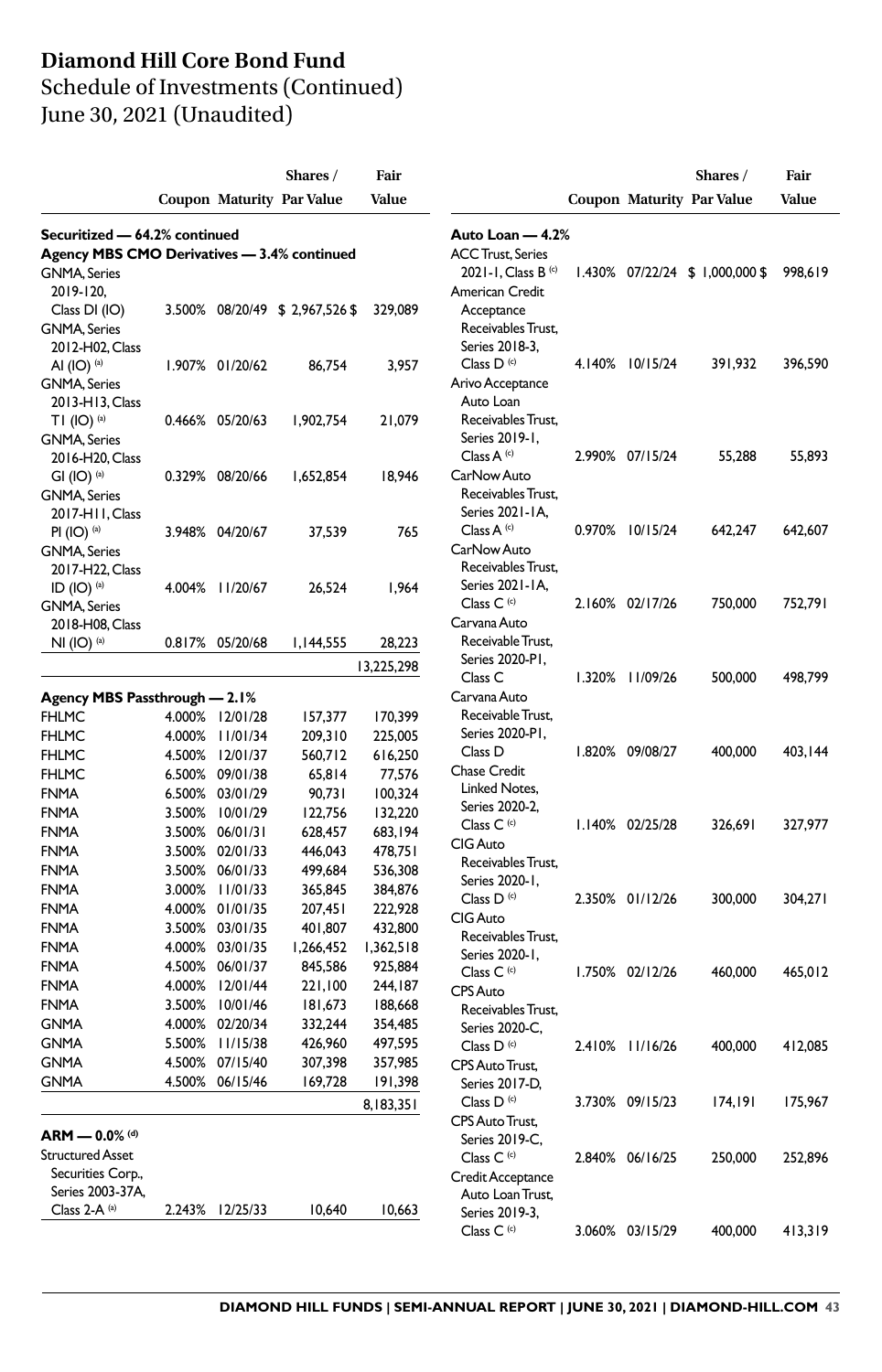|                                |        |                    | Shares /                  | Fair    |                                                   |        |                 | Shares /                  | Fair        |
|--------------------------------|--------|--------------------|---------------------------|---------|---------------------------------------------------|--------|-----------------|---------------------------|-------------|
|                                |        |                    | Coupon Maturity Par Value | Value   |                                                   |        |                 | Coupon Maturity Par Value | Value       |
| Securitized - 64.2% continued  |        |                    |                           |         | Auto Loan - 4.2% continued                        |        |                 |                           |             |
| Auto Loan - 4.2% continued     |        |                    |                           |         | Tesla Auto Lease                                  |        |                 |                           |             |
| Credit Acceptance              |        |                    |                           |         | <b>Trust, Series</b>                              |        |                 |                           |             |
| Auto Loan Trust,               |        |                    |                           |         | 2019-A, Class C <sup>(c)</sup> 2.680% 01/20/23 \$ |        |                 | 700,000 \$                | 716,171     |
| Series 2020-3A,                |        |                    |                           |         | Tesla Auto Lease                                  |        |                 |                           |             |
| Class $C^{(c)}$                |        | 2.280% 02/15/30 \$ | 550,000\$                 | 561,539 | <b>Trust, Series</b>                              |        |                 |                           |             |
| Credito RL USA,                |        |                    |                           |         | 2020-A, Class D <sup>(c)</sup> 2.330% 02/20/24    |        |                 | 250,000                   | 256,460     |
| Series 2021-1,                 |        |                    |                           |         | <b>Veros Auto</b>                                 |        |                 |                           |             |
| Class $A^{(c)}$                |        | 1.350% 02/16/27    | 899,467                   | 899,656 | Receivables Trust,                                |        |                 |                           |             |
| DT Auto Owner                  |        |                    |                           |         | Series 2021-1.                                    |        |                 |                           |             |
| <b>Trust. Series</b>           |        |                    |                           |         | Class A <sup>(c)</sup>                            |        | 0.920% 10/15/26 | I, 142, 494               | I, I42, 475 |
| 2019-2, Class D <sup>(c)</sup> |        | 3.480% 02/18/25    | 195,000                   | 201,228 | Veros Auto                                        |        |                 |                           |             |
| DT Auto Owner                  |        |                    |                           |         | Receivables Trust,                                |        |                 |                           |             |
| <b>Trust, Series</b>           |        |                    |                           |         | Series 2021-1,                                    |        |                 |                           |             |
| 2019-3, Class D <sup>(c)</sup> |        | 2.960% 04/15/25    | 285,000                   | 294,612 | Class B <sup>(c)</sup>                            | 1.490% | 10/15/26        | 1,000,000                 | 997,760     |
| DT Auto Owner                  |        |                    |                           |         |                                                   |        |                 |                           | 16,771,264  |
| <b>Trust. Series</b>           |        |                    |                           |         |                                                   |        |                 |                           |             |
| 2020-2, Class E <sup>(c)</sup> |        | 4.730% 03/16/26    | 300,000                   | 325,249 | <b>CRE/CLO — 4.7%</b>                             |        |                 |                           |             |
| <b>Exeter Automobile</b>       |        |                    |                           |         | A10 Securitization,                               |        |                 |                           |             |
| Receivables Trust,             |        |                    |                           |         | Series 2020-C,                                    |        |                 |                           |             |
| Series 2020-2,                 |        |                    |                           |         | Class A (c)(e)                                    |        | 2.033% 08/15/40 | 209,155                   | 210,250     |
| Class $D^{(c)}$                |        | 4.730% 04/15/26    | 375,000                   | 401,882 | A10 Securitization,                               |        |                 |                           |             |
| <b>FHF Trust, Series</b>       |        |                    |                           |         | Series 2020-C,                                    |        |                 |                           |             |
| 2020-1, Class A (c)            | 2.590% | 12/15/23           | 349,188                   | 352,032 | Class B (c)(e)                                    |        | 2.617% 08/15/40 | 300,000                   | 302,083     |
| <b>FHF Trust, Series</b>       |        |                    |                           |         | A10 Securitization,                               |        |                 |                           |             |
| 2021-1, Class A (c)            |        | 1.270% 03/15/27    | 809,203                   | 808,805 | Series 2020-C,                                    |        |                 |                           |             |
| Foursight Capital              |        |                    |                           |         | Class $D^{(c)(e)}$                                |        | 4.129% 08/15/40 | 250,000                   | 253.184     |
| Automobile                     |        |                    |                           |         | A10 Securitization,                               |        |                 |                           |             |
| Receivables, Series            |        |                    |                           |         | Series 2020-C,                                    |        |                 |                           |             |
| 2018-2, Class E <sup>(c)</sup> |        | 5.500% 10/15/24    | 750,000                   | 783,804 | Class $E^{(c)(e)}$                                |        | 5.465% 08/15/40 | 250,000                   | 253,881     |
| OneMain Direct                 |        |                    |                           |         | Acre Mortgage                                     |        |                 |                           |             |
| Auto Receivables.              |        |                    |                           |         | <b>Trust, Series</b>                              |        |                 |                           |             |
| Series 2018-1,                 |        |                    |                           |         | 2021-FL4, Class D                                 |        |                 |                           |             |
| Class $B$ <sup>(c)</sup>       |        | 3.710% 04/14/25    | 300,000                   | 303,154 | (I* IMO LIBOR                                     |        |                 |                           |             |
| OneMain Direct                 |        |                    |                           |         | $+ 260$ ) (a)(c)                                  |        | 2.698% 12/15/37 | 1,000,000                 | 995,029     |
| Auto Receivables,              |        |                    |                           |         | Acre Mortgage                                     |        |                 |                           |             |
| Series 2019-1.                 |        |                    |                           |         | Trust, Series                                     |        |                 |                           |             |
| Class $D^{(c)}$                |        | 4.680% 04/14/31    | 675,000                   | 748,178 | 2021-FL4. Class E                                 |        |                 |                           |             |
| <b>OSCAR US Funding</b>        |        |                    |                           |         | (I* IMO LIBOR                                     |        |                 |                           |             |
| Trust, Series 2019-            |        |                    |                           |         | $+310$ ) (a)(c)                                   |        | 3.197% 12/15/37 | 675,000                   | 668,312     |
| $II. Class A-4(c)$             |        | 2.680% 09/10/26    | 220,000                   | 228,098 | Bancorp                                           |        |                 |                           |             |
| Santander                      |        |                    |                           |         | Commercial                                        |        |                 |                           |             |
| Consumer Auto                  |        |                    |                           |         | Mortgage Trust                                    |        |                 |                           |             |
| Receivables, Series            |        |                    |                           |         | (The), Series                                     |        |                 |                           |             |
| 2020-B, Class D <sup>(c)</sup> | 2.140% | 12/15/26           | 400,000                   | 404,878 | 2017-CRE2,                                        |        |                 |                           |             |
| Santander Drive                |        |                    |                           |         | Class C (I* IMO                                   |        |                 |                           |             |
| Auto Trust, Series             |        |                    |                           |         | LIBOR + 235) $(a)(c)$                             |        | 2.451% 08/15/32 | 250,000                   | 247,090     |
| 2019-3, Class D                | 2.680% | 10/15/25           | 545,000                   | 558,339 | Bancorp                                           |        |                 |                           |             |
| Skopos Auto                    |        |                    |                           |         | Commercial                                        |        |                 |                           |             |
| Receivables Trust,             |        |                    |                           |         | Mortgage Trust                                    |        |                 |                           |             |
| Series 2019-1,                 |        |                    |                           |         | (The), Series                                     |        |                 |                           |             |
| Class B <sup>(c)</sup>         |        | 3.430% 09/15/23    | 432.830                   | 435,120 | 2018-CR3, Class                                   |        |                 |                           |             |
| Tesla Auto Lease               |        |                    |                           |         | D (I* IMO                                         |        |                 |                           |             |
| <b>Trust, Series</b>           |        |                    |                           |         | LIBOR + 270) (a)(c)                               |        | 2.801% 03/16/35 | 324.000                   | 322.318     |
| 2018-B, Class D (c)            |        | 5.290%   1/22/21   | 250,000                   | 251,854 |                                                   |        |                 |                           |             |
|                                |        |                    |                           |         |                                                   |        |                 |                           |             |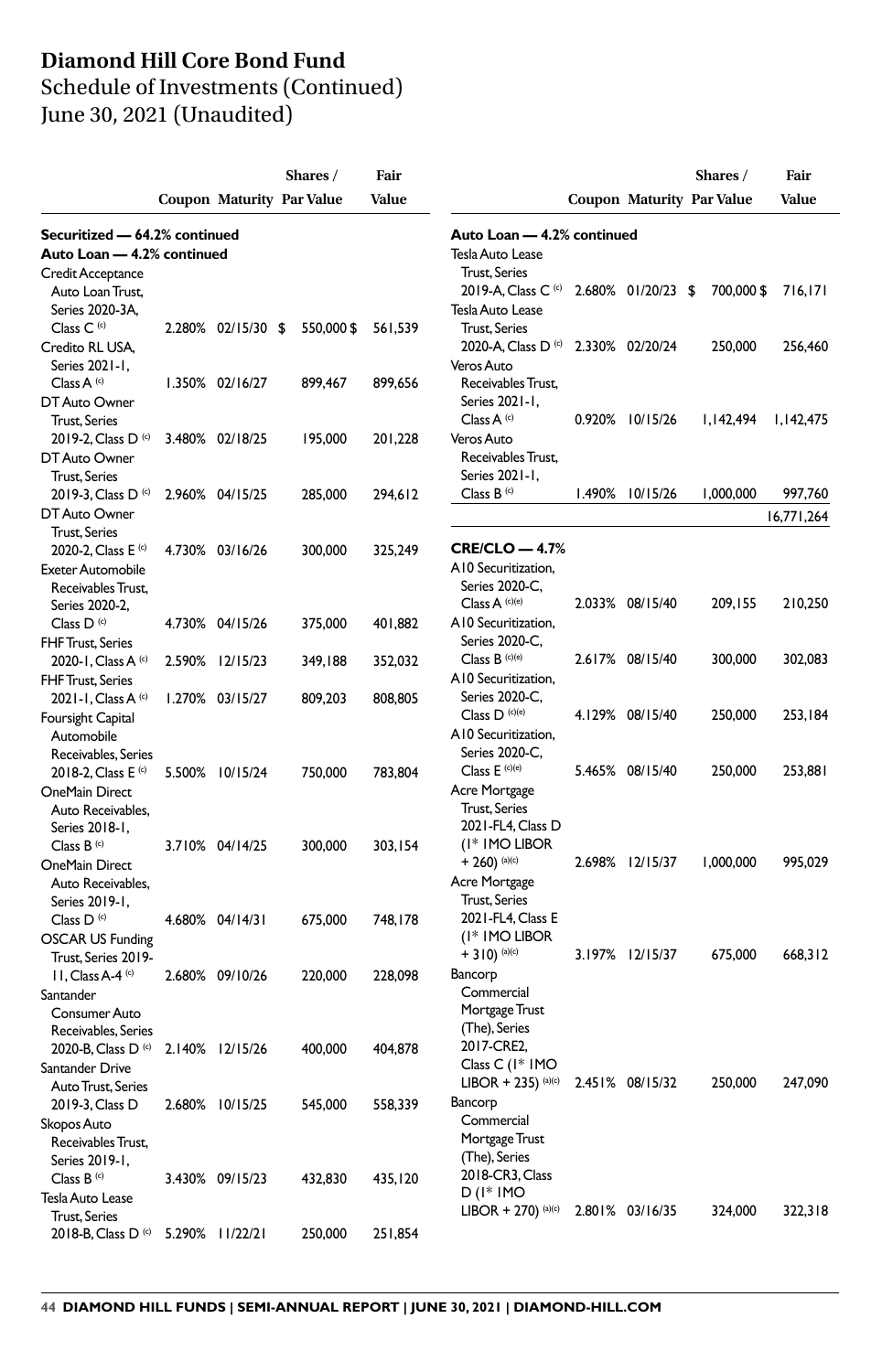|                                    |                    | Shares /                  | Fair      |                                         |                    | Shares /                  | Fair      |
|------------------------------------|--------------------|---------------------------|-----------|-----------------------------------------|--------------------|---------------------------|-----------|
|                                    |                    | Coupon Maturity Par Value | Value     |                                         |                    | Coupon Maturity Par Value | Value     |
| Securitized - 64.2% continued      |                    |                           |           | CRE/CLO - 4.7% continued                |                    |                           |           |
| CRE/CLO - 4.7% continued           |                    |                           |           | FHLMC, Series                           |                    |                           |           |
| Bancorp                            |                    |                           |           | 2020-FL3, Class                         |                    |                           |           |
| Commercial                         |                    |                           |           | A-S (I* IMO                             |                    |                           |           |
| Mortgage Trust                     |                    |                           |           | LIBOR + 285) $(a)(c)$                   | 2.974% 07/16/35 \$ | 800,000\$                 | 811,491   |
| (The), Series                      |                    |                           |           | <b>KKR Real Estate</b>                  |                    |                           |           |
| 2019-CRE6,                         |                    |                           |           | Finance Trust, Inc.,                    |                    |                           |           |
| Class A (I* IMO                    |                    |                           |           | Series 2018-FL1,                        |                    |                           |           |
| LIBOR + 105) $(a)(c)$              | 1.151% 09/17/36 \$ | 167,561 \$                | 167,456   | Class A (1* IMO                         |                    |                           |           |
| Bancorp                            |                    |                           |           | LIBOR + 110) (a)(c)                     | 1.201% 06/15/36    | 920,737                   | 921,023   |
| Commercial                         |                    |                           |           | LoanCore Issuer                         |                    |                           |           |
| Mortgage Trust                     |                    |                           |           | Ltd., Series 2019-                      |                    |                           |           |
| (The), Series                      |                    |                           |           | CRE3, Class D <sup>(a)(c)</sup>         | 2.573% 05/15/36    | 720,000                   | 698,420   |
| 2019-CRE5,                         |                    |                           |           | LoanCore Issuer                         |                    |                           |           |
| Class A (1* IMO                    |                    |                           |           | Ltd., Series 2021-                      |                    |                           |           |
| LIBOR + 100) $(a)(c)$              | $1.101\%$ 03/17/36 | 123,299                   | 123,299   | CRE5, Class A (a)(c)                    | 1.373% 07/15/36    | 1,000,000                 | 1,000,932 |
| BSPRT Issuer Ltd.,                 |                    |                           |           | MFI Ltd., Series                        |                    |                           |           |
| Series 2018-FL3,                   |                    |                           |           | 2020-FL3, Class D                       |                    |                           |           |
| Class A (1* IMO                    |                    |                           |           | (I* IMO LIBOR                           |                    |                           |           |
| LIBOR + 105) $(a)(c)$              | 1.123% 03/15/28    | 205,562                   | 205,562   | $+300$ ) (a)(c)                         | 3.124% 07/16/35    | 775,000                   | 782,011   |
| <b>BSPRT Issuer Ltd.,</b>          |                    |                           |           | Multi Family                            |                    |                           |           |
| Series 2018-FL4,                   |                    |                           |           | Housing Mortgage                        |                    |                           |           |
| Class A (1* IMO                    | 1.123% 09/17/35    | 522,815                   | 522,815   | Loan, Series                            |                    |                           |           |
| LIBOR + 105) (a)(c)                |                    |                           |           | 2019-FL2, Class A                       |                    |                           |           |
| <b>BXMT, Series</b>                |                    |                           |           | (I* IMO LIBOR<br>$+$ 113) (a)(c)        | 1.222% 11/27/34    | 354,054                   | 354,054   |
| 2021-FL4, Class A<br>(I* IMO LIBOR |                    |                           |           |                                         |                    |                           |           |
| $+$ 105) (a)(c)                    | $1.151\%$ 05/17/38 | 750,000                   | 750,000   | Multi Family                            |                    |                           |           |
| <b>BXMT, Series</b>                |                    |                           |           | <b>Housing Mortgage</b><br>Loan, Series |                    |                           |           |
| 2021-FL4, Class D                  |                    |                           |           | 2019-FL2, Class C                       |                    |                           |           |
| (I* IMO LIBOR                      |                    |                           |           | (I* IMO LIBOR                           |                    |                           |           |
| $+$ 225) (a)(c)                    | 2.351% 05/17/38    | 750,000                   | 750,000   | $+$ 200) (a)(c)                         | 2.092% 12/25/34    | 300,000                   | 300,000   |
| <b>BXMT Ltd., Series</b>           |                    |                           |           | Multi Family                            |                    |                           |           |
| 2020-FL2, Class D                  |                    |                           |           | Housing Mortgage                        |                    |                           |           |
| (I* IMO LIBOR                      |                    |                           |           | Loan, Series                            |                    |                           |           |
| $+$ 195) (a)(c)                    | 2.051% 02/16/37    | 625,000                   | 624,219   | 2020-FL4, Class A                       |                    |                           |           |
| <b>BXMT Ltd., Series</b>           |                    |                           |           | (I* IMO LIBOR                           |                    |                           |           |
| 2020-FL2, Class B                  |                    |                           |           | $+$ 170) (a)(c)                         | 1.824% 11/15/35    | 600,000                   | 604,865   |
| (I* IMO LIBOR                      |                    |                           |           | PFP III, Series                         |                    |                           |           |
| $+$ 140) (a)(c)                    | 1.501% 02/18/38    | 1,000,000                 | 999,063   | 2021-7, Class D                         |                    |                           |           |
| <b>BXMT Ltd., Series</b>           |                    |                           |           | (I* IMO LIBOR                           |                    |                           |           |
| 2020-FL2, Class C                  |                    |                           |           | $+$ 240) (a)(c)                         | 2.475% 04/14/38    | 750,000                   | 748.133   |
| (I* IMO LIBOR                      |                    |                           |           | PFP Ltd., Series                        |                    |                           |           |
| $+$ 165) (a)(c)                    | 1.751% 02/18/38    | 1,000,000                 | 999,063   | 2019-5, Class B                         |                    |                           |           |
| Exantas Capital                    |                    |                           |           | (I* IMO LIBOR                           |                    |                           |           |
| Corp., Series                      |                    |                           |           | $+$ 165) (a)(c)                         | 1.725% 04/16/36    | 650,000                   | 649,194   |
| 2020-RS09,                         |                    |                           |           | <b>ReadyCap</b>                         |                    |                           |           |
| Class $D(1^*)$                     |                    |                           |           | Commercial                              |                    |                           |           |
| <b>IMO LIBOR</b>                   |                    |                           |           | Mortgage Trust,                         |                    |                           |           |
| $+ 550$ ) (a)(c)(e)                | 5.601% 04/17/37    | 367,383                   | 373,069   | Series 2020-FL4,                        |                    |                           |           |
| <b>FHLMC, Series</b>               |                    |                           |           | Class A (1* IMO                         |                    |                           |           |
| 2020-FL3, Class B                  |                    |                           |           | LIBOR + 215) (a)(c)                     | 2.242% 02/25/35    | 999,957                   | 1,007,417 |
| (1* IMO LIBOR                      |                    |                           |           |                                         |                    |                           |           |
| $+375)$ (a)(c)                     | 3.874% 07/15/35    | 1,150,000                 | 1,167,956 |                                         |                    |                           |           |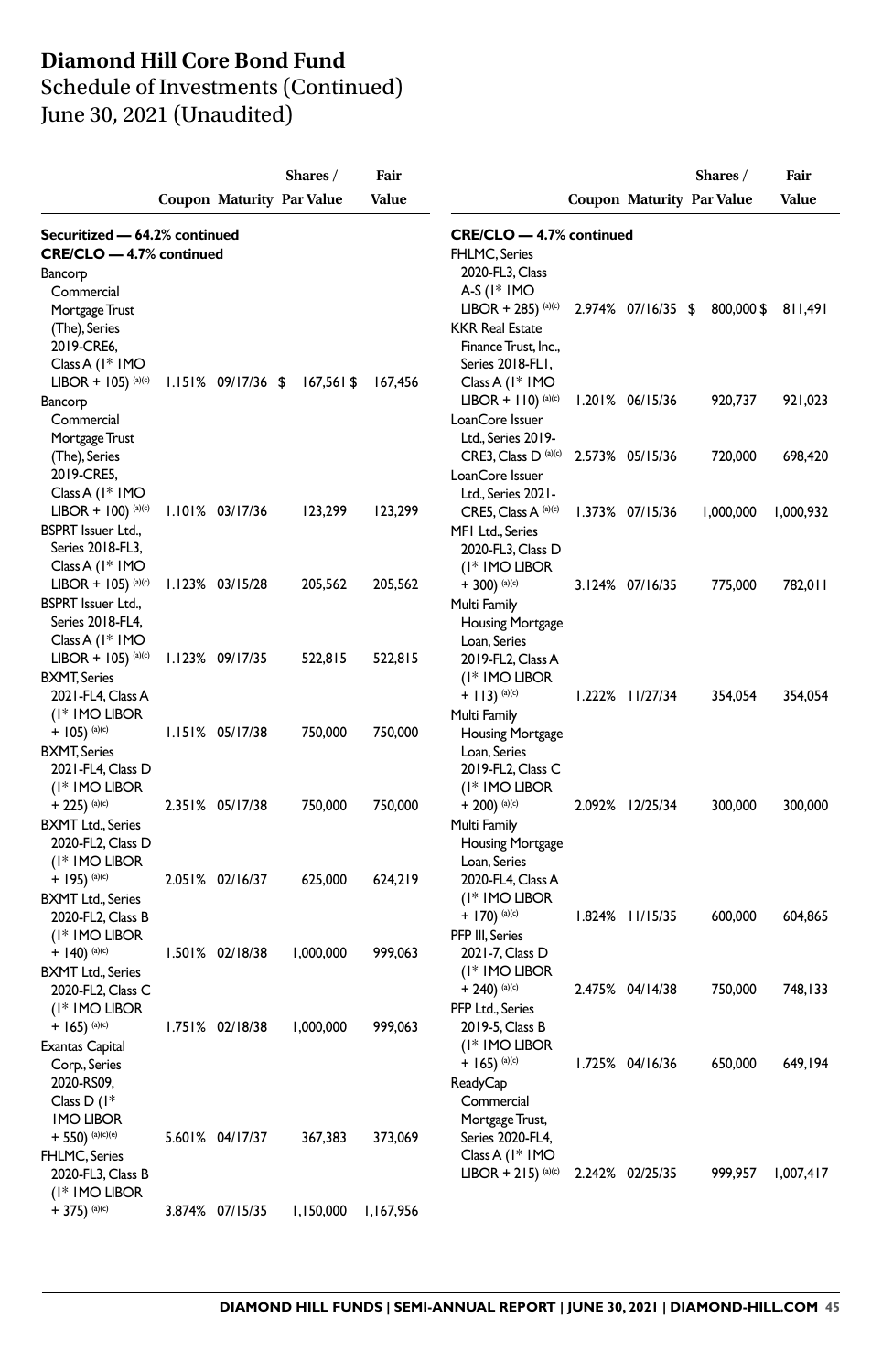|                                             |        |                    | Shares /                  | Fair       |                                           |        |                    | Shares /                  | Fair      |
|---------------------------------------------|--------|--------------------|---------------------------|------------|-------------------------------------------|--------|--------------------|---------------------------|-----------|
|                                             |        |                    | Coupon Maturity Par Value | Value      |                                           |        |                    | Coupon Maturity Par Value | Value     |
| Securitized - 64.2% continued               |        |                    |                           |            | Equipment - 0.9% continued                |        |                    |                           |           |
| CRE/CLO - 4.7% continued                    |        |                    |                           |            | <b>Business let</b>                       |        |                    |                           |           |
| <b>TPG Real Estate</b>                      |        |                    |                           |            | Securities LLC,                           |        |                    |                           |           |
| Finance, Series                             |        |                    |                           |            | Series 2020-1,                            |        |                    |                           |           |
| 2019-FL3, Class A                           |        |                    |                           |            | Class B <sup>(c)</sup>                    |        | 3.967% 11/15/35 \$ | 288,717\$                 | 296,822   |
| (I* IMO LIBOR                               |        |                    |                           |            | <b>Business</b> Jet                       |        |                    |                           |           |
| $+$ 115) (a)(c)                             |        | 1.251% 10/15/34 \$ | 600,000\$                 | 600,000    | Securities LLC,                           |        |                    |                           |           |
|                                             |        |                    |                           | 18,412,189 | Series 2021-1A,                           |        |                    |                           |           |
|                                             |        |                    |                           |            | Class $B^{(c)}$                           |        | 2.918% 04/15/36    | 386,239                   | 389,451   |
| Credit Cards - 2.0%                         |        |                    |                           |            | CLI Funding VI LLC,                       |        |                    |                           |           |
| Brex, Inc., Series                          |        |                    |                           |            | Series 2020-1,                            |        |                    |                           |           |
| 2021-1, Class A (c)                         |        | 2.130% 07/17/24    | 1,000,000                 | 1,006,375  | Class $B^{(c)}$                           |        | 3.620% 09/18/45    | 594.750                   | 610,831   |
| Continental Credit                          |        |                    |                           |            | <b>HPEFS Equipment</b>                    |        |                    |                           |           |
| Card LLC, Series                            |        |                    |                           |            | Trust, Series 2021-                       |        |                    |                           |           |
| 2017-1, Class B (c)                         |        | 6.410% 01/15/25    | 125,831                   | 128,499    | 2A, Class D <sup>(c)</sup>                |        | 1.290% 03/20/29    | 750,000                   | 745,980   |
| Continental Credit                          |        |                    |                           |            | <b>Octane Receivables</b>                 |        |                    |                           |           |
| Card LLC, Series                            |        |                    |                           |            | <b>Trust, Series</b>                      |        |                    |                           |           |
| 2019-1, Class A (c)                         |        | 3.830% 08/15/26    | 1,200,000                 | 1,222,958  | 2019-1, Class A (c)                       |        | 3.160% 09/20/23    | 52,360                    | 52,823    |
| Continental Credit                          |        |                    |                           |            | <b>Octane Receivables</b>                 |        |                    |                           |           |
| Card LLC, Series                            |        |                    |                           |            | <b>Trust, Series</b>                      |        |                    |                           |           |
| 2019-1, Class B (c)                         |        | 4.950% 08/15/26    | 300,000                   | 310,729    | 2020-1, Class A (c)                       |        | 1.710% 02/20/25    | 240.054                   | 242,124   |
| Continental Credit                          |        |                    |                           |            | <b>Octane Receivables</b>                 |        |                    |                           |           |
| Card LLC, Series                            |        |                    |                           |            | Trust. Series 2021-                       |        |                    |                           |           |
| 2020-A. Class A (c)                         |        | 2.240% 12/15/28    | 1,350,000                 | 1,360,718  | IA, Class C <sup>(c)</sup>                | 2.230% | 11/20/28           | 550,000                   | 551,892   |
| Continental Credit                          |        |                    |                           |            |                                           |        |                    |                           | 3,370,756 |
| Card LLC, Series                            |        |                    |                           |            |                                           |        |                    |                           |           |
| 2020-A, Class B (c)                         |        | 3.660% 12/15/28    | 1,200,000                 | 1,212,848  | $HECM = 0.3%$                             |        |                    |                           |           |
| Genesis                                     |        |                    |                           |            | Finance of America                        |        |                    |                           |           |
| Private Label                               |        |                    |                           |            | <b>HECM, Series</b>                       |        |                    |                           |           |
| Amortization                                |        |                    |                           |            | 2020-HB2,<br>Class $A^{(c)}$              |        | 1.710% 07/25/30    | 282,995                   | 284,207   |
| <b>Trust, Series</b><br>2020-1, Class C (c) |        |                    |                           |            |                                           |        |                    |                           |           |
| Genesis Sales                               |        | 4.190% 07/20/30    | 200,000                   | 202,412    | Finance of America<br><b>HECM, Series</b> |        |                    |                           |           |
| <b>Finance Master</b>                       |        |                    |                           |            | 2021-HBI,                                 |        |                    |                           |           |
| Trust. Series 2020-                         |        |                    |                           |            | Class M3 <sup>(c)</sup>                   |        | 3.640% 02/25/31    | 700.000                   | 696,170   |
| AA, Class B <sup>(c)</sup>                  |        | 2.240% 09/22/25    | 535,000                   | 539,021    | <b>RMF Buyout</b>                         |        |                    |                           |           |
| Genesis Sales                               |        |                    |                           |            | Issuance Trust,                           |        |                    |                           |           |
| <b>Finance Master</b>                       |        |                    |                           |            | Series 2020-2,                            |        |                    |                           |           |
| Trust. Series 2020-                         |        |                    |                           |            | Class M <sub>2</sub> <sup>(c)</sup>       |        | 3.091% 06/25/30    | 250,000                   | 251,052   |
| AA. Class C <sup>(c)</sup>                  |        | 2.990% 09/22/25    | 300,000                   | 302,270    |                                           |        |                    |                           | 1,231,429 |
| Genesis Sales                               |        |                    |                           |            |                                           |        |                    |                           |           |
| <b>Finance Master</b>                       |        |                    |                           |            | Hospitality - 2.1%                        |        |                    |                           |           |
| Trust. Series 2021-                         |        |                    |                           |            | <b>BHMS Mortgage</b>                      |        |                    |                           |           |
| AA, Class D <sup>(c)</sup>                  |        | 2.090% 12/21/26    | 750,000                   | 747,972    | <b>Trust, Series</b>                      |        |                    |                           |           |
| Mercury Financial                           |        |                    |                           |            | 2018-ATLS, Class                          |        |                    |                           |           |
| Credit Card,                                |        |                    |                           |            | A (I* IMO                                 |        |                    |                           |           |
| Series 2021-1A,                             |        |                    |                           |            | LIBOR + 125) $(a)(c)$                     |        | 1.323% 07/16/35    | 280,000                   | 280,171   |
| Class $B^{(c)}$                             | 2.330% | 03/20/26           | 800,000                   | 804,627    | <b>BX Commercial</b>                      |        |                    |                           |           |
|                                             |        |                    |                           | 7,838,429  | Mortgage Trust,                           |        |                    |                           |           |
|                                             |        |                    |                           |            | Series 2020-VIV4,                         |        |                    |                           |           |
| Equipment — 0.9%                            |        |                    |                           |            | Class $A^{(c)}$                           |        | 2.843% 03/09/44    | 650,000                   | 682,761   |
| Business Jet                                |        |                    |                           |            | <b>BX Commercial</b>                      |        |                    |                           |           |
| Securities LLC,                             |        |                    |                           |            | Mortgage Trust,                           |        |                    |                           |           |
| Series 2019-1.                              |        |                    |                           |            | Series 2020-VIV3.                         |        |                    |                           |           |
| Class $B^{(c)}$                             |        | 5.193% 07/15/34    | 478,870                   | 480,833    | Class $B^{(c)}$                           |        | 3.540% 03/09/44    | 1,300,000                 | 1,411,707 |
|                                             |        |                    |                           |            |                                           |        |                    |                           |           |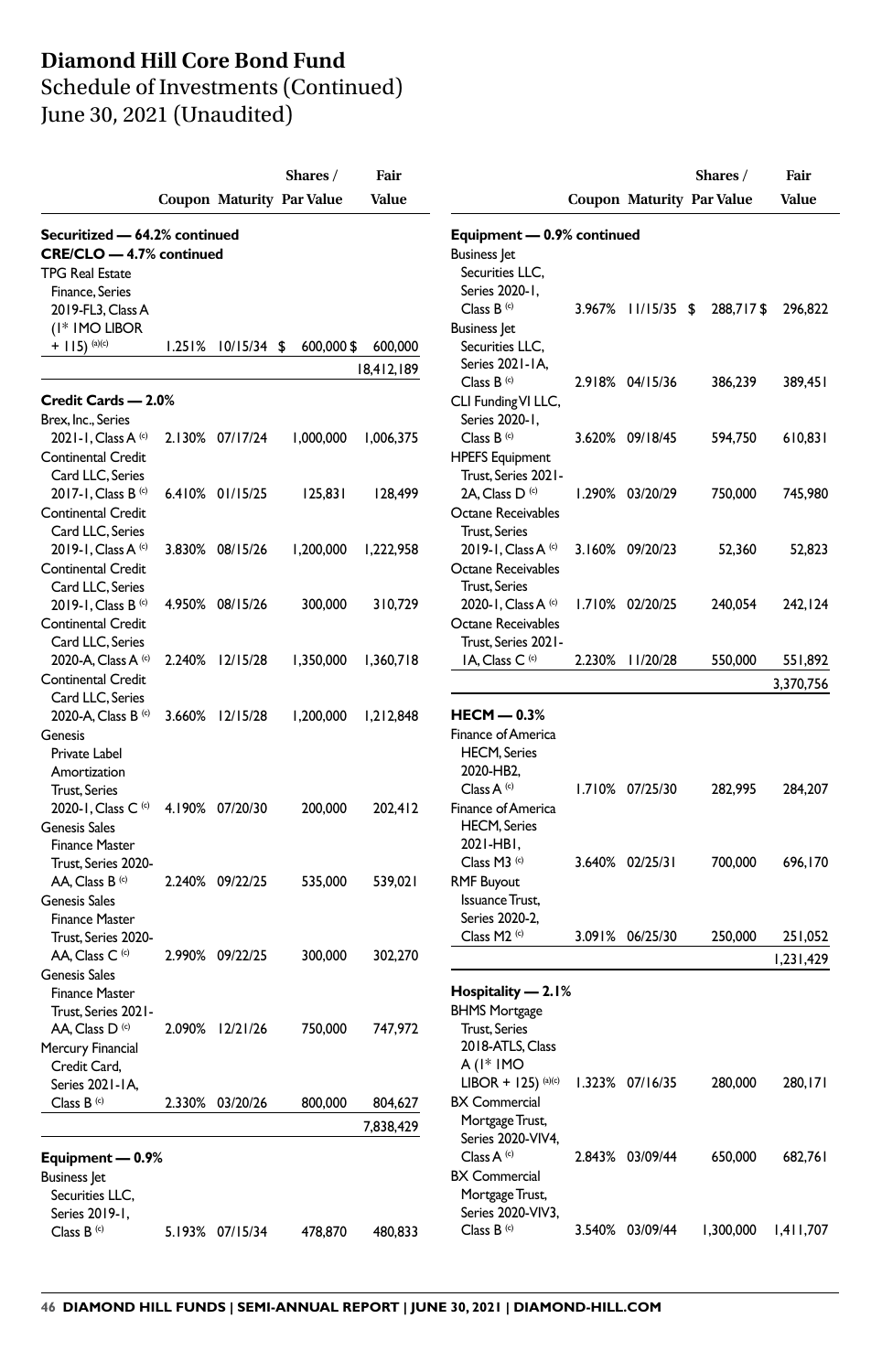|                                          |                    | Shares/                   | Fair      |                                       |        |                 | Shares /                  | Fair      |
|------------------------------------------|--------------------|---------------------------|-----------|---------------------------------------|--------|-----------------|---------------------------|-----------|
|                                          |                    | Coupon Maturity Par Value | Value     |                                       |        |                 | Coupon Maturity Par Value | Value     |
| Securitized - 64.2% continued            |                    |                           |           | Hospitality - 2.1% continued          |        |                 |                           |           |
| Hospitality - 2.1% continued             |                    |                           |           | Motel 6 Trust, Series                 |        |                 |                           |           |
| <b>BX Trust, Series</b>                  |                    |                           |           | 2017-MTL6,                            |        |                 |                           |           |
| 2018-GW, Class                           |                    |                           |           | Class D (1* IMO                       |        |                 |                           |           |
| E (I* IMO LIBOR                          |                    |                           |           | LIBOR + 215) (a)(c)                   | 2.223% | 08/15/34 \$     | 185,014\$                 | 185,360   |
| $+$ 197) (a)(c)                          | 2.043% 05/15/37 \$ | 150,000\$                 | 149,997   |                                       |        |                 |                           | 8,457,736 |
| <b>BX Trust, Series</b>                  |                    |                           |           |                                       |        |                 |                           |           |
| 2019-OCII,                               |                    |                           |           | Industrial - 0.7%                     |        |                 |                           |           |
| Class $D^{(c)}$                          | 4.075% 12/09/41    | 225,000                   | 240,732   | <b>BX Commercial</b>                  |        |                 |                           |           |
| <b>BX Trust, Series</b>                  |                    |                           |           | Mortgage Trust,                       |        |                 |                           |           |
| 2019-OCII,                               |                    |                           |           | Series 2020-FOX,                      |        |                 |                           |           |
| Class $A^{(c)}$                          | 3.202% 12/11/41    | 1,177,000                 | 1,267,939 | Class D (I* IMO                       |        |                 |                           |           |
| Champlain Housing                        |                    |                           |           | LIBOR + 210) (a)(c)                   |        | 2.173% 11/15/32 | 1,178,894                 | 1,183,378 |
| Mortgage                                 |                    |                           |           | Cold Storage Trust,                   |        |                 |                           |           |
| <b>Trust, Series</b>                     |                    |                           |           | Series 2020-ICE5,<br>Class E $(1^*)$  |        |                 |                           |           |
| 2017-COSMO,                              |                    |                           |           | IMO LIBOR +                           |        |                 |                           |           |
| Class B (1* IMO<br>LIBOR + 140) $(a)(c)$ | 1.473% 11/17/36    | 100,000                   | 100,093   | $276.56$ ) (a)(c)                     |        | 2.838% 11/16/37 | 491,495                   | 493,652   |
|                                          |                    |                           |           | Credit Suisse First                   |        |                 |                           |           |
| Cosmopolitan<br>Hotel Trust, Series      |                    |                           |           | Boston, Series                        |        |                 |                           |           |
| 2017-COSMO,                              |                    |                           |           | 2020-UNFI,                            |        |                 |                           |           |
| Class D (I* IMO                          |                    |                           |           | Class A (a)(c)                        | 3.741% | 12/06/22        | 1,000,000                 | 1,002,822 |
| LIBOR + 225) $(a)(c)$                    | 2.323% 11/15/36    | 100,000                   | 100, 124  |                                       |        |                 |                           | 2,679,852 |
| Cosmopolitan                             |                    |                           |           |                                       |        |                 |                           |           |
| Hotel Trust, Series                      |                    |                           |           | Laboratory — 0.5%                     |        |                 |                           |           |
| 2017-COSMO.                              |                    |                           |           | Commercial                            |        |                 |                           |           |
| Class A (1* IMO                          |                    |                           |           | Mortgage Trust,                       |        |                 |                           |           |
| LIBOR + 93) $(a)(c)$                     | 1.003% 11/17/36    | 800,000                   | 800,744   | Series 2020-CX,                       |        |                 |                           |           |
| <b>Extended Stay</b>                     |                    |                           |           | Class $A^{(c)}$                       |        | 2.173% 11/10/46 | 2,000,000                 | 2,017,630 |
| America Trust,                           |                    |                           |           | Manufactured Housing $-$ 0.0% $\circ$ |        |                 |                           |           |
| Series 2021-ESH,                         |                    |                           |           | Cascade Funding                       |        |                 |                           |           |
| Class C (1* IMO                          |                    |                           |           | Mortgage Trust,                       |        |                 |                           |           |
| LIBOR + 170) (a)(c)                      | 1.775% 07/15/38    | 500,000                   | 501,450   | Series 2019-MH1,                      |        |                 |                           |           |
| <b>Extended Stay</b>                     |                    |                           |           | Class $M^{(c)}$                       | 5.985% | 1/25/44         | 100,000                   | 103,814   |
| America Trust,                           |                    |                           |           |                                       |        |                 |                           |           |
| Series 2021-ESH,                         |                    |                           |           | Mixed-Use - 0.1%                      |        |                 |                           |           |
| Class E (1* IMO<br>LIBOR +285) (a)(c)    | 2.925% 07/15/38    | 250,000                   | 250,942   | 20 Times Square                       |        |                 |                           |           |
| Fontainebleau                            |                    |                           |           | Trust, Series 2018-                   |        |                 |                           |           |
| Miami Beach,                             |                    |                           |           | 20TS, Class B (a)(c)                  |        | 3.100% 05/17/35 | 300,000                   | 302,964   |
| Series 2019-FBLU,                        |                    |                           |           | Multifamily — 1.6%                    |        |                 |                           |           |
| Class $C^{(c)}$                          | 3.750% 12/12/36    | 750,000                   | 790,424   | FHLMC, Series                         |        |                 |                           |           |
| Goldman Sachs                            |                    |                           |           | 2021-MN1, Class                       |        |                 |                           |           |
| Mortgage                                 |                    |                           |           | M-1 (1* SOFR30A                       |        |                 |                           |           |
| Securities Corp.                         |                    |                           |           | $+$ 200) (a)(c)                       |        | 2.018% 01/25/51 | 1,120,416                 | 1,128,338 |
| <b>Trust, Series</b>                     |                    |                           |           | Freedom Mortgage                      |        |                 |                           |           |
| 2018-HULA,                               |                    |                           |           | Trust, Series 2016-                   |        |                 |                           |           |
| Class A (1* IMO                          |                    |                           |           | $KF17, Class B^{(a)(c)}$              |        | 2.587% 03/25/23 | 609,524                   | 607,790   |
| LIBOR + 92) $(a)(c)$                     | 0.993% 07/16/35    | 752,841                   | 753,666   | Freedom Mortgage                      |        |                 |                           |           |
| Goldman Sachs                            |                    |                           |           | <b>Trust, Series</b>                  |        |                 |                           |           |
| Mortgage                                 |                    |                           |           | 2017-KF39,                            |        |                 |                           |           |
| Securities Corp.                         |                    |                           |           | Class B (1* IMO                       |        |                 |                           |           |
| <b>Trust, Series</b>                     |                    |                           |           | LIBOR + 250) (a)(c)                   |        | 2.586% 11/25/24 | 467,409                   | 465,359   |
| 2018-HULA,                               |                    |                           |           |                                       |        |                 |                           |           |
| Class B (1* IMO<br>LIBOR + 125) $(a)(c)$ | 1.323% 07/16/35    | 941,051                   | 941,626   |                                       |        |                 |                           |           |
|                                          |                    |                           |           |                                       |        |                 |                           |           |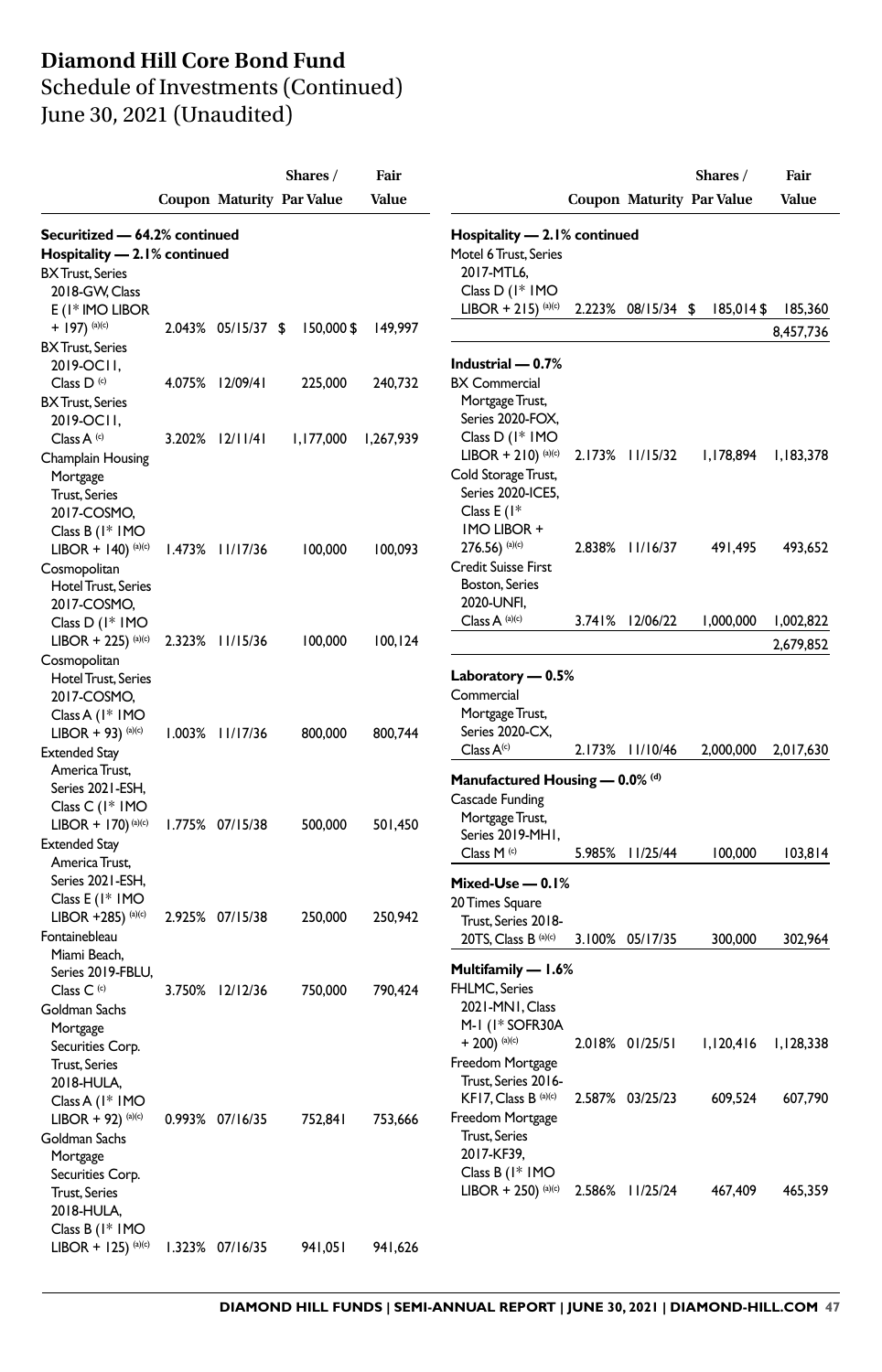|                                          |        |                    | Shares /                  | Fair      |                                                    |                    | Shares /                                | Fair        |
|------------------------------------------|--------|--------------------|---------------------------|-----------|----------------------------------------------------|--------------------|-----------------------------------------|-------------|
|                                          |        |                    | Coupon Maturity Par Value | Value     |                                                    |                    | Coupon Maturity Par Value               | Value       |
| Securitized - 64.2% continued            |        |                    |                           |           | Office — 0.6%                                      |                    |                                         |             |
| Multifamily - 1.6% continued             |        |                    |                           |           | Drop Mortgage                                      |                    |                                         |             |
| Freedom Mortgage                         |        |                    |                           |           | <b>Trust, Series</b>                               |                    |                                         |             |
| <b>Trust, Series</b>                     |        |                    |                           |           | 2021-FILE, Class                                   |                    |                                         |             |
| 2018-KF53,                               |        |                    |                           |           | $C(1*1MO)$                                         |                    |                                         |             |
| Class B (I* IMO                          |        |                    |                           |           | $LIBOR + 225)$ (a)(c)                              |                    | 2.320% 04/15/26 \$1,500,000 \$1,504,660 |             |
| LIBOR + 205) $(a)(c)$                    |        | 2.136% 10/27/25 \$ | 504,499 \$                | 500,936   | Goldman Sachs                                      |                    |                                         |             |
| <b>FREMF Mortgage</b>                    |        |                    |                           |           | Mortgage                                           |                    |                                         |             |
| <b>Trust, Series</b>                     |        |                    |                           |           | Securities Corp.                                   |                    |                                         |             |
| 2018-KF44.                               |        |                    |                           |           | Trust, Series 2021-                                |                    |                                         |             |
| Class B (1* IMO                          |        |                    |                           |           | ROSS, Class D <sup>(a)(c)</sup>                    | 2.573% 05/15/26    | 1,000,000                               | 1,000,635   |
| LIBOR + 215) $(a)(c)$                    |        | 2.236% 02/25/25    | 366.882                   | 365.396   |                                                    |                    |                                         | 2,505,295   |
| <b>FREMF Mortgage</b>                    |        |                    |                           |           |                                                    |                    |                                         |             |
| <b>Trust, Series</b>                     |        |                    |                           |           | <b>Residential Transition Loan - 1.1%</b>          |                    |                                         |             |
| 2018-KF43,                               |        |                    |                           |           | AlphaFlow                                          |                    |                                         |             |
| Class B (1* IMO                          |        |                    |                           |           | Transitional                                       |                    |                                         |             |
| LIBOR + 215) $(a)(c)$                    |        | 2.236% 01/25/28    | 357,801                   | 356,751   | Mortgage Co.,<br>Series 2021-WLI,                  |                    |                                         |             |
| <b>FREMF Mortgage</b>                    |        |                    |                           |           | Class A $I(c)$                                     | 3.280% 03/25/25    | 800,000                                 | 799,603     |
| <b>Trust, Series</b><br>2018-KF50, Class |        |                    |                           |           | AlphaFlow                                          |                    |                                         |             |
| <b>B</b> (I* IMO LIBOR                   |        |                    |                           |           | Transitional                                       |                    |                                         |             |
| $+$ 190) (a)(c)                          |        | 2.007% 07/25/28    | 690,765                   | 680,607   | Mortgage Co.,                                      |                    |                                         |             |
| <b>FREMF Mortgage</b>                    |        |                    |                           |           | Series 2021-WLI,                                   |                    |                                         |             |
| <b>Trust, Series</b>                     |        |                    |                           |           | Class A <sub>2</sub> $(c)$                         | 5.610% 03/25/25    | 500,000                                 | 499,748     |
| 2019-KF67,                               |        |                    |                           |           | Antler Mortgage                                    |                    |                                         |             |
| Class B (1* IMO                          |        |                    |                           |           | Trust, Series 2021-                                |                    |                                         |             |
| $LIBOR + 225)$ <sup>(a)(c)</sup>         |        | 2.336% 08/25/29    | 536,471                   | 533,867   | RTLI, Class M (c)                                  | 5.438% 05/25/25    | 1,750,000                               | 1,742,503   |
| Multi Family                             |        |                    |                           |           | <b>LHOME Mortgage</b>                              |                    |                                         |             |
| Connecticut                              |        |                    |                           |           | Trust, Series 2019-                                |                    |                                         |             |
| Avenue, Series                           |        |                    |                           |           | RLT1, Class A2 (c)                                 | 4.948% 10/25/23    | 20,087                                  | 20,106      |
| 2019-01, Class                           |        |                    |                           |           | <b>LHOME Mortgage</b>                              |                    |                                         |             |
| M-7 (1* IMO                              |        |                    |                           |           | Trust, Series 2019-                                |                    |                                         |             |
| $LIBOR + 170)$ (a)(c)                    | 1.792% | 10/15/49           | 885.609                   | 884.921   | RTL2, Class A-2 <sup>(c)</sup>                     | 4.335% 03/25/24    | 700,000                                 | 709,580     |
| Multi Family                             |        |                    |                           |           | <b>LHOME Mortgage</b>                              |                    |                                         |             |
| Connecticut                              |        |                    |                           |           | Trust, Series 2021-                                |                    |                                         |             |
| Avenue, Series                           |        |                    |                           |           | RTLI, Class M (c)                                  | 4.458% 09/25/26    | 750,000                                 | 749,885     |
| 2020-01, Class                           |        |                    |                           |           |                                                    |                    |                                         | 4,521,425   |
| M-7 (1* IMO<br>LIBOR + 195) $(a)(c)$     |        | 2.041% 03/25/50    | 780,633                   | 782,866   | Retail — 1.4%                                      |                    |                                         |             |
|                                          |        |                    |                           | 6,306,831 | Aventura Mall Trust,                               |                    |                                         |             |
|                                          |        |                    |                           |           | Series 2018-AVM,                                   |                    |                                         |             |
| <b>Non-Agency MBS 2.0 - 0.4%</b>         |        |                    |                           |           | Class $C^{(c)}$                                    | 4.249% 07/09/40    | 650,000                                 | 687,758     |
| J.P. Morgan Wealth                       |        |                    |                           |           | <b>BB-UBS Trust, Series</b>                        |                    |                                         |             |
| Management,                              |        |                    |                           |           | 2012-SHOW,                                         |                    |                                         |             |
| Series 2021-CLI,                         |        |                    |                           |           | Class $A^{(c)}$                                    | 3.430% 11/05/36    | 335,000                                 | 354,832     |
| Class MI $(1^*)$                         |        |                    |                           |           | <b>BX Trust, Series</b>                            |                    |                                         |             |
| SOFR30A                                  |        |                    |                           |           | 2021-VIEW,                                         |                    |                                         |             |
| $+$ 130) (a)                             |        | 1.317% 02/26/71    | 914,925                   | 915,502   | Class B (a)(c)                                     | 1.950% 06/15/23    | 1,150,000                               | I, 149, 999 |
| J.P. Morgan Wealth                       |        |                    |                           |           | <b>BX Trust, Series</b>                            |                    |                                         |             |
| Management,<br>Series 2021-CLI,          |        |                    |                           |           | 2018-EXCL                                          |                    |                                         |             |
| Class M3 $(1^*)$                         |        |                    |                           |           | Class A $(1^*$                                     |                    |                                         |             |
| SOFR30A                                  |        |                    |                           |           | <b>IMO LIBOR +</b><br>$108.763)$ <sup>(a)(c)</sup> | $1.161\%$ 09/15/37 | 828,377                                 | 819,091     |
| $+$ 180) (a)                             |        | 1.817% 02/26/71    | 690,544                   | 690,544   | BX Trust. Series                                   |                    |                                         |             |
|                                          |        |                    |                           | 1,606,046 | 2018-EXCL                                          |                    |                                         |             |
|                                          |        |                    |                           |           | Class B (a)(c)                                     | 1.417% 09/15/37    | 207,094                                 | 201,395     |
|                                          |        |                    |                           |           |                                                    |                    |                                         |             |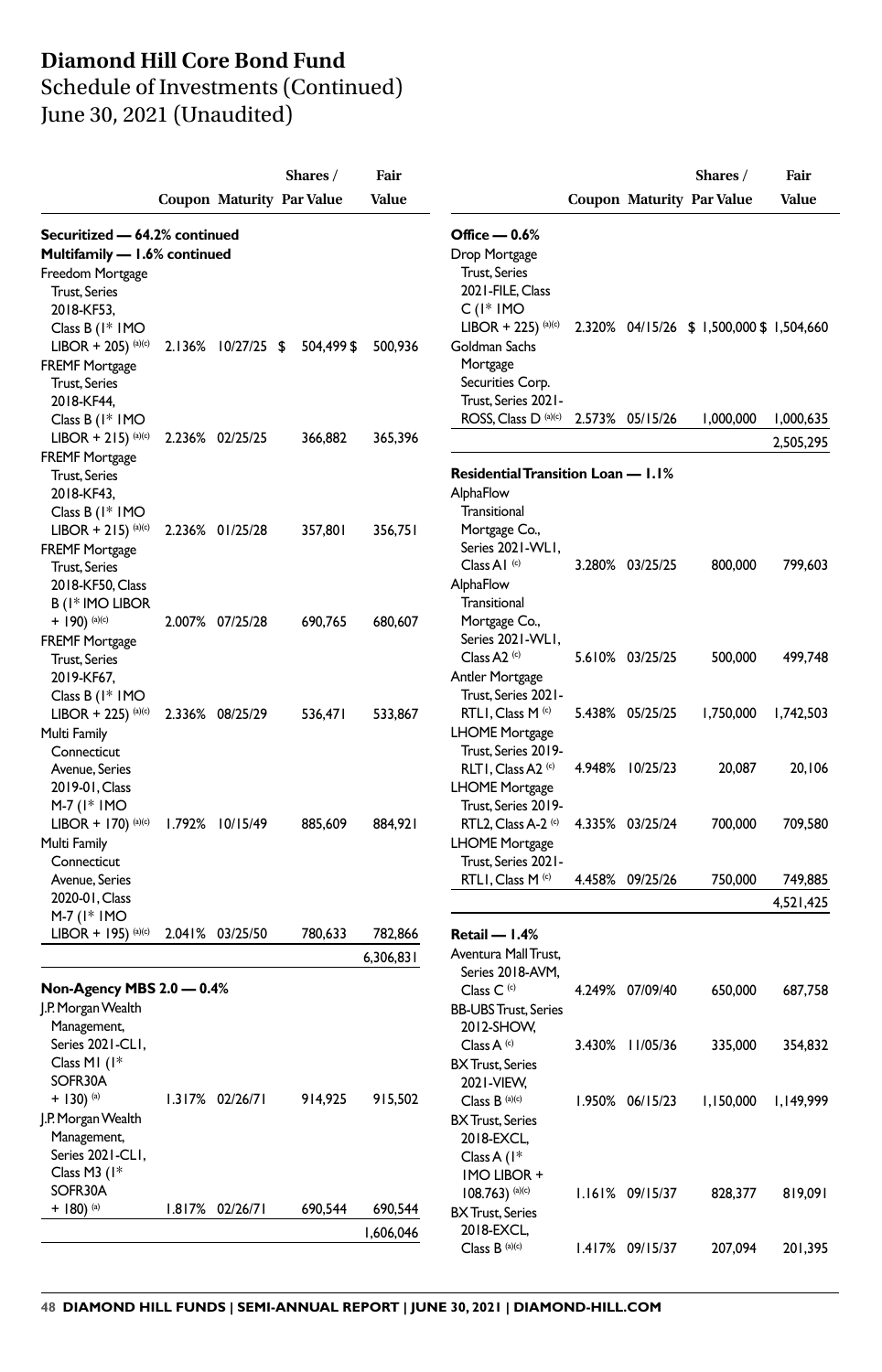| Value<br>Value<br>Coupon Maturity Par Value<br>Coupon Maturity Par Value<br>Securitized - 64.2% continued<br>Single Family Rental - 2.7% continued<br>Retail - 1.4% continued<br>Colony American<br>Finance Ltd.,<br>Citigroup<br>Series 2020-1.<br>Commercial<br>Class A <sub>2</sub> <sup>(c)</sup><br>2.296% 03/15/50 \$<br>250,000 \$<br>255,735<br>Mortgage, Series<br>2017-MDRB,<br>Colony American<br>Class D (1* IMO<br>Finance Ltd.,<br>LIBOR + 325) $(a)(c)$<br>3.323% 07/15/30 \$<br>150,000\$<br>148,462<br>Series 2020-4,<br>Class B <sup>(c)</sup><br>1.707% 12/15/52<br>800,000<br>790,526<br>Citigroup<br>Commercial<br>Colony American<br>Mortgage, Series<br>Finance Ltd.,<br>Series 2020-4,<br>2017-MDRB,<br>Class A (I* IMO<br>Class $D^{(c)}$<br>2.712% 12/15/52<br>800,000<br>778,369<br>LIBOR + 110) (a)(c)<br>1.173% 07/15/30<br>101,547<br>101,017<br>Colony American<br><b>Credit Suisse First</b><br>Finance Ltd<br>Series 2020-4,<br>Boston, Series<br>Class E <sup>(c)</sup><br>2018-SITE,<br>3.379% 12/15/52<br>750,000<br>741,126<br>Class A <sup>(c)</sup><br>4.284% 04/17/36<br>127,000<br>132,178<br>Home Partners of<br><b>Credit Suisse First</b><br>America Trust,<br>Series 2019-1,<br>Boston, Series<br>Class $B^{(c)}$<br>3.157% 09/17/27<br>2018-SITE,<br>546,760<br>556,965<br>Class C (a)(c)<br>4.782% 04/17/36<br>435,000<br>426,483<br>Home Partners of<br><b>Wells Fargo</b><br>America Trust,<br>Series 2019-2,<br>Mortgage Trust,<br>Class $B^{(c)}$<br>2.922%<br>626,792<br>Series 2021-SAVE,<br>10/19/39<br>623,716<br>Class A (I* IMO<br><b>Invitation Homes</b><br>LIBOR + 115) $(a)(c)$<br>1.223% 02/15/40<br>454,511<br>456,385<br><b>Trust, Series</b><br>2017-SFR2, Class<br>Wells Fargo<br>Mortgage Trust,<br>$A (I*IMO)$<br>LIBOR + 85) (a)(c)<br>0.951% 12/19/36<br>803,162<br>803,866<br>Series 2021-SAVE,<br>Class C (I* IMO<br><b>Invitation Homes</b><br>LIBOR + 180) $(a)(c)$<br>1.873% 02/15/40<br>386,334<br>388,727<br><b>Trust, Series</b><br>2018-SFR1, Class<br><b>Wells Fargo</b><br>$B(1*1MO)$<br>Mortgage Trust,<br>LIBOR + 95) $(a)(c)$<br>1.051% 03/17/37<br>750,000<br>751,036<br>Series 2021-SAVE,<br>Class D (1* IMO<br><b>Invitation Homes</b><br>LIBOR + 250) $(a)(c)$<br>2.573% 02/15/40<br>454,511<br>459,056<br><b>Trust. Series</b><br>2018-SFR1, Class<br>5,325,383<br>$A$ (1* IMO<br>Single Family Rental — 2.7%<br>$LIBOR + 70$ ) (a)(c)<br>0.801% 03/19/37<br>301,295<br>301,574<br>American Homes 4<br><b>Invitation Homes</b><br>Rent, Series 2014-<br><b>Trust. Series</b><br>SFR2, Class E <sup>(c)</sup><br>6.231% 10/17/36<br>300,000<br>329,402<br>2018-SFR3, Class<br>$A$ (1* IMO<br>American Homes 4<br>Rent, Series 2014-<br>LIBOR + 100) (a)(c)<br>$1.101\%$ 07/17/37<br>1,064,345<br>1,065,912<br>SFR2, Class D <sup>(c)</sup><br>3.678%<br>12/17/36<br>330,355<br>351,701<br>Progress Residential<br>American Homes 4<br>Trust, Series 2021-<br>Rent. Series 2014-<br>SFR1, Class B <sup>(c)</sup><br>1.303% 04/17/38<br>850,000<br>834,059<br>SFR3, Class E <sup>(c)</sup><br>6.418% 12/18/36<br>300,000<br>328,409<br>Progress Residential<br>American Homes 4<br>Trust, Series 2021-<br>Rent. Series 2015-<br>2.106% 04/17/38<br>700,000<br>691,759<br>SFRI, Class E <sup>(c)</sup><br>SFR1, Class A (c)<br>3.467% 04/17/52<br>114,308<br>121,243<br>Star, Series 2021-<br>Colony American<br>SFR1, Class E<br>(I* IMO LIBOR<br>Finance Ltd.,<br>$+$ 170) (a)(c)<br>Series 2016-2,<br>1.801% 04/17/38<br>1,200,000<br>1,197,855<br>Class $B^{(c)}$<br>150,000<br>150,533<br>3.141% 11/15/48<br>10,676,862 |  | Shares / | Fair |  | Shares / | Fair |
|-------------------------------------------------------------------------------------------------------------------------------------------------------------------------------------------------------------------------------------------------------------------------------------------------------------------------------------------------------------------------------------------------------------------------------------------------------------------------------------------------------------------------------------------------------------------------------------------------------------------------------------------------------------------------------------------------------------------------------------------------------------------------------------------------------------------------------------------------------------------------------------------------------------------------------------------------------------------------------------------------------------------------------------------------------------------------------------------------------------------------------------------------------------------------------------------------------------------------------------------------------------------------------------------------------------------------------------------------------------------------------------------------------------------------------------------------------------------------------------------------------------------------------------------------------------------------------------------------------------------------------------------------------------------------------------------------------------------------------------------------------------------------------------------------------------------------------------------------------------------------------------------------------------------------------------------------------------------------------------------------------------------------------------------------------------------------------------------------------------------------------------------------------------------------------------------------------------------------------------------------------------------------------------------------------------------------------------------------------------------------------------------------------------------------------------------------------------------------------------------------------------------------------------------------------------------------------------------------------------------------------------------------------------------------------------------------------------------------------------------------------------------------------------------------------------------------------------------------------------------------------------------------------------------------------------------------------------------------------------------------------------------------------------------------------------------------------------------------------------------------------------------------------------------------------------------------------------------------------------------------------------------------------------------------------------------------------------------------------------------------------------------------------------------------------------------------------------------------------------------------------------------------------------------------------------------------------------------------------------------|--|----------|------|--|----------|------|
|                                                                                                                                                                                                                                                                                                                                                                                                                                                                                                                                                                                                                                                                                                                                                                                                                                                                                                                                                                                                                                                                                                                                                                                                                                                                                                                                                                                                                                                                                                                                                                                                                                                                                                                                                                                                                                                                                                                                                                                                                                                                                                                                                                                                                                                                                                                                                                                                                                                                                                                                                                                                                                                                                                                                                                                                                                                                                                                                                                                                                                                                                                                                                                                                                                                                                                                                                                                                                                                                                                                                                                                                                   |  |          |      |  |          |      |
|                                                                                                                                                                                                                                                                                                                                                                                                                                                                                                                                                                                                                                                                                                                                                                                                                                                                                                                                                                                                                                                                                                                                                                                                                                                                                                                                                                                                                                                                                                                                                                                                                                                                                                                                                                                                                                                                                                                                                                                                                                                                                                                                                                                                                                                                                                                                                                                                                                                                                                                                                                                                                                                                                                                                                                                                                                                                                                                                                                                                                                                                                                                                                                                                                                                                                                                                                                                                                                                                                                                                                                                                                   |  |          |      |  |          |      |
|                                                                                                                                                                                                                                                                                                                                                                                                                                                                                                                                                                                                                                                                                                                                                                                                                                                                                                                                                                                                                                                                                                                                                                                                                                                                                                                                                                                                                                                                                                                                                                                                                                                                                                                                                                                                                                                                                                                                                                                                                                                                                                                                                                                                                                                                                                                                                                                                                                                                                                                                                                                                                                                                                                                                                                                                                                                                                                                                                                                                                                                                                                                                                                                                                                                                                                                                                                                                                                                                                                                                                                                                                   |  |          |      |  |          |      |
|                                                                                                                                                                                                                                                                                                                                                                                                                                                                                                                                                                                                                                                                                                                                                                                                                                                                                                                                                                                                                                                                                                                                                                                                                                                                                                                                                                                                                                                                                                                                                                                                                                                                                                                                                                                                                                                                                                                                                                                                                                                                                                                                                                                                                                                                                                                                                                                                                                                                                                                                                                                                                                                                                                                                                                                                                                                                                                                                                                                                                                                                                                                                                                                                                                                                                                                                                                                                                                                                                                                                                                                                                   |  |          |      |  |          |      |
|                                                                                                                                                                                                                                                                                                                                                                                                                                                                                                                                                                                                                                                                                                                                                                                                                                                                                                                                                                                                                                                                                                                                                                                                                                                                                                                                                                                                                                                                                                                                                                                                                                                                                                                                                                                                                                                                                                                                                                                                                                                                                                                                                                                                                                                                                                                                                                                                                                                                                                                                                                                                                                                                                                                                                                                                                                                                                                                                                                                                                                                                                                                                                                                                                                                                                                                                                                                                                                                                                                                                                                                                                   |  |          |      |  |          |      |
|                                                                                                                                                                                                                                                                                                                                                                                                                                                                                                                                                                                                                                                                                                                                                                                                                                                                                                                                                                                                                                                                                                                                                                                                                                                                                                                                                                                                                                                                                                                                                                                                                                                                                                                                                                                                                                                                                                                                                                                                                                                                                                                                                                                                                                                                                                                                                                                                                                                                                                                                                                                                                                                                                                                                                                                                                                                                                                                                                                                                                                                                                                                                                                                                                                                                                                                                                                                                                                                                                                                                                                                                                   |  |          |      |  |          |      |
|                                                                                                                                                                                                                                                                                                                                                                                                                                                                                                                                                                                                                                                                                                                                                                                                                                                                                                                                                                                                                                                                                                                                                                                                                                                                                                                                                                                                                                                                                                                                                                                                                                                                                                                                                                                                                                                                                                                                                                                                                                                                                                                                                                                                                                                                                                                                                                                                                                                                                                                                                                                                                                                                                                                                                                                                                                                                                                                                                                                                                                                                                                                                                                                                                                                                                                                                                                                                                                                                                                                                                                                                                   |  |          |      |  |          |      |
|                                                                                                                                                                                                                                                                                                                                                                                                                                                                                                                                                                                                                                                                                                                                                                                                                                                                                                                                                                                                                                                                                                                                                                                                                                                                                                                                                                                                                                                                                                                                                                                                                                                                                                                                                                                                                                                                                                                                                                                                                                                                                                                                                                                                                                                                                                                                                                                                                                                                                                                                                                                                                                                                                                                                                                                                                                                                                                                                                                                                                                                                                                                                                                                                                                                                                                                                                                                                                                                                                                                                                                                                                   |  |          |      |  |          |      |
|                                                                                                                                                                                                                                                                                                                                                                                                                                                                                                                                                                                                                                                                                                                                                                                                                                                                                                                                                                                                                                                                                                                                                                                                                                                                                                                                                                                                                                                                                                                                                                                                                                                                                                                                                                                                                                                                                                                                                                                                                                                                                                                                                                                                                                                                                                                                                                                                                                                                                                                                                                                                                                                                                                                                                                                                                                                                                                                                                                                                                                                                                                                                                                                                                                                                                                                                                                                                                                                                                                                                                                                                                   |  |          |      |  |          |      |
|                                                                                                                                                                                                                                                                                                                                                                                                                                                                                                                                                                                                                                                                                                                                                                                                                                                                                                                                                                                                                                                                                                                                                                                                                                                                                                                                                                                                                                                                                                                                                                                                                                                                                                                                                                                                                                                                                                                                                                                                                                                                                                                                                                                                                                                                                                                                                                                                                                                                                                                                                                                                                                                                                                                                                                                                                                                                                                                                                                                                                                                                                                                                                                                                                                                                                                                                                                                                                                                                                                                                                                                                                   |  |          |      |  |          |      |
|                                                                                                                                                                                                                                                                                                                                                                                                                                                                                                                                                                                                                                                                                                                                                                                                                                                                                                                                                                                                                                                                                                                                                                                                                                                                                                                                                                                                                                                                                                                                                                                                                                                                                                                                                                                                                                                                                                                                                                                                                                                                                                                                                                                                                                                                                                                                                                                                                                                                                                                                                                                                                                                                                                                                                                                                                                                                                                                                                                                                                                                                                                                                                                                                                                                                                                                                                                                                                                                                                                                                                                                                                   |  |          |      |  |          |      |
|                                                                                                                                                                                                                                                                                                                                                                                                                                                                                                                                                                                                                                                                                                                                                                                                                                                                                                                                                                                                                                                                                                                                                                                                                                                                                                                                                                                                                                                                                                                                                                                                                                                                                                                                                                                                                                                                                                                                                                                                                                                                                                                                                                                                                                                                                                                                                                                                                                                                                                                                                                                                                                                                                                                                                                                                                                                                                                                                                                                                                                                                                                                                                                                                                                                                                                                                                                                                                                                                                                                                                                                                                   |  |          |      |  |          |      |
|                                                                                                                                                                                                                                                                                                                                                                                                                                                                                                                                                                                                                                                                                                                                                                                                                                                                                                                                                                                                                                                                                                                                                                                                                                                                                                                                                                                                                                                                                                                                                                                                                                                                                                                                                                                                                                                                                                                                                                                                                                                                                                                                                                                                                                                                                                                                                                                                                                                                                                                                                                                                                                                                                                                                                                                                                                                                                                                                                                                                                                                                                                                                                                                                                                                                                                                                                                                                                                                                                                                                                                                                                   |  |          |      |  |          |      |
|                                                                                                                                                                                                                                                                                                                                                                                                                                                                                                                                                                                                                                                                                                                                                                                                                                                                                                                                                                                                                                                                                                                                                                                                                                                                                                                                                                                                                                                                                                                                                                                                                                                                                                                                                                                                                                                                                                                                                                                                                                                                                                                                                                                                                                                                                                                                                                                                                                                                                                                                                                                                                                                                                                                                                                                                                                                                                                                                                                                                                                                                                                                                                                                                                                                                                                                                                                                                                                                                                                                                                                                                                   |  |          |      |  |          |      |
|                                                                                                                                                                                                                                                                                                                                                                                                                                                                                                                                                                                                                                                                                                                                                                                                                                                                                                                                                                                                                                                                                                                                                                                                                                                                                                                                                                                                                                                                                                                                                                                                                                                                                                                                                                                                                                                                                                                                                                                                                                                                                                                                                                                                                                                                                                                                                                                                                                                                                                                                                                                                                                                                                                                                                                                                                                                                                                                                                                                                                                                                                                                                                                                                                                                                                                                                                                                                                                                                                                                                                                                                                   |  |          |      |  |          |      |
|                                                                                                                                                                                                                                                                                                                                                                                                                                                                                                                                                                                                                                                                                                                                                                                                                                                                                                                                                                                                                                                                                                                                                                                                                                                                                                                                                                                                                                                                                                                                                                                                                                                                                                                                                                                                                                                                                                                                                                                                                                                                                                                                                                                                                                                                                                                                                                                                                                                                                                                                                                                                                                                                                                                                                                                                                                                                                                                                                                                                                                                                                                                                                                                                                                                                                                                                                                                                                                                                                                                                                                                                                   |  |          |      |  |          |      |
|                                                                                                                                                                                                                                                                                                                                                                                                                                                                                                                                                                                                                                                                                                                                                                                                                                                                                                                                                                                                                                                                                                                                                                                                                                                                                                                                                                                                                                                                                                                                                                                                                                                                                                                                                                                                                                                                                                                                                                                                                                                                                                                                                                                                                                                                                                                                                                                                                                                                                                                                                                                                                                                                                                                                                                                                                                                                                                                                                                                                                                                                                                                                                                                                                                                                                                                                                                                                                                                                                                                                                                                                                   |  |          |      |  |          |      |
|                                                                                                                                                                                                                                                                                                                                                                                                                                                                                                                                                                                                                                                                                                                                                                                                                                                                                                                                                                                                                                                                                                                                                                                                                                                                                                                                                                                                                                                                                                                                                                                                                                                                                                                                                                                                                                                                                                                                                                                                                                                                                                                                                                                                                                                                                                                                                                                                                                                                                                                                                                                                                                                                                                                                                                                                                                                                                                                                                                                                                                                                                                                                                                                                                                                                                                                                                                                                                                                                                                                                                                                                                   |  |          |      |  |          |      |
|                                                                                                                                                                                                                                                                                                                                                                                                                                                                                                                                                                                                                                                                                                                                                                                                                                                                                                                                                                                                                                                                                                                                                                                                                                                                                                                                                                                                                                                                                                                                                                                                                                                                                                                                                                                                                                                                                                                                                                                                                                                                                                                                                                                                                                                                                                                                                                                                                                                                                                                                                                                                                                                                                                                                                                                                                                                                                                                                                                                                                                                                                                                                                                                                                                                                                                                                                                                                                                                                                                                                                                                                                   |  |          |      |  |          |      |
|                                                                                                                                                                                                                                                                                                                                                                                                                                                                                                                                                                                                                                                                                                                                                                                                                                                                                                                                                                                                                                                                                                                                                                                                                                                                                                                                                                                                                                                                                                                                                                                                                                                                                                                                                                                                                                                                                                                                                                                                                                                                                                                                                                                                                                                                                                                                                                                                                                                                                                                                                                                                                                                                                                                                                                                                                                                                                                                                                                                                                                                                                                                                                                                                                                                                                                                                                                                                                                                                                                                                                                                                                   |  |          |      |  |          |      |
|                                                                                                                                                                                                                                                                                                                                                                                                                                                                                                                                                                                                                                                                                                                                                                                                                                                                                                                                                                                                                                                                                                                                                                                                                                                                                                                                                                                                                                                                                                                                                                                                                                                                                                                                                                                                                                                                                                                                                                                                                                                                                                                                                                                                                                                                                                                                                                                                                                                                                                                                                                                                                                                                                                                                                                                                                                                                                                                                                                                                                                                                                                                                                                                                                                                                                                                                                                                                                                                                                                                                                                                                                   |  |          |      |  |          |      |
|                                                                                                                                                                                                                                                                                                                                                                                                                                                                                                                                                                                                                                                                                                                                                                                                                                                                                                                                                                                                                                                                                                                                                                                                                                                                                                                                                                                                                                                                                                                                                                                                                                                                                                                                                                                                                                                                                                                                                                                                                                                                                                                                                                                                                                                                                                                                                                                                                                                                                                                                                                                                                                                                                                                                                                                                                                                                                                                                                                                                                                                                                                                                                                                                                                                                                                                                                                                                                                                                                                                                                                                                                   |  |          |      |  |          |      |
|                                                                                                                                                                                                                                                                                                                                                                                                                                                                                                                                                                                                                                                                                                                                                                                                                                                                                                                                                                                                                                                                                                                                                                                                                                                                                                                                                                                                                                                                                                                                                                                                                                                                                                                                                                                                                                                                                                                                                                                                                                                                                                                                                                                                                                                                                                                                                                                                                                                                                                                                                                                                                                                                                                                                                                                                                                                                                                                                                                                                                                                                                                                                                                                                                                                                                                                                                                                                                                                                                                                                                                                                                   |  |          |      |  |          |      |
|                                                                                                                                                                                                                                                                                                                                                                                                                                                                                                                                                                                                                                                                                                                                                                                                                                                                                                                                                                                                                                                                                                                                                                                                                                                                                                                                                                                                                                                                                                                                                                                                                                                                                                                                                                                                                                                                                                                                                                                                                                                                                                                                                                                                                                                                                                                                                                                                                                                                                                                                                                                                                                                                                                                                                                                                                                                                                                                                                                                                                                                                                                                                                                                                                                                                                                                                                                                                                                                                                                                                                                                                                   |  |          |      |  |          |      |
|                                                                                                                                                                                                                                                                                                                                                                                                                                                                                                                                                                                                                                                                                                                                                                                                                                                                                                                                                                                                                                                                                                                                                                                                                                                                                                                                                                                                                                                                                                                                                                                                                                                                                                                                                                                                                                                                                                                                                                                                                                                                                                                                                                                                                                                                                                                                                                                                                                                                                                                                                                                                                                                                                                                                                                                                                                                                                                                                                                                                                                                                                                                                                                                                                                                                                                                                                                                                                                                                                                                                                                                                                   |  |          |      |  |          |      |
|                                                                                                                                                                                                                                                                                                                                                                                                                                                                                                                                                                                                                                                                                                                                                                                                                                                                                                                                                                                                                                                                                                                                                                                                                                                                                                                                                                                                                                                                                                                                                                                                                                                                                                                                                                                                                                                                                                                                                                                                                                                                                                                                                                                                                                                                                                                                                                                                                                                                                                                                                                                                                                                                                                                                                                                                                                                                                                                                                                                                                                                                                                                                                                                                                                                                                                                                                                                                                                                                                                                                                                                                                   |  |          |      |  |          |      |
|                                                                                                                                                                                                                                                                                                                                                                                                                                                                                                                                                                                                                                                                                                                                                                                                                                                                                                                                                                                                                                                                                                                                                                                                                                                                                                                                                                                                                                                                                                                                                                                                                                                                                                                                                                                                                                                                                                                                                                                                                                                                                                                                                                                                                                                                                                                                                                                                                                                                                                                                                                                                                                                                                                                                                                                                                                                                                                                                                                                                                                                                                                                                                                                                                                                                                                                                                                                                                                                                                                                                                                                                                   |  |          |      |  |          |      |
|                                                                                                                                                                                                                                                                                                                                                                                                                                                                                                                                                                                                                                                                                                                                                                                                                                                                                                                                                                                                                                                                                                                                                                                                                                                                                                                                                                                                                                                                                                                                                                                                                                                                                                                                                                                                                                                                                                                                                                                                                                                                                                                                                                                                                                                                                                                                                                                                                                                                                                                                                                                                                                                                                                                                                                                                                                                                                                                                                                                                                                                                                                                                                                                                                                                                                                                                                                                                                                                                                                                                                                                                                   |  |          |      |  |          |      |
|                                                                                                                                                                                                                                                                                                                                                                                                                                                                                                                                                                                                                                                                                                                                                                                                                                                                                                                                                                                                                                                                                                                                                                                                                                                                                                                                                                                                                                                                                                                                                                                                                                                                                                                                                                                                                                                                                                                                                                                                                                                                                                                                                                                                                                                                                                                                                                                                                                                                                                                                                                                                                                                                                                                                                                                                                                                                                                                                                                                                                                                                                                                                                                                                                                                                                                                                                                                                                                                                                                                                                                                                                   |  |          |      |  |          |      |
|                                                                                                                                                                                                                                                                                                                                                                                                                                                                                                                                                                                                                                                                                                                                                                                                                                                                                                                                                                                                                                                                                                                                                                                                                                                                                                                                                                                                                                                                                                                                                                                                                                                                                                                                                                                                                                                                                                                                                                                                                                                                                                                                                                                                                                                                                                                                                                                                                                                                                                                                                                                                                                                                                                                                                                                                                                                                                                                                                                                                                                                                                                                                                                                                                                                                                                                                                                                                                                                                                                                                                                                                                   |  |          |      |  |          |      |
|                                                                                                                                                                                                                                                                                                                                                                                                                                                                                                                                                                                                                                                                                                                                                                                                                                                                                                                                                                                                                                                                                                                                                                                                                                                                                                                                                                                                                                                                                                                                                                                                                                                                                                                                                                                                                                                                                                                                                                                                                                                                                                                                                                                                                                                                                                                                                                                                                                                                                                                                                                                                                                                                                                                                                                                                                                                                                                                                                                                                                                                                                                                                                                                                                                                                                                                                                                                                                                                                                                                                                                                                                   |  |          |      |  |          |      |
|                                                                                                                                                                                                                                                                                                                                                                                                                                                                                                                                                                                                                                                                                                                                                                                                                                                                                                                                                                                                                                                                                                                                                                                                                                                                                                                                                                                                                                                                                                                                                                                                                                                                                                                                                                                                                                                                                                                                                                                                                                                                                                                                                                                                                                                                                                                                                                                                                                                                                                                                                                                                                                                                                                                                                                                                                                                                                                                                                                                                                                                                                                                                                                                                                                                                                                                                                                                                                                                                                                                                                                                                                   |  |          |      |  |          |      |
|                                                                                                                                                                                                                                                                                                                                                                                                                                                                                                                                                                                                                                                                                                                                                                                                                                                                                                                                                                                                                                                                                                                                                                                                                                                                                                                                                                                                                                                                                                                                                                                                                                                                                                                                                                                                                                                                                                                                                                                                                                                                                                                                                                                                                                                                                                                                                                                                                                                                                                                                                                                                                                                                                                                                                                                                                                                                                                                                                                                                                                                                                                                                                                                                                                                                                                                                                                                                                                                                                                                                                                                                                   |  |          |      |  |          |      |
|                                                                                                                                                                                                                                                                                                                                                                                                                                                                                                                                                                                                                                                                                                                                                                                                                                                                                                                                                                                                                                                                                                                                                                                                                                                                                                                                                                                                                                                                                                                                                                                                                                                                                                                                                                                                                                                                                                                                                                                                                                                                                                                                                                                                                                                                                                                                                                                                                                                                                                                                                                                                                                                                                                                                                                                                                                                                                                                                                                                                                                                                                                                                                                                                                                                                                                                                                                                                                                                                                                                                                                                                                   |  |          |      |  |          |      |
|                                                                                                                                                                                                                                                                                                                                                                                                                                                                                                                                                                                                                                                                                                                                                                                                                                                                                                                                                                                                                                                                                                                                                                                                                                                                                                                                                                                                                                                                                                                                                                                                                                                                                                                                                                                                                                                                                                                                                                                                                                                                                                                                                                                                                                                                                                                                                                                                                                                                                                                                                                                                                                                                                                                                                                                                                                                                                                                                                                                                                                                                                                                                                                                                                                                                                                                                                                                                                                                                                                                                                                                                                   |  |          |      |  |          |      |
|                                                                                                                                                                                                                                                                                                                                                                                                                                                                                                                                                                                                                                                                                                                                                                                                                                                                                                                                                                                                                                                                                                                                                                                                                                                                                                                                                                                                                                                                                                                                                                                                                                                                                                                                                                                                                                                                                                                                                                                                                                                                                                                                                                                                                                                                                                                                                                                                                                                                                                                                                                                                                                                                                                                                                                                                                                                                                                                                                                                                                                                                                                                                                                                                                                                                                                                                                                                                                                                                                                                                                                                                                   |  |          |      |  |          |      |
|                                                                                                                                                                                                                                                                                                                                                                                                                                                                                                                                                                                                                                                                                                                                                                                                                                                                                                                                                                                                                                                                                                                                                                                                                                                                                                                                                                                                                                                                                                                                                                                                                                                                                                                                                                                                                                                                                                                                                                                                                                                                                                                                                                                                                                                                                                                                                                                                                                                                                                                                                                                                                                                                                                                                                                                                                                                                                                                                                                                                                                                                                                                                                                                                                                                                                                                                                                                                                                                                                                                                                                                                                   |  |          |      |  |          |      |
|                                                                                                                                                                                                                                                                                                                                                                                                                                                                                                                                                                                                                                                                                                                                                                                                                                                                                                                                                                                                                                                                                                                                                                                                                                                                                                                                                                                                                                                                                                                                                                                                                                                                                                                                                                                                                                                                                                                                                                                                                                                                                                                                                                                                                                                                                                                                                                                                                                                                                                                                                                                                                                                                                                                                                                                                                                                                                                                                                                                                                                                                                                                                                                                                                                                                                                                                                                                                                                                                                                                                                                                                                   |  |          |      |  |          |      |
|                                                                                                                                                                                                                                                                                                                                                                                                                                                                                                                                                                                                                                                                                                                                                                                                                                                                                                                                                                                                                                                                                                                                                                                                                                                                                                                                                                                                                                                                                                                                                                                                                                                                                                                                                                                                                                                                                                                                                                                                                                                                                                                                                                                                                                                                                                                                                                                                                                                                                                                                                                                                                                                                                                                                                                                                                                                                                                                                                                                                                                                                                                                                                                                                                                                                                                                                                                                                                                                                                                                                                                                                                   |  |          |      |  |          |      |
|                                                                                                                                                                                                                                                                                                                                                                                                                                                                                                                                                                                                                                                                                                                                                                                                                                                                                                                                                                                                                                                                                                                                                                                                                                                                                                                                                                                                                                                                                                                                                                                                                                                                                                                                                                                                                                                                                                                                                                                                                                                                                                                                                                                                                                                                                                                                                                                                                                                                                                                                                                                                                                                                                                                                                                                                                                                                                                                                                                                                                                                                                                                                                                                                                                                                                                                                                                                                                                                                                                                                                                                                                   |  |          |      |  |          |      |
|                                                                                                                                                                                                                                                                                                                                                                                                                                                                                                                                                                                                                                                                                                                                                                                                                                                                                                                                                                                                                                                                                                                                                                                                                                                                                                                                                                                                                                                                                                                                                                                                                                                                                                                                                                                                                                                                                                                                                                                                                                                                                                                                                                                                                                                                                                                                                                                                                                                                                                                                                                                                                                                                                                                                                                                                                                                                                                                                                                                                                                                                                                                                                                                                                                                                                                                                                                                                                                                                                                                                                                                                                   |  |          |      |  |          |      |
|                                                                                                                                                                                                                                                                                                                                                                                                                                                                                                                                                                                                                                                                                                                                                                                                                                                                                                                                                                                                                                                                                                                                                                                                                                                                                                                                                                                                                                                                                                                                                                                                                                                                                                                                                                                                                                                                                                                                                                                                                                                                                                                                                                                                                                                                                                                                                                                                                                                                                                                                                                                                                                                                                                                                                                                                                                                                                                                                                                                                                                                                                                                                                                                                                                                                                                                                                                                                                                                                                                                                                                                                                   |  |          |      |  |          |      |
|                                                                                                                                                                                                                                                                                                                                                                                                                                                                                                                                                                                                                                                                                                                                                                                                                                                                                                                                                                                                                                                                                                                                                                                                                                                                                                                                                                                                                                                                                                                                                                                                                                                                                                                                                                                                                                                                                                                                                                                                                                                                                                                                                                                                                                                                                                                                                                                                                                                                                                                                                                                                                                                                                                                                                                                                                                                                                                                                                                                                                                                                                                                                                                                                                                                                                                                                                                                                                                                                                                                                                                                                                   |  |          |      |  |          |      |
|                                                                                                                                                                                                                                                                                                                                                                                                                                                                                                                                                                                                                                                                                                                                                                                                                                                                                                                                                                                                                                                                                                                                                                                                                                                                                                                                                                                                                                                                                                                                                                                                                                                                                                                                                                                                                                                                                                                                                                                                                                                                                                                                                                                                                                                                                                                                                                                                                                                                                                                                                                                                                                                                                                                                                                                                                                                                                                                                                                                                                                                                                                                                                                                                                                                                                                                                                                                                                                                                                                                                                                                                                   |  |          |      |  |          |      |
|                                                                                                                                                                                                                                                                                                                                                                                                                                                                                                                                                                                                                                                                                                                                                                                                                                                                                                                                                                                                                                                                                                                                                                                                                                                                                                                                                                                                                                                                                                                                                                                                                                                                                                                                                                                                                                                                                                                                                                                                                                                                                                                                                                                                                                                                                                                                                                                                                                                                                                                                                                                                                                                                                                                                                                                                                                                                                                                                                                                                                                                                                                                                                                                                                                                                                                                                                                                                                                                                                                                                                                                                                   |  |          |      |  |          |      |
|                                                                                                                                                                                                                                                                                                                                                                                                                                                                                                                                                                                                                                                                                                                                                                                                                                                                                                                                                                                                                                                                                                                                                                                                                                                                                                                                                                                                                                                                                                                                                                                                                                                                                                                                                                                                                                                                                                                                                                                                                                                                                                                                                                                                                                                                                                                                                                                                                                                                                                                                                                                                                                                                                                                                                                                                                                                                                                                                                                                                                                                                                                                                                                                                                                                                                                                                                                                                                                                                                                                                                                                                                   |  |          |      |  |          |      |
|                                                                                                                                                                                                                                                                                                                                                                                                                                                                                                                                                                                                                                                                                                                                                                                                                                                                                                                                                                                                                                                                                                                                                                                                                                                                                                                                                                                                                                                                                                                                                                                                                                                                                                                                                                                                                                                                                                                                                                                                                                                                                                                                                                                                                                                                                                                                                                                                                                                                                                                                                                                                                                                                                                                                                                                                                                                                                                                                                                                                                                                                                                                                                                                                                                                                                                                                                                                                                                                                                                                                                                                                                   |  |          |      |  |          |      |
|                                                                                                                                                                                                                                                                                                                                                                                                                                                                                                                                                                                                                                                                                                                                                                                                                                                                                                                                                                                                                                                                                                                                                                                                                                                                                                                                                                                                                                                                                                                                                                                                                                                                                                                                                                                                                                                                                                                                                                                                                                                                                                                                                                                                                                                                                                                                                                                                                                                                                                                                                                                                                                                                                                                                                                                                                                                                                                                                                                                                                                                                                                                                                                                                                                                                                                                                                                                                                                                                                                                                                                                                                   |  |          |      |  |          |      |
|                                                                                                                                                                                                                                                                                                                                                                                                                                                                                                                                                                                                                                                                                                                                                                                                                                                                                                                                                                                                                                                                                                                                                                                                                                                                                                                                                                                                                                                                                                                                                                                                                                                                                                                                                                                                                                                                                                                                                                                                                                                                                                                                                                                                                                                                                                                                                                                                                                                                                                                                                                                                                                                                                                                                                                                                                                                                                                                                                                                                                                                                                                                                                                                                                                                                                                                                                                                                                                                                                                                                                                                                                   |  |          |      |  |          |      |
|                                                                                                                                                                                                                                                                                                                                                                                                                                                                                                                                                                                                                                                                                                                                                                                                                                                                                                                                                                                                                                                                                                                                                                                                                                                                                                                                                                                                                                                                                                                                                                                                                                                                                                                                                                                                                                                                                                                                                                                                                                                                                                                                                                                                                                                                                                                                                                                                                                                                                                                                                                                                                                                                                                                                                                                                                                                                                                                                                                                                                                                                                                                                                                                                                                                                                                                                                                                                                                                                                                                                                                                                                   |  |          |      |  |          |      |
|                                                                                                                                                                                                                                                                                                                                                                                                                                                                                                                                                                                                                                                                                                                                                                                                                                                                                                                                                                                                                                                                                                                                                                                                                                                                                                                                                                                                                                                                                                                                                                                                                                                                                                                                                                                                                                                                                                                                                                                                                                                                                                                                                                                                                                                                                                                                                                                                                                                                                                                                                                                                                                                                                                                                                                                                                                                                                                                                                                                                                                                                                                                                                                                                                                                                                                                                                                                                                                                                                                                                                                                                                   |  |          |      |  |          |      |
|                                                                                                                                                                                                                                                                                                                                                                                                                                                                                                                                                                                                                                                                                                                                                                                                                                                                                                                                                                                                                                                                                                                                                                                                                                                                                                                                                                                                                                                                                                                                                                                                                                                                                                                                                                                                                                                                                                                                                                                                                                                                                                                                                                                                                                                                                                                                                                                                                                                                                                                                                                                                                                                                                                                                                                                                                                                                                                                                                                                                                                                                                                                                                                                                                                                                                                                                                                                                                                                                                                                                                                                                                   |  |          |      |  |          |      |
|                                                                                                                                                                                                                                                                                                                                                                                                                                                                                                                                                                                                                                                                                                                                                                                                                                                                                                                                                                                                                                                                                                                                                                                                                                                                                                                                                                                                                                                                                                                                                                                                                                                                                                                                                                                                                                                                                                                                                                                                                                                                                                                                                                                                                                                                                                                                                                                                                                                                                                                                                                                                                                                                                                                                                                                                                                                                                                                                                                                                                                                                                                                                                                                                                                                                                                                                                                                                                                                                                                                                                                                                                   |  |          |      |  |          |      |
|                                                                                                                                                                                                                                                                                                                                                                                                                                                                                                                                                                                                                                                                                                                                                                                                                                                                                                                                                                                                                                                                                                                                                                                                                                                                                                                                                                                                                                                                                                                                                                                                                                                                                                                                                                                                                                                                                                                                                                                                                                                                                                                                                                                                                                                                                                                                                                                                                                                                                                                                                                                                                                                                                                                                                                                                                                                                                                                                                                                                                                                                                                                                                                                                                                                                                                                                                                                                                                                                                                                                                                                                                   |  |          |      |  |          |      |
|                                                                                                                                                                                                                                                                                                                                                                                                                                                                                                                                                                                                                                                                                                                                                                                                                                                                                                                                                                                                                                                                                                                                                                                                                                                                                                                                                                                                                                                                                                                                                                                                                                                                                                                                                                                                                                                                                                                                                                                                                                                                                                                                                                                                                                                                                                                                                                                                                                                                                                                                                                                                                                                                                                                                                                                                                                                                                                                                                                                                                                                                                                                                                                                                                                                                                                                                                                                                                                                                                                                                                                                                                   |  |          |      |  |          |      |
|                                                                                                                                                                                                                                                                                                                                                                                                                                                                                                                                                                                                                                                                                                                                                                                                                                                                                                                                                                                                                                                                                                                                                                                                                                                                                                                                                                                                                                                                                                                                                                                                                                                                                                                                                                                                                                                                                                                                                                                                                                                                                                                                                                                                                                                                                                                                                                                                                                                                                                                                                                                                                                                                                                                                                                                                                                                                                                                                                                                                                                                                                                                                                                                                                                                                                                                                                                                                                                                                                                                                                                                                                   |  |          |      |  |          |      |
|                                                                                                                                                                                                                                                                                                                                                                                                                                                                                                                                                                                                                                                                                                                                                                                                                                                                                                                                                                                                                                                                                                                                                                                                                                                                                                                                                                                                                                                                                                                                                                                                                                                                                                                                                                                                                                                                                                                                                                                                                                                                                                                                                                                                                                                                                                                                                                                                                                                                                                                                                                                                                                                                                                                                                                                                                                                                                                                                                                                                                                                                                                                                                                                                                                                                                                                                                                                                                                                                                                                                                                                                                   |  |          |      |  |          |      |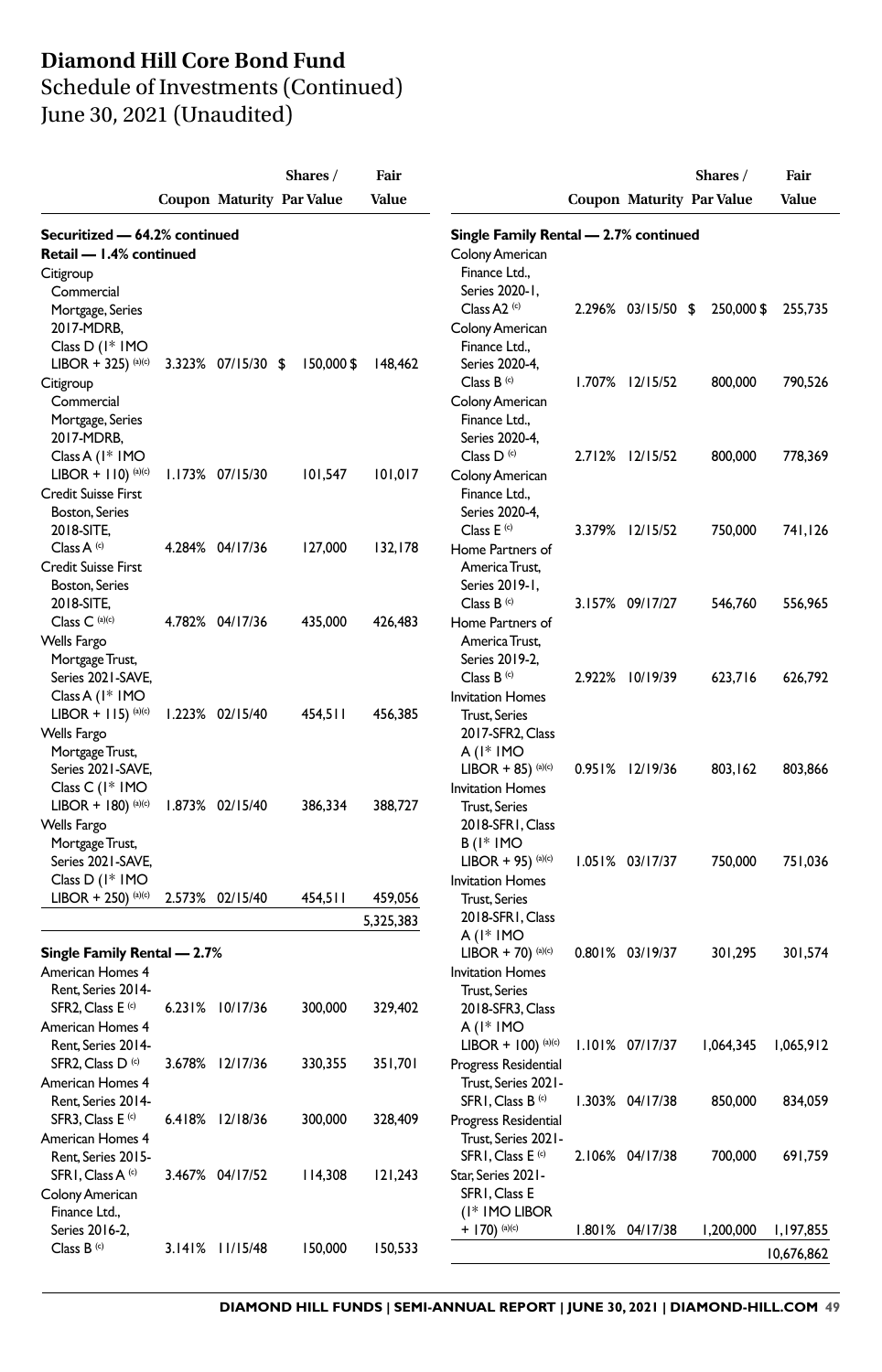|                                             |        |                 | Shares /                                  | Fair      |                                             |                    | Shares /                  | Fair    |
|---------------------------------------------|--------|-----------------|-------------------------------------------|-----------|---------------------------------------------|--------------------|---------------------------|---------|
|                                             |        |                 | Coupon Maturity Par Value                 | Value     |                                             |                    | Coupon Maturity Par Value | Value   |
| Securitized - 64.2% continued               |        |                 |                                           |           | Student Loan - 1.4%                         |                    |                           |         |
| <b>Small Business - 1.6%</b>                |        |                 |                                           |           | <b>College Ave Student</b>                  |                    |                           |         |
| <b>Credibility Asset</b>                    |        |                 |                                           |           | Loans, Series                               |                    |                           |         |
| Securitization,                             |        |                 |                                           |           | 2018-A, Class B <sup>(c)</sup>              | 4.750% 12/26/47 \$ | 93,840\$                  | 99,823  |
| Series 2021-1A,                             |        |                 |                                           |           | College Ave Student                         |                    |                           |         |
| Class A <sup>(c)</sup>                      |        |                 | 2.390% 04/15/26 \$ 1,000,000 \$ 1,007,316 |           | Loans, Series                               |                    |                           |         |
| <b>Credibility Asset</b>                    |        |                 |                                           |           | 2018-A, Class C <sup>(c)</sup>              | 5.500% 12/26/47    | 91,797                    | 96,152  |
| Securitization,                             |        |                 |                                           |           | College Ave Student                         |                    |                           |         |
| Series 2021-1A.                             |        |                 |                                           |           | Loans, Series                               |                    |                           |         |
| Class $C^{(c)}$                             |        | 3.380% 04/15/26 | 500,000                                   | 503,089   | 2019-A, Class A1                            |                    |                           |         |
| Newtek Small                                |        |                 |                                           |           | (I* IMO LIBOR                               |                    |                           |         |
| <b>Business Loan</b>                        |        |                 |                                           |           | $+$ 140) (a)(c)                             | 1.492% 12/28/48    | 137,644                   | 139,140 |
| Trust, Series 2018-                         |        |                 |                                           |           | College Ave Student                         |                    |                           |         |
| I, Class A (I*<br>Prime - 55) $(a)(c)$      |        | 2.700% 02/25/44 | 688.403                                   | 677,754   | Loans, Series<br>2019-A, Class C (c)        | 4.460% 12/28/48    | 250,000                   | 257,683 |
| Newtek Small                                |        |                 |                                           |           | College Ave Student                         |                    |                           |         |
| <b>Business Loan</b>                        |        |                 |                                           |           | Loans, Series                               |                    |                           |         |
| Trust, Series 2018-                         |        |                 |                                           |           | 2021-A, Class B <sup>(c)</sup>              | 2.320% 07/25/51    | 675,000                   | 679,351 |
| I, Class B (I*                              |        |                 |                                           |           | College Ave Student                         |                    |                           |         |
| Prime + 75) $(a)(c)$                        |        | 4.000% 02/25/44 | 181,159                                   | 175,119   | Loans, Series                               |                    |                           |         |
| Newtek Small                                |        |                 |                                           |           | 2021-A, Class D <sup>(c)</sup>              | 4.120% 07/25/51    | 500,000                   | 506,338 |
| <b>Business Loan</b>                        |        |                 |                                           |           | <b>Earnest Student</b>                      |                    |                           |         |
| Trust, Series 2019-                         |        |                 |                                           |           | Loan Program                                |                    |                           |         |
| 01, Class A $(1^*)$                         |        |                 |                                           |           | LLC, Series 2016-                           |                    |                           |         |
| Prime - 90) (a)(c)                          |        | 2.350% 12/25/44 | 673,129                                   | 663,260   | C. Class A-2 $(c)$                          | 2.680% 07/25/35    | 133.902                   | 133,902 |
| Newtek Small                                |        |                 |                                           |           | Earnest Student                             |                    |                           |         |
| <b>Business Loan</b>                        |        |                 |                                           |           | Loan Program                                |                    |                           |         |
| Trust, Series 2019-                         |        |                 |                                           |           | LLC, Series                                 |                    |                           |         |
| 01, Class B (1*                             |        | 3.500% 12/25/44 | 286,080                                   | 274,275   | 2017-A, Class B (c)                         | 3.590% 01/25/41    | 78,289                    | 78,541  |
| Prime + 25) $(a)(c)$<br><b>OnDeck Asset</b> |        |                 |                                           |           | Laurel Road Prime                           |                    |                           |         |
| Securitization                              |        |                 |                                           |           | Student Loan,<br>Series 2018-B,             |                    |                           |         |
| Trust. Series 2021-                         |        |                 |                                           |           | Class $A2^{(c)}$                            | 3.540% 05/26/43    | 45.848                    | 46.748  |
| IA. Class B <sup>(c)</sup>                  |        | 2.280% 05/17/27 | 750,000                                   | 755,403   | Laurel Road Prime                           |                    |                           |         |
| <b>OnDeck Asset</b>                         |        |                 |                                           |           | Student Loan,                               |                    |                           |         |
| Securitization                              |        |                 |                                           |           | Series 2019-A,                              |                    |                           |         |
| Trust. Series 2021-                         |        |                 |                                           |           | Class A2FX <sup>(c)</sup>                   | 2.730% 10/25/48    | 147,268                   | 150,025 |
| IA, Class C (c)                             |        | 2.970% 05/17/27 | 650.000                                   | 654,579   | <b>SMB Private</b>                          |                    |                           |         |
| <b>SFS Asset</b>                            |        |                 |                                           |           | <b>Education Loan</b>                       |                    |                           |         |
| Securitization                              |        |                 |                                           |           | <b>Trust, Series</b>                        |                    |                           |         |
| LLC, Series                                 |        |                 |                                           |           | 2018-C, Class B (c)                         | 4.000% 11/17/42    | 200,000                   | 213,051 |
| 2019-1, Class A (c)                         |        | 4.238% 06/10/25 | 800,000                                   | 800,657   | Social Professional                         |                    |                           |         |
| <b>SFS Asset</b>                            |        |                 |                                           |           | Loan Program,                               |                    |                           |         |
| Securitization<br>LLC. Series               |        |                 |                                           |           | Series 2016-C,<br>Class A-2B <sup>(c)</sup> | 2.360% 12/27/32    |                           |         |
| 2019-1, Class B (c)                         |        | 5.023% 06/10/25 | 150,000                                   | 151,182   |                                             |                    | 59.659                    | 60,222  |
| <b>Small Business</b>                       |        |                 |                                           |           | Social Professional<br>Loan Program,        |                    |                           |         |
| Lending Trust,                              |        |                 |                                           |           | Series 2015-D,                              |                    |                           |         |
| Series 2019-A,                              |        |                 |                                           |           | Class $B^{(c)}$                             | 3.590% 10/26/37    | 79,826                    | 80,544  |
| Class A (c)                                 |        | 2.850% 07/15/26 | 60,597                                    | 60,560    | Social Professional                         |                    |                           |         |
| <b>Small Business</b>                       |        |                 |                                           |           | Loan Program,                               |                    |                           |         |
| Lending Trust,                              |        |                 |                                           |           | Series 2017-B,                              |                    |                           |         |
| Series 2020-A.                              |        |                 |                                           |           | Class CFX <sup>(c)</sup>                    | 4.440% 05/25/40    | 150,000                   | 156.767 |
| Class B <sup>(c)</sup>                      | 3.200% | 12/15/26        | 746,000                                   | 749,697   |                                             |                    |                           |         |
|                                             |        |                 |                                           | 6,472,891 |                                             |                    |                           |         |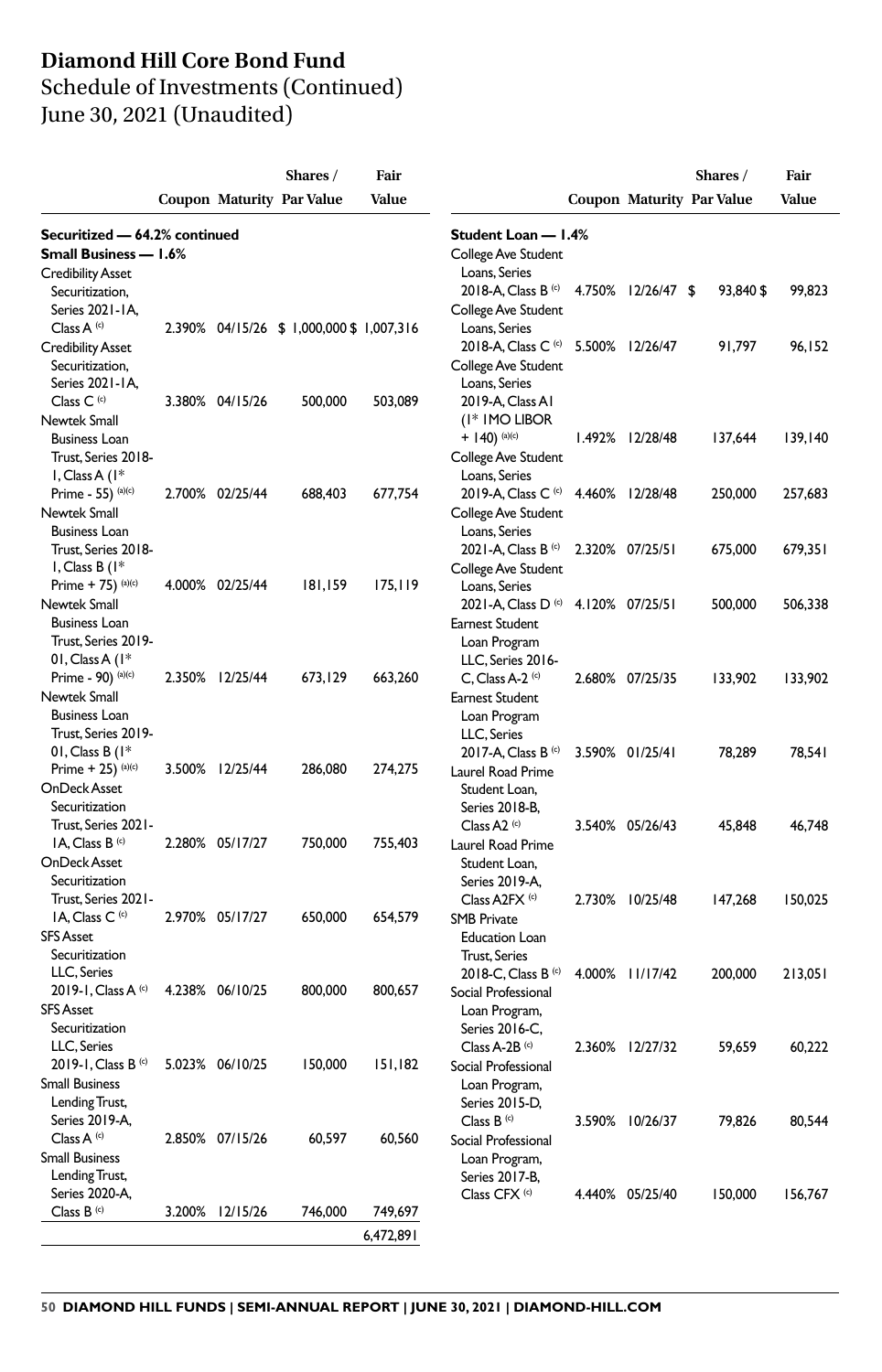|                               |                    | Shares /<br>Coupon Maturity Par Value | Fair<br>Value |                                     |        |                    | Shares /<br>Coupon Maturity Par Value | Fair<br>Value |
|-------------------------------|--------------------|---------------------------------------|---------------|-------------------------------------|--------|--------------------|---------------------------------------|---------------|
|                               |                    |                                       |               |                                     |        |                    |                                       |               |
| Securitized - 64.2% continued |                    |                                       |               | Unsecured Consumer - 6.0% continued |        |                    |                                       |               |
| Student Loan - 1.4% continued |                    |                                       |               | Freedom Financial,                  |        |                    |                                       |               |
| Social Professional           |                    |                                       |               | Series 2020-3FP,                    |        |                    |                                       |               |
| Loan Program,                 |                    |                                       |               | Class A (c)                         |        | 2.400% 09/20/27 \$ | 24,892\$                              | 24,925        |
| Series 2017-E,                |                    |                                       |               | Freedom Financial.                  |        |                    |                                       |               |
| Class A-2B <sup>(c)</sup>     | 2.720% 11/26/40 \$ | 106,767\$                             | 108,633       | Series 2020-3FP,                    |        |                    |                                       |               |
| Social Professional           |                    |                                       |               | Class $B^{(c)}$                     |        | 4.180% 09/20/27    | 1,000,000                             | 1,015,127     |
| Loan Program,                 |                    |                                       |               | Freedom Financial,                  |        |                    |                                       |               |
| Series 2017-E,                |                    |                                       |               | Series 2021-ICP.                    |        |                    |                                       |               |
| Class $C^{(c)}$               | 4.160% 11/26/40    | 700,000                               | 732,669       | Class $C^{(c)}$                     |        | 2.830% 03/20/28    | 425,000                               | 430,303       |
| Social Professional           |                    |                                       |               | Freedom Mortgage                    |        |                    |                                       |               |
| Loan Program,                 |                    |                                       |               | Trust, Series 2020-                 |        |                    |                                       |               |
| Series 2016-E,                |                    |                                       |               | 2CP, Class C <sup>(c)</sup>         |        | 6.000% 06/18/27    | 1,484,000                             | 1,575,043     |
| Class $C^{(c)}$               | 4.430% 10/25/41    | 200,000                               | 207.610       | LendingPoint Asset                  |        |                    |                                       |               |
| Social Professional           |                    |                                       |               | Securitization                      |        |                    |                                       |               |
| Loan Program,                 |                    |                                       |               | <b>Trust, Series</b>                |        |                    |                                       |               |
| Series 2018-A,                |                    |                                       |               | 2020-1, Class B <sup>(c)</sup>      |        | 3.107% 02/10/26    | 146,457                               | 146,739       |
| Class A-1 $(1^*)$             |                    |                                       |               | Lendmark Funding                    |        |                    |                                       |               |
| <b>IMO LIBOR</b>              |                    |                                       |               | Trust, Series 2020-                 |        |                    |                                       |               |
| $+35)$ (a)(c)                 | 0.442% 02/25/42    | 55,621                                | 55,348        | 2A, Class C <sup>(c)</sup>          |        | 4.690% 04/21/31    | 550,000                               | 577,213       |
| Social Professional           |                    |                                       |               | Lendmark Funding                    |        |                    |                                       |               |
| Loan Program,                 |                    |                                       |               | <b>Trust, Series</b>                |        |                    |                                       |               |
| Series 2020-A,                |                    |                                       |               | 21-1A, Class B $\circ$              | 2.470% | 1/20/31            | 1,150,000                             | 1,161,387     |
| Class BFX <sup>(c)</sup>      | 3.120% 05/15/46    | 425,000                               | 438,084       | Lendmark Funding                    |        |                    |                                       |               |
| Social Professional           |                    |                                       |               | Trust, Series                       |        |                    |                                       |               |
| Loan Program,                 |                    |                                       |               | 21-1A, Class $C^{(c)}$              | 3.410% | 11/20/31           | 750,000                               | 759,088       |
| Series 2018-D,                |                    |                                       |               | LL ABS Trust, Series                |        |                    |                                       |               |
| Class BFX <sup>(c)</sup>      | 4.140% 02/25/48    | 500,000                               | 522,055       | 2020-1, Class A (c)                 |        | 2.330% 07/15/22    | 322,065                               | 324,338       |
| Social Professional           |                    |                                       |               | LL ABS Trust, Series                |        |                    |                                       |               |
| Loan Program,                 |                    |                                       |               | 2020-1, Class B <sup>(c)</sup>      |        | 3.790% 03/15/23    | 1,200,000                             | 1,233,457     |
| Series 2019-C,                |                    |                                       |               | LL ABS Trust, Series                |        |                    |                                       |               |
| Class BFX <sup>(c)</sup>      | 3.050% II/I6/48    | 730,000                               | 737,750       | 2019-1, Class A (c)                 |        | 2.870% 03/15/27    | 27,714                                | 27,734        |
|                               |                    |                                       | 5,500,436     | <b>LL ABS Trust. Series</b>         |        |                    |                                       |               |
| Unsecured Consumer - 6.0%     |                    |                                       |               | 2019-1. Class B <sup>(c)</sup>      |        | 3.520% 03/15/27    | 150,000                               | 151,429       |
| Avant Loans                   |                    |                                       |               | Mariner Finance                     |        |                    |                                       |               |
| Funding Trust,                |                    |                                       |               | Issuance Trust,                     |        |                    |                                       |               |
| Series 2020-REVI.             |                    |                                       |               | Series 2021-AA.                     |        |                    |                                       |               |
| Class A (c)                   | 2.170% 05/15/29    | 200,000                               | 201,236       | Class $D^{(c)}$                     |        | 4.340% 03/20/36    | 1,000,000                             | 1,029,991     |
| Avant Loans                   |                    |                                       |               | Marlette Funding                    |        |                    |                                       |               |
| Funding Trust,                |                    |                                       |               | <b>Trust, Series</b>                |        |                    |                                       |               |
| Series 2021-REVI,             |                    |                                       |               | 2019-4, Class B <sup>(c)</sup>      | 2.950% | 12/17/29           | 125,000                               | 126,996       |
| Class $C^{(c)}$               | 2.300% 07/15/30    | 800,000                               | 797,463       | Oportun Funding                     |        |                    |                                       |               |
| Freedom Financial,            |                    |                                       |               | LLC, Series                         |        |                    |                                       |               |
| Series 2019-1,                |                    |                                       |               | 2020-1, Class B (c)                 |        | 3.450% 05/15/24    | 800,000                               | 816,853       |
| Class B <sup>(c)</sup>        | 3.870% 06/18/26    | 223,392                               | 224,878       | Oportun Funding                     |        |                    |                                       |               |
| Freedom Financial,            |                    |                                       |               | LLC, Series                         |        |                    |                                       |               |
| Series 2020-FPI,              |                    |                                       |               | 2021-B, Class A (c)                 |        | 1.470% 05/08/31    | 750,000                               | 751,872       |
| Class $A^{(c)}$               | 2.520% 03/18/27    | 166,360                               | 167,199       | Oportun Funding                     |        |                    |                                       |               |
| Freedom Financial,            |                    |                                       |               | LLC, Series                         |        |                    |                                       |               |
| Series 2020-FPI,              |                    |                                       |               | 2021-B, Class C (c)                 |        | 3.650% 05/08/31    | 650.000                               | 651,616       |
| Class $B^{(c)}$               | 3.060% 03/18/27    | 575,000                               | 582,989       | Oportun Funding                     |        |                    |                                       |               |
| Freedom Financial.            |                    |                                       |               | VII LLC, Series                     |        |                    |                                       |               |
| <b>Series 2020-2CP,</b>       |                    |                                       |               | 2018-C, Class A <sup>c)</sup>       | 4.100% | 10/08/24           | 300,000                               | 300,220       |
| Class $A^{(c)}$               | 4.520% 06/18/27    | 52.689                                | 52.953        | Oportun Funding                     |        |                    |                                       |               |
|                               |                    |                                       |               | XII LLC, Series                     |        | 12/09/24           | 100.000                               | 100.516       |
|                               |                    |                                       |               | 2018-D, Class B (c)                 | 4.830% |                    |                                       |               |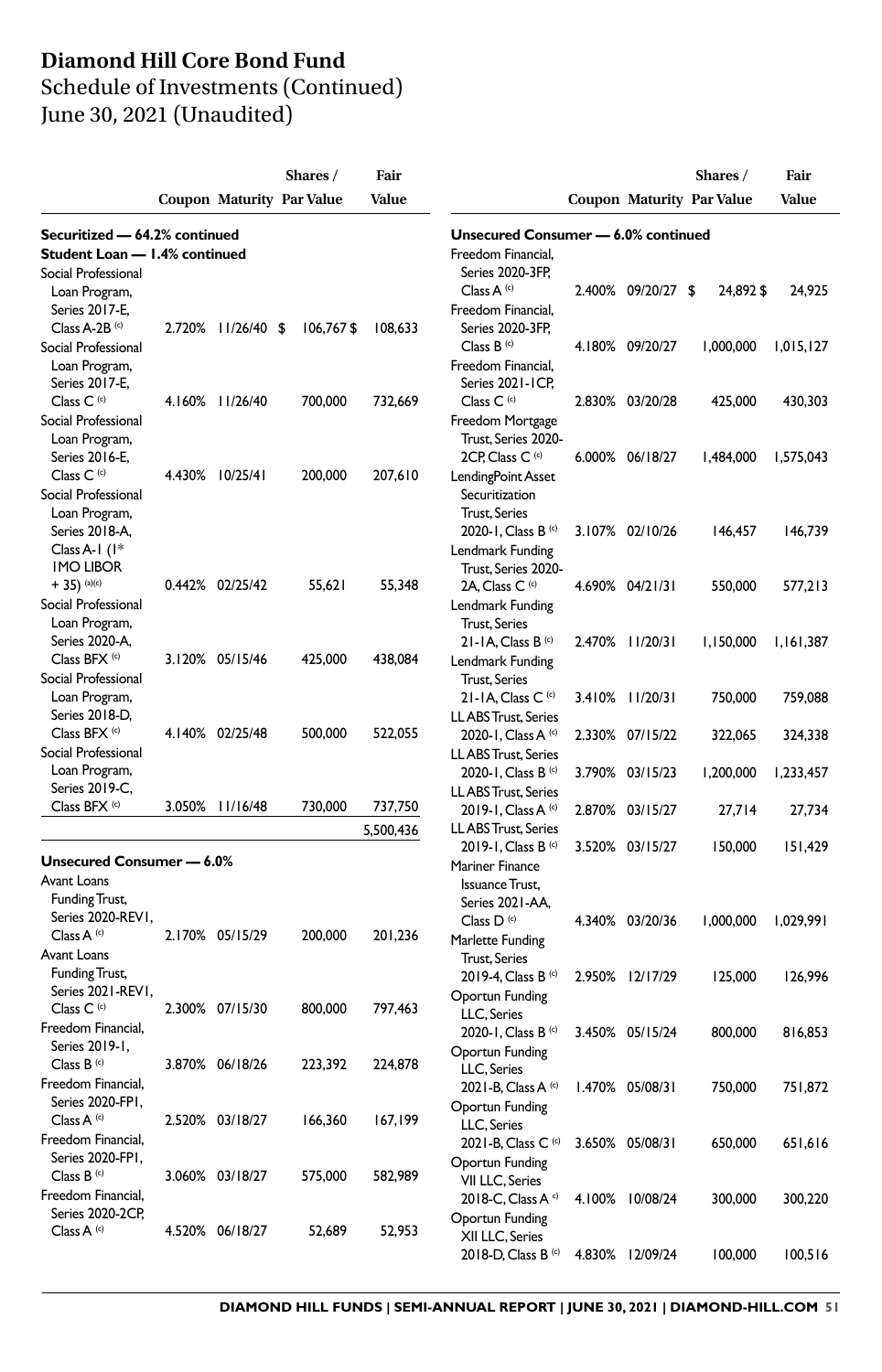|                                     |        |                 | Shares /                         | Fair      |                                     |        |                    | Shares /                  | Fair          |
|-------------------------------------|--------|-----------------|----------------------------------|-----------|-------------------------------------|--------|--------------------|---------------------------|---------------|
|                                     |        |                 | <b>Coupon Maturity Par Value</b> | Value     |                                     |        |                    | Coupon Maturity Par Value | Value         |
| Securitized - 64.2% continued       |        |                 |                                  |           | Unsecured Consumer - 6.0% continued |        |                    |                           |               |
| Unsecured Consumer - 6.0% continued |        |                 |                                  |           | <b>Upstart Pass-</b>                |        |                    |                           |               |
| Oportun Funding                     |        |                 |                                  |           | Through Trust,                      |        |                    |                           |               |
| XIII LLC,                           |        |                 |                                  |           | Series 2020-STI,                    |        |                    |                           |               |
| Series 2019-13,                     |        |                 |                                  |           | Class $A^{(c)}$                     |        | 3.750% 02/20/28 \$ | 150,497\$                 | 154.561       |
| Class B <sup>(c)</sup>              | 3.870% | 08/08/25 \$     | 500,000\$                        | 510,870   | <b>Upstart Pass-</b>                |        |                    |                           |               |
| Oportun Funding                     |        |                 |                                  |           | Through Trust,                      |        |                    |                           |               |
| XIV LLC, Series                     |        |                 |                                  |           | Series 2020-ST2,                    |        |                    |                           |               |
| 2021-A, Class C (c)                 |        | 3.440% 03/08/28 | 900,000                          | 898,599   | Class $A^{(c)(a)}$                  |        | 3.500% 03/20/28    | 234.388                   | 239.461       |
| Prosper                             |        |                 |                                  |           | <b>Upstart Pass-</b>                |        |                    |                           |               |
| Marketplace                         |        |                 |                                  |           | Through Trust,                      |        |                    |                           |               |
| Issuance Trust,                     |        |                 |                                  |           | Series 2020-ST3.                    |        |                    |                           |               |
| Series 2019-3.                      |        |                 |                                  |           | Class $A^{(c)}$                     |        | 3.350% 04/20/28    | 121,570                   | 123.921       |
| Class B <sup>(c)</sup>              |        | 3.590% 07/15/25 | 81,302                           | 81,569    | Upstart                             |        |                    |                           |               |
| Prosper                             |        |                 |                                  |           | Securitization                      |        |                    |                           |               |
| Marketplace                         |        |                 |                                  |           | Trust. Series 2021-                 |        |                    |                           |               |
| <b>Issuance Trust,</b>              |        |                 |                                  |           | STI. Class A (c)                    |        | 2.750% 02/20/27    | 880.163                   | 887,798       |
| Series 2019-4,                      |        |                 |                                  |           | Upstart                             |        |                    |                           |               |
| Class B <sup>(c)</sup>              |        | 3.200% 02/17/26 | 200,000                          | 201,520   | Securitization                      |        |                    |                           |               |
| Regional                            |        |                 |                                  |           | Trust. Series 2021-                 |        |                    |                           |               |
| Management                          |        |                 |                                  |           | ST2, Class A (c)                    |        | 2.500% 04/20/27    | I, 149, 427               | I, 162, 408   |
| Issuance Trust,                     |        |                 |                                  |           | Upstart                             |        |                    |                           |               |
| Series 2019-1,                      |        |                 |                                  |           | Securitization                      |        |                    |                           |               |
| Class $C^{(c)}$                     |        | 4.110% 11/15/28 | 200.000                          | 203,255   | <b>Trust, Series</b>                |        |                    |                           |               |
| Regional                            |        |                 |                                  |           | 2019-2, Class A (c)                 |        | 2.897% 09/20/29    | 17,297                    | 17,331        |
| Management                          |        |                 |                                  |           | Upstart                             |        |                    |                           |               |
| <b>Issuance Trust,</b>              |        |                 |                                  |           | Securitization                      |        |                    |                           |               |
| Series 2020-1,                      |        |                 |                                  |           | <b>Trust, Series</b>                |        |                    |                           |               |
| Class A (c)                         | 2.340% | 10/15/30        | 250,000                          | 254,604   | 2019-2, Class B (c)                 |        | 3.734% 09/20/29    | 1,000,000                 | 1,014,181     |
| Regional                            |        |                 |                                  |           | Upstart                             |        |                    |                           |               |
| Management                          |        |                 |                                  |           | Securitization                      |        |                    |                           |               |
| <b>Issuance Trust,</b>              |        |                 |                                  |           | <b>Trust, Series</b>                |        |                    |                           |               |
| Series 2021-1,                      |        |                 |                                  |           | 2019-3, Class B <sup>(c)</sup>      |        | 3.829% 01/21/30    | 600,000                   | 613,086       |
| Class $C^{(c)}$                     |        | 3.040% 03/17/31 | 625,000                          | 619,965   | Upstart                             |        |                    |                           |               |
| Upgrade Master                      |        |                 |                                  |           | Securitization                      |        |                    |                           |               |
| Pass-Thru Trust,                    |        |                 |                                  |           | <b>Trust, Series</b>                |        |                    |                           |               |
| Series 2019-ST1,                    |        |                 |                                  |           | 2021-2, Class B (c)                 | 1.750% | 06/20/31           | 1,000,000                 | 999,972       |
| Class A <sup>(c)</sup>              |        | 4.000% 07/15/25 | 176.910                          | 179.427   |                                     |        |                    |                           | 23,720,541    |
| Upgrade Master                      |        |                 |                                  |           |                                     |        |                    |                           |               |
| Pass-Thru Trust.                    |        |                 |                                  |           | <b>Total Securitized</b>            |        |                    |                           |               |
| Series 2019-ST3,                    |        |                 |                                  |           | (Cost \$251,499,667)                |        |                    |                           | \$253,848,665 |
| Class $A^{(c)}$                     |        | 3.750% 11/15/25 | 67,557                           | 68.498    | Treasury - 17.6%                    |        |                    |                           |               |
| Upgrade                             |        |                 |                                  |           | U.S. Treasury                       |        |                    |                           |               |
| Receivables Trust,                  |        |                 |                                  |           | Notes <sup>(b)</sup>                | 2.000% | 11/30/22           | 1,500,000                 | 1,538,789     |
| Series 2019-2.                      |        |                 |                                  |           | U.S. Treasury                       |        |                    |                           |               |
| Class B <sup>(c)</sup>              |        | 3.510% 10/15/25 | 195.124                          | 195.407   | Bonds <sup>(b)</sup>                | 1.500% | 03/31/23           | 1,225,000                 | 1,252,323     |
| <b>Upstart Pass-</b>                |        |                 |                                  |           | U.S. Treasury                       |        |                    |                           |               |
| Through Trust,                      |        |                 |                                  |           | Notes <sup>(b)</sup>                | 1.625% | 04/30/23           | 100.000                   | 102.531       |
| Series 2020-ST6,<br>Class $A^{(c)}$ |        | 3.000% 01/20/27 |                                  |           | U.S. Treasury Notes                 |        | 2.500% 05/15/24    | 750,000                   | 794,443       |
|                                     |        |                 | 555,794                          | 563, 117  | U.S. Treasury                       |        |                    |                           |               |
| <b>Upstart Pass-</b>                |        |                 |                                  |           | Notes <sup>(b)</sup>                | 2.250% | 11/15/24           | 250,000                   | 264,277       |
| Through Trust,<br>Series 2021-ST4.  |        |                 |                                  |           | U.S. Treasury                       |        |                    |                           |               |
| Class $A^{(c)}$                     |        | 2.000% 07/20/27 | 1.500.000                        | 1.499.426 | <b>STRIPS (b)</b>                   |        | 0.000% 02/15/25    | 300,000                   | 292,853       |
|                                     |        |                 |                                  |           |                                     |        |                    |                           |               |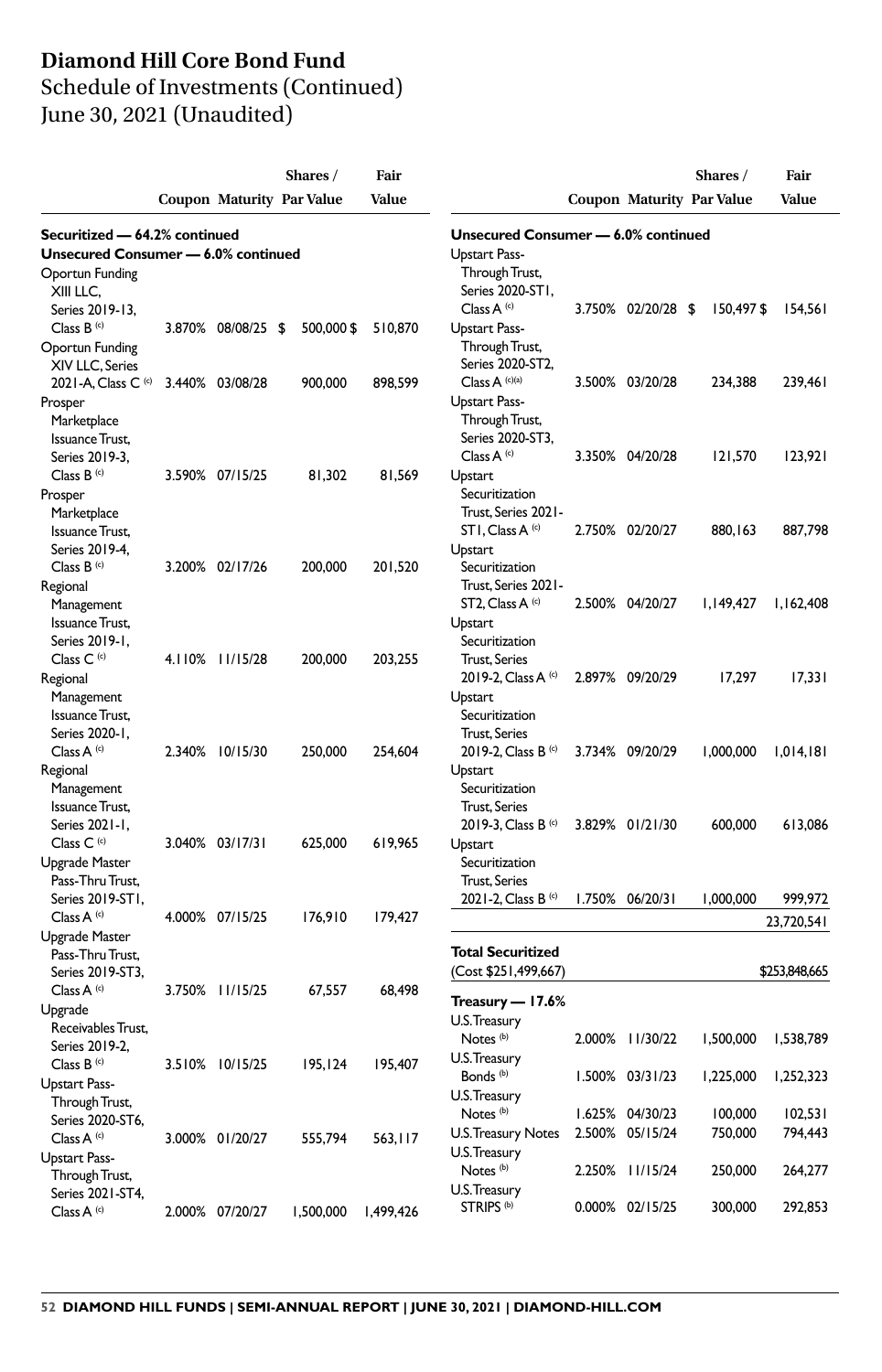|                                       |        |          | Shares /                  | Fair         |
|---------------------------------------|--------|----------|---------------------------|--------------|
|                                       |        |          | Coupon Maturity Par Value | Value        |
|                                       |        |          |                           |              |
| Treasury - 17.6% continued            |        |          |                           |              |
| U.S. Treasury<br>Notes <sup>(b)</sup> | 2.000% | 08/15/25 | \$1,000,000 \$1,052,344   |              |
|                                       |        |          |                           |              |
| U.S. Treasury<br>Notes <sup>(b)</sup> | 2.250% | 11/15/25 | 2,000,000                 | 2,127,813    |
| U.S. Treasury                         |        |          |                           |              |
| Notes <sup>(b)</sup>                  | 1.625% | 02/15/26 | 3.750.000                 | 3,887,109    |
| U.S. Treasury                         |        |          |                           |              |
| Notes <sup>(b)</sup>                  | 0.625% | 03/31/27 | 1,000,000                 | 978,359      |
| U.S. Treasury                         |        |          |                           |              |
| <b>STRIPS</b>                         | 0.000% | 05/15/28 | 1,000,000                 | 913,637      |
| <b>U.S. Treasury Notes</b>            | 2.875% | 08/15/28 | 2,000,000                 | 2,224,297    |
| <b>U.S. Treasury Notes</b>            | 0.625% | 08/15/30 | 4,563,900                 | 4,251,915    |
| U.S. Treasury                         |        |          |                           |              |
| Notes <sup>(b)</sup>                  | 0.875% | 11/15/30 | 7.500.000                 | 7,132,031    |
| U.S. Treasury                         |        |          |                           |              |
| <b>STRIPS</b>                         | 0.000% | 11/15/31 | 2,000,000                 | 1,681,215    |
| U.S. Treasury                         |        |          |                           |              |
| <b>STRIPS</b>                         | 0.000% | 02/15/33 | 800,000                   | 651,267      |
| U.S. Treasury                         |        |          |                           |              |
| <b>STRIPS</b>                         | 0.000% | 08/15/34 | 750,000                   | 588,296      |
| U.S. Treasury                         |        |          |                           |              |
| <b>STRIPS</b>                         | 0.000% | 05/15/35 | 3,000,000                 | 2,311,232    |
| U.S. Treasury                         |        |          |                           |              |
| <b>STRIPS</b>                         | 0.000% | 02/15/36 | 2,000,000                 | 1,510,586    |
| U.S. Treasury                         |        |          |                           |              |
| <b>STRIPS</b>                         | 0.000% | 02/15/37 | 3,000,000                 | 2,209,163    |
| <b>U.S. Treasury Notes</b>            | 4.750% | 02/15/37 | 150,000                   | 212,930      |
| U.S. Treasury                         |        |          |                           |              |
| <b>STRIPS</b>                         | 0.000% | 11/15/38 | 4,000,000                 | 2,796,981    |
| <b>U.S. Treasury Bonds</b>            | 3.500% | 02/15/39 | 235,000                   | 293,961      |
| <b>U.S. Treasury Bonds</b>            | 4.250% | 05/15/39 | 500,000                   | 684,238      |
| <b>U.S. Treasury Bonds</b>            | I.125% | 08/15/40 | 7,200,000                 | 6,194,250    |
| <b>U.S. Treasury Bonds</b>            | 3.875% | 08/15/40 | 550,000                   | 723,100      |
| <b>U.S.Treasury Bonds</b>             | 1.375% | 11/15/40 | 1,000,000                 | 898,281      |
| U.S. Treasury                         |        |          |                           |              |
| Notes <sup>(b)</sup>                  | 4.250% | 11/15/40 | 1,050,000                 | 1,448,426    |
| <b>U.S. Treasury Bonds</b>            | 4.750% | 02/15/41 | 700,000                   | 1,026,512    |
| U.S. Treasury                         |        |          |                           |              |
| STRIPS <sup>(b)</sup>                 | 0.000% | 08/15/41 | 500,000                   | 323,608      |
| <b>U.S. Treasury Bonds</b>            | 2.750% | 11/15/42 | 600,000                   | 675,633      |
| <b>U.S. Treasury Bonds</b>            | 3.750% | 11/15/43 | 1.500.000                 | 1.968.984    |
| <b>U.S. Treasury Bonds</b>            | 2.250% | 08/15/46 | 1,780,000                 | 1,840,492    |
| <b>U.S.Treasury Bonds</b>             | 3.000% | 02/15/48 | 1,975,000                 | 2,354,262    |
| <b>U.S. Treasury Bonds</b>            | 2.375% | 11/15/49 | 1,750,000                 | 1,863,477    |
| <b>U.S.Treasury Bonds</b>             | 2.000% | 02/15/50 | 2,350,000                 | 2,308,691    |
| U.S. Treasury Bonds                   | 1.250% | 05/15/50 | 10,050,000                | 8,206,061    |
| <b>Total Treasury</b>                 |        |          |                           |              |
| (Cost \$71,615,319)                   |        |          |                           | \$69,584,367 |
|                                       |        |          |                           |              |

|                                               |               | Fair              |
|-----------------------------------------------|---------------|-------------------|
|                                               | <b>Shares</b> | Value             |
| <b>Registered Investment Companies — 5.3%</b> |               |                   |
| State Street Institutional                    |               |                   |
| Liquid Reserves Fund,                         |               |                   |
| Premier Class, 0.05% (f)                      | 5.125.567     | \$<br>5.127.105   |
| <b>State Street Navigator</b>                 |               |                   |
| Securities Lending                            |               |                   |
| Portfolio I. 0.10% (f)(g)                     | 15.759.760    | 15,759,760        |
| <b>Total Registered Investment Companies</b>  |               |                   |
| (Cost \$20,884,187)                           |               | \$<br>20,886,865  |
| Total Investment Securities - 104.5%          |               |                   |
| (Cost \$411,052,281)                          |               | \$<br>413.094.167 |
| <b>Liabilities in Excess of</b>               |               |                   |
| Other Assets — (4.5) %                        |               | (17,818,658)      |
| <b>Net Assets — 100.0%</b>                    |               | \$<br>395.275.509 |

- (a) Variable rate security. The rate shown is the effective interest rate as of June 30, 2021. The benchmark on which the rate is calculated is shown parenthetically, if applicable. Certain variable rate securities are not based on a published rate and spread but are determined by the issuer or agent and may be based on index changes, prepayment of underlying positions and/or other variables. These securities do not indicate a reference rate and spread in their description above.
- (b) All or a portion of the security is on loan. The total fair value of the securities on loan as of June 30, 2021 was \$23,204,522.
- (c) Securities exempt from registration under Rule 144A of the Securities Act of 1933. These securities have been deemed liquid under procedures approved by the Fund's Board of Trustees and may normally be sold to qualified institutional buyers in transactions exempt from registration. The total fair value of these securities as of June 30, 2021 was \$153,253,437, representing 38.8% of net assets.
- (d) Percentage rounds to less than 0.1%.
- (e) Illiquid security as determined under procedures approved by the Board of Trustees. The total fair value of these securities as of June 30, 2021 was \$1,392,467, representing 0.4% of net assets.
- $(6)$  The rate shown is the 7-day effective yield as of June 30, 2021.
- (g) This security was purchased with cash collateral held from securities on loan.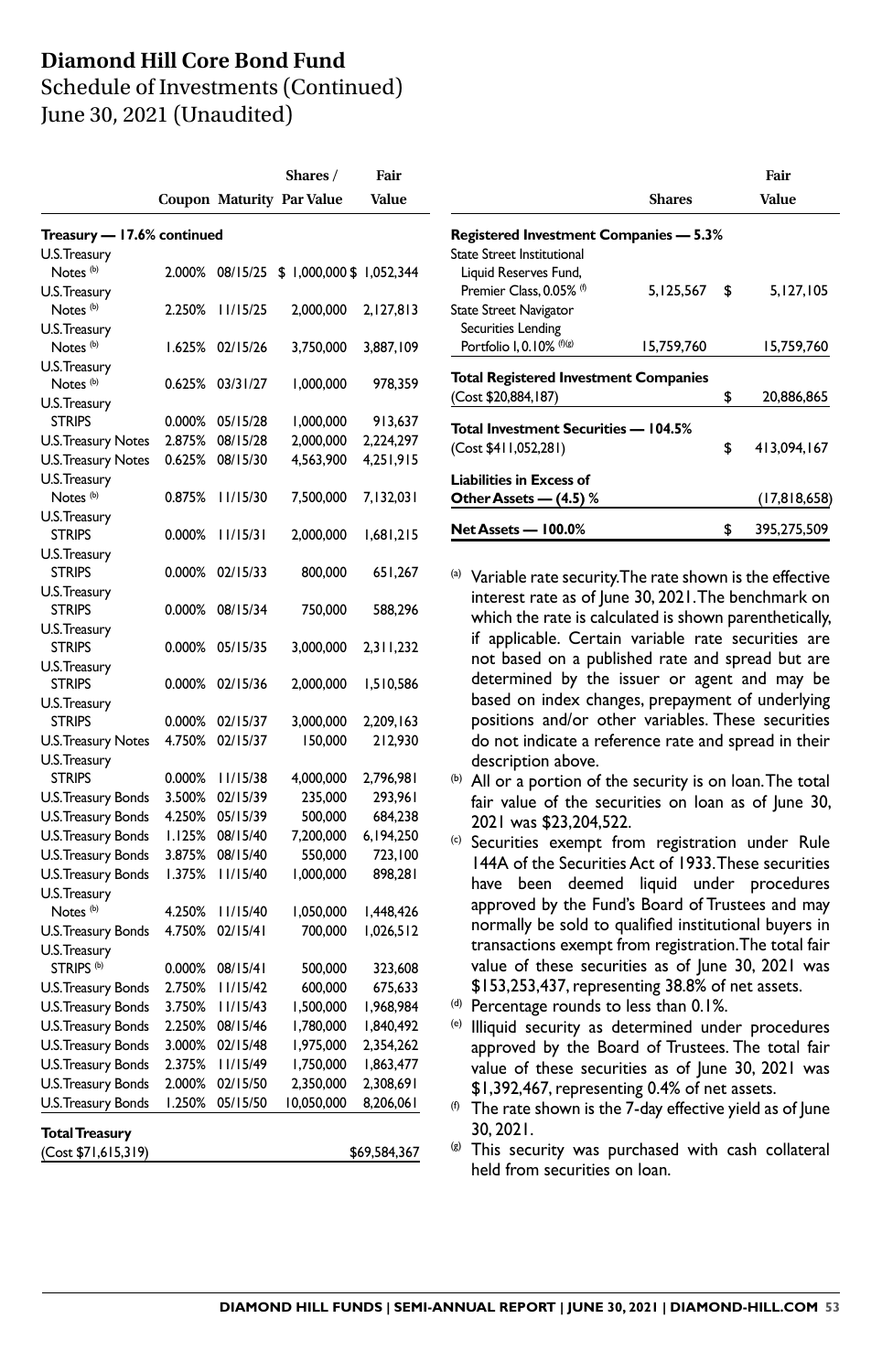#### **Diamond Hill Core Bond Fund** Schedule of Investments (Continued)

# June 30, 2021 (Unaudited)

## **Diamond Hill Corporate Credit Fund**

Schedule of Investments June 30, 2021 (Unaudited)

|                                                                                                      |        |          | Shares /                  | Fair                  |
|------------------------------------------------------------------------------------------------------|--------|----------|---------------------------|-----------------------|
|                                                                                                      |        |          | Coupon Maturity Par Value | Value                 |
| Common Stocks - 0.0%<br>Energy $-0.0%$<br>Floatel International Ltd.<br>(Cost \$1,138,496) (a)(b)(c) |        |          | 687,166\$                 | 0                     |
|                                                                                                      |        |          |                           |                       |
| Warrants - 0.0%<br>Floatel International Ltd.<br>(Cost \$3,927,584) (a)(b)                           |        |          | 662,476 \$                | 0                     |
| Collateralized Debt Obligations - 0.1%                                                               |        |          |                           |                       |
| Financials - 0.1%<br>Alesco Preferred<br>Funding Ltd.,                                               |        |          |                           |                       |
| Class PNNE *<br>Alesco Preferred                                                                     |        | 03/23/35 | \$<br>336,608             | 151,802               |
| Funding Ltd.VI,<br>Class PNN *<br>Fort Sheridan                                                      |        | 03/23/35 | 621,631                   | 294,101               |
| ABS CDO Ltd.,<br>Series 05-1A.<br>Class PPN2 *                                                       |        | 11/05/41 | 611,948                   | 348,619               |
| Taberna Preferred<br>Funding Ltd.,<br>Class PPN2 *                                                   |        | 07/05/35 | I, I75, 564               | 555,481               |
|                                                                                                      |        |          |                           |                       |
| <b>Total Collateralized Debt Obligations</b>                                                         |        |          |                           |                       |
| (Cost \$2,535,851)                                                                                   |        |          |                           | 1,350,003             |
| Corporate Bonds - 90.1%                                                                              |        |          |                           |                       |
| Banking $-1.7%$                                                                                      | 6.125% | 09/14/23 |                           |                       |
| Popular, Inc.<br><b>Western Alliance</b><br>Bancorp (SOFR                                            |        |          | 15,642,000                | 16,877,719            |
| + 512) <sup>(d)</sup><br><b>Western Alliance</b>                                                     | 5.250% | 06/01/30 | I I, I 35,000             | 12,093,966            |
| Bancorp                                                                                              | 3.000% | 06/15/31 | 9,910,000                 | 9,980,194             |
|                                                                                                      |        |          |                           | 38,951,879            |
| Basic Industry - 4.5%                                                                                |        |          |                           |                       |
| <b>Ashland Global</b><br>Holdings, Inc.                                                              | 6.875% | 05/15/43 | 7,924,000                 | 9,964,430             |
| Century<br>Communities, Inc.                                                                         | 5.875% | 07/15/25 | 1,069,000                 | 1,105,581             |
| First Quantum<br>Minerals Ltd. (e)                                                                   | 6.500% | 03/01/24 | 10,271,000                | 10,476,420            |
| First Quantum<br>Minerals Ltd. (e)                                                                   | 7.500% | 04/01/25 | 7,375,000                 | 7,651,563             |
| <b>GCP</b> Applied<br>Technologies,<br>Inc. (e)                                                      | 5.500% | 04/15/26 |                           | 37,869,000 38,950,160 |
| Schweitzer-Mauduit<br>International,                                                                 |        |          |                           |                       |
| $Inc.$ <sup>(e)</sup>                                                                                | 6.875% | 10/01/26 |                           | 31,152,000 32,982,180 |
|                                                                                                      |        |          |                           | 101,130,334           |

| BV - Besloten Vennootschap                 |
|--------------------------------------------|
| IO - Interest Only                         |
| LIBOR — London Interbank Offered Rate      |
| NA — National Association                  |
| NV - Naamloze Vennootschap                 |
| plc - Public Limited Company               |
| PO - Principal Only                        |
| <b>REIT</b> - Real Estate Investment Trust |
| SA - Societe Anonyme                       |
| SOFR - Secured Overnight Financing Rate    |
| UA — Uitgesloten Aansprakelijkheid         |
|                                            |

See accompanying Notes to Financial Statements.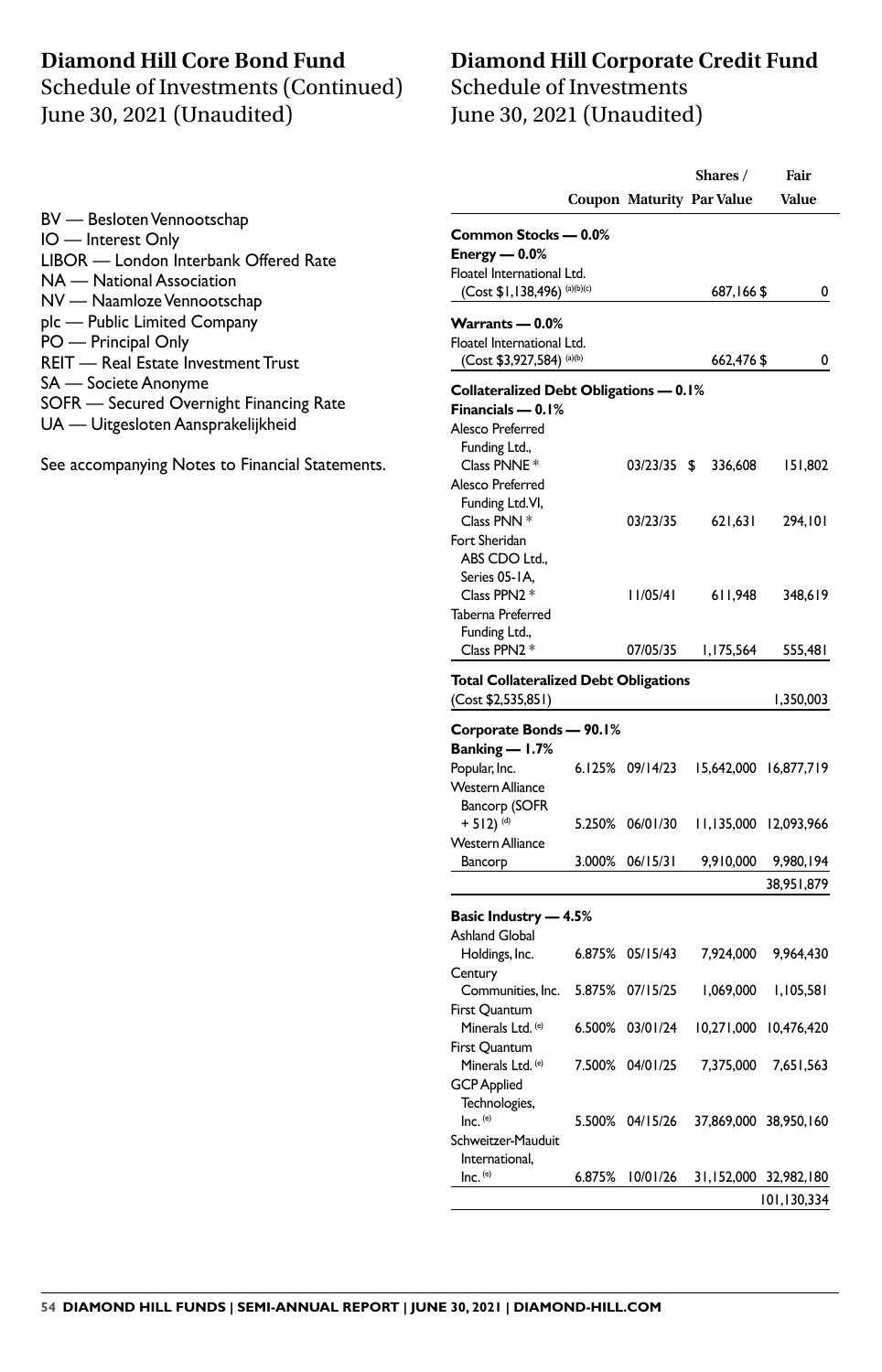## **Diamond Hill Corporate Credit Fund**

|                                                           |         |          | Shares /                  | Fair                  |
|-----------------------------------------------------------|---------|----------|---------------------------|-----------------------|
|                                                           |         |          | Coupon Maturity Par Value | Value                 |
|                                                           |         |          |                           |                       |
| Corporate Bonds - 90.1% continued<br>Capital Goods - 2.2% |         |          |                           |                       |
| <b>ATS Automation</b>                                     |         |          |                           |                       |
| <b>Tooling</b>                                            |         |          |                           |                       |
| Systems <sup>(e)(f)</sup>                                 | 4.125%  | 12/15/28 | \$20,990,000 \$21,488,513 |                       |
| TransDigm UK                                              |         |          |                           |                       |
| Holdings <sup>(f)</sup>                                   | 6.875%  | 05/15/26 | 12,917,000                | 13,627,435            |
| TransDigm, Inc. (e)                                       | 6.250%  | 03/15/26 | 14,122,000                | 14,898,710            |
|                                                           |         |          |                           | 50,014,658            |
| Consumer Goods - 4.0%                                     |         |          |                           |                       |
| C&S Group                                                 |         |          |                           |                       |
| Enterprises LLC <sup>(e)</sup>                            | 5.000%  | 12/15/28 | 17,770,000                | 17,614,513            |
| Cooke Omega                                               |         |          |                           |                       |
| Investments, Inc.                                         |         |          |                           |                       |
| / Alpha VesselCo                                          |         |          |                           |                       |
| Holdings, Inc. (e)                                        | 8.500%  | 12/15/22 | 26,774,000                | 27,476,817            |
| Pilgrim's Pride                                           |         |          |                           |                       |
| Corp. (e)(f)                                              | 5.875%  | 09/30/27 | 11,053,000                | 11,771,445            |
| Post Holdings, Inc. (e)                                   | 5.500%  | 12/15/29 | 1,150,000                 | 1,231,938             |
| Post Holdings, Inc. (e)                                   | 4.625%  | 04/15/30 | 5,779,000                 | 5,876,261             |
| <b>Turning Point</b>                                      |         |          |                           |                       |
| Brands, Inc. (e)                                          | 5.625%  | 02/15/26 | 15,799,000                | 16,312,467            |
| Vector Group (e)                                          | 5.750%  | 02/01/29 | 10,551,000                | 10,748,409            |
|                                                           |         |          |                           | 91,031,850            |
| Energy $-10.2%$                                           |         |          |                           |                       |
| Apergy Corp.                                              | 6.375%  | 05/01/26 | 21,500,000                | 22,519,099            |
| Energean Israel                                           |         |          |                           |                       |
| Finance                                                   | 5.375%  | 03/30/28 | 5,611,000                 | 5,758,850             |
| Energen Corp. (b)                                         | 7.125%  | 02/15/28 | 22,389,000                | 27,242,165            |
| Floatel International                                     |         |          |                           |                       |
| Ltd.                                                      | 6.000%  | 09/24/26 | 1,600,000                 | 712,000               |
| Floatel International                                     |         |          |                           |                       |
| Ltd.<br><b>LBC Tank Terminals</b>                         | 10.000% | 09/24/26 | 1,600,000                 | 632,000               |
| Holdings                                                  |         |          |                           |                       |
| Netherlands BV <sup>(e)</sup>                             | 6.875%  | 05/15/23 | 12,321,000                | 12,290,198            |
| Leviathan Energy                                          | 5.750%  | 06/30/23 | 995.000                   | 1,040,002             |
| Leviathan Energy                                          | 6.500%  | 06/30/27 | 11,584,000                | 12,858,240            |
| Magnolia Oil &                                            |         |          |                           |                       |
| Gas Corp. <sup>(e)</sup>                                  | 6.000%  | 08/01/26 | 52,581,000                | 54,224,156            |
| New Fortress                                              |         |          |                           |                       |
| Energy, Inc. (e)                                          | 6.750%  | 09/15/25 | 35,291,000                | 36, 129, 162          |
| Rattler Midstream                                         |         |          |                           |                       |
| $LP$ <sup>(e)</sup>                                       | 5.625%  | 07/15/25 | 17,197,000                | 18,078,346            |
| Teine Energy Ltd. (e)                                     | 6.875%  | 04/15/29 | 12,155,000                | 12,474,069            |
| Welltec A/S <sup>(e)</sup>                                | 9.500%  | 12/01/22 | 26,159,000                | 26,713,571            |
|                                                           |         |          |                           | 230,671,858           |
| Financial Services - 13.0%                                |         |          |                           |                       |
| Alliance Data                                             |         |          |                           |                       |
| Systems Corp. (e)(f)                                      | 7.000%  | 01/15/26 |                           | 22,898,000 24,529,482 |
| <b>Burford Capital</b>                                    |         |          |                           |                       |
| <b>Global Finance</b>                                     |         |          |                           |                       |
| $LLC$ <sup>(e)(f)</sup>                                   | 6.250%  | 04/15/28 | 16,020,000                | 16,825,325            |

|                                                            |        |          | Shares /                  | Fair         |
|------------------------------------------------------------|--------|----------|---------------------------|--------------|
|                                                            |        |          | Coupon Maturity Par Value | Value        |
| Financial Services - 13.0% continued                       |        |          |                           |              |
| Credit Acceptance<br>Corp. <sup>(e)</sup>                  | 5.125% | 12/31/24 | \$13,914,000\$14,418,382  |              |
| Credit Acceptance<br>Corp. <sup>(f)</sup>                  | 6.625% | 03/15/26 | 10,793,000                | 11,359,633   |
| Freedom Mortgage<br>Corp. <sup>(e)</sup>                   | 8.125% | 11/15/24 | 43,984,000 45,468,459     |              |
| Freedom Mortgage<br>Corp. <sup>(e)</sup>                   | 8.250% | 04/15/25 | 17,938,000                | 18,722,788   |
| Freedom Mortgage<br>Corp. <sup>(e)</sup>                   | 7.625% | 05/01/26 | 11,079,000                | 11,533,239   |
| Freedom Mortgage                                           |        |          |                           |              |
| Corp. <sup>(e)</sup><br>Hightower                          | 6.625% | 01/15/27 | 5,630,000                 | 5,665,188    |
| Holding LLC <sup>(e)</sup><br>LD Holdings                  | 6.750% | 04/15/29 | 12,137,000                | 12,379,740   |
| Group LLC <sup>(e)(f)</sup><br>LD Holdings                 | 6.500% | 11/01/25 | 43,372,000                | 44,534,370   |
| Group LLC <sup>(e)(f)</sup>                                | 6.125% | 04/01/28 | 20,124,000                | 20,098,845   |
| Nationstar<br>Mortgage LLC <sup>(e)</sup><br>Quicken Loans | 6.000% | 01/15/27 | 8,554,000                 | 8,864,339    |
| LLC <sup>(e)</sup>                                         | 5.250% | 01/15/28 | 20,255,000                | 21,267,750   |
| United Wholesale<br>Mortgage LLC <sup>(e)</sup>            | 5.500% | 04/15/29 | 39,167,000                | 39,157,992   |
|                                                            |        |          |                           | 294,825,532  |
| Health Care - 8.1%                                         |        |          |                           |              |
| Akumin, Inc. (e)                                           | 7.000% | 11/01/25 | 29,085,000                | 30, 195, 756 |
| Davita, Inc. (e)                                           | 3.750% | 02/15/31 | 17,984,000                | 17,264,640   |
| Endo Financial<br>$LLC$ (e)(f)                             |        |          |                           |              |
| Horizon Pharma                                             | 5.875% | 10/15/24 | 4,877,000                 | 4,791,653    |
| USA, Inc. (e)<br>Jaguar Holdings                           | 5.500% | 08/01/27 | 36.126.000                | 38.338.717   |
| Co. <sub>(e)</sub>                                         | 5.000% | 06/15/28 | 2,696,000                 | 2,922,248    |
| P&L Development<br>LLC <sup>(e)</sup>                      | 7.750% | 11/15/25 | 15,792,000                | 16,581,600   |
| Par Pharmaceutical,<br>$Inc.$ $(e)$                        | 7.500% | 04/01/27 | 21,903,000                | 22,392,094   |
| Providence Service<br>Corp. (The) (e)                      | 5.875% | 11/15/25 | 18,875,000                | 20,196,250   |
| Syneos Health,<br>$Inc.$ <sup>(e)</sup>                    | 3.625% | 01/15/29 | 31,882,000                | 31,563,180   |
|                                                            |        |          |                           | 184,246,138  |
|                                                            |        |          |                           |              |
| Insurance - 6.7%<br>Amwins Group,                          |        |          |                           |              |
| $Inc.$ <sup>(e)</sup>                                      | 7.750% | 07/01/26 | 28,748,000                | 30,491,566   |
| AssuredPartners,<br>$Inc.$ <sup>(e)</sup>                  | 7.000% | 08/15/25 | 32,528,000                | 33,219,220   |
| <b>Broadstreet</b><br>Partners, Inc. (e)                   | 5.875% | 04/15/29 | 10,000,000                | 10,200,000   |
| <b>MGIC Investment</b><br>Corp.                            | 5.250% | 08/15/28 | 26,552,000                | 28, 145, 121 |
|                                                            |        |          |                           |              |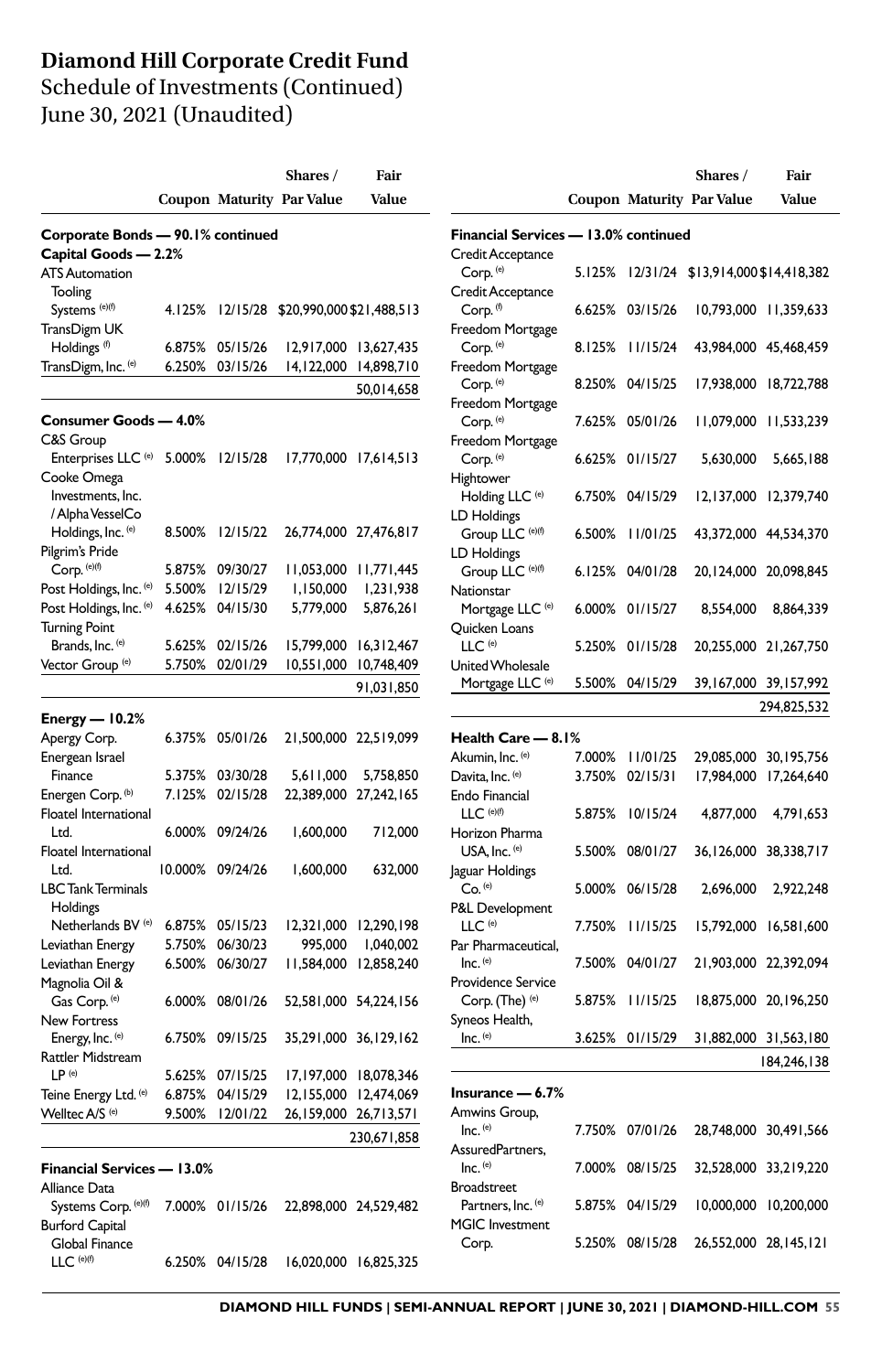## **Diamond Hill Corporate Credit Fund**

Schedule of Investments (Continued) June 30, 2021 (Unaudited)

|                                         |         |          | Shares /                  | Fair                  |
|-----------------------------------------|---------|----------|---------------------------|-----------------------|
|                                         |         |          | Coupon Maturity Par Value | Value                 |
| Corporate Bonds - 90.1% continued       |         |          |                           |                       |
| Insurance - 6.7% continued              |         |          |                           |                       |
| National Financial                      |         |          |                           |                       |
| Partners Corp. <sup>(e)</sup>           | 4.875%  | 08/15/28 | \$6,360,000 \$6,462,650   |                       |
| National Financial                      |         |          |                           |                       |
| Partners Corp. <sup>(e)</sup>           | 6.875%  | 08/31/28 |                           | 20,011,000 21,065,780 |
| <b>USIS Merger</b>                      |         |          |                           |                       |
| Subordinated,                           |         |          |                           |                       |
| Inc. (e)                                | 6.875%  | 05/01/25 |                           | 21,640,000 21,911,149 |
|                                         |         |          |                           | 151,495,486           |
|                                         |         |          |                           |                       |
| Leisure - 10.0%                         |         |          |                           |                       |
| Affinity Gaming <sup>(e)</sup>          | 6.875%  | 12/15/27 | 10,436,000                | 11,075,205            |
| Carnival Corp. <sup>(e)</sup>           | 11.500% | 04/01/23 | 5,729,000                 | 6,447,417             |
| Carnival Corp. (e)(f)                   | 10.500% | 02/01/26 | 4,830,000                 | 5,623,328             |
| Live Nation                             |         |          |                           |                       |
| Entertainment,                          |         |          |                           |                       |
| $Inc.$ <sup>(e)</sup>                   | 4.875%  | 11/01/24 | 16,049,000                | 16,305,784            |
| Live Nation                             |         |          |                           |                       |
| Entertainment,                          |         |          |                           |                       |
| $Inc.$ <sup>(e)</sup>                   | 5.625%  | 03/15/26 | 11,918,000                | 12,411,172            |
| Live Nation                             |         |          |                           |                       |
| Entertainment,<br>$Inc.$ <sup>(e)</sup> | 6.500%  | 05/15/27 | 5,001,000                 | 5,550,110             |
| Live Nation                             |         |          |                           |                       |
| Entertainment,                          |         |          |                           |                       |
| $Inc.$ <sup>(e)(f)</sup>                | 3.750%  | 01/15/28 | 6,623,000                 | 6,652,274             |
| <b>Midwest Gaming</b>                   |         |          |                           |                       |
| Borrower LLC <sup>(e)</sup>             | 4.875%  | 05/01/29 | 9.785.000                 | 9,797,231             |
| Peninsula Pacific                       |         |          |                           |                       |
| Entertainment                           |         |          |                           |                       |
| LLC <sup>(e)</sup>                      | 8.500%  | 11/15/27 | 17,405,000                | 18,692,970            |
| Playtika Holdings                       |         |          |                           |                       |
| Corp. <sup>(e)</sup>                    | 4.250%  | 03/15/29 | 20,204,000                | 20,190,059            |
| Speedway                                |         |          |                           |                       |
| Motorsports                             |         |          |                           |                       |
| $LLC$ <sup>(e)(f)</sup>                 | 4.875%  | 11/01/27 | 13,691,000                | 13,810,796            |
| <b>Stars Group</b>                      |         |          |                           |                       |
| Holdings <sup>(e)</sup>                 | 7.000%  | 07/15/26 | 31,156,000                | 32,247,705            |
| <b>Station Casinos</b>                  |         |          |                           |                       |
| LLC <sup>(e)</sup>                      | 5.000%  | 10/01/25 | 19,174,000                | 19,461,610            |
| <b>Station Casinos</b>                  |         |          |                           |                       |
| $LLC$ <sup>(e)(f)</sup>                 | 4.500%  | 02/15/28 | 5,478,000                 | 5,571,373             |
| <b>Viking Cruises</b>                   |         |          |                           |                       |
| Ltd. $(e)$                              | 6.250%  | 05/15/25 | 19.134.000                | 19,038,329            |
| <b>Viking Cruises</b>                   |         |          |                           |                       |
| Ltd. (e)                                | 13.000% | 05/15/25 | 8,108,000                 | 9,538,576             |
| XHR LP <sup>(e)</sup>                   | 6.375%  | 08/15/25 | 13,722,000                | 14,596,778            |
|                                         |         |          |                           | 227,010,717           |
| Media - 2.8%                            |         |          |                           |                       |
| Cimpress plc (e)                        | 7.000%  | 06/15/26 | 36,718,000                | 38,707,014            |
| Match Group, Inc. (e)                   | 4.625%  | 06/01/28 | 14,907,000                | 15,501,342            |
| <b>UPC Broadband</b>                    |         |          |                           |                       |
| Finco BV <sup>(e)</sup>                 | 4.875%  | 07/15/31 | 9,894,000                 | 9,916,756             |
|                                         |         |          |                           | 64, 125, 112          |
|                                         |         |          |                           |                       |

|                                 |        |          | Shares /                  | Fair                  |
|---------------------------------|--------|----------|---------------------------|-----------------------|
|                                 |        |          | Coupon Maturity Par Value | Value                 |
| Real Estate - 1.5%              |        |          |                           |                       |
| Forestar Group,                 |        |          |                           |                       |
| Inc. (e)                        | 5.000% | 03/01/28 | \$9,462,000 \$9,793,170   |                       |
| New Residential                 |        |          |                           |                       |
| Investment                      |        |          |                           |                       |
| Corp. <sup>(e)</sup>            | 6.250% | 10/15/25 | 23, 177,000               | 23,199,018            |
|                                 |        |          |                           | 32,992,188            |
| Retail - 8.5%                   |        |          |                           |                       |
| Ambience Merger <sup>(e)</sup>  | 7.125% | 07/15/29 | 8,939,000                 | 9,028,390             |
| <b>ANGI Group</b>               |        |          |                           |                       |
| LLC <sup>(e)</sup>              | 3.875% | 08/15/28 | 35,336,000                | 35, 115, 150          |
| Carvana Co. (e)                 | 5.625% | 10/01/25 | 14,376,000                | 14,933,070            |
| GrubHub                         |        |          |                           |                       |
| Holdings, Inc. (e)              | 5.500% | 07/01/27 | 32,385,000                | 34,044,731            |
| <b>IRB Holding</b>              |        |          |                           |                       |
| Corp. <sup>(e)</sup>            | 7.000% | 06/15/25 | 12,671,000                | 13,684,933            |
| Liberty Interactive             |        |          |                           |                       |
| LLC                             | 8.500% | 07/15/29 | 8,971,000                 | 10,223,531            |
| LSF9 Atlanta                    |        |          |                           |                       |
| Holdings / Victoria             |        |          |                           |                       |
| Financial <sup>(e)</sup>        | 7.750% | 02/15/26 |                           | 25.243.000 26.178.506 |
| Nathan's Famous.                |        |          |                           |                       |
| Inc. (e)                        | 6.625% | 11/01/25 | 22,628,000                | 23,221,985            |
| QVC, Inc.                       | 5.450% | 08/15/34 | 23,925,000                | 24,915,615            |
|                                 |        |          |                           | 191,345,911           |
| Services - 4.1%                 |        |          |                           |                       |
| Adtalem Escrow                  |        |          |                           |                       |
| Corp. <sup>(e)</sup>            | 5.500% | 03/01/28 | 18,800,000                | 19,092,340            |
| <b>Graham Holdings</b>          |        |          |                           |                       |
| Co. (e)                         | 5.750% | 06/01/26 | 5,674,000                 | 5,900,960             |
| IAA Spinco, Inc. (e)            | 5.500% | 06/15/27 | 12,427,000                | 13,044,870            |
| <b>KAR Auction</b>              |        |          |                           |                       |
| Services, Inc. (e)              | 5.125% | 06/01/25 | 13,737,000                | 14,096,909            |
| Korn Ferry                      |        |          |                           |                       |
| International <sup>(e)</sup>    | 4.625% | 12/15/27 | 11,544,000                | 11,991,330            |
| Uber Technologies,              |        |          |                           |                       |
| Inc. (e)(f)                     | 8.000% | 11/01/26 | 27,323,000                | 29,440,533            |
|                                 |        |          |                           | 93,566,942            |
| Technology & Electronics - 7.3% |        |          |                           |                       |
| <b>Black Knight</b>             |        |          |                           |                       |
| Infoserv LLC <sup>(e)</sup>     | 3.625% | 09/01/28 |                           | 24,942,000 24,816,292 |
| <b>Clarivate Science</b>        |        |          |                           |                       |
| Holdings Corp. (e)              | 3.875% | 06/30/28 | 7,000,000                 | 7,063,770             |
| CoreLogic Inc. (e)              | 4.500% | 05/01/28 | 8,700,000                 | 8,623,875             |
| GoDaddy, Inc. (e)               | 3.500% | 03/01/29 | 8,121,000                 | 8,068,214             |
| Logan Merger                    |        |          |                           |                       |
| Sub, Inc. (e)                   | 5.500% | 09/01/27 | 27,442,000                | 28,403,842            |
| NCR Corp. <sup>(e)</sup>        | 5.000% | 10/01/28 | 25,758,000                | 26,635,575            |
| Seagate Holdings <sup>(e)</sup> | 4.091% | 06/01/29 | 1,750,000                 | 1,791,650             |
| Seagate Holdings <sup>(e)</sup> | 3.125% | 07/15/29 | 5,125,000                 | 4,965,689             |
| Shift4 Payments                 |        |          |                           |                       |
| LLC <sup>(e)</sup>              | 4.625% | 11/01/26 | 7,297,000                 | 7,616,244             |
|                                 |        |          |                           |                       |

**56 DIAMOND HILL FUNDS | SEMI-ANNUAL REPORT | JUNE 30, 2021 | DIAMOND-HILL.COM**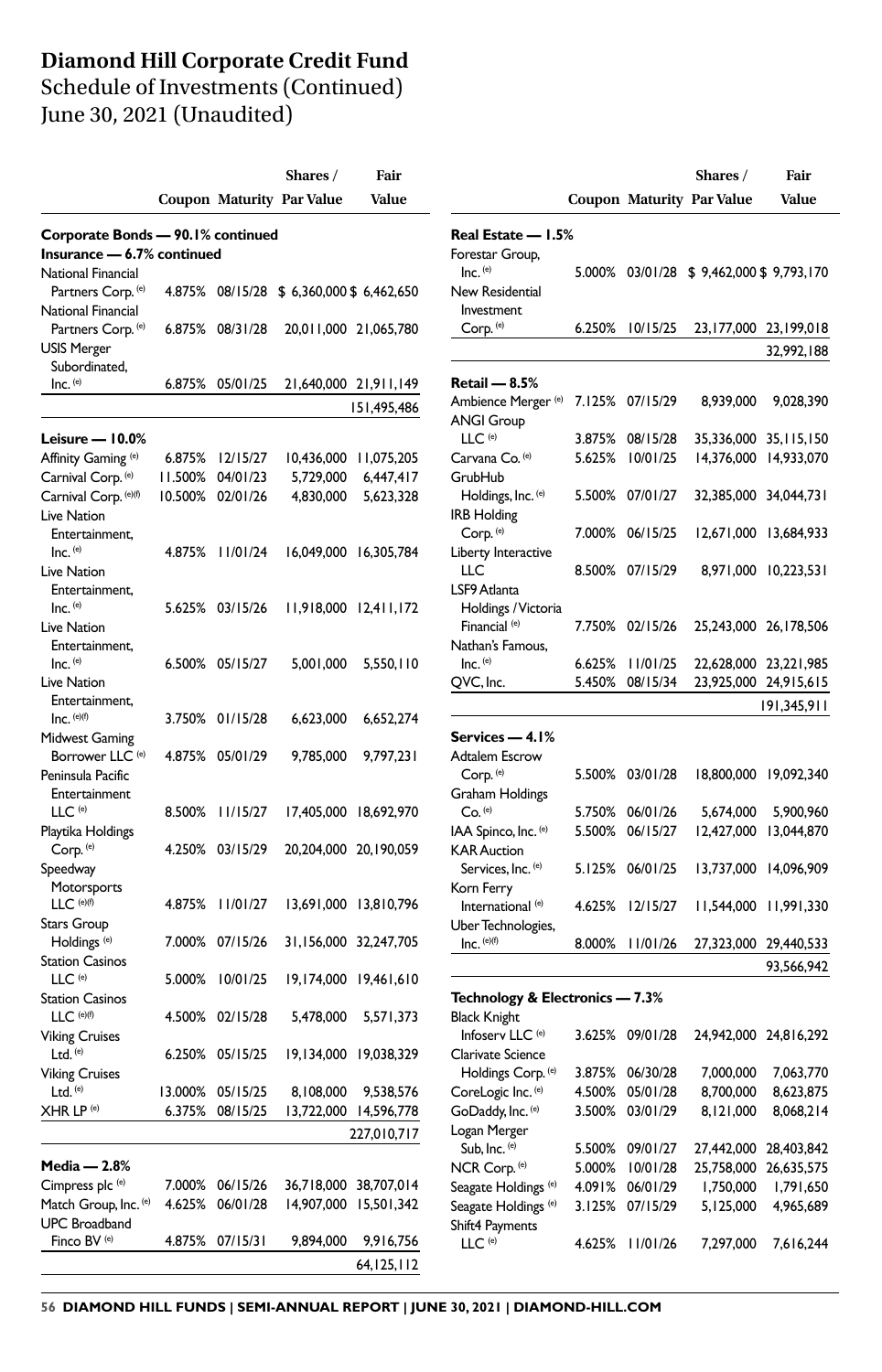#### **Diamond Hill Corporate Credit Fund**

Schedule of Investments (Continued) June 30, 2021 (Unaudited)

|                                                                  |        |          | Shares /                  | Fair                  |
|------------------------------------------------------------------|--------|----------|---------------------------|-----------------------|
|                                                                  |        |          | Coupon Maturity Par Value | Value                 |
| Corporate Bonds - 90.1% continued                                |        |          |                           |                       |
| Technology & Electronics - 7.3% continued                        |        |          |                           |                       |
| Trinet Group, Inc. (e) 3.500% 03/01/29 \$26,762,000 \$26,387,332 |        |          |                           |                       |
| ZoomInfo                                                         |        |          |                           |                       |
| <b>Technologies</b>                                              |        |          |                           |                       |
| $LLC$ <sup>(e)</sup>                                             | 3.875% | 02/01/29 |                           | 21,872,000 21,735,300 |
|                                                                  |        |          |                           | 166, 107, 783         |
| Telecommunications - 5.0%                                        |        |          |                           |                       |
| CB Escrow Corp. (e)                                              | 8.000% | 10/15/25 | 18.088.000                | 19,015,010            |
| Cogent                                                           |        |          |                           |                       |
| Communications                                                   |        |          |                           |                       |
| Holdings, Inc. (e)(f)                                            | 3.500% | 05/01/26 | 8,980,000                 | 9,182,050             |
| Frontier                                                         |        |          |                           |                       |
| Communications                                                   |        |          |                           |                       |
| Corp. <sup>(e)</sup>                                             | 5.875% | 10/15/27 | 7.743.000                 | 8,294,689             |
| HTA Group Ltd. (e)(f)                                            | 7.000% | 12/18/25 | 18.575.000                | 19,759,714            |
| <b>LCPR Senior</b>                                               |        |          |                           |                       |
| <b>Secured Financing</b>                                         |        |          |                           |                       |
| Designated                                                       |        |          |                           |                       |
| Activity Co. (e)                                                 | 6.750% | 10/15/27 | 16,422,000                | 17,697,989            |
| Viasat, Inc. (e)                                                 | 5.625% | 09/15/25 | 16,985,000                | 17,307,715            |
| Viasat, Inc. (e)                                                 | 5.625% | 04/15/27 | 20,456,000                |                       |
|                                                                  |        |          |                           | 21,352,586            |
|                                                                  |        |          |                           | 112,609,753           |
| Transportation - 0.5%                                            |        |          |                           |                       |
| Air Canada, Series                                               |        |          |                           |                       |
| 2020-2, Class A (e)                                              | 5.250% | 10/01/30 | 6,542,233                 | 7,094,331             |
| Air Canada.                                                      |        |          |                           |                       |
| Series 2017-1,                                                   |        |          |                           |                       |
| Class AA <sup>(e)</sup>                                          | 3.300% | 07/15/31 | 3,012,760                 | 3,047,970             |
| <b>United Airlines</b>                                           |        |          |                           |                       |
| Pass-Through                                                     |        |          |                           |                       |
| <b>Trust, Series</b>                                             |        |          |                           |                       |
| 2013-1, Class B                                                  | 5.375% | 02/15/23 | 170,271                   | 171,126               |
| United Airlines.                                                 |        |          |                           |                       |
| $Inc.$ <sup>(e)</sup>                                            | 4.625% | 04/15/29 | 1,636,000                 | 1,693,260             |
|                                                                  |        |          |                           | 12,006,687            |
|                                                                  |        |          |                           |                       |
| <b>Total Corporate Bonds</b>                                     |        |          |                           |                       |
| (Cost \$2,001,013,244)                                           |        |          |                           | \$2042.132828         |

|                                                |               |    | Fair             |
|------------------------------------------------|---------------|----|------------------|
|                                                | <b>Shares</b> |    | Value            |
| <b>Registered Investment Companies — 10.2%</b> |               |    |                  |
| State Street Institutional US                  |               |    |                  |
| Government Money Market                        |               |    |                  |
| Fund, Premier Class, 0.03% ®                   | 200.802.988   | \$ | 200,802,988      |
| State Street Navigator                         |               |    |                  |
| Securities Lending                             |               |    |                  |
| Portfolio I. 0.10% (g)(h)                      | 31,054,575    |    | 31,054,575       |
| <b>Total Registered Investment Companies</b>   |               |    |                  |
| (Cost \$231,857,563)                           |               | \$ | 231,857,563      |
| Total Investment Securities - 100.4%           |               |    |                  |
| (Cost \$2,240,472,738)                         |               |    | \$ 2.275.340.394 |
| <b>Liabilities in Excess of</b>                |               |    |                  |
|                                                |               |    |                  |
| Other Assets — (0.4) %                         |               |    | (9,595,623)      |
| <b>Net Assets - 100.0%</b>                     |               | S. | 2.265.744.771    |

(a) Security fair valued under procedures established by the Board of Trustees. The total value of these securities is \$0.

(b) Illiquid security as determined under procedures approved by the Board of Trustees. The total fair value of these securities as of June 30, 2021 was \$27,242,165, representing 1.2% of net assets.

- (c) Non-income producing security.
- (d) Variable rate security. The rate shown is the effective interest rate as of June 30, 2021. The benchmark on which the rate is calculated is shown parenthetically, if applicable. Certain variable rate securities are not based on a published rate and spread but are determined by the issuer or agent and may be based on index changes, prepayment of underlying positions and/or other variables. These securities do not indicate a reference rate and spread in their description above.
- (e) Securities exempt from registration under Rule 144A of the Securities Act of 1933. These securities have been deemed liquid under procedures approved by the Fund's Board of Trustees and may normally be sold to qualified institutional buyers in transactions exempt from registration. The total fair value of these securities as of June 30, 2021 was \$1,832,906,121, representing 80.9% of net assets.
- $(6)$  All or a portion of the security is on loan. The total fair value of the securities on loan as of June 30, 2021 was \$30,360,474.
- $($ g) The rate shown is the 7-day effective yield as of June 30, 2021.
- (h) This security was purchased with cash collateral held from securities on loan.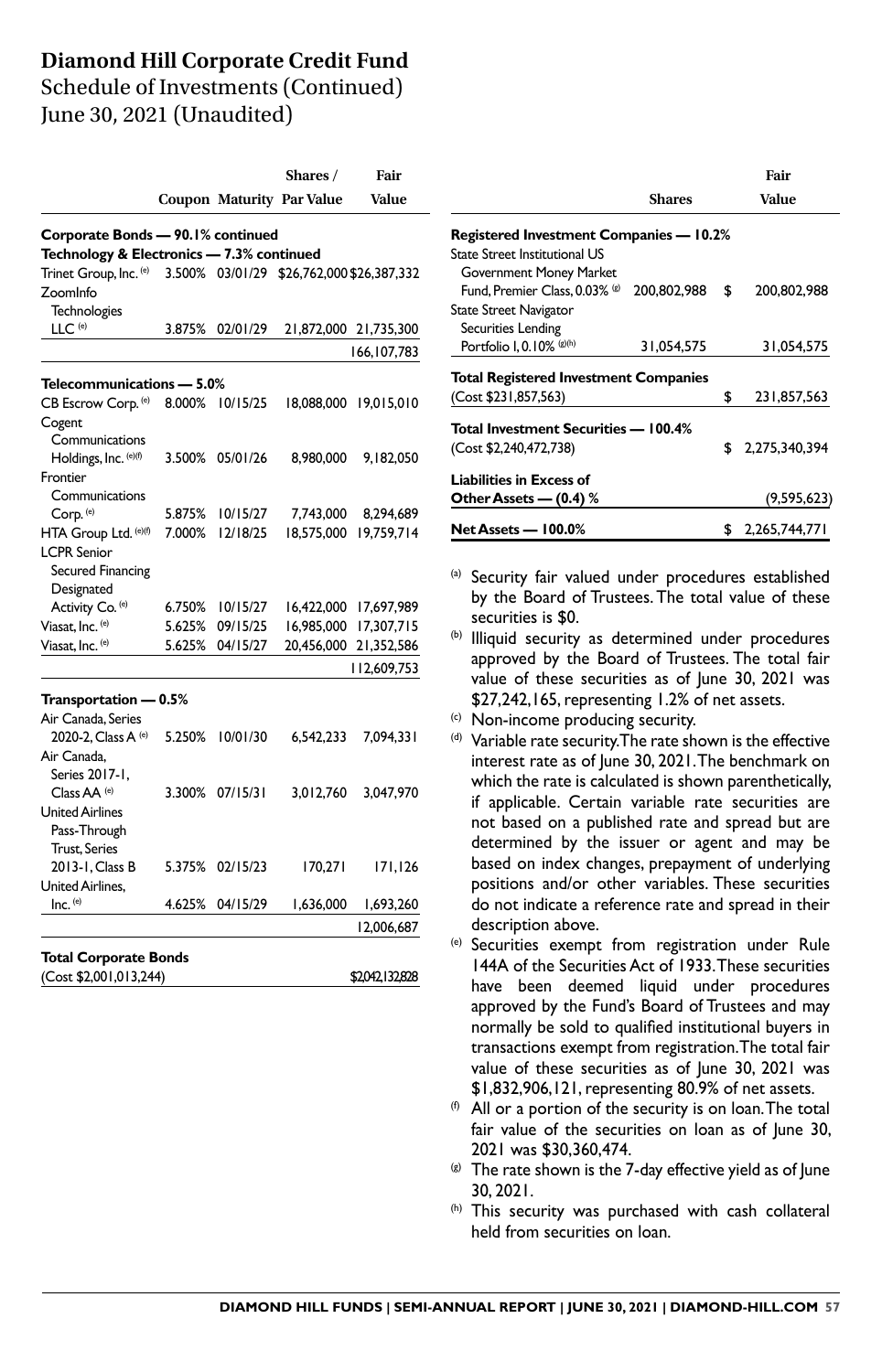## **Diamond Hill Corporate Credit Fund** Schedule of Investments (Continued) June 30, 2021 (Unaudited)

\* Non-income producing security. Restricted and illiquid securities not registered under the securities act of 1933 and valued at fair value by the Valuation & Liquidity Committee based on procedures approved by the Board of Trustees are as follows:

|                                                          | Acquisition<br><b>Date</b> | <b>Current Cost Fair Value</b> |                 | Value as<br>a % of Net<br>Assets |
|----------------------------------------------------------|----------------------------|--------------------------------|-----------------|----------------------------------|
| Alesco Preferred<br>Funding Ltd.,<br><b>Class PNNE</b>   | March-05 \$                | 336,608                        | \$<br>151.802   | 0.01%                            |
| Alesco Preferred<br>Funding Ltd.<br><b>VI. Class PNN</b> | December-04 \$             | 621.631                        | \$<br>294.101   | 0.01%                            |
| Fort Sheridan<br>ABS CDO Ltd.,<br>Series 05-1A.          |                            |                                |                 |                                  |
| Class PPN <sub>2</sub><br>Taberna                        | March-05 \$                | 521.458                        | \$<br>348.619   | 0.02%                            |
| Preferred<br>Funding Ltd.,                               |                            |                                |                 |                                  |
| Class PPN <sub>2</sub>                                   | March-05                   | \$<br>1,056,154                | \$<br>555,481   | 0.02%                            |
|                                                          |                            | \$<br>2.535.851                | \$<br>1.350.003 | 0.06%                            |

A/S — Aktieselskab

BV — Besloten Vennootschap

plc — Public Limited Company

SOFR — Secured Overnight Financing Rate

See accompanying Notes to Financial Statements.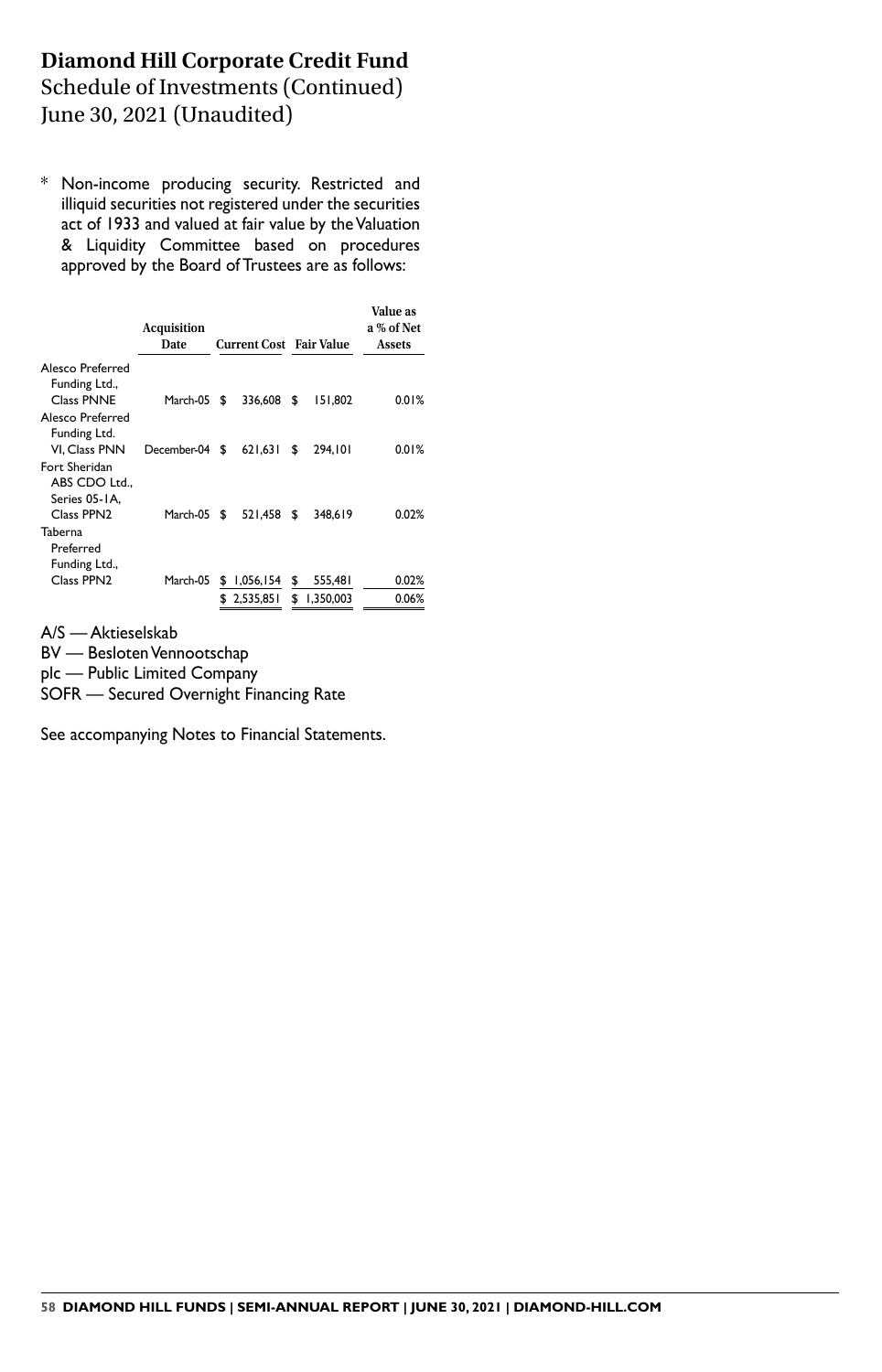## **Diamond Hill High Yield Fund**

## Schedule of Investments June 30, 2021 (Unaudited)

|                                               |         |          | Shares /                  | Fair       |
|-----------------------------------------------|---------|----------|---------------------------|------------|
|                                               |         |          | Coupon Maturity Par Value | Value      |
|                                               |         |          |                           |            |
| Common Stocks - 0.0%<br>Energy $-0.0%$        |         |          |                           |            |
| Floatel International Ltd.                    |         |          |                           |            |
| (Cost \$106,733) (a)(b)(c)                    |         |          | 64,421 \$                 | 0          |
|                                               |         |          |                           |            |
| Warrants — 0.0%                               |         |          |                           |            |
| Floatel International Ltd.                    |         |          |                           |            |
| (Cost \$693,103) (a)(b)                       |         |          | 116,908 \$                | 0          |
| Corporate Bonds - 94.9%<br>Banking — 1.0%     |         |          |                           |            |
| Cadence Bancorp                               |         |          |                           |            |
| (3MO LIBOR                                    |         |          |                           |            |
| $+303$ ) (d)                                  | 4.750%  | 06/30/29 | \$10,750,000              | 11,222,393 |
| Basic Industry - 4.2%                         |         |          |                           |            |
| Brundage-Bond                                 |         |          |                           |            |
| Concrete                                      |         |          |                           |            |
| Pumping <sup>(e)</sup>                        | 6.000%  | 02/01/26 | 7,795,000                 | 8,205,796  |
| First Quantum                                 |         |          |                           |            |
| Minerals Ltd. (e)                             | 7.250%  | 04/01/23 | 6,693,000                 | 6,822,710  |
| First Quantum                                 |         |          |                           |            |
| Minerals Ltd. (e)                             | 7.500%  | 04/01/25 | 4,000,000                 | 4,150,000  |
| <b>GCP</b> Applied                            |         |          |                           |            |
| Technologies,<br>Inc. (e)                     | 5.500%  | 04/15/26 | 14,000,000                | 14,399,700 |
| Schweitzer-Mauduit                            |         |          |                           |            |
| International, Inc. (e)                       | 6.875%  | 10/01/26 | 14,230,000                | 15,066,013 |
|                                               |         |          |                           | 48,644,219 |
|                                               |         |          |                           |            |
| Capital Goods - 1.9%                          |         |          |                           |            |
| <b>ATS Automation</b><br>Tooling Systems (e)  | 4.125%  | 12/15/28 | 12,312,000                | 12,604,410 |
| TransDigm, Inc.                               | 6.375%  | 06/15/26 | 7,862,000                 | 8,144,796  |
| Welbilt, Inc.                                 | 9.500%  | 02/15/24 | 1,000,000                 | 1,047,200  |
|                                               |         |          |                           | 21,796,406 |
|                                               |         |          |                           |            |
| Consumer Goods - 5.4%                         |         |          |                           |            |
| C&S Group                                     |         |          |                           |            |
| <b>Enterprises</b><br>$LLC$ <sup>(e)(f)</sup> | 5.000%  | 12/15/28 | 11.700.000                |            |
| Cooke Omega                                   |         |          |                           | 11,597,625 |
| Investments, Inc.                             |         |          |                           |            |
| / Alpha VesselCo                              |         |          |                           |            |
| Holdings, Inc. (e)                            | 8.500%  | 12/15/22 | 12,200,000                | 12,520,250 |
| Peleton Interactive,                          |         |          |                           |            |
| $Inc.$ <sup>(e)</sup>                         | 0.000%  | 02/15/26 | 2,000,000                 | 1,933,750  |
| Pilgrim's Pride                               |         |          |                           |            |
| Corp. <sup>(e)</sup>                          | 5.875%  | 09/30/27 | 8,500,000                 | 9,052,500  |
| <b>Turning Point</b><br>Brands, Inc. (e)      | 5.625%  | 02/15/26 | 10,525,000                | 10,867,063 |
| Vector Group                                  |         |          |                           |            |
| Ltd. $(e)$                                    | 10.500% | 11/01/26 | 14,502,000                | 15,390,248 |
|                                               |         |          |                           | 61,361,436 |
|                                               |         |          |                           |            |
| Energy - 13.1%                                |         |          |                           |            |

| Apergy Corp. | 6.375% 05/01/26 | 8,896,000 9,317,670 |  |
|--------------|-----------------|---------------------|--|

|                                          |         |          | Shares /                           | Fair                  |
|------------------------------------------|---------|----------|------------------------------------|-----------------------|
|                                          |         |          | Coupon Maturity Par Value          | Value                 |
| Energy - 13.1% continued                 |         |          |                                    |                       |
| <b>Bonanza Creek</b>                     |         |          |                                    |                       |
| Energy, Inc.                             | 7.500%  |          | 04/30/26 \$ 2,126,354 \$ 2,141,196 |                       |
| <b>Delek Overriding</b>                  |         |          |                                    |                       |
| Royalty                                  |         |          |                                    |                       |
| Leviathan Ltd.                           | 7.494%  | 12/30/23 | 10,863,000                         | 11,101,986            |
| <b>Encino Acquisition</b>                |         |          |                                    |                       |
| Partners <sup>(e)(f)</sup>               | 8.500%  | 05/01/28 | 6,840,000                          | 6,976,800             |
| Energean Israel                          |         |          |                                    |                       |
| Finance                                  | 4.500%  | 03/30/24 | 400,000                            | 408,500               |
| Energean Israel                          | 4.875%  | 03/30/26 |                                    |                       |
| Finance                                  |         |          | 400,000                            | 409,508               |
| Energean Israel<br>Finance               | 5.875%  | 03/30/31 | 8,977,000                          | 9,219,379             |
| Energen Corp.                            | 7.125%  | 02/15/28 | 4,375,000                          | 5,323,350             |
| Floatel International                    |         |          |                                    |                       |
| Ltd.                                     | 6.000%  | 09/24/26 | 150,000                            | 66,750                |
| Floatel International                    |         |          |                                    |                       |
| Ltd.                                     | 10.000% | 09/24/26 | 150,000                            | 59,250                |
| <b>LBC Tank Terminals</b>                |         |          |                                    |                       |
| Holdings                                 |         |          |                                    |                       |
| Netherlands BV <sup>(e)</sup>            | 6.875%  | 05/15/23 | 10,000,000                         | 9,975,000             |
| Leviathan Energy                         | 6.750%  | 06/30/30 | 7,605,000                          | 8,574,637             |
| Magnolia Oil &                           |         |          |                                    |                       |
| Gas Corp. <sup>(e)</sup>                 | 6.000%  | 08/01/26 |                                    | 23,500,000 24,234,375 |
| New Fortress                             |         |          |                                    |                       |
| Energy, Inc. (e)                         | 6.750%  | 09/15/25 | 14,000,000                         | 14,332,500            |
| <b>New Fortress</b>                      |         |          |                                    |                       |
| Energy, Inc. (e)                         | 6.500%  | 09/30/26 | 7,633,000                          | 7,799,399             |
| Solaris Midstream                        |         |          |                                    |                       |
| Holdings <sup>(e)(f)</sup>               | 7.625%  | 04/01/26 | 8,439,000                          | 8,945,340             |
| Talo Production, Inc.                    | 12.000% | 01/15/26 | 3,597,000                          | 3,830,805             |
| Teine Energy Ltd. (e)                    | 6.875%  | 04/15/29 | 9,500,000                          | 9,749,375             |
| Viper Energy                             |         |          |                                    |                       |
| Partners LP (e)(f)                       | 5.375%  | 11/01/27 | 3,501,000                          | 3,647,027             |
| Welltec A/S (e)                          | 9.500%  | 12/01/22 | 14,300,000                         | 14,603,160            |
|                                          |         |          |                                    | 150,716,007           |
|                                          |         |          |                                    |                       |
| <b>Financial Services - 15.2%</b>        |         |          |                                    |                       |
| Alliance Data                            |         |          |                                    |                       |
| Systems Corp. (e)                        | 7.000%  | 01/15/26 | 16,650,000                         | 17,836,312            |
| <b>Burford Capital</b>                   |         |          |                                    |                       |
| <b>Global Finance</b>                    |         |          |                                    |                       |
| LLC <sup>(e)</sup>                       | 6.250%  | 04/15/28 | 10,750,000                         | 11,290,402            |
| Cargo Aircraft                           |         |          |                                    |                       |
| Management,                              |         |          |                                    |                       |
| $Inc.$ <sup>(e)</sup>                    | 4.750%  | 02/01/28 | 9,175,000                          | 9,356,940             |
| Credit Acceptance                        |         |          |                                    |                       |
| Corp. <sup>(e)</sup>                     | 5.125%  | 12/31/24 | 1,500,000                          | 1,554,375             |
| Credit Acceptance                        | 6.625%  | 03/15/26 |                                    |                       |
| Corp. (f)                                |         |          | 10.250.000                         | 10,788,125            |
| Freedom Mortgage<br>Corp. <sup>(e)</sup> | 8.125%  | 11/15/24 | 13,500,000                         | 13,955,625            |
|                                          |         |          |                                    |                       |
|                                          |         |          |                                    |                       |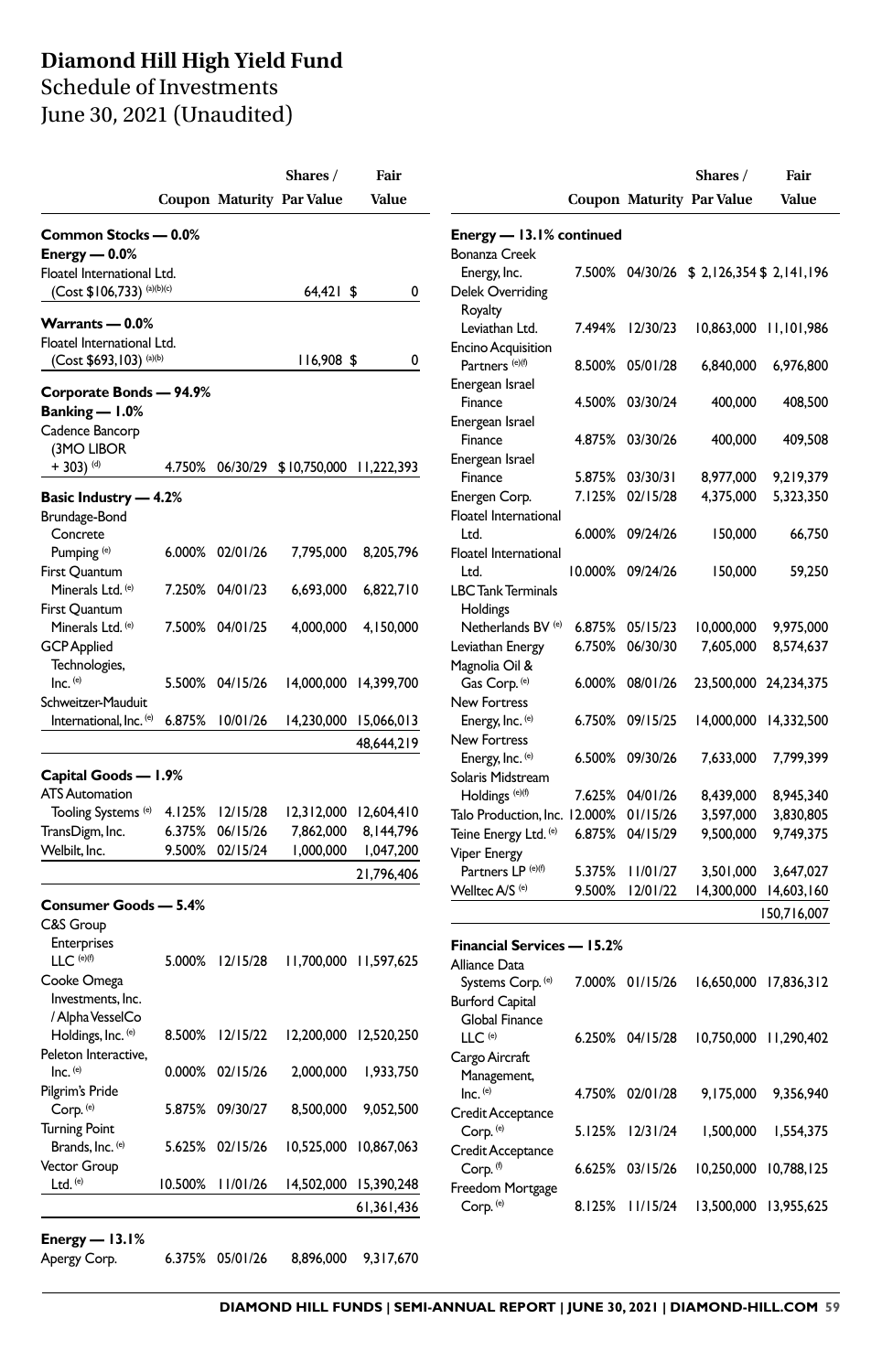## **Diamond Hill High Yield Fund**

## Schedule of Investments (Continued) June 30, 2021 (Unaudited)

|                                                           |        |          | Shares/                   | Fair        |
|-----------------------------------------------------------|--------|----------|---------------------------|-------------|
|                                                           |        |          | Coupon Maturity Par Value | Value       |
| Corporate Bonds - 94.9% continued                         |        |          |                           |             |
| Financial Services - 15.2% continued                      |        |          |                           |             |
| Freedom Mortgage                                          |        |          |                           |             |
| Corp. <sup>(e)</sup>                                      | 8.250% | 04/15/25 | \$10,800,000\$11,272,500  |             |
| Freedom Mortgage<br>Corp. <sup>(e)</sup>                  | 7.625% | 05/01/26 | 12,500,000                | 13,012,500  |
| Freedom Mortgage<br>Corp. <sup>(e)</sup>                  | 6.625% | 01/15/27 | 9,000,000                 | 9,056,250   |
| Hightower<br>Holding LLC <sup>(e)</sup>                   | 6.750% | 04/15/29 | 9,850,000                 | 10,047,000  |
| LD Holdings<br>Group LLC <sup>(e)</sup>                   | 6.500% | 11/01/25 | 2,500,000                 | 2,567,000   |
| LD Holdings                                               | 6.125% | 04/01/28 | 25,000,000                | 24,968,750  |
| Group LLC <sup>(e)</sup><br>Midcap Financial              |        |          |                           |             |
| Issuer Trust <sup>(e)</sup><br>Nationstar                 | 6.500% | 05/01/28 | 2,000,000                 | 2,093,080   |
| Mortgage LLC <sup>(e)</sup><br>Nationstar                 | 6.000% | 01/15/27 | 5,100,000                 | 5,285,028   |
| Mortgage LLC <sup>(e)</sup>                               | 5.500% | 08/15/28 | 4,655,000                 | 4,692,845   |
| United Wholesale<br>Mortgage LLC <sup>(e)</sup>           | 5.500% | 04/15/29 | 26,750,000                | 26,743,848  |
|                                                           |        |          |                           | 174,520,580 |
| Health Care - 7.2%                                        |        |          |                           |             |
| Akumin, Inc. (e)                                          | 7.000% | 11/01/25 | 17,600,000                | 18,272,144  |
| Davita, Inc. (e)                                          | 3.750% | 02/15/31 | 9,750,000                 | 9,360,000   |
| <b>Endo Finance</b>                                       |        |          |                           |             |
| $LLC$ <sup>(e)</sup>                                      | 5.750% | 01/15/22 | 5,555,000                 | 5,124,487   |
| Horizon Pharma<br>USA, Inc. (e)                           | 5.500% | 08/01/27 | 10,600,000                | 11,249,250  |
| P&L Development<br>$LLC$ <sup>(e)</sup>                   | 7.750% | 11/15/25 | 11,000,000                | 11,550,000  |
| Par Pharmaceutical,<br>$Inc.$ <sup>(e)</sup>              | 7.500% | 04/01/27 | 4,700,000                 | 4,804,951   |
| Providence Service                                        |        |          |                           |             |
| Corp. (The) <sup>(e)</sup><br>Syneos Health,              | 5.875% | 11/15/25 | 6.800.000                 | 7.276.000   |
| $Inc.$ <sup>(e)</sup>                                     | 3.625% | 01/15/29 | 15,200,000                | 15,048,000  |
|                                                           |        |          |                           | 82,684,832  |
| Insurance - 7.2%<br>Amwins Group,                         |        |          |                           |             |
| $Inc.$ <sup>(e)</sup>                                     | 7.750% | 07/01/26 | 7,723,000                 | 8,191,400   |
| AssuredPartners,<br>$Inc.$ <sup>(e)</sup>                 | 7.000% | 08/15/25 | 12,990,000                | 13,266,037  |
| <b>Broadstreet</b><br>Partners, Inc. (e)<br><b>GTCRAP</b> | 5.875% | 04/15/29 | 8,725,000                 | 8,899,500   |
| Finance, Inc. (e)                                         | 8.000% | 05/15/27 | 6,537,000                 | 6,961,905   |
| Hub International<br>Ltd. $(e)$                           | 7.000% | 05/01/26 | 6,440,000                 | 6,678,860   |
| <b>MGIC</b> Investment<br>Corp.                           | 5.250% | 08/15/28 | 11,500,000                | 12,190,000  |
| National Financial<br>Partners Corp. (e)                  | 6.875% | 08/31/28 | 17,000,000                | 17,896,070  |

|                                                  |         |          | Coupon Maturity Par Value | Value       |
|--------------------------------------------------|---------|----------|---------------------------|-------------|
| Insurance - 7.2% continued<br><b>USIS Merger</b> |         |          |                           |             |
| Subordinated,                                    |         |          |                           |             |
| Inc. (e)                                         | 6.875%  | 05/01/25 | \$8,000,000 \$8,100,240   |             |
|                                                  |         |          |                           | 82,184,012  |
| Leisure $-12.4%$                                 |         |          |                           |             |
| Affinity Gaming (e)                              | 6.875%  | 12/15/27 | 6,700,000                 | 7,110,375   |
| Carnival Corp. (e)(f)                            | 10.500% | 02/01/26 | 8.000.000                 | 9,314,000   |
| CCM Merger, Inc. (e)                             | 6.375%  | 05/01/26 | 6,389,000                 | 6,708,450   |
| Golden Nugget,                                   |         |          |                           |             |
| $Inc.$ <sup>(e)</sup>                            | 6.750%  | 10/15/24 | 4.764.000                 | 4.812.688   |
| Live Nation                                      |         |          |                           |             |
| Entertainment,                                   |         |          |                           |             |
| $Inc.$ <sup>(e)</sup>                            | 4.875%  | 11/01/24 | 4,500,000                 | 4,572,000   |
| Live Nation                                      |         |          |                           |             |
| Entertainment,                                   |         |          |                           |             |
| $Inc.$ <sup>(e)</sup>                            | 5.625%  | 03/15/26 | 11,600,000                | 12,080,013  |
| Midwest Gaming                                   |         |          |                           |             |
| Borrower LLC <sup>(e)</sup>                      | 4.875%  | 05/01/29 | 8,700,000                 | 8,710,875   |
| Peninsula Pacific                                |         |          |                           |             |
| Entertainment                                    |         |          |                           |             |
| LLC <sup>(e)</sup>                               | 8.500%  | 11/15/27 | 15,250,000                | 16,378,500  |
| Playtika Holdings                                |         |          |                           |             |
| Corp. <sup>(e)</sup>                             | 4.250%  | 03/15/29 | 15.000.000                | 14.989.650  |
| Speedway                                         |         |          |                           |             |
| Motorsports                                      |         |          |                           |             |
| LLC <sup>(e)</sup>                               | 4.875%  | 11/01/27 | 10,000,000                | 10,087,500  |
| <b>Stars Group</b>                               |         |          |                           |             |
| Holdings <sup>(e)</sup>                          | 7.000%  | 07/15/26 | 12,250,000                | 12,679,240  |
| <b>Station Casinos</b>                           |         |          |                           |             |
| $LLC$ <sup>(e)</sup>                             | 5.000%  | 10/01/25 | 4,700,000                 | 4,770,500   |
| Vail Resorts, Inc. (e)(f)                        | 0.000%  | 01/01/26 | 1,000,000                 | 1,037,500   |
| <b>Viking Cruises</b>                            |         |          |                           |             |
| Ltd. <sup>(e)</sup>                              | 6.250%  | 05/15/25 | 12,225,000                | 12,163,875  |
| <b>Viking Cruises</b>                            |         |          |                           |             |
| Ltd. (e)                                         | 13.000% | 05/15/25 | 7,300,000                 | 8,588,012   |
| XHR LP <sup>(e)</sup>                            | 6.375%  | 08/15/25 | 7,803,000                 | 8,300,441   |
|                                                  |         |          |                           |             |
|                                                  |         |          |                           | 142,303,619 |
| Media - 3.1%                                     |         |          |                           |             |
| Cimpress plc (e)                                 | 7.000%  | 06/15/26 | 16,000,000                | 16,866,720  |
| Match Group, Inc. (e)                            | 4.125%  | 08/01/30 | 9,365,000                 | 9,528,888   |
| <b>UPC Broadband</b>                             |         |          |                           |             |
| Finco BV <sup>(e)</sup>                          | 4.875%  | 07/15/31 | 8,560,000                 | 8,579,688   |
|                                                  |         |          |                           | 34,975,296  |
| Real Estate - 1.6%                               |         |          |                           |             |
|                                                  |         |          |                           |             |
| Forestar Group,                                  |         |          |                           |             |
| $Inc.$ <sup>(e)</sup>                            | 5.000%  | 03/01/28 | 2,625,000                 | 2,716,875   |
| New Residential                                  |         |          |                           |             |
| Investment                                       |         |          |                           |             |
| Corp. <sup>(e)</sup>                             | 6.250%  | 10/15/25 | 16,100,000                | 16,115,295  |
|                                                  |         |          |                           | 18,832,170  |

**Shares /** 

**Fair**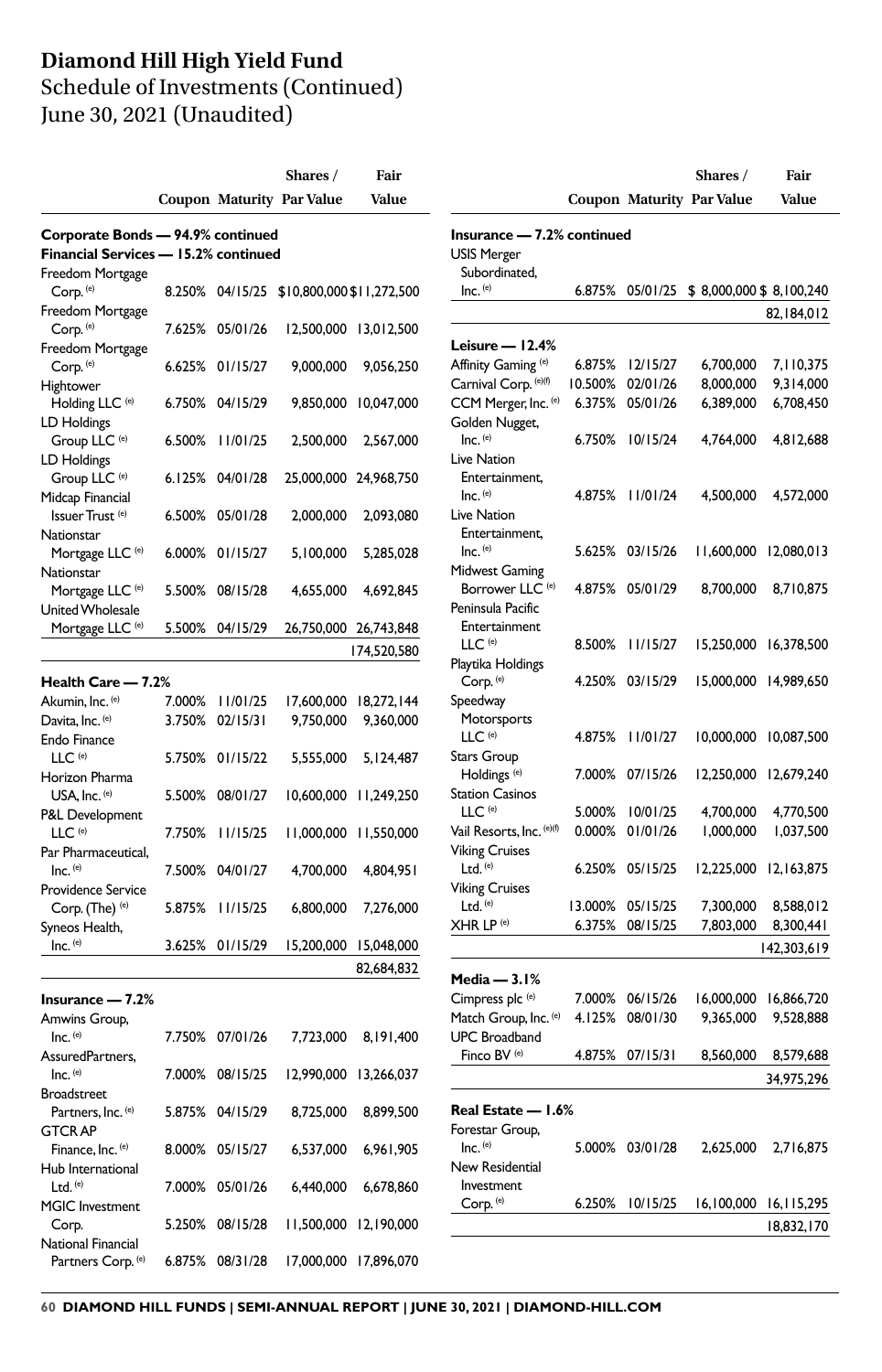#### **Diamond Hill High Yield Fund**

#### Schedule of Investments (Continued) June 30, 2021 (Unaudited)

|                                   |        |                 | Shares/                   | Fair        |
|-----------------------------------|--------|-----------------|---------------------------|-------------|
|                                   |        |                 | Coupon Maturity Par Value | Value       |
| Corporate Bonds - 94.9% continued |        |                 |                           |             |
| Retail - 10.1%                    |        |                 |                           |             |
| Academy Ltd. (e)(f)               | 6.000% | 11/15/27        | \$2,737,000 \$2,925,169   |             |
| Ambience Merger <sup>(e)</sup>    | 7.125% | 07/15/29        | 6,200,000                 | 6,262,000   |
| <b>ANGI Group</b>                 |        |                 |                           |             |
| $LLC$ <sup>(e)(f)</sup>           | 3.875% | 08/15/28        | 17,450,000                | 17,340,937  |
| Carvana Co. (e)                   | 5.625% | 10/01/25        | 2,250,000                 | 2,337,187   |
| Carvana Co. (e)                   | 5.500% | 04/15/27        | 14,128,000                | 14,590,409  |
| GrubHub                           |        |                 |                           |             |
| Holdings, Inc. (e)                | 5.500% | 07/01/27        | 15,000,000                | 15,768,750  |
| <b>IRB Holding</b>                |        |                 |                           |             |
| Corp. <sup>(e)</sup>              | 6.750% | 02/15/26        | 9.822.000                 | 10,165,770  |
| Liberty Interactive               |        |                 |                           |             |
| LLC                               | 8.500% | 07/15/29        | 6,000,000                 | 6,837,720   |
| LSF9 Atlanta                      |        |                 |                           |             |
| Holdings / Victoria               |        |                 |                           |             |
| Financial <sup>(e)</sup>          | 7.750% | 02/15/26        | 17,525,000                | 18,174,477  |
| Nathan's Famous,                  |        |                 |                           |             |
| Inc. (e)                          | 6.625% | 11/01/25        | 9,450,000                 | 9,698,063   |
| QVC, Inc. (f)                     | 5.450% | 08/15/34        | 11,000,000                | 11,455,455  |
| QVC, Inc.                         | 5.950% | 03/15/43        | 725,000                   | 734,063     |
|                                   |        |                 |                           | 116,290,000 |
|                                   |        |                 |                           |             |
| Services - 4.1%                   |        |                 |                           |             |
| Adtalem Escrow                    |        |                 |                           |             |
| Corp. <sup>(e)</sup>              | 5.500% | 03/01/28        | 13,250,000                | 13,456,037  |
| <b>KAR Auction</b>                |        |                 |                           |             |
| Services, Inc. (e)(f)             | 5.125% | 06/01/25        | 9,800,000                 | 10,056,760  |
| Korn Ferry                        |        |                 |                           |             |
| International <sup>(e)</sup>      | 4.625% | 12/15/27        | 4,750,000                 | 4,934,062   |
| Stericycle, Inc. (e)              | 5.375% | 07/15/24        | 1,350,000                 | 1,387,125   |
| Stericycle, Inc. (e)              | 3.875% | 01/15/29        | 2,627,000                 | 2,621,825   |
| Uber Technologies,                |        |                 |                           |             |
| $Inc.$ <sup>(e)</sup>             | 8.000% | 11/01/26        | 13,500,000                | 14,546,250  |
|                                   |        |                 |                           | 47,002,059  |
|                                   |        |                 |                           |             |
| Technology & Electronics - 7.6%   |        |                 |                           |             |
| <b>Black Knight</b>               | 3.625% | 09/01/28        |                           |             |
| Infoserv LLC <sup>(e)</sup>       |        |                 | 9,500,000                 | 9,452,120   |
| CoreLogic Inc. (e)                | 4.500% | 05/01/28        | 8,000,000                 | 7,930,000   |
| GoDaddy, Inc. (e)                 | 3.500% | 03/01/29        | 4,800,000                 | 4,768,800   |
| Logan Merger                      |        |                 |                           |             |
| Sub, Inc. (e)                     | 5.500% | 09/01/27        | 14,350,000                | 14,852,967  |
| NCR Corp. <sup>(e)</sup>          | 5.000% | 10/01/28        | 9,250,000                 | 9,565,148   |
| NCR Corp. <sup>(e)</sup>          | 5.125% | 04/15/29        | 2,856,000                 | 2,945,250   |
| Seagate Holdings <sup>(e)</sup>   | 4.091% | 06/01/29        | 9,500,000                 | 9,726,100   |
| Trinet Group, Inc. (e)            | 3.500% | 03/01/29        | 15,250,000                | 15,036,500  |
| ZoomInfo                          |        |                 |                           |             |
| <b>Technologies</b>               |        |                 |                           |             |
| LLC <sup>(e)</sup>                |        | 3.875% 02/01/29 | 13,250,000                | 13,167,188  |
|                                   |        |                 |                           | 87,444,073  |
| Telecommunications - 0.5%         |        |                 |                           |             |

| Frontier |                |
|----------|----------------|
|          | `ommunications |

| <b>CUTHININGUOIS</b> |                 |                     |  |
|----------------------|-----------------|---------------------|--|
| Corp. <sup>(e)</sup> | 5.875% 10/15/27 | 1,715,000 1,837,194 |  |

|                                                                                                                  |                                         | энагсэ /  |                    |
|------------------------------------------------------------------------------------------------------------------|-----------------------------------------|-----------|--------------------|
|                                                                                                                  | Coupon Maturity Par Value               |           | Value              |
| Telecommunications - 0.5% continued                                                                              |                                         |           |                    |
| Viasat, Inc. (e)                                                                                                 | 5.625% 09/15/25 \$4,000,000 \$4,076,000 |           |                    |
|                                                                                                                  |                                         |           |                    |
|                                                                                                                  |                                         |           | 5,913,194          |
| Transportation - 0.3%                                                                                            |                                         |           |                    |
| United Airlines.                                                                                                 |                                         |           |                    |
| $Inc.$ <sup>(e)</sup>                                                                                            | 4.625% 04/15/29                         | 3,450,000 | 3,570,750          |
| <b>Total Corporate Bonds</b>                                                                                     |                                         |           |                    |
| (Cost \$1,063,183,971)                                                                                           |                                         |           | \$1,089,461,046    |
|                                                                                                                  |                                         |           |                    |
| Securitized $-$ 0.0% $(8)$                                                                                       |                                         |           |                    |
| $\mathsf{ABS}\text{-}\mathsf{Other}\boldsymbol{\mathop{=}}0.0\%$ (g)                                             |                                         |           |                    |
| <b>Access Point</b>                                                                                              |                                         |           |                    |
| Financial, Inc.,                                                                                                 |                                         |           |                    |
| Series 2017-A,                                                                                                   |                                         |           |                    |
| Class <sub>C</sub>                                                                                               |                                         |           |                    |
| (Cost \$218,277) (b)(e) 5.820% 04/15/29                                                                          |                                         |           | 218,313 \$ 216,998 |
| <b>Registered Investment Companies - 7.5%</b><br>State Street Institutional US<br><b>Government Money Market</b> |                                         |           |                    |
| Fund, Premier Class, 0.03% (h) 59,948,846                                                                        |                                         |           | 59,948,846         |
| <b>State Street Navigator</b>                                                                                    |                                         |           |                    |
| Securities Lending                                                                                               |                                         |           |                    |
| Portfolio I, 0.10% (h)(i)                                                                                        | 25,879,368                              |           | 25,879,368         |
| <b>Total Registered Investment Companies</b>                                                                     |                                         |           |                    |
| (Cost \$85,828,214)                                                                                              |                                         | \$        | 85,828,214         |
| Total Investment Securities — 102.4%                                                                             |                                         |           |                    |
| (Cost \$1,150,030,298)                                                                                           |                                         | \$        | 1,175,506,258      |
| <b>Liabilities in Excess of</b>                                                                                  |                                         |           |                    |
| Other Assets - (2.4)%                                                                                            |                                         |           | (27,990,056)       |
| Net Assets - 100.0%                                                                                              |                                         | \$        | 1,147,516,202      |

**Shares /** 

**Fair**

(a) Security fair valued under procedures established by the Board of Trustees. The total value of these securities is \$0.

- (b) Illiquid security as determined under procedures approved by the Board of Trustees. The total fair value of these securities as of June 30, 2021 was \$216,998, representing 0.0% <sup>(f)</sup> of net assets.
- (c) Non-income producing security.
- (d) Variable rate security. The rate shown is the effective interest rate as of June 30, 2021. The benchmark on which the rate is calculated is shown parenthetically, if applicable. Certain variable rate securities are not based on a published rate and spread but are determined by the issuer or agent and may be based on index changes, prepayment of underlying positions and/or other variables. These securities do not indicate a reference rate and spread in their description above.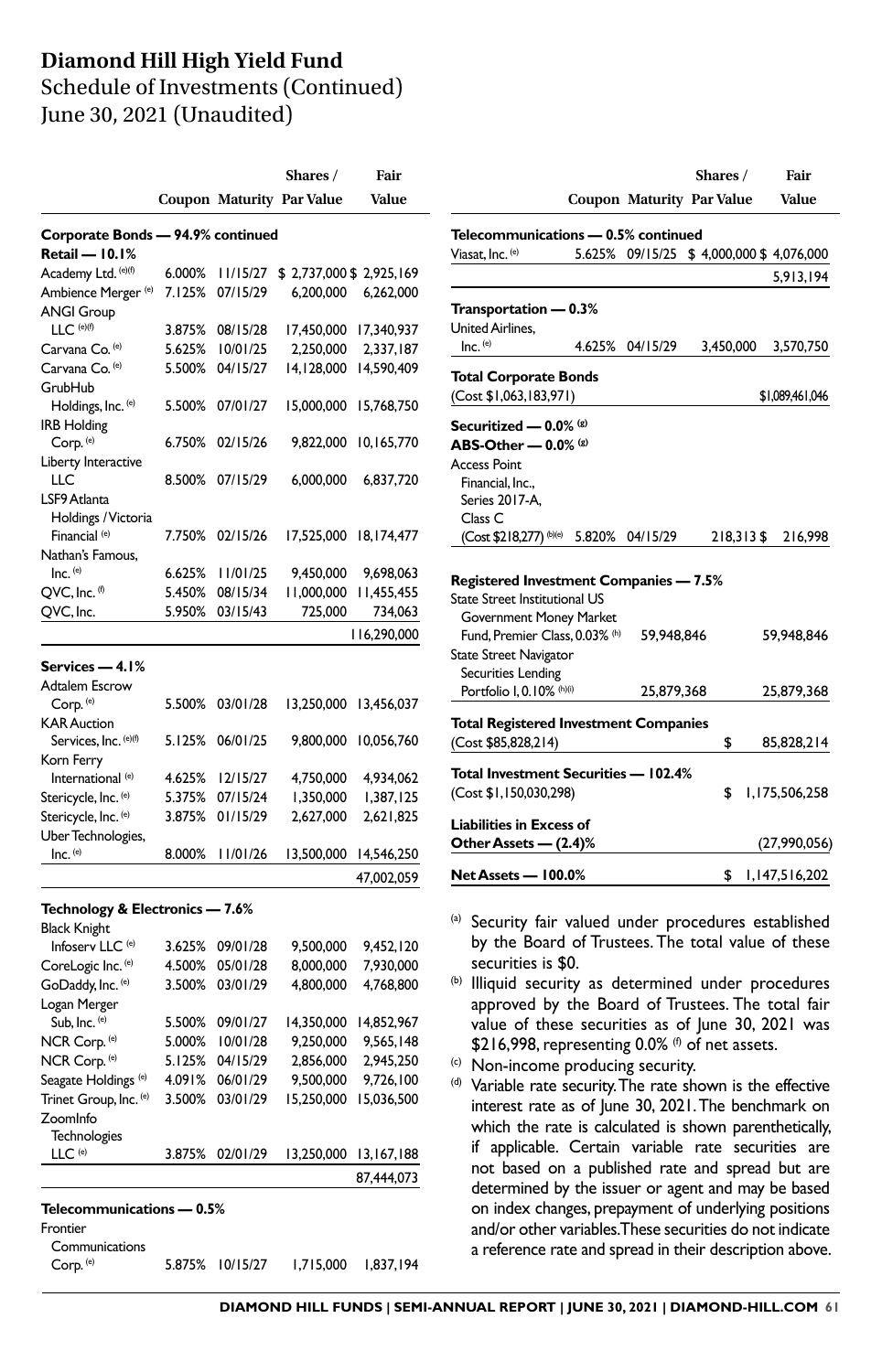#### **Diamond Hill High Yield Fund** Schedule of Investments (Continued) June 30, 2021 (Unaudited)

- (e) Securities exempt from registration under Rule 144A of the Securities Act of 1933. These securities have been deemed liquid under procedures approved by the Fund's Board of Trustees and may normally be sold to qualified institutional buyers in transactions exempt from registration. The total fair value of these securities as of June 30, 2021 was \$976,805,261, representing 85.1% of net assets.
- $<sup>(f)</sup>$  All or a portion of the security is on loan. The total</sup> fair value of the securities on loan as of June 30, 2021 was \$24,963,554.
- (g) Percentage rounds to less than 0.1%.
- (h) The rate shown is the 7-day effective yield as of June 30, 2021.
- (i) This security was purchased with cash collateral held from securities on loan.
- A/S Aktieselskab
- BV Besloten Vennootschap
- LIBOR London Interbank Offered Rate
- plc Public Limited Company

See accompanying Notes to Financial Statements.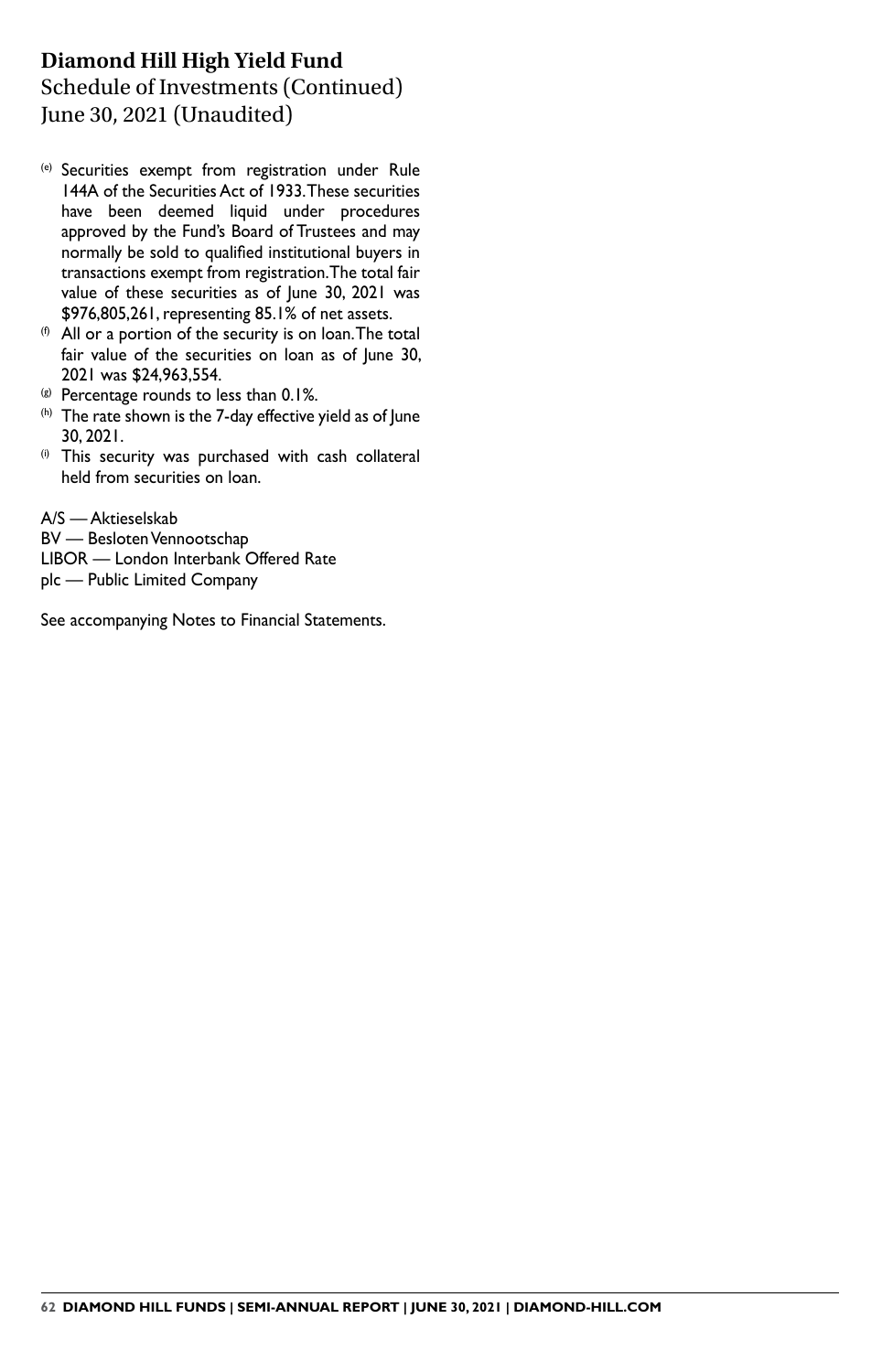$\blacksquare$ 

## Tabular Presentation of Schedules of Investments June 30, 2021 (Unaudited)

| Diamond Hill Small Cap Fund              |                             | Diamond Hill Small-Mid Cap Fund          |                             |
|------------------------------------------|-----------------------------|------------------------------------------|-----------------------------|
| <b>Sector Allocation</b>                 | $%$ of<br><b>Net Assets</b> | <b>Sector Allocation</b>                 | $%$ of<br><b>Net Assets</b> |
| <b>Financials</b>                        | 28.8%                       | <b>Financials</b>                        | 25.7%                       |
| Industrials                              | 16.9%                       | <b>Industrials</b>                       | 18.3%                       |
| <b>Consumer Discretionary</b>            | 16.1%                       | <b>Consumer Discretionary</b>            | 16.9%                       |
| <b>Consumer Staples</b>                  | 11.3%                       | <b>Consumer Staples</b>                  | 8.4%                        |
| <b>Materials</b>                         | 5.4%                        | Real Estate                              | 7.3%                        |
| <b>Real Estate</b>                       | 4.6%                        | <b>Utilities</b>                         | 4.3%                        |
| Information Technology                   | 4.2%                        | Information Technology                   | 3.5%                        |
| Energy                                   | 3.0%                        | <b>Materials</b>                         | 3.1%                        |
| <b>Utilities</b>                         | 2.6%                        | Energy                                   | 2.5%                        |
| <b>Health Care</b>                       | 2.5%                        | <b>Health Care</b>                       | 2.4%                        |
| <b>Communication Services</b>            | 1.9%                        | <b>Communication Services</b>            | 1.1%                        |
| Registered Investment Companies<br>Other | 9.4%                        | Registered Investment Companies<br>Other | 10.5%                       |
| Net Other Assets (Liabilities)           | $-6.7%$                     | Net Other Assets (Liabilities)           | $-4.0%$                     |
|                                          | 100.0%                      |                                          | 100.0%                      |
| <b>Russell 2000 Index</b>                | $%$ of                      | Russell 2500 Index                       | $%$ of                      |
| <b>Sector Allocation</b>                 | <b>Index</b>                | <b>Sector Allocation</b>                 | <b>Index</b>                |
| <b>Financials</b>                        | 14.8%                       | <b>Financials</b>                        | 13.7%                       |
| Industrials                              | 14.1%                       | <b>Industrials</b>                       | 15.8%                       |
| <b>Consumer Discretionary</b>            | 12.0%                       | <b>Consumer Discretionary</b>            | 12.8%                       |
| <b>Consumer Staples</b>                  | 3.2%                        | <b>Consumer Staples</b>                  | 3.1%                        |
| <b>Materials</b>                         | 3.8%                        | Real Estate                              | 8.2%                        |
| <b>Real Estate</b>                       | 6.9%                        | <b>Utilities</b>                         | 2.4%                        |
| Information Technology                   | 13.6%                       | Information Technology                   | 16.3%                       |
| Energy                                   | 4.3%                        | Materials                                | 5.3%                        |
| <b>Utilities</b>                         | 2.4%                        | Energy                                   | 3.6%                        |
| Health Care                              | 21.2%                       | <b>Health Care</b>                       | 15.8%                       |
| <b>Communication Services</b>            | 3.7%                        | <b>Communication Services</b>            | 3.0%                        |
|                                          | 100.0%                      |                                          | 100.0%                      |

 $\overline{1}$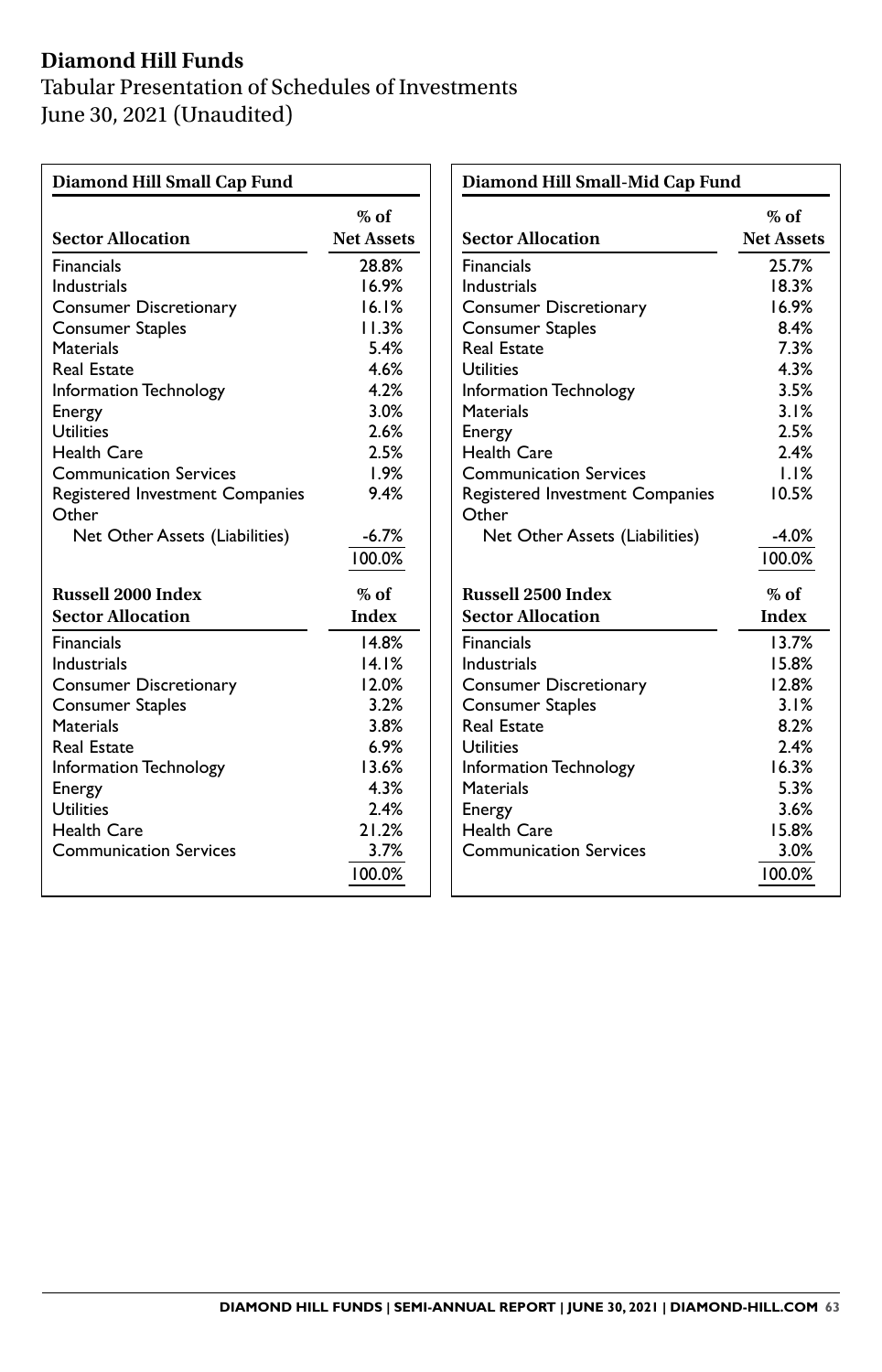Tabular Presentation of Schedules of Investments (Continued) June 30, 2021 (Unaudited)

| Diamond Hill Mid Cap Fund       |                             | Diamond Hill Large Cap Fund     |                             |
|---------------------------------|-----------------------------|---------------------------------|-----------------------------|
| <b>Sector Allocation</b>        | $%$ of<br><b>Net Assets</b> | <b>Sector Allocation</b>        | $%$ of<br><b>Net Assets</b> |
| <b>Financials</b>               | 27.5%                       | <b>Financials</b>               | 27.1%                       |
| <b>Consumer Discretionary</b>   | 16.6%                       | Health Care                     | 12.6%                       |
| Industrials                     | 16.4%                       | <b>Consumer Discretionary</b>   | 11.1%                       |
| <b>Consumer Staples</b>         | 7.8%                        | <b>Communication Services</b>   | 10.8%                       |
| <b>Real Estate</b>              | 7.6%                        | <b>Consumer Staples</b>         | 10.4%                       |
| Information Technology          | 5.8%                        | Industrials                     | 8.2%                        |
| <b>Utilities</b>                | 4.1%                        | Information Technology          | 6.2%                        |
| <b>Materials</b>                | 3.4%                        | <b>Materials</b>                | 4.7%                        |
| Energy                          | 1.9%                        | Real Estate                     | 3.6%                        |
| Health Care                     | 1.8%                        | Energy                          | 2.3%                        |
| <b>Communication Services</b>   | 1.1%                        | <b>Utilities</b>                | 1.2%                        |
| Registered Investment Companies | 6.0%                        | Registered Investment Companies | 1.9%                        |
| Other                           |                             | Other                           |                             |
| Net Other Assets (Liabilities)  | $0.0%$ *                    | Net Other Assets (Liabilities)  | $-0.1%$                     |
|                                 | 100.0%                      |                                 | 100.0%                      |
| <b>Russell Midcap Index</b>     | $%$ of                      | <b>Russell 1000 Index</b>       | $%$ of                      |
| <b>Sector Allocation</b>        | <b>Index</b>                | <b>Sector Allocation</b>        | <b>Index</b>                |
| <b>Financials</b>               | 11.8%                       | <b>Financials</b>               | 11.4%                       |
| <b>Consumer Discretionary</b>   | 12.8%                       | Health Care                     | 13.1%                       |
| Industrials                     | 15.4%                       | <b>Consumer Discretionary</b>   | 12.3%                       |
| <b>Consumer Staples</b>         | 3.5%                        | <b>Communication Services</b>   | 10.6%                       |
| <b>Real Estate</b>              | 7.3%                        | <b>Consumer Staples</b>         | 5.5%                        |
| Information Technology          | 18.7%                       | <b>Industrials</b>              | 9.1%                        |
| <b>Utilities</b>                | 4.5%                        | Information Technology          | 27.6%                       |
| <b>Materials</b>                | 5.4%                        | <b>Materials</b>                | 2.4%                        |
| Energy                          | 3.8%                        | Real Estate                     | 3.1%                        |
| Health Care                     | 12.0%                       | Energy                          | 2.7%                        |
| <b>Communication Services</b>   | 4.8%                        | Utilities                       | 2.2%                        |
|                                 | 100.0%                      |                                 | 100.0%                      |
|                                 |                             |                                 |                             |

\* Percentage rounds to less than 0.1%.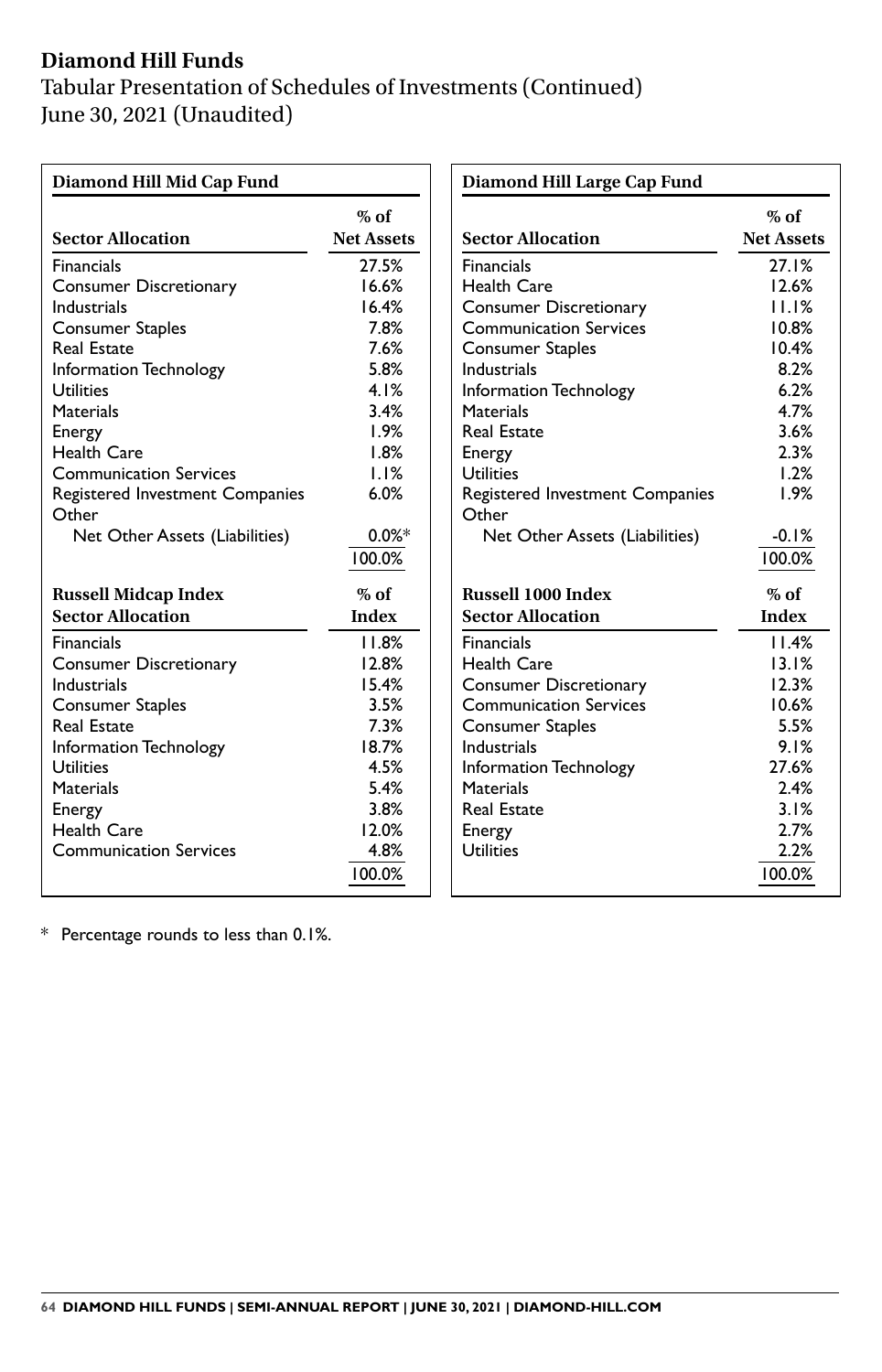Tabular Presentation of Schedules of Investments (Continued) June 30, 2021 (Unaudited)

| Diamond Hill Large Cap Concentrated Fund |                             | Diamond Hill All Cap Select Fund         |                   |
|------------------------------------------|-----------------------------|------------------------------------------|-------------------|
| <b>Sector Allocation</b>                 | $%$ of<br><b>Net Assets</b> | <b>Sector Allocation</b>                 | <b>Net Assets</b> |
| <b>Financials</b>                        | 27.9%                       | <b>Financials</b>                        |                   |
| Health Care                              | 14.4%                       | <b>Industrials</b>                       |                   |
| <b>Consumer Discretionary</b>            | 13.3%                       | <b>Consumer Discretionary</b>            |                   |
| <b>Communication Services</b>            | 10.7%                       | <b>Consumer Staples</b>                  |                   |
| <b>Consumer Staples</b>                  | 10.0%                       | <b>Materials</b>                         |                   |
| Information Technology                   | 7.4%                        | Health Care                              |                   |
| Energy                                   | 4.4%                        | Information Technology                   |                   |
| Industrials                              | 4.1%                        | <b>Utilities</b>                         |                   |
| Materials                                | 3.9%                        | <b>Communication Services</b>            |                   |
| Registered Investment Companies<br>Other | 3.9%                        | Registered Investment Companies<br>Other |                   |
| Net Other Assets (Liabilities)           | $0.0%$ *                    | Net Other Assets (Liabilities)           |                   |
|                                          | 100.0%                      |                                          | 100.0%            |
| <b>Russell 1000 Index</b>                | $%$ of                      | <b>Russell 3000 Index</b>                | $%$ of            |
| <b>Sector Allocation</b>                 | <b>Index</b>                | <b>Sector Allocation</b>                 | <b>Index</b>      |
| <b>Financials</b>                        | 11.4%                       | <b>Financials</b>                        |                   |
| <b>Health Care</b>                       | 13.1%                       | Industrials                              |                   |
| <b>Consumer Discretionary</b>            | 12.3%                       | <b>Consumer Discretionary</b>            | 12.2%             |
| <b>Communication Services</b>            | 10.6%                       | <b>Consumer Staples</b>                  |                   |
| <b>Consumer Staples</b>                  | 5.5%                        | <b>Materials</b>                         | 10.1%             |
| Information Technology                   | 27.6%                       | Health Care                              |                   |
| Energy                                   | 2.7%                        | Information Technology                   | 26.6%             |
| Industrials                              | 9.1%                        | <b>Utilities</b>                         |                   |
| Materials                                | 2.4%                        | <b>Communication Services</b>            |                   |
| <b>Real Estate</b>                       | 3.1%                        | Energy                                   | 13.6%             |
| <b>Utilities</b>                         | 2.2%                        | <b>Real Estate</b>                       |                   |
|                                          | 100.0%                      |                                          | 100.0%            |

\* Percentage rounds to less than 0.1%.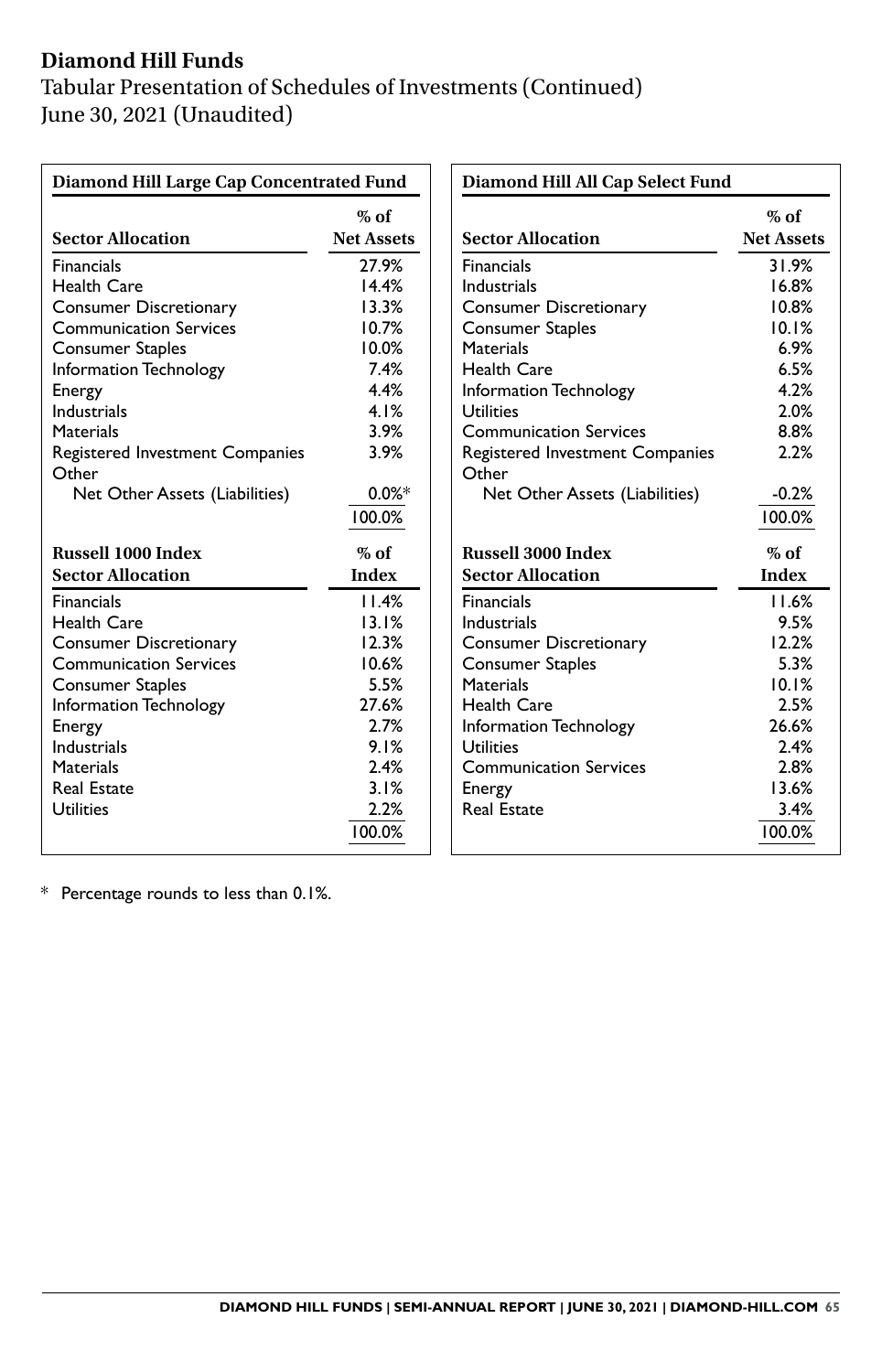Tabular Presentation of Schedules of Investments (Continued) June 30, 2021 (Unaudited)

| <b>Diamond Hill Long-Short Fund</b>         |                    |
|---------------------------------------------|--------------------|
| <b>Long Portfolio</b>                       | $%$ of             |
| <b>Sector Allocation</b>                    | <b>Net Assets</b>  |
| <b>Financials</b>                           | 27.3%              |
| <b>Communication Services</b>               | 11.3%              |
| <b>Health Care</b>                          | 11.3%              |
| Information Technology                      | 10.4%              |
| Industrials                                 | 9.9%               |
| <b>Consumer Discretionary</b>               | 6.8%               |
| <b>Consumer Staples</b>                     | 4.7%               |
| Materials                                   | 3.6%<br>3.2%       |
| Energy<br><b>Utilities</b>                  | 1.4%               |
| Registered Investment Companies             | 28.6%              |
|                                             |                    |
| <b>Short Portfolio</b>                      | % of               |
| <b>Sector Allocation</b>                    | <b>Net Assets</b>  |
| <b>Consumer Discretionary</b>               | $-7.0%$            |
| <b>Financials</b>                           | -5.0%              |
| Information Technology                      | -5.0%              |
| Industrials                                 | $-4.9%$            |
| <b>Consumer Staples</b>                     | $-4.0%$            |
| Health Care                                 | $-2.4%$<br>$-1.2%$ |
| Utilities<br><b>Communication Services</b>  | $-1.0%$            |
| Materials                                   | $-0.3%$            |
| Other                                       |                    |
| Segregated Cash With Custodian              | 31.4%              |
| Net Other Assets (Liabilities)              | -19.1%             |
|                                             | 100.0%             |
|                                             |                    |
| <b>Russell 1000 Index</b>                   | $%$ of             |
| <b>Sector Allocation</b>                    | <b>Index</b>       |
| <b>Financials</b>                           | 11.4%              |
| <b>Communication Services</b>               | 13.1%              |
| Health Care                                 | 10.6%              |
| Information Technology                      | 27.6%              |
| Industrials                                 | 9.I%               |
| <b>Consumer Discretionary</b>               | 12.3%<br>5.5%      |
| <b>Consumer Staples</b><br><b>Materials</b> | 2.4%               |
| Energy                                      | 2.7%               |
| Utilities                                   | 2.4%               |
| Real Estate                                 | 2.9%               |
|                                             | 100.0%             |
|                                             |                    |

| Diamond Hill Global Fund                        |                             |
|-------------------------------------------------|-----------------------------|
| <b>Sector Allocation</b>                        | $%$ of<br><b>Net Assets</b> |
| <b>Communication Services</b>                   | 25.9%                       |
| <b>Consumer Staples</b>                         | 21.6%                       |
| Information Technology                          | 13.4%                       |
| <b>Financials</b>                               | 13.3%                       |
| Health Care                                     | 10.6%                       |
| <b>Consumer Discretionary</b>                   | 7.3%                        |
| Energy                                          | 3.7%                        |
| Industrials                                     | 1.6%                        |
| <b>Registered Investment Companies</b><br>Other | 3.3%                        |
| Net Other Assets (Liabilities)                  | $-0.7%$                     |
|                                                 | 100.0%                      |
| <b>Morningstar Global</b>                       |                             |
| <b>Markets Index</b>                            | $%$ of                      |
| <b>Sector Allocation</b>                        | <b>Index</b>                |
| <b>Communication Services</b>                   | 8.7%                        |
| <b>Consumer Staples</b>                         | 6.6%                        |
| Information Technology                          | 20.5%                       |
| <b>Financials</b>                               | 14.1%                       |
| Health Care                                     | 11.5%                       |
| <b>Consumer Discretionary</b>                   | 12.9%                       |
| Energy                                          | 3.3%                        |
| Industrials                                     | 11.1%                       |
| Materials                                       | 5.4%                        |
| <b>Real Estate</b>                              | 3.4%                        |
| <b>Utilities</b>                                | 2.5%                        |
|                                                 | 100.0%                      |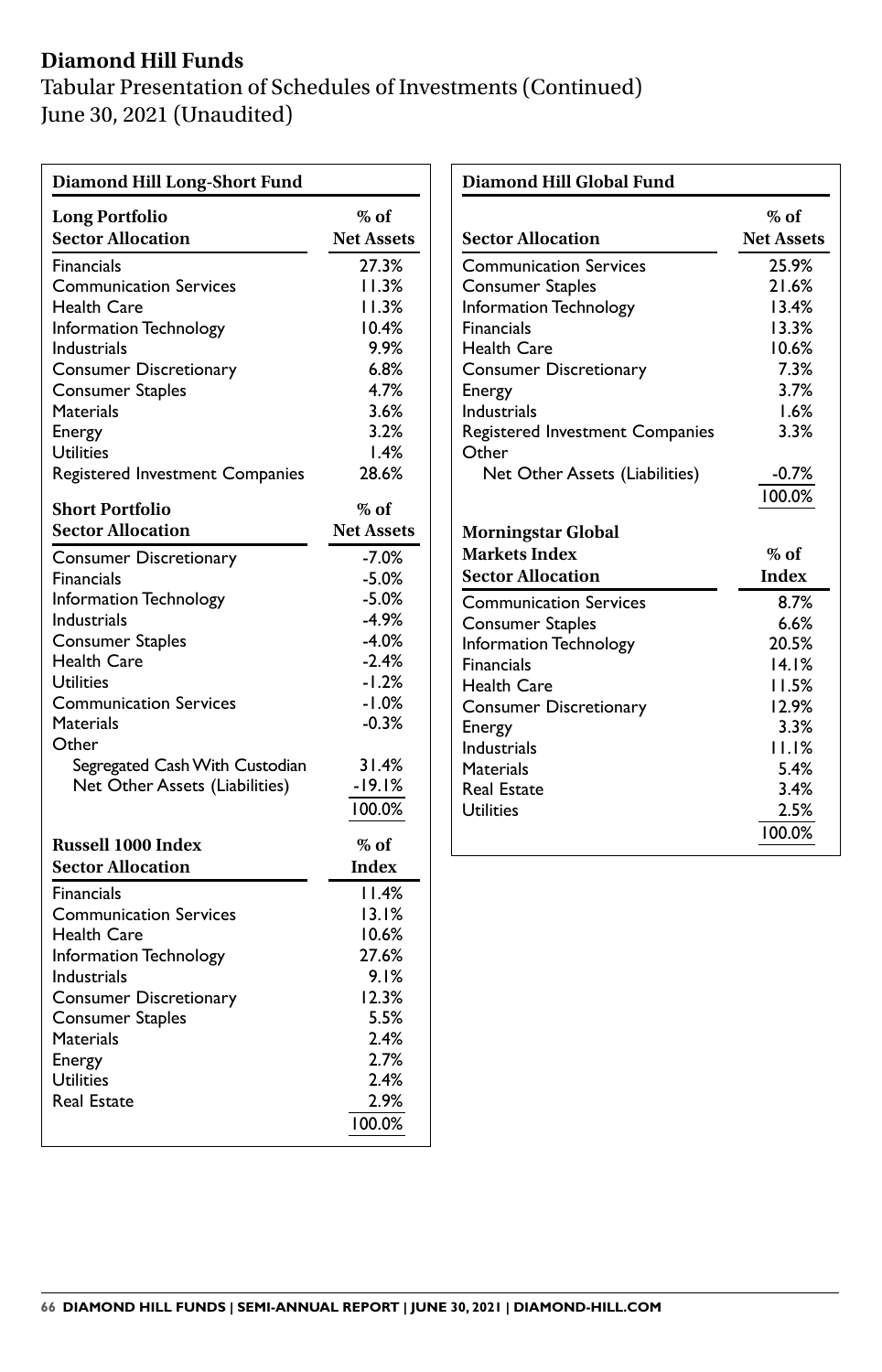Tabular Presentation of Schedules of Investments (Continued) June 30, 2021 (Unaudited)

| <b>Sector Allocation</b><br><b>Communication Services</b><br>Consumer Discretionary<br><b>Financials</b><br>Consumer Staples<br><b>Health Care</b><br>Information Technology<br>Industrials<br>Real Estate<br>Materials<br>Registered Investment Companies<br>Other<br>Net Other Assets (Liabilities) | % of<br><b>Net Assets</b><br>18.8%<br>16.5%<br>15.4%<br>15.1%<br>10.2%<br>9.7%<br>8.4%<br>1.1%<br>0.9%<br>6.7% |
|-------------------------------------------------------------------------------------------------------------------------------------------------------------------------------------------------------------------------------------------------------------------------------------------------------|----------------------------------------------------------------------------------------------------------------|
|                                                                                                                                                                                                                                                                                                       |                                                                                                                |
|                                                                                                                                                                                                                                                                                                       |                                                                                                                |
|                                                                                                                                                                                                                                                                                                       |                                                                                                                |
|                                                                                                                                                                                                                                                                                                       |                                                                                                                |
|                                                                                                                                                                                                                                                                                                       |                                                                                                                |
|                                                                                                                                                                                                                                                                                                       |                                                                                                                |
|                                                                                                                                                                                                                                                                                                       |                                                                                                                |
|                                                                                                                                                                                                                                                                                                       |                                                                                                                |
|                                                                                                                                                                                                                                                                                                       |                                                                                                                |
|                                                                                                                                                                                                                                                                                                       |                                                                                                                |
|                                                                                                                                                                                                                                                                                                       |                                                                                                                |
|                                                                                                                                                                                                                                                                                                       |                                                                                                                |
|                                                                                                                                                                                                                                                                                                       | $-2.8%$                                                                                                        |
|                                                                                                                                                                                                                                                                                                       | 100.0%                                                                                                         |
|                                                                                                                                                                                                                                                                                                       |                                                                                                                |
| <b>Morningstar Global</b>                                                                                                                                                                                                                                                                             |                                                                                                                |
| Markets ex U.S. Index                                                                                                                                                                                                                                                                                 | $%$ of                                                                                                         |
| <b>Sector Allocation</b>                                                                                                                                                                                                                                                                              | <b>Index</b>                                                                                                   |
| <b>Communication Services</b>                                                                                                                                                                                                                                                                         | 6.4%                                                                                                           |
| <b>Consumer Discretionary</b>                                                                                                                                                                                                                                                                         | 13.6%                                                                                                          |
| <b>Financials</b>                                                                                                                                                                                                                                                                                     | 17.6%                                                                                                          |
| <b>Consumer Staples</b>                                                                                                                                                                                                                                                                               | 8.2%                                                                                                           |
| Health Care                                                                                                                                                                                                                                                                                           | 9.1%                                                                                                           |
| Information Technology                                                                                                                                                                                                                                                                                | 12.1%                                                                                                          |
| Industrials                                                                                                                                                                                                                                                                                           | 13.4%                                                                                                          |
| Real Estate                                                                                                                                                                                                                                                                                           | 3.7%                                                                                                           |
| Materials                                                                                                                                                                                                                                                                                             | 8.7%                                                                                                           |
|                                                                                                                                                                                                                                                                                                       |                                                                                                                |
| Energy                                                                                                                                                                                                                                                                                                | 4.2%                                                                                                           |
| <b>Utilities</b>                                                                                                                                                                                                                                                                                      | 3.0%<br>100.0%                                                                                                 |

| <b>Diamond Hill Short Duration</b><br>Securitized Bond Fund |                           |
|-------------------------------------------------------------|---------------------------|
| <b>Sector Allocation</b>                                    | % of<br><b>Net Assets</b> |
| Securitized                                                 | 83.0%                     |
| Corporate Credit                                            | 1.3%                      |
| Registered Investment Companies<br>Other                    | 15.8%                     |
| Net Other Assets (Liabilities)                              | $-0.1%$<br>100.0%         |
| <b>Bloomberg Barclays U.S.</b>                              |                           |
| 1-3 Yr. Gov./Credit Index                                   | % of                      |
| <b>Sector Allocation</b>                                    | <b>Index</b>              |
| Treasury                                                    | 66.9%                     |
| Corporate Credit                                            | 22.8%                     |
| Non-Corporate Credit                                        | 6.8%                      |
| Agency                                                      | 3.5%                      |
|                                                             | 100.0%                    |

| <b>Diamond Hill Core Bond Fund</b>       |                           |
|------------------------------------------|---------------------------|
| <b>Sector Allocation</b>                 | % of<br><b>Net Assets</b> |
| Securitized                              | 64.2%                     |
| Treasury                                 | 17.6%                     |
| Corporate Credit                         | 17.1%                     |
| Government Related                       | 0.3%                      |
| Registered Investment Companies<br>Other | 5.3%                      |
| Net Other Assets (Liabilities)           | -4.5%<br>100.0%           |
| <b>Bloomberg Barclays</b>                |                           |
| <b>U.S. Aggregate Index</b>              | % of                      |
| <b>Sector Allocation</b>                 | Index                     |
| Treasury                                 | 37.8%                     |
| Agency                                   | 1.5%                      |
| Agency RMBS/CMBS                         | 1.2%                      |
| <b>Asset-Backed Securities</b>           | 0.3%                      |
| Non-Agency RMBS/CMBS                     | 28.3%                     |
| Corporate Credit                         | 26.5%                     |
| Non-Corporate Credit                     | 4.4%                      |
|                                          | 100.0%                    |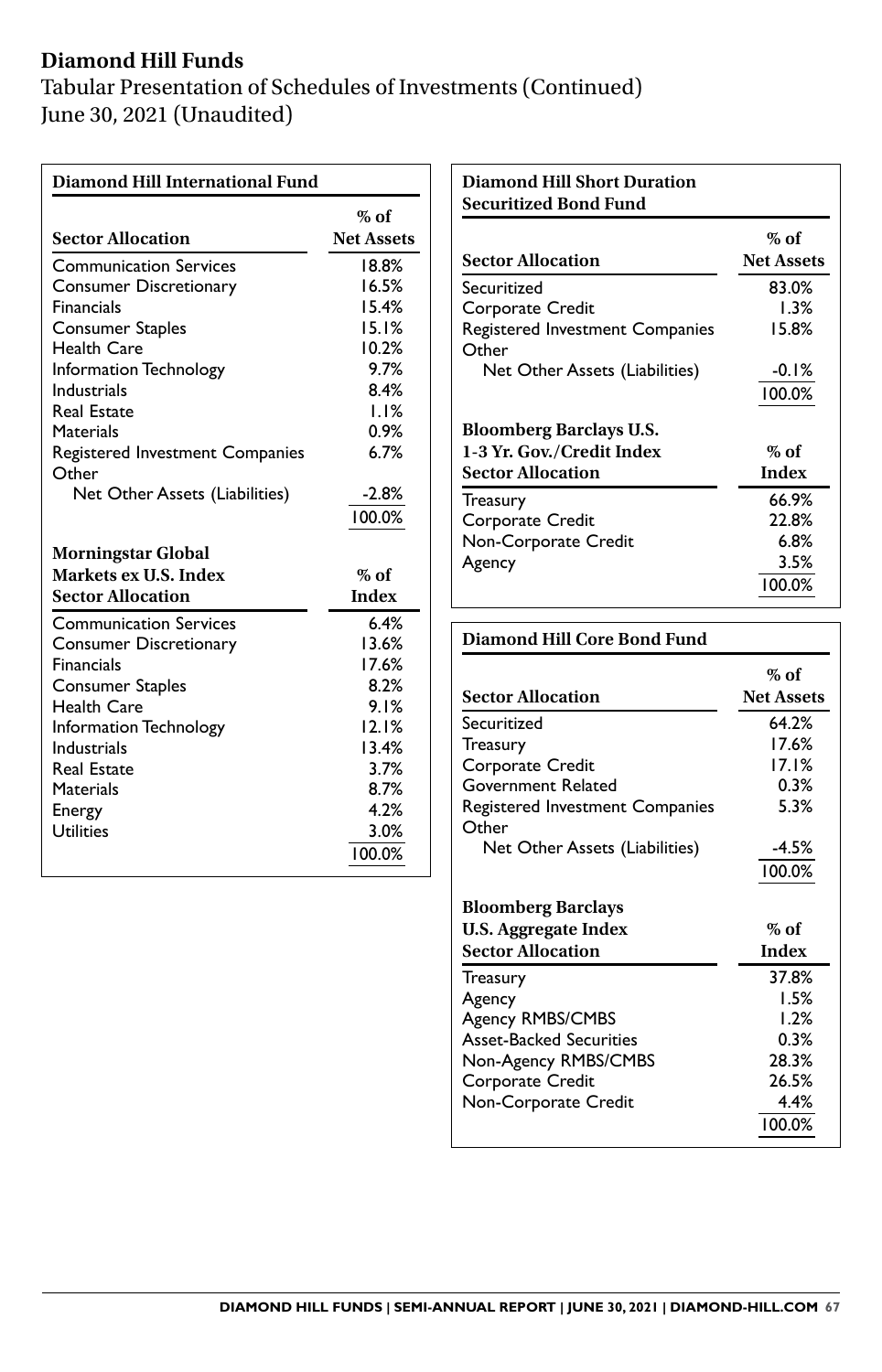Tabular Presentation of Schedules of Investments (Continued) June 30, 2021 (Unaudited)

| $%$ of<br><b>Sector Allocation</b><br><b>Net Assets</b><br><b>Financial Services</b><br>13.0%<br>10.2%<br>Energy<br>10.0%<br>Leisure<br>$8.5\%$<br>Retail<br>8.1%<br>Health Care<br>7.3%<br>Technology & Electronics<br>6.7%<br>Insurance<br>5.0%<br>Telecommunications<br>4.5%<br><b>Basic Industry</b><br>4.1%<br>Services<br><b>Consumer Goods</b><br>4.0%<br>2.8%<br>Media<br>2.2%<br>Capital Goods<br>1.7%<br>Banking<br>1.5%<br><b>Real Estate</b><br>0.5%<br>Transportation<br>10.2%<br>Registered Investment Companies<br>Other<br>Collateralized Debt Obligations<br>0.I%<br>Net Other Assets (Liabilities)<br>$-0.4%$<br>100.0%<br>ICE BofA U.S. Corporate &<br>$%$ of<br><b>High Yield Index</b><br><b>Sector Allocation</b><br><b>Index</b><br><b>Financial Services</b><br>7.7%<br>10.2%<br>Energy<br>1.4%<br>Leisure<br>3.9%<br>Retail<br>9.4%<br>Health Care<br>6.3%<br>Technology & Electronics<br>3.9%<br>Insurance<br>Telecommunications<br>4.8%<br>4.5%<br>Basic Industry<br>Services<br>1.8%<br>5.5%<br>Consumer Goods<br>4.6%<br>Media<br>5.3%<br>Capital Goods<br>Banking<br>14.0%<br>3.4%<br>Real Estate<br>2.4%<br>Transportation<br><b>Utilities</b><br>$8.0\%$<br>2.9%<br>Automotive<br>100.0% | Diamond Hill Corporate Credit Fund |  |
|--------------------------------------------------------------------------------------------------------------------------------------------------------------------------------------------------------------------------------------------------------------------------------------------------------------------------------------------------------------------------------------------------------------------------------------------------------------------------------------------------------------------------------------------------------------------------------------------------------------------------------------------------------------------------------------------------------------------------------------------------------------------------------------------------------------------------------------------------------------------------------------------------------------------------------------------------------------------------------------------------------------------------------------------------------------------------------------------------------------------------------------------------------------------------------------------------------------------------|------------------------------------|--|
|                                                                                                                                                                                                                                                                                                                                                                                                                                                                                                                                                                                                                                                                                                                                                                                                                                                                                                                                                                                                                                                                                                                                                                                                                          |                                    |  |
|                                                                                                                                                                                                                                                                                                                                                                                                                                                                                                                                                                                                                                                                                                                                                                                                                                                                                                                                                                                                                                                                                                                                                                                                                          |                                    |  |
|                                                                                                                                                                                                                                                                                                                                                                                                                                                                                                                                                                                                                                                                                                                                                                                                                                                                                                                                                                                                                                                                                                                                                                                                                          |                                    |  |
|                                                                                                                                                                                                                                                                                                                                                                                                                                                                                                                                                                                                                                                                                                                                                                                                                                                                                                                                                                                                                                                                                                                                                                                                                          |                                    |  |
|                                                                                                                                                                                                                                                                                                                                                                                                                                                                                                                                                                                                                                                                                                                                                                                                                                                                                                                                                                                                                                                                                                                                                                                                                          |                                    |  |
|                                                                                                                                                                                                                                                                                                                                                                                                                                                                                                                                                                                                                                                                                                                                                                                                                                                                                                                                                                                                                                                                                                                                                                                                                          |                                    |  |
|                                                                                                                                                                                                                                                                                                                                                                                                                                                                                                                                                                                                                                                                                                                                                                                                                                                                                                                                                                                                                                                                                                                                                                                                                          |                                    |  |
|                                                                                                                                                                                                                                                                                                                                                                                                                                                                                                                                                                                                                                                                                                                                                                                                                                                                                                                                                                                                                                                                                                                                                                                                                          |                                    |  |
|                                                                                                                                                                                                                                                                                                                                                                                                                                                                                                                                                                                                                                                                                                                                                                                                                                                                                                                                                                                                                                                                                                                                                                                                                          |                                    |  |
|                                                                                                                                                                                                                                                                                                                                                                                                                                                                                                                                                                                                                                                                                                                                                                                                                                                                                                                                                                                                                                                                                                                                                                                                                          |                                    |  |
|                                                                                                                                                                                                                                                                                                                                                                                                                                                                                                                                                                                                                                                                                                                                                                                                                                                                                                                                                                                                                                                                                                                                                                                                                          |                                    |  |
|                                                                                                                                                                                                                                                                                                                                                                                                                                                                                                                                                                                                                                                                                                                                                                                                                                                                                                                                                                                                                                                                                                                                                                                                                          |                                    |  |
|                                                                                                                                                                                                                                                                                                                                                                                                                                                                                                                                                                                                                                                                                                                                                                                                                                                                                                                                                                                                                                                                                                                                                                                                                          |                                    |  |
|                                                                                                                                                                                                                                                                                                                                                                                                                                                                                                                                                                                                                                                                                                                                                                                                                                                                                                                                                                                                                                                                                                                                                                                                                          |                                    |  |
|                                                                                                                                                                                                                                                                                                                                                                                                                                                                                                                                                                                                                                                                                                                                                                                                                                                                                                                                                                                                                                                                                                                                                                                                                          |                                    |  |
|                                                                                                                                                                                                                                                                                                                                                                                                                                                                                                                                                                                                                                                                                                                                                                                                                                                                                                                                                                                                                                                                                                                                                                                                                          |                                    |  |
|                                                                                                                                                                                                                                                                                                                                                                                                                                                                                                                                                                                                                                                                                                                                                                                                                                                                                                                                                                                                                                                                                                                                                                                                                          |                                    |  |
|                                                                                                                                                                                                                                                                                                                                                                                                                                                                                                                                                                                                                                                                                                                                                                                                                                                                                                                                                                                                                                                                                                                                                                                                                          |                                    |  |
|                                                                                                                                                                                                                                                                                                                                                                                                                                                                                                                                                                                                                                                                                                                                                                                                                                                                                                                                                                                                                                                                                                                                                                                                                          |                                    |  |
|                                                                                                                                                                                                                                                                                                                                                                                                                                                                                                                                                                                                                                                                                                                                                                                                                                                                                                                                                                                                                                                                                                                                                                                                                          |                                    |  |
|                                                                                                                                                                                                                                                                                                                                                                                                                                                                                                                                                                                                                                                                                                                                                                                                                                                                                                                                                                                                                                                                                                                                                                                                                          |                                    |  |
|                                                                                                                                                                                                                                                                                                                                                                                                                                                                                                                                                                                                                                                                                                                                                                                                                                                                                                                                                                                                                                                                                                                                                                                                                          |                                    |  |
|                                                                                                                                                                                                                                                                                                                                                                                                                                                                                                                                                                                                                                                                                                                                                                                                                                                                                                                                                                                                                                                                                                                                                                                                                          |                                    |  |
|                                                                                                                                                                                                                                                                                                                                                                                                                                                                                                                                                                                                                                                                                                                                                                                                                                                                                                                                                                                                                                                                                                                                                                                                                          |                                    |  |
|                                                                                                                                                                                                                                                                                                                                                                                                                                                                                                                                                                                                                                                                                                                                                                                                                                                                                                                                                                                                                                                                                                                                                                                                                          |                                    |  |
|                                                                                                                                                                                                                                                                                                                                                                                                                                                                                                                                                                                                                                                                                                                                                                                                                                                                                                                                                                                                                                                                                                                                                                                                                          |                                    |  |
|                                                                                                                                                                                                                                                                                                                                                                                                                                                                                                                                                                                                                                                                                                                                                                                                                                                                                                                                                                                                                                                                                                                                                                                                                          |                                    |  |
|                                                                                                                                                                                                                                                                                                                                                                                                                                                                                                                                                                                                                                                                                                                                                                                                                                                                                                                                                                                                                                                                                                                                                                                                                          |                                    |  |
|                                                                                                                                                                                                                                                                                                                                                                                                                                                                                                                                                                                                                                                                                                                                                                                                                                                                                                                                                                                                                                                                                                                                                                                                                          |                                    |  |
|                                                                                                                                                                                                                                                                                                                                                                                                                                                                                                                                                                                                                                                                                                                                                                                                                                                                                                                                                                                                                                                                                                                                                                                                                          |                                    |  |
|                                                                                                                                                                                                                                                                                                                                                                                                                                                                                                                                                                                                                                                                                                                                                                                                                                                                                                                                                                                                                                                                                                                                                                                                                          |                                    |  |
|                                                                                                                                                                                                                                                                                                                                                                                                                                                                                                                                                                                                                                                                                                                                                                                                                                                                                                                                                                                                                                                                                                                                                                                                                          |                                    |  |
|                                                                                                                                                                                                                                                                                                                                                                                                                                                                                                                                                                                                                                                                                                                                                                                                                                                                                                                                                                                                                                                                                                                                                                                                                          |                                    |  |
|                                                                                                                                                                                                                                                                                                                                                                                                                                                                                                                                                                                                                                                                                                                                                                                                                                                                                                                                                                                                                                                                                                                                                                                                                          |                                    |  |
|                                                                                                                                                                                                                                                                                                                                                                                                                                                                                                                                                                                                                                                                                                                                                                                                                                                                                                                                                                                                                                                                                                                                                                                                                          |                                    |  |
|                                                                                                                                                                                                                                                                                                                                                                                                                                                                                                                                                                                                                                                                                                                                                                                                                                                                                                                                                                                                                                                                                                                                                                                                                          |                                    |  |
|                                                                                                                                                                                                                                                                                                                                                                                                                                                                                                                                                                                                                                                                                                                                                                                                                                                                                                                                                                                                                                                                                                                                                                                                                          |                                    |  |
|                                                                                                                                                                                                                                                                                                                                                                                                                                                                                                                                                                                                                                                                                                                                                                                                                                                                                                                                                                                                                                                                                                                                                                                                                          |                                    |  |
|                                                                                                                                                                                                                                                                                                                                                                                                                                                                                                                                                                                                                                                                                                                                                                                                                                                                                                                                                                                                                                                                                                                                                                                                                          |                                    |  |
|                                                                                                                                                                                                                                                                                                                                                                                                                                                                                                                                                                                                                                                                                                                                                                                                                                                                                                                                                                                                                                                                                                                                                                                                                          |                                    |  |
|                                                                                                                                                                                                                                                                                                                                                                                                                                                                                                                                                                                                                                                                                                                                                                                                                                                                                                                                                                                                                                                                                                                                                                                                                          |                                    |  |
|                                                                                                                                                                                                                                                                                                                                                                                                                                                                                                                                                                                                                                                                                                                                                                                                                                                                                                                                                                                                                                                                                                                                                                                                                          |                                    |  |
|                                                                                                                                                                                                                                                                                                                                                                                                                                                                                                                                                                                                                                                                                                                                                                                                                                                                                                                                                                                                                                                                                                                                                                                                                          |                                    |  |
|                                                                                                                                                                                                                                                                                                                                                                                                                                                                                                                                                                                                                                                                                                                                                                                                                                                                                                                                                                                                                                                                                                                                                                                                                          |                                    |  |
|                                                                                                                                                                                                                                                                                                                                                                                                                                                                                                                                                                                                                                                                                                                                                                                                                                                                                                                                                                                                                                                                                                                                                                                                                          |                                    |  |
|                                                                                                                                                                                                                                                                                                                                                                                                                                                                                                                                                                                                                                                                                                                                                                                                                                                                                                                                                                                                                                                                                                                                                                                                                          |                                    |  |

| <b>Financial Services</b><br>15.2%<br>13.1%<br>12.4%<br>10.1%<br>Technology & Electronics<br>7.6%<br>7.2%<br>7.2%<br>Insurance<br><b>Consumer Goods</b><br>5.4%<br>4.2%<br><b>Basic Industry</b><br>4.1%<br>Services<br>Media<br>3.1%<br>1.9%<br>Capital Goods<br><b>Real Estate</b><br>1.6%<br>1.0%<br><b>Banking</b><br>0.5%<br>Telecommunications<br>0.3%<br>Transportation<br>0.0%<br>Securitized<br>7.5%<br>Registered Investment Companies<br>Other<br>$-2.4%$<br>Net Other Assets (Liabilities)<br>100.0%<br>$%$ of<br>ICE BofA U.S. High Yield Index<br><b>Sector Allocation</b><br>Index<br>4.3%<br><b>Financial Services</b><br>13.6%<br>Energy<br>6.7%<br>Leisure<br>4.9%<br>Retail<br>Technology & Electronics<br>4.8%<br>8.7%<br>Health Care<br>1.1%<br>Insurance<br>4.8%<br><b>Consumer Goods</b><br>8.1%<br><b>Basic Industry</b><br>5.3%<br>Services<br>Media<br>8.9%<br>Capital Goods<br>6.4%<br>4.2%<br><b>Real Estate</b><br>1.4%<br><b>Banking</b><br>Telecommunications<br>7.0%<br>1.9%<br>Transportation<br>5.0%<br>Automotive<br>Utilities<br>2.9%<br>100.0% | <b>Sector Allocation</b> | $%$ of<br><b>Net Assets</b> |
|-------------------------------------------------------------------------------------------------------------------------------------------------------------------------------------------------------------------------------------------------------------------------------------------------------------------------------------------------------------------------------------------------------------------------------------------------------------------------------------------------------------------------------------------------------------------------------------------------------------------------------------------------------------------------------------------------------------------------------------------------------------------------------------------------------------------------------------------------------------------------------------------------------------------------------------------------------------------------------------------------------------------------------------------------------------------------------------|--------------------------|-----------------------------|
|                                                                                                                                                                                                                                                                                                                                                                                                                                                                                                                                                                                                                                                                                                                                                                                                                                                                                                                                                                                                                                                                                     |                          |                             |
|                                                                                                                                                                                                                                                                                                                                                                                                                                                                                                                                                                                                                                                                                                                                                                                                                                                                                                                                                                                                                                                                                     | Energy                   |                             |
|                                                                                                                                                                                                                                                                                                                                                                                                                                                                                                                                                                                                                                                                                                                                                                                                                                                                                                                                                                                                                                                                                     | Leisure                  |                             |
|                                                                                                                                                                                                                                                                                                                                                                                                                                                                                                                                                                                                                                                                                                                                                                                                                                                                                                                                                                                                                                                                                     | Retail                   |                             |
|                                                                                                                                                                                                                                                                                                                                                                                                                                                                                                                                                                                                                                                                                                                                                                                                                                                                                                                                                                                                                                                                                     |                          |                             |
|                                                                                                                                                                                                                                                                                                                                                                                                                                                                                                                                                                                                                                                                                                                                                                                                                                                                                                                                                                                                                                                                                     | Health Care              |                             |
|                                                                                                                                                                                                                                                                                                                                                                                                                                                                                                                                                                                                                                                                                                                                                                                                                                                                                                                                                                                                                                                                                     |                          |                             |
|                                                                                                                                                                                                                                                                                                                                                                                                                                                                                                                                                                                                                                                                                                                                                                                                                                                                                                                                                                                                                                                                                     |                          |                             |
|                                                                                                                                                                                                                                                                                                                                                                                                                                                                                                                                                                                                                                                                                                                                                                                                                                                                                                                                                                                                                                                                                     |                          |                             |
|                                                                                                                                                                                                                                                                                                                                                                                                                                                                                                                                                                                                                                                                                                                                                                                                                                                                                                                                                                                                                                                                                     |                          |                             |
|                                                                                                                                                                                                                                                                                                                                                                                                                                                                                                                                                                                                                                                                                                                                                                                                                                                                                                                                                                                                                                                                                     |                          |                             |
|                                                                                                                                                                                                                                                                                                                                                                                                                                                                                                                                                                                                                                                                                                                                                                                                                                                                                                                                                                                                                                                                                     |                          |                             |
|                                                                                                                                                                                                                                                                                                                                                                                                                                                                                                                                                                                                                                                                                                                                                                                                                                                                                                                                                                                                                                                                                     |                          |                             |
|                                                                                                                                                                                                                                                                                                                                                                                                                                                                                                                                                                                                                                                                                                                                                                                                                                                                                                                                                                                                                                                                                     |                          |                             |
|                                                                                                                                                                                                                                                                                                                                                                                                                                                                                                                                                                                                                                                                                                                                                                                                                                                                                                                                                                                                                                                                                     |                          |                             |
|                                                                                                                                                                                                                                                                                                                                                                                                                                                                                                                                                                                                                                                                                                                                                                                                                                                                                                                                                                                                                                                                                     |                          |                             |
|                                                                                                                                                                                                                                                                                                                                                                                                                                                                                                                                                                                                                                                                                                                                                                                                                                                                                                                                                                                                                                                                                     |                          |                             |
|                                                                                                                                                                                                                                                                                                                                                                                                                                                                                                                                                                                                                                                                                                                                                                                                                                                                                                                                                                                                                                                                                     |                          |                             |
|                                                                                                                                                                                                                                                                                                                                                                                                                                                                                                                                                                                                                                                                                                                                                                                                                                                                                                                                                                                                                                                                                     |                          |                             |
|                                                                                                                                                                                                                                                                                                                                                                                                                                                                                                                                                                                                                                                                                                                                                                                                                                                                                                                                                                                                                                                                                     |                          |                             |
|                                                                                                                                                                                                                                                                                                                                                                                                                                                                                                                                                                                                                                                                                                                                                                                                                                                                                                                                                                                                                                                                                     |                          |                             |
|                                                                                                                                                                                                                                                                                                                                                                                                                                                                                                                                                                                                                                                                                                                                                                                                                                                                                                                                                                                                                                                                                     |                          |                             |
|                                                                                                                                                                                                                                                                                                                                                                                                                                                                                                                                                                                                                                                                                                                                                                                                                                                                                                                                                                                                                                                                                     |                          |                             |
|                                                                                                                                                                                                                                                                                                                                                                                                                                                                                                                                                                                                                                                                                                                                                                                                                                                                                                                                                                                                                                                                                     |                          |                             |
|                                                                                                                                                                                                                                                                                                                                                                                                                                                                                                                                                                                                                                                                                                                                                                                                                                                                                                                                                                                                                                                                                     |                          |                             |
|                                                                                                                                                                                                                                                                                                                                                                                                                                                                                                                                                                                                                                                                                                                                                                                                                                                                                                                                                                                                                                                                                     |                          |                             |
|                                                                                                                                                                                                                                                                                                                                                                                                                                                                                                                                                                                                                                                                                                                                                                                                                                                                                                                                                                                                                                                                                     |                          |                             |
|                                                                                                                                                                                                                                                                                                                                                                                                                                                                                                                                                                                                                                                                                                                                                                                                                                                                                                                                                                                                                                                                                     |                          |                             |
|                                                                                                                                                                                                                                                                                                                                                                                                                                                                                                                                                                                                                                                                                                                                                                                                                                                                                                                                                                                                                                                                                     |                          |                             |
|                                                                                                                                                                                                                                                                                                                                                                                                                                                                                                                                                                                                                                                                                                                                                                                                                                                                                                                                                                                                                                                                                     |                          |                             |
|                                                                                                                                                                                                                                                                                                                                                                                                                                                                                                                                                                                                                                                                                                                                                                                                                                                                                                                                                                                                                                                                                     |                          |                             |
|                                                                                                                                                                                                                                                                                                                                                                                                                                                                                                                                                                                                                                                                                                                                                                                                                                                                                                                                                                                                                                                                                     |                          |                             |
|                                                                                                                                                                                                                                                                                                                                                                                                                                                                                                                                                                                                                                                                                                                                                                                                                                                                                                                                                                                                                                                                                     |                          |                             |
|                                                                                                                                                                                                                                                                                                                                                                                                                                                                                                                                                                                                                                                                                                                                                                                                                                                                                                                                                                                                                                                                                     |                          |                             |
|                                                                                                                                                                                                                                                                                                                                                                                                                                                                                                                                                                                                                                                                                                                                                                                                                                                                                                                                                                                                                                                                                     |                          |                             |
|                                                                                                                                                                                                                                                                                                                                                                                                                                                                                                                                                                                                                                                                                                                                                                                                                                                                                                                                                                                                                                                                                     |                          |                             |
|                                                                                                                                                                                                                                                                                                                                                                                                                                                                                                                                                                                                                                                                                                                                                                                                                                                                                                                                                                                                                                                                                     |                          |                             |
|                                                                                                                                                                                                                                                                                                                                                                                                                                                                                                                                                                                                                                                                                                                                                                                                                                                                                                                                                                                                                                                                                     |                          |                             |
|                                                                                                                                                                                                                                                                                                                                                                                                                                                                                                                                                                                                                                                                                                                                                                                                                                                                                                                                                                                                                                                                                     |                          |                             |
|                                                                                                                                                                                                                                                                                                                                                                                                                                                                                                                                                                                                                                                                                                                                                                                                                                                                                                                                                                                                                                                                                     |                          |                             |
|                                                                                                                                                                                                                                                                                                                                                                                                                                                                                                                                                                                                                                                                                                                                                                                                                                                                                                                                                                                                                                                                                     |                          |                             |

\* Percentage rounds to less than 0.1%.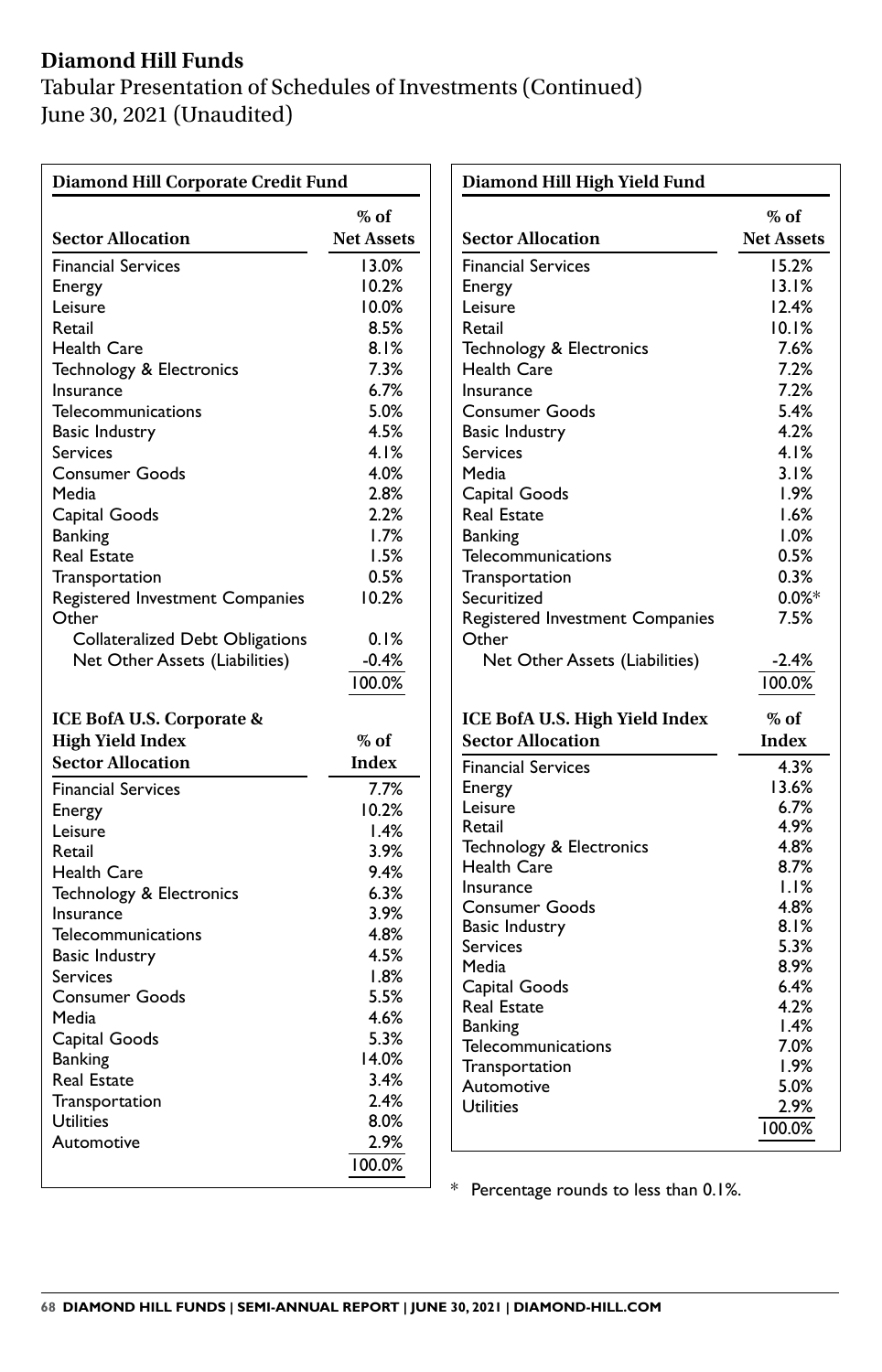(Page intentionally left blank)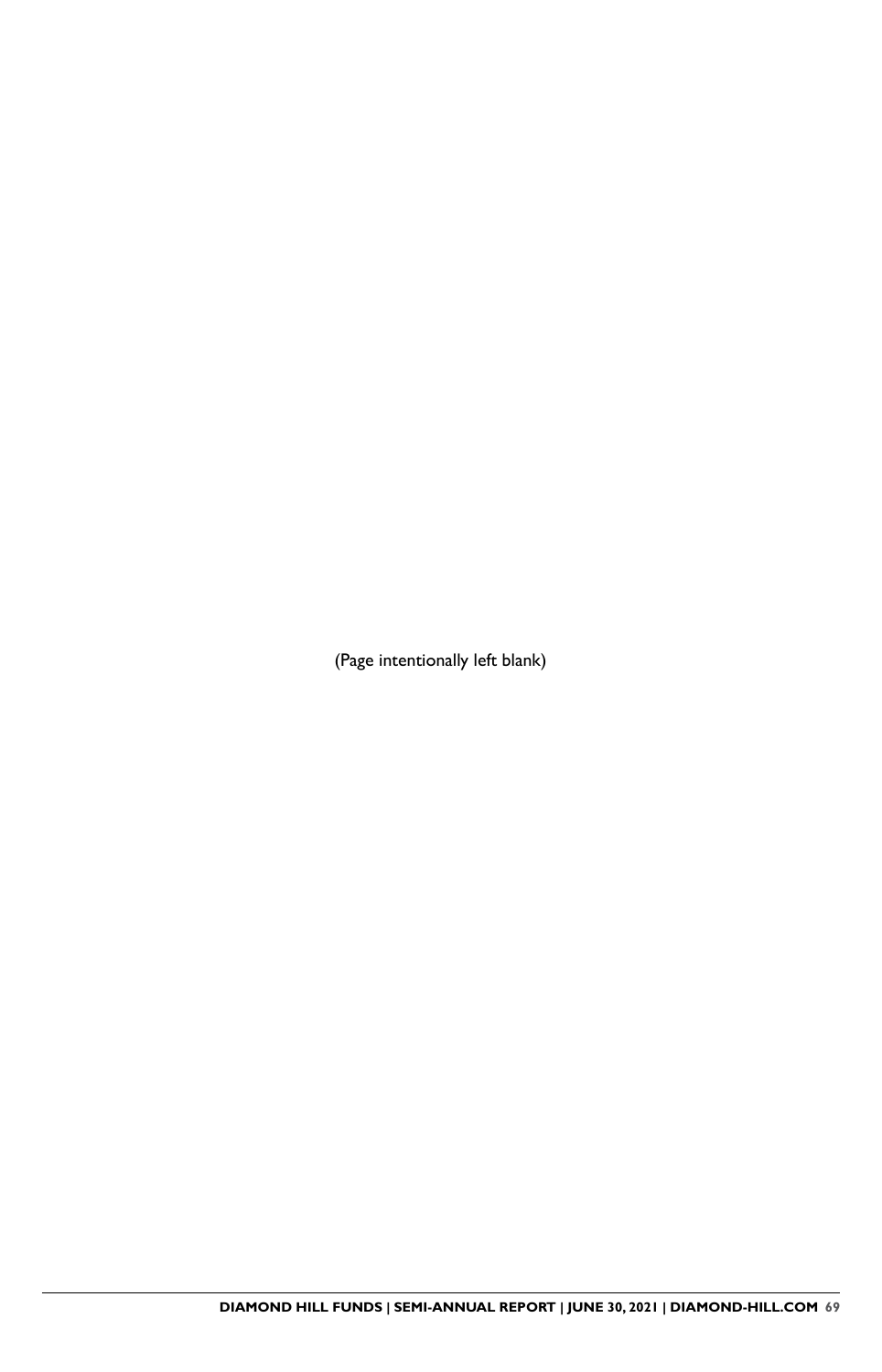## Statements of Assets & Liabilities

June 30, 2021 (Unaudited)

|                                                                                                          |                          | <b>Small-Mid</b>                                            |              |
|----------------------------------------------------------------------------------------------------------|--------------------------|-------------------------------------------------------------|--------------|
|                                                                                                          | <b>Small Cap</b>         | Cap                                                         | Mid Cap      |
|                                                                                                          | Fund                     | Fund                                                        | Fund         |
| <b>Assets</b>                                                                                            |                          |                                                             |              |
| Investment in unaffiliated securities, at cost<br>Investment in affiliated securities, at cost           | $\overline{\phantom{0}}$ | \$ 374,166,453 \$1,555,736,821 \$ 182,968,283<br>26,906,704 | 1,647,023    |
| Investment in unaffiliated securities, at fair value*<br>Investment affiliated securities, at fair value |                          | \$ 615,845,706 \$2,239,969,769 \$ 275,093,790<br>27,247,280 | 1,663,549    |
| Cash<br>Cash denominated in foreign currency (Cost \$-,\$-,\$-,\$-,                                      |                          |                                                             |              |
| \$—, \$—, \$—, \$—, \$—, \$90,653, and \$—)                                                              |                          |                                                             |              |
| Cash deposits with custodian for securities sold short<br>Receivable for fund shares issued              | 288,838                  | 3.351.885                                                   | 316,705      |
| Receivable for investments sold                                                                          |                          |                                                             |              |
| Receivable for dividends and interest                                                                    | 356,504                  | 1,850,012                                                   | 240,781      |
| Tax reclaims receivable                                                                                  |                          |                                                             |              |
| <b>Total Assets</b>                                                                                      | 616,491,048              | 2.272.418.946                                               | 277,314,825  |
|                                                                                                          |                          |                                                             |              |
| <b>Liabilities</b><br>Investments sold short, at fair value (proceeds \$—, \$—, \$—, \$—, \$—,           |                          |                                                             |              |
| $$, $511,759,630, $-, $-, and $-$                                                                        |                          |                                                             |              |
| Payable for securities purchased                                                                         | 588,326                  |                                                             |              |
| Payable for fund shares redeemed                                                                         | 428,836                  | 1.790.108                                                   | 366.562      |
| Payable for dividend expense on securities sold short                                                    |                          |                                                             |              |
| Payable for return of collateral received for securities on loan                                         | 37,654,494               | 89,446.070                                                  |              |
| Payable to Investment Adviser                                                                            | 392.720                  | 1.360,904                                                   | 139.510      |
| Payable to Administrator                                                                                 | 82,311                   | 218,595                                                     | 38,019       |
| Accrued distribution and service fees                                                                    | 28.856                   | 41,893                                                      | 6,612        |
| Other accrued expenses                                                                                   | 200                      | 200                                                         | 200          |
| <b>Total Liabilities</b>                                                                                 | 39,175,743               | 92,857,770                                                  | 550,903      |
| <b>Net Assets</b>                                                                                        |                          | 577,315,305 \$2,179,561,176 \$ 276,763,922                  |              |
| <b>Components of Net Assets</b>                                                                          |                          |                                                             |              |
| Paid-in capital                                                                                          |                          | \$ 246,530,081 \$1,415,373,179 \$ 204,875,507               |              |
| Distributable earnings                                                                                   | 330.785.224              | 764,187,997                                                 | 71,888,415   |
| <b>Net Assets</b>                                                                                        |                          | 577,315,305 \$2,179,561,176 \$ 276,763,922                  |              |
| <b>Net Assets</b>                                                                                        |                          |                                                             |              |
| <b>Investor Shares</b>                                                                                   |                          | 130,323,849 \$ 198,710,273 \$                               | 31.536.491   |
| Class I Shares                                                                                           |                          | 390,227,710 \$1,002,769,837 \$218,882,083                   |              |
| Class Y Shares                                                                                           | \$.                      | 56,763,746 \$ 978,081,066 \$                                | 26,345,348   |
| Shares of beneficial interest outstanding (unlimited                                                     |                          |                                                             |              |
| number of shares authorized, no par value)                                                               |                          |                                                             |              |
| <b>Investor Shares</b>                                                                                   | 3.488.483                | 7.244.154                                                   | 1.838.814    |
| Class I Shares                                                                                           | 10,254,206               | 36, 121, 056                                                | 12,696,921   |
| Class Y Shares                                                                                           | 1,489,117                | 35,128,748                                                  | 1,522,726    |
| Net Asset Value, offering and redemption price per share:                                                |                          |                                                             |              |
| <b>Investor Shares</b>                                                                                   | 37.36 \$<br>-SS          | $27.43$ \$                                                  | 17.15        |
| Class I Shares                                                                                           | 38.06                    | $27.76$ \$<br>\$                                            | 17.24        |
| Class Y Shares                                                                                           | 38.12                    | \$<br>27.84                                                 | -\$<br>17.30 |
| * Includes value of securities on loan                                                                   | 70,553,830               | 141,650,496<br>\$                                           | -\$          |
| See accompanying Notes to Financial Statements.                                                          |                          |                                                             |              |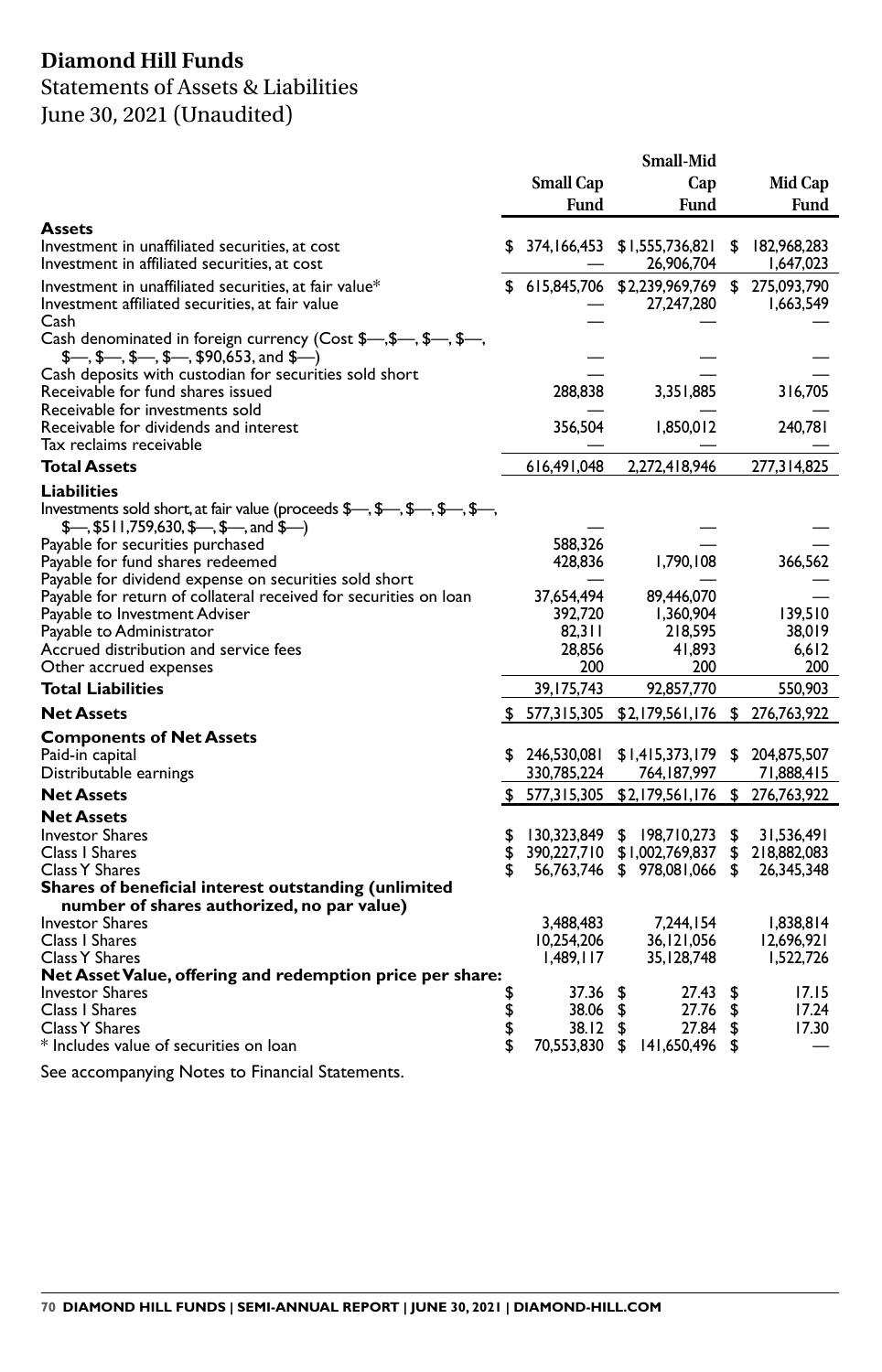|                          | Large Cap                | All Cap                             |                                                            |                          |                          | <b>Short Duration</b>        |
|--------------------------|--------------------------|-------------------------------------|------------------------------------------------------------|--------------------------|--------------------------|------------------------------|
| Large Cap Concentrated   |                          | <b>Select</b>                       | Long-Short                                                 | Global                   | International            | Securitized                  |
| Fund                     | Fund                     | Fund                                | Fund                                                       | Fund                     | Fund                     | <b>Bond Fund</b>             |
|                          |                          |                                     |                                                            |                          |                          |                              |
| \$7,994,110,886 \$       |                          |                                     | 13,113,365 \$ 233,692,393 \$1,581,760,502 \$ 14,116,019 \$ |                          |                          | 18,102,610 \$1,325,672,890   |
|                          |                          |                                     | 35, 119, 975                                               |                          |                          |                              |
| \$11,409,785,434 \$      |                          |                                     | 13,996,253 \$ 360,555,777 \$2,403,882,186 \$<br>35,626,574 | 17,057,108 \$            |                          | 21,457,914 \$1,347,000,796   |
|                          |                          |                                     |                                                            |                          | 43,048                   |                              |
|                          |                          |                                     |                                                            |                          | 84,149                   |                              |
|                          |                          |                                     | 645.242.357                                                |                          | $\hspace{0.05cm}$        |                              |
| 25,980,827               | 500                      | 254,383                             | 986,959                                                    | $\overline{\phantom{0}}$ |                          | 7,347,024                    |
| 6,406,034                | 4,492                    | $\overline{\phantom{m}}$<br>106,416 | 9,249,356<br>708,921                                       | 685,267<br>13,900        | 263,481<br>23,586        | 1,874,922                    |
|                          | $\overline{\phantom{0}}$ |                                     | 711                                                        | 9,261                    | 8,851                    |                              |
| 11,442,172,295           | 14,001,245               | 360,916,576                         | 3,095,697,064                                              | 17,765,536               | 21,881,029               | 1,356,222,742                |
|                          |                          |                                     |                                                            |                          |                          |                              |
|                          |                          |                                     | 632,949,217                                                |                          |                          |                              |
| 22,579,909               |                          |                                     | 3,403,412                                                  | 343,025                  | 527,212                  | 8,314,062                    |
| 6,632,507                | $\qquad \qquad -$        | 942,676                             | 875.576                                                    | $\hspace{0.05cm}$        | $\hspace{0.05cm}$        | 362,810                      |
|                          |                          |                                     | 710,913                                                    | $\qquad \qquad -$        | $\overline{\phantom{m}}$ |                              |
| 6,509,399                | 120                      | $\equiv$                            | 397,873,104                                                | 476,221                  | 461.105                  | 1,962,613                    |
| 4,710,609                | 5,332                    | 212,868                             | 1,532,942                                                  | 9,111                    | 11,279                   | 384,737                      |
| 1,347,008                | 609                      | 37,198                              | 290,569                                                    | 936                      | 1,410                    | 172,822<br>9,109             |
| 200,283<br>200           | -3<br>200                | 3,200<br>200                        | 36,419<br>5,258                                            | 26<br>420                | 86<br>850                | 200                          |
| 41,979,915               | 6,264                    | 1,196,142                           | 1,037,677,410                                              | 829,739                  | 1,001,942                | 11,206,353                   |
| \$11,400,192,380 \$      |                          |                                     | 13,994,981 \$ 359,720,434 \$2,058,019,654 \$               | 16,935,797 \$            |                          | 20,879,087 \$1,345,016,389   |
|                          |                          |                                     |                                                            |                          |                          |                              |
| \$7,552,033,487 \$       |                          |                                     | 13,014,430 \$ 198,908,245 \$1,201,227,672 \$ 14,511,229 \$ |                          |                          | 15,864,705 \$1,326,669,972   |
| 3.848.158.893            | 980.551                  | 160.812.189                         | 856.791.982                                                | 2.424.568                | 5.014.382                | 18.346.417                   |
| \$11,400,192,380 \$      |                          |                                     | 13,994,981 \$ 359,720,434 \$2,058,019,654 \$               | 16,935,797 \$            |                          | 20,879,087 \$1,345,016,389   |
|                          |                          |                                     |                                                            |                          |                          |                              |
| \$977,742,981 \$         | 21,928<br>\$             |                                     | 16,058,886 \$ 175,185,836 \$                               | 125,936 \$               |                          | 412,526 \$ 43,417,261        |
| \$7,516,605,585<br>\$    | 1.722.189                |                                     | \$ 199,603,628 \$1,816,179,262 \$                          | 2,178,305 \$             |                          | 4,879,127 \$1,148,112,137    |
| \$2,905,843,814 \$       |                          |                                     | 12,250,864 \$ 144,057,920 \$ 66,654,556 \$                 | 14,631,556 \$            |                          | 15,587,434 \$ 153,486,991    |
|                          |                          |                                     |                                                            |                          |                          |                              |
| 27,915,688               | 1,998                    | 712,487                             | 5,979,643                                                  | 7,476                    | 23,235                   | 4,267,030                    |
| 213,265,916              | 156,740                  | 8,759,274                           | 60,288,905                                                 | 128,552                  | 273,880                  | 112,833,153                  |
| 82,344,761               | 1,114,772                | 6,297,291                           | 2,201,898                                                  | 863,106                  | 874,177                  | 15,069,964                   |
| 35.02 \$                 | 10.98 \$                 | $22.54$ \$                          | $29.30$ \$                                                 | $16.85$ \$               | $17.75$ \$               | 10.18                        |
| $35.25$ \$               | 10.99 S                  | $22.79$ \$                          | $30.12$ \$                                                 | $16.94$ \$               | $17.81$ \$               |                              |
| 35.29<br>\$              | $10.99$ \$               | 22.88                               | $30.27$ \$<br>\$                                           | $16.95$ \$               | 17.83                    | $\frac{10.18}{10.18}$<br>-\$ |
| 189,971,767<br>-\$<br>\$ | 116S                     |                                     | $-$ \$ 391,230,304 \$                                      | 758,598 \$               | 661,580 \$               | 1,911,960                    |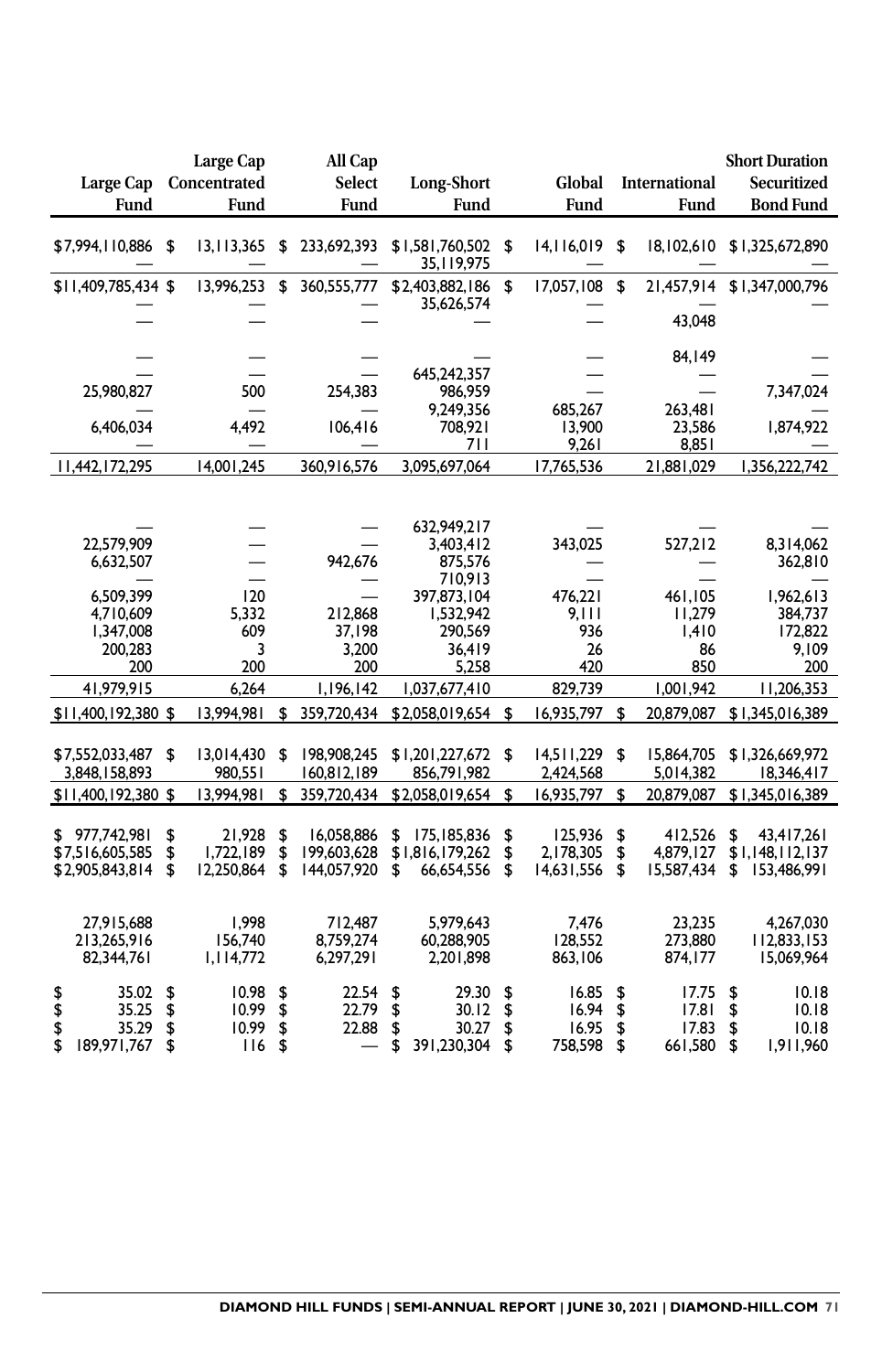# Statements of Assets & Liabilities (Continued)

June 30, 2021 (Unaudited)

|                                                                  |    | <b>Core Bond</b> | Corporate                                      | High Yield                      |
|------------------------------------------------------------------|----|------------------|------------------------------------------------|---------------------------------|
|                                                                  |    | Fund             | <b>Credit Fund</b>                             | Fund                            |
| <b>Assets</b>                                                    |    |                  |                                                |                                 |
| Investment in unaffiliated securities, at cost                   |    | \$411,052,281    |                                                | \$2,240,472,738 \$1,150,030,298 |
| Investment in unaffiliated securities, at fair value*            |    | 413,094,167      | 2,275,340,394                                  | I, I75, 506, 258                |
| Cash                                                             |    | 163, 129         |                                                | 5,490,679                       |
| Receivable for fund shares issued                                |    | 1,296,947        | 6,755,194                                      | 2,591,524                       |
| Receivable for investments sold                                  |    |                  | 28,238,627                                     | 10,679,162                      |
| Receivable for dividends and interest                            |    | 1,256,214        | 29,521,950                                     | 15,855,655                      |
| Prepaid expenses and other assets                                |    |                  | 37 I                                           |                                 |
| <b>Total Assets</b>                                              |    | 415,810,457      | 2,339,856,536                                  | 1,210,123,278                   |
| <b>Liabilities</b>                                               |    |                  |                                                |                                 |
| Payable for securities purchased                                 |    | 4,562,173        | 38,685,540                                     | 34,957,242                      |
| Payable for fund shares redeemed                                 |    | 60.649           | 3,180,416                                      | 1,138,690                       |
| Payable for return of collateral received for securities on loan |    | 15,759,760       | 31,054,575                                     | 25,879,368                      |
| Payable to Investment Adviser                                    |    | 96.076           | 827.217                                        | 456.030                         |
| Payable to Administrator                                         |    | 49,341           | 309,812                                        | 152,728                         |
| Accrued distribution and service fees                            |    | 6,749            | 44,583                                         | 15,132                          |
| Other accrued expenses                                           |    | 200              | 9,622                                          | 7,886                           |
| <b>Total Liabilities</b>                                         |    | 20,534,948       | 74, 111, 765                                   | 62,607,076                      |
| <b>Net Assets</b>                                                |    |                  | \$ 395,275,509 \$2,265,744,771 \$1,147,516,202 |                                 |
| <b>Components of Net Assets</b>                                  |    |                  |                                                |                                 |
| Paid-in capital                                                  |    | 393, 116, 640    | \$2,180,587,407                                | \$1,098,505,063                 |
| Distributable earnings                                           |    | 2,158,869        | 85,157,364                                     | 49,011,139                      |
| <b>Net Assets</b>                                                | S. | 395,275,509      | \$2,265,744,771                                | \$1,147,516,202                 |
| <b>Net Assets</b>                                                |    |                  |                                                |                                 |
| <b>Investor Shares</b>                                           | \$ | 32,953,221       | \$219,415,548                                  | \$<br>77,936,913                |
| Class I Shares                                                   | \$ | 299,710,790      | \$1,942,577,386 \$1,020,850,680                |                                 |
| Class Y Shares                                                   | \$ | 62.611.498       | \$ 103,751,837                                 | \$<br>48.728.609                |
| Shares of beneficial interest outstanding (unlimited             |    |                  |                                                |                                 |
| number of shares authorized, no par value)                       |    |                  |                                                |                                 |
| <b>Investor Shares</b>                                           |    | 3,138,544        | 18,497,286                                     | 6,752,922                       |
| Class I Shares                                                   |    | 28,555,612       | 164.373.584                                    | 88,401,024                      |
| Class Y Shares                                                   |    | 5,961,150        | 8,782,893                                      | 4,214,654                       |
| Net Asset Value, offering and redemption price per share:        |    |                  |                                                |                                 |
| <b>Investor Shares</b><br>Class I Shares                         | \$ | 10.50<br>10.50   | 11.86<br>\$<br>\$<br>11.82                     | 11.54<br>\$<br>\$<br>11.55      |
| Class Y Shares                                                   | \$ | 10.50            | \$<br>11.81                                    | \$<br>11.56                     |
| * Includes value of securities on loan                           | \$ | 23,204,522       | - \$<br>30,360,474                             | \$<br>24,963,554                |
|                                                                  |    |                  |                                                |                                 |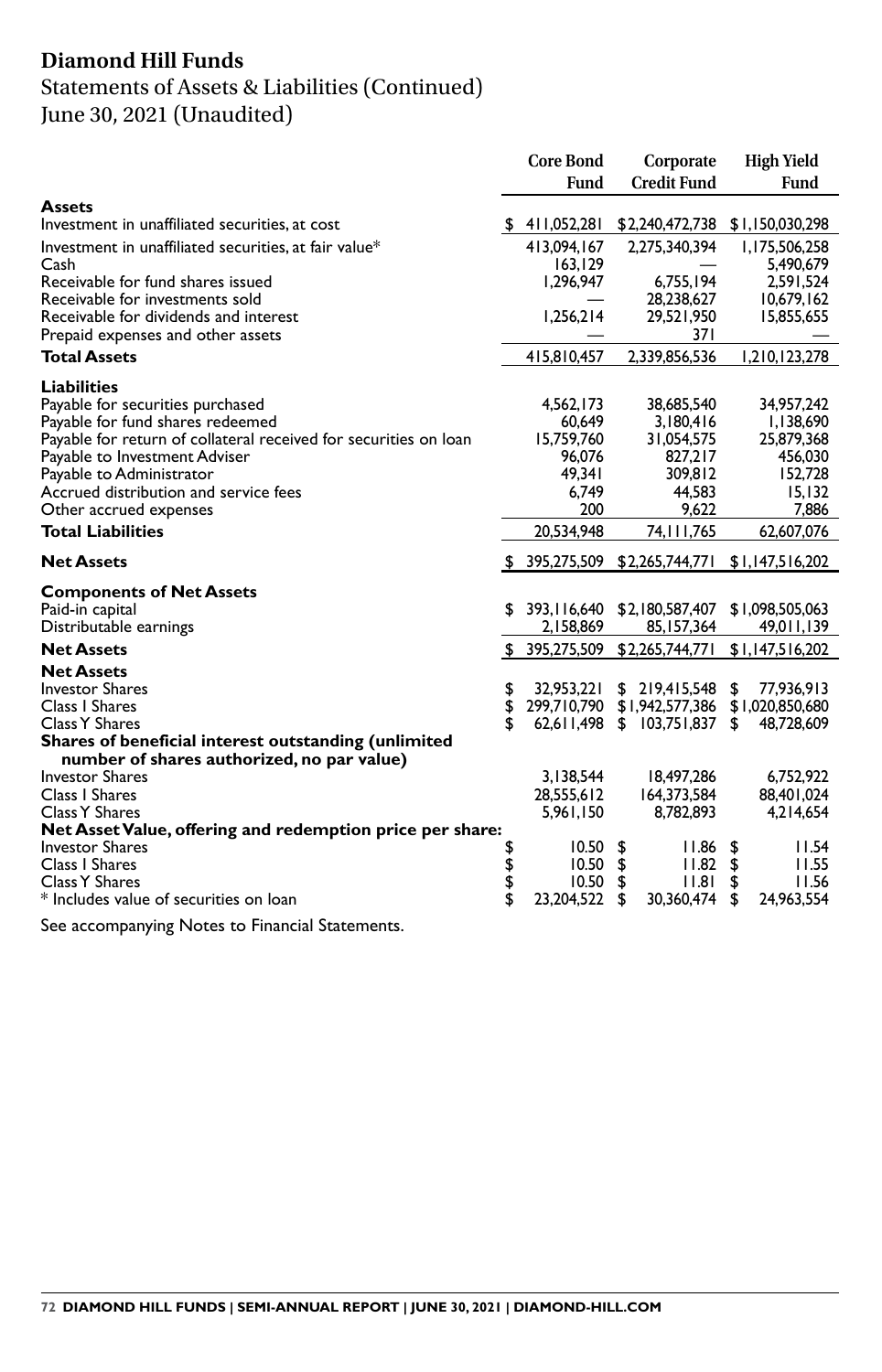## Statements of Operations

For the six months ended June 30, 2021 (Unaudited)<sup>(a)</sup>

|                                                            |                  | Small-Mid                     |                |                               | Large Cap    |
|------------------------------------------------------------|------------------|-------------------------------|----------------|-------------------------------|--------------|
|                                                            | <b>Small Cap</b> | Cap                           | Mid Cap        | Large Cap                     | Concentrated |
|                                                            | Fund             | Fund                          | Fund           | Fund                          | Fund         |
| <b>Investment Income</b>                                   |                  |                               |                |                               |              |
| <b>Dividends</b>                                           | 2,906,809<br>\$  | 10,708,742 \$<br>\$           | $1,519,477$ \$ | 88,577,410 \$                 | 64.668       |
| Income distributions from<br>affiliated investments        |                  | 392.782                       | 23,981         |                               |              |
| Securities lending income<br>Foreign taxes withheld        | 11.964           | 52.323                        | 40<br>(2,719)  | 84.822<br>(7,245)             | 104          |
| <b>Total Investment Income</b>                             | 2,918,773        | 11,153,847                    | 1,540,779      | 88,654,987                    | 64,772       |
| <b>Expenses</b>                                            |                  |                               |                |                               |              |
| Investment advisory fees                                   | 2,326,820        | 8,064,174                     | 825,653        | 25,606,773                    | 19,154       |
| Administration fees                                        | 485,436          | 1,282,829                     | 225,110        | 7,282,818                     | 1,998        |
| Distribution and service fees -                            |                  |                               |                |                               |              |
| Investor                                                   | 168,867          | 240,994                       | 41,961         | 1,116,449                     | 10           |
| Distribution and service fees -<br>Class <sub>C</sub>      | 10,258           | 21,198                        |                | 97.926                        |              |
| Other fees                                                 | 1,554            | 4,098                         | 1,083          | 19,180                        | 419          |
| <b>Total Expenses</b>                                      | 2,992,935        | 9,613,293                     | 1,093,807      | 34, 123, 146                  | 21,581       |
| Advisory fees waived by Adviser                            |                  | (46, 927)                     | (2,865)        |                               |              |
| <b>Net Expenses</b>                                        | 2,992,935        | 9,566,366                     | 1,090,942      | 34, 123, 146                  | 21,581       |
|                                                            |                  |                               |                |                               |              |
| <b>Net Investment Income</b><br>(Loss)                     | (74, 162)        | 1,587,481                     | 449,837        | 54,531,841                    | 43,191       |
| <b>Realized and Unrealized</b>                             |                  |                               |                |                               |              |
| <b>Gains on Investments</b>                                |                  |                               |                |                               |              |
| Net realized gains on investment<br>transactions           | 82,743,584       | 86,850,420                    | 8,713,504      | 308, 174, 105                 | 54.472       |
| Net realized gains from in-kind                            |                  |                               |                |                               |              |
| redemptions                                                |                  |                               |                | 33,460,273                    |              |
| Net change in unrealized                                   |                  |                               |                |                               |              |
| appreciation (depreciation) on                             |                  |                               |                |                               |              |
| unaffiliated investments                                   | 25,494,976       | 316,224,250                   | 41,231,754     | 1,016,094,083                 | 882,888      |
| Net change in unrealized<br>appreciation (depreciation) on |                  |                               |                |                               |              |
| affiliated investments                                     |                  | 211,179                       | 12,893         |                               |              |
| <b>Net Realized and Unrealized</b>                         |                  |                               |                |                               |              |
| <b>Gains on Investments</b>                                | 108,238,560      | 403,285,849                   | 49,958,151     | 1,357,728,461                 | 937,360      |
| <b>Change in Net Assets from</b>                           |                  |                               |                |                               |              |
| <b>Operations</b>                                          | \$               | 108,164,398 \$ 404,873,330 \$ |                | 50,407,988 \$1,412,260,302 \$ | 980,551      |

(a) Except for the Diamond Hill Large Cap Concentrated Fund, which represents the period from the commencement of operations (February 26, 2021) through June 30, 2021.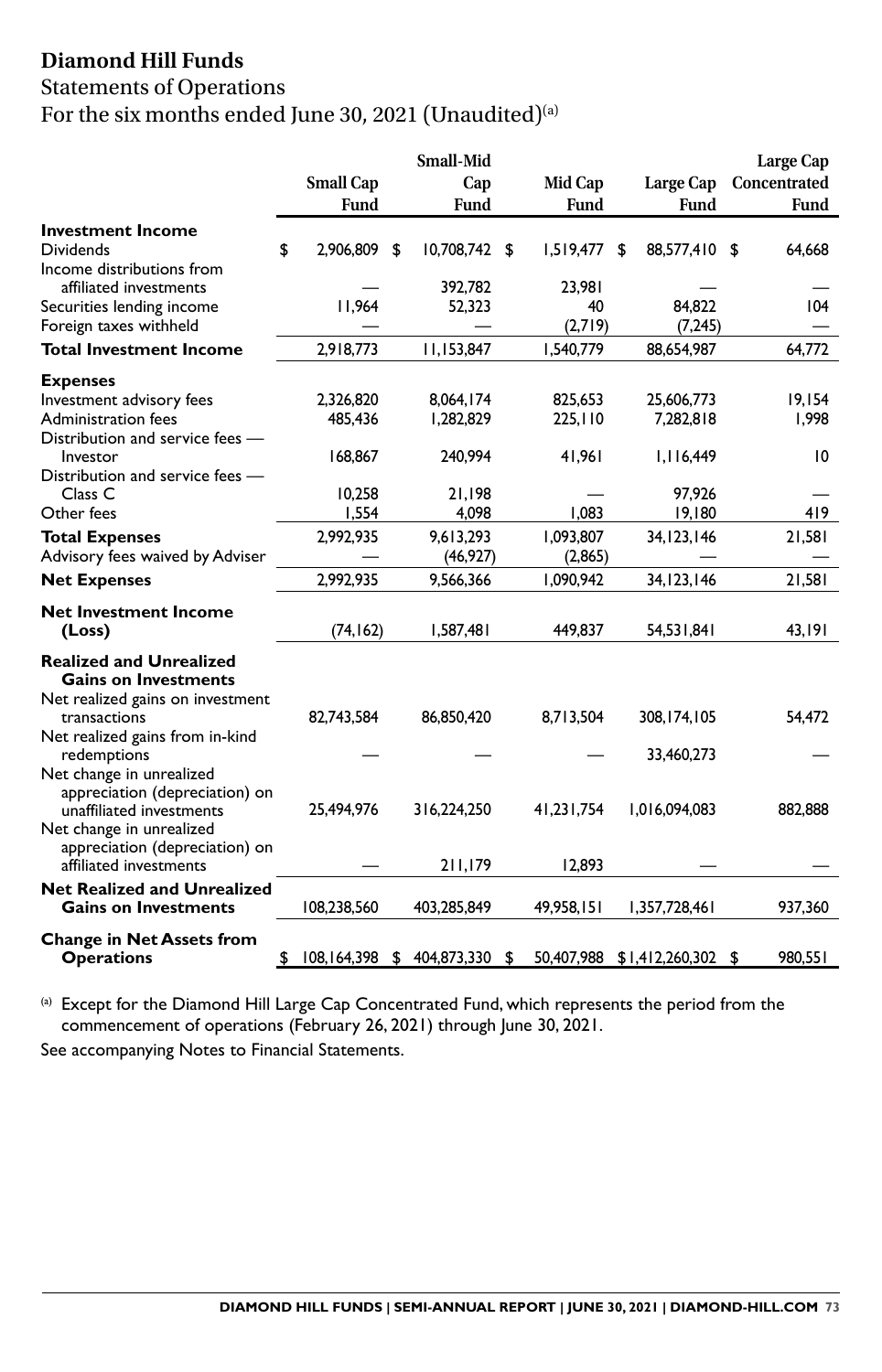# Statements of Operations

### For the six months ended June 30, 2021 (Unaudited)

|                                                                                                                          | All Cap              |                          |                  |                      |
|--------------------------------------------------------------------------------------------------------------------------|----------------------|--------------------------|------------------|----------------------|
|                                                                                                                          | <b>Select</b>        | Long-Short               | Global           | <b>International</b> |
|                                                                                                                          | Fund                 | Fund                     | Fund             | Fund                 |
| <b>Investment Income</b>                                                                                                 |                      |                          |                  |                      |
| <b>Dividends</b><br>Income distributions from affiliated investments                                                     | \$<br>$1,874,217$ \$ | 15,162,595 \$<br>513,573 | 179,000 \$       | 269,394              |
| Securities lending income<br>Foreign taxes withheld                                                                      | 1.220                | 88,572                   | 192<br>(12, 536) | 1.299<br>(23, 547)   |
| <b>Total Investment Income</b>                                                                                           | 1,875,437            | 15,764,740               | 166,656          | 247,146              |
| <b>Expenses</b>                                                                                                          |                      |                          |                  |                      |
| Investment advisory fees                                                                                                 | 1,243,379            | 9,101,818                | 53,305           | 62.504               |
| Administration fees                                                                                                      | 213,066              | 1,712,548                | 5,485            | 7,840                |
| Distribution and service fees - Investor                                                                                 | 16,957               | 219,070                  | 154              | 475                  |
| Distribution and service fees - Class C                                                                                  | 4,661                | 33,746                   |                  |                      |
| Other fees                                                                                                               | 1,268                | 8,687                    | 1,497            | 2,818                |
| Brokerage expense on securities sold short                                                                               |                      | 1,188,643                |                  |                      |
| Dividend expense                                                                                                         |                      | 3,850,043                |                  |                      |
| <b>Total Expenses</b>                                                                                                    | 1,479,331            | 16,114,555               | 60.441           | 73,637               |
| Advisory fees waived by Adviser                                                                                          |                      | (61, 359)                |                  |                      |
| <b>Net Expenses</b>                                                                                                      | 1,479,331            | 16,053,196               | 60,441           | 73,637               |
| Net Investment Income (Loss)                                                                                             | 396,106              | (288, 456)               | 106,215          | 173,509              |
| Realized and Unrealized Gains (Losses) on<br><b>Investments</b>                                                          |                      |                          |                  |                      |
| Net realized gains on investment transactions                                                                            | 36,653,714           | 207,745,513              | 1,472,723        | 1,784,600            |
| Net realized losses on closed short positions                                                                            |                      | (42, 107, 147)           |                  |                      |
| Net realized gains on foreign currency<br>transactions                                                                   |                      |                          | 1,542            | 2,258                |
| Net change in unrealized appreciation<br>(depreciation) on unaffiliated investments and<br>foreign currency translations | 34,304,522           | 86,096,020               | 187,787          | 640,841              |
| Net changes in unrealized appreciation<br>(depreciation) on affiliated investments                                       |                      | 276,123                  |                  |                      |
| Net Realized and Unrealized Gains on<br><b>Investments</b>                                                               | 70,958,236           | 252,010,509              | 1,662,052        | 2,427,699            |
| <b>Change in Net Assets from Operations</b>                                                                              | \$<br>71,354,342 \$  | 251,722,053              | \$<br>1,768,267  | \$<br>2,601,208      |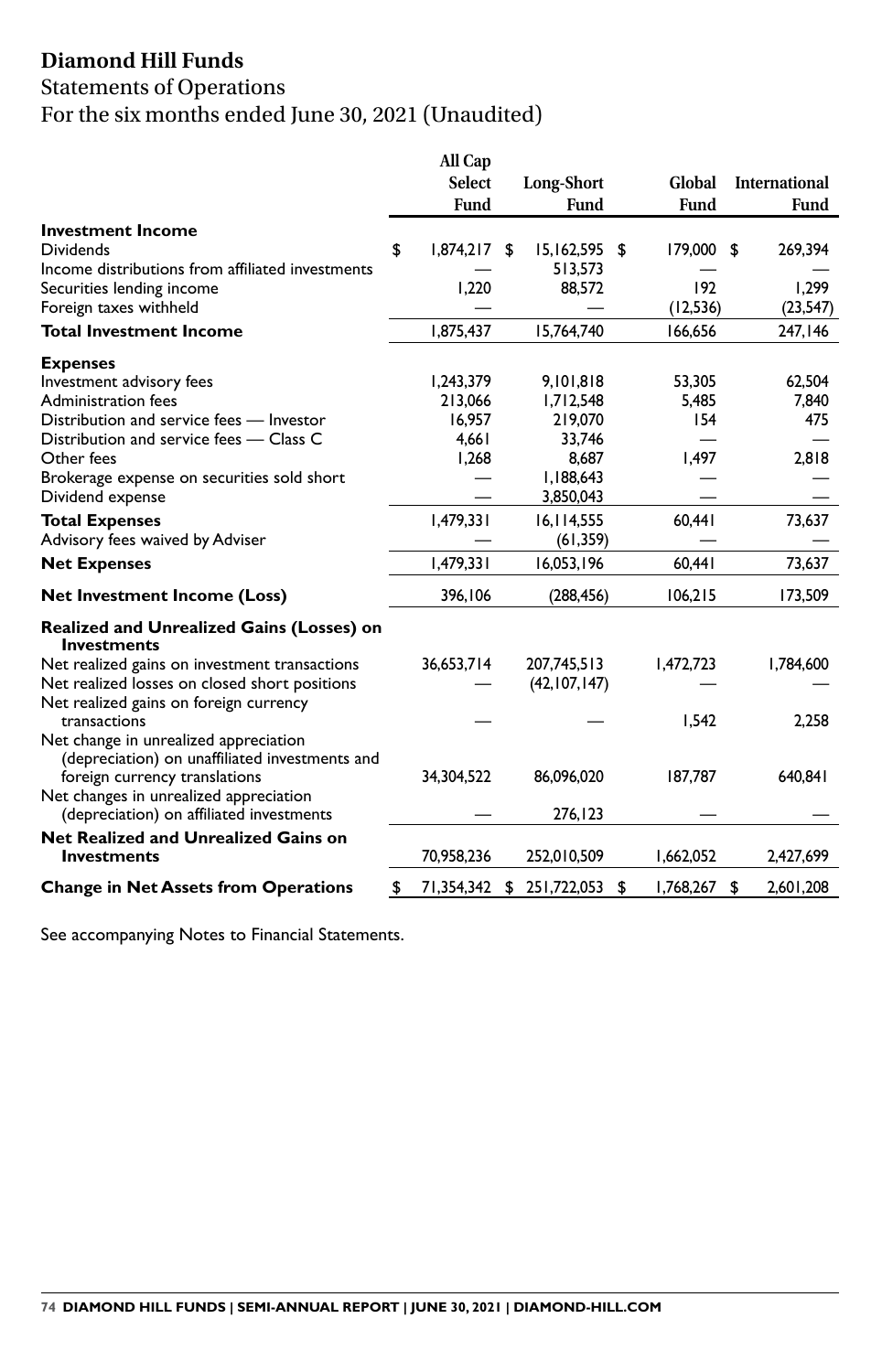### Statements of Operations For the six months ended June 30, 2021 (Unaudited)

|                                                                                        | <b>Short Duration</b> |                        |                    |                   |
|----------------------------------------------------------------------------------------|-----------------------|------------------------|--------------------|-------------------|
|                                                                                        | Securitized           | <b>Core Bond</b>       | Corporate          | <b>High Yield</b> |
|                                                                                        | <b>Bond Fund</b>      | Fund                   | <b>Credit Fund</b> | Fund              |
| <b>Investment Income</b>                                                               |                       |                        |                    |                   |
| <b>Dividends</b>                                                                       | \$<br>72.896 \$       | 3,466 \$               | 23.937 \$          | 6,988             |
| Securities lending income                                                              | 1.242                 | 17.274                 | 43.392             | 22,705            |
| Interest                                                                               | 20,052,330            | 4,698,226              | 55,419,695         | 27,802,084        |
| <b>Total Investment Income</b>                                                         | 20,126,468            | 4,718,966              | 55,487,024         | 27,831,777        |
| <b>Expenses</b>                                                                        |                       |                        |                    |                   |
| Investment advisory fees                                                               | 2,181,815             | 538.479                | 4,812,316          | 2,372,304         |
| Administration fees                                                                    | 963.136               | 272.535                | 1.799.453          | 793.088           |
| Distribution and service fees - Investor                                               | 57,859                | 29,949                 | 240,279            | 76,521            |
| Distribution and service fees - Class C                                                |                       |                        | 41,640             |                   |
| Borrowing costs                                                                        |                       |                        |                    |                   |
| Other fees                                                                             | 2,660                 | 1,204                  | 14,043             | 10,420            |
| <b>Total Expenses</b>                                                                  | 3,205,470             | 842,167                | 6.907.731          | 3,252,333         |
| Advisory fees waived by Adviser                                                        |                       |                        |                    |                   |
| <b>Net Expenses</b>                                                                    | 3,205,470             | 842,167                | 6,907,731          | 3,252,333         |
| <b>Net Investment Income</b>                                                           | 16.920.998            | 3,876,799              | 48,579,293         | 24.579.444        |
| <b>Realized and Unrealized Gains (Losses) on</b><br><b>Investments</b>                 |                       |                        |                    |                   |
| Net realized gains on investment transactions<br>Net change in unrealized appreciation | 5,034,896             | 765,252                | 46,539,856         | 20, 177, 231      |
| (depreciation) on investments                                                          | 5,336,074             | (7,670,360)            | (35,798,253)       | (7, 831, 635)     |
| <b>Net Realized and Unrealized Gains on</b><br><b>Investments</b>                      | 10,370,970            | (6,905,108)            | 10,741,603         | 12,345,596        |
| <b>Change in Net Assets from Operations</b>                                            | \$<br>27,291,968      | \$<br>$(3,028,309)$ \$ | 59,320,896         | \$<br>36,925,040  |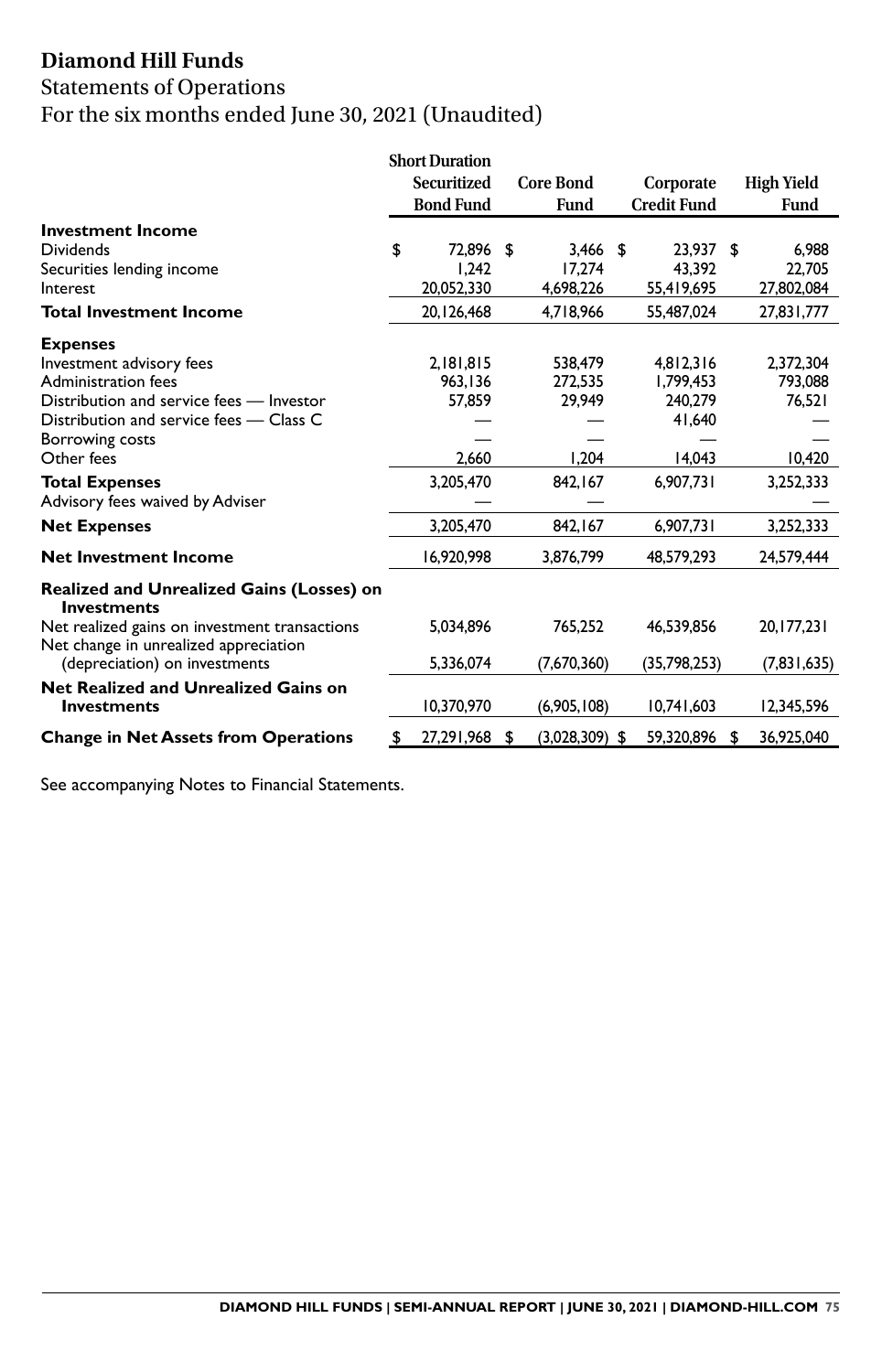### Statements of Changes in Net Assets

|                                                                                                                        | <b>Small Cap Fund</b>              |                         | <b>Small-Mid Cap Fund</b> |                                |  |                         |
|------------------------------------------------------------------------------------------------------------------------|------------------------------------|-------------------------|---------------------------|--------------------------------|--|-------------------------|
|                                                                                                                        | For the<br>six months<br>ended     | For the year<br>ended   |                           | For the<br>six months<br>ended |  | For the year<br>ended   |
|                                                                                                                        | June 30, 2021<br>(Unaudited)       | December 31,<br>2020    |                           | June 30, 2021<br>(Unaudited)   |  | December 31,<br>2020    |
| <b>From Operations</b>                                                                                                 |                                    |                         |                           |                                |  |                         |
| Net investment income<br>Net realized gains on investment transactions<br>Net realized losses on sales from affiliated | \$<br>$(74, 162)$ \$<br>82,743,584 | 1.386.988<br>27.434.258 | \$                        | $1.587.481$ \$<br>86.850.420   |  | 9.330.097<br>20,356,175 |
| investments                                                                                                            |                                    |                         |                           |                                |  | (9,028)                 |
| Net change in unrealized appreciation                                                                                  |                                    |                         |                           |                                |  |                         |
| (depreciation) on investments                                                                                          | 25,494,976                         | (59,087,783)            |                           | 316,435,429                    |  | (113,906,866)           |
| <b>Change in Net Assets from Operations</b>                                                                            | 108,164,398                        | (30, 266, 537)          |                           | 404,873,330                    |  | (84, 229, 622)          |
| <b>Distributions to Shareholders</b>                                                                                   |                                    |                         |                           |                                |  |                         |
| Investor<br>Class <sub>C</sub>                                                                                         |                                    | (375, 118)              |                           |                                |  | (794, 357)<br>(7,160)   |
| Class I                                                                                                                |                                    | (2,149,700)             |                           |                                |  | (6,470,465)             |
| Class Y                                                                                                                |                                    | (400,788)               |                           |                                |  | (7,445,410)             |
| <b>Change in Net Assets from Distributions</b><br>to Shareholders                                                      |                                    | (2,925,606)             |                           |                                |  | (14,717,393)            |
| <b>Change in Net Assets from Capital</b>                                                                               |                                    |                         |                           |                                |  |                         |
| <b>Transactions</b>                                                                                                    | (62,222,840)                       | (188,317,587)           |                           | (180,592,116)                  |  | (382, 235, 477)         |
| <b>Total Change in Net Assets</b>                                                                                      | 45,941,558                         | (221, 509, 730)         |                           | 224, 281, 214                  |  | (481, 182, 492)         |
| <b>Net Assets:</b><br>Beginning of period                                                                              | 531,373,747                        | 752,883,477             |                           | 1,955,279,962                  |  | 2,436,462,454           |
| End of period                                                                                                          | \$<br>577,315,305                  | 531,373,747             |                           | \$2,179,561,176                |  | \$1,955,279,962         |
|                                                                                                                        |                                    |                         |                           |                                |  |                         |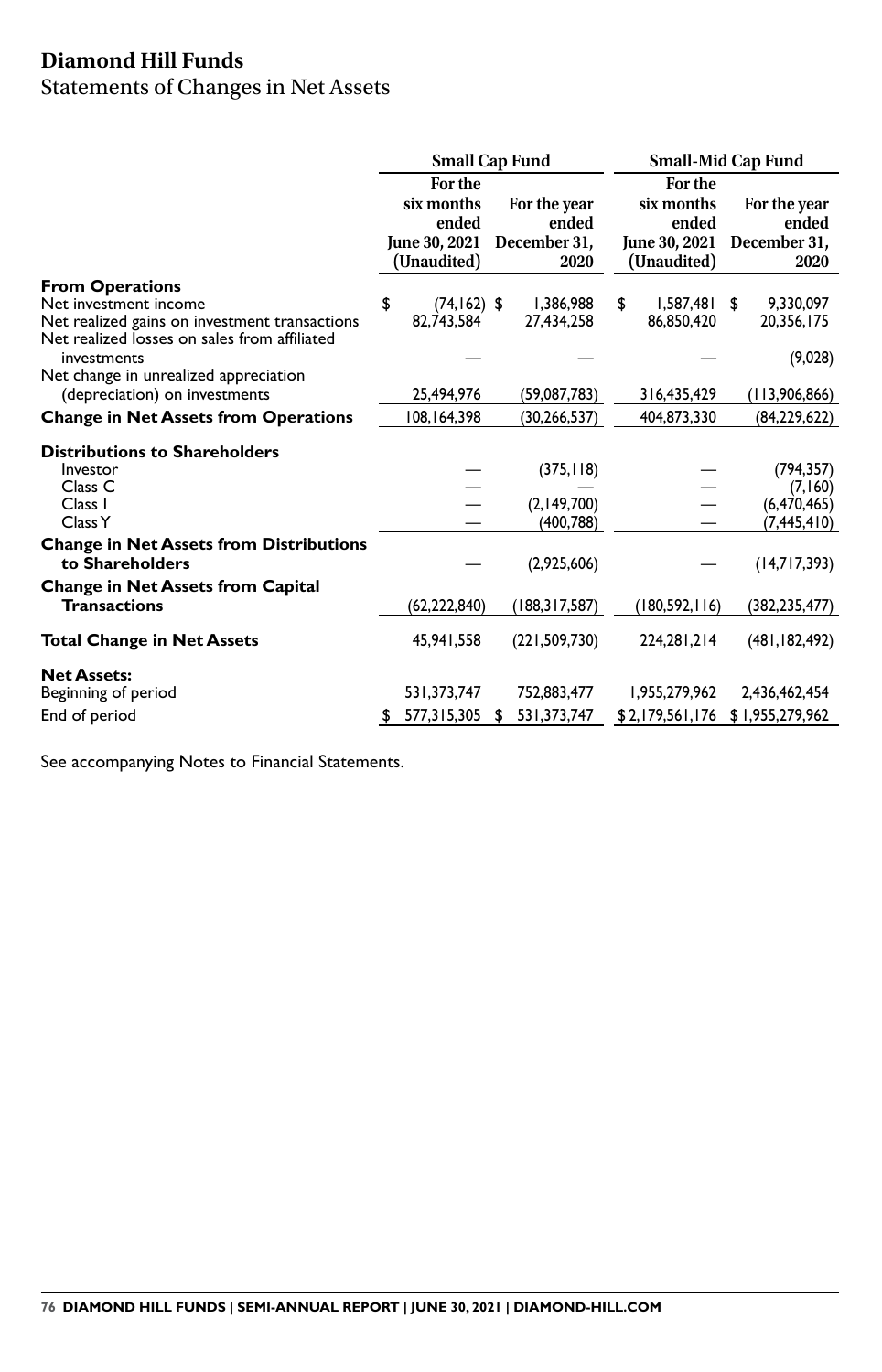Statements of Changes in Net Assets

|                                                                       |    | <b>Small Cap Fund</b><br><b>Small-Mid Cap Fund</b> |  |                                       |    |                                     |  |                       |
|-----------------------------------------------------------------------|----|----------------------------------------------------|--|---------------------------------------|----|-------------------------------------|--|-----------------------|
|                                                                       |    | For the                                            |  |                                       |    | For the                             |  |                       |
|                                                                       |    | six months                                         |  | For the year                          |    | six months                          |  | For the year          |
|                                                                       |    | ended                                              |  | ended                                 |    | ended                               |  | ended                 |
|                                                                       |    | June 30, 2021                                      |  | December 31.                          |    | June 30, 2021 December 31,          |  |                       |
|                                                                       |    | (Unaudited)                                        |  | 2020                                  |    | (Unaudited)                         |  | 2020                  |
| <b>Capital Transactions</b><br><b>Investor</b>                        |    |                                                    |  |                                       |    |                                     |  |                       |
| Proceeds from shares sold<br>Reinvested distributions                 | \$ | 11,947,966 \$                                      |  | 23,733,959<br>314,746                 | \$ | 18,100,257 \$                       |  | 24,448,991<br>783.648 |
| Payments for shares redeemed                                          |    | (30, 854, 304)                                     |  | (63,068,608)                          |    | (32,093,056)                        |  | (44,318,189)          |
| Exchanged from Class C                                                |    | 7,261,878                                          |  |                                       |    | 14.702.216                          |  |                       |
| <b>Change in Net Assets from Investor Share</b>                       |    |                                                    |  |                                       |    |                                     |  |                       |
| <b>Transactions</b>                                                   |    | (11,644,460)                                       |  | (39,019,903)                          |    | 709.417                             |  | (19,085,550)          |
| Class <sub>C</sub>                                                    |    |                                                    |  |                                       |    |                                     |  |                       |
| Proceeds from shares sold                                             |    |                                                    |  | 611,220                               |    |                                     |  | 649,284               |
| Reinvested distributions                                              |    |                                                    |  |                                       |    |                                     |  | 6,509                 |
| Payments for shares redeemed<br>Exchanged for Investor Shares         |    | (540, 169)<br>(7,261,878)                          |  | (5,650,487)                           |    | (1,856,889)<br>(14,702,216)         |  | (7,579,456)           |
| Change in Net Assets from Class C Share                               |    |                                                    |  |                                       |    |                                     |  |                       |
| <b>Transactions</b>                                                   |    | (7,802,047)                                        |  | (5,039,267)                           |    | (16, 559, 105)                      |  | (6,923,663)           |
| Class I                                                               |    |                                                    |  |                                       |    |                                     |  |                       |
| Proceeds from shares sold                                             |    | 25,971,732                                         |  | 103,453,931                           |    | 74,013,729                          |  | 274,659,187           |
| Reinvested distributions                                              |    |                                                    |  | 1,994,067                             |    |                                     |  | 4,986,493             |
| Payments for shares redeemed                                          |    | (57,527,743)                                       |  | (205, 621, 642)                       |    | (144,161,635)                       |  | (434,226,524)         |
| <b>Change in Net Assets from Class I Share</b><br><b>Transactions</b> |    |                                                    |  |                                       |    |                                     |  |                       |
|                                                                       |    | (31,556,011)                                       |  | (100,173,644)                         |    | (70, 147, 906)                      |  | (154,580,844)         |
| <b>Class Y</b><br>Proceeds from shares sold                           |    | 8,018,737                                          |  | 13,656,080                            |    | 92,667,603                          |  | 132,544,137           |
| Reinvested distributions                                              |    |                                                    |  | 400,779                               |    |                                     |  | 6,965,221             |
| Payments for shares redeemed                                          |    | (19, 239, 059)                                     |  | (58, 141, 632)                        |    | (187, 262, 125)                     |  | (341,154,778)         |
| <b>Change in Net Assets from Class Y Share</b>                        |    |                                                    |  |                                       |    |                                     |  |                       |
| <b>Transactions</b>                                                   |    | (11, 220, 322)                                     |  | (44, 084, 773)                        |    | (94, 594, 522)                      |  | (201,645,420)         |
| <b>Change in Net Assets from Capital</b>                              |    |                                                    |  |                                       |    |                                     |  |                       |
| <b>Transactions</b>                                                   | S  |                                                    |  | $(62, 222, 840)$ \$ $(188, 317, 587)$ |    | $$$ (180,592,116) $$$ (382,235,477) |  |                       |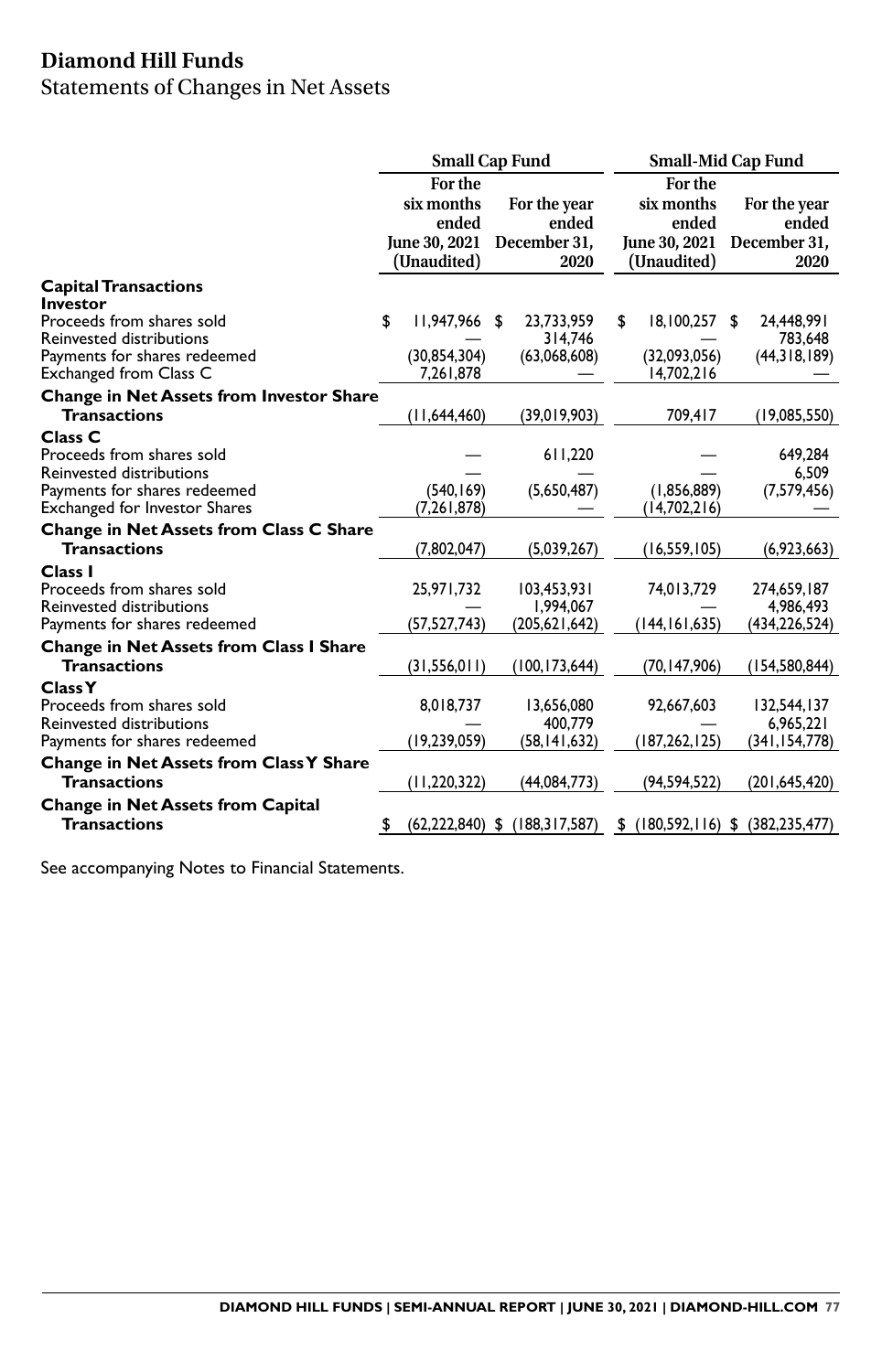Statements of Changes in Net Assets

|                                           |                      | <b>Small Cap Fund</b> | <b>Small-Mid Cap Fund</b> |               |  |  |  |
|-------------------------------------------|----------------------|-----------------------|---------------------------|---------------|--|--|--|
|                                           | For the              |                       | For the                   |               |  |  |  |
|                                           | six months           | For the year          | six months                | For the year  |  |  |  |
|                                           | ended                | ended                 | ended                     | ended         |  |  |  |
|                                           | <b>June 30, 2021</b> | December 31.          | June 30, 2021             | December 31,  |  |  |  |
|                                           | (Unaudited)          | 2020                  | (Unaudited)               | 2020          |  |  |  |
| <b>Share Transactions:</b>                |                      |                       |                           |               |  |  |  |
| Investor                                  |                      |                       |                           |               |  |  |  |
| <b>Issued</b>                             | 330,504              | 1,333,737             | 743,364                   | 1,410,527     |  |  |  |
| Reinvested                                |                      | 296.221               |                           | 34.702        |  |  |  |
| Redeemed                                  | (849.685)            | (4, 136, 880)         | (1, 253, 656)             | (2, 426, 981) |  |  |  |
| <b>Exchanged from Class C</b>             | 212,296              |                       | 587,472                   |               |  |  |  |
| <b>Change in Shares Outstanding</b>       | (306, 885)           | (2,506,922)           | 77,180                    | (981,752)     |  |  |  |
| Class C                                   |                      |                       |                           |               |  |  |  |
| <b>Issued</b>                             |                      | 6.934                 |                           | 38,307        |  |  |  |
| Reinvested                                |                      | 33.444                |                           | 329           |  |  |  |
| Redeemed                                  | (19,676)             | (594, 042)            | (86,902)                  | (450, 222)    |  |  |  |
| <b>Exchanged for Investor Shares</b>      | (253, 200)           |                       | (653, 293)                |               |  |  |  |
| <b>Change in Shares Outstanding</b>       | (272, 876)           | (553, 664)            | (740,195)                 | (411,586)     |  |  |  |
| Class I                                   |                      |                       |                           |               |  |  |  |
| Issued                                    | 722,977              | 3.294.020             | 2,802,692                 | 15,498,884    |  |  |  |
| Reinvested                                |                      | 943.203               |                           | 218.333       |  |  |  |
| Redeemed                                  | (1,595,626)          | (12,106,669)          | (5, 451, 728)             | (24,395,824)  |  |  |  |
| <b>Change in Shares Outstanding</b>       | (872, 649)           | (7,869,446)           | (2,649,036)               | (8,678,607)   |  |  |  |
| Class Y                                   |                      |                       |                           |               |  |  |  |
| <b>Issued</b>                             | 217,353              | 665.331               | 3,416,681                 | 7.249.838     |  |  |  |
| Reinvested                                |                      | 225,846               |                           | 304,225       |  |  |  |
| Redeemed                                  | (518,009)            | (2,849,504)           | (6,935,807)               | (19,138,809)  |  |  |  |
| <b>Change in Shares Outstanding</b>       | (300, 656)           | (1,958,327)           | (3,519,126)               | (11,584,746)  |  |  |  |
| <b>Change in Total Shares Outstanding</b> | (1,753,066)          | (12,888,359)          | (6,831,177)               | (21,656,691)  |  |  |  |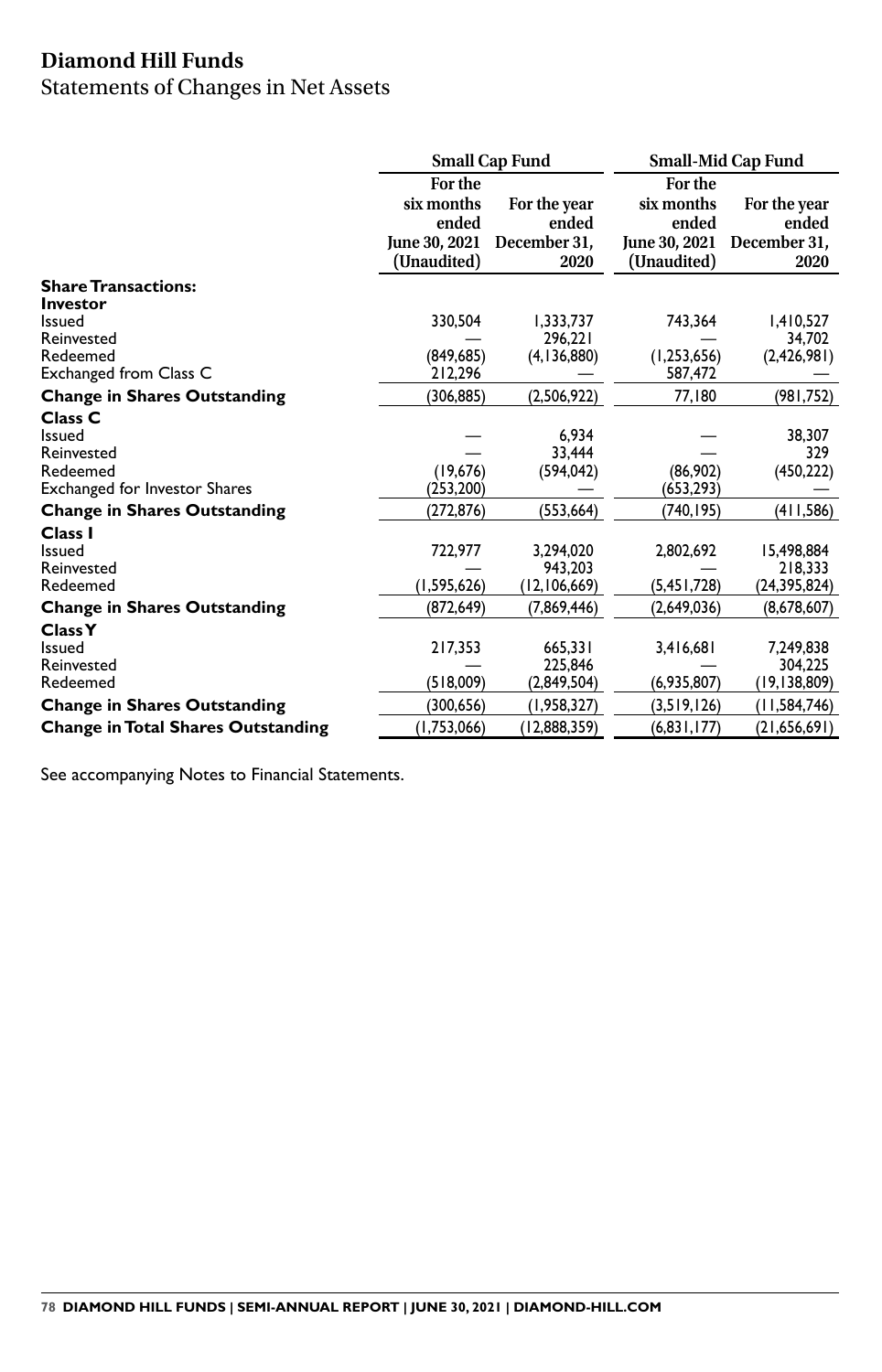### Statements of Changes in Net Assets

|                                                | Mid Cap Fund      |      |              | Large Cap Fund |                    |              |                 |
|------------------------------------------------|-------------------|------|--------------|----------------|--------------------|--------------|-----------------|
|                                                | For the           |      |              |                | For the            |              |                 |
|                                                | six months        |      | For the year |                | six months         |              | For the year    |
|                                                | ended             |      | ended        |                | ended              | ended        |                 |
|                                                | June 30, 2021     |      | December 31, | June 30, 2021  |                    | December 31, |                 |
|                                                | (Unaudited)       | 2020 |              | (Unaudited)    |                    |              | 2020            |
| <b>From Operations</b>                         |                   |      |              |                |                    |              |                 |
| Net investment income                          | \$<br>449.837 \$  |      | 1,523,789    | \$             | 54,531,841         | \$           | 86,692,884      |
| Net realized gains (losses) on investment      |                   |      |              |                |                    |              |                 |
| transactions                                   | 8,713,504         |      | (28,759,549) |                | 341,634,378        |              | 294,727,927     |
| Net realized losses on sales from affiliated   |                   |      |              |                |                    |              |                 |
| investments                                    |                   |      | (75, 396)    |                |                    |              |                 |
| Net change in unrealized appreciation          |                   |      |              |                |                    |              |                 |
| (depreciation) on investments                  | 41,244,647        |      | 23,469,866   |                | 1,016,094,083      |              | 365,974,269     |
| <b>Change in Net Assets from Operations</b>    | 50,407,988        |      | (3,841,290)  |                | 1,412,260,302      |              | 747,395,080     |
| <b>Distributions to Shareholders</b>           |                   |      |              |                |                    |              |                 |
| Investor                                       |                   |      | (175, 191)   |                |                    |              | (22, 298, 991)  |
| Class <sub>C</sub>                             |                   |      |              |                |                    |              | (1,861,129)     |
| Class I                                        |                   |      | (1,482,682)  |                |                    |              | (174, 347, 503) |
| Class <sub>Y</sub>                             |                   |      | (213,621)    |                |                    |              | (80,994,298)    |
| <b>Change in Net Assets from Distributions</b> |                   |      |              |                |                    |              |                 |
| to Shareholders                                |                   |      | (1,871,494)  |                |                    |              | (279,501,921)   |
| <b>Change in Net Assets from Capital</b>       |                   |      |              |                |                    |              |                 |
| <b>Transactions</b>                            | (24, 424, 273)    |      | 26,506,292   |                | 1,676,166,314      |              | 1,071,050,896   |
| <b>Total Change in Net Assets</b>              | 25,983,715        |      | 20,793,508   |                | 3,088,426,616      |              | 1,538,944,055   |
|                                                |                   |      |              |                |                    |              |                 |
| <b>Net Assets:</b>                             |                   |      |              |                |                    |              |                 |
| Beginning of period                            | 250,780,207       |      | 229,986,699  |                | 8, 3   1, 765, 764 |              | 6,772,821,709   |
| End of period                                  | \$<br>276,763,922 | \$   | 250,780,207  |                | \$11,400,192,380   |              | \$8,311,765,764 |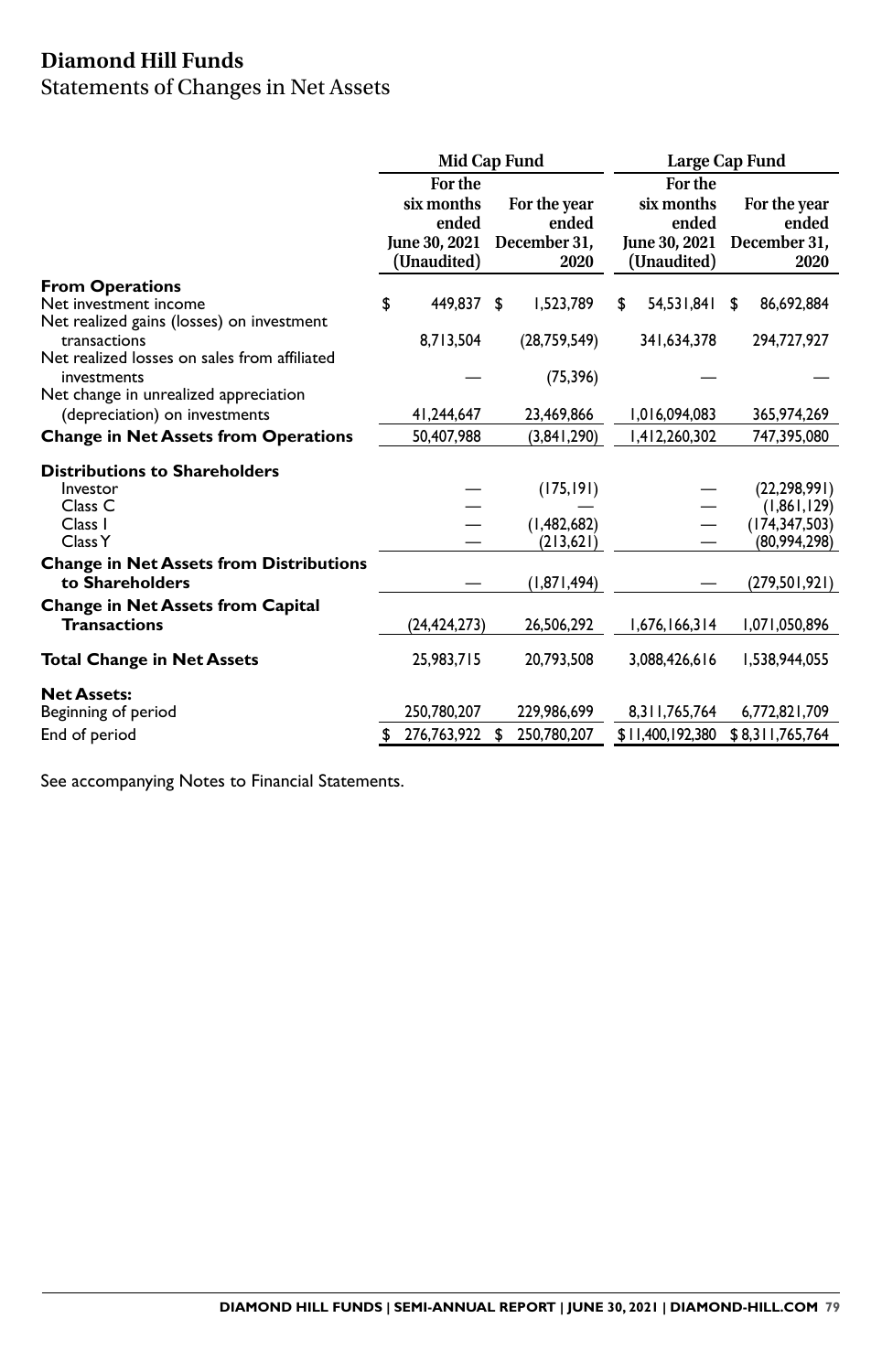Statements of Changes in Net Assets

|                                                                       |    | Mid Cap Fund        |                          | Large Cap Fund             |                                 |  |  |
|-----------------------------------------------------------------------|----|---------------------|--------------------------|----------------------------|---------------------------------|--|--|
|                                                                       |    | For the             |                          | For the                    |                                 |  |  |
|                                                                       |    | six months          | For the year             | six months                 | For the year                    |  |  |
|                                                                       |    | ended               | ended                    | ended                      | ended                           |  |  |
|                                                                       |    | June 30, 2021       | December 31.             |                            | June 30, 2021 December 31,      |  |  |
|                                                                       |    | (Unaudited)         | 2020                     | (Unaudited)                | 2020                            |  |  |
| <b>Capital Transactions</b><br>Investor                               |    |                     |                          |                            |                                 |  |  |
| Proceeds from shares sold                                             | \$ | 6,028,513           | \$<br>13,431,553         | \$<br>106, 237, 141        | \$<br>149,464,843               |  |  |
| Reinvested distributions                                              |    |                     | 164.900                  |                            | 21,250,713                      |  |  |
| Payments for shares redeemed<br><b>Exchanged from Class C</b>         |    | (13,951,903)        | (13,070,139)             | (84,032,315)<br>68.882.202 | (690, 852, 940)                 |  |  |
| <b>Change in Net Assets from Investor Share</b>                       |    |                     |                          |                            |                                 |  |  |
| <b>Transactions</b>                                                   |    | (7,923,390)         | 526,314                  | 91,087,028                 | (520, 137, 384)                 |  |  |
| Class <sub>C</sub>                                                    |    |                     |                          |                            |                                 |  |  |
| Proceeds from shares sold                                             |    |                     |                          | 12                         | 6,876,257                       |  |  |
| Reinvested distributions                                              |    |                     |                          |                            | 1,704,162                       |  |  |
| Payments for shares redeemed                                          |    |                     |                          | (2,762,175)                | (24,373,041)                    |  |  |
| Exchanged for Investor Shares                                         |    |                     |                          | (68, 882, 202)             |                                 |  |  |
| Change in Net Assets from Class C Share                               |    |                     |                          |                            |                                 |  |  |
| <b>Transactions</b>                                                   |    |                     |                          | (71, 644, 365)             | (15,792,622)                    |  |  |
| Class I                                                               |    |                     |                          |                            |                                 |  |  |
| Proceeds from shares sold<br>Reinvested distributions                 |    | 22,765,762          | 150.185.900<br>1,419,804 | 2,208,448,210              | 2.084.600.703<br>131,982,936    |  |  |
| Payments for shares redeemed                                          |    | (37,711,205)        | (127,460,056)            | (743,074,108)              | (1, 275, 039, 176)              |  |  |
| <b>Change in Net Assets from Class I Share</b>                        |    |                     |                          |                            |                                 |  |  |
| <b>Transactions</b>                                                   |    | (14, 945, 443)      | 24,145,648               | 1,465,374,102              | 941, 544, 463                   |  |  |
| <b>Class Y</b>                                                        |    |                     |                          |                            |                                 |  |  |
| Proceeds from shares sold                                             |    | 2,984,570           | 10,272,471               | 473,412,174                | 975,327,302                     |  |  |
| Reinvested distributions<br>Payments for shares redeemed              |    | (4,540,010)         | 177,984<br>(8,616,125)   | (282,062,625)              | 73,568,411<br>(383,459,274)     |  |  |
|                                                                       |    |                     |                          |                            |                                 |  |  |
| <b>Change in Net Assets from Class Y Share</b><br><b>Transactions</b> |    | (1, 555, 440)       | 1,834,330                | 191,349,549                | 665,436,439                     |  |  |
|                                                                       |    |                     |                          |                            |                                 |  |  |
| <b>Change in Net Assets from Capital</b><br><b>Transactions</b>       | S  | $(24, 424, 273)$ \$ | 26,506,292               |                            | \$1,676,166,314 \$1,071,050,896 |  |  |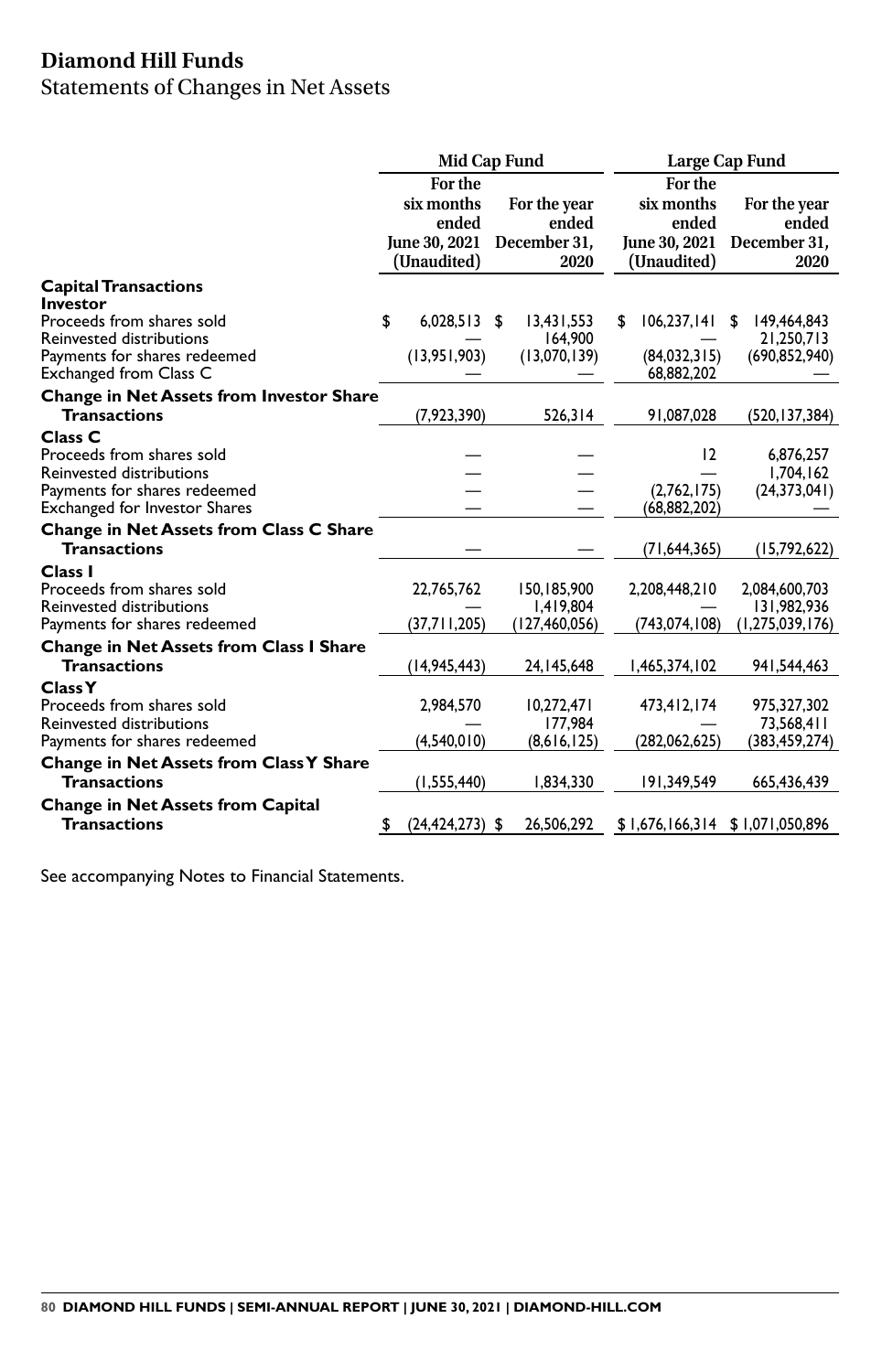Statements of Changes in Net Assets

|                                           |               | Mid Cap Fund   | Large Cap Fund |                |  |  |  |
|-------------------------------------------|---------------|----------------|----------------|----------------|--|--|--|
|                                           | For the       |                | For the        |                |  |  |  |
|                                           | six months    | For the year   | six months     | For the year   |  |  |  |
|                                           | ended         | ended          | ended          | ended          |  |  |  |
|                                           | June 30, 2021 | December 31,   | June 30, 2021  | December 31,   |  |  |  |
|                                           | (Unaudited)   | 2020           | (Unaudited)    | 2020           |  |  |  |
| <b>Share Transactions:</b>                |               |                |                |                |  |  |  |
| Investor                                  |               |                |                |                |  |  |  |
| <b>Issued</b>                             | 365,555       | 1,216,594      | 3,201,566      | 5,690,207      |  |  |  |
| Reinvested                                |               | 11.690         |                | 711.742        |  |  |  |
| Redeemed                                  | (852,310)     | (1,087,987)    | (2,529,252)    | (24, 420, 335) |  |  |  |
| <b>Exchanged from Class C</b>             |               |                | 2,174,100      |                |  |  |  |
| <b>Change in Shares Outstanding</b>       | (486,755)     | 140,297        | 2,846,414      | (18,018,386)   |  |  |  |
| Class C                                   |               |                |                |                |  |  |  |
| Issued                                    |               |                |                | 272.394        |  |  |  |
| Reinvested                                |               |                |                | 61,118         |  |  |  |
| Redeemed                                  |               |                | (95, 010)      | (1,003,488)    |  |  |  |
| Exchanged for Investor Shares             |               |                | (2,315,245)    |                |  |  |  |
| <b>Change in Shares Outstanding</b>       |               |                | (2,410,254)    | (669,976)      |  |  |  |
| Class <sub>1</sub>                        |               |                |                |                |  |  |  |
| <b>Issued</b>                             | 1,412,874     | 12,972,552     | 67,116,192     | 79,573,495     |  |  |  |
| Reinvested                                |               | 99,970         |                | 4.378.428      |  |  |  |
| Redeemed                                  | (2, 288, 514) | (11, 587, 276) | (22,005,747)   | (49,291,182)   |  |  |  |
| <b>Change in Shares Outstanding</b>       | (875, 640)    | 1,485,246      | 45,110,445     | 34,660,741     |  |  |  |
| <b>Class Y</b>                            |               |                |                |                |  |  |  |
| Issued                                    | 191,602       | 867,672        | 14,188,182     | 34,446,877     |  |  |  |
| Reinvested                                |               | 12.497         |                | 2,436,886      |  |  |  |
| Redeemed                                  | (287, 460)    | (649, 898)     | (8,329,024)    | (14,332,012)   |  |  |  |
| <b>Change in Shares Outstanding</b>       | (95, 858)     | 230,271        | 5,859,158      | 22,551,751     |  |  |  |
| <b>Change in Total Shares Outstanding</b> | (1,458,253)   | 1,855,814      | 51,405,763     | 38,524,130     |  |  |  |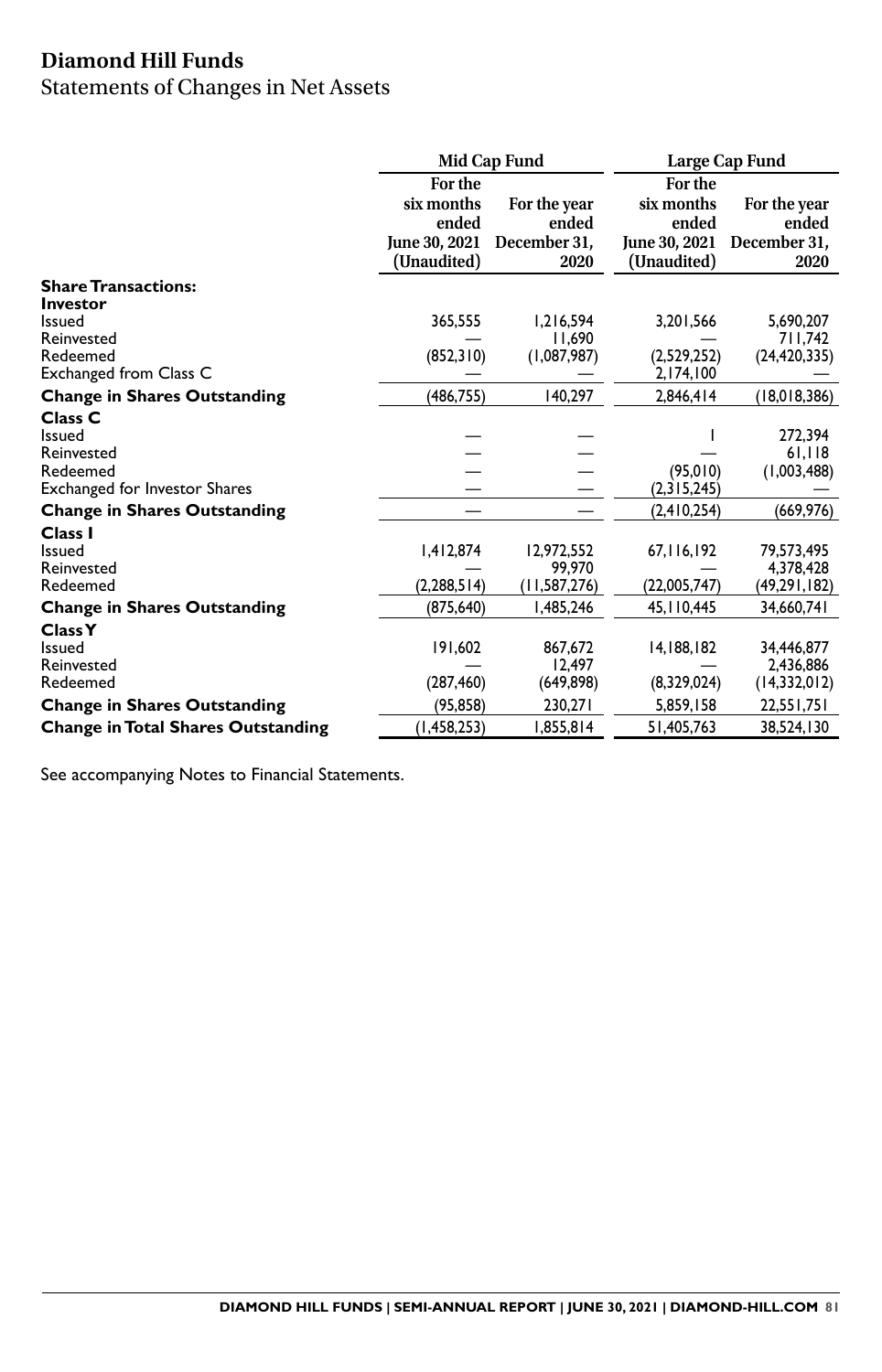### Statements of Changes in Net Assets

|                                                                                                          | Large Cap<br>Concentrated            |                               |              |                     |                      |  |
|----------------------------------------------------------------------------------------------------------|--------------------------------------|-------------------------------|--------------|---------------------|----------------------|--|
|                                                                                                          | Fund                                 |                               |              | All Cap Select Fund |                      |  |
|                                                                                                          |                                      |                               | For the      |                     |                      |  |
|                                                                                                          | For the                              | six months                    |              | For the year        |                      |  |
|                                                                                                          | period ended                         | ended<br><b>June 30, 2021</b> |              |                     | ended                |  |
|                                                                                                          | June 30, 2021<br>$(Unaudited)^{(A)}$ | (Unaudited)                   |              |                     | December 31,<br>2020 |  |
| <b>From Operations</b>                                                                                   |                                      |                               |              |                     |                      |  |
| Net investment income                                                                                    | \$<br>43.191                         | \$                            | 396.106 \$   |                     | 1,678,985            |  |
| Net realized gains on investment transactions<br>Net change in unrealized appreciation (depreciation) on | 54.472                               |                               | 36,653,714   |                     | 2.068.554            |  |
| investments                                                                                              | 882,888                              |                               | 34,304,522   |                     | 47,293,692           |  |
| <b>Change in Net Assets from Operations</b>                                                              | 980,551                              |                               | 71,354,342   |                     | 51,041,231           |  |
| <b>Distributions to Shareholders</b>                                                                     |                                      |                               |              |                     |                      |  |
| Investor                                                                                                 |                                      |                               |              |                     | (28, 543)            |  |
| Class <sub>C</sub><br>Class I                                                                            |                                      |                               |              |                     | (889, 515)           |  |
| Class Y                                                                                                  |                                      |                               |              |                     | (872,601)            |  |
| <b>Change in Net Assets from Distributions to</b>                                                        |                                      |                               |              |                     |                      |  |
| <b>Shareholders</b>                                                                                      |                                      |                               |              |                     | (1,790,659)          |  |
| <b>Change in Net Assets from Capital Transactions</b>                                                    | 13,014,430                           |                               | (37,591,324) |                     | 4,357,128            |  |
| <b>Total Change in Net Assets</b>                                                                        | 13,994,981                           |                               | 33,763,018   |                     | 53,607,700           |  |
| <b>Net Assets:</b><br>Beginning of period                                                                |                                      |                               | 325,957,416  |                     | 272,349,716          |  |
| End of period                                                                                            | \$<br>13,994,981                     | \$                            | 359,720,434  | S                   | 325,957,416          |  |
|                                                                                                          |                                      |                               |              |                     |                      |  |

(A) Fund commenced operations on February 26, 2021.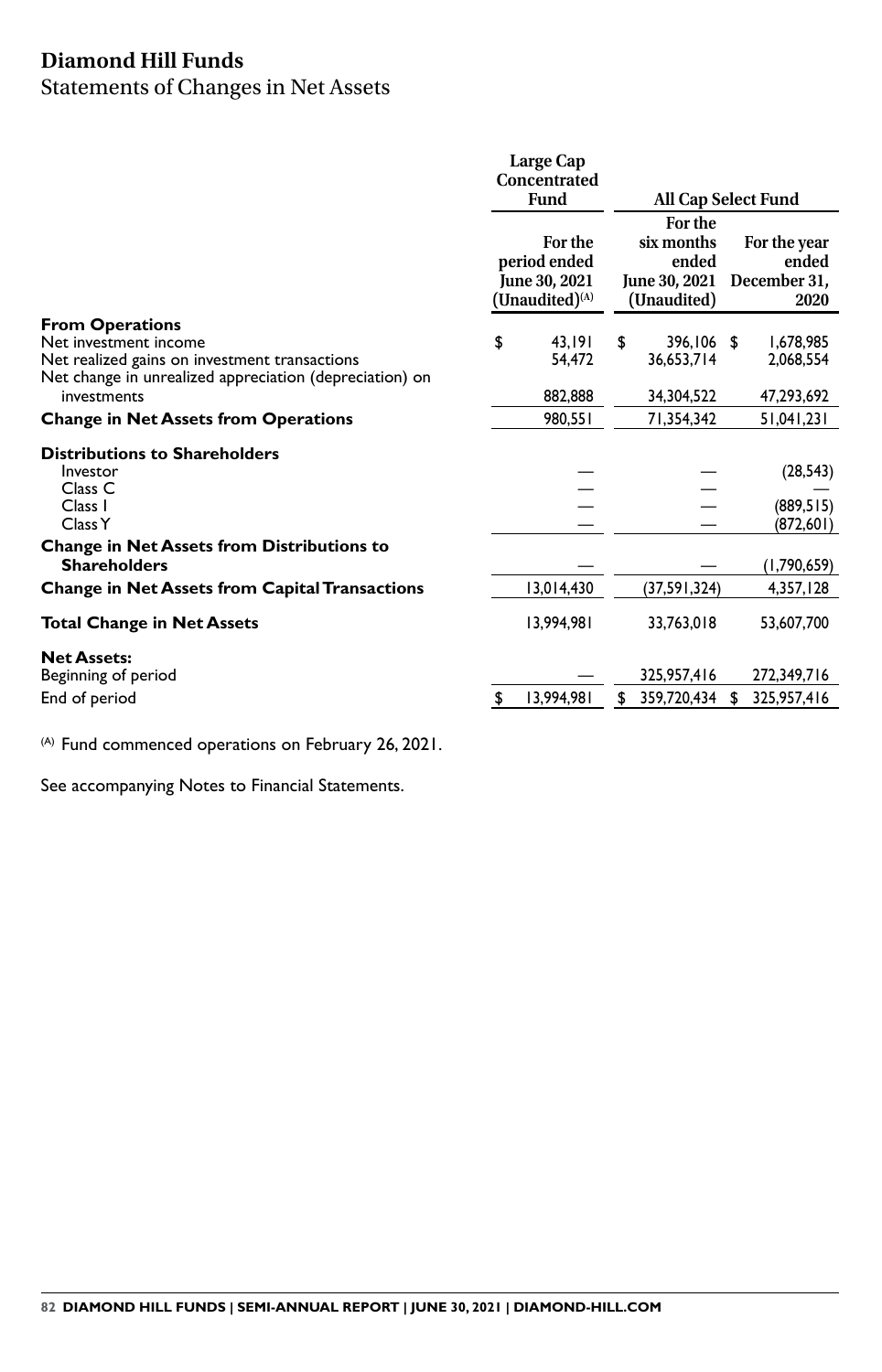### Statements of Changes in Net Assets

|                                                                                                              | Large Cap<br>Concentrated<br>Fund | All Cap Select Fund         |                                       |
|--------------------------------------------------------------------------------------------------------------|-----------------------------------|-----------------------------|---------------------------------------|
|                                                                                                              |                                   | For the                     |                                       |
|                                                                                                              | For the                           | six months                  | For the year                          |
|                                                                                                              | period ended                      | ended                       | ended                                 |
|                                                                                                              | June 30, 2021                     | June 30, 2021               | December 31,                          |
|                                                                                                              | (Unaudited) <sup>(A)</sup>        | (Unaudited)                 | 2020                                  |
| <b>Capital Transactions</b><br>Investor                                                                      |                                   |                             |                                       |
| Proceeds from shares sold<br>Reinvested distributions                                                        | \$<br>20,929                      | \$<br>$1.892.372$ \$        | 887.231<br>26,209                     |
| Payments for shares redeemed<br><b>Exchanged from Class C</b>                                                |                                   | (1,902,292)<br>3,270,942    | (2,697,607)                           |
| <b>Change in Net Assets from Investor Share Transactions</b>                                                 | 20,929                            | 3,261,022                   | (1,784,167)                           |
| Class C<br>Proceeds from shares sold<br>Payments for shares redeemed<br><b>Exchanged for Investor Shares</b> |                                   | (239,006)<br>(3,270,942)    | 110,353<br>(1,843,071)                |
| <b>Change in Net Assets from Class C Share Transactions</b>                                                  |                                   | (3,509,948)                 | (1,732,718)                           |
| Class I<br>Proceeds from shares sold<br>Reinvested distributions<br>Payments for shares redeemed             | 1,715,050                         | 24,000,767<br>(32,777,903)  | 38.513.095<br>874.867<br>(46,712,143) |
| <b>Change in Net Assets from Class I Share Transactions</b>                                                  | 1.715.050                         | (8,777,136)                 | (7,324,181)                           |
| Class Y<br>Proceeds from shares sold<br>Reinvested distributions<br>Payments for shares redeemed             | 11,278,451                        | 9,298,372<br>(37, 863, 634) | 30,166,804<br>832.932<br>(15,801,542) |
| <b>Change in Net Assets from Class Y Share Transactions</b>                                                  | 11,278,451                        | (28, 565, 262)              | 15,198,194                            |
| <b>Change in Net Assets from Capital Transactions</b>                                                        | \$<br>13,014,430                  | \$<br>$(37,591,324)$ \$     | 4,357,128                             |

(A) Fund commenced operations on February 26, 2021.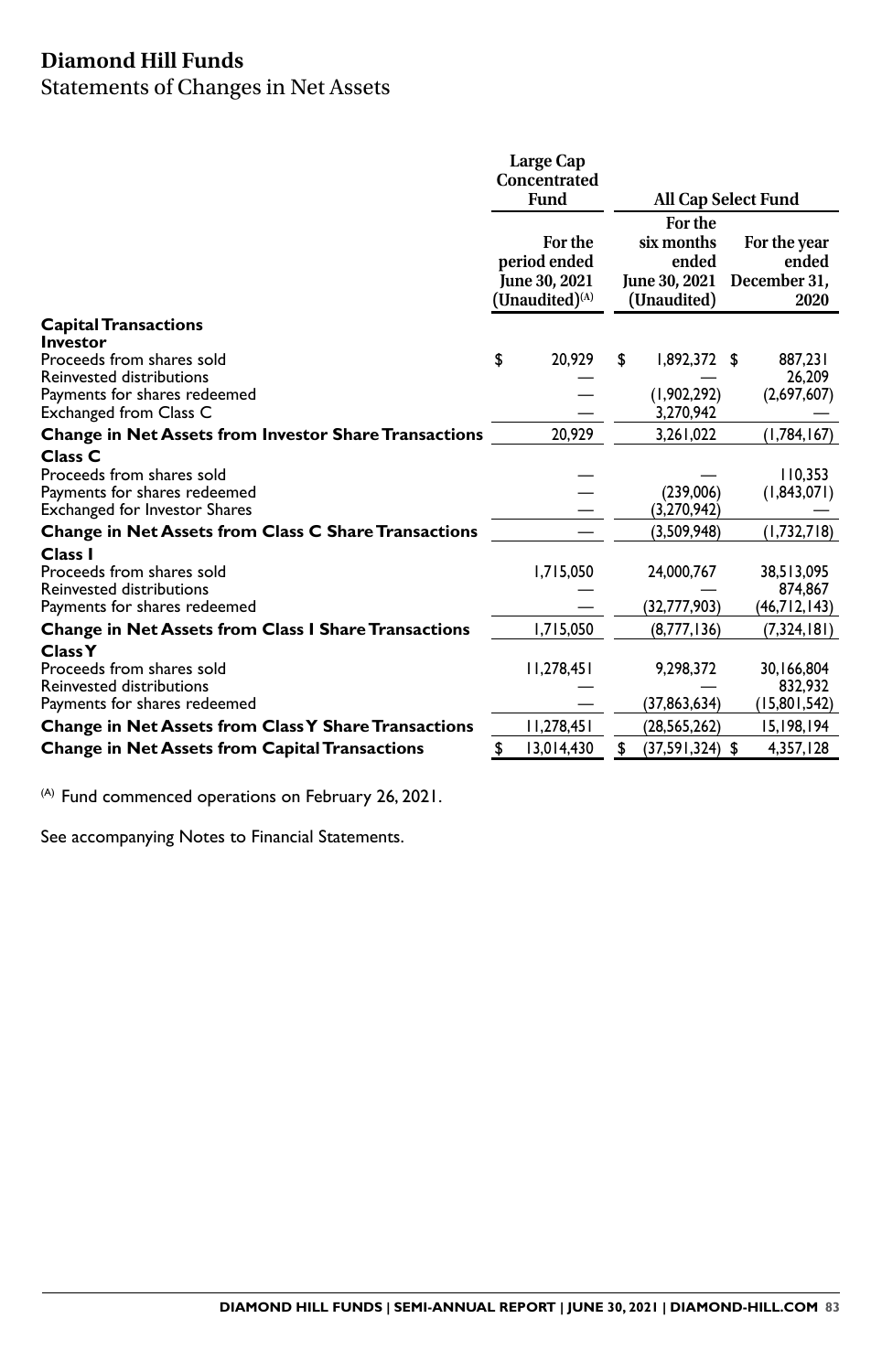### Statements of Changes in Net Assets

|                                           | Large Cap           |               |                     |
|-------------------------------------------|---------------------|---------------|---------------------|
|                                           | Concentrated        |               |                     |
|                                           | Fund                |               | All Cap Select Fund |
|                                           |                     | For the       |                     |
|                                           | For the             | six months    | For the year        |
|                                           | period ended        | ended         | ended               |
|                                           | June 30, 2021       | June 30, 2021 | December 31,        |
|                                           | $(Unaudited)^{(A)}$ | (Unaudited)   | 2020                |
| <b>Share Transactions:</b>                |                     |               |                     |
| Investor                                  |                     |               |                     |
| Issued                                    | 1,998               | 84,624        | 62,432              |
| Reinvested                                |                     |               | 1.429               |
| Redeemed                                  |                     | (89, 476)     | (193, 208)          |
| Exchanged from Class C                    |                     | 163,425       |                     |
| <b>Change in Shares Outstanding</b>       | 1.998               | 158,573       | (129,347)           |
| Class C                                   |                     |               |                     |
| <b>Issued</b>                             |                     |               | 8.726               |
| Redeemed                                  |                     | (13, 473)     | (134, 671)          |
| <b>Exchanged for Investor Shares</b>      |                     | (177, 396)    |                     |
| <b>Change in Shares Outstanding</b>       |                     | (190.869)     | (125,945)           |
| Class I                                   |                     |               |                     |
| Issued                                    | 156,740             | 1,071,883     | 3,286,070           |
| Reinvested                                |                     |               | 47,239              |
| Redeemed                                  |                     | (1.518, 578)  | (3,477,940)         |
| <b>Change in Shares Outstanding</b>       | 156.740             | (446, 695)    | (144, 631)          |
| <b>Class Y</b>                            |                     |               |                     |
| <b>Issued</b>                             | 1,114,772           | 448,858       | 2,233,911           |
| Reinvested                                |                     |               | 44.829              |
| Redeemed                                  |                     | (1,719,260)   | (1,062,608)         |
| <b>Change in Shares Outstanding</b>       | 1,114,772           | (1,270,402)   | 1,216,132           |
| <b>Change in Total Shares Outstanding</b> | 1,273,510           | (1,749,393)   | 816,209             |

(A) Fund commenced operations on February 26, 2021.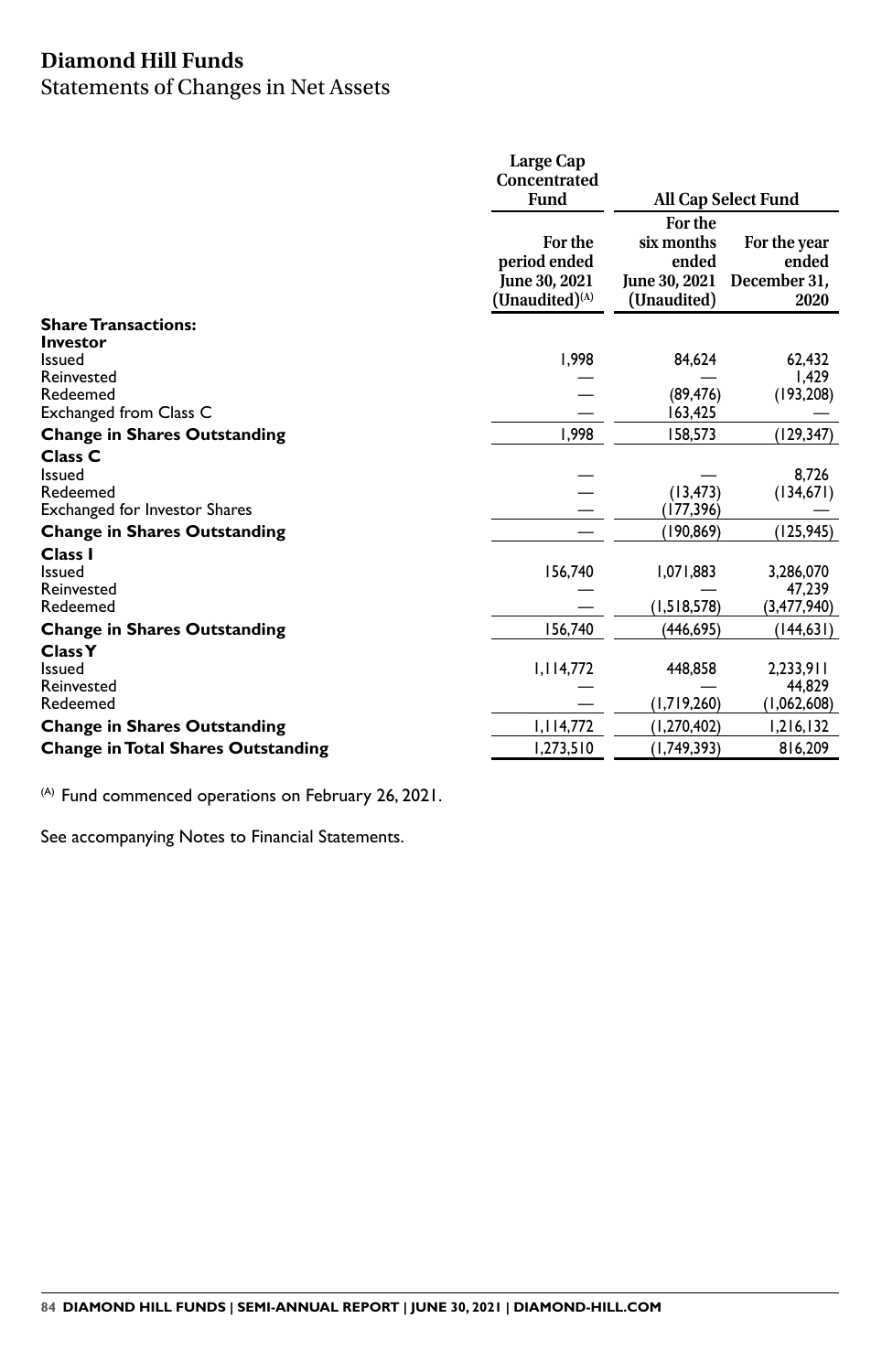# Statements of Changes in Net Assets

|                                                                   |                                                                | <b>Long-Short Fund</b>                        | <b>Global Fund</b>                                             |                                               |  |  |
|-------------------------------------------------------------------|----------------------------------------------------------------|-----------------------------------------------|----------------------------------------------------------------|-----------------------------------------------|--|--|
|                                                                   | For the<br>six months<br>ended<br>June 30, 2021<br>(Unaudited) | For the year<br>ended<br>December 31.<br>2020 | For the<br>six months<br>ended<br>June 30, 2021<br>(Unaudited) | For the year<br>ended<br>December 31,<br>2020 |  |  |
| <b>From Operations</b>                                            |                                                                |                                               |                                                                |                                               |  |  |
| Net investment income (loss)                                      | $(288, 456)$ \$<br>\$                                          | 8,842,127                                     | $106,215$ \$<br>\$                                             | 151,016                                       |  |  |
| Net realized gains (losses) on investment                         |                                                                |                                               |                                                                |                                               |  |  |
| transactions<br>Net realized losses on closed short positions     | 207.745.513<br>(42, 107, 147)                                  | 63.273.106                                    | 1,472,723                                                      | (1, 595, 384)                                 |  |  |
| Net realized losses on sales from affiliated                      |                                                                | (59,320,359)                                  |                                                                |                                               |  |  |
| investments                                                       |                                                                | (1, 126, 909)                                 |                                                                |                                               |  |  |
| Net realized gains (losses) on foreign currency                   |                                                                |                                               |                                                                |                                               |  |  |
| transactions                                                      |                                                                | (56)                                          | 1,542                                                          | (5,796)                                       |  |  |
| Net change in unrealized appreciation                             |                                                                |                                               |                                                                |                                               |  |  |
| (depreciation) on investments and foreign                         |                                                                |                                               |                                                                |                                               |  |  |
| currency translations                                             | 86,372,143                                                     | (261, 836, 003)                               | 187,787                                                        | 549,269                                       |  |  |
| <b>Change in Net Assets from Operations</b>                       | 251,722,053                                                    | (250, 168, 094)                               | 1,768,267                                                      | (900, 895)                                    |  |  |
| <b>Distributions to Shareholders</b>                              |                                                                |                                               |                                                                |                                               |  |  |
| Investor                                                          |                                                                | (1,582,517)                                   |                                                                | (983)                                         |  |  |
| Class <sub>C</sub>                                                |                                                                | (223, 421)                                    |                                                                |                                               |  |  |
| Class I<br>Class Y                                                |                                                                | (21, 897, 354)                                |                                                                | (14,606)                                      |  |  |
|                                                                   |                                                                | (982, 487)                                    |                                                                | (123, 476)                                    |  |  |
| <b>Change in Net Assets from Distributions</b><br>to Shareholders |                                                                | (24,685,779)                                  |                                                                | (139,065)                                     |  |  |
| Change in Net Assets from Capital                                 |                                                                |                                               |                                                                |                                               |  |  |
| <b>Transactions</b>                                               | (249, 476, 001)                                                | (1, 197, 389, 878)                            | (987, 678)                                                     | (4,659,826)                                   |  |  |
| <b>Total Change in Net Assets</b>                                 | 2,246,052                                                      | (1,472,243,751)                               | 780,589                                                        | (5,699,786)                                   |  |  |
| <b>Net Assets:</b>                                                |                                                                |                                               |                                                                |                                               |  |  |
| Beginning of period                                               | 2,055,773,602                                                  | 3,528,017,353                                 | 16,155,208                                                     | 21,854,994                                    |  |  |
| End of period                                                     | \$2,058,019,654                                                | \$2,055,773,602                               | 16,935,797<br>\$                                               | 16,155,208<br>S                               |  |  |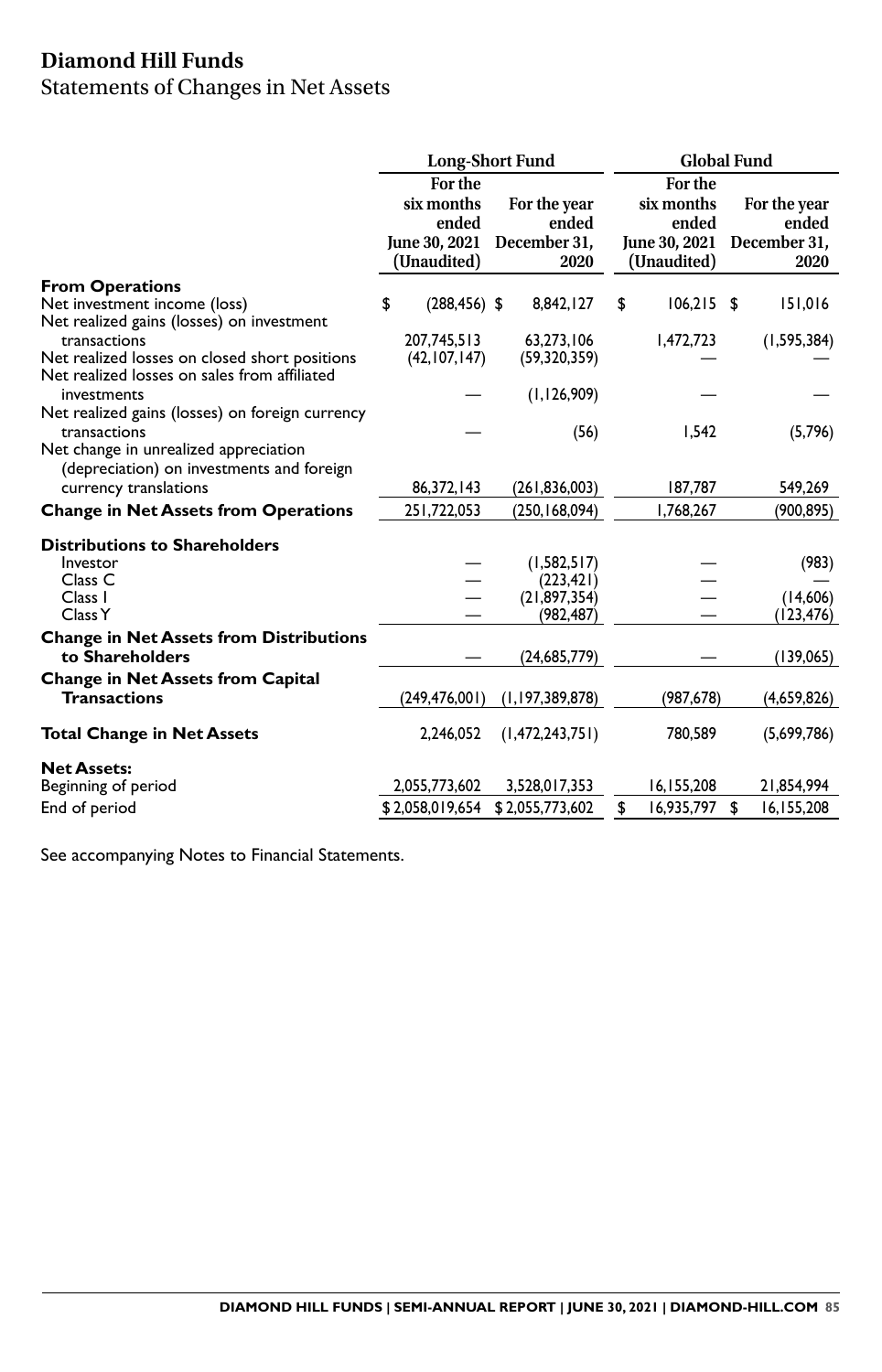Statements of Changes in Net Assets

|                                                                                                                                                         |                                                                | <b>Long-Short Fund</b>                                     | <b>Global Fund</b>                                                          |                                  |  |  |
|---------------------------------------------------------------------------------------------------------------------------------------------------------|----------------------------------------------------------------|------------------------------------------------------------|-----------------------------------------------------------------------------|----------------------------------|--|--|
|                                                                                                                                                         | For the<br>six months<br>ended<br>June 30, 2021<br>(Unaudited) | For the year<br>ended<br>December 31.<br>2020              | For the<br>six months<br>ended<br>June 30, 2021 December 31,<br>(Unaudited) | For the year<br>ended<br>2020    |  |  |
| <b>Capital Transactions</b><br>Investor                                                                                                                 |                                                                |                                                            |                                                                             |                                  |  |  |
| Proceeds from shares sold<br>Reinvested distributions<br>Payments for shares redeemed<br>Net assets received in conjunction with fund                   | \$<br>6,931,947 \$<br>(39, 564, 440)                           | 25, 128, 153<br>1,385,332<br>(91, 047, 343)                | \$<br>(47,016)                                                              | \$<br>74,461<br>983<br>(36, 612) |  |  |
| merger<br>Exchanged from Class C                                                                                                                        | 23,084,351                                                     | 5,435,645                                                  |                                                                             |                                  |  |  |
| <b>Change in Net Assets from Investor Share</b>                                                                                                         |                                                                |                                                            |                                                                             |                                  |  |  |
| <b>Transactions</b>                                                                                                                                     | (9,548,142)                                                    | (59,098,213)                                               | (47,016)                                                                    | 38,832                           |  |  |
| Class C<br>Proceeds from shares sold<br><b>Reinvested distributions</b><br>Payments for shares redeemed<br>Net assets received in conjunction with fund | (2,012,571)                                                    | 1,481,104<br>210.563<br>(16,999,894)                       |                                                                             |                                  |  |  |
| merger<br>Exchanged for Investor Shares                                                                                                                 | (23,084,351)                                                   | 762,183                                                    |                                                                             |                                  |  |  |
| Change in Net Assets from Class C Share<br><b>Transactions</b>                                                                                          | (25,096,922)                                                   | (14,546,044)                                               |                                                                             |                                  |  |  |
| Class I<br>Proceeds from shares sold<br>Reinvested distributions<br>Payments for shares redeemed<br>Net assets received in conjunction with fund        | 123,331,926<br>(320, 533, 545)                                 | 483,242,457<br>17,182,498<br>(1,457,248,575)<br>12,333,406 | 183,985<br>(459, 323)                                                       | 583.366<br>14,606<br>(3,728,266) |  |  |
| merger<br><b>Change in Net Assets from Class I Share</b><br><b>Transactions</b>                                                                         | (197, 201, 619)                                                | (944, 490, 214)                                            | (275, 338)                                                                  | (3,130,294)                      |  |  |
| Class Y                                                                                                                                                 |                                                                |                                                            |                                                                             |                                  |  |  |
| Proceeds from shares sold<br>Reinvested distributions                                                                                                   | 1,624,415                                                      | 12,232,813<br>667.666                                      | 118,560                                                                     | 314.490<br>123,476               |  |  |
| Payments for shares redeemed<br>Net assets received in conjunction with fund                                                                            | (19, 253, 733)                                                 | (208, 868, 989)                                            | (783, 884)                                                                  | (2,006,330)                      |  |  |
| merger                                                                                                                                                  |                                                                | 16,713,103                                                 |                                                                             |                                  |  |  |
| Change in Net Assets from Class Y Share<br><b>Transactions</b>                                                                                          | (17,629,318)                                                   | (179, 255, 407)                                            | (665, 324)                                                                  | (1,568,364)                      |  |  |
| <b>Change in Net Assets from Capital</b><br><b>Transactions</b>                                                                                         |                                                                | $$$ (249,476,001) $$$ (1,197,389,878)                      | -\$<br>$(987, 678)$ \$                                                      | (4,659,826)                      |  |  |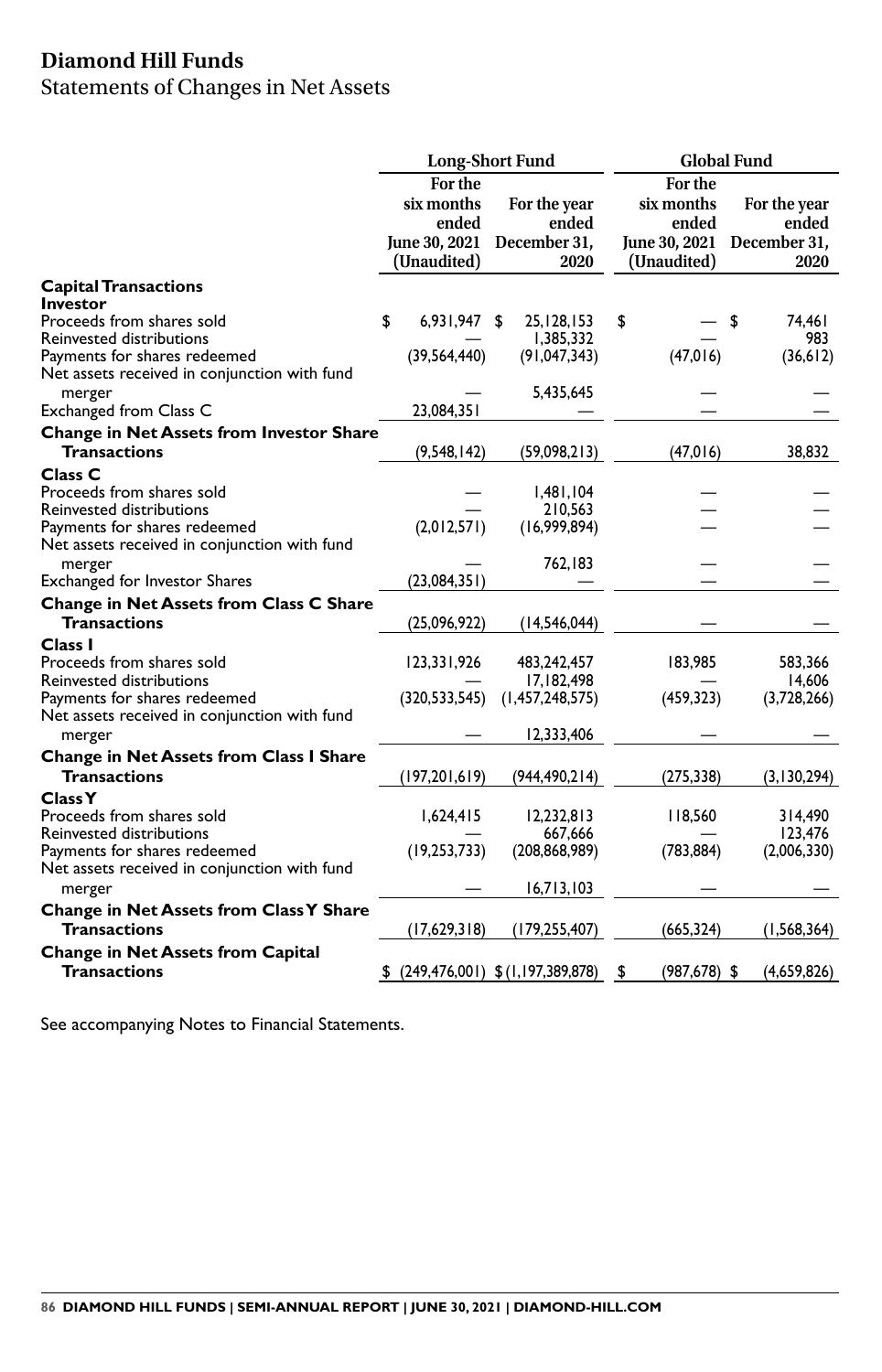Statements of Changes in Net Assets

|                                                                    |                | <b>Long-Short Fund</b> | <b>Global Fund</b> |              |  |  |
|--------------------------------------------------------------------|----------------|------------------------|--------------------|--------------|--|--|
|                                                                    | For the        |                        | For the            |              |  |  |
|                                                                    | six months     | For the year           | six months         | For the year |  |  |
|                                                                    | ended          | ended                  | ended              | ended        |  |  |
|                                                                    | June 30, 2021  | December 31,           | June 30, 2021      | December 31, |  |  |
|                                                                    | (Unaudited)    | 2020                   | (Unaudited)        | 2020         |  |  |
| <b>Share Transactions:</b>                                         |                |                        |                    |              |  |  |
| Investor                                                           |                |                        |                    |              |  |  |
| <b>Issued</b>                                                      | 252,919        | 1.072.538              |                    | 6.083        |  |  |
| Reinvested                                                         |                | 54.303                 |                    | 65           |  |  |
| Redeemed                                                           | (1,407,468)    | (4,006,508)            | (3,054)            | (2,972)      |  |  |
| Received in conjunction with fund merger<br>Exchanged from Class C | 865,791        | 226,265                |                    |              |  |  |
| <b>Change in Shares Outstanding</b>                                | (288, 758)     | (2,653,402)            | (3,054)            | 3,176        |  |  |
| Class <sub>C</sub>                                                 |                |                        |                    |              |  |  |
| Issued                                                             |                | 70,563                 |                    |              |  |  |
| Reinvested                                                         |                | 9.498                  |                    |              |  |  |
| Redeemed                                                           | (88, 225)      | (842, 802)             |                    |              |  |  |
| Received in conjunction with fund merger                           |                | 36,363                 |                    |              |  |  |
| Exchanged for Investor Shares                                      | (993,908)      |                        |                    |              |  |  |
| <b>Change in Shares Outstanding</b>                                | (1,082,133)    | (726,378)              |                    |              |  |  |
| Class I                                                            |                |                        |                    |              |  |  |
| Issued                                                             | 4,237,160      | 20,035,736             | 11,470             | 38.969       |  |  |
| Reinvested                                                         |                | 653.624                |                    | 958          |  |  |
| Redeemed                                                           | (11, 445, 362) | (63, 402, 777)         | (28, 588)          | (306, 392)   |  |  |
| Received in conjunction with fund merger                           |                | 499,138                |                    |              |  |  |
| <b>Change in Shares Outstanding</b>                                | (7,208,202)    | (42, 214, 279)         | (17, 118)          | (266, 465)   |  |  |
| <b>Class Y</b>                                                     |                |                        |                    |              |  |  |
| Issued                                                             | 56,736         | 484.890                | 7,240              | 22.743       |  |  |
| Reinvested<br>Redeemed                                             |                | 25.279                 |                    | 8.102        |  |  |
| Received in conjunction with fund merger                           | (664, 923)     | (9,140,669)<br>672,947 | (48,938)           | (154,682)    |  |  |
| <b>Change in Shares Outstanding</b>                                | (608, 187)     | (7, 957, 553)          | (41, 698)          | (123, 837)   |  |  |
| <b>Change in Total Shares Outstanding</b>                          | (9,187,280)    | (53,551,612)           | (61, 870)          | (387, 126)   |  |  |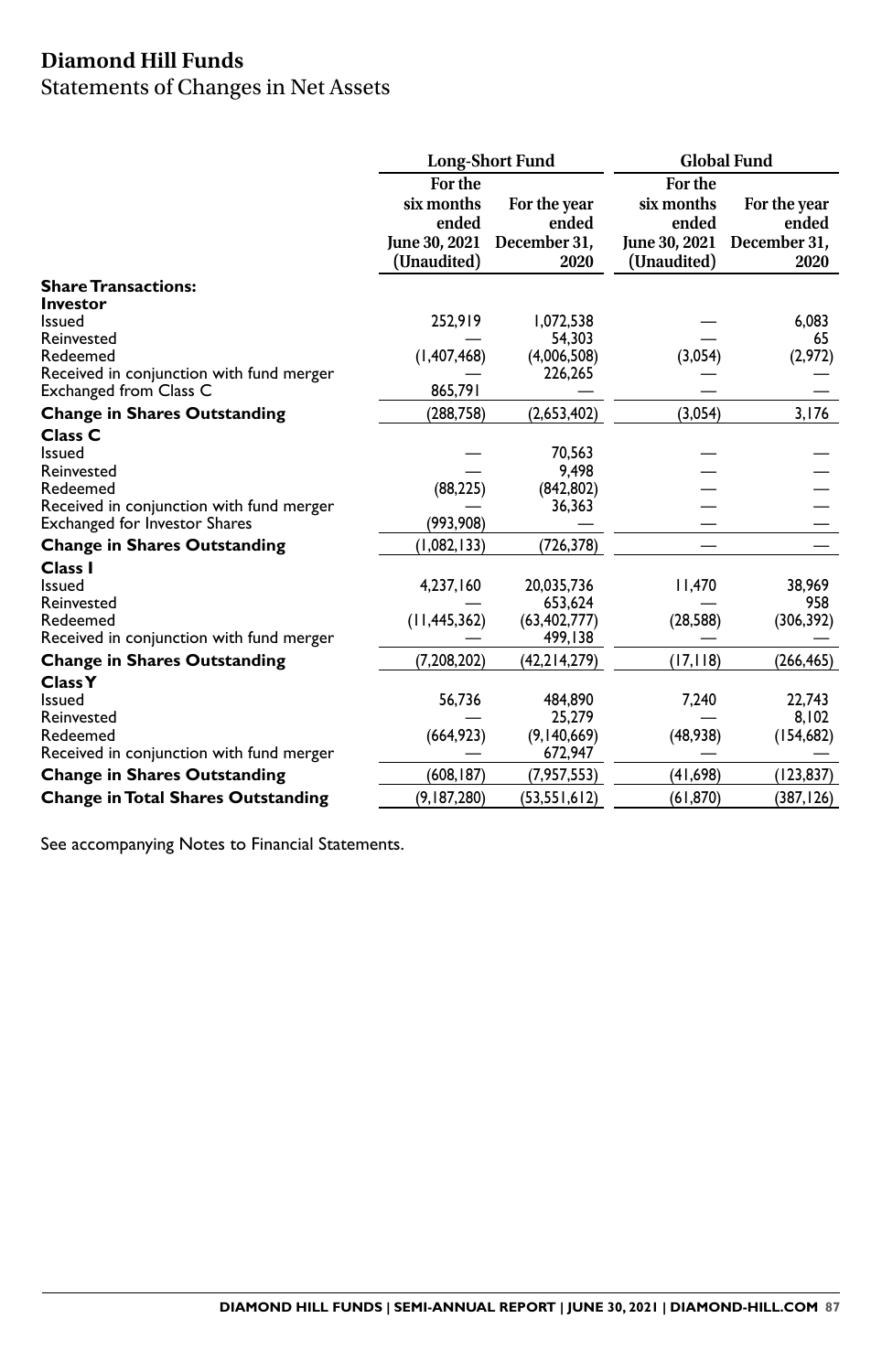### Statements of Changes in Net Assets

| For the<br>six months<br>For the year<br>ended<br>ended<br>June 30, 2021<br>December 31.<br>(Unaudited)<br>2020 |            | For the<br>six months<br>ended<br>June 30, 2021<br>(Unaudited) |            |                                                                            | For the year<br>ended<br>December 31.<br>2020 |                                                                         |                                                                                        |  |
|-----------------------------------------------------------------------------------------------------------------|------------|----------------------------------------------------------------|------------|----------------------------------------------------------------------------|-----------------------------------------------|-------------------------------------------------------------------------|----------------------------------------------------------------------------------------|--|
|                                                                                                                 |            |                                                                |            |                                                                            |                                               |                                                                         |                                                                                        |  |
| \$                                                                                                              |            |                                                                | 110,613    | \$                                                                         |                                               |                                                                         | 26,871,333                                                                             |  |
|                                                                                                                 |            |                                                                |            |                                                                            |                                               |                                                                         |                                                                                        |  |
|                                                                                                                 |            |                                                                |            |                                                                            |                                               |                                                                         | (7,018,420)                                                                            |  |
|                                                                                                                 |            |                                                                |            |                                                                            |                                               |                                                                         |                                                                                        |  |
|                                                                                                                 |            |                                                                |            |                                                                            |                                               |                                                                         |                                                                                        |  |
|                                                                                                                 |            |                                                                |            |                                                                            |                                               |                                                                         | 14,436,789                                                                             |  |
|                                                                                                                 | 2,601,208  |                                                                | 1,304,880  |                                                                            | 27,291,968                                    |                                                                         | 34,289,702                                                                             |  |
|                                                                                                                 |            |                                                                |            |                                                                            |                                               |                                                                         |                                                                                        |  |
|                                                                                                                 |            |                                                                |            |                                                                            |                                               |                                                                         | (1,533,265)                                                                            |  |
|                                                                                                                 |            |                                                                | (41,683)   |                                                                            |                                               |                                                                         | (22,083,714)                                                                           |  |
|                                                                                                                 |            |                                                                | (144,229)  |                                                                            | (2,563,981)                                   |                                                                         | (6, 492, 319)                                                                          |  |
|                                                                                                                 |            |                                                                |            |                                                                            |                                               |                                                                         |                                                                                        |  |
|                                                                                                                 |            |                                                                | (188,900)  |                                                                            | (17,672,595)                                  |                                                                         | (30, 109, 298)                                                                         |  |
|                                                                                                                 |            |                                                                |            |                                                                            |                                               |                                                                         |                                                                                        |  |
|                                                                                                                 | 1,410,093  |                                                                | 2,261,513  |                                                                            | 202,931,085                                   |                                                                         | 319,626,459                                                                            |  |
|                                                                                                                 | 4,011,301  |                                                                | 3,377,493  |                                                                            | 212,550,458                                   |                                                                         | 323,806,863                                                                            |  |
|                                                                                                                 |            |                                                                |            |                                                                            |                                               |                                                                         |                                                                                        |  |
|                                                                                                                 | 16,867,786 |                                                                | 13,490,293 |                                                                            |                                               |                                                                         | 808,659,068                                                                            |  |
| \$                                                                                                              | 20,879,087 | \$                                                             | 16,867,786 |                                                                            |                                               |                                                                         | \$1,132,465,931                                                                        |  |
|                                                                                                                 |            | 1.784.600<br>2,258<br>640.841                                  | 173.509 \$ | <b>International Fund</b><br>(295, 613)<br>(2,926)<br>1,492,806<br>(2,988) |                                               | 5,034,896<br>5,336,074<br>(579.704)<br>1,132,465,931<br>\$1,345,016,389 | <b>Short Duration</b><br><b>Securitized Bond Fund</b><br>16,920,998 \$<br>(14,528,910) |  |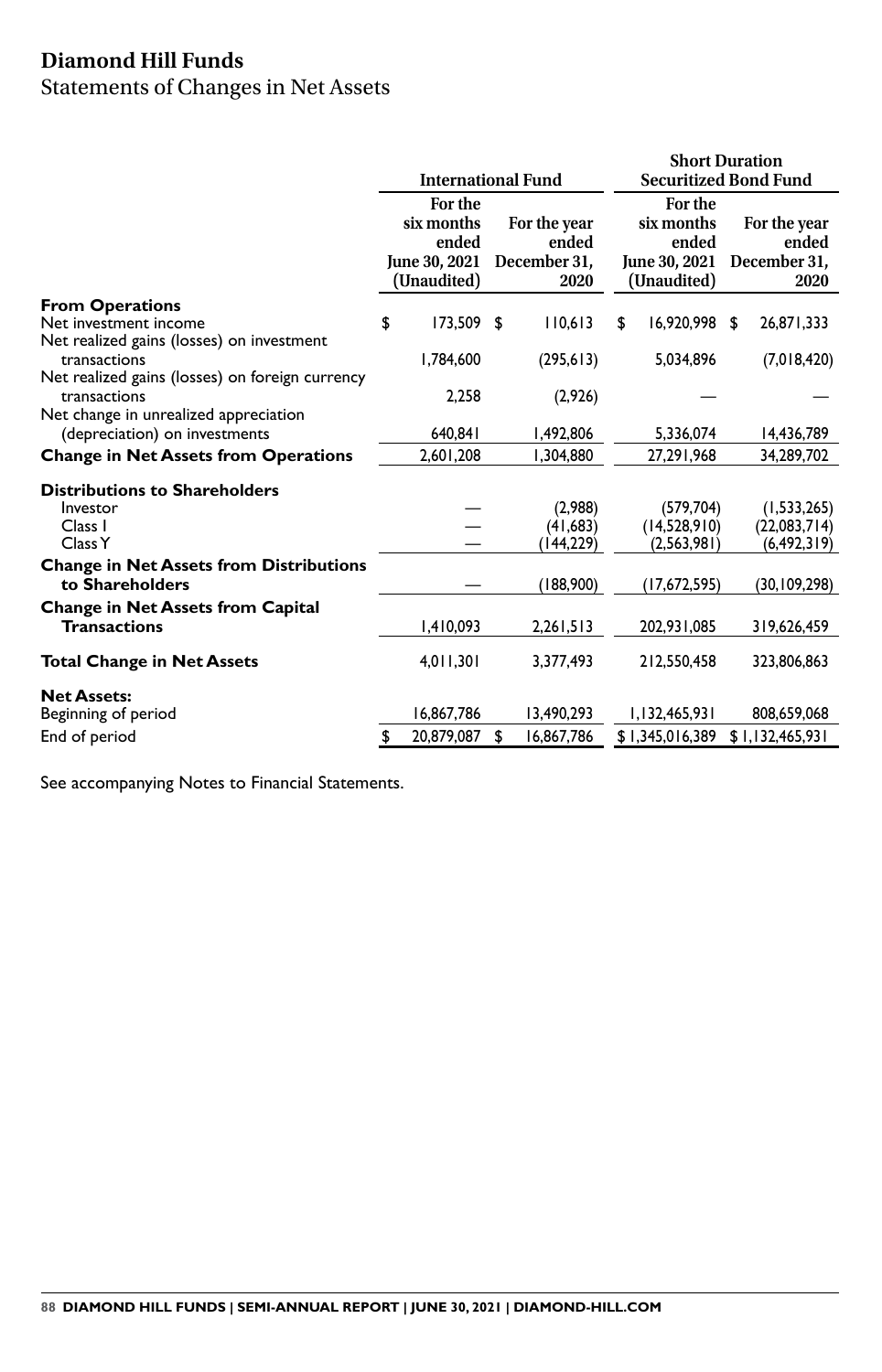Statements of Changes in Net Assets

|                                                 |    |                           |              |              |                              | <b>Short Duration</b> |   |                |  |
|-------------------------------------------------|----|---------------------------|--------------|--------------|------------------------------|-----------------------|---|----------------|--|
|                                                 |    | <b>International Fund</b> |              |              | <b>Securitized Bond Fund</b> |                       |   |                |  |
|                                                 |    | For the                   |              |              |                              | For the               |   |                |  |
|                                                 |    | six months                | For the year |              |                              | six months            |   | For the year   |  |
|                                                 |    | ended                     |              | ended        |                              | ended                 |   | ended          |  |
|                                                 |    | June 30, 2021             |              | December 31, |                              | June 30, 2021         |   | December 31,   |  |
|                                                 |    | (Unaudited)               |              | 2020         |                              | (Unaudited)           |   | 2020           |  |
| <b>Capital Transactions</b>                     |    |                           |              |              |                              |                       |   |                |  |
| Investor                                        |    |                           |              |              |                              |                       |   |                |  |
| Proceeds from shares sold                       | \$ | 123,094 \$                |              | 260.824      | \$                           | 9,556,915 \$          |   | 36,648,916     |  |
| Reinvested distributions                        |    |                           |              | 2,988        |                              | 574.853               |   | 1,526,415      |  |
| Payments for shares redeemed                    |    | (99, 869)                 |              | (34,822)     |                              | (14,170,639)          |   | (45, 846, 520) |  |
| <b>Change in Net Assets from Investor Share</b> |    |                           |              |              |                              |                       |   |                |  |
| <b>Transactions</b>                             |    | 23,225                    |              | 228,990      |                              | (4,038,871)           |   | (7,671,189)    |  |
| Class I                                         |    |                           |              |              |                              |                       |   |                |  |
| Proceeds from shares sold                       |    | 410,436                   |              | 1.739.698    |                              | 443.957.203           |   | 745.458.041    |  |
| Reinvested distributions                        |    |                           |              | 41,683       |                              | 10,285,362            |   | 14,066,984     |  |
| Payments for shares redeemed                    |    | (59,746)                  |              | (2,038,253)  |                              | (210,977,604)         |   | (394,978,915)  |  |
| <b>Change in Net Assets from Class I Share</b>  |    |                           |              |              |                              |                       |   |                |  |
| <b>Transactions</b>                             |    | 350,690                   |              | (256, 872)   |                              | 243.264.961           |   | 364,546,110    |  |
| <b>Class Y</b>                                  |    |                           |              |              |                              |                       |   |                |  |
| Proceeds from shares sold                       |    | 1,181,438                 |              | 2,752,361    |                              | 4,237,067             |   | 109.069.427    |  |
| Reinvested distributions                        |    |                           |              | 144.229      |                              | 2.553.950             |   | 6.307.783      |  |
| Payments for shares redeemed                    |    | (145, 260)                |              | (607,195)    |                              | (43,086,022)          |   | (152,625,672)  |  |
| <b>Change in Net Assets from Class Y Share</b>  |    |                           |              |              |                              |                       |   |                |  |
| <b>Transactions</b>                             |    | 1,036,178                 |              | 2,289,395    |                              | (36, 295, 005)        |   | (37, 248, 462) |  |
| <b>Change in Net Assets from Capital</b>        |    |                           |              |              |                              |                       |   |                |  |
| <b>Transactions</b>                             | \$ | $1,410,093$ \$            |              | 2,261,513    | \$                           | 202,931,085           | S | 319,626,459    |  |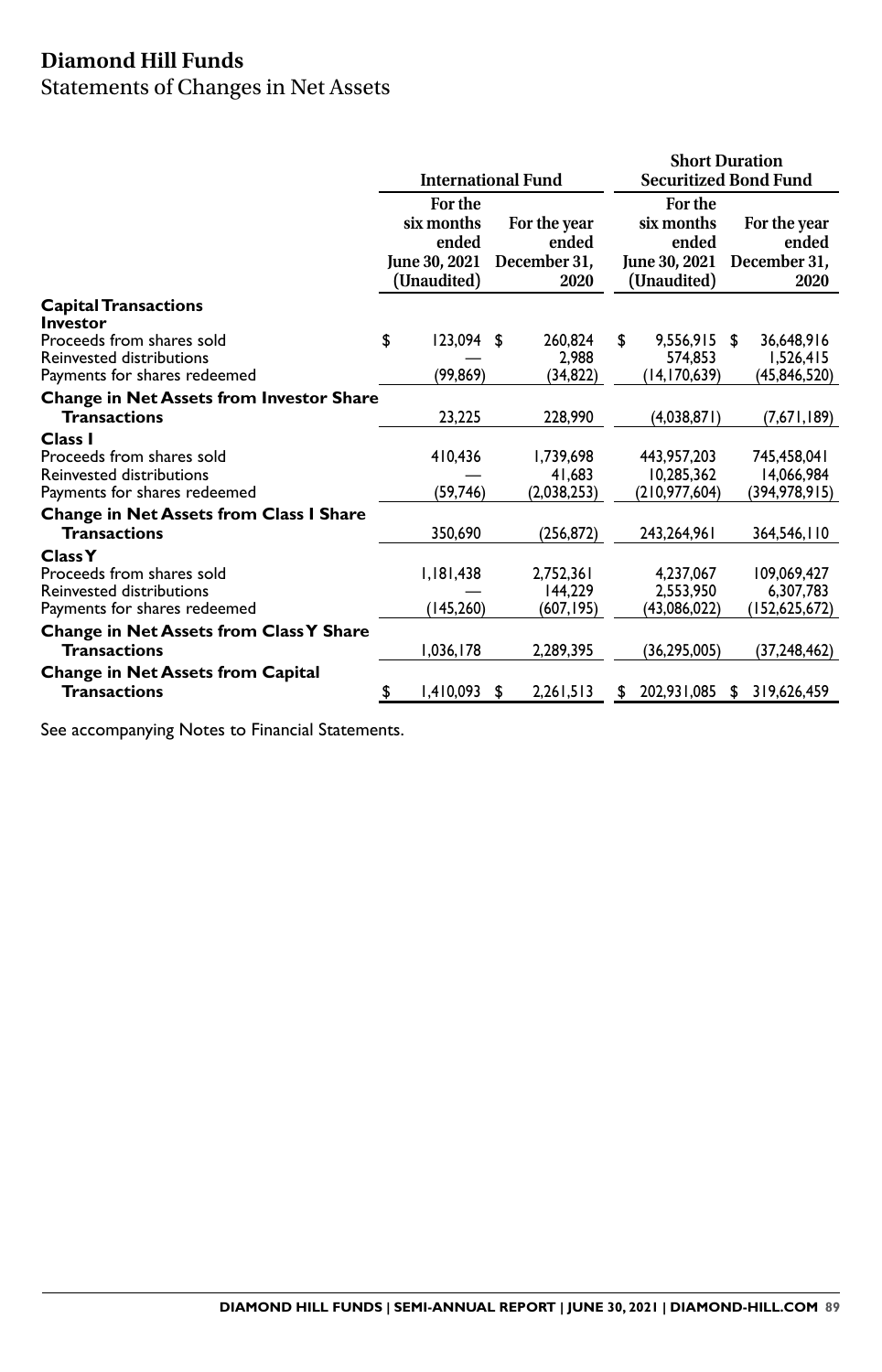Statements of Changes in Net Assets

|                                           |               |                           | <b>Short Duration</b>        |                |  |  |
|-------------------------------------------|---------------|---------------------------|------------------------------|----------------|--|--|
|                                           |               | <b>International Fund</b> | <b>Securitized Bond Fund</b> |                |  |  |
|                                           | For the       |                           | For the                      |                |  |  |
|                                           | six months    | For the year              | six months                   | For the year   |  |  |
|                                           | ended         | ended                     | ended                        | ended          |  |  |
|                                           | June 30, 2021 | December 31,              | June 30, 2021                | December 31,   |  |  |
|                                           | (Unaudited)   | 2020                      | (Unaudited)                  | 2020           |  |  |
| <b>Share Transactions:</b>                |               |                           |                              |                |  |  |
| Investor                                  |               |                           |                              |                |  |  |
| <b>Issued</b>                             | 7,308         | 20.908                    | 939.172                      | 3,680,417      |  |  |
| Reinvested                                |               | 196                       | 56,546                       | 156,709        |  |  |
| Redeemed                                  | (5, 933)      | (2,340)                   | (1,392,934)                  | (4,683,727)    |  |  |
| <b>Change in Shares Outstanding</b>       | 1.375         | 18,764                    | (397,216)                    | (846, 601)     |  |  |
| Class I                                   |               |                           |                              |                |  |  |
| Issued                                    | 25,082        | 133.427                   | 43.633.617                   | 76.022.724     |  |  |
| Reinvested                                |               | 2.713                     | 1.011.705                    | 1.438.429      |  |  |
| Redeemed                                  | (3,585)       | (144,348)                 | (20,728,951)                 | (40, 544, 177) |  |  |
| <b>Change in Shares Outstanding</b>       | 21,497        | (8, 208)                  | 23,916,371                   | 36,916,976     |  |  |
| <b>Class Y</b>                            |               |                           |                              |                |  |  |
| <b>Issued</b>                             | 69,501        | 197,656                   | 416.079                      | 11,362,853     |  |  |
| Reinvested                                |               | 9,375                     | 250,974                      | 645,835        |  |  |
| Redeemed                                  | (8,680)       | (48,413)                  | (4,227,011)                  | (15,797,601)   |  |  |
| <b>Change in Shares Outstanding</b>       | 60,821        | 158,618                   | (3,559,958)                  | (3,788,913)    |  |  |
| <b>Change in Total Shares Outstanding</b> | 83,693        | 169,174                   | 19,959,197                   | 32,281,462     |  |  |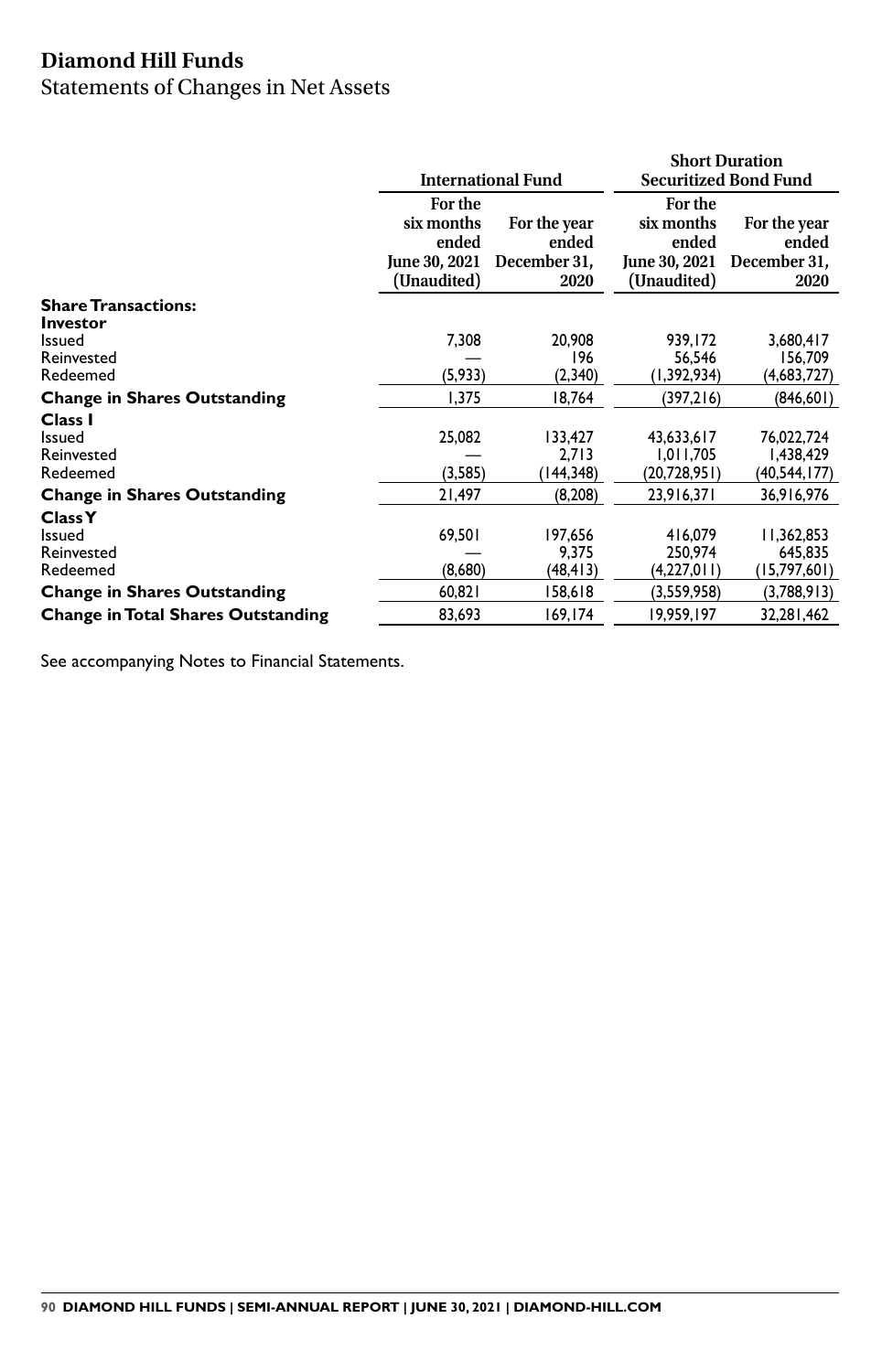# Statements of Changes in Net Assets

|                                                                                                                        | <b>Core Bond Fund</b>                                          |                         |                                               |                      |    | <b>Corporate Credit Fund</b>                                   |  |                                               |
|------------------------------------------------------------------------------------------------------------------------|----------------------------------------------------------------|-------------------------|-----------------------------------------------|----------------------|----|----------------------------------------------------------------|--|-----------------------------------------------|
|                                                                                                                        | For the<br>six months<br>ended<br>June 30, 2021<br>(Unaudited) |                         | For the year<br>ended<br>December 31.<br>2020 |                      |    | For the<br>six months<br>ended<br>June 30, 2021<br>(Unaudited) |  | For the year<br>ended<br>December 31.<br>2020 |
| <b>From Operations</b>                                                                                                 |                                                                |                         |                                               |                      |    |                                                                |  |                                               |
| Net investment income<br>Net realized gains on investment transactions<br>Net realized losses on sales from affiliated | \$                                                             | 3,876,799 \$<br>765.252 |                                               | 4.782.107<br>532.828 | \$ | 48.579.293 \$<br>46.539.856                                    |  | 67.153.877<br>36,251,469                      |
| investments                                                                                                            |                                                                |                         |                                               |                      |    |                                                                |  | (4,046,880)                                   |
| Net change in unrealized appreciation                                                                                  |                                                                |                         |                                               |                      |    |                                                                |  |                                               |
| (depreciation) on investments                                                                                          |                                                                | (7,670,360)             |                                               | 8,109,845            |    | (35,798,253)                                                   |  | 56,877,380                                    |
| <b>Change in Net Assets from Operations</b>                                                                            |                                                                | (3,028,309)             |                                               | 13,424,780           |    | 59.320.896                                                     |  | 156,235,846                                   |
| <b>Distributions to Shareholders</b><br>Investor<br>Class <sub>C</sub>                                                 |                                                                | (279, 897)              |                                               | (247, 377)           |    | (4,322,611)<br>(91, 613)                                       |  | (8,779,645)<br>(1, 541, 137)                  |
| Class I                                                                                                                |                                                                | (3,506,459)             |                                               | (3,229,425)          |    | (43, 470, 542)                                                 |  | (82, 515, 313)                                |
| Class Y                                                                                                                |                                                                | (837,228)               |                                               | (1,529,783)          |    | (2,332,287)                                                    |  | (5,695,767)                                   |
| <b>Change in Net Assets from Distributions</b><br>to Shareholders                                                      |                                                                | (4,623,584)             |                                               | (5,006,585)          |    | (50, 217, 053)                                                 |  | (98,531,862)                                  |
| <b>Change in Net Assets from Capital</b><br><b>Transactions</b>                                                        |                                                                | 65,682,652              |                                               | 206,778,242          |    | 236,521,975                                                    |  | 821,687,269                                   |
| <b>Total Change in Net Assets</b>                                                                                      |                                                                | 58,030,759              |                                               | 215.196.437          |    | 245,625,818                                                    |  | 879,391,253                                   |
| <b>Net Assets:</b><br>Beginning of period                                                                              |                                                                | 337,244,750             |                                               | 122,048,313          |    | 2,020,118,953                                                  |  | 1,140,727,700                                 |
| End of period                                                                                                          | \$                                                             | 395,275,509             | \$                                            | 337,244,750          |    | \$2,265,744,771                                                |  | \$2,020, 118,953                              |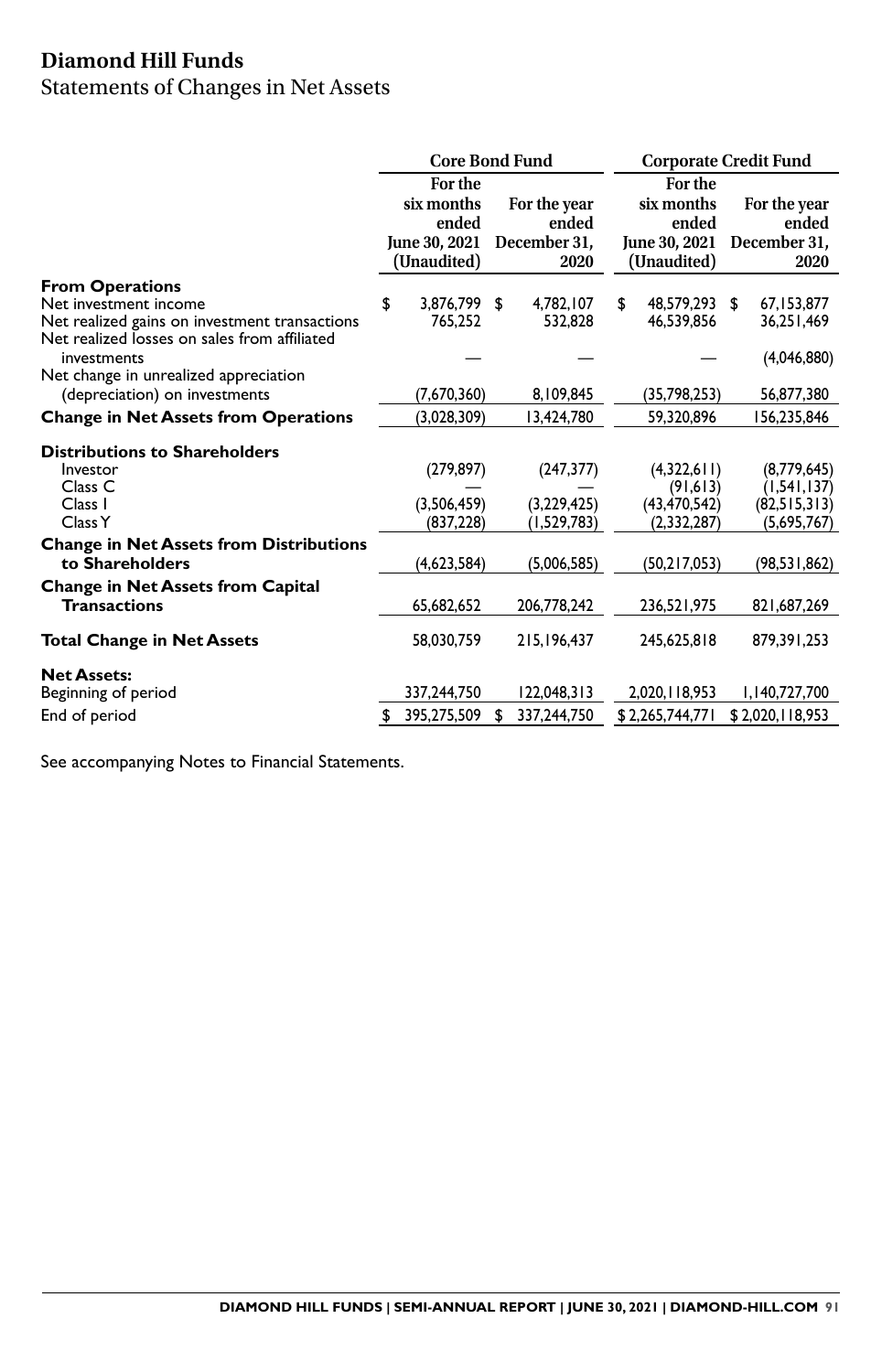Statements of Changes in Net Assets

|                                                                                                                                              | <b>Core Bond Fund</b>                                          |                                               | <b>Corporate Credit Fund</b>                                                |    |                                              |  |
|----------------------------------------------------------------------------------------------------------------------------------------------|----------------------------------------------------------------|-----------------------------------------------|-----------------------------------------------------------------------------|----|----------------------------------------------|--|
|                                                                                                                                              | For the<br>six months<br>ended<br>June 30, 2021<br>(Unaudited) | For the year<br>ended<br>December 31.<br>2020 | For the<br>six months<br>ended<br>June 30, 2021 December 31,<br>(Unaudited) |    | For the year<br>ended<br>2020                |  |
| <b>Capital Transactions</b><br><b>Investor</b>                                                                                               |                                                                |                                               |                                                                             |    |                                              |  |
| Proceeds from shares sold<br>Reinvested distributions<br>Payments for shares redeemed<br><b>Exchanged from Class C</b>                       | \$<br>17,069,051 \$<br>278.996<br>(1, 128, 203)                | 13,873,310<br>246.004<br>(1, 142, 423)        | \$<br>52,377,501<br>3.992.759<br>(28, 299, 086)<br>28.951.421               | \$ | 102,525,853<br>8.158.386<br>(74, 496, 708)   |  |
| <b>Change in Net Assets from Investor Share</b>                                                                                              |                                                                |                                               |                                                                             |    |                                              |  |
| <b>Transactions</b>                                                                                                                          | 16,219,844                                                     | 12,976,891                                    | 57,022,595                                                                  |    | 36,187,531                                   |  |
| Class <sub>C</sub><br>Proceeds from shares sold<br>Reinvested distributions<br>Payments for shares redeemed<br>Exchanged for Investor Shares |                                                                |                                               | 2.015<br>82,908<br>(833, 282)<br>(28,951,421)                               |    | 9,207,524<br>1,370,076<br>(8,764,969)        |  |
| Change in Net Assets from Class C Share                                                                                                      |                                                                |                                               |                                                                             |    |                                              |  |
| <b>Transactions</b>                                                                                                                          |                                                                |                                               | (29,699,780)                                                                |    | 1,812,631                                    |  |
| Class I<br>Proceeds from shares sold<br>Reinvested distributions<br>Payments for shares redeemed                                             | 74.444.328<br>3,248,061<br>(32,476,654)                        | 216.896.893<br>2,860,509<br>(30, 497, 567)    | 567,903,630<br>32,584,273<br>(390,068,517)                                  |    | 1.171.970.823<br>67,110,081<br>(477,945,229) |  |
| <b>Change in Net Assets from Class I Share</b><br><b>Transactions</b>                                                                        | 45,215,735                                                     | 189,259,835                                   | 210,419,386                                                                 |    | 761,135,675                                  |  |
| <b>Class Y</b><br>Proceeds from shares sold<br>Reinvested distributions<br>Payments for shares redeemed                                      | 8,386,732<br>743.772<br>(4,883,431)                            | 14,157,339<br>1,358,200<br>(10, 974, 023)     | 40,807,544<br>2.009.219<br>(44, 036, 989)                                   |    | 83,053,102<br>3,988,469<br>(64, 490, 139)    |  |
| <b>Change in Net Assets from Class Y Share</b><br><b>Transactions</b>                                                                        | 4,247,073                                                      | 4,541,516                                     | (1,220,226)                                                                 |    | 22,551,432                                   |  |
| <b>Change in Net Assets from Capital</b><br><b>Transactions</b>                                                                              | \$<br>65,682,652 \$                                            | 206,778,242                                   | \$<br>236,521,975 \$                                                        |    | 821,687,269                                  |  |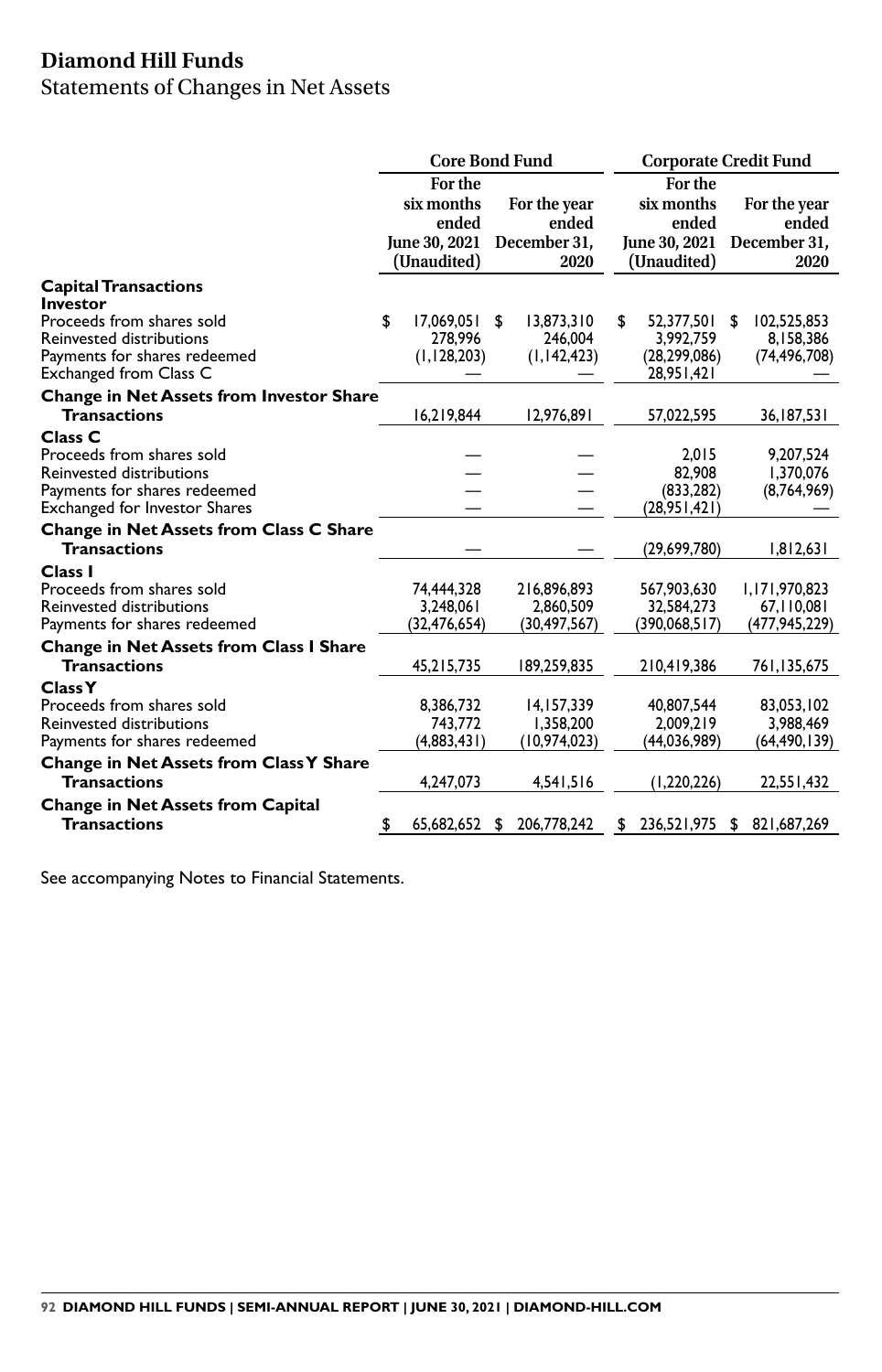Statements of Changes in Net Assets

|                                           |               | <b>Core Bond Fund</b> | <b>Corporate Credit Fund</b> |              |  |  |
|-------------------------------------------|---------------|-----------------------|------------------------------|--------------|--|--|
|                                           | For the       |                       | For the                      |              |  |  |
|                                           | six months    | For the year          | six months                   | For the year |  |  |
|                                           | ended         | ended                 | ended                        | ended        |  |  |
|                                           | June 30, 2021 | December 31,          | June 30, 2021                | December 31, |  |  |
|                                           | (Unaudited)   | 2020                  | (Unaudited)                  | 2020         |  |  |
| <b>Share Transactions:</b>                |               |                       |                              |              |  |  |
| Investor                                  |               |                       |                              |              |  |  |
| <b>Issued</b>                             | 1.634.834     | 1.315.970             | 4.428.669                    | 9,138,716    |  |  |
| Reinvested                                | 26.652        | 23.010                | 338.239                      | 717,323      |  |  |
| Redeemed                                  | (107, 483)    | (107,686)             | (2,392,539)                  | (6,626,577)  |  |  |
| Exchanged from Class C                    |               |                       | 2,434,393                    |              |  |  |
| <b>Change in Shares Outstanding</b>       | 1,554,003     | 1,231,294             | 4.808.762                    | 3,229,462    |  |  |
| Class <sub>C</sub>                        |               |                       |                              |              |  |  |
| Issued                                    |               |                       | 172                          | 835.155      |  |  |
| Reinvested                                |               |                       | 7.050                        | 120.967      |  |  |
| Redeemed                                  |               |                       | (70, 688)                    | (780, 780)   |  |  |
| <b>Exchanged for Investor Shares</b>      |               |                       | (2,445,988)                  |              |  |  |
| <b>Change in Shares Outstanding</b>       |               |                       | (2,509,454)                  | 175,342      |  |  |
| Class <sub>1</sub>                        |               |                       |                              |              |  |  |
| <b>Issued</b>                             | 7,087,680     | 20,345,170            | 48, 186, 024                 | 104,536,452  |  |  |
| Reinvested                                | 310.121       | 268.174               | 2.770.516                    | 5.895.527    |  |  |
| Redeemed                                  | (3,083,262)   | (2,867,968)           | (33,116,806)                 | (43,605,967) |  |  |
| <b>Change in Shares Outstanding</b>       | 4,314,539     | 17,745,376            | 17.839.734                   | 66,826,012   |  |  |
| Class Y                                   |               |                       |                              |              |  |  |
| <b>Issued</b>                             | 787.953       | 1.341.553             | 3.467.670                    | 7.241.453    |  |  |
| Reinvested                                | 70,979        | 127.759               | 170.901                      | 349.182      |  |  |
| Redeemed                                  | (466,073)     | (1,028,435)           | (3,744,318)                  | (5,921,372)  |  |  |
| <b>Change in Shares Outstanding</b>       | 392.859       | 440,877               | (105, 747)                   | 1,669,263    |  |  |
| <b>Change in Total Shares Outstanding</b> | 6,261,401     | 19.417.547            | 20.033.295                   | 71.900.079   |  |  |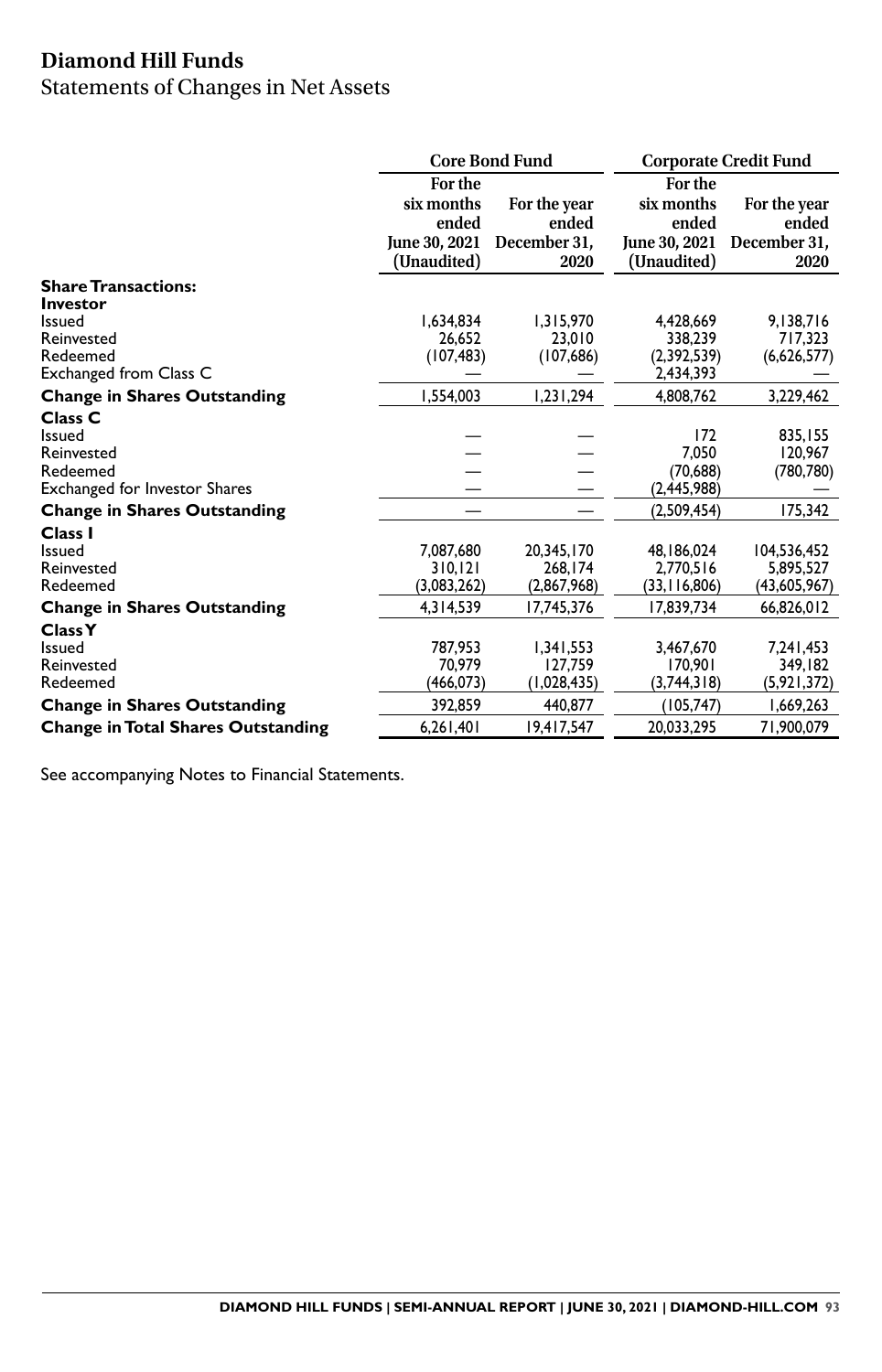# Statements of Changes in Net Assets

|                                                                     | <b>High Yield Fund</b>        |                             |  |
|---------------------------------------------------------------------|-------------------------------|-----------------------------|--|
|                                                                     | For the                       |                             |  |
|                                                                     | six months                    | For the year                |  |
|                                                                     | ended                         | ended                       |  |
|                                                                     |                               | June 30, 2021 December 31,  |  |
|                                                                     | (Unaudited)                   | 2020                        |  |
| <b>From Operations</b>                                              |                               |                             |  |
| Net investment income                                               | \$<br>24,579,444 \$           | 22,587,848                  |  |
| Net realized gains on investment transactions                       | 20.177.231                    | 31,258,338                  |  |
| Net change in unrealized appreciation (depreciation) on investments | (7,831,635)                   | 31,260,240                  |  |
| <b>Change in Net Assets from Operations</b>                         | 36,925,040                    | 85,106,426                  |  |
|                                                                     |                               |                             |  |
| <b>Distributions to Shareholders</b>                                |                               |                             |  |
| Investor                                                            | (1,605,754)                   | (2,882,219)                 |  |
| Class I<br>Class Y                                                  | (22,948,855)<br>(1, 163, 737) | (44,898,316)<br>(1,835,089) |  |
|                                                                     |                               |                             |  |
| <b>Change in Net Assets from Distributions to Shareholders</b>      | (25,718,346)                  | (49,615,624)                |  |
| <b>Change in Net Assets from Capital Transactions</b>               | 412,806,560                   | 553,254,683                 |  |
| <b>Total Change in Net Assets</b>                                   | 424,013,254                   | 588,745,485                 |  |
| <b>Net Assets:</b>                                                  |                               |                             |  |
| Beginning of period                                                 | 723,502,948                   | 134,757,463                 |  |
| End of period                                                       | \$1,147,516,202               | 723,502,948<br>\$.          |  |
|                                                                     |                               |                             |  |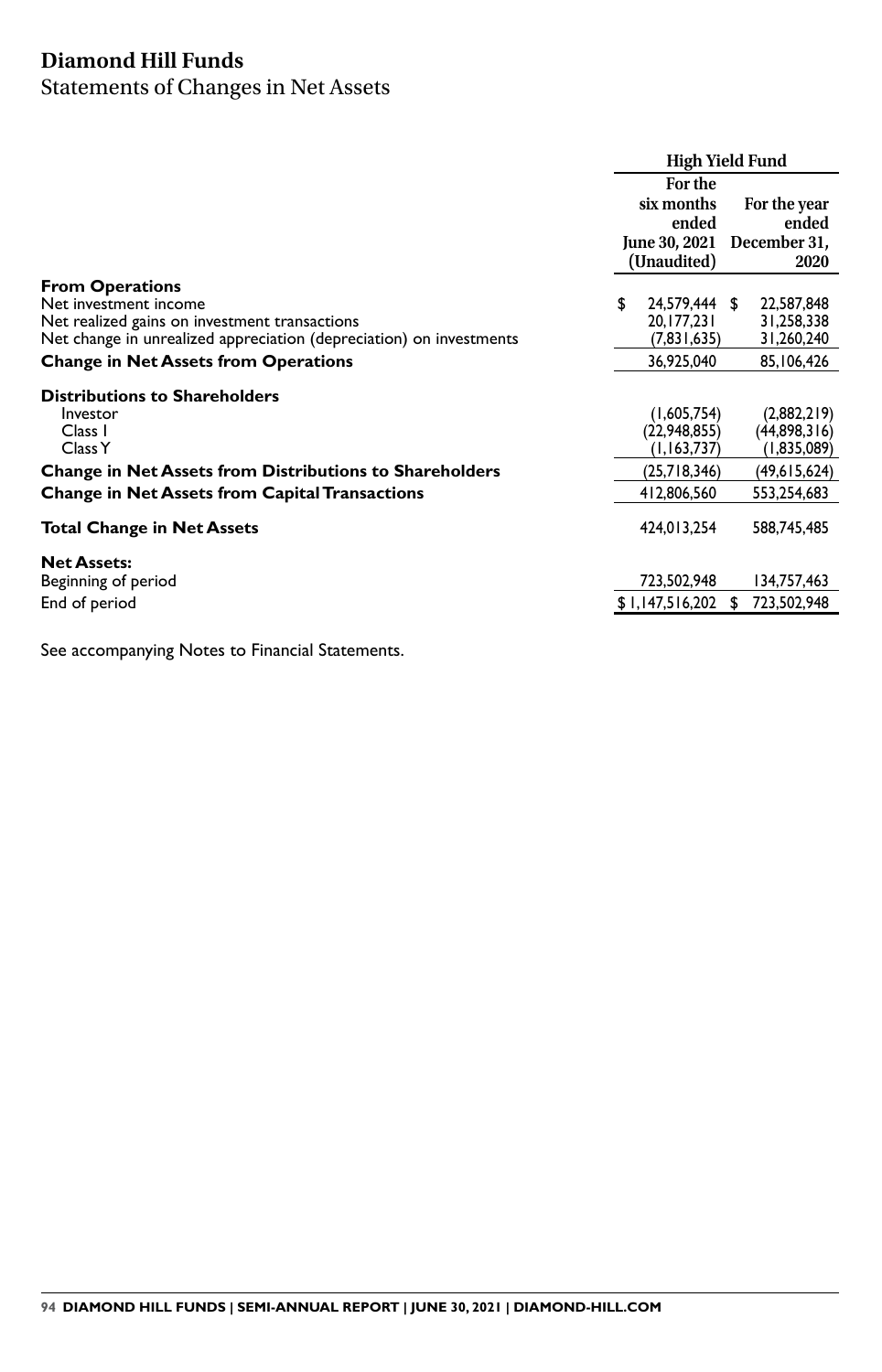Statements of Changes in Net Assets

|                                                              |                       | <b>High Yield Fund</b>     |
|--------------------------------------------------------------|-----------------------|----------------------------|
|                                                              | For the               |                            |
|                                                              | six months            | For the year               |
|                                                              | ended                 | ended                      |
|                                                              |                       | June 30, 2021 December 31, |
|                                                              | (Unaudited)           | 2020                       |
| <b>Capital Transactions</b><br>Investor                      |                       |                            |
| Proceeds from shares sold                                    | \$<br>$51,494,513$ \$ | 46,859,794                 |
| <b>Reinvested distributions</b>                              | 1,572,917             | 2,840,041                  |
| Payments for shares redeemed                                 | (15, 295, 940)        | (29,308,482)               |
| <b>Change in Net Assets from Investor Share Transactions</b> | 37,771,490            | 20,391,353                 |
| Class I                                                      |                       |                            |
| Proceeds from shares sold                                    | 506,596,913           | 714,879,550                |
| Reinvested distributions                                     | 18,607,685            | 33,262,831                 |
| Payments for shares redeemed                                 | (166, 198, 005)       | (227, 531, 786)            |
| <b>Change in Net Assets from Class I Share Transactions</b>  | 359.006.593           | 520,610,595                |
| Class Y                                                      |                       |                            |
| Proceeds from shares sold                                    | 21,804,199            | 36,139,761                 |
| <b>Reinvested distributions</b>                              | 1,163,737             | 1,835,088                  |
| Payments for shares redeemed                                 | (6,939,459)           | (25,722,114)               |
| Change in Net Assets from Class Y Share Transactions         | 16,028,477            | 12,252,735                 |
| <b>Change in Net Assets from Capital Transactions</b>        | \$412,806,560         | 553,254,683<br>\$          |
| <b>Share Transactions:</b>                                   |                       |                            |
| Investor                                                     |                       |                            |
| <b>Issued</b>                                                | 4,483,265             | 4,280,516                  |
| Reinvested                                                   | 137.225               | 253.026                    |
| Redeemed                                                     | (1, 332, 552)         | (2,702,357)                |
| <b>Change in Shares Outstanding</b>                          | 3,287,938             | 1,831,185                  |
| Class I                                                      |                       |                            |
| <b>Issued</b>                                                | 44.108.705            | 65,986,467                 |
| Reinvested                                                   | 1,622,639             | 2,945,718                  |
| Redeemed                                                     | (14, 484, 275)        | (20,535,794)               |
| <b>Change in Shares Outstanding</b>                          | 31,247,069            | 48,396,391                 |
| Class Y                                                      |                       |                            |
| Issued                                                       | 1,900,906             | 3,248,053                  |
| Reinvested                                                   | 101,361               | 163,012                    |
| Redeemed                                                     | (605, 311)            | (2, 424, 537)              |
| <b>Change in Shares Outstanding</b>                          | 1,396,956             | 986,528                    |
| <b>Change in Total Shares Outstanding</b>                    | 35,931,963            | 51,214,104                 |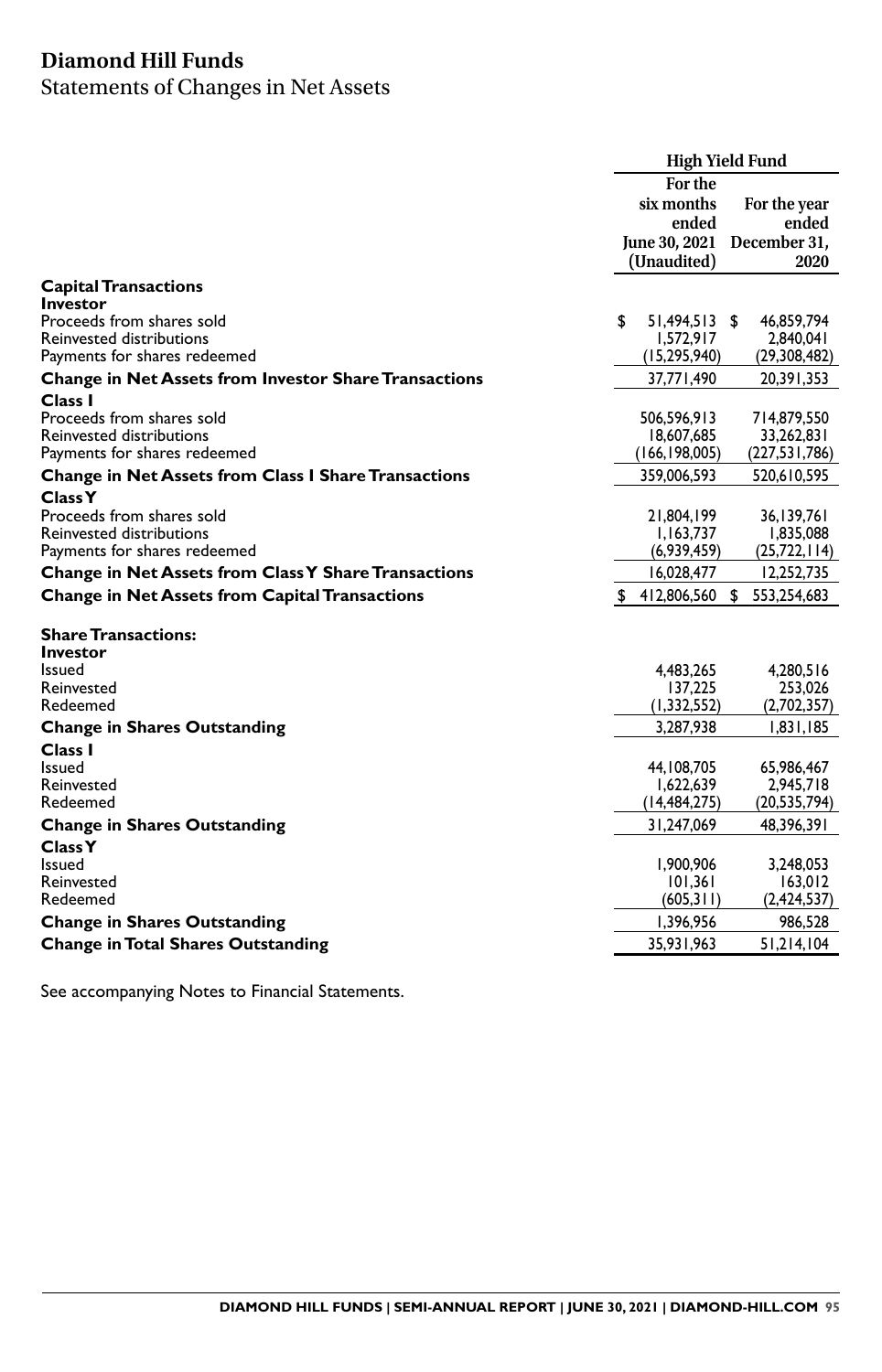### **Small Cap Fund** Financial Highlights

### Selected data for a share outstanding throughout the periods indicated

|                                                    |                        |                                   | Net realized               |                          |                              |
|----------------------------------------------------|------------------------|-----------------------------------|----------------------------|--------------------------|------------------------------|
|                                                    | Net asset<br>value,    | <b>Net</b><br>investment          | and<br>unrealized<br>gains | <b>Total from</b>        | <b>Dividends</b><br>from net |
| <b>Small Cap Fund</b>                              | beginning of<br>period | income<br>$(logs)$ <sup>(A)</sup> | (losses) on<br>investments | investment<br>operations | investment<br>income         |
| <b>Investor (formerly Class A)</b>                 |                        |                                   |                            |                          |                              |
| For the six months ended June 30, 2021 (Unaudited) | 30.96                  | (0.05)                            | 6.45                       | 6.40                     |                              |
| For the year ended December 31, 2020               | 31.23                  | 0.01                              | (0.18)                     | (0.17)                   | (0.10)                       |
| For the year ended December 31, 2019               | 27.54                  | 0.06                              | 5.80                       | 5.86                     | (0.34)                       |
| For the year ended December 31, 2018               | 35.62                  | 0.12                              | (5.37)                     | (5.25)                   | $\overline{\phantom{0}}$     |
| For the year ended December 31, 2017               | 34.39                  | 0.06                              | 3.55                       | 3.61                     | (0.13)                       |
| For the year ended December 31, 2016               | 30.89                  | $0.00^{(G)}$                      | 4.36                       | 4.36                     | $\overline{\phantom{m}}$     |
|                                                    |                        |                                   |                            |                          |                              |
| Class I                                            |                        |                                   |                            |                          |                              |
| For the six months ended June 30, 2021 (Unaudited) | \$31.49                | 0.01                              | 6.56                       | 6.57                     |                              |
| For the year ended December 31, 2020               | 31.77                  | 0.09                              | (0.18)                     | (0.09)                   | (0.19)                       |
| For the year ended December 31, 2019               | 27.98                  | 0.16                              | 5.90                       | 6.06                     | (0.44)                       |
| For the year ended December 31, 2018               | 36.15                  | 0.23                              | (5.48)                     | (5.25)                   | (0.09)                       |
| For the year ended December 31, 2017               | 34.87                  | 0.17                              | 3.61                       | 3.78                     | (0.25)                       |
| For the year ended December 31, 2016               | \$31.28                | 0.10                              | 4.42                       | 4.52                     | (0.07)                       |
| Class Y                                            |                        |                                   |                            |                          |                              |
| For the six months ended June 30, 2021 (Unaudited) | \$31.52                | 0.03                              | 6.57                       | 6.60                     |                              |
| For the year ended December 31, 2020               | 31.80                  | 0.12                              | (0.17)                     | (0.05)                   | (0.23)                       |
| For the year ended December 31, 2019               | 28.01                  | 0.19                              | 5.91                       | 6.10                     | (0.48)                       |
| For the year ended December 31, 2018               | 36.17                  | 0.27                              | (5.48)                     | (5.21)                   | (0.12)                       |
| For the year ended December 31, 2017               | 34.89                  | 0.20                              | 3.62                       | 3.82                     | (0.29)                       |
| For the year ended December 31, 2016               | 31.29                  | 0.13                              | 4.43                       | 4.56                     | (0.10)                       |

(A) Net investment income (loss) per share has been calculated using the average daily shares outstanding during the period.

(B) Total returns shown exclude the effect of applicable sales charges for periods prior to June 30, 2021.

(C) The Fund's adviser has contractually agreed to waive fees in the pro-rata amount of the management fee charged by the underlying Diamond Hill Fund on each Fund's investment in such other Diamond Hill Fund. If such fee waiver had not occurred, the ratios would have been as indicated.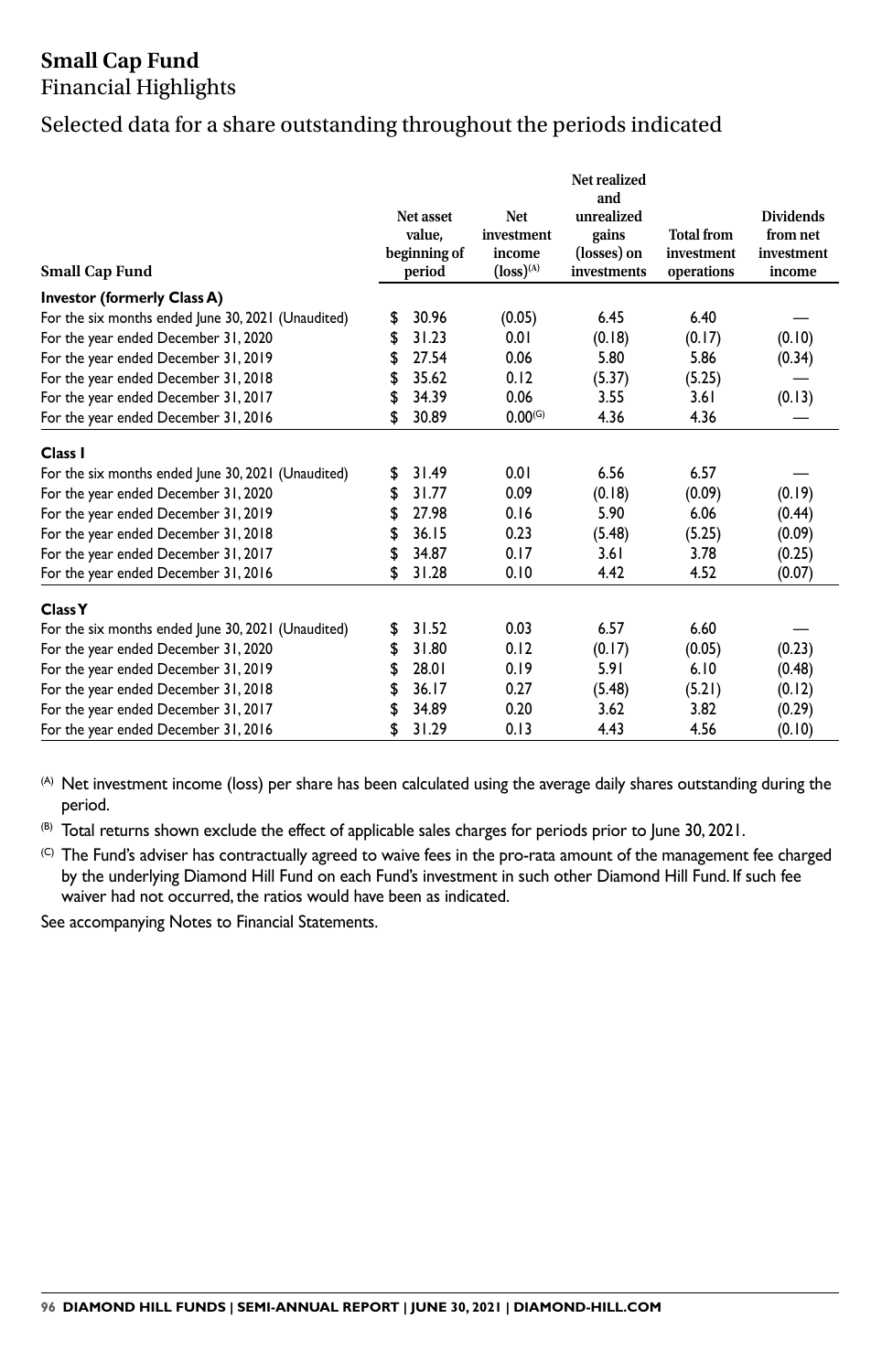| <b>Distributions</b><br>from net<br>realized<br>capital gains distributions | <b>Total</b> | <b>Net asset</b><br>value, end of<br>period | Total<br>return <sup>(B)</sup> | Net assets,<br>end of<br>period<br>(000's) | Ratio of total<br>net expenses<br>to average<br>net assets | Ratio of<br>total gross<br>expenses to<br>average net<br>assets ${}^{(C)}$ | Ratio of net<br>investment<br>income<br>(loss) to<br>average net<br>assets | Portfolio<br>turnover<br>rate <sup>(D)</sup> |
|-----------------------------------------------------------------------------|--------------|---------------------------------------------|--------------------------------|--------------------------------------------|------------------------------------------------------------|----------------------------------------------------------------------------|----------------------------------------------------------------------------|----------------------------------------------|
|                                                                             |              |                                             |                                |                                            |                                                            |                                                                            |                                                                            |                                              |
|                                                                             | —            | 37.36                                       | 20.67%(E)                      | \$130,324                                  | $1.26%$ <sup>(F)</sup>                                     | $1.26%$ <sup>(F)</sup>                                                     | $(0.26) \%$ <sup>(F)</sup>                                                 | $14%$ <sup>(E)</sup>                         |
|                                                                             | (0.10)       | 30.96                                       | $(0.55)$ %                     | \$117,491                                  | 1.26%                                                      | 1.26%                                                                      | 0.05%                                                                      | 34%                                          |
| (1.83)                                                                      | (2.17)       | 31.23                                       | 21.36%                         | \$165,339                                  | 1.27%                                                      | 1.27%                                                                      | 0.23%                                                                      | 22%                                          |
| (2.83)                                                                      | (2.83)       | 27.54                                       | $(15.12)\%$                    | \$214,831                                  | 1.25%                                                      | 1.26%                                                                      | 0.31%                                                                      | 23%                                          |
| (2.25)                                                                      | (2.38)       | 35.62                                       | 10.62%                         | \$357,512                                  | 1.27%                                                      | 1.28%                                                                      | 0.11%                                                                      | 7%                                           |
| (0.86)                                                                      | (0.86)       | 34.39                                       | 14.10%                         | 439,681                                    | 1.29%                                                      | 1.29%                                                                      | $0.00\%$ <sup>(H)</sup>                                                    | 15%                                          |
|                                                                             |              |                                             |                                |                                            |                                                            |                                                                            |                                                                            |                                              |
|                                                                             |              | \$<br>38.06                                 | 20.86% <sup>(E)</sup>          | 390,228                                    | $0.97\%$ <sup>(F)</sup>                                    | $0.97\%$ <sup>(F)</sup>                                                    | $0.03\%$ <sup>(F)</sup>                                                    | $14%^{(E)}$                                  |
| —                                                                           | (0.19)       | \$31.49                                     | $(0.28)$ %                     | 350,375                                    | 0.97%                                                      | 0.97%                                                                      | 0.33%                                                                      | 34%                                          |
| (1.83)                                                                      | (2.27)       | \$31.77                                     | 21.75%                         | 469,014                                    | 0.98%                                                      | 0.98%                                                                      | 0.52%                                                                      | 22%                                          |
| (2.83)                                                                      | (2.92)       | 27.98                                       | (14.88)%                       | 633,323                                    | 0.96%                                                      | 0.97%                                                                      | 0.64%                                                                      | 23%                                          |
| (2.25)                                                                      | (2.50)       | 36.15                                       | 10.95%                         | 877,913                                    | 0.97%                                                      | 0.98%                                                                      | 0.41%                                                                      | 7%                                           |
| (0.86)                                                                      | (0.93)       | 34.87                                       | 14.45%                         | \$1,073,671                                | 0.99%                                                      | 0.99%                                                                      | 0.32%                                                                      | 15%                                          |
|                                                                             |              |                                             |                                |                                            |                                                            |                                                                            |                                                                            |                                              |
|                                                                             | –            | \$38.12                                     | 20.94% <sup>(E)</sup>          | 56,764<br>S                                | $0.85\%$ <sup>(F)</sup>                                    | $0.85\%$ <sup>(F)</sup>                                                    | $0.15%$ <sup>(F)</sup>                                                     | $14%$ <sup>(E)</sup>                         |
|                                                                             | (0.23)       | \$31.52                                     | $(0.17)$ %                     | 56,417                                     | 0.85%                                                      | 0.85%                                                                      | 0.46%                                                                      | 34%                                          |
| (1.83)                                                                      | (2.31)       | \$31.80                                     | 21.88%                         | 105,030                                    | 0.86%                                                      | 0.86%                                                                      | 0.62%                                                                      | 22%                                          |
| (2.83)                                                                      | (2.95)       | 28.01                                       | $(14.79)$ %                    | \$147,363                                  | 0.84%                                                      | 0.85%                                                                      | 0.74%                                                                      | 23%                                          |
| (2.25)                                                                      | (2.54)       | 36.17                                       | 11.06%                         | 207,770                                    | 0.87%                                                      | 0.88%                                                                      | 0.53%                                                                      | 7%                                           |
| (0.86)                                                                      | (0.96)       | 34.89                                       | 14.57%                         | 221,827                                    | 0.89%                                                      | 0.89%                                                                      | 0.40%                                                                      | 15%                                          |

(D) Portfolio turnover rate is calculated on the basis of the Fund as a whole without distinguishing between classes of shares issued.

- (E) Not annualized.
- (F) Annualized.
- (G) Amount is less than \$0.005.
- $(H)$  Amount is less than 0.005%.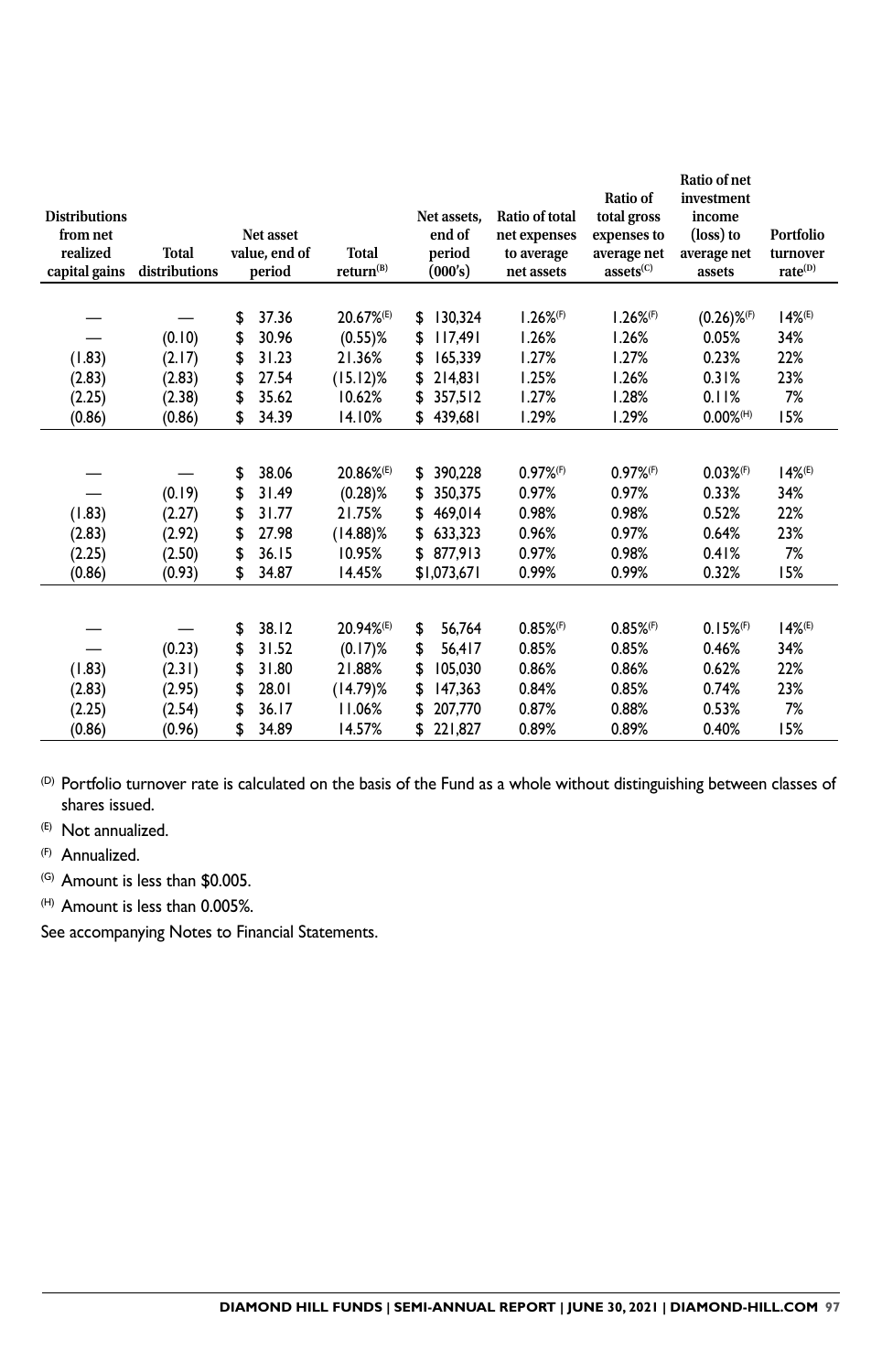### **Small-Mid Cap Fund**

### Financial Highlights

### Selected data for a share outstanding throughout the periods indicated

|                                                    |                                            |                             | Net realized<br>and                |                                 |                                            |
|----------------------------------------------------|--------------------------------------------|-----------------------------|------------------------------------|---------------------------------|--------------------------------------------|
|                                                    | <b>Net asset</b><br>value,<br>beginning of | Net<br>investment<br>income | unrealized<br>gains<br>(losses) on | <b>Total from</b><br>investment | <b>Dividends</b><br>from net<br>investment |
| <b>Small-Mid Cap Fund</b>                          | period                                     | $(logs)^{(A)}$              | investments                        | operations                      | income                                     |
| <b>Investor (formerly Class A)</b>                 |                                            |                             |                                    |                                 |                                            |
| For the six months ended June 30, 2021 (Unaudited) | 22.69                                      | (0.02)                      | 4.76                               | 4.74                            |                                            |
| For the year ended December 31, 2020               | 22.57                                      | 0.03                        | 0.20                               | 0.23                            | (0.10)                                     |
| For the year ended December 31, 2019               | 18.59                                      | 0.04                        | 5.02                               | 5.06                            | (0.14)                                     |
| For the year ended December 31, 2018               | 22.24                                      | 0.05                        | (2.86)                             | (2.81)                          | (0.04)                                     |
| For the year ended December 31, 2017               | 21.18                                      | 0.03                        | 1.73                               | 1.76                            | (0.03)                                     |
| For the year ended December 31, 2016               | 18.29                                      | 0.01                        | 3.25                               | 3.26                            | (0.01)                                     |
| Class I                                            |                                            |                             |                                    |                                 |                                            |
|                                                    |                                            |                             |                                    |                                 |                                            |
| For the six months ended June 30, 2021 (Unaudited) | 22.93                                      | 0.02                        | 4.81                               | 4.83                            |                                            |
| For the year ended December 31, 2020               | 22.80                                      | 0.09                        | 0.21                               | 0.30                            | (0.16)                                     |
| For the year ended December 31, 2019               | 18.76                                      | 0.11                        | 5.08                               | 5.19                            | (0.21)                                     |
| For the year ended December 31, 2018               | 22.45                                      | 0.12                        | (2.91)                             | (2.79)                          | (0.10)                                     |
| For the year ended December 31, 2017               | 21.39                                      | 0.10                        | 1.74                               | 1.84                            | (0.11)                                     |
| For the year ended December 31, 2016               | 18.46                                      | 0.07                        | 3.29                               | 3.36                            | (0.07)                                     |
| Class Y                                            |                                            |                             |                                    |                                 |                                            |
| For the six months ended June 30, 2021 (Unaudited) | \$22.99                                    | 0.03                        | 4.82                               | 4.85                            |                                            |
| For the year ended December 31, 2020               | 22.84                                      | 0.12                        | 0.22                               | 0.34                            | (0.18)                                     |
| For the year ended December 31, 2019               | 18.80                                      | 0.13                        | 5.08                               | 5.21                            | (0.23)                                     |
| For the year ended December 31, 2018               | 22.49                                      | 0.15                        | (2.91)                             | (2.76)                          | (0.13)                                     |
| For the year ended December 31, 2017               | 21.42                                      | 0.12                        | 1.75                               | 1.87                            | (0.13)                                     |
| For the year ended December 31, 2016               | 18.48                                      | 0.09                        | 3.29                               | 3.38                            | (0.08)                                     |

(A) Net investment income (loss) per share has been calculated using the average daily shares outstanding during the period.

(B) Total returns shown exclude the effect of applicable sales charges for periods prior to June 30, 2021.

(C) The Fund's adviser has contractually agreed to waive fees in the pro-rata amount of the management fee charged by the underlying Diamond Hill Fund on each Fund's investment in such other Diamond Hill Fund. If such fee waiver had not occurred, the ratios would have been as indicated.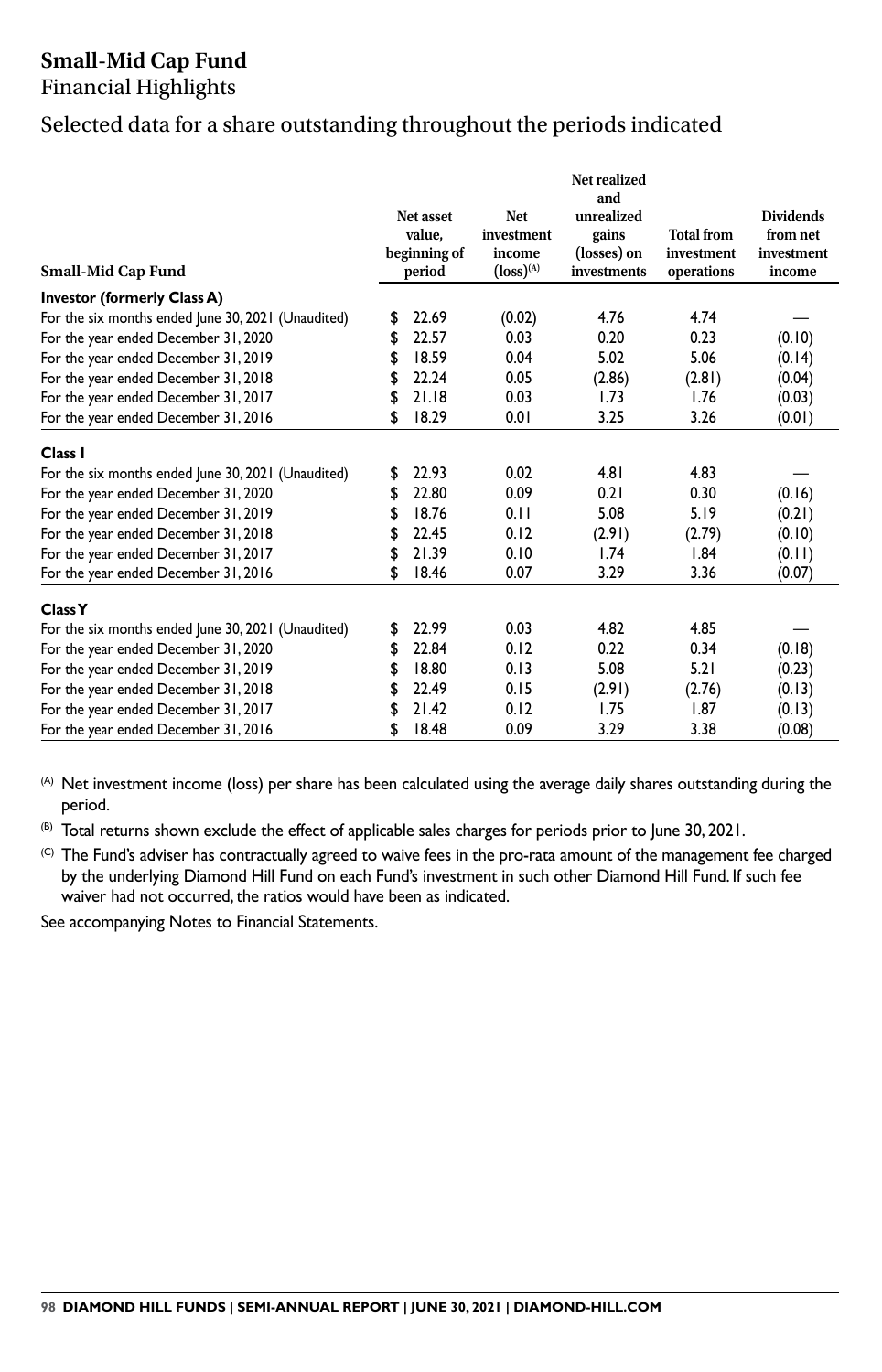| 20.89%(E)<br>$1.21%$ <sup>(F)</sup><br>$1.21%$ <sup>(F)</sup><br>$(0.16)\%$ <sup>(F)</sup><br>27.43<br>198,710<br>$6%^{(E)}$<br>S.<br>—<br>$31\%$ <sup>(G)</sup><br>(0.11)<br>22.69<br>1.03%<br>1.20%<br>1.21%<br>(0.01)<br>\$162,637<br>0.19%<br>1.22%<br>14%<br>27.33%<br>183,914<br>1.21%<br>0.21%<br>(0.94)<br>(1.08)<br>22.57<br>$(12.80)\%$<br>1.20%<br>1.21%<br>0.21%<br>26%<br>(0.80)<br>(0.84)<br>18.59<br>\$164,037<br>1.23%<br>15%<br>(0.67)<br>8.35%<br>1.22%<br>0.09%<br>(0.70)<br>22.24<br>229,411<br>17%<br>21.18<br>17.81%<br>1.24%<br>1.24%<br>0.12%<br>(0.36)<br>(0.37)<br>288,634<br>$0.92%$ <sup>(F)</sup><br>$0.12%$ <sup>(F)</sup><br>$21.06\%$ <sup>(E)</sup><br>$0.92%$ <sup>(F)</sup><br>$6\%^{(E)}$<br>27.76<br>\$1,002,770<br>—<br>0.49%<br>(0.17)<br>22.93<br>1.31%<br>\$ 889,148<br>0.91%<br>0.92%<br>$31\%$ <sup>(G)</sup><br>(0.01)<br>0.92%<br>0.93%<br>0.50%<br>14%<br>22.80<br>27.74%<br>\$1,081,619<br>(0.94)<br>(1.15)<br>26%<br>18.76<br>$(12.56)\%$<br>\$ 889,471<br>0.91%<br>0.92%<br>0.52%<br>(0.80)<br>(0.90)<br>0.93%<br>(0.78)<br>22.45<br>8.63%<br>0.92%<br>0.41%<br>15%<br>(0.67)<br>\$1,114,337<br>17%<br>\$21.39<br>18.18%<br>0.94%<br>0.94%<br>0.41%<br>(0.36)<br>(0.43)<br>\$1,015,403<br>$21.10%$ <sup>(E)</sup><br>$0.80\%$ <sup>(F)</sup><br>$0.80\%$ <sup>(F)</sup><br>$0.24%$ <sup>(F)</sup><br>27.84<br>978,081<br>$6\%^{(E)}$<br>S<br>(0.19)<br>0.61%<br>$31\%$ <sup>(G)</sup><br>(0.01)<br>22.99<br>1.50%<br>888,375<br>0.79%<br>0.80%<br>27.82%<br>0.81%<br>0.62%<br>14%<br>22.84<br>\$1,147,458<br>0.80%<br>(0.94)<br>(1.17)<br>0.80%<br>0.63%<br>26%<br>(0.93)<br>18.80<br>$(12.42)\%$<br>0.79%<br>(0.80)<br>\$924,995<br>15%<br>(0.67)<br>8.77%<br>0.82%<br>0.83%<br>0.51%<br>(0.80)<br>22.49<br>\$1,131,583<br>0.49%<br>17%<br>(0.36)<br>21.42<br>18.29%<br>\$961,721<br>0.84%<br>0.84%<br>(0.44) | <b>Distributions</b><br>from net<br>realized<br>capital gains |  | Total<br>distributions | Net asset<br>value, end of<br>period | <b>Total</b><br>return <sup>(B)</sup> | Net assets,<br>end of<br>period<br>(000's) | Ratio of total<br>net expenses<br>to average<br>net assets | Ratio of<br>total gross<br>expenses to<br>average net<br>assets ${}^{(C)}$ | Ratio of net<br>investment<br>income<br>(loss) to<br>average net<br>assets | Portfolio<br>turnover<br>rate <sup>(D)</sup> |
|-----------------------------------------------------------------------------------------------------------------------------------------------------------------------------------------------------------------------------------------------------------------------------------------------------------------------------------------------------------------------------------------------------------------------------------------------------------------------------------------------------------------------------------------------------------------------------------------------------------------------------------------------------------------------------------------------------------------------------------------------------------------------------------------------------------------------------------------------------------------------------------------------------------------------------------------------------------------------------------------------------------------------------------------------------------------------------------------------------------------------------------------------------------------------------------------------------------------------------------------------------------------------------------------------------------------------------------------------------------------------------------------------------------------------------------------------------------------------------------------------------------------------------------------------------------------------------------------------------------------------------------------------------------------------------------------------------------------------------------------------------------------------------------------------------------------------------------------------------------------|---------------------------------------------------------------|--|------------------------|--------------------------------------|---------------------------------------|--------------------------------------------|------------------------------------------------------------|----------------------------------------------------------------------------|----------------------------------------------------------------------------|----------------------------------------------|
|                                                                                                                                                                                                                                                                                                                                                                                                                                                                                                                                                                                                                                                                                                                                                                                                                                                                                                                                                                                                                                                                                                                                                                                                                                                                                                                                                                                                                                                                                                                                                                                                                                                                                                                                                                                                                                                                 |                                                               |  |                        |                                      |                                       |                                            |                                                            |                                                                            |                                                                            |                                              |
|                                                                                                                                                                                                                                                                                                                                                                                                                                                                                                                                                                                                                                                                                                                                                                                                                                                                                                                                                                                                                                                                                                                                                                                                                                                                                                                                                                                                                                                                                                                                                                                                                                                                                                                                                                                                                                                                 |                                                               |  |                        |                                      |                                       |                                            |                                                            |                                                                            |                                                                            |                                              |
|                                                                                                                                                                                                                                                                                                                                                                                                                                                                                                                                                                                                                                                                                                                                                                                                                                                                                                                                                                                                                                                                                                                                                                                                                                                                                                                                                                                                                                                                                                                                                                                                                                                                                                                                                                                                                                                                 |                                                               |  |                        |                                      |                                       |                                            |                                                            |                                                                            |                                                                            |                                              |
|                                                                                                                                                                                                                                                                                                                                                                                                                                                                                                                                                                                                                                                                                                                                                                                                                                                                                                                                                                                                                                                                                                                                                                                                                                                                                                                                                                                                                                                                                                                                                                                                                                                                                                                                                                                                                                                                 |                                                               |  |                        |                                      |                                       |                                            |                                                            |                                                                            |                                                                            |                                              |
|                                                                                                                                                                                                                                                                                                                                                                                                                                                                                                                                                                                                                                                                                                                                                                                                                                                                                                                                                                                                                                                                                                                                                                                                                                                                                                                                                                                                                                                                                                                                                                                                                                                                                                                                                                                                                                                                 |                                                               |  |                        |                                      |                                       |                                            |                                                            |                                                                            |                                                                            |                                              |
|                                                                                                                                                                                                                                                                                                                                                                                                                                                                                                                                                                                                                                                                                                                                                                                                                                                                                                                                                                                                                                                                                                                                                                                                                                                                                                                                                                                                                                                                                                                                                                                                                                                                                                                                                                                                                                                                 |                                                               |  |                        |                                      |                                       |                                            |                                                            |                                                                            |                                                                            |                                              |
|                                                                                                                                                                                                                                                                                                                                                                                                                                                                                                                                                                                                                                                                                                                                                                                                                                                                                                                                                                                                                                                                                                                                                                                                                                                                                                                                                                                                                                                                                                                                                                                                                                                                                                                                                                                                                                                                 |                                                               |  |                        |                                      |                                       |                                            |                                                            |                                                                            |                                                                            |                                              |
|                                                                                                                                                                                                                                                                                                                                                                                                                                                                                                                                                                                                                                                                                                                                                                                                                                                                                                                                                                                                                                                                                                                                                                                                                                                                                                                                                                                                                                                                                                                                                                                                                                                                                                                                                                                                                                                                 |                                                               |  |                        |                                      |                                       |                                            |                                                            |                                                                            |                                                                            |                                              |
|                                                                                                                                                                                                                                                                                                                                                                                                                                                                                                                                                                                                                                                                                                                                                                                                                                                                                                                                                                                                                                                                                                                                                                                                                                                                                                                                                                                                                                                                                                                                                                                                                                                                                                                                                                                                                                                                 |                                                               |  |                        |                                      |                                       |                                            |                                                            |                                                                            |                                                                            |                                              |
|                                                                                                                                                                                                                                                                                                                                                                                                                                                                                                                                                                                                                                                                                                                                                                                                                                                                                                                                                                                                                                                                                                                                                                                                                                                                                                                                                                                                                                                                                                                                                                                                                                                                                                                                                                                                                                                                 |                                                               |  |                        |                                      |                                       |                                            |                                                            |                                                                            |                                                                            |                                              |
|                                                                                                                                                                                                                                                                                                                                                                                                                                                                                                                                                                                                                                                                                                                                                                                                                                                                                                                                                                                                                                                                                                                                                                                                                                                                                                                                                                                                                                                                                                                                                                                                                                                                                                                                                                                                                                                                 |                                                               |  |                        |                                      |                                       |                                            |                                                            |                                                                            |                                                                            |                                              |
|                                                                                                                                                                                                                                                                                                                                                                                                                                                                                                                                                                                                                                                                                                                                                                                                                                                                                                                                                                                                                                                                                                                                                                                                                                                                                                                                                                                                                                                                                                                                                                                                                                                                                                                                                                                                                                                                 |                                                               |  |                        |                                      |                                       |                                            |                                                            |                                                                            |                                                                            |                                              |
|                                                                                                                                                                                                                                                                                                                                                                                                                                                                                                                                                                                                                                                                                                                                                                                                                                                                                                                                                                                                                                                                                                                                                                                                                                                                                                                                                                                                                                                                                                                                                                                                                                                                                                                                                                                                                                                                 |                                                               |  |                        |                                      |                                       |                                            |                                                            |                                                                            |                                                                            |                                              |
|                                                                                                                                                                                                                                                                                                                                                                                                                                                                                                                                                                                                                                                                                                                                                                                                                                                                                                                                                                                                                                                                                                                                                                                                                                                                                                                                                                                                                                                                                                                                                                                                                                                                                                                                                                                                                                                                 |                                                               |  |                        |                                      |                                       |                                            |                                                            |                                                                            |                                                                            |                                              |

 $^{(D)}$  Portfolio turnover rate is calculated on the basis of the Fund as a whole without distinguishing between classes of shares issued.

(E) Not annualized.

(F) Annualized.

(G) Portfolio turnover does not include redemptions in-kind.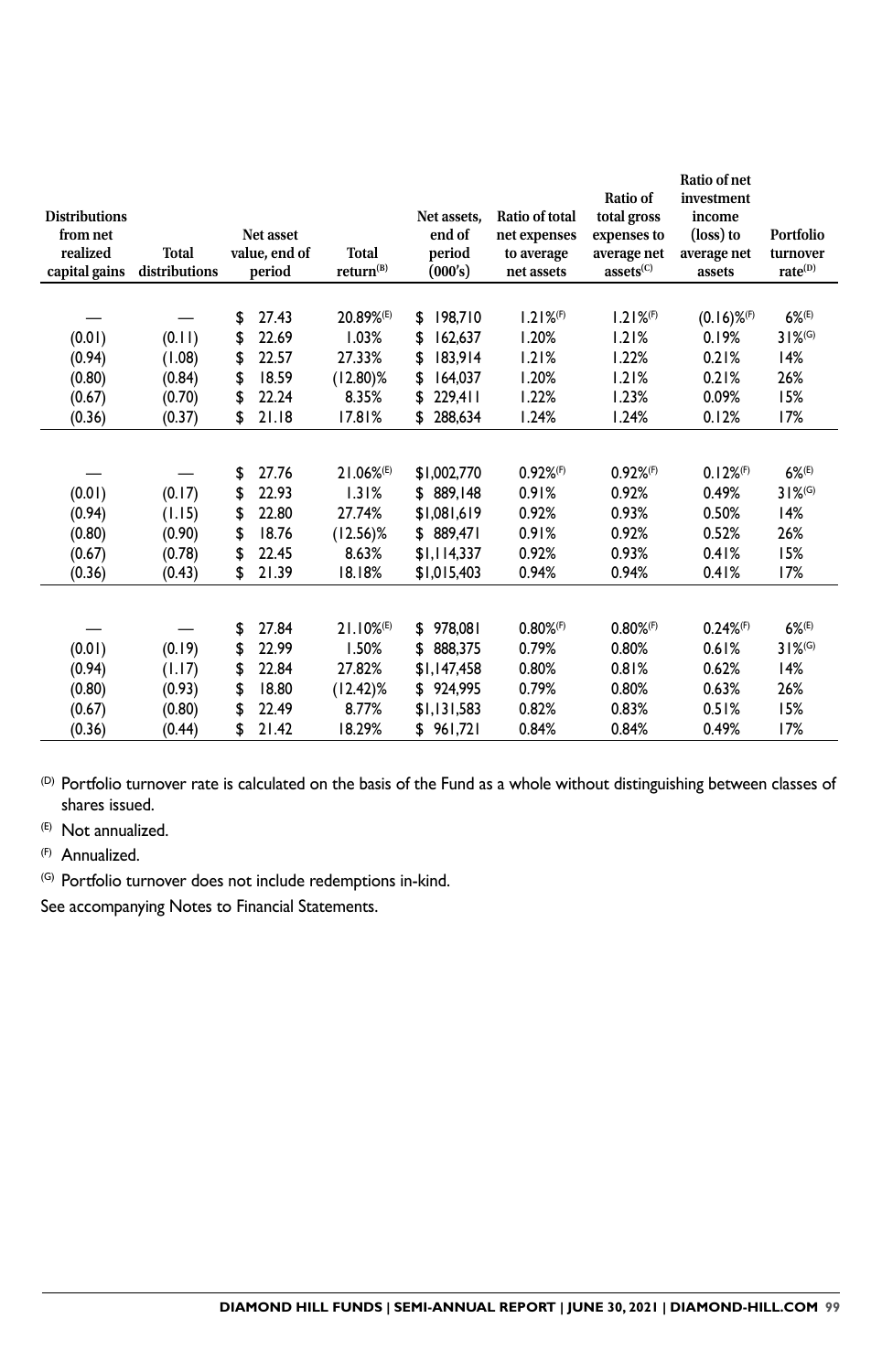### **Mid Cap Fund**  Financial Highlights

### Selected data for a share outstanding throughout the periods indicated

|                                                    |              |                       | Net realized      |                   |                  |
|----------------------------------------------------|--------------|-----------------------|-------------------|-------------------|------------------|
|                                                    | Net asset    |                       | and<br>unrealized |                   | <b>Dividends</b> |
|                                                    | value.       | Net                   | gains             | <b>Total from</b> | from net         |
|                                                    | beginning of | investment            | (losses) on       | investment        | investment       |
| Mid Cap Fund                                       | period       | income <sup>(A)</sup> | investments       | operations        | income           |
| <b>Investor (formerly Class A)</b>                 |              |                       |                   |                   |                  |
| For the six months ended June 30, 2021 (Unaudited) | \$14.27      | 0.01                  | 2.87              | 2.88              |                  |
| For the year ended December 31, 2020               | 14.64        | 0.05                  | (0.34)            | (0.29)            | (0.06)           |
| For the year ended December 31, 2019               | 11.89        | 0.05                  | 2.96              | 3.01              | (0.05)           |
| For the year ended December 31, 2018               | 13.66        | 0.06                  | (1.49)            | (1.43)            | (0.06)           |
| For the year ended December 31, 2017               | 12.59        | 0.04                  | 1.23              | 1.27              | (0.03)           |
| For the year ended December 31, 2016               | 10.71        | 0.03                  | 1.93              | 1.96              | (0.02)           |
|                                                    |              |                       |                   |                   |                  |
| Class I                                            |              |                       |                   |                   |                  |
| For the six months ended June 30, 2021 (Unaudited) | \$14.32      | 0.03                  | 2.89              | 2.92              |                  |
| For the year ended December 31, 2020               | 14.69        | 0.09                  | (0.35)            | (0.26)            | (0.09)           |
| For the year ended December 31, 2019               | 11.92        | 0.10                  | 2.97              | 3.07              | (0.09)           |
| For the year ended December 31, 2018               | 13.70        | 0.10                  | (1.50)            | (1.40)            | (0.10)           |
| For the year ended December 31, 2017               | 12.62        | 0.08                  | 1.24              | 1.32              | (0.07)           |
| For the year ended December 31, 2016               | 10.74        | 0.07                  | 1.92              | 1.99              | (0.05)           |
| Class Y                                            |              |                       |                   |                   |                  |
| For the six months ended June 30, 2021 (Unaudited) | \$14.36      | 0.04                  | 2.90              | 2.94              |                  |
| For the year ended December 31, 2020               | 14.73        | 0.10                  | (0.35)            | (0.25)            | (0.10)           |
| For the year ended December 31, 2019               | 11.95        | 0.11                  | 2.98              | 3.09              | (0.10)           |
| For the year ended December 31, 2018               | 13.73        | 0.12                  | (1.50)            | (1.38)            | (0.12)           |
| For the year ended December 31, 2017               | 12.65        | 0.09                  | 1.24              | 1.33              | (0.08)           |
| For the year ended December 31, 2016               | 10.75        | 0.08                  | 1.94              | 2.02              | (0.06)           |

(A) Net investment income per share has been calculated using the average daily shares outstanding during the period.

(B) Total returns shown exclude the effect of applicable sales charges for periods prior to June 30, 2021.

(C) The Fund's adviser has contractually agreed to waive fees in the pro-rata amount of the management fee charged by the underlying Diamond Hill Fund on each Fund's investment in such other Diamond Hill Fund. If such fee waiver had not occurred, the ratios would have been as indicated.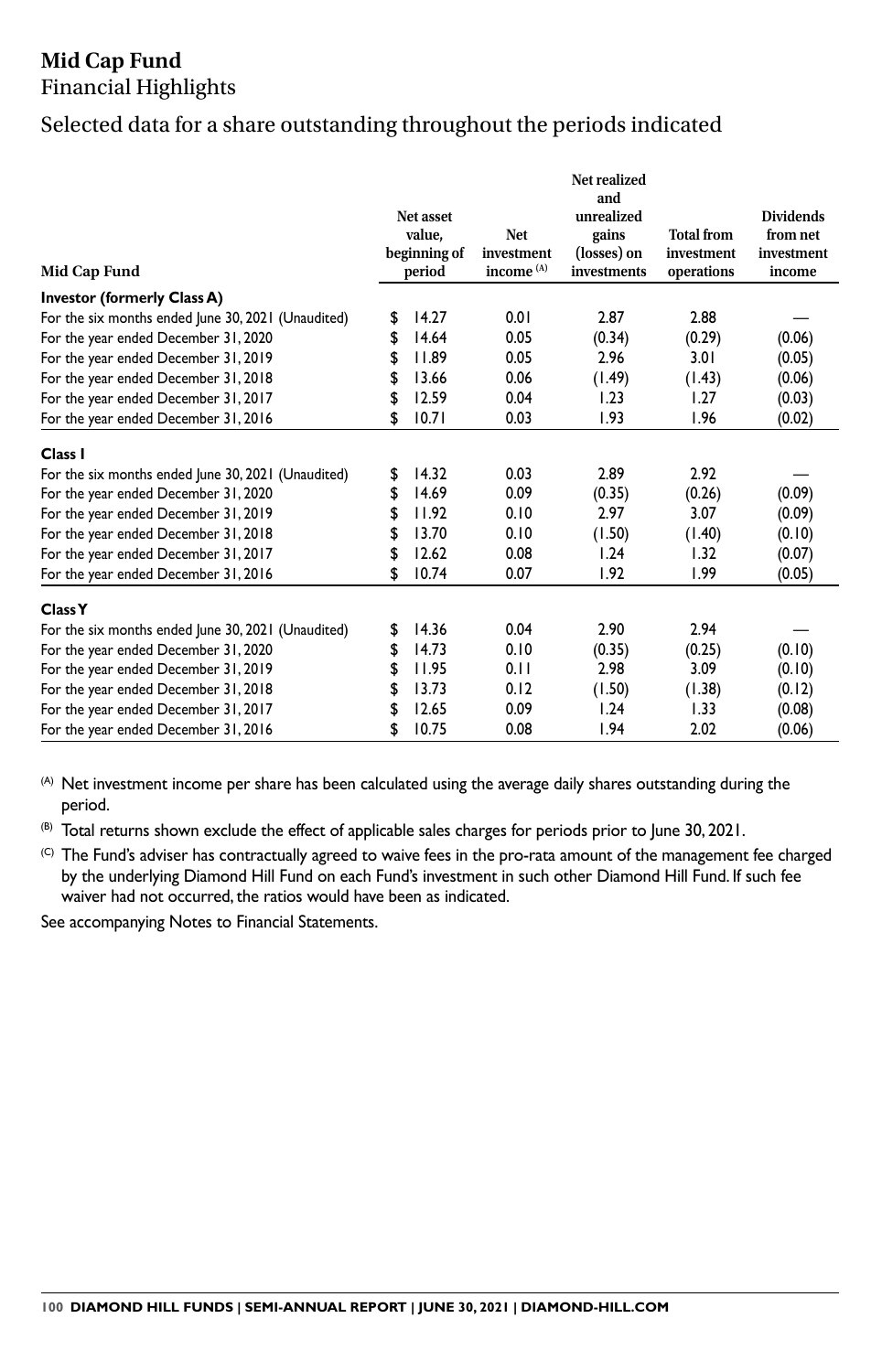|                             |              |               |                       |             |                         | Ratio of                | Ratio of net            |                     |
|-----------------------------|--------------|---------------|-----------------------|-------------|-------------------------|-------------------------|-------------------------|---------------------|
| <b>Distributions</b>        |              |               |                       | Net assets, | Ratio of total          | total gross             | investment              |                     |
| from net                    |              | Net asset     |                       | end of      | net expenses            | expenses to             | income to               | Portfolio           |
| realized                    | <b>Total</b> | value, end of | Total                 | period      | to average              | average net             | average net             | turnover            |
| capital gains distributions |              | period        | return <sup>(B)</sup> | (000's)     | net assets              | assets ${}^{(C)}$       | assets                  | $rate^{(D)}$        |
|                             |              |               |                       |             |                         |                         |                         |                     |
|                             | –            | 17.15         | 20.18% <sup>(E)</sup> | 31,536      | $1.06\%$ <sup>(F)</sup> | $1.06\%$ <sup>(F)</sup> | $0.07\%$ <sup>(F)</sup> | $5%$ <sup>(E)</sup> |
| (0.02)                      | (0.08)       | 14.27         | $(2.01)$ %            | 33,178      | 1.06%                   | 1.06%                   | 0.41%                   | 52%                 |
| (0.21)                      | (0.26)       | 14.64         | 25.36%                | 31,997      | 1.06%                   | 1.07%                   | 0.36%                   | 31%                 |
| (0.28)                      | (0.34)       | 11.89         | $(10.56)\%$           | 21,085      | 1.05%                   | 1.06%                   | 0.43%                   | 20%                 |
| (0.17)                      | (0.20)       | 13.66         | 10.13%                | 25,853      | 1.07%                   | 1.08%                   | 0.28%                   | 11%                 |
|                             |              |               |                       |             |                         |                         |                         | 17%                 |
| (0.06)                      | (0.08)       | \$12.59       | 18.29%                | 7,403       | 1.14%                   | 1.14%                   | 0.31%                   |                     |
|                             |              |               |                       |             |                         |                         |                         |                     |
|                             | –            | \$<br>17.24   | 20.39%(E)             | \$ 218,882  | $0.77\%$ <sup>(F)</sup> | $0.77\%$ <sup>(F)</sup> | $0.35\%$ <sup>(F)</sup> | $5%$ <sup>(E)</sup> |
| (0.02)                      | (0.11)       | 14.32         | $(1.76)$ %            | 194,354     | 0.77%                   | 0.77%                   | 0.71%                   | 52%                 |
| (0.21)                      | (0.30)       | \$<br>14.69   | 25.82%                | \$177,536   | 0.77%                   | 0.78%                   | 0.68%                   | 31%                 |
| (0.28)                      | (0.38)       | 11.92         | $(10.31)\%$           | 55,045      | 0.76%                   | 0.77%                   | 0.72%                   | 20%                 |
|                             | (0.24)       | 13.70         | 10.47%                | 63,298      | 0.77%                   | 0.79%                   | 0.57%                   | 11%                 |
| (0.17)                      |              | 12.62         | 18.56%                |             | 0.85%                   | 0.85%                   | 0.67%                   | 17%                 |
| (0.06)                      | (0.11)       |               |                       | 28,031      |                         |                         |                         |                     |
|                             |              |               |                       |             |                         |                         |                         |                     |
|                             | –            | \$17.30       | 20.47% <sup>(E)</sup> | 26,345      | $0.65\%$ <sup>(F)</sup> | $0.65\%$ <sup>(F)</sup> | $0.47\%$ <sup>(F)</sup> | $5%^{(E)}$          |
| (0.02)                      | (0.12)       | 14.36         | $(1.66)\%$            | 23,248      | 0.65%                   | 0.65%                   | 0.82%                   | 52%                 |
| (0.21)                      | (0.31)       | \$<br>14.73   | 25.91%                | 20,454      | 0.65%                   | 0.66%                   | 0.74%                   | 31%                 |
| (0.28)                      | (0.40)       | \$11.95       | $(10.17)\%$           | 27,761      | 0.64%                   | 0.65%                   | 0.83%                   | 20%                 |
|                             |              |               |                       |             | 0.67%                   | 0.68%                   |                         | 11%                 |
| (0.17)                      | (0.25)       | \$13.73       | 10.51%                | 32,943      |                         |                         | 0.65%                   |                     |
| (0.06)                      | (0.12)       | 12.65         | 18.76%                | 23,383      | 0.75%                   | 0.75%                   | 0.71%                   | 17%                 |

(D) Portfolio turnover rate is calculated on the basis of the Fund as a whole without distinguishing between classes of shares issued.

(E) Not annualized.

(F) Annualized.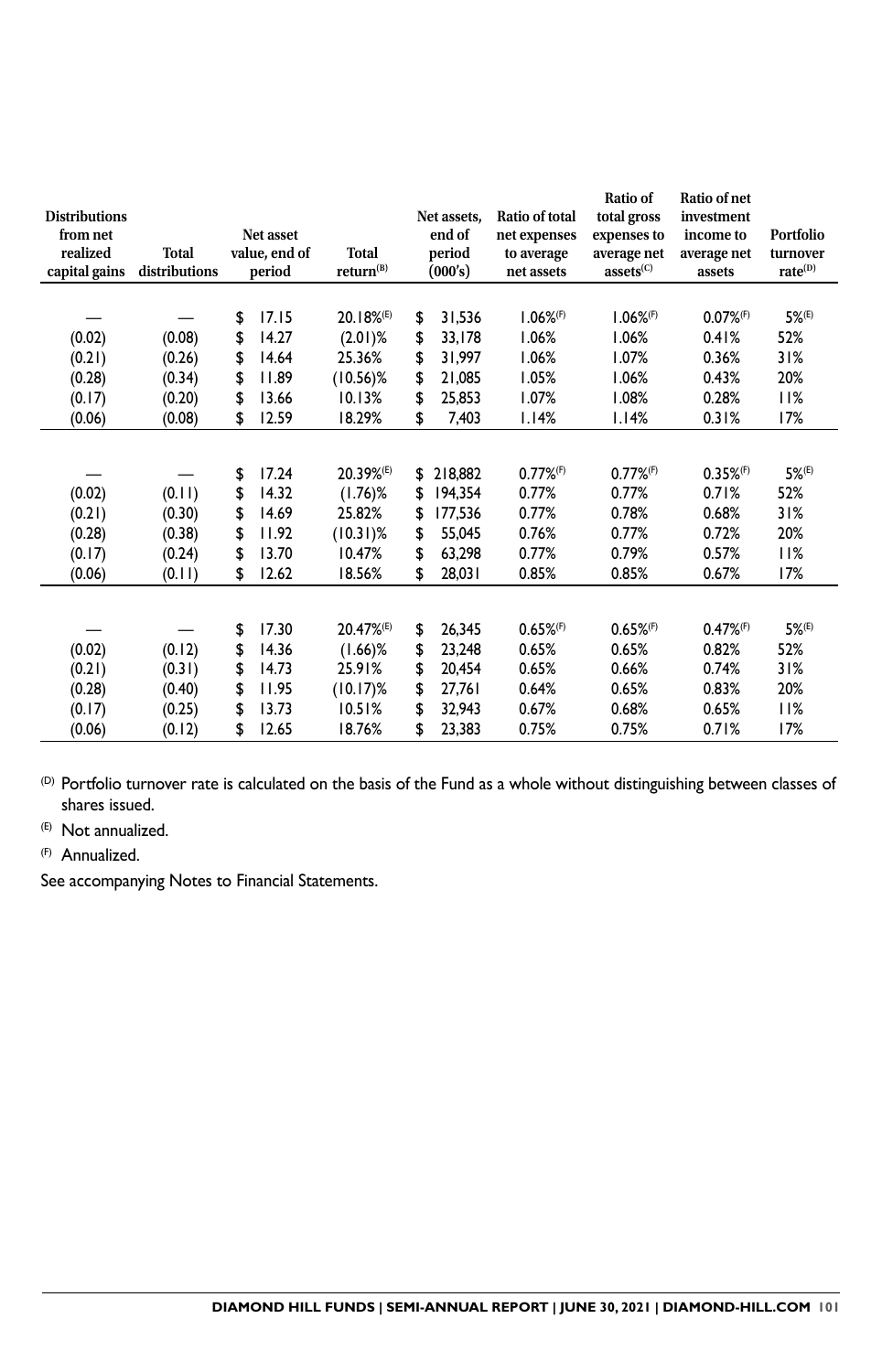### **Large Cap Fund**  Financial Highlights

### Selected data for a share outstanding throughout the periods indicated

|                                                    | Net asset<br>value,    | Net                                 | Net realized<br>and<br>unrealized<br>gains | <b>Total from</b>        |
|----------------------------------------------------|------------------------|-------------------------------------|--------------------------------------------|--------------------------|
| Large Cap Fund                                     | beginning of<br>period | investment<br>income <sup>(A)</sup> | (losses) on<br>investments                 | investment<br>operations |
| <b>Investor (formerly Class A)</b>                 |                        |                                     |                                            |                          |
| For the six months ended June 30, 2021 (Unaudited) | 30.42                  | 0.13                                | 4.47                                       | 4.60                     |
| For the year ended December 31, 2020               | 28.86                  | 0.28                                | 2.19                                       | 2.47                     |
| For the year ended December 31, 2019               | 22.89                  | 0.28                                | 6.99                                       | 7.27                     |
| For the year ended December 31, 2018               | 26.45                  | 0.25                                | (2.83)                                     | (2.58)                   |
| For the year ended December 31, 2017               | 23.06                  | 0.24                                | 4.35                                       | 4.59                     |
| For the year ended December 31, 2016               | \$21.44                | 0.25                                | 2.82                                       | 3.07                     |
|                                                    |                        |                                     |                                            |                          |
| Class I                                            |                        |                                     |                                            |                          |
| For the six months ended June 30, 2021 (Unaudited) | 30.57                  | 0.18                                | 4.50                                       | 4.68                     |
| For the year ended December 31, 2020               | 29.05                  | 0.36                                | 2.22                                       | 2.58                     |
| For the year ended December 31, 2019               | 23.03                  | 0.36                                | 7.04                                       | 7.40                     |
| For the year ended December 31, 2018               | 26.62                  | 0.33                                | (2.86)                                     | (2.53)                   |
| For the year ended December 31, 2017               | 23.20                  | 0.32                                | 4.38                                       | 4.70                     |
| For the year ended December 31, 2016               | \$21.55                | 0.31                                | 2.86                                       | 3.17                     |
|                                                    |                        |                                     |                                            |                          |
| <b>Class Y</b>                                     |                        |                                     |                                            |                          |
| For the six months ended June 30, 2021 (Unaudited) | 30.59                  | 0.20                                | 4.50                                       | 4.70                     |
| For the year ended December 31, 2020               | 29.07                  | 0.40                                | 2.21                                       | 2.61                     |
| For the year ended December 31, 2019               | 23.04                  | 0.40                                | 7.05                                       | 7.45                     |
| For the year ended December 31, 2018               | 26.64                  | 0.36                                | (2.87)                                     | (2.51)                   |
| For the year ended December 31, 2017               | 23.21                  | 0.35                                | 4.38                                       | 4.73                     |
| For the year ended December 31, 2016               | 21.56                  | 0.34                                | 2.85                                       | 3.19                     |

(A) Net investment income per share has been calculated using the average daily shares outstanding during the period.

(B) Total returns shown exclude the effect of applicable sales charges for periods prior to June 30, 2021.

(C) Portfolio turnover rate is calculated on the basis of the Fund as a whole without distinguishing between classes of shares issued.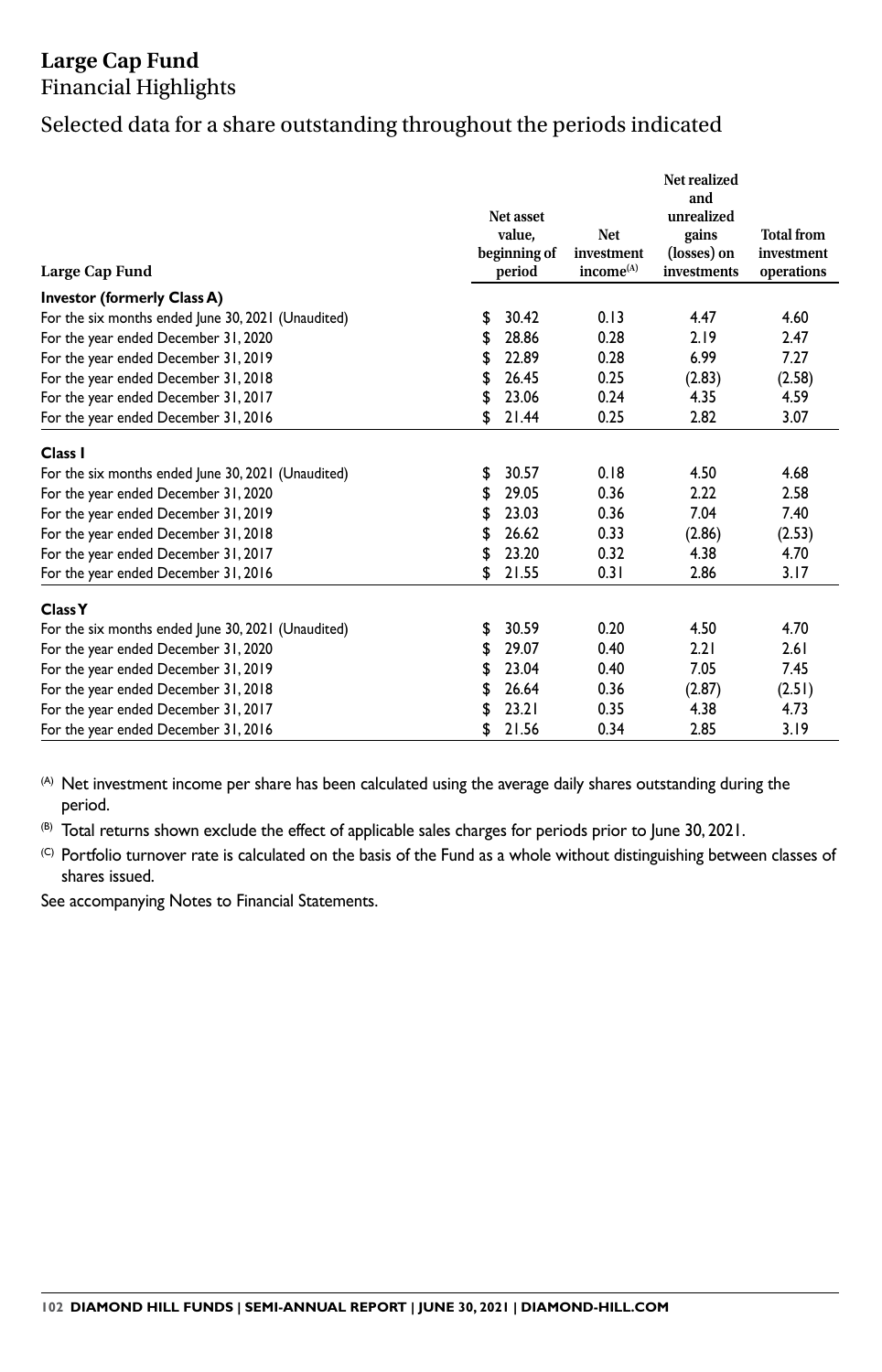|                  |                             |        |               |                          |     |             |                         | Ratio of net            |                       |
|------------------|-----------------------------|--------|---------------|--------------------------|-----|-------------|-------------------------|-------------------------|-----------------------|
| <b>Dividends</b> | <b>Distributions</b>        |        |               |                          |     | Net assets, | Ratio of total          | investment              |                       |
| from net         | from net                    |        | Net asset     |                          |     | end of      | net expenses income to  |                         | Portfolio             |
| investment       | realized                    | Total  | value, end of | Total                    |     | period      | to average              | average net             | turnover              |
| income           | capital gains distributions |        | period        | return <sup>(B)</sup>    |     | (000,000's) | net assets              | assets                  | rate <sup>(C)</sup>   |
|                  |                             |        |               |                          |     |             |                         |                         |                       |
|                  | –                           |        | 35.02         | $15.12%^{(D)}$           |     | 978         | $0.96\%$ <sup>(E)</sup> | $0.77\%$ <sup>(E)</sup> | $9\%^{(D)(F)}$        |
| (0.18)           | (0.73)                      | (0.91) | 30.42         | 8.65%                    |     | 763         | 0.96%                   | 1.04%                   | 33%                   |
| (0.26)           | (1.04)                      | (1.30) | 28.86         | 31.80%                   |     | 1,243       | 0.97%                   | 1.03%                   | $22\%$ <sup>(G)</sup> |
| (0.26)           | (0.72)                      | (0.98) | 22.89         | $(9.88)\%$               |     | 1,031       | 0.96%                   | 0.95%                   | 29%(F)                |
| (0.20)           | (1.00)                      | (1.20) | 26.45         | 19.95%                   |     | 1,347       | 0.98%                   | 0.96%                   | 18%                   |
| (0.24)           | (1.21)                      | (1.45) | 23.06         | 14.26%                   |     | 1,159       | 0.99%                   | 1.12%                   | 23%                   |
|                  |                             |        |               |                          |     |             |                         |                         |                       |
|                  |                             |        |               |                          |     |             |                         |                         |                       |
|                  | –                           |        | 35.25<br>\$   | $15.31\%^{(D)}$          | -\$ | 7,517       | $0.67\%$ <sup>(E)</sup> | $1.06%$ <sup>(E)</sup>  | $9\%^{(D)(F)}$        |
| (0.33)           | (0.73)                      | (1.06) | 30.57         | 8.97%                    |     | 5,140       | 0.67%                   | 1.33%                   | 33%                   |
| (0.34)           | (1.04)                      | (1.38) | 29.05         | 32.18%                   |     | 3,878       | 0.68%                   | 1.32%                   | $22\%$ <sup>(G)</sup> |
| (0.34)           | (0.72)                      | (1.06) | 23.03         | $(9.63)$ %               |     | 2,978       | 0.67%                   | 1.23%                   | 29%(F)                |
| (0.28)           | (1.00)                      | (1.28) | 26.62         | 20.30%                   |     | 3,539       | 0.68%                   | 1.25%                   | 18%                   |
| (0.31)           |                             |        | 23.20         | 14.63%                   |     | 2,156       | 0.70%                   | 1.41%                   | 23%                   |
|                  | (1.21)                      | (1.52) |               |                          |     |             |                         |                         |                       |
|                  |                             |        |               |                          |     |             |                         |                         |                       |
|                  |                             |        | 35.29<br>\$   | $15.36\%$ <sup>(D)</sup> | £   | 2,906       | $0.55\%$ <sup>(E)</sup> | $1.18%$ <sup>(E)</sup>  | $9\%^{(D)(F)}$        |
| (0.36)           | (0.73)                      | (1.09) | 30.59         | 9.07%                    |     | 2,340       | 0.55%                   | 1.45%                   | 33%                   |
| (0.38)           | (1.04)                      | (1.42) | 29.07         | 32.34%                   |     | 1,568       | 0.56%                   | 1.44%                   | $22\%$ <sup>(G)</sup> |
| (0.37)           | (0.72)                      | (1.09) | 23.04         | $(9.53)$ %               |     | 992         | 0.55%                   | 1.35%                   | 29%(F)                |
| (0.30)           | (1.00)                      | (1.30) | 26.64         | 20.42%                   |     | 845         | 0.58%                   | 1.36%                   | 18%                   |
| (0.33)           | (1.21)                      | (1.54) | 23.21         | 14.74%                   |     | 667         | 0.60%                   | 1.49%                   | 23%                   |
|                  |                             |        |               |                          |     |             |                         |                         |                       |

(D) Not annualized.

(E) Annualized.

(F) Portfolio turnover does not include redemptions in-kind.

(G) Portfolio turnover does not include in-kind subscriptions.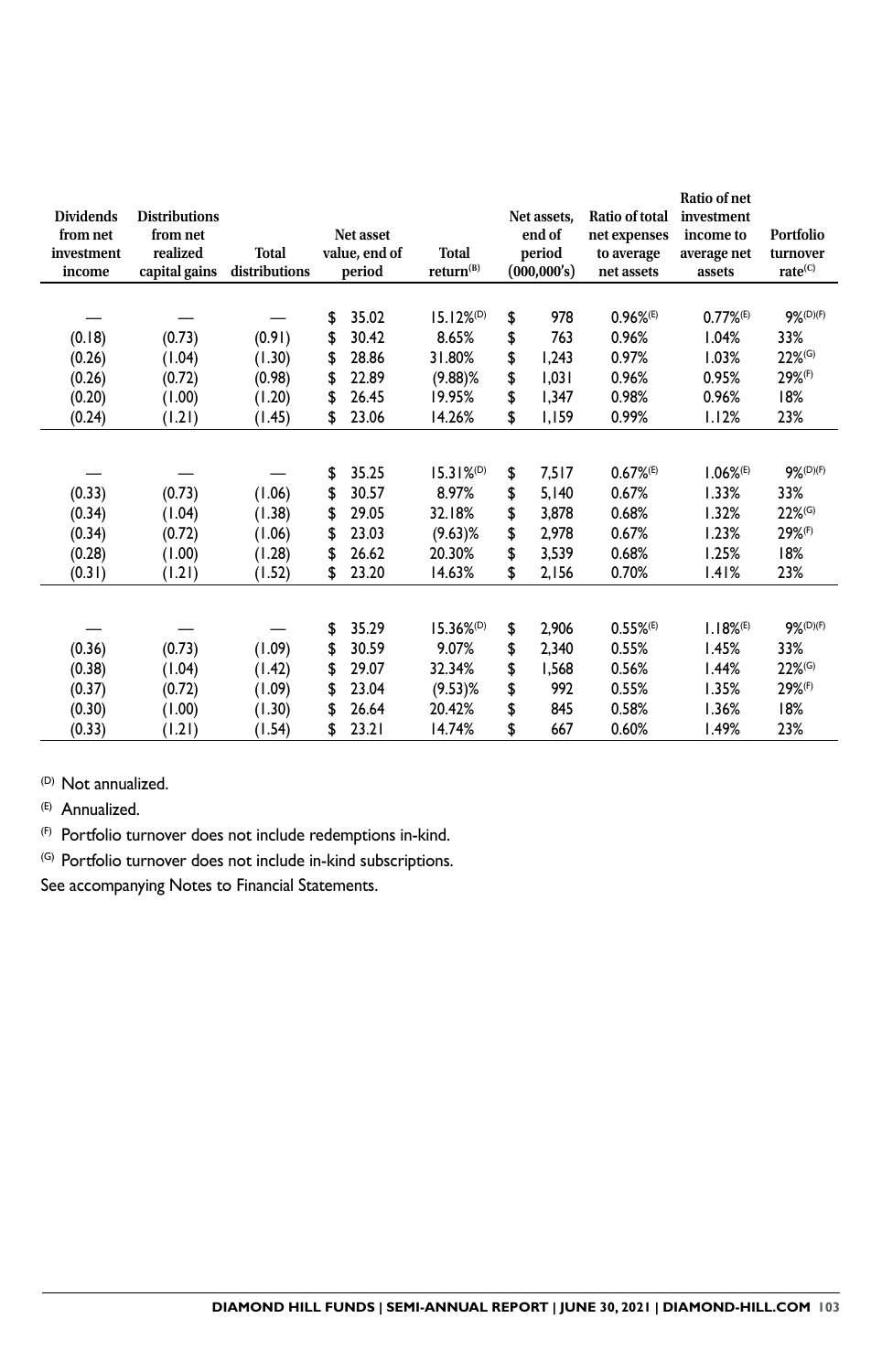#### **Large Cap Concentrated Fund**  Financial Highlights

### Selected data for a share outstanding throughout the periods indicated

| Large Cap Concentrated Fund <sup>(A)</sup>     | Net asset<br>value,<br>beginning of<br>period | <b>Net</b><br>investment<br>income <sup>(B)</sup> | Net realized<br>and<br>unrealized<br>gains on<br>investments | <b>Total from</b><br>investment<br>operations |
|------------------------------------------------|-----------------------------------------------|---------------------------------------------------|--------------------------------------------------------------|-----------------------------------------------|
| Investor                                       |                                               |                                                   |                                                              |                                               |
| For the period ended June 30, 2021 (Unaudited) | 10.00                                         | 0.02                                              | 0.96                                                         | 0.98                                          |
| Class I                                        |                                               |                                                   |                                                              |                                               |
| For the period ended June 30, 2021 (Unaudited) | 10.00                                         | 0.01                                              | 0.98                                                         | 0.99                                          |
| Class Y                                        |                                               |                                                   |                                                              |                                               |
| For the period ended June 30, 2021 (Unaudited) | 10.00                                         | 0.04                                              | 0.95                                                         | 0.99                                          |

(A) Inception date of the Fund is February 26, 2021. Fund commenced public offering on May 3, 2021.

(B) Net investment income per share has been calculated using the average daily shares outstanding during the period.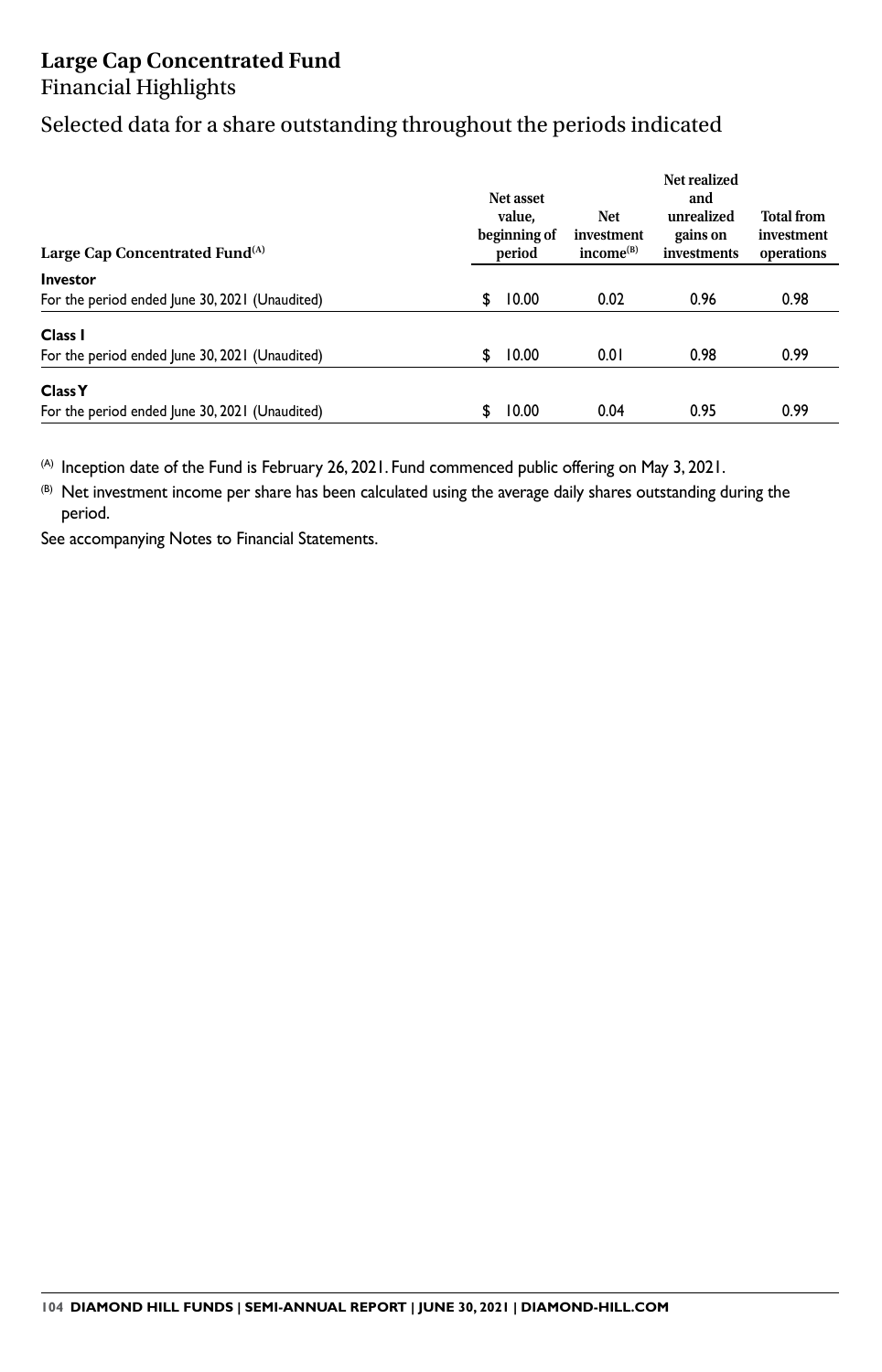|               |                         |             |                         | Ratio of net              |                      |  |
|---------------|-------------------------|-------------|-------------------------|---------------------------|----------------------|--|
|               |                         | Net assets, |                         | Ratio of total investment |                      |  |
| Net asset     |                         | end of      | net expenses            | income to                 | Portfolio            |  |
| value, end of | <b>Total</b>            | period      | to average              | average net               | turnover             |  |
| period        | return                  | (000's)     | net assets              | assets                    | rate <sup>(C)</sup>  |  |
|               |                         |             |                         |                           |                      |  |
| 10.98         | $9.80\%$ <sup>(D)</sup> | 22          | $0.96%$ <sup>(E)</sup>  | $0.44\%$ <sup>(E)</sup>   | $8\%$ <sup>(D)</sup> |  |
|               |                         |             |                         |                           |                      |  |
|               |                         |             |                         |                           |                      |  |
| 10.99         | 9.90%(D)                | 1,722       | $0.67\%$ <sup>(E)</sup> | $0.13%$ <sup>(E)</sup>    | $8\%$ <sup>(D)</sup> |  |
|               |                         |             |                         |                           |                      |  |
|               |                         |             |                         |                           |                      |  |
| 10.99         | $9.90\%$ <sup>(D)</sup> | 12,251      | $0.55\%$ <sup>(E)</sup> | $0.77\%$ <sup>(E)</sup>   | $8\%^{(D)}$          |  |

(C) Portfolio turnover rate is calculated on the basis of the Fund as a whole without distinguishing between classes of shares issued.

(D) Not annualized.

(E) Annualized.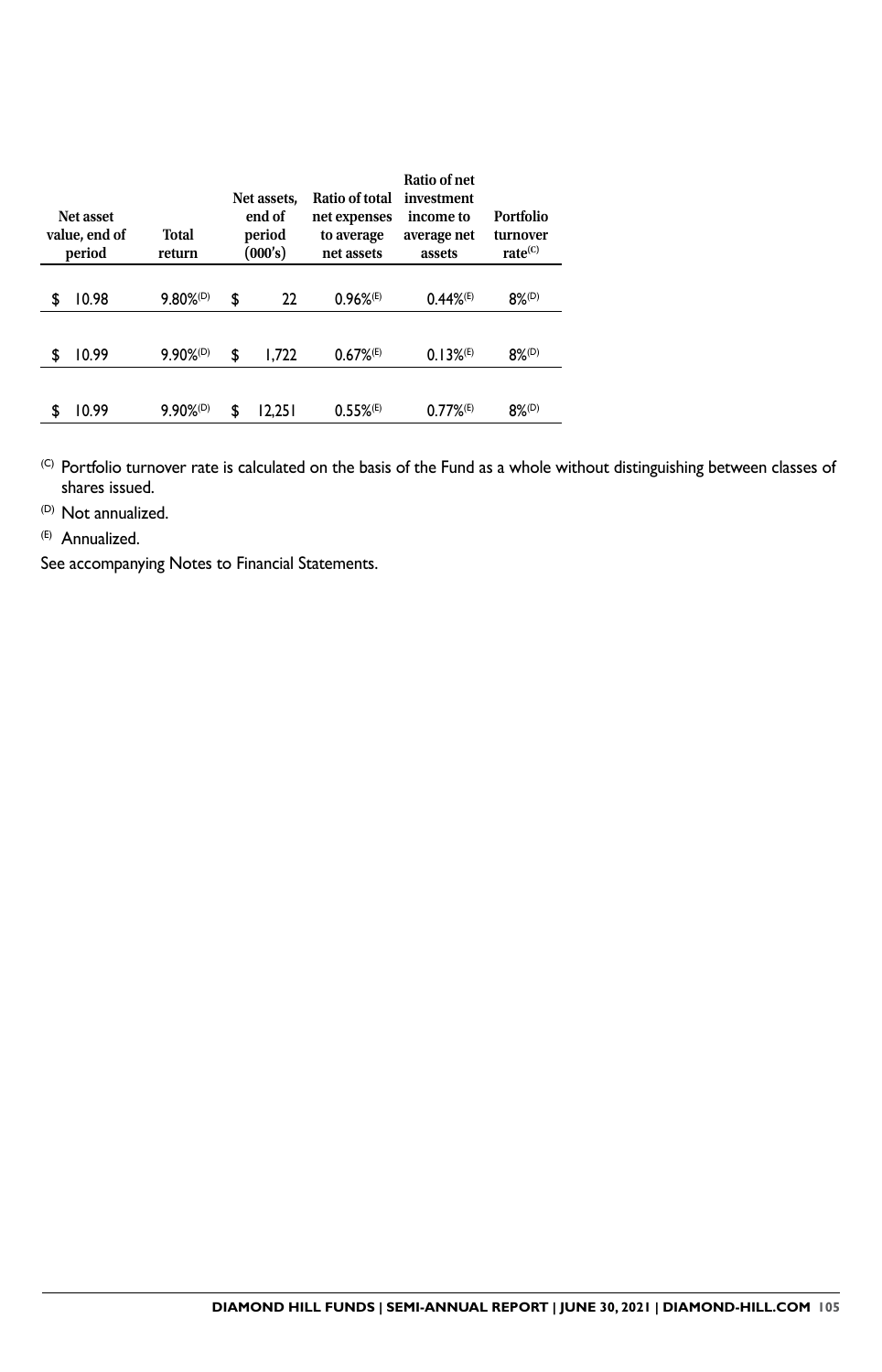# **All Cap Select Fund**

# Financial Highlights

### Selected data for a share outstanding throughout the periods indicated

|                                                    |                                     |                             | Net realized                              |                                 |                                            |
|----------------------------------------------------|-------------------------------------|-----------------------------|-------------------------------------------|---------------------------------|--------------------------------------------|
|                                                    | Net asset<br>value,<br>beginning of | Net<br>investment<br>income | and<br>unrealized<br>gains<br>(losses) on | <b>Total from</b><br>investment | <b>Dividends</b><br>from net<br>investment |
| All Cap Select Fund                                | period                              | $(logs)$ <sup>(A)</sup>     | investments                               | operations                      | income                                     |
| <b>Investor (formerly Class A)</b>                 |                                     |                             |                                           |                                 |                                            |
| For the six months ended June 30, 2021 (Unaudited) | \$18.43                             | (0.01)                      | 4.12                                      | 4.11                            | –                                          |
| For the year ended December 31, 2020               | 16.17                               | 0.05                        | 2.26                                      | 2.31                            | (0.05)                                     |
| For the year ended December 31, 2019               | 12.64                               | 0.06                        | 3.78                                      | 3.84                            | $\overline{\phantom{m}}$                   |
| For the year ended December 31, 2018               | 16.01                               | 0.05                        | (1.96)                                    | (1.91)                          | (0.06)                                     |
| For the year ended December 31, 2017               | 13.35                               | 0.03                        | 2.63                                      | 2.66                            | $\overline{\phantom{0}}$                   |
| For the year ended December 31, 2016               | 12.36                               | (0.01)                      | 1.17                                      | 1.16                            | $\overline{\phantom{0}}$                   |
| Class I                                            |                                     |                             |                                           |                                 |                                            |
|                                                    |                                     |                             |                                           |                                 |                                            |
| For the six months ended June 30, 2021 (Unaudited) | 18.60                               | 0.02                        | 4.17                                      | 4.19                            |                                            |
| For the year ended December 31, 2020               | 16.32                               | 0.09                        | 2.29                                      | 2.38                            | (0.10)                                     |
| For the year ended December 31, 2019               | 12.72                               | 0.11                        | 3.80                                      | 3.91                            |                                            |
| For the year ended December 31, 2018               | 16.11                               | 0.10                        | (1.97)                                    | (1.87)                          | (0.12)                                     |
| For the year ended December 31, 2017               | 13.40                               | 0.07                        | 2.65                                      | 2.72                            | (0.01)                                     |
| For the year ended December 31, 2016               | 12.39                               | 0.03                        | 1.16                                      | 1.19                            | (0.01)                                     |
| Class Y                                            |                                     |                             |                                           |                                 |                                            |
| For the six months ended June 30, 2021 (Unaudited) | \$18.66                             | 0.03                        | 4.19                                      | 4.22                            |                                            |
| For the year ended December 31, 2020               | 16.37                               | 0.11                        | 2.30                                      | 2.41                            | (0.12)                                     |
| For the year ended December 31, 2019               | 12.74                               | 0.13                        | 3.81                                      | 3.94                            | $\overline{\phantom{0}}$                   |
| For the year ended December 31, 2018               | 16.14                               | 0.12                        | (1.99)                                    | (1.87)                          | (0.13)                                     |
| For the year ended December 31, 2017               | 13.42                               | 0.09                        | 2.65                                      | 2.74                            | (0.02)                                     |
| For the year ended December 31, 2016               | 12.41                               | 0.04                        | 1.17                                      | 1.21                            | (0.03)                                     |

(A) Net investment income (loss) per share has been calculated using the average daily shares outstanding during the period.

(B) Total returns shown exclude the effect of applicable sales charges for periods prior to June 30, 2021.

(C) The Fund's adviser has contractually agreed to waive fees in the pro-rata amount of the management fee charged by the underlying Diamond Hill Fund on each Fund's investment in such other Diamond Hill Fund. If such fee waiver had not occurred, the ratios would have been as indicated.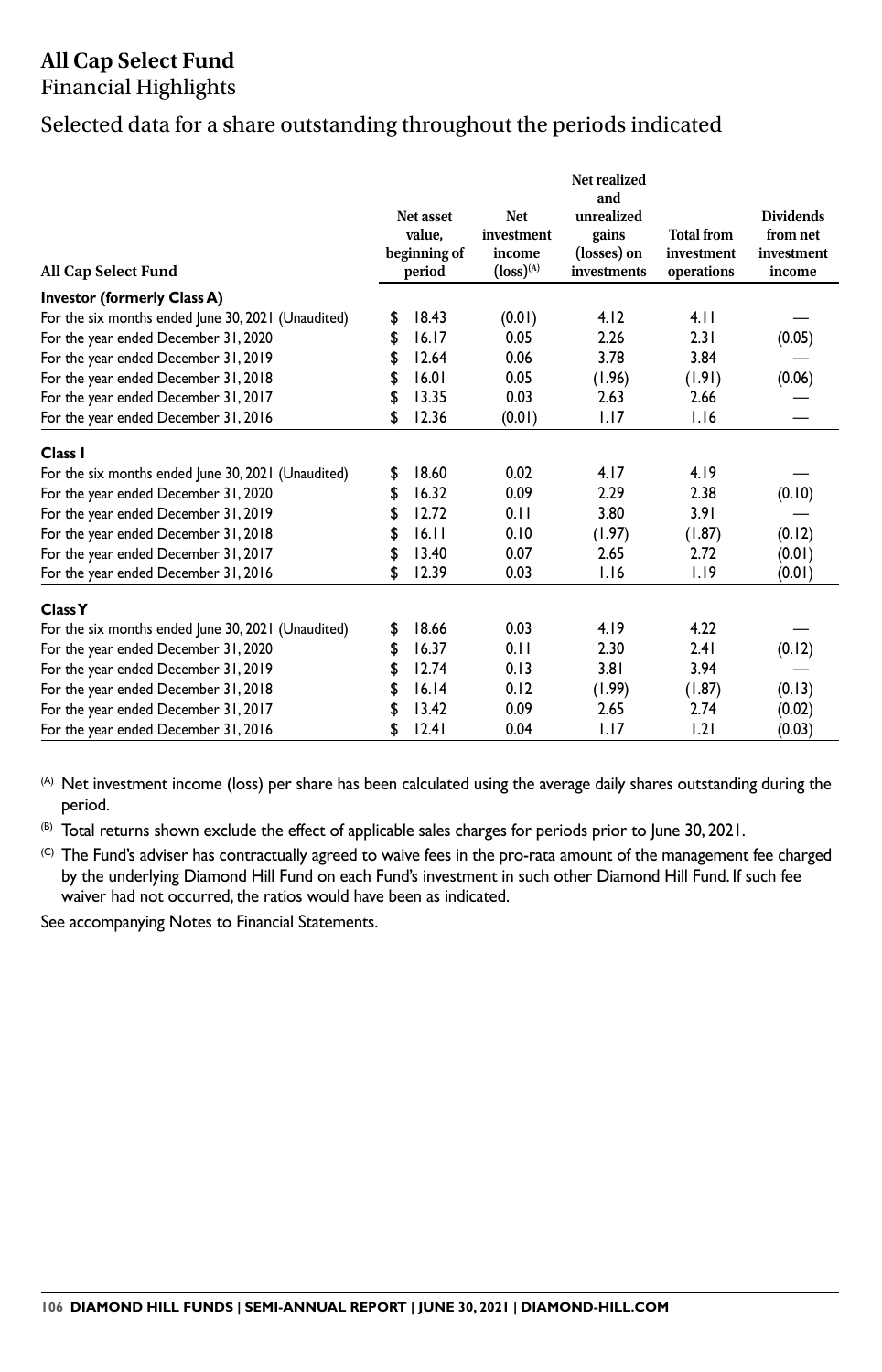| Ratio of<br>investment<br>total gross<br><b>Ratio of total</b><br>income<br>(loss) to<br>Portfolio<br>net expenses<br>expenses to<br>to average<br>average net<br>average net<br>turnover<br>assets $(C)$<br>rate <sup>(D)</sup><br>net assets<br>assets | Net assets,<br>end of<br>period<br>(000's) | <b>Total</b><br>return <sup>(B)</sup> | Net asset<br>value, end of<br>period | Total  | <b>Distributions</b><br>from net<br>realized<br>capital gains distributions |
|----------------------------------------------------------------------------------------------------------------------------------------------------------------------------------------------------------------------------------------------------------|--------------------------------------------|---------------------------------------|--------------------------------------|--------|-----------------------------------------------------------------------------|
| $1.16%$ <sup>(F)</sup><br>$1.16%$ <sup>(F)</sup><br>$(0.11)\%$ <sup>(F)</sup><br>$23%$ <sup>(E)</sup>                                                                                                                                                    | 16,059<br>£.                               | 22.30%(E)                             | 22.54                                |        |                                                                             |
| 1.16%<br>0.33%<br>76%<br>1.16%                                                                                                                                                                                                                           |                                            | 14.30%                                | 18.43                                | –      |                                                                             |
| 45%<br>1.17%<br>1.17%<br>0.46%                                                                                                                                                                                                                           | 10,207                                     | 30.41%                                | 16.17                                | (0.05) | $\overline{\phantom{m}}$                                                    |
|                                                                                                                                                                                                                                                          | 11,049                                     |                                       |                                      | (0.31) | (0.31)                                                                      |
| 1.16%<br>1.16%<br>0.29%<br>84%                                                                                                                                                                                                                           | 8,963                                      | $(12.31)\%$                           | 12.64                                | (1.46) | (1.40)                                                                      |
| 1.18%<br>0.21%<br>52%<br>1.17%                                                                                                                                                                                                                           | 13,480                                     | 19.93%                                | 16.01                                | —      |                                                                             |
| 70%<br>1.19%<br>1.19%<br>$(0.09)$ %                                                                                                                                                                                                                      | 14,963                                     | 9.37%                                 | 13.35                                | (0.17) | (0.17)                                                                      |
|                                                                                                                                                                                                                                                          |                                            |                                       |                                      |        |                                                                             |
| $0.87\%$ <sup>(F)</sup><br>$0.18%$ <sup>(F)</sup><br>$23%^{(E)}$<br>$0.87\%$ <sup>(F)</sup>                                                                                                                                                              | \$199,604                                  | 22.53% <sup>(E)</sup>                 | 22.79                                | —      |                                                                             |
| 0.62%<br>0.87%<br>0.87%<br>76%                                                                                                                                                                                                                           | \$171,263                                  | 14.57%                                | 18.60                                | (0.10) |                                                                             |
| 0.88%<br>0.75%<br>45%<br>0.88%                                                                                                                                                                                                                           | \$152,591                                  | 30.77%                                | 16.32                                | (0.31) | (0.31)                                                                      |
| 0.87%<br>0.87%<br>0.60%<br>84%                                                                                                                                                                                                                           | \$114,571                                  | $(12.02)\%$                           | 12.72                                | (1.52) | (1.40)                                                                      |
| 0.87%<br>0.88%<br>0.52%<br>52%                                                                                                                                                                                                                           | \$136,233                                  | 20.33%                                | 16.11                                | (0.01) |                                                                             |
| 0.90%<br>0.90%<br>0.24%<br>70%                                                                                                                                                                                                                           | 93,192                                     | 9.62%                                 | 13.40<br>\$                          | (0.18) | (0.17)                                                                      |
|                                                                                                                                                                                                                                                          |                                            |                                       |                                      |        |                                                                             |
| $0.75%$ <sup>(F)</sup><br>$0.31\%$ <sup>(F)</sup><br>$0.75%$ <sup>(F)</sup><br>$23%$ <sup>(E)</sup>                                                                                                                                                      | \$144,058                                  | 22.62%(E)                             | 22.88<br>\$                          | —      |                                                                             |
| 0.75%<br>0.74%<br>76%<br>0.75%                                                                                                                                                                                                                           | \$141,244                                  | 14.70%                                | 18.66                                | (0.12) | $\overline{\phantom{m}}$                                                    |
| 45%<br>0.76%<br>0.76%<br>0.86%                                                                                                                                                                                                                           | \$103,963                                  | 30.96%                                | 16.37                                | (0.31) | (0.31)                                                                      |
| 0.75%<br>0.73%<br>0.75%<br>84%                                                                                                                                                                                                                           | 65,218                                     | $(11.95)\%$                           | 12.74<br>\$                          | (1.53) | (1.40)                                                                      |
| 0.78%<br>0.61%<br>52%<br>0.77%                                                                                                                                                                                                                           | 21,628                                     | 20.45%                                | 16.14                                | (0.02) |                                                                             |
| 70%<br>0.80%<br>0.80%<br>0.36%                                                                                                                                                                                                                           | 18,456                                     | 9.72%                                 | 13.42                                | (0.20) | (0.17)                                                                      |

(D) Portfolio turnover rate is calculated on the basis of the Fund as a whole without distinguishing between classes of shares issued.

(E) Not annualized.

(F) Annualized.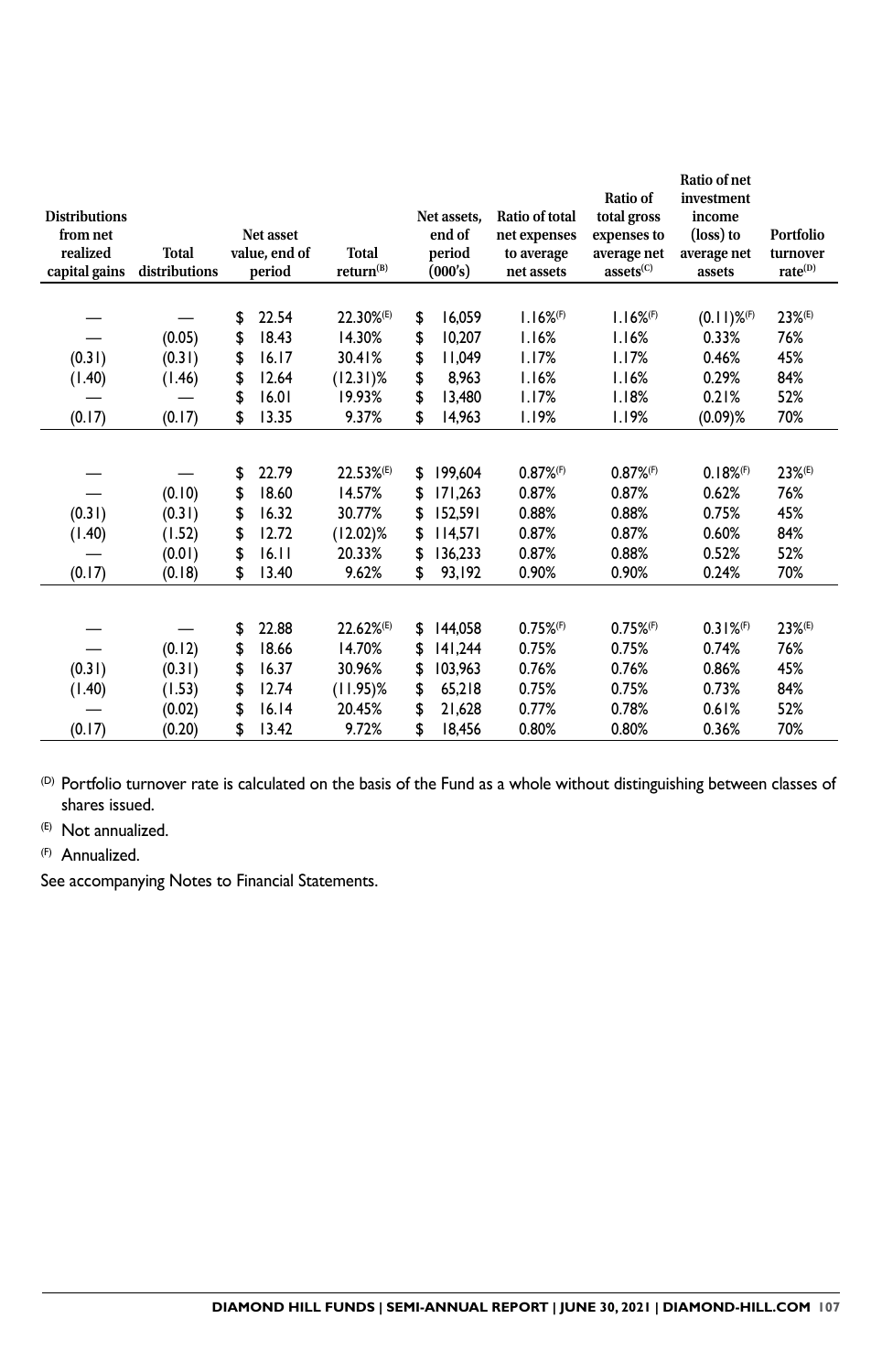# **Long-Short Fund**

#### Financial Highlights

#### Selected data for a share outstanding throughout the periods indicated

|                                                    |                                            |                             | Net realized                              |                                 |                                            |
|----------------------------------------------------|--------------------------------------------|-----------------------------|-------------------------------------------|---------------------------------|--------------------------------------------|
|                                                    | <b>Net asset</b><br>value,<br>beginning of | Net<br>investment<br>income | and<br>unrealized<br>gains<br>(losses) on | <b>Total from</b><br>investment | <b>Dividends</b><br>from net<br>investment |
| <b>Long-Short Fund</b>                             | period                                     | $(logs)^{(A)}$              | investments                               | operations                      | income                                     |
| <b>Investor (formerly Class A)</b>                 |                                            |                             |                                           |                                 |                                            |
| For the six months ended June 30, 2021 (Unaudited) | \$25.89                                    | (0.04)                      | 3.45                                      | 3.41                            |                                            |
| For the year ended December 31, 2020               | 26.29                                      | 0.02                        | (0.17)                                    | (0.15)                          | (0.05)                                     |
| For the year ended December 31, 2019               | 22.78                                      | 0.13                        | 5.04                                      | 5.17                            | (0.17)                                     |
| For the year ended December 31, 2018               | 25.76                                      | 0.10                        | (1.96)                                    | (1.86)                          | (0.07)                                     |
| For the year ended December 31, 2017               | 24.91                                      | (0.05)                      | 1.45                                      | 1.40                            | $\overline{\phantom{0}}$                   |
| For the year ended December 31, 2016               | 23.36                                      | (0.09)                      | 2.49                                      | 2.40                            | —                                          |
| Class I                                            |                                            |                             |                                           |                                 |                                            |
|                                                    |                                            |                             |                                           |                                 |                                            |
| For the six months ended June 30, 2021 (Unaudited) | \$26.58                                    | $(0.00)^{(1)}$              | 3.54                                      | 3.54                            |                                            |
| For the year ended December 31, 2020               | 26.98                                      | 0.09                        | (0.17)                                    | (0.08)                          | (0.12)                                     |
| For the year ended December 31, 2019               | 23.32                                      | 0.22                        | 5.16                                      | 5.38                            | (0.23)                                     |
| For the year ended December 31, 2018               | 26.39                                      | 0.18                        | (2.01)                                    | (1.83)                          | (0.19)                                     |
| For the year ended December 31, 2017               | 25.43                                      | 0.02                        | 1.50                                      | 1.52                            | (0.01)                                     |
| For the year ended December 31, 2016               | 23.77                                      | (0.02)                      | 2.53                                      | 2.51                            | $\overline{\phantom{m}}$                   |
| Class Y                                            |                                            |                             |                                           |                                 |                                            |
| For the six months ended June 30, 2021 (Unaudited) | \$26.69                                    | 0.02                        | 3.56                                      | 3.58                            |                                            |
| For the year ended December 31, 2020               | 27.10                                      | 0.14                        | (0.20)                                    | (0.06)                          | (0.15)                                     |
| For the year ended December 31, 2019               | 23.42                                      | 0.25                        | 5.18                                      | 5.43                            | (0.26)                                     |
| For the year ended December 31, 2018               | 26.49                                      | 0.21                        | (2.01)                                    | (1.80)                          | (0.22)                                     |
| For the year ended December 31, 2017               | 25.53                                      | 0.05                        | 1.49                                      | 1.54                            | (0.03)                                     |
| For the year ended December 31, 2016               | 23.83                                      | 0.01                        | 2.54                                      | 2.55                            |                                            |

(A) Net investment income (loss) per share has been calculated using the average daily shares outstanding during the period.

(B) Total returns shown exclude the effect of applicable sales charges for periods prior to June 30, 2021.

- <sup>(C)</sup> This Fund invests in short positions and as such incurs certain expenses and fees. If such expenses and fees had not occurred, the ratios of total expenses to average net assets would have been 1.48% for Investor, 1.19% for Class I, and 1.07% for Class Y.
- <sup>(D)</sup> The Fund's adviser has contractually agreed to waive fees in the pro-rata amount of the management fee charged by the underlying Diamond Hill Fund on each Fund's investment in such other Diamond Hill Fund. If such fee waiver had not occurred, the ratios would have been as indicated.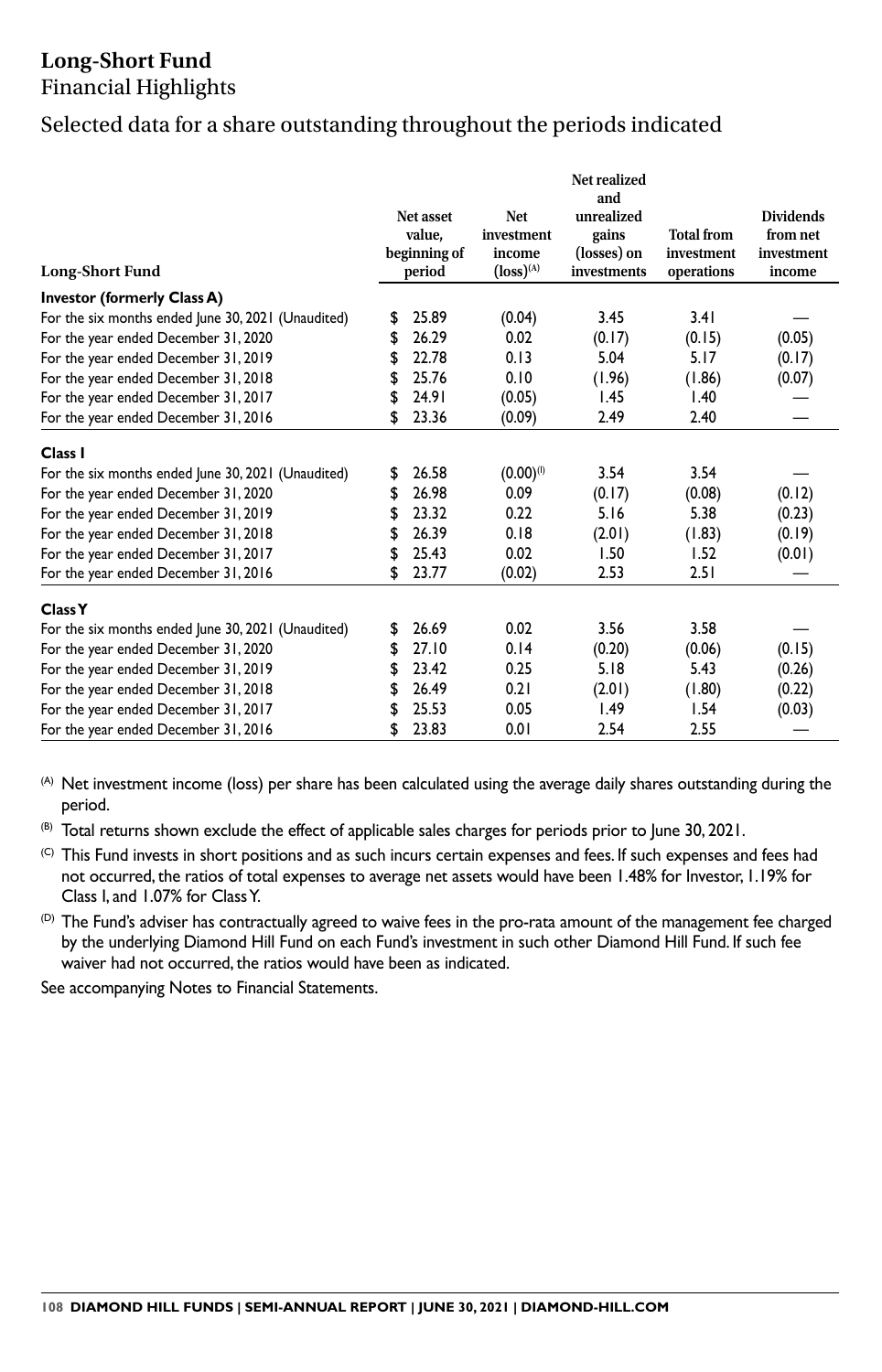| <b>Distributions</b><br>from net<br>Net asset<br>realized<br><b>Total</b><br>value, end of<br><b>Total</b><br>distributions<br>return <sup>(B)</sup><br>capital gains<br>period                                                                      | Net assets,<br>end of<br>period<br>(000,000's)     | Ratio of total<br>net expenses<br>to average<br>net assets <sup>(C)</sup> | Ratio of<br>total gross<br>expenses to<br>average net<br>assets $(D)$ | Ratio of net<br>investment<br>income<br>(loss) to<br>average net<br>assets  | Portfolio<br>turnover<br>rate <sup>(E)</sup>                                                             |
|------------------------------------------------------------------------------------------------------------------------------------------------------------------------------------------------------------------------------------------------------|----------------------------------------------------|---------------------------------------------------------------------------|-----------------------------------------------------------------------|-----------------------------------------------------------------------------|----------------------------------------------------------------------------------------------------------|
| $13.17%$ <sup>(F)</sup><br>29.30<br>—                                                                                                                                                                                                                | 175<br>-\$                                         | $1.86\%$ <sup>(G)</sup>                                                   | $1.87\%$ <sup>(G)</sup>                                               | $(0.30)\%$ <sup>(G)</sup>                                                   | 12% <sup>(F)</sup>                                                                                       |
| (0.20)<br>(0.25)<br>25.89<br>$(0.55)$ %                                                                                                                                                                                                              | 162                                                | 1.81%                                                                     | 1.82%                                                                 | 0.09%                                                                       | 65% <sup>(H)</sup>                                                                                       |
| 26.29<br>(1.49)<br>(1.66)<br>22.74%                                                                                                                                                                                                                  | 235                                                | 1.85%                                                                     | 1.86%                                                                 | 0.51%                                                                       | 54%(H)                                                                                                   |
| 22.78<br>$(7.30)\%$<br>(1.12)<br>(1.05)                                                                                                                                                                                                              | 189                                                | 1.72%                                                                     | 1.73%                                                                 | 0.38%                                                                       | 64%(H)                                                                                                   |
| 5.65%<br>(0.55)<br>(0.55)<br>25.76                                                                                                                                                                                                                   | 358                                                | 1.95%                                                                     | 1.96%                                                                 | $(0.22)$ %                                                                  | 43% <sup>(H)</sup>                                                                                       |
| 10.26%<br>(0.85)<br>(0.85)<br>24.91<br>\$                                                                                                                                                                                                            | 460                                                | 2.06%                                                                     | 2.06%                                                                 | $(0.20)$ %                                                                  | 45%                                                                                                      |
| $13.32%$ <sup>(F)</sup><br>30.12<br>S<br>—<br>26.58<br>$(0.27)$ %<br>(0.20)<br>(0.32)<br>26.98<br>23.11%<br>(1.49)<br>(1.72)<br>23.32<br>$(7.04)$ %<br>(1.05)<br>(1.24)<br>5.99%<br>(0.55)<br>(0.56)<br>26.39<br>10.55%<br>(0.85)<br>(0.85)<br>25.43 | 1,816<br>1,794<br>2,960<br>3,111<br>4,033<br>3,590 | $1.57\%$ <sup>(G)</sup><br>1.52%<br>1.56%<br>1.43%<br>1.65%<br>1.76%      | $1.58%$ <sup>(G)</sup><br>1.53%<br>1.57%<br>1.44%<br>1.66%<br>1.76%   | $(0.01)\%$ <sup>(G)</sup><br>0.39%<br>0.84%<br>0.68%<br>0.09%<br>$(0.09)$ % | $12\%$ <sup>(F)</sup><br>65% <sup>(H)</sup><br>54% <sup>(H)</sup><br>64% <sup>(H)</sup><br>43%(H)<br>45% |
| 30.27<br>$13.41\%$ <sup>(F)</sup><br>—<br>(0.20)<br>(0.35)<br>26.69<br>$(0.19)$ %<br>23.23%<br>(1.49)<br>27.10<br>(1.75)<br>(1.27)<br>$(6.89)$ %<br>23.42<br>(1.05)<br>(0.55)<br>(0.58)<br>6.07%<br>26.49                                            | 67<br>\$<br>75<br>292<br>214<br>261                | $1.45\%$ <sup>(G)</sup><br>1.40%<br>1.44%<br>1.31%<br>1.55%               | $1.46\%$ <sup>(G)</sup><br>1.41%<br>1.45%<br>1.32%<br>1.56%           | $0.12\%$ <sup>(G)</sup><br>0.57%<br>0.93%<br>0.80%<br>0.19%                 | $12%$ <sup>(F)</sup><br>$65\%$ <sup>(H)</sup><br>54%(H)<br>64% <sup>(H)</sup><br>$43\%$ <sup>(H)</sup>   |
| (0.85)<br>25.53<br>10.69%<br>(0.85)                                                                                                                                                                                                                  | 228                                                | 1.67%                                                                     | 1.67%                                                                 | 0.02%                                                                       | 45%                                                                                                      |

(E) Portfolio turnover rate is calculated on the basis of the Fund as a whole without distinguishing between classes of shares issued.

(F) Not annualized.

(G) Annualized.

 $(H)$  The portfolio turnover rate for 2020, 2019, 2018 and 2017 would have been 47%, 42%, 51% and 32%, respectively, if the absolute value of securities sold short liability was included in the denominator of the calculation.

 $(1)$  Amount is less than \$0.005.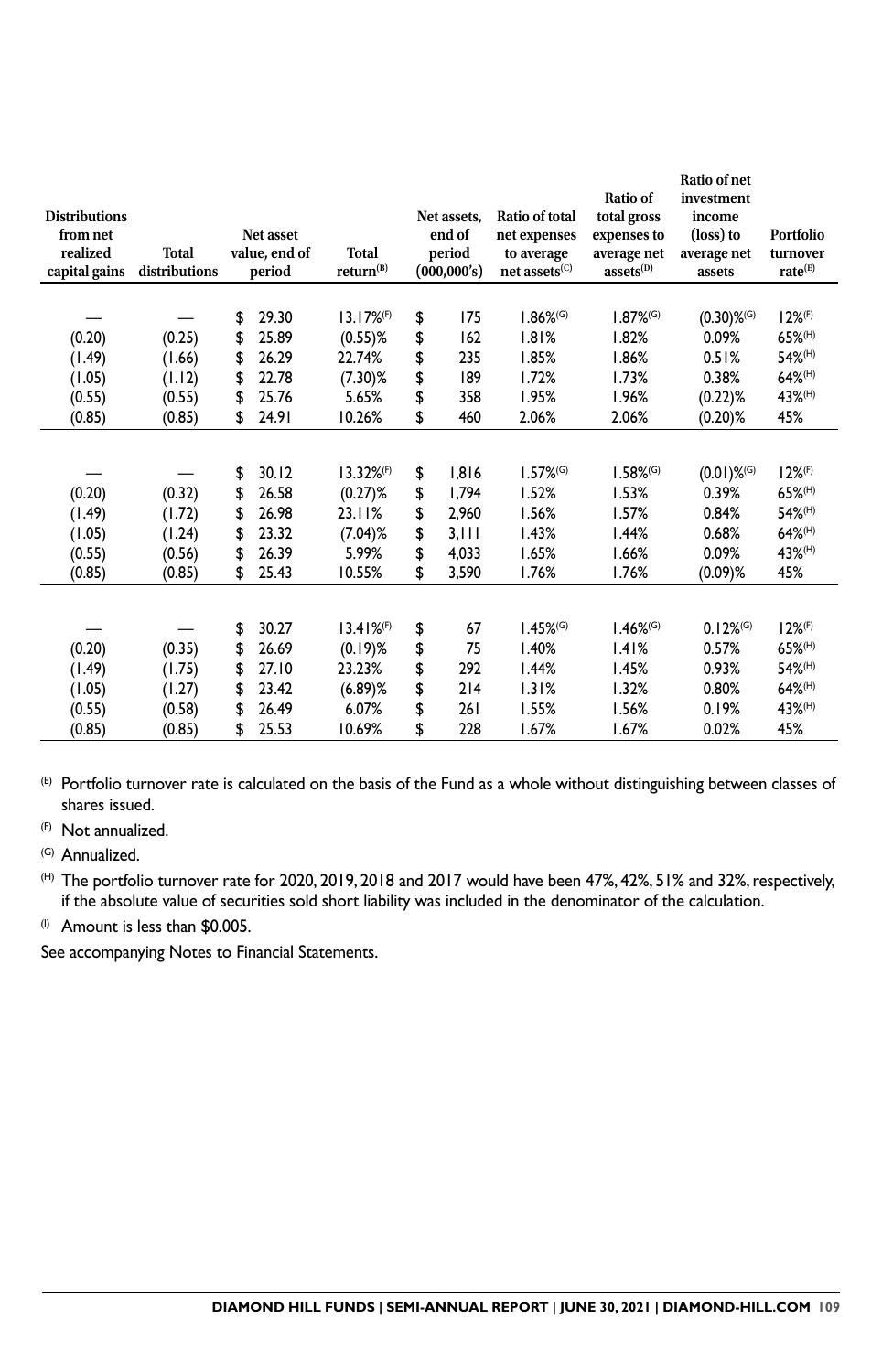## **Global Fund** Financial Highlights

#### Selected data for a share outstanding throughout the periods indicated

| Global Fund <sup>(A)</sup>                         | Net asset<br>value,<br>beginning of<br>period | Net<br>investment<br>income <sup>(B)</sup> | Net realized<br>and<br>unrealized<br>gains<br>(losses) on<br>investments | <b>Total from</b><br>investment<br>operations |
|----------------------------------------------------|-----------------------------------------------|--------------------------------------------|--------------------------------------------------------------------------|-----------------------------------------------|
| <b>Investor (formerly Class A)</b>                 |                                               |                                            |                                                                          |                                               |
| For the six months ended June 30, 2021 (Unaudited) | 15.16                                         | 0.07                                       | .62                                                                      | 1.69                                          |
| For the year ended December 31, 2020               | 15.05                                         | 0.08                                       | 0.12                                                                     | 0.20                                          |
| For the year ended December 31, 2019               | 11.67                                         | 0.16                                       | 3.34                                                                     | 3.50                                          |
| For the year ended December 31, 2018               | \$14.42                                       | 0.11                                       | (2.14)                                                                   | (2.03)                                        |
| Class I                                            |                                               |                                            |                                                                          |                                               |
| For the six months ended June 30, 2021 (Unaudited) | 15.23                                         | 0.10                                       | 1.61                                                                     | 1.71                                          |
| For the year ended December 31, 2020               | 15.08                                         | 0.10                                       | 0.15                                                                     | 0.25                                          |
| For the year ended December 31, 2019               | 11.69                                         | 0.15                                       | 3.40                                                                     | 3.55                                          |
| For the year ended December 31, 2018               | \$14.42                                       | 0.15                                       | (2.14)                                                                   | (1.99)                                        |
| <b>Class Y</b>                                     |                                               |                                            |                                                                          |                                               |
| For the six months ended June 30, 2021 (Unaudited) | \$15.23                                       | 0.11                                       | 1.61                                                                     | 1.72                                          |
| For the year ended December 31, 2020               | \$15.10                                       | 0.12                                       | 0.15                                                                     | 0.27                                          |
| For the year ended December 31, 2019               | 11.70                                         | 0.19                                       | 3.38                                                                     | 3.57                                          |
| For the year ended December 31, 2018               | \$14.42                                       | 0.16                                       | (2.14)                                                                   | (1.98)                                        |

(A) Inception date of the Fund is December 29, 2017. Fund commenced public offering on January 2, 2018.

(B) Net investment income per share has been calculated using the average daily shares outstanding during the period.

(C) Total returns shown exclude the effect of applicable sales charges for periods prior to June 30, 2021.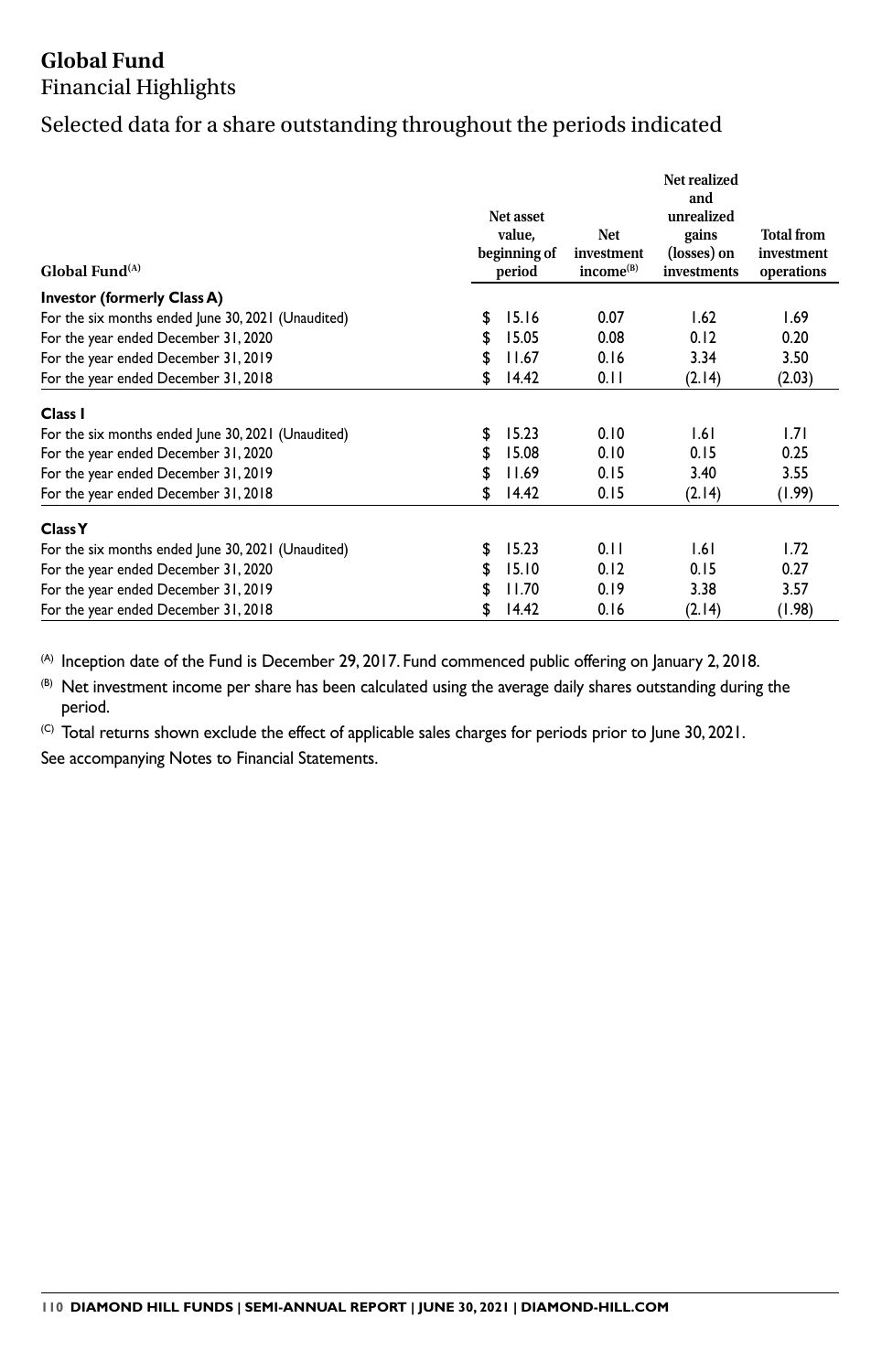| Dividends<br>from net<br>investment<br>income | <b>Distributions</b><br>from net<br>realized | Total<br>capital gains distributions | Net asset<br>value, end of<br>period | Total<br>return <sup>(C)</sup> |      | Net assets,<br>end of<br>period<br>(000's) | Ratio of total investment<br>net expenses income to<br>to average<br>net assets | Ratio of net<br>average net<br>assets | Portfolio<br>turnover<br>$rate^{(D)}$ |
|-----------------------------------------------|----------------------------------------------|--------------------------------------|--------------------------------------|--------------------------------|------|--------------------------------------------|---------------------------------------------------------------------------------|---------------------------------------|---------------------------------------|
|                                               |                                              |                                      |                                      |                                |      |                                            |                                                                                 |                                       |                                       |
| –                                             | –                                            |                                      | 16.85                                | $11.15%$ <sup>(E)</sup>        | - \$ | 126                                        | $1.13%$ <sup>(F)</sup>                                                          | $0.89\%$ <sup>(F)</sup>               | $23%$ <sup>(E)</sup>                  |
| (0.09)                                        | $\overline{\phantom{m}}$                     | (0.09)                               | 15.16                                | 1.35%                          |      | 160                                        | I.I3%                                                                           | 0.59%                                 | 110%                                  |
| (0.12)                                        |                                              | (0.12)                               | 15.05                                | 29.96%                         |      | 111                                        | I.I5%                                                                           | 1.18%                                 | 29%                                   |
| (0.05)                                        | (0.67)                                       | (0.72)                               | l I.67                               | $(14.91)\%$                    |      | 66                                         | I.I8%                                                                           | 0.86%                                 | 84%                                   |
|                                               |                                              |                                      | 16.94                                | $11.23%$ <sup>(E)</sup>        |      | 2,178                                      | $0.84\%$ <sup>(F)</sup>                                                         | $1.20%$ <sup>(F)</sup>                | $23%$ <sup>(E)</sup>                  |
| (0.10)                                        |                                              | (0.10)                               | 15.23                                | 1.66%                          |      | 2,218                                      | 0.84%                                                                           | 0.78%                                 | 110%                                  |
|                                               |                                              |                                      | 15.08                                | 30.34%                         |      | 6,216                                      | 0.86%                                                                           | 1.10%                                 | 29%                                   |
| (0.16)                                        | $\overline{\phantom{0}}$                     | (0.16)                               |                                      |                                |      |                                            |                                                                                 |                                       |                                       |
| (0.07)                                        | (0.67)                                       | (0.74)                               | 11.69                                | $(14.66)\%$                    |      | 4,440                                      | 0.89%                                                                           | 1.09%                                 | 84%                                   |
|                                               |                                              |                                      |                                      |                                |      |                                            |                                                                                 |                                       |                                       |
|                                               |                                              |                                      | 16.95                                | $11.29%$ <sup>(E)</sup>        |      | 14,632                                     | $0.72%$ <sup>(F)</sup>                                                          | $1.33%$ <sup>(F)</sup>                | $23%$ <sup>(E)</sup>                  |
| (0.14)                                        |                                              | (0.14)                               | 15.23                                | 1.77%                          |      | 13,777                                     | 0.72%                                                                           | 0.95%                                 | 110%                                  |
| (0.17)                                        | $\overline{\phantom{m}}$                     | (0.17)                               | 15.10                                | 30.54%                         |      | 15,528                                     | 0.74%                                                                           | 1.37%                                 | 29%                                   |
| (0.07)                                        | (0.67)                                       | (0.74)                               | 11.70                                | $(14.55)\%$                    |      | 10,214                                     | 0.77%                                                                           | 1.24%                                 | 84%                                   |
|                                               |                                              |                                      |                                      |                                |      |                                            |                                                                                 |                                       |                                       |

 $^{(D)}$  Portfolio turnover rate is calculated on the basis of the Fund as a whole without distinguishing between classes of shares issued.

(E) Not annualized.

(F) Annualized.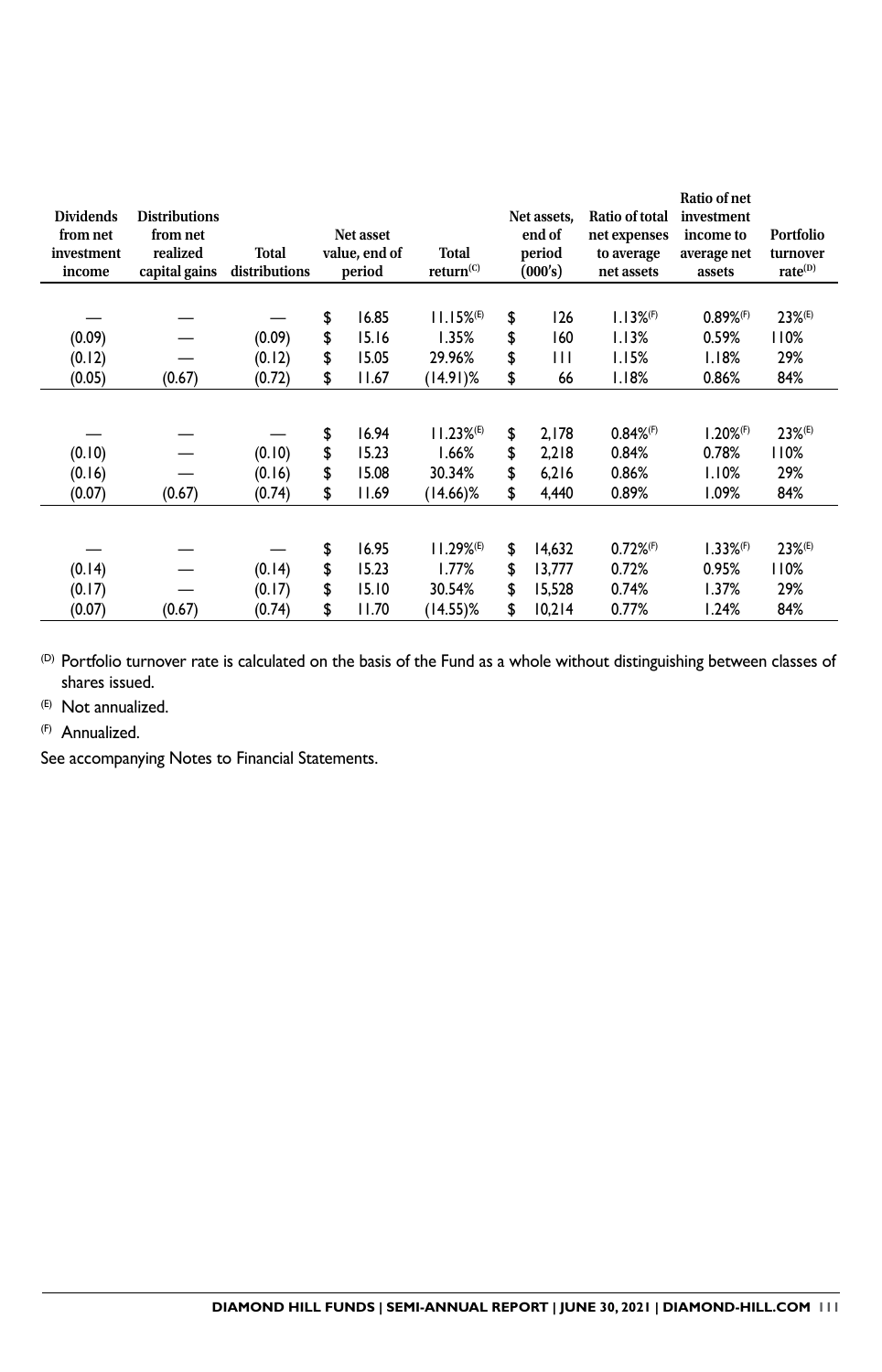## **International Fund**

## Financial Highlights

#### Selected data for a share outstanding throughout the periods indicated

| International Fund <sup>(A)</sup>                  | Net asset<br>value,<br>beginning of<br>period | <b>Net</b><br>investment<br>income <sup>(B)</sup> | Net realized<br>and<br>unrealized<br>gains on<br>investments | <b>Total from</b><br>investment<br>operations |
|----------------------------------------------------|-----------------------------------------------|---------------------------------------------------|--------------------------------------------------------------|-----------------------------------------------|
| <b>Investor (formerly Class A)</b>                 |                                               |                                                   |                                                              |                                               |
| For the six months ended June 30, 2021 (Unaudited) | \$15.48                                       | 0.13                                              | 2.14                                                         | 2.27                                          |
| For the year ended December 31, 2020               | 14.67                                         | 0.05                                              | 0.90                                                         | 0.95                                          |
| For the period ended December 31, 2019             | \$13.55                                       | 0.02                                              | 1.15                                                         | 1.17                                          |
| Class I                                            |                                               |                                                   |                                                              |                                               |
| For the six months ended June 30, 2021 (Unaudited) | \$15.51                                       | 0.15                                              | 2.15                                                         | 2.30                                          |
| For the year ended December 31, 2020               | 14.69                                         | 0.09                                              | 0.90                                                         | 0.99                                          |
| For the period ended December 31, 2019             | 13.55                                         | 0.04                                              | 1.15                                                         | 1.19                                          |
| Class Y                                            |                                               |                                                   |                                                              |                                               |
| For the six months ended June 30, 2021 (Unaudited) | \$15.51                                       | 0.16                                              | 2.16                                                         | 2.32                                          |
| For the year ended December 31, 2020               | 14.69                                         | 0.11                                              | 0.89                                                         | 1.00                                          |
| For the period ended December 31, 2019             | 13.55                                         | 0.05                                              | 1.15                                                         | 1.20                                          |

(A) Inception date of the Fund is June 28, 2019. Fund commenced public offering and operations on July 1, 2019.

(B) Net investment income per share has been calculated using the average daily shares outstanding during the period.

(C) Total returns shown exclude the effect of applicable sales charges for periods prior to June 30, 2021.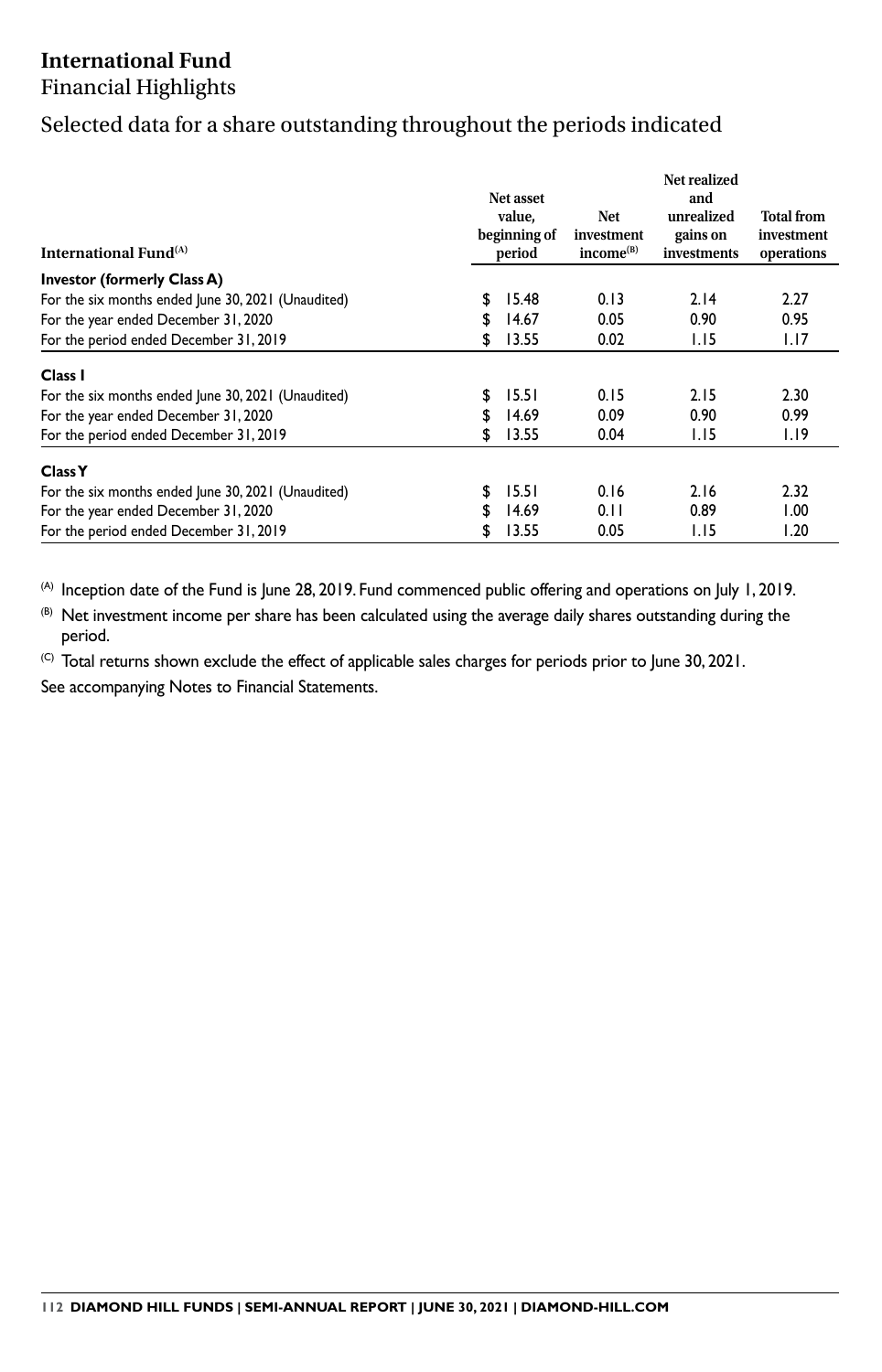| $1.50\%$ <sup>(F)</sup><br>$14.66\%$ <sup>(E)</sup><br>413<br>$1.14%$ <sup>(F)</sup><br>$23%$ <sup>(E)</sup><br>\$17.75<br>6.48%<br>338<br>1.14%<br>0.43%<br>(0.06)<br>\$15.48<br>49%<br>(0.08)<br>(0.14)<br>$8.64\%$ <sup>(E)</sup><br>$1.21\%$ <sup>(F)</sup><br>$0.25%$ <sup>(F)</sup><br>$8%^{(E)}$<br>(0.04)<br>(0.05)<br>(0.01)<br>\$14.67<br>45<br>17.81<br>$14.83\%$ <sup>(E)</sup><br>4.879<br>$0.85\%$ <sup>(F)</sup><br>$1.75%$ <sup>(F)</sup><br>$23%$ <sup>(E)</sup><br>\$15.51<br>3,913<br>0.85%<br>0.74%<br>49%<br>(0.09)<br>(0.08)<br>(0.17)<br>6.74%<br>3,828<br>$0.61\%$ <sup>(F)</sup><br>$8.80\%$ <sup>(E)</sup><br>$0.92\%$ <sup>(F)</sup><br>$8%^{(E)}$<br>(0.04)<br>\$14.69<br>(0.01)<br>(0.05)<br>$1.86\%$ <sup>(F)</sup><br>\$17.83<br>\$15,587<br>$0.73%$ <sup>(F)</sup><br>$23%$ <sup>(E)</sup><br>$14.96\%$ <sup>(E)</sup><br>0.87%<br>\$15.51<br>6.81%<br>0.73%<br>49%<br>(0.10)<br>(0.08)<br>(0.18)<br>12,616 | Dividends<br><b>Distributions</b><br>from net<br>from net<br>realized<br>investment<br>capital gains distributions<br>income | Total  | Net asset<br>value, end of<br>period | Total<br>return <sup>(C)</sup> | Net assets,<br>end of<br>period<br>(000's) | Ratio of total<br>net expenses income to<br>to average<br>net assets | Ratio of net<br>investment<br>average net<br>assets | Portfolio<br>turnover<br>rate <sup>(D)</sup> |
|---------------------------------------------------------------------------------------------------------------------------------------------------------------------------------------------------------------------------------------------------------------------------------------------------------------------------------------------------------------------------------------------------------------------------------------------------------------------------------------------------------------------------------------------------------------------------------------------------------------------------------------------------------------------------------------------------------------------------------------------------------------------------------------------------------------------------------------------------------------------------------------------------------------------------------------------|------------------------------------------------------------------------------------------------------------------------------|--------|--------------------------------------|--------------------------------|--------------------------------------------|----------------------------------------------------------------------|-----------------------------------------------------|----------------------------------------------|
|                                                                                                                                                                                                                                                                                                                                                                                                                                                                                                                                                                                                                                                                                                                                                                                                                                                                                                                                             |                                                                                                                              |        |                                      |                                |                                            |                                                                      |                                                     |                                              |
|                                                                                                                                                                                                                                                                                                                                                                                                                                                                                                                                                                                                                                                                                                                                                                                                                                                                                                                                             |                                                                                                                              |        |                                      |                                |                                            |                                                                      |                                                     |                                              |
|                                                                                                                                                                                                                                                                                                                                                                                                                                                                                                                                                                                                                                                                                                                                                                                                                                                                                                                                             |                                                                                                                              |        |                                      |                                |                                            |                                                                      |                                                     |                                              |
|                                                                                                                                                                                                                                                                                                                                                                                                                                                                                                                                                                                                                                                                                                                                                                                                                                                                                                                                             |                                                                                                                              |        |                                      |                                |                                            |                                                                      |                                                     |                                              |
|                                                                                                                                                                                                                                                                                                                                                                                                                                                                                                                                                                                                                                                                                                                                                                                                                                                                                                                                             |                                                                                                                              |        |                                      |                                |                                            |                                                                      |                                                     |                                              |
|                                                                                                                                                                                                                                                                                                                                                                                                                                                                                                                                                                                                                                                                                                                                                                                                                                                                                                                                             |                                                                                                                              |        |                                      |                                |                                            |                                                                      |                                                     |                                              |
|                                                                                                                                                                                                                                                                                                                                                                                                                                                                                                                                                                                                                                                                                                                                                                                                                                                                                                                                             |                                                                                                                              |        |                                      |                                |                                            |                                                                      |                                                     |                                              |
|                                                                                                                                                                                                                                                                                                                                                                                                                                                                                                                                                                                                                                                                                                                                                                                                                                                                                                                                             |                                                                                                                              |        |                                      |                                |                                            |                                                                      |                                                     |                                              |
|                                                                                                                                                                                                                                                                                                                                                                                                                                                                                                                                                                                                                                                                                                                                                                                                                                                                                                                                             |                                                                                                                              |        |                                      |                                |                                            |                                                                      |                                                     |                                              |
|                                                                                                                                                                                                                                                                                                                                                                                                                                                                                                                                                                                                                                                                                                                                                                                                                                                                                                                                             |                                                                                                                              |        |                                      |                                |                                            |                                                                      |                                                     |                                              |
|                                                                                                                                                                                                                                                                                                                                                                                                                                                                                                                                                                                                                                                                                                                                                                                                                                                                                                                                             |                                                                                                                              |        |                                      |                                |                                            |                                                                      |                                                     |                                              |
|                                                                                                                                                                                                                                                                                                                                                                                                                                                                                                                                                                                                                                                                                                                                                                                                                                                                                                                                             | (0.05)<br>(0.01)                                                                                                             | (0.06) | \$14.69                              | $8.85\%$ <sup>(E)</sup>        | 9,616                                      | $0.80\%$ <sup>(F)</sup>                                              | $0.70\%$ <sup>(F)</sup>                             | $8%^{(E)}$                                   |

 $^{(D)}$  Portfolio turnover rate is calculated on the basis of the Fund as a whole without distinguishing between classes of shares issued.

(E) Not annualized.

(F) Annualized.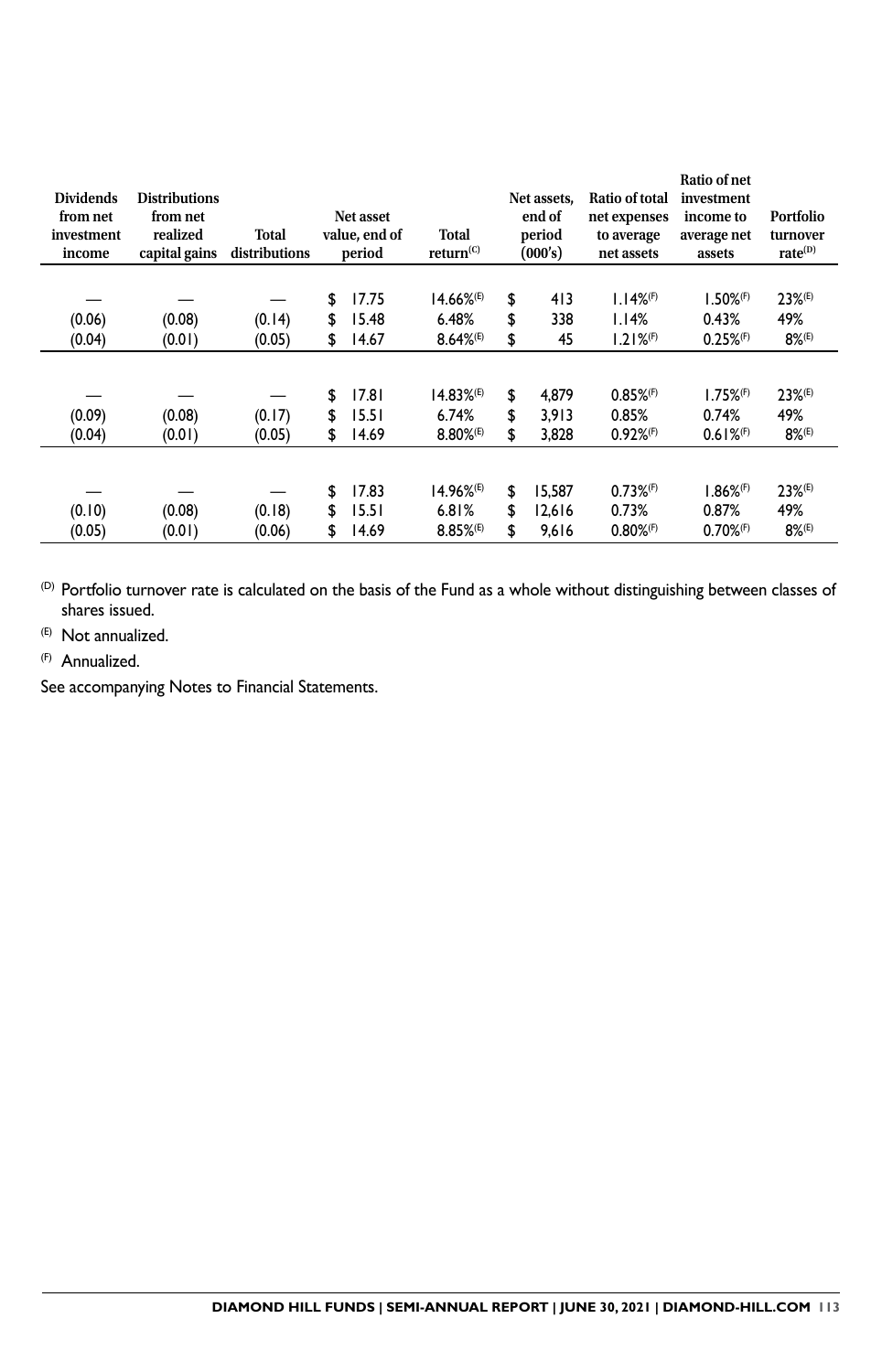#### **Short Duration Securitized Bond Fund**

## Financial Highlights

#### Selected data for a share outstanding throughout the periods indicated

| Short Duration Securitized Bond Fund <sup>(A)</sup> |     | Net asset<br>value,<br>beginning of<br>period | <b>Net</b><br>investment<br>income <sup>(B)</sup> | Net realized<br>and<br>unrealized<br>gains<br>(losses) on<br>investments | <b>Total from</b><br>investment<br>operations |
|-----------------------------------------------------|-----|-----------------------------------------------|---------------------------------------------------|--------------------------------------------------------------------------|-----------------------------------------------|
| <b>Investor (formerly Class A)</b>                  |     |                                               |                                                   |                                                                          |                                               |
| For the six months ended June 30, 2021 (Unaudited)  |     | 10.09                                         | 0.12                                              | 0.10                                                                     | 0.22                                          |
| For the year ended December 31, 2020                |     | 10.11                                         | 0.26                                              | 0.02                                                                     | 0.28                                          |
| For the year ended December 31, 2019                |     | 10.05                                         | 0.38                                              | 0.06                                                                     | 0.44                                          |
| For the year ended December 31, 2018                |     | 10.11                                         | 0.33                                              | (0.04)                                                                   | 0.29                                          |
| For the year ended December 31, 2017                |     | 10.04                                         | 0.30                                              | 0.09                                                                     | 0.39                                          |
| For the period ended December 31, 2016              | \$. | 10.00                                         | 0.09                                              | 0.03                                                                     | 0.12                                          |
|                                                     |     |                                               |                                                   |                                                                          |                                               |
| Class I                                             |     |                                               |                                                   |                                                                          |                                               |
| For the six months ended June 30, 2021 (Unaudited)  |     | 10.09                                         | 0.14                                              | 0.09                                                                     | 0.23                                          |
| For the year ended December 31, 2020                |     | 10.12                                         | 0.28                                              | 0.02                                                                     | 0.30                                          |
| For the year ended December 31, 2019                |     | 10.05                                         | 0.41                                              | 0.07                                                                     | 0.48                                          |
| For the year ended December 31, 2018                |     | 10.11                                         | 0.36                                              | (0.04)                                                                   | 0.32                                          |
| For the year ended December 31, 2017                |     | 10.03                                         | 0.33                                              | 0.10                                                                     | 0.43                                          |
| For the period ended December 31, 2016              | S.  | 10.00                                         | 0.10                                              | 0.03                                                                     | 0.13                                          |
| Class Y                                             |     |                                               |                                                   |                                                                          |                                               |
| For the six months ended June 30, 2021 (Unaudited)  |     | 10.10                                         | 0.14                                              | 0.09                                                                     | 0.23                                          |
| For the year ended December 31, 2020                |     | 10.12                                         | 0.30                                              | 0.02                                                                     | 0.32                                          |
| For the year ended December 31, 2019                |     | 10.06                                         | 0.42                                              | 0.06                                                                     | 0.48                                          |
| For the year ended December 31, 2018                |     | 10.11                                         | 0.38                                              | (0.04)                                                                   | 0.34                                          |
| For the year ended December 31, 2017                |     | 10.03                                         | 0.34                                              | 0.10                                                                     | 0.44                                          |
| For the period ended December 31, 2016              |     | 10.00                                         | 0.11                                              | 0.02                                                                     | 0.13                                          |

(A) Inception date of the Fund is July 5, 2016. Fund commenced operations on July 5, 2016.

(B) Net investment income per share has been calculated using the average daily shares outstanding during the period.

(C) Total returns shown exclude the effect of applicable sales charges for periods prior to June 30, 2021. See accompanying Notes to Financial Statements.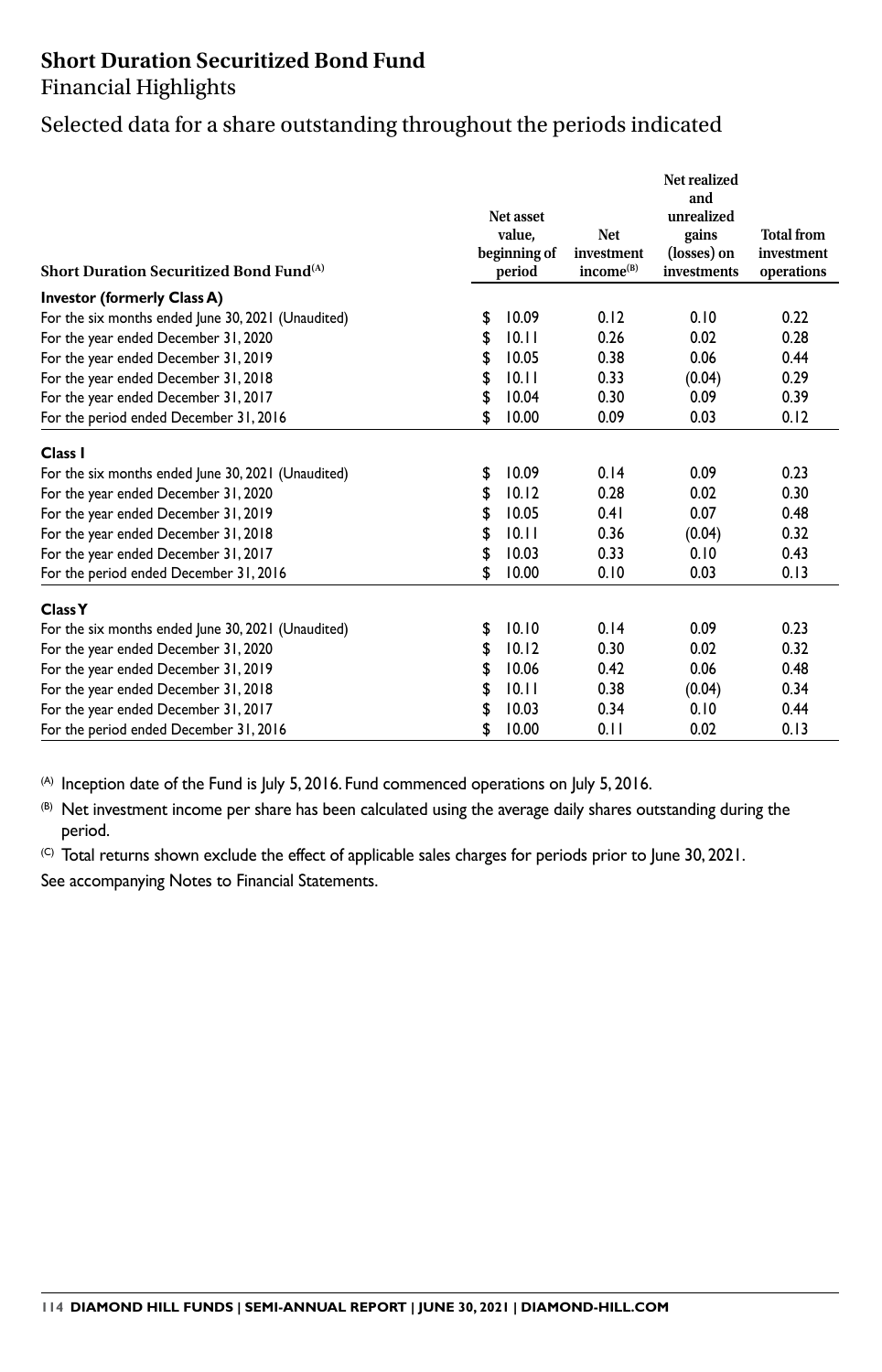| Ratio of net                                                                                            |           |                                           |                             |                  |
|---------------------------------------------------------------------------------------------------------|-----------|-------------------------------------------|-----------------------------|------------------|
| Ratio of total<br>investment<br>Net assets,                                                             |           |                                           | <b>Distributions</b>        | <b>Dividends</b> |
| Net asset<br>end of<br>income to<br>net expenses                                                        |           |                                           | from net                    | from net         |
| value, end of<br><b>Total</b><br>period<br>average net<br>to average                                    | Total     |                                           | realized                    | investment       |
| return <sup>(C)</sup><br>(000's)<br>period<br>net assets<br>assets                                      |           |                                           | capital gains distributions | income           |
|                                                                                                         |           |                                           |                             |                  |
| $2.43%$ <sup>(F)</sup><br>$2.15%$ <sup>(E)</sup><br>$0.81\%$ <sup>(F)</sup><br>\$10.18<br>43,417<br>-SS | (0.13)    |                                           |                             | (0.13)           |
| 2.87%<br>2.68%<br>10.09<br>47,059<br>0.82%                                                              | (0.30)    |                                           | —                           | (0.30)           |
| 4.44%<br>55,727<br>0.82%<br>3.72%<br>\$10.11                                                            | (0.38)    |                                           | $(0.00)^{(G)}$              | (0.38)           |
| 2.88%<br>18,789<br>3.30%<br>10.05<br>0.81%                                                              | (0.35)    |                                           | (0.01)                      | (0.34)           |
| 3.97%<br>0.83%<br>3.03%<br>10.11<br>20,511                                                              | (0.32)    |                                           | (0.01)                      | (0.31)           |
| $1.19%$ <sup>(E)</sup><br>222<br>$1.12%$ <sup>(F)</sup><br>$0.83\%$ <sup>(F)</sup><br>10.04             | (0.08)    |                                           |                             | (0.08)           |
|                                                                                                         |           |                                           |                             |                  |
|                                                                                                         |           |                                           |                             |                  |
| 2.70%(F)<br>$2.31\%$ <sup>(E)</sup><br>$0.52%$ <sup>(F)</sup><br>\$1,148,112<br>10.18<br>s.             | (0.14)    |                                           | —                           | (0.14)           |
| 3.08%<br>\$897,232<br>0.53%<br>2.93%<br>10.09                                                           | (0.33)    |                                           | —                           | (0.33)           |
| 4.85%<br>\$525,994<br>0.53%<br>4.00%<br>10.12                                                           | (0.41)    |                                           | $(0.00)^{(G)}$              | (0.41)           |
| 3.18%<br>3.62%<br>10.05<br>\$ 308,341<br>0.52%                                                          | (0.38)    |                                           | (0.01)                      | (0.37)           |
| 4.33%<br>3.29%<br>10.11<br>61,136<br>0.53%                                                              | (0.35)    |                                           | (0.01)                      | (0.34)           |
| $1.32%$ <sup>(F)</sup><br>$1.26%$ <sup>(E)</sup><br>14,707<br>$0.53\%$ <sup>(F)</sup><br>10.03<br>\$    | (0.10)    |                                           | —                           | (0.10)           |
|                                                                                                         |           |                                           |                             |                  |
|                                                                                                         |           |                                           |                             |                  |
| $2.27%$ <sup>(E)</sup><br>$0.40\%$ <sup>(F)</sup><br>2.86%(F)<br>\$153,487<br>\$10.18                   | 0.15      |                                           | —                           | (0.15)           |
| 3.29%<br>10.10<br>\$188,175<br>0.41%<br>3.09%                                                           | (0.34)    |                                           |                             | (0.34)           |
| 4.84%<br>10.12<br>226,938<br>0.41%<br>4.09%                                                             | (0.42)    |                                           | $(0.00)^{(G)}$              | (0.42)           |
| 3.38%<br>3.72%<br>10.06<br>\$252,137<br>0.40%                                                           | (0.39)    |                                           | (0.01)                      | (0.38)           |
| 4.43%<br>0.43%<br>3.33%<br>10.11<br>231,290                                                             | (0.36)    |                                           | (0.01)                      | (0.35)           |
| $0.44\%$ <sup>(F)</sup><br>$1.25%$ <sup>(F)</sup>                                                       | \$182,527 | $1.29%$ <sup>(E)</sup><br>(0.10)<br>10.03 |                             | (0.10)           |

 $^{(D)}$  Portfolio turnover rate is calculated on the basis of the Fund as a whole without distinguishing between classes of shares issued.

(E) Not annualized.

(F) Annualized.

(G) Amount is less than \$0.005.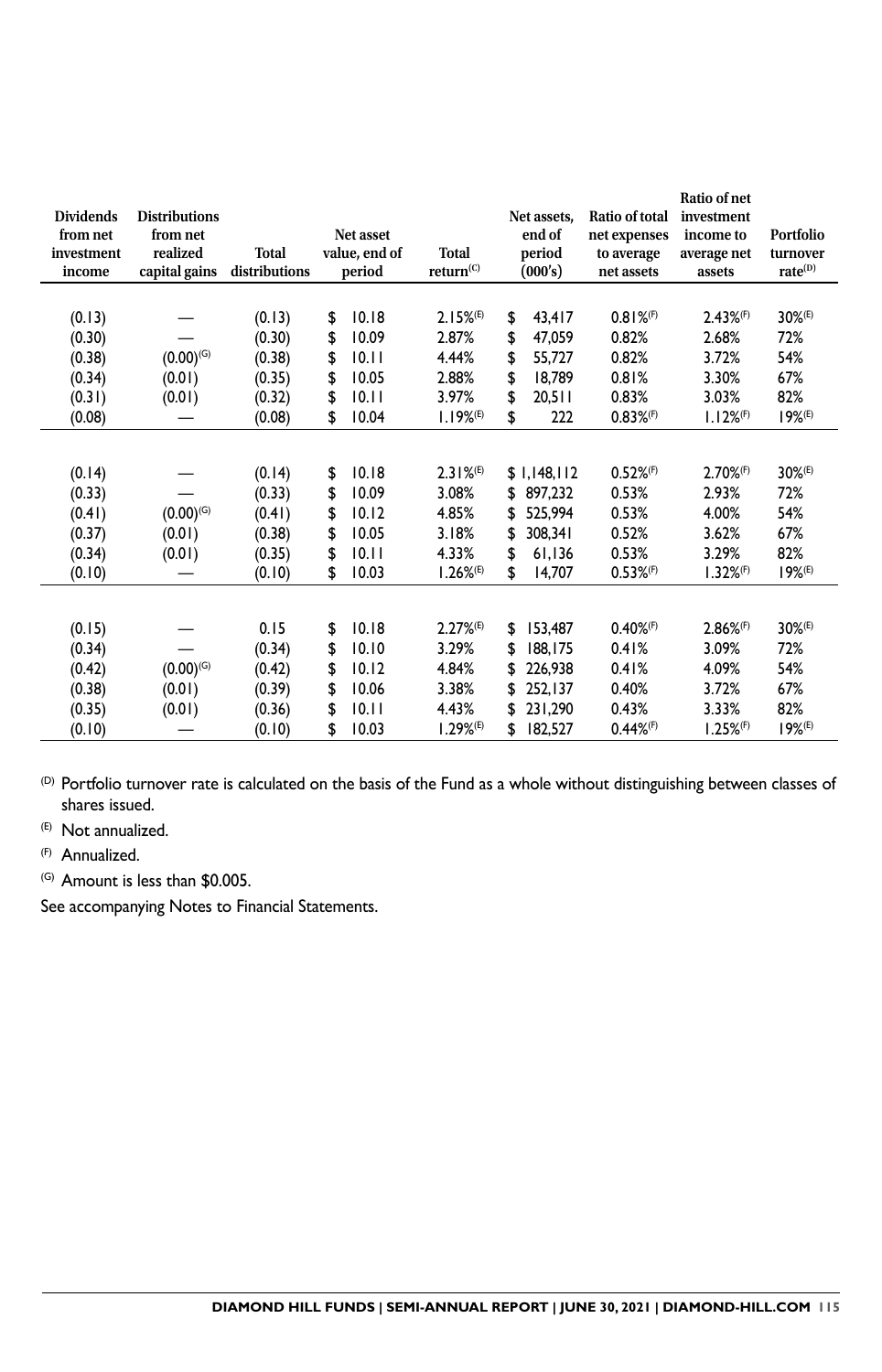#### **Core Bond Fund** Financial Highlights

#### Selected data for a share outstanding throughout the periods indicated

| Core Bond Fund <sup>(A)</sup>                                                              | Net asset<br>value,<br>beginning of<br>period | <b>Net</b><br>investment<br>income <sup>(B)</sup> | Net realized<br>and<br>unrealized<br>gains<br>(losses) on<br>investments | <b>Total from</b><br>investment<br>operations |
|--------------------------------------------------------------------------------------------|-----------------------------------------------|---------------------------------------------------|--------------------------------------------------------------------------|-----------------------------------------------|
| <b>Investor (formerly Class A)</b>                                                         |                                               |                                                   |                                                                          |                                               |
| For the six months ended June 30, 2021 (Unaudited)                                         | 10.74                                         | 0.10                                              | (0.22)                                                                   | (0.12)                                        |
| For the year ended December 31, 2020                                                       | 10.19                                         | 0.21                                              | 0.56                                                                     | 0.77                                          |
| For the year ended December 31, 2019                                                       | 9.71                                          | 0.24                                              | 0.49                                                                     | 0.73                                          |
| For the year ended December 31, 2018                                                       | 9.85                                          | 0.25                                              | (0.13)                                                                   | 0.12                                          |
| For the year ended December 31, 2017                                                       | 9.70                                          | 0.21                                              | 0.16                                                                     | 0.37                                          |
| For the period ended December 31, 2016                                                     | 10.00                                         | 0.07                                              | (0.28)                                                                   | (0.21)                                        |
| Class I                                                                                    |                                               |                                                   |                                                                          |                                               |
|                                                                                            | 10.74                                         | 0.11                                              |                                                                          | (0.11)                                        |
| For the six months ended June 30, 2021 (Unaudited)<br>For the year ended December 31, 2020 | 10.19                                         | 0.24                                              | (0.22)<br>0.56                                                           | 0.80                                          |
|                                                                                            | 9.71                                          | 0.26                                              | 0.50                                                                     | 0.76                                          |
| For the year ended December 31, 2019                                                       | 9.85                                          | 0.28                                              |                                                                          | 0.15                                          |
| For the year ended December 31, 2018                                                       | 9.70                                          | 0.24                                              | (0.13)                                                                   | 0.40                                          |
| For the year ended December 31, 2017                                                       |                                               |                                                   | 0.16                                                                     |                                               |
| For the period ended December 31, 2016                                                     | 10.00                                         | 0.09                                              | (0.30)                                                                   | (0.21)                                        |
| <b>Class Y</b>                                                                             |                                               |                                                   |                                                                          |                                               |
| For the six months ended June 30, 2021 (Unaudited)                                         | 10.75                                         | 0.12                                              | (0.23)                                                                   | (0.11)                                        |
| For the year ended December 31, 2020                                                       | 10.20                                         | 0.26                                              | 0.55                                                                     | 0.81                                          |
| For the year ended December 31, 2019                                                       | 9.71                                          | 0.28                                              | 0.50                                                                     | 0.78                                          |
| For the year ended December 31, 2018                                                       | 9.85                                          | 0.29                                              | (0.13)                                                                   | 0.16                                          |
| For the year ended December 31, 2017                                                       | 9.70                                          | 0.25                                              | 0.16                                                                     | 0.41                                          |
| For the period ended December 31, 2016                                                     | 10.00                                         | 0.09                                              | (0.30)                                                                   | (0.21)                                        |

(A) Inception date of the Fund is July 5, 2016. Fund commenced operations on July 5, 2016.

(B) Net investment income per share has been calculated using the average daily shares outstanding during the period.

(C) Total returns shown exclude the effect of applicable sales charges for periods prior to June 30, 2021. See accompanying Notes to Financial Statements.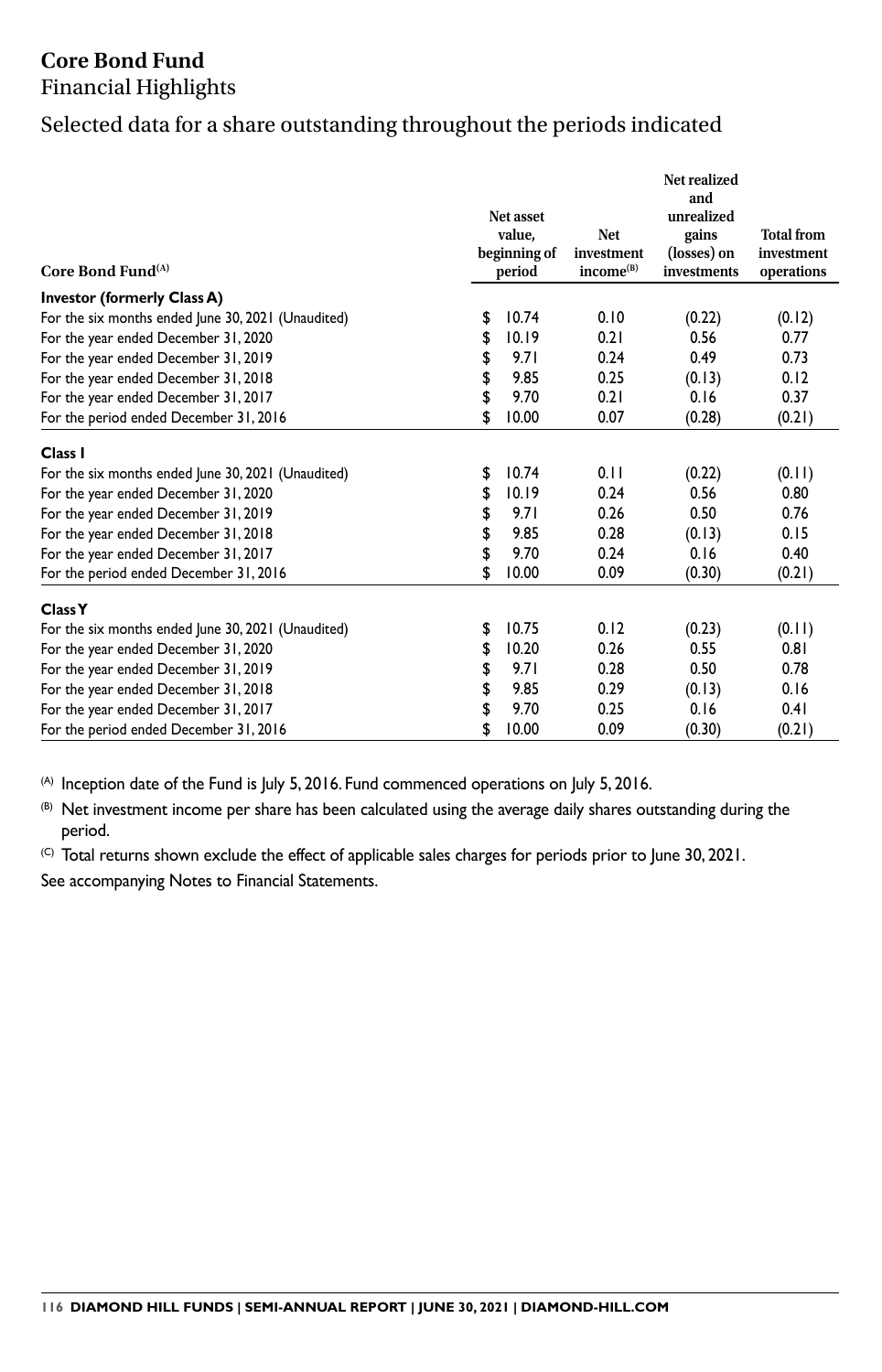|                        |                                  |                             |               |                           |      |                       | Ratio of                   | Ratio of net             |                             |
|------------------------|----------------------------------|-----------------------------|---------------|---------------------------|------|-----------------------|----------------------------|--------------------------|-----------------------------|
| Dividends              | <b>Distributions</b><br>from net |                             | Net asset     |                           |      | Net assets,<br>end of | total gross                | investment               | Portfolio                   |
| from net<br>investment | realized                         | Total                       | value, end of | <b>Total</b>              |      | period                | expenses to<br>average net | income to<br>average net | turnover                    |
| income                 |                                  | capital gains distributions | period        | return <sup>(C)</sup>     |      | (000's)               | assets                     | assets                   | rate <sup>(D)</sup>         |
|                        |                                  |                             |               |                           |      |                       |                            |                          |                             |
| (0.12)                 | —                                | (0.12)                      | \$<br>10.50   | $(1.12)\%$ <sup>(E)</sup> | £    | 32,953                | $0.76\%$ <sup>(F)</sup>    | $1.85%$ <sup>(F)</sup>   | $13%$ <sup>(E)</sup>        |
| (0.22)                 | —                                | (0.22)                      | \$10.74       | 7.60%                     |      | 17,024                | 0.76%                      | 1.98%                    | 28%                         |
| (0.25)                 | —                                | (0.25)                      | \$10.19       | 7.63%                     |      | 3,599                 | 0.77%                      | 2.43%                    | 29%                         |
| (0.26)                 | $\overline{\phantom{0}}$         | (0.26)                      | 9.71          | 1.28%                     |      | 2,976                 | 0.76%                      | 2.60%                    | 25%                         |
| (0.22)                 | —                                | (0.22)                      | 9.85          | 3.85%                     |      | 3,480                 | 0.78%                      | 2.10%                    | 35%                         |
| (0.09)                 | $\overline{\phantom{0}}$         | (0.09)                      | 9.70          | $(2.28) \%^{(E)}$         | ж    | 2,183                 | $0.78%$ <sup>(F)</sup>     | $0.87\%$ <sup>(F)</sup>  | $8\%$ <sup>(E)</sup>        |
|                        |                                  |                             |               |                           |      |                       |                            |                          |                             |
| (0.13)                 | $\overline{\phantom{0}}$         | (0.13)                      | \$<br>10.50   | $(0.99) \%^{(E)}$         |      | \$299,711             | $0.47\%$ <sup>(F)</sup>    | $2.16%$ <sup>(F)</sup>   | $13%$ <sup>(E)</sup>        |
| (0.25)                 | —                                | (0.25)                      | 10.74         | 7.94%                     |      | 260,365               | 0.47%                      | 2.28%                    | 28%                         |
| (0.28)                 | —                                | (0.28)                      | \$10.19       | 7.93%                     | \$.  | 66,174                | 0.48%                      | 2.61%                    | 29%                         |
| (0.29)                 | —                                | (0.29)                      | 9.71          | 1.59%                     |      | 14,574                | 0.47%                      | 2.92%                    | 25%                         |
| (0.25)                 | —                                | (0.25)                      | 9.85          | 4.17%                     |      | 9,604                 | 0.48%                      | 2.40%                    | 35%                         |
| (0.09)                 | —                                | (0.09)                      | 9.70          | $(2.14)\%$ <sup>(E)</sup> | \$   | 8,033                 | $0.49%$ <sup>(F)</sup>     | $1.02%$ <sup>(F)</sup>   | $8\%^{(E)}$                 |
|                        |                                  |                             |               |                           |      |                       |                            |                          |                             |
|                        |                                  |                             |               |                           |      |                       |                            |                          |                             |
| (0.14)                 | —                                | (0.14)                      | \$<br>10.50   | $(1.01)\%$ <sup>(E)</sup> | -\$  | 62,611                | $0.35\%$ <sup>(F)</sup>    | 2.28%(F)                 | $13%$ <sup>(E)</sup>        |
| (0.26)                 | —                                | (0.26)                      | 10.75         | 8.04%                     |      | 59,856                | 0.35%                      | 2.46%                    | 28%                         |
| (0.29)                 | —                                | (0.29)                      | 10.20         | 8.15%                     |      | 52,275                | 0.36%                      | 2.83%                    | 29%                         |
| (0.30)                 | —                                | (0.30)                      | 9.71          | 1.69%                     |      | 37,713                | 0.35%                      | 3.03%                    | 25%                         |
| (0.26)                 | —                                | (0.26)                      | 9.85          | 4.22%                     |      | 30,740                | 0.38%                      | 2.49%                    | 35%<br>$8\%$ <sup>(E)</sup> |
| (0.09)                 | —                                | (0.09)                      | 9.70          | $(2.11)\%$ <sup>(E)</sup> | - \$ | 29,468                | $0.39%$ <sup>(F)</sup>     | $1.00\%$ <sup>(F)</sup>  |                             |

(D) Portfolio turnover rate is calculated on the basis of the Fund as a whole without distinguishing between classes of shares issued.

(E) Not annualized.

(F) Annualized.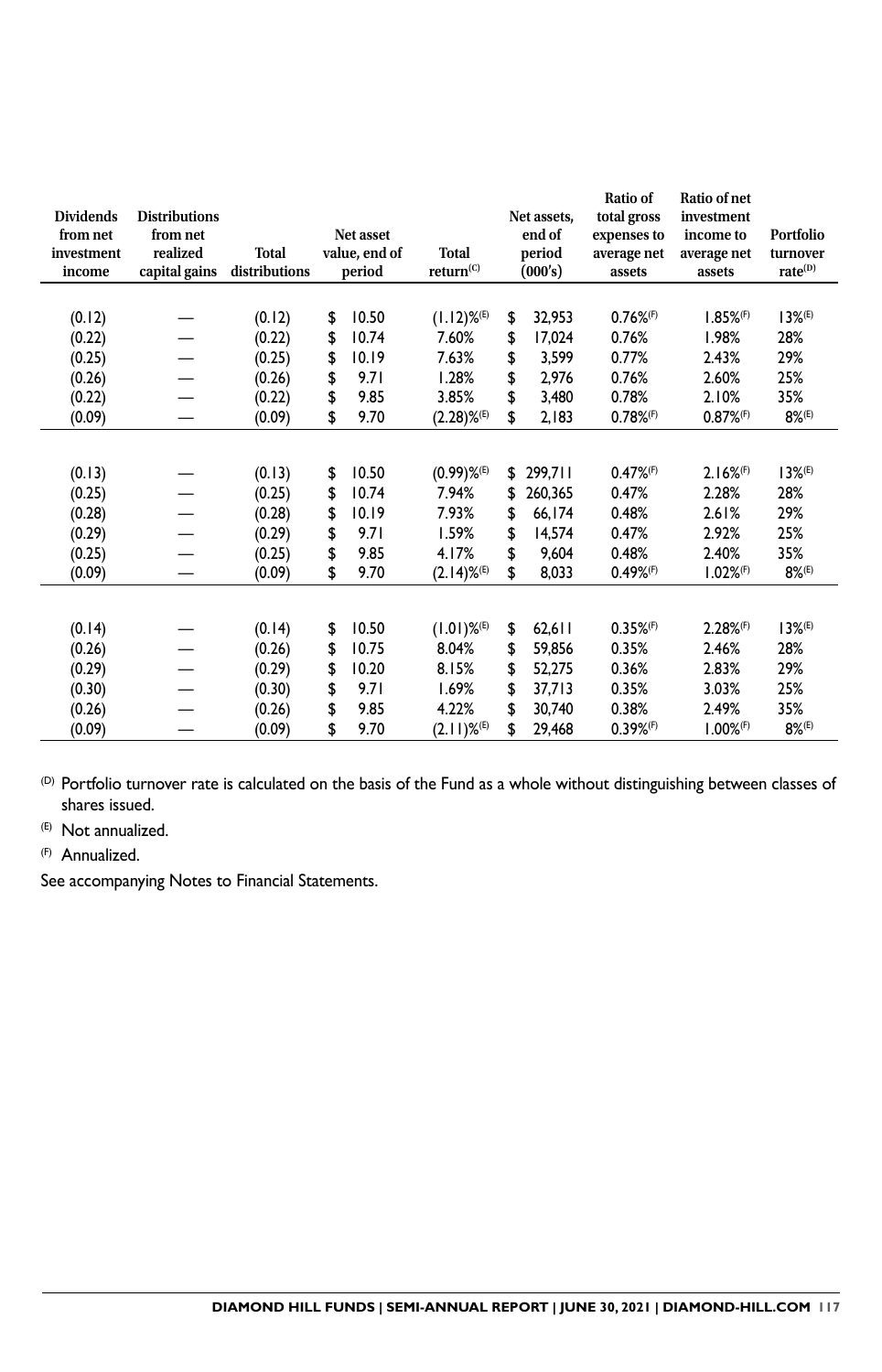#### **Corporate Credit Fund**

#### Financial Highlights

#### Selected data for a share outstanding throughout the periods indicated

|                                                    |              |                       | Net realized      |                   |                  |
|----------------------------------------------------|--------------|-----------------------|-------------------|-------------------|------------------|
|                                                    | Net asset    |                       | and<br>unrealized |                   | <b>Dividends</b> |
|                                                    | value.       | Net                   | gains             | <b>Total from</b> | from net         |
|                                                    | beginning of | investment            | (losses) on       | investment        | investment       |
| <b>Corporate Credit Fund</b>                       | period       | income <sup>(A)</sup> | investments       | operations        | income           |
| <b>Investor (formerly Class A)</b>                 |              |                       |                   |                   |                  |
| For the six months ended June 30, 2021 (Unaudited) | \$11.81      | 0.25                  | 0.06              | 0.31              | (0.26)           |
| For the year ended December 31, 2020               | 11.47        | 0.51                  | 0.53              | 1.04              | (0.53)           |
| For the year ended December 31, 2019               | 10.77        | 0.58                  | 0.78              | 1.36              | (0.57)           |
| For the year ended December 31, 2018               | 11.32        | 0.59                  | (0.56)            | 0.03              | (0.58)           |
| For the year ended December 31, 2017               | 11.13        | 0.58                  | 0.24              | 0.82              | (0.58)           |
| For the year ended December 31, 2016               | 10.53        | 0.63                  | 0.60              | 1.23              | (0.62)           |
| Class I                                            |              |                       |                   |                   |                  |
| For the six months ended June 30, 2021 (Unaudited) | \$11.77      | 0.27                  | 0.05              | 0.32              | (0.27)           |
| For the year ended December 31, 2020               | \$11.44      | 0.54                  | 0.52              | 1.06              | (0.56)           |
| For the year ended December 31, 2019               | 10.74        | 0.61                  | 0.79              | 1.40              | (0.61)           |
| For the year ended December 31, 2018               | 11.28        | 0.62                  | (0.54)            | 0.08              | (0.62)           |
| For the year ended December 31, 2017               | 11.09        | 0.61                  | 0.24              | 0.85              | (0.61)           |
| For the year ended December 31, 2016               | 10.50        | 0.66                  | 0.59              | 1.25              | (0.65)           |
| Class Y                                            |              |                       |                   |                   |                  |
| For the six months ended June 30, 2021 (Unaudited) | \$11.76      | 0.27                  | 0.06              | 0.33              | (0.28)           |
| For the year ended December 31, 2020               | \$11.43      | 0.55                  | 0.53              | 1.08              | (0.58)           |
| For the year ended December 31, 2019               | 10.73        | 0.62                  | 0.79              | .4                | (0.62)           |
| For the year ended December 31, 2018               | 11.27        | 0.64                  | (0.55)            | 0.09              | (0.63)           |
| For the year ended December 31, 2017               |              | 0.62                  | 0.24              | 0.86              | (0.63)           |
|                                                    | 11.09        |                       |                   |                   |                  |

(A) Net investment income per share has been calculated using the average daily shares outstanding during the period.

(B) Total returns shown exclude the effect of applicable sales charges for periods prior to June 30, 2021.

 $<sup>(C)</sup>$  The Fund's adviser has contractually agreed to waive fees in the pro-rata amount of the management fee charged</sup> by the underlying Diamond Hill Fund on each Fund's investment in such other Diamond Hill Fund. If such fee waiver had not occurred, the ratios would have been as indicated.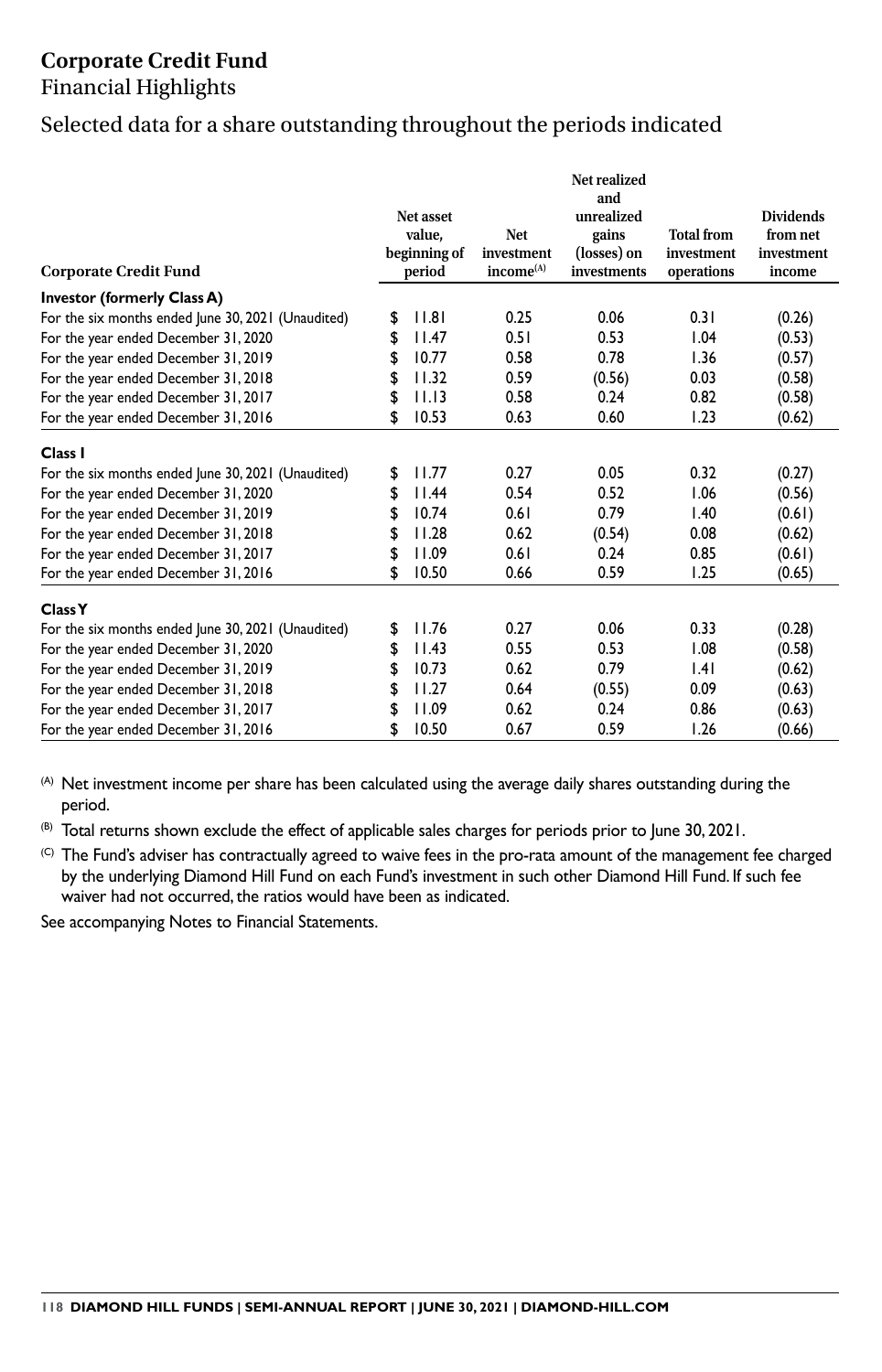|                                |               |               |                         |               |                         | Ratio of                | Ratio of net |                     |
|--------------------------------|---------------|---------------|-------------------------|---------------|-------------------------|-------------------------|--------------|---------------------|
| <b>Distributions</b>           |               |               |                         | Net assets,   | Ratio of total          | total gross             | investment   |                     |
| from net                       |               | Net asset     |                         | end of        | net expenses            | expenses to             | income to    | Portfolio           |
| realized                       | <b>Total</b>  | value, end of | Total                   | period        | to average              | average net             | average net  | turnover            |
| capital gains                  | distributions | period        | return <sup>(B)</sup>   | (000's)       | net assets              | assets ${}^{(C)}$       | assets       | rate <sup>(D)</sup> |
|                                |               |               |                         |               |                         |                         |              |                     |
| —                              | (0.26)        | \$11.86       | $2.62%$ <sup>(E)</sup>  | 219,416       | $0.91\%$ <sup>(F)</sup> | $0.91\%$ <sup>(F)</sup> | 4.28%(F)     | 73%(E)              |
| (0.17)                         | (0.70)        | \$11.81       | 9.49%                   | \$161,659     | 0.91%                   | 0.91%                   | 4.51%        | 173%                |
| (0.09)                         | (0.66)        | 11.47         | 12.85%                  | 120,014       | 0.90%                   | 0.92%                   | 5.05%        | 132%                |
|                                | (0.58)        | 10.77         | 0.25%                   | 69,363        | 0.90%                   | 0.91%                   | 5.30%        | 112%                |
| (0.05)                         | (0.63)        | \$11.32       | 7.56%                   | 64,204        | 0.92%                   | 0.93%                   | 5.07%        | 83%                 |
| (0.01)                         | (0.63)        | \$11.13       | 11.94%                  | 71,075        | 0.93%                   | 0.93%                   | 5.72%        | 119%                |
|                                |               |               |                         |               |                         |                         |              |                     |
|                                |               |               |                         |               |                         |                         |              |                     |
|                                | (0.27)        | \$11.82       | 2.79% <sup>(E)</sup>    | \$1,942,577   | $0.62%$ <sup>(F)</sup>  | $0.62%$ <sup>(F)</sup>  | 4.56%(F)     | 73% <sup>(E)</sup>  |
| (0.17)                         | (0.73)        | 11.77<br>\$   | 9.74%                   | \$1,724,397   | 0.62%                   | 0.62%                   | 4.79%        | 173%                |
| (0.09)                         | (0.70)        | \$11.44       | 13.20%                  | \$911,514     | 0.61%                   | 0.63%                   | 5.36%        | 132%                |
| $\qquad \qquad \longleftarrow$ | (0.62)        | 10.74         | 0.64%                   | 622,887       | 0.61%                   | 0.62%                   | 5.59%        | 112%                |
| (0.05)                         | (0.66)        | 11.28         | 7.87%                   | 536,203       | 0.62%                   | 0.63%                   | 5.39%        | 83%                 |
|                                |               |               |                         |               |                         |                         |              | 119%                |
| (0.01)                         | (0.66)        | 11.09         | 12.21%                  | \$411,465     | 0.64%                   | 0.64%                   | 6.00%        |                     |
|                                |               |               |                         |               |                         |                         |              |                     |
|                                | (0.28)        | $$$ $11.81$   | $2.85\%$ <sup>(E)</sup> | 103,752<br>\$ | $0.50\%$ <sup>(F)</sup> | $0.50\%$ <sup>(F)</sup> | 4.68%(F)     | 73% <sup>(E)</sup>  |
| (0.17)                         | (0.75)        | \$11.76       | 9.88%                   | 104,552       | 0.50%                   | 0.50%                   | 4.91%        | 173%                |
| (0.09)                         | (0.71)        | \$11.43       | 13.35%                  | 82,516        | 0.49%                   | 0.51%                   | 5.43%        | 132%                |
|                                | (0.63)        | 10.73         | 0.75%                   | 26,221        | 0.49%                   | 0.50%                   | 5.71%        | 112%                |
| (0.05)                         | (0.68)        | \$11.27       | 7.89%                   | 25,309        | 0.52%                   | 0.53%                   | 5.49%        | 83%                 |
| (0.01)                         | (0.67)        | 11.09         | 12.34%                  | 21,310        | 0.54%                   | 0.54%                   | 6.33%        | 119%                |
|                                |               |               |                         |               |                         |                         |              |                     |

(D) Portfolio turnover rate is calculated on the basis of the Fund as a whole without distinguishing between classes of shares issued.

(E) Not annualized.

(F) Annualized.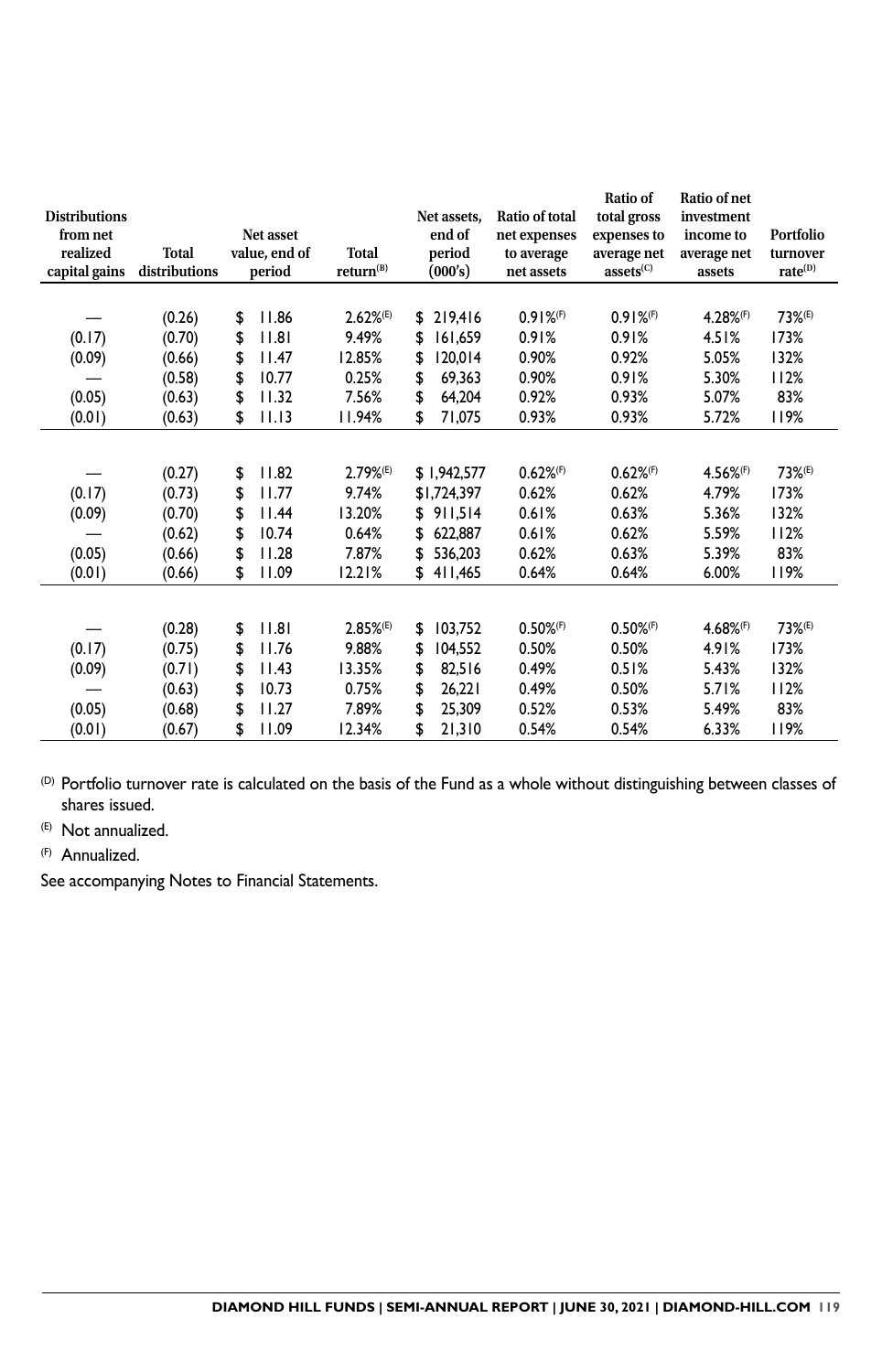# **High Yield Fund**

## Financial Highlights

#### Selected data for a share outstanding throughout the periods indicated

| High Yield Fund <sup>(A)</sup>                     | Net asset<br>value,<br>beginning of<br>period | <b>Net</b><br>investment<br>income <sup>(B)</sup> | Net realized<br>and<br>unrealized<br>gains<br>(losses) on<br>investments | <b>Total from</b><br>investment<br>operations |
|----------------------------------------------------|-----------------------------------------------|---------------------------------------------------|--------------------------------------------------------------------------|-----------------------------------------------|
| <b>Investor (formerly Class A)</b>                 |                                               |                                                   |                                                                          |                                               |
| For the six months ended June 30, 2021 (Unaudited) | 11.40                                         | 0.28                                              | 0.15                                                                     | 0.43                                          |
| For the year ended December 31, 2020               | 11.02                                         | 0.60                                              | 0.81                                                                     | .4                                            |
| For the year ended December 31, 2019               | 10.22                                         | 0.60                                              | 0.91                                                                     | 1.51                                          |
| For the year ended December 31, 2018               | 10.77                                         | 0.62                                              | (0.51)                                                                   | 0.11                                          |
| For the year ended December 31, 2017               | 10.65                                         | 0.65                                              | 0.38                                                                     | 1.03                                          |
| For the year ended December 31, 2016               | 10.14                                         | 0.70                                              | 0.71                                                                     | .4                                            |
| Class I                                            |                                               |                                                   |                                                                          |                                               |
|                                                    |                                               |                                                   |                                                                          |                                               |
| For the six months ended June 30, 2021 (Unaudited) | 11.40                                         | 0.30                                              | 0.15                                                                     | 0.45                                          |
| For the year ended December 31, 2020               | 11.03                                         | 0.64                                              | 0.80                                                                     | 1.44                                          |
| For the year ended December 31, 2019               | 10.22                                         | 0.63                                              | 0.91                                                                     | 1.54                                          |
| For the year ended December 31, 2018               | 10.78                                         | 0.65                                              | (0.52)                                                                   | 0.13                                          |
| For the year ended December 31, 2017               | 10.65                                         | 0.68                                              | 0.39                                                                     | 1.07                                          |
| For the year ended December 31, 2016               | \$10.14                                       | 0.73                                              | 0.71                                                                     | 1.44                                          |
| <b>Class Y</b>                                     |                                               |                                                   |                                                                          |                                               |
| For the six months ended June 30, 2021 (Unaudited) | 11.42                                         | 0.31                                              | 0.14                                                                     | 0.45                                          |
| For the year ended December 31, 2020               | 11.03                                         | 0.64                                              | 0.83                                                                     | 1.47                                          |
| For the year ended December 31, 2019               | 10.22                                         | 0.65                                              | 0.91                                                                     | 1.56                                          |
| For the year ended December 31, 2018               | 10.78                                         | 0.67                                              | (0.53)                                                                   | 0.14                                          |
| For the year ended December 31, 2017               | 10.65                                         | 0.69                                              | 0.40                                                                     | 1.09                                          |
| For the year ended December 31, 2016               | 10.14                                         | 0.74                                              | 0.71                                                                     | 1.45                                          |

 $(A)$  Inception date of the Fund is December 31, 2015. Fund commenced public offering and operations on January 4, 2016.

(B) Net investment income per share has been calculated using the average daily shares outstanding during the period.

(C) Total returns shown exclude the effect of applicable sales charges for periods prior to June 30, 2021.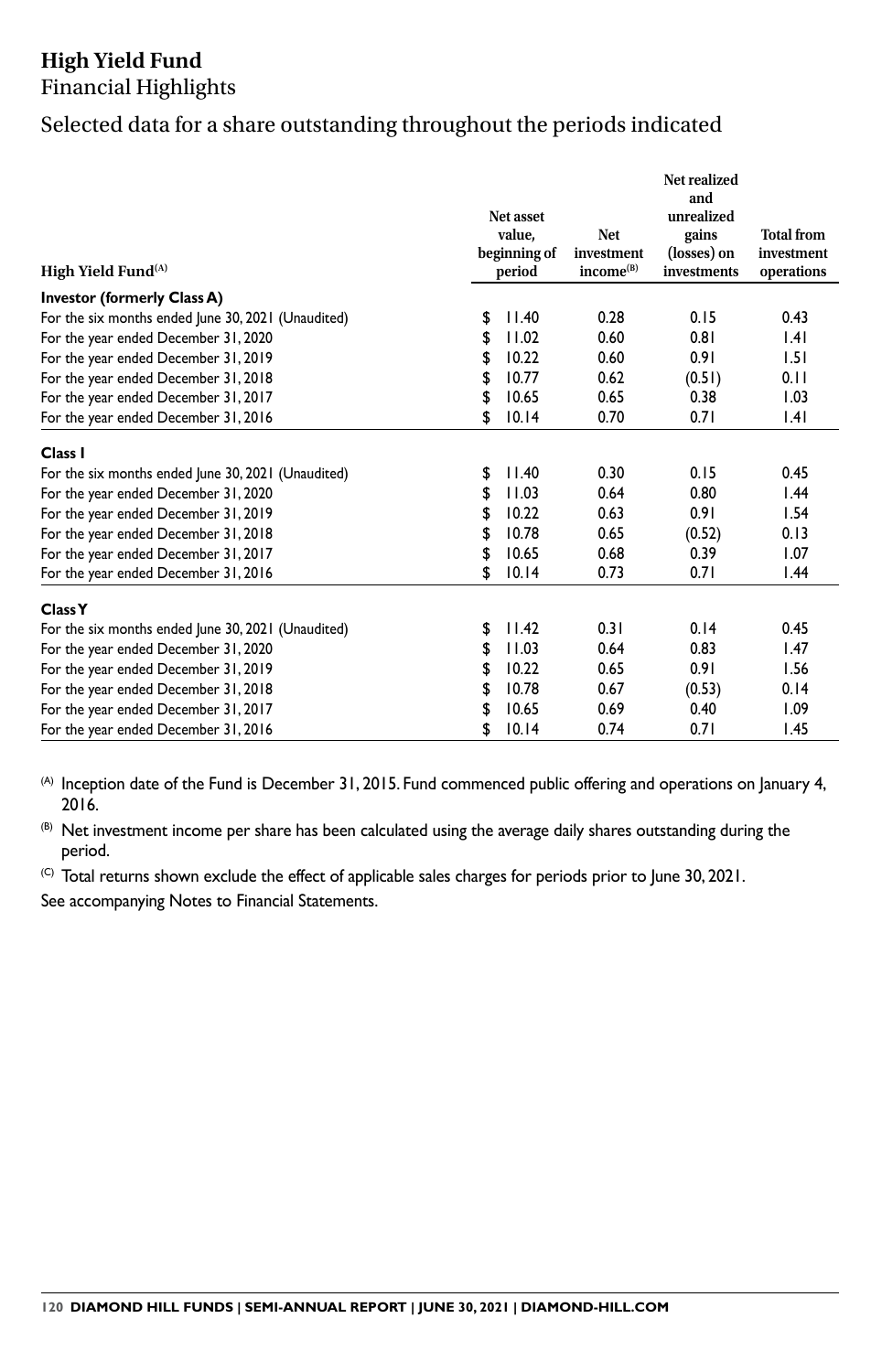|                  |                             |        |               |                        |              |                         | Ratio of net            |                       |
|------------------|-----------------------------|--------|---------------|------------------------|--------------|-------------------------|-------------------------|-----------------------|
| <b>Dividends</b> | <b>Distributions</b>        |        |               |                        | Net assets,  | Ratio of total          | investment              |                       |
| from net         | from net                    |        | Net asset     |                        | end of       | net expenses            | income to               | Portfolio             |
| investment       | realized                    | Total  | value, end of | <b>Total</b>           | period       | to average              | average net             | turnover              |
| income           | capital gains distributions |        | period        | return <sup>(C)</sup>  | (000's)      | net assets              | assets                  | rate <sup>(D)</sup>   |
|                  |                             |        |               |                        |              |                         |                         |                       |
| (0.29)           |                             | (0.29) | \$11.54       | $3.78%$ <sup>(E)</sup> | 77,937<br>S  | $0.96\%$ <sup>(F)</sup> | 4.89%(F)                | $71\%$ <sup>(E)</sup> |
| (0.58)           | (0.45)                      | (1.03) | \$11.40       | 13.40%                 | 39,496       | 0.96%                   | 5.46%                   | 186%                  |
| (0.60)           | (0.11)                      | (0.71) | \$11.02       | 15.04%                 | 18,004       | 0.97%                   | 5.49%                   | 164%                  |
| (0.61)           | (0.05)                      | (0.66) | 10.22         | 0.97%                  | 1,674        | 0.96%                   | 5.81%                   | 145%                  |
| (0.65)           | (0.26)                      | (0.91) | 10.77         | 9.96%                  | 296          | 0.99%                   | 5.89%                   | 137%                  |
| (0.66)           | (0.24)                      | (0.90) | 10.65         | 14.29%                 | 185          | 0.99%                   | 6.51%                   | 123%                  |
|                  |                             |        |               |                        |              |                         |                         |                       |
|                  |                             |        |               |                        |              |                         |                         |                       |
| (0.30)           |                             | (0.30) | \$11.55       | 4.01% <sup>(E)</sup>   | \$1,020,851  | $0.67\%$ <sup>(F)</sup> | $5.18%$ <sup>(F)</sup>  | $71\%$ <sup>(E)</sup> |
| (0.62)           | (0.45)                      | (1.07) | \$11.40       | 13.62%                 | 651,836      | 0.67%                   | 5.81%                   | 186%                  |
| (0.62)           | (0.11)                      | (0.73) | \$11.03       | 15.44%                 | 96,563       | 0.68%                   | 5.79%                   | 164%                  |
| (0.64)           | (0.05)                      | (0.69) | 10.22         | 1.16%                  | 23,499       | 0.67%                   | 6.10%                   | 145%                  |
| (0.68)           | (0.26)                      | (0.94) | 10.78         | 10.36%                 | 14,185       | 0.69%                   | 6.23%                   | 137%                  |
| (0.69)           | (0.24)                      | (0.93) | 10.65         | 14.62%                 | 23,989       | 0.70%                   | 6.80%                   | 123%                  |
|                  |                             |        |               |                        |              |                         |                         |                       |
|                  |                             |        |               |                        |              |                         |                         |                       |
| (0.31)           | —                           | (0.31) | \$11.56       | 3.96%(E)               | 48,729<br>\$ | $0.55\%$ <sup>(F)</sup> | $5.31\%$ <sup>(F)</sup> | $71\%$ <sup>(E)</sup> |
| (0.63)           | (0.45)                      | (1.08) | \$11.42       | 13.92%                 | 32,171       | 0.55%                   | 5.74%                   | 186%                  |
| (0.64)           | (0.11)                      | (0.75) | 11.03         | 15.56%                 | 20,190       | 0.56%                   | 5.99%                   | 164%                  |
| (0.65)           | (0.05)                      | (0.70) | 10.22         | 1.27%                  | 29,274       | 0.55%                   | 6.23%                   | 145%                  |
| (0.70)           | (0.26)                      | (0.96) | 10.78         | 10.48%                 | 16,623       | 0.59%                   | 6.28%                   | 137%                  |
| (0.70)           | (0.24)                      | (0.94) | 10.65         | 14.73%                 | 7,752        | 0.60%                   | 7.07%                   | 123%                  |

(D) Portfolio turnover rate is calculated on the basis of the Fund as a whole without distinguishing between classes of shares issued.

(E) Not annualized.

(F) Annualized.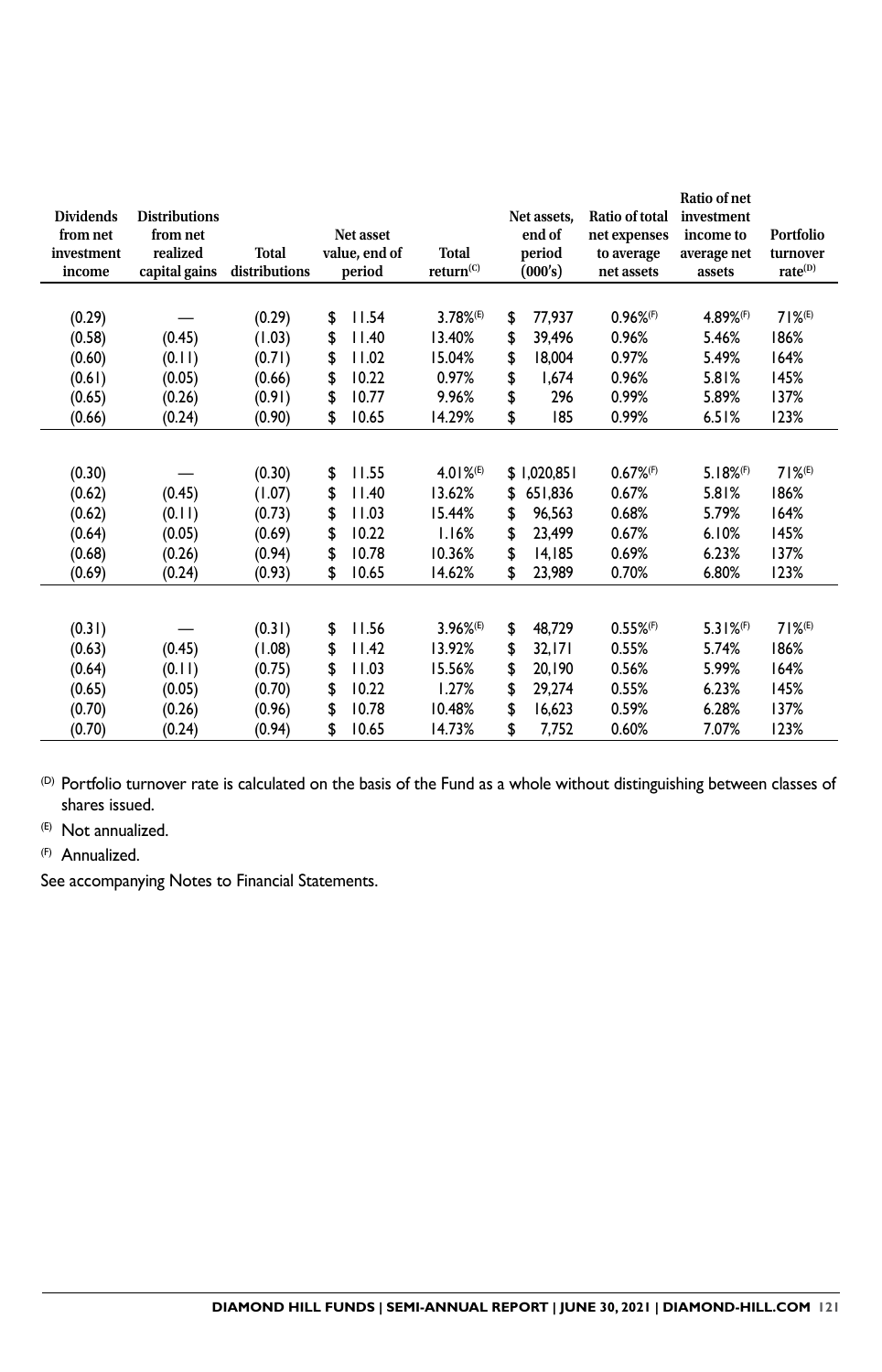Notes to Financial Statements June 30, 2021 (Unaudited)

### **Organization**

The Diamond Hill Small Cap Fund ("Small Cap Fund"), Diamond Hill Small-Mid Cap Fund ("Small-Mid Cap Fund"), Diamond Hill Mid Cap Fund ("Mid Cap Fund"), Diamond Hill Large Cap Fund ("Large Cap Fund"), Diamond Hill Large Cap Concentrated Fund ("Large Cap Concentrated Fund"), Diamond Hill All Cap Select Fund ("All Cap Select Fund"), Diamond Hill Long-Short Fund ("Long-Short Fund"), Diamond Hill Global Fund ("Global Fund"), Diamond Hill International Fund ("International Fund"), Diamond Hill Short Duration Securitized Bond Fund ("Short Duration Fund"), Diamond Hill Core Bond Fund ("Core Bond Fund"), Diamond Hill Corporate Credit Fund ("Corporate Credit Fund") and Diamond Hill High Yield Fund ("High Yield Fund") are each a diversified series, except for All Cap Select Fund and Large Cap Concentrated Fund which are non-diversified, of the Diamond Hill Funds (the "Trust") (each a "Fund" and collectively the "Funds"). The Trust is registered under the Investment Company Act of 1940, as amended (the "1940 Act"), as an open-end management company. Each Fund follows accounting and reporting guidance under Financial Accounting Standards Board ("FASB") Accounting Standards Codification Topic 946, "Financial Services – Investment Companies."

The shareholders of the Diamond Hill Research Opportunities Fund ("Research Opportunities Fund") approved an Agreement and Plan of Reorganization providing for the transfer of all assets and liabilities of the Research Opportunities Fund to the Long-Short Fund. The tax-free reorganization took place on October 23, 2020.

The following is a summary of shares outstanding, net assets, NAV per share and unrealized appreciation immediately before and after the reorganization.

|                   | <b>Before Reorganization</b>             |                    | After<br>Reorganization |
|-------------------|------------------------------------------|--------------------|-------------------------|
|                   | Research<br><b>Opportunities</b><br>Fund | Long-Short<br>Fund | Long-Short<br>Fund      |
| Class A           |                                          |                    |                         |
| <b>Shares</b>     | 243.462                                  | 6,253,187          | 6,479,452               |
| <b>Net Assets</b> | \$<br>5,435,645                          | \$<br>150,222,454  | \$<br>155,658,099       |
| Net Asset Value   | \$<br>22.33                              | \$<br>24.02        | \$<br>24.02             |
| Class C           |                                          |                    |                         |
| <b>Shares</b>     | 36.823                                   | 1,118,057          | 1,154,420               |
| <b>Net Assets</b> | \$<br>762.183                            | \$<br>23,434,970   | \$<br>24, 197, 153      |
| Net Asset Value   | \$<br>20.70                              | \$<br>20.96        | \$<br>20.96             |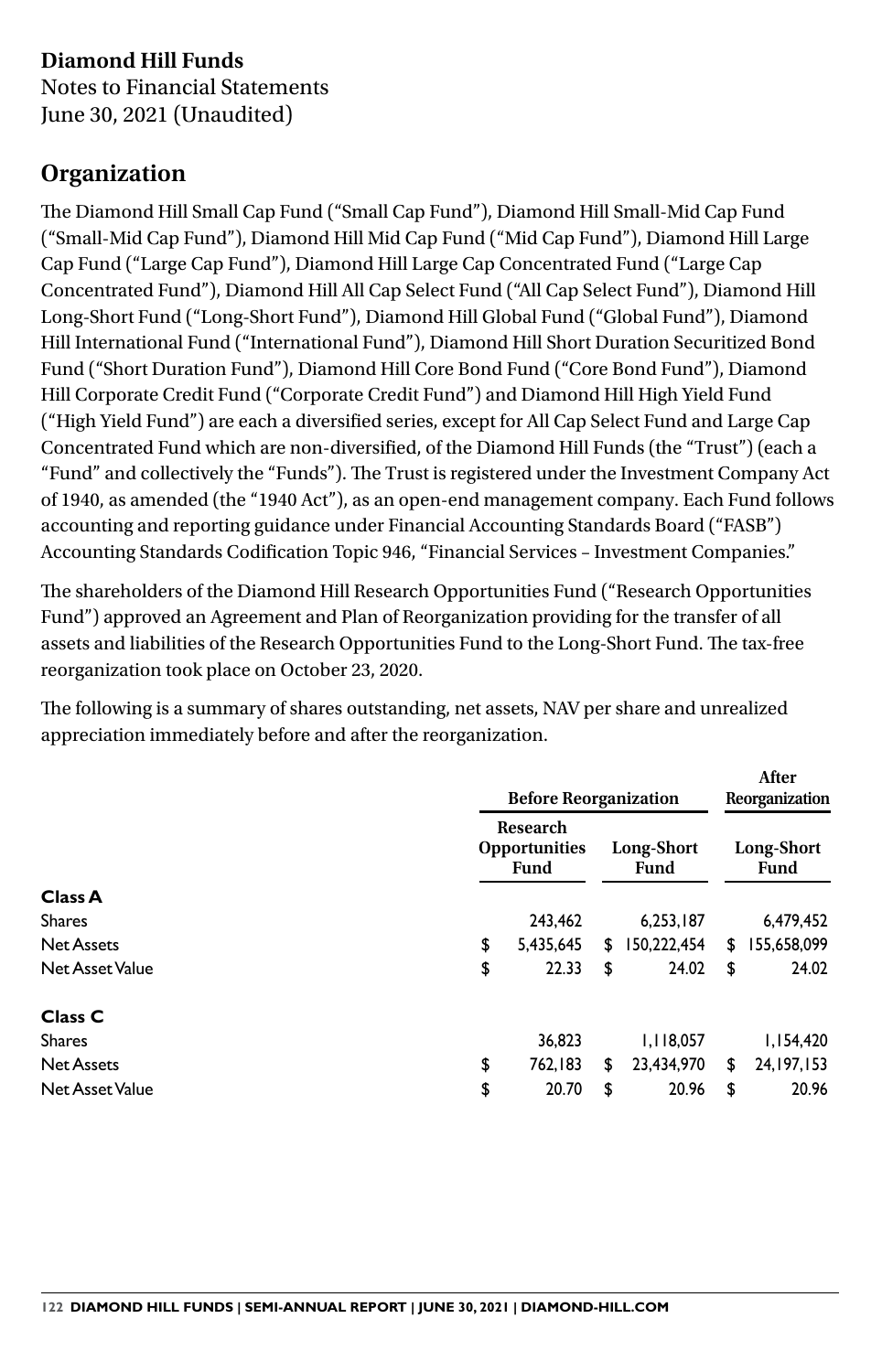# Notes to Financial Statements (Continued)

June 30, 2021 (Unaudited)

|                         |                              |                                          |    |                    |    | After              |
|-------------------------|------------------------------|------------------------------------------|----|--------------------|----|--------------------|
|                         | <b>Before Reorganization</b> |                                          |    |                    |    | Reorganization     |
|                         |                              | Research<br><b>Opportunities</b><br>Fund |    | Long-Short<br>Fund |    | Long-Short<br>Fund |
| Class I                 |                              |                                          |    |                    |    |                    |
| <b>Shares</b>           |                              | 543,462                                  |    | 70,251,484         |    | 70,750,622         |
| <b>Net Assets</b>       | \$                           | 12,333,406                               |    | \$1,735,872,171    |    | \$1,748,205,577    |
| Net Asset Value         | \$                           | 22.69                                    | \$ | 24.71              | \$ | 24.71              |
| <b>Class Y</b>          |                              |                                          |    |                    |    |                    |
| <b>Shares</b>           |                              | 734,442                                  |    | 2,221,312          |    | 2,894,259          |
| <b>Net Assets</b>       | \$                           | 16,713,103                               | \$ | 55,167,785         | \$ | 71,880,888         |
| <b>Net Asset Value</b>  | \$                           | 22.76                                    | \$ | 24.84              | \$ | 24.84              |
| <b>Fund Total</b>       |                              |                                          |    |                    |    |                    |
| <b>Shares</b>           |                              | 1,558,189                                |    | 79,844,040         |    | 81,278,753         |
| <b>Net Assets</b>       | \$                           | 35,244,337                               |    | \$1,964,697,380    |    | \$1,999,941,717    |
| Unrealized Appreciation | \$                           | 4,237,914                                |    | \$444,804,189      |    | \$449,042,103      |

Assuming the reorganization had been completed on January 1, 2020, the beginning of the annual reporting period of the Long-Short Fund, the Long-Short Fund's pro forma results of operations for the year ended December 31, 2020, would have been as follows:

|                       | <b>Net Realized Gains and</b><br>Net Change in Unrealized |                                                       |
|-----------------------|-----------------------------------------------------------|-------------------------------------------------------|
| Net Investment Income | Appreciation (Depreciation) on<br><b>Investments</b>      | <b>Change in Net Assets from</b><br><b>Operations</b> |
| \$8,756,035           | $$$ (265,355,863)                                         | $$$ (256,599,828)                                     |

For financial reporting purposes, assets received, and shares issued by the Long-Short Fund were recorded at fair value; however, the cost basis of the investments received from the Research Opportunities Fund was carried forward to align ongoing reporting of the Long-Short Fund's realized and unrealized gains and losses with amounts distributable to shareholders for tax purposes.

All Funds currently offer three classes of shares: Investor (formerly Class A shares), Class I and Class Y. Prior to February 22, 2021, the Small Cap Fund, Small-Mid Cap Fund, Large Cap Fund, All Cap Select Fund, Long-Short Fund and Corporate Credit Fund offered four classes of shares including Class C (sold with a contingent deferred sales charge of 1.00 % for shares redeemed within one year of the purchase date). On February 22, 2021, all existing Class C shares were converted to Investor shares (formerly Class A shares) at the Investor shares net asset value per share as of February 22, 2021. On February 28, 2021 all Class A shares were renamed to Investor shares and the initial sales charge on the shares was eliminated. Each class of shares for each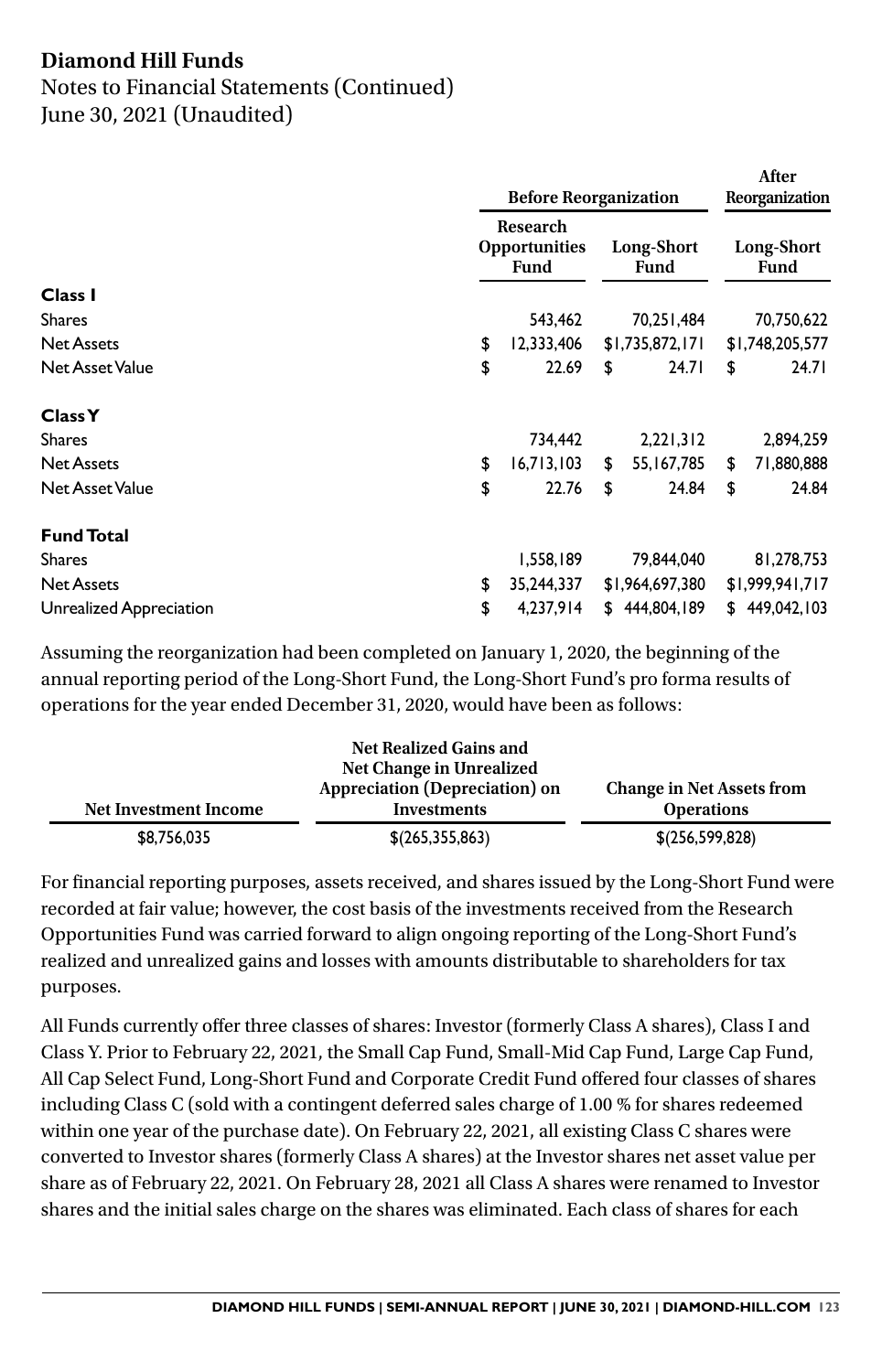Notes to Financial Statements (Continued) June 30, 2021 (Unaudited)

Fund has identical rights and privileges except with respect to distribution (12b-1) and service fees, voting rights on matters affecting a single class of shares, exchange privileges of each class of shares.

### **New Accounting Pronouncement**

In March 2020, the FASB issued Accounting Standards Update No. 2020-04 ("ASU 2020-04"), "Reference Rate Reform (Topic 848): Facilitation of the Effects of Reference Rate Reform on Financial Reporting". ASU 2020-04 provides optional temporary financial reporting relief from the effect of certain types of contract modifications due to the planned discontinuation of the London Interbank Offered Rate ("LIBOR") and other interbank -offered based reference rates at the end of 2021. ASU 2020-04 is effective for certain reference rate-related contract modifications that occur during the period March 12, 2020 through December 31, 2022. The Funds will consider this optional guidance prospectively, if applicable.

## **Significant Accounting Policies**

The following is a summary of the Funds' significant accounting policies:

Estimates — The financial statements are prepared in conformity with accounting principles generally accepted in the United States of America ("GAAP"), which requires management to make estimates and assumptions that affect the reported amounts of assets and liabilities and disclosure of contingent assets and liabilities at the date of the financial statements and the reported amounts of income and expenses during the reporting period. Actual results could differ from those estimates.

Security valuation — The Funds record their investments at fair value. Fair value is defined as the price that would be received to sell an asset or paid to transfer a liability in an orderly transaction between market participants at the measurement date. The valuation techniques used by the Funds maximize the use of observable inputs and minimize the use of unobservable inputs in determining fair value. These inputs are summarized in the three broad levels listed below:

- $\bullet$  Level  $1$  quoted prices in active markets for identical securities
- Level 2 other significant observable inputs (including quoted prices for similar securities, interest rates, prepayment speeds, credit risk, etc.)
- Level 3 significant unobservable inputs (including the Funds' own assumptions in determining the fair value of investments)

Listed securities for which market quotations are readily available are valued at the closing prices as determined by the primary exchange where the securities are traded. Unlisted securities or listed securities for which the latest sales prices are not readily available are valued at the closing bid (long positions) or ask (short positions) price in the principal market where such securities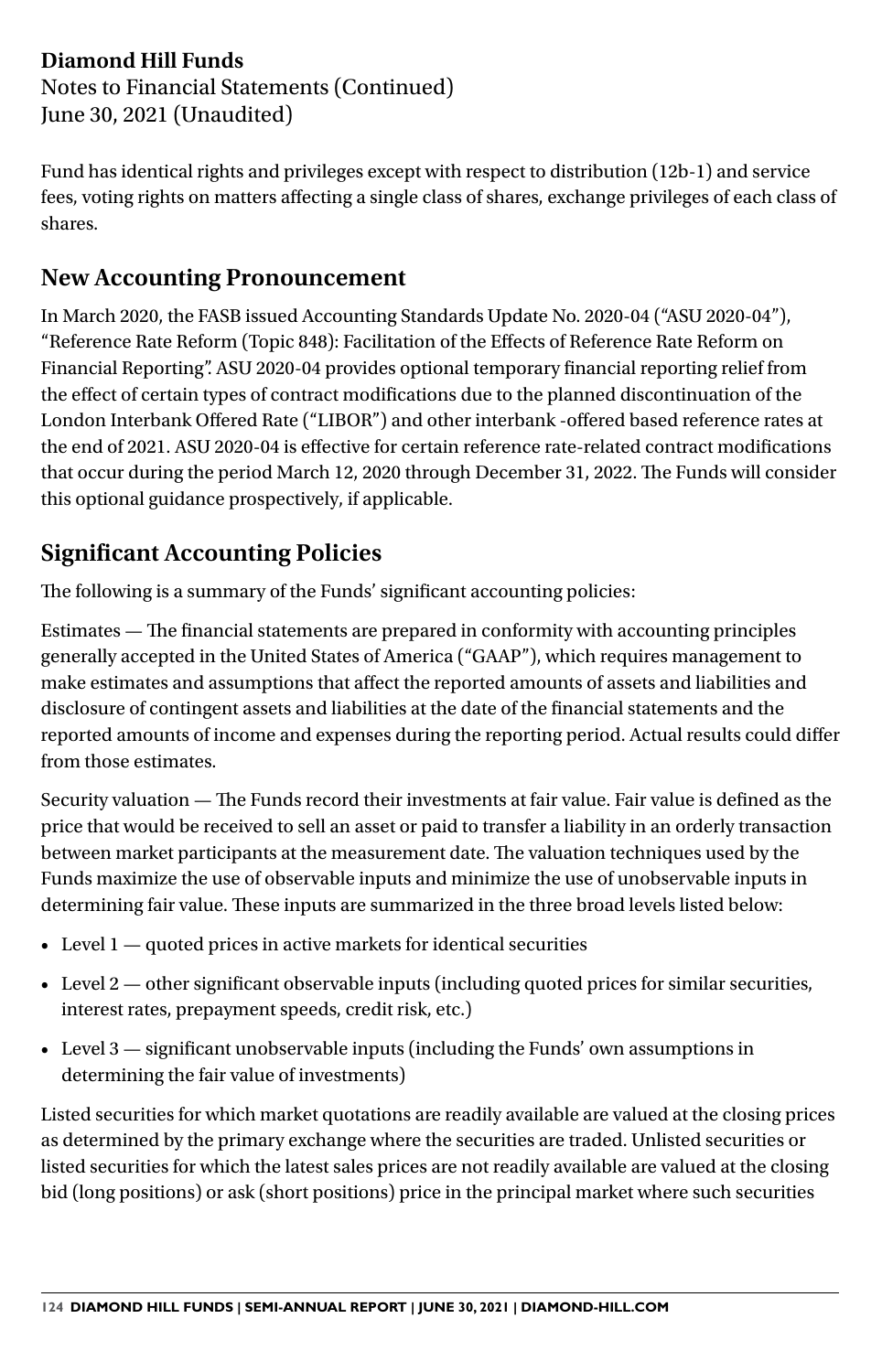Notes to Financial Statements (Continued) June 30, 2021 (Unaudited)

are normally traded. Investments in other open-end investment companies are valued at their reported NAV per share. In each of these situations, valuations are typically categorized as Level 1 in the fair value hierarchy.

Debt securities are valued on the basis of valuations provided by dealers or by an independent pricing service which take into account appropriate factors such as trading activity (i.e., market transactions for normal, institutional-size trading units of similar securities), readily available market quotations (including broker quotes), yield, quality, coupon rate, maturity, type of issue, trading characteristic, call features, credit ratings and other data. Short-term debt investments of sufficient credit quality maturing in less than 61 days may be valued at amortized cost, if amortized cost is determined to approximate fair value. In each of these situations, valuations are typically categorized as Level 2 in the fair value hierarchy.

Securities for which market quotations are not readily available (e.g., an approved pricing service does not provide a price, a price becomes stale, or an event occurs that materially affects the furnished price) are valued by the Valuation & Liquidity Committee. In these cases, the Valuation & Liquidity Committee, established and appointed by the Board of Trustees, determines in good faith, subject to Trust procedures, the fair value of portfolio securities held by a Fund ("good faith fair valuation"). When a good faith fair valuation of a security is required, consideration is generally given to a number of factors, including, but not limited to the following: dealer quotes, published analyses by dealers or analysts of the situation at issue, transactions implicitly valuing the security (such as a merger, tender offer, etc.), the value of other securities or contracts which derive their value from the security at issue, and the implications (whether negative or positive) of the circumstances which have caused trading in the security to halt. Depending on the source and relative significance of the valuation inputs in these instances, the valuations for these securities may be classified as Level 2 or Level 3 in the fair value hierarchy.

In accordance with procedures adopted by the Trust's Board of Trustees, fair value pricing may be used if events materially affecting the value of foreign equity securities occur between the time the exchange on which they are traded closes and the time the Funds' NAVs are calculated. The Funds use a systematic valuation model, provided daily by an independent third party, to fair value their international equity securities. These valuations are considered as Level 2 in the fair value hierarchy.

Changes in valuation techniques may result in transfers in or out of an assigned level within the disclosure hierarchy.

The inputs or methodology used for valuing securities are not necessarily an indication of the risks associated with investing in those securities. For example, short-term debt securities of sufficient credit quality maturing in less than 61 days may be valued using amortized cost in accordance with rules under the 1940 Act. Generally, amortized cost approximates the current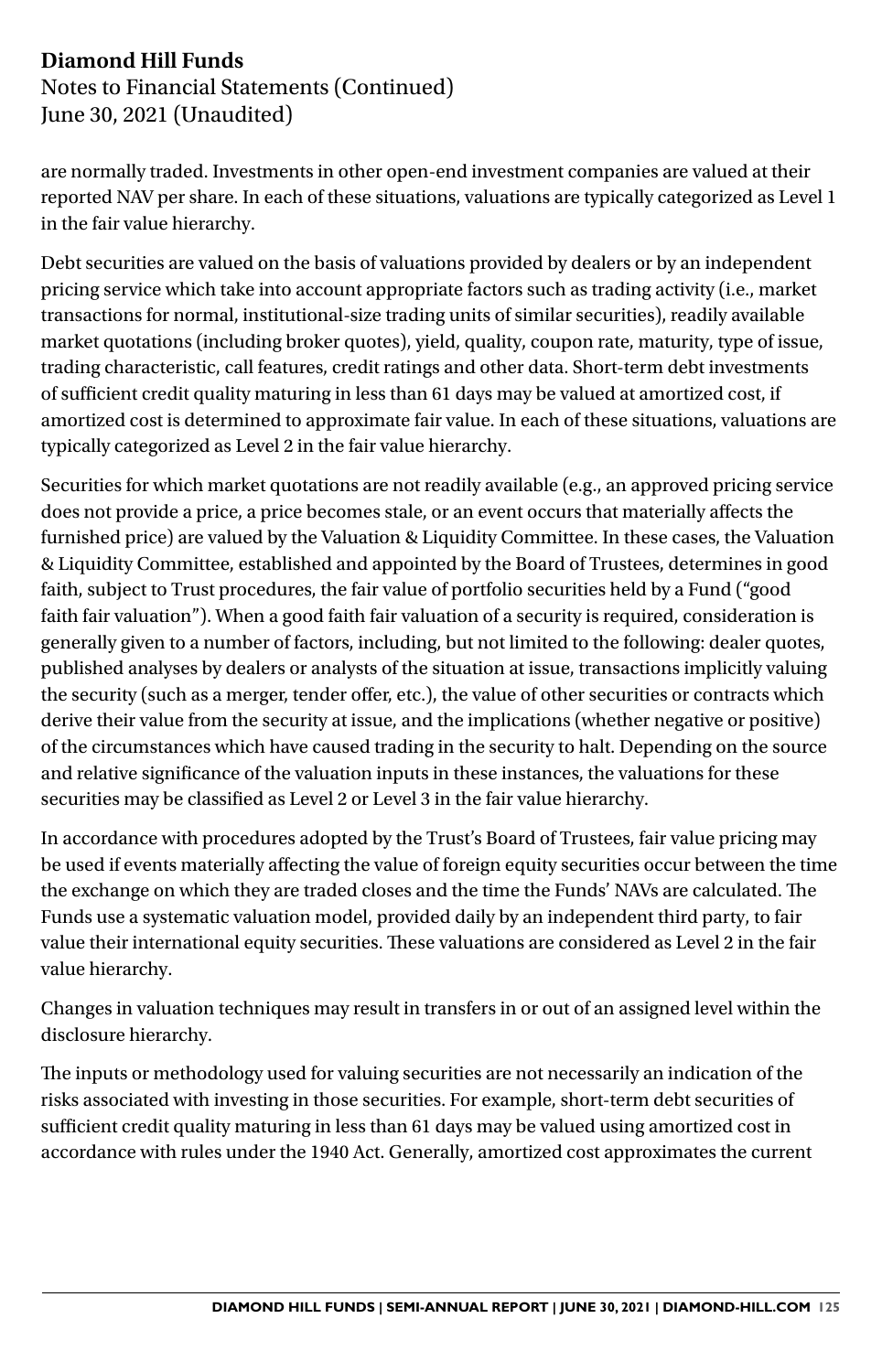#### Notes to Financial Statements (Continued) June 30, 2021 (Unaudited)

fair value of a security, but since the value is not obtained from a quoted price in an active market, such securities are reflected as Level 2. The following is a summary of the Funds' investments and the inputs used to value the investments as of June 30, 2021:

|                                           | Level 1 -<br><b>Quoted Prices</b> | Level 2 - Other<br>Significant<br><b>Observable</b><br><b>Inputs</b> | Level 3 -<br>Significant<br>Unobservable<br>Inputs | <b>Total</b>      |
|-------------------------------------------|-----------------------------------|----------------------------------------------------------------------|----------------------------------------------------|-------------------|
| <b>Investments in Securities (Assets)</b> |                                   |                                                                      |                                                    |                   |
| Small Cap Fund                            |                                   |                                                                      |                                                    |                   |
| Common Stocks*                            | \$561,523,594                     | \$                                                                   | \$                                                 | \$561,523,594     |
| Registered Investment Companies           | 54,322,112                        |                                                                      |                                                    | 54,322,112        |
| Total                                     | \$615,845,706                     | \$                                                                   | \$                                                 | \$615,845,706     |
| Small-Mid Cap Fund                        |                                   |                                                                      |                                                    |                   |
| Common Stocks*                            | \$2,037,547,046                   | \$                                                                   | \$                                                 | \$2,037,547,046   |
| Registered Investment Companies           | 229,670,003                       |                                                                      |                                                    | 229,670,003       |
| Total                                     | \$2,267,217,049                   | \$                                                                   | \$                                                 | \$2,267,217,049   |
| Mid Cap Fund                              |                                   |                                                                      |                                                    |                   |
| Common Stocks*                            | 260,272,665<br>\$                 | \$                                                                   | \$                                                 | 260,272,665<br>\$ |
| Registered Investment Companies           | 16,484,674                        |                                                                      |                                                    | 16,484,674        |
| Total                                     | \$276,757,339                     | \$                                                                   | \$                                                 | \$276,757,339     |
| Large Cap Fund                            |                                   |                                                                      |                                                    |                   |
| Common Stocks*                            | \$11,194,558,257                  | \$                                                                   | \$                                                 | \$11,194,558,257  |
| Registered Investment Companies           | 215,227,177                       |                                                                      |                                                    | 215,227,177       |
| Total                                     | \$11,409,785,434                  | \$                                                                   | \$                                                 | \$11,409,785,434  |
| Large Cap Concentrated Fund               |                                   |                                                                      |                                                    |                   |
| Common Stocks*                            | 13,447,908<br>\$                  | \$                                                                   | \$                                                 | 13,447,908<br>\$  |
| Registered Investment Companies           | 548,345                           |                                                                      |                                                    | 548,345           |
| Total                                     | 13,996,253<br>\$                  | \$                                                                   | \$                                                 | 13,996,253<br>\$  |
| All Cap Select Fund                       |                                   |                                                                      |                                                    |                   |
| Common Stocks*                            | 352,557,414                       | \$                                                                   | \$                                                 | 352,557,414<br>\$ |
| Registered Investment Companies           | 7,998,363                         |                                                                      |                                                    | 7,998,363         |
| Total                                     | 360,555,777<br>\$                 | \$                                                                   | \$                                                 | 360,555,777<br>\$ |
| Long-Short Fund                           |                                   |                                                                      |                                                    |                   |
| Common Stocks*                            | \$1,850,996,470                   | \$                                                                   | \$                                                 | \$1,850,996,470   |
| Registered Investment Companies           | 588,512,290                       |                                                                      |                                                    | 588,512,290       |
| Total                                     | \$2,439,508,760                   | \$                                                                   | \$                                                 | \$2,439,508,760   |
| Global Fund                               |                                   |                                                                      |                                                    |                   |
| <b>Common Stocks</b>                      | 11,086,597<br>\$                  | 5,418,025<br>\$                                                      | \$                                                 | 16,504,622<br>\$  |
| Registered Investment Companies           | 552,486                           |                                                                      |                                                    | 552,486           |
| Total                                     | \$<br>11,639,083                  | 5,418,025<br>\$                                                      | \$                                                 | 17,057,108<br>\$  |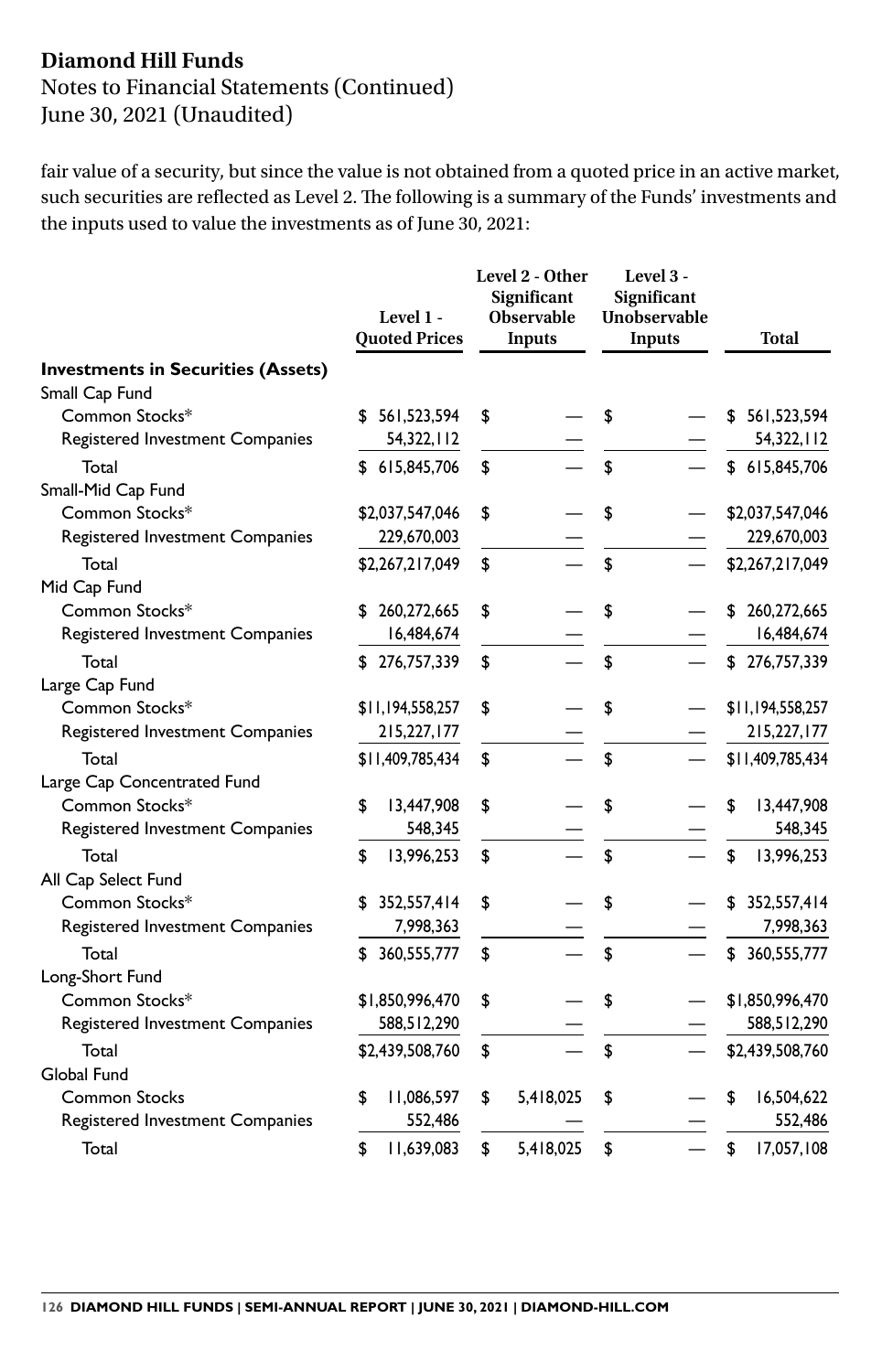# Notes to Financial Statements (Continued)

June 30, 2021 (Unaudited)

|                                                           | Level 1 -<br><b>Quoted Prices</b> | Level 2 - Other<br>Significant<br><b>Observable</b><br><b>Inputs</b> |    | Level 3 -<br>Significant<br><b>Unobservable</b><br><b>Inputs</b> | <b>Total</b>       |
|-----------------------------------------------------------|-----------------------------------|----------------------------------------------------------------------|----|------------------------------------------------------------------|--------------------|
| International Fund                                        |                                   |                                                                      |    |                                                                  |                    |
| <b>Common Stocks</b>                                      | \$<br>5,824,821                   | \$<br>14,226,354                                                     | \$ |                                                                  | \$<br>20,051,175   |
| Warrants                                                  | 5,575                             |                                                                      |    |                                                                  | 5,575              |
| Registered Investment Companies                           | 1,401,164                         |                                                                      |    |                                                                  | 1,401,164          |
| Total                                                     | \$<br>7,231,560                   | \$<br>14,226,354                                                     | \$ |                                                                  | \$<br>21,457,914   |
| <b>Short Duration Fund</b>                                |                                   |                                                                      |    |                                                                  |                    |
| Corporate Credit*                                         | \$                                | \$<br>17,649,508                                                     | \$ |                                                                  | \$<br>17,649,508   |
| Securitized*                                              |                                   | 1,116,765,115                                                        |    |                                                                  | 1,116,765,115      |
| Registered Investment Companies                           | 212,586,173                       |                                                                      |    |                                                                  | 212,586,173        |
| Total                                                     | \$212,586,173                     | \$1,134,414,623                                                      | \$ |                                                                  | \$1,347,000,796    |
| Core Bond Fund                                            |                                   |                                                                      |    |                                                                  |                    |
| Corporate Credit*                                         | \$                                | \$<br>67,505,070                                                     | \$ |                                                                  | \$<br>67,505,070   |
| Government Related*                                       |                                   | 1,269,200                                                            |    |                                                                  | 1,269,200          |
| Securitized*                                              |                                   | 253,848,665                                                          |    |                                                                  | 253,848,665        |
| <b>Treasury</b>                                           |                                   | 69,584,367                                                           |    |                                                                  | 69,584,367         |
| Registered Investment Companies                           | 20,886,865                        |                                                                      |    |                                                                  | 20,886,865         |
| Total                                                     | \$<br>20,886,865                  | \$392,207,302                                                        | \$ |                                                                  | \$413,094,167      |
| Corporate Credit Fund                                     |                                   |                                                                      |    |                                                                  |                    |
| <b>Common Stocks</b>                                      | \$                                | \$                                                                   | \$ | $0**$ \$                                                         | 0                  |
| Warrants                                                  |                                   |                                                                      |    | 0**                                                              | 0                  |
| <b>Collateralized Debt Obligations</b>                    |                                   | 1,350,003                                                            |    |                                                                  | 1,350,003          |
| Corporate Bonds*                                          |                                   | 2,042,132,828                                                        |    |                                                                  | 2,042,132,828      |
| Registered Investment Companies                           | 231,857,563                       |                                                                      |    |                                                                  | 231,857,563        |
| Total                                                     | \$231,857,563                     | \$2,043,482,831                                                      | \$ | $\Omega$                                                         | \$2,275,340,394    |
| High Yield Fund                                           |                                   |                                                                      |    |                                                                  |                    |
| Common Stocks                                             | \$                                | \$                                                                   | \$ | 0**                                                              | \$<br>0            |
| Warrants                                                  |                                   |                                                                      |    | 0 <sup>*</sup>                                                   | 0                  |
| Corporate Bonds*                                          |                                   | 1,089,461,046                                                        |    |                                                                  | 1,089,461,046      |
| Securitized                                               |                                   | 216,998                                                              |    |                                                                  | 216,998            |
| Registered Investment Companies                           | 85,828,214                        |                                                                      |    |                                                                  | 85,828,214         |
| Total                                                     | \$<br>85,828,214                  | \$1,089,678,044                                                      | \$ | $\mathbf 0$                                                      | \$1,175,506,258    |
| <b>Investments in Securities Sold Short (Liabilities)</b> |                                   |                                                                      |    |                                                                  |                    |
| Long-Short Fund                                           |                                   |                                                                      |    |                                                                  |                    |
| Common Stocks*                                            | \$ (632, 949, 217)                | \$                                                                   | ₹  |                                                                  | \$ (632, 949, 217) |
| Total                                                     | \$ (632, 949, 217)                | \$                                                                   | \$ |                                                                  | \$ (632, 949, 217) |

\* See Schedule of Investments and Schedule of Investments Sold Short for industry classification.

\*\* Corporate Credit Fund and High Yield Fund hold Common Stocks and Warrants that have been fair valued at \$0.

There were no transfers into or out of Level 3 for the six months ended June 30, 2021.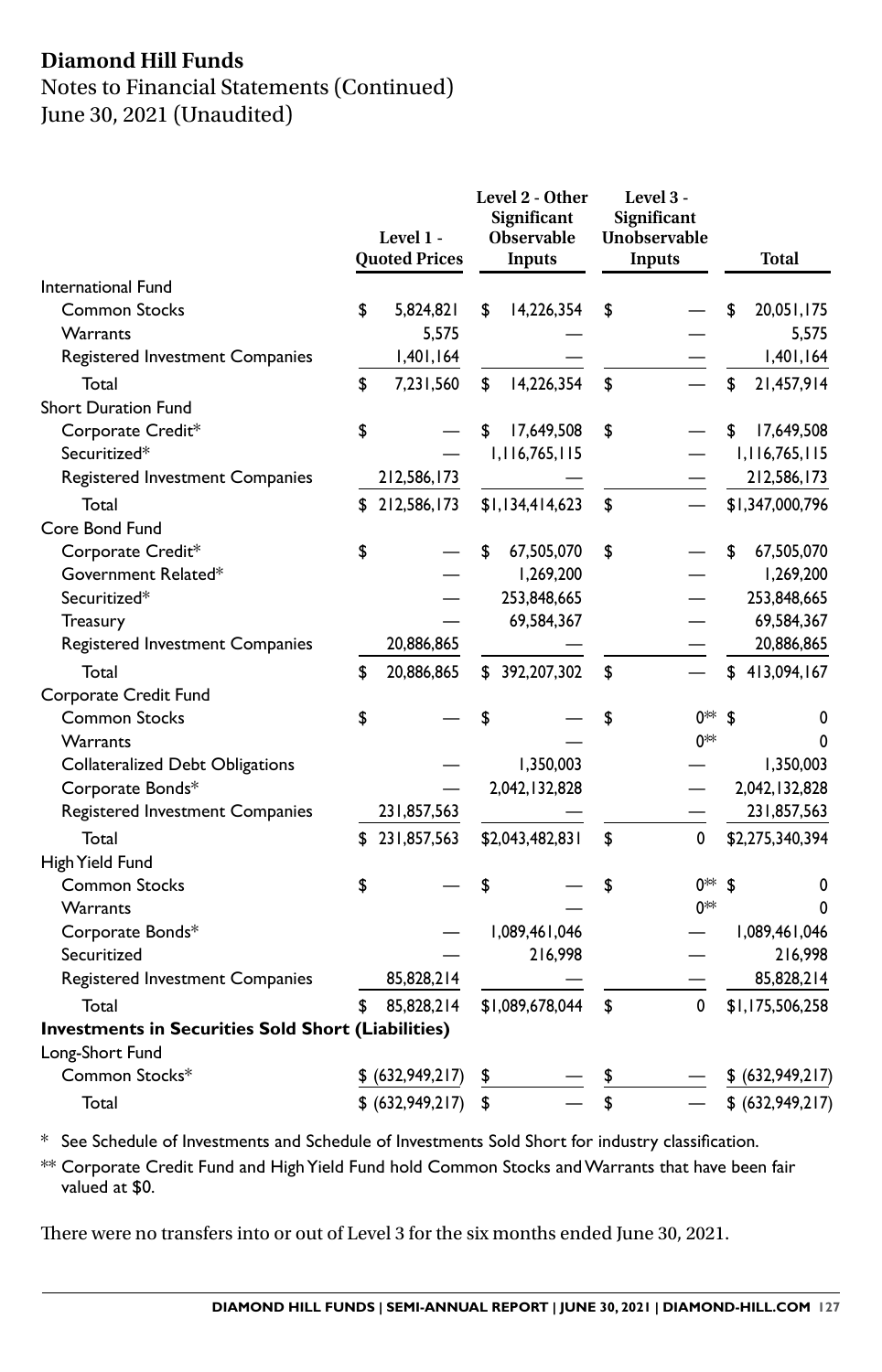Notes to Financial Statements (Continued) June 30, 2021 (Unaudited)

Short sales — The Long-Short Fund, Global Fund, International Fund, Corporate Credit Fund and High Yield Fund are permitted to make short sales of securities. Short sales are effective when it is believed that the price of a particular security will decline and involves the sale of a security that the Fund does not own in hope of purchasing the same security at a later date at a lower price. To make delivery to the buyer, a Fund must borrow the security, and the Fund is obligated to return the security to the lender, which is accomplished by a later purchase of the security by the Fund. Cash received from short sales and other liquid securities are maintained by the custodian and are used as collateral. Cash collateral is shown as "Cash deposits with custodian for securities sold short" on the Statements of Assets & Liabilities and "Segregated Cash With Custodian" on the Schedules of Investments. Liquid securities pledged as collateral are noted on the Schedules of Investments.

A Fund will incur a loss as a result of a short sale if the price of the security increases between the date of the short sale and the date on which the Fund purchases the security to replace the borrowed security. Although a Fund's gain is limited to the amount at which it sold a security short, its potential loss is not limited. The use of short sales may cause a Fund to have higher expenses (specifically dividend expenses) than those of other equity mutual funds. Short sales are speculative transactions and involve special risks, including greater reliance on the ability of the Funds' investment adviser, Diamond Hill Capital Management, Inc. ("DHCM"), to accurately anticipate the future value of a security.

A Fund may also incur stock loan fees which represent the cost of borrowing securities used for short sale transactions. A Fund may also earn rebates as an element of the custodian arrangement, which are recorded as an offset to stock loan fees on short sales transactions. The stock loan fees on short sales are recognized on the Statements of Operations. In the event that rebates exceed the stock loan fees on short sales, the net rebates are recognized as a component of investment income on the Statements of Operations.

Securities lending — Under the terms of the securities lending agreement with State Street Bank and Trust Company ("State Street"), State Street is authorized to loan securities on behalf of the Funds to approved borrowers. The contractual maturity of securities lending transactions is on an overnight and continuous basis. In exchange, the Funds receive cash and/or U.S. Treasury and government agency securities as collateral in the amount of at least 100% of the value of the securities loaned. Any collateral shortfalls due to changes in security market prices are adjusted the next business day. The cash collateral is invested in short-term instruments as noted in each Fund's Schedule of Investments. Although risk is mitigated by the collateral, the Funds could experience a delay in recovering their securities and possible loss of income or value if the borrower fails to return them. The agreement indemnifies the Funds from losses incurred in the event of a borrower's material default of the terms and conditions of the borrower agreement. The agreement provides that after predetermined rebates to borrowers, the Funds each retain a portion of their respective net securities lending income and pay State Street the remaining portion. The Funds manage credit exposure arising from these lending transactions by, in appropriate circumstances, entering into a master netting agreement and collateral agreement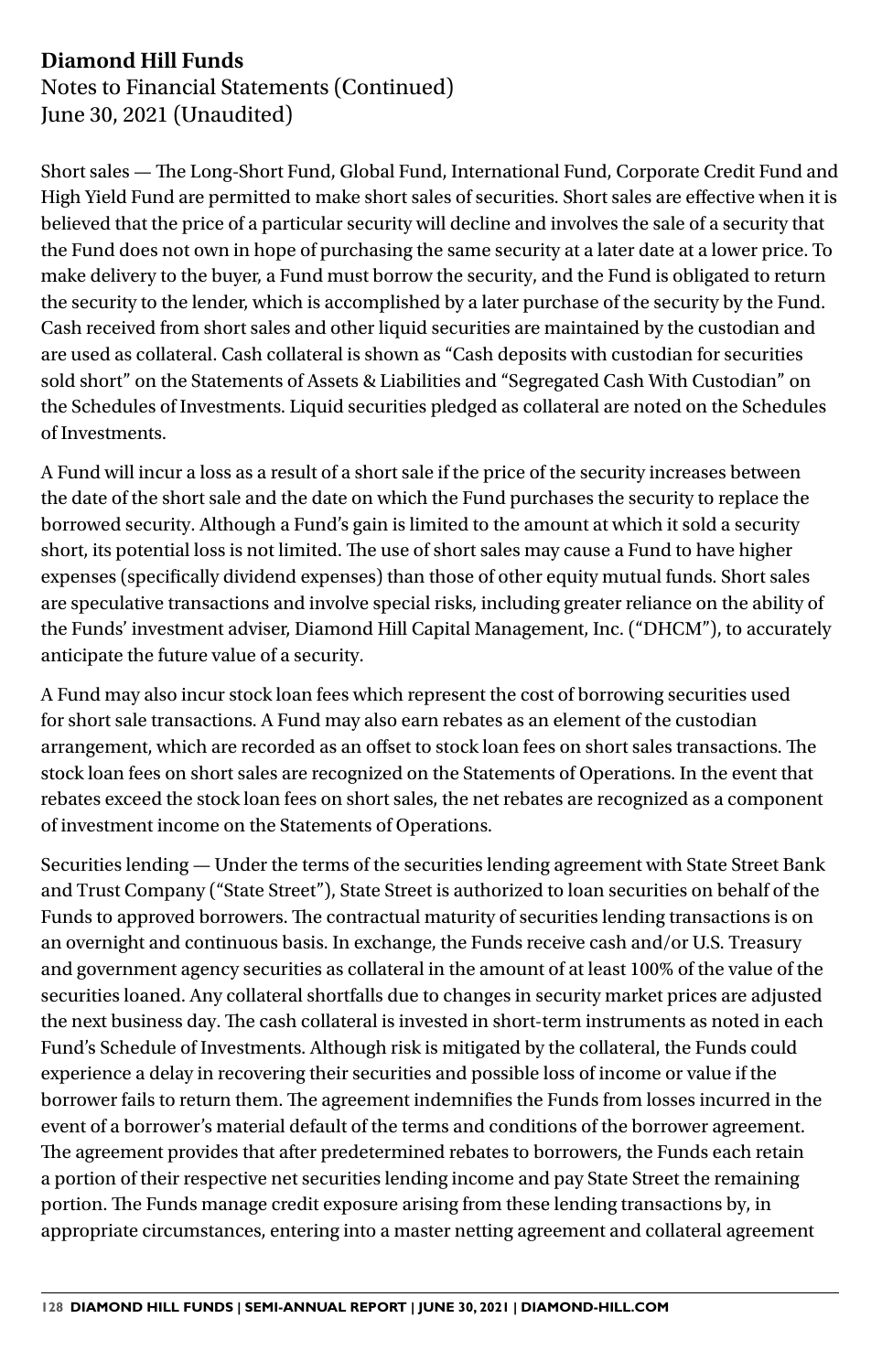#### **Diamond Hill Funds** Notes to Financial Statements (Continued) June 30, 2021 (Unaudited)

with State Street that provide the Funds, in the event of default (such as bankruptcy or borrower's failure to pay or perform), the right to net rights and obligations under such agreements and liquidate and set off collateral against the net amount owed to the Funds.

As of Iune 30, 2021, the fair value of securities on loan and the collateral held were as follows:

|                             | <b>Fair Value of Collateral</b>              |             |                    |             |                         |             |                     |             |
|-----------------------------|----------------------------------------------|-------------|--------------------|-------------|-------------------------|-------------|---------------------|-------------|
|                             | <b>Fair Value</b><br>of Securities<br>Loaned |             | Cash<br>Collateral |             | Non-Cash<br>Collateral* |             | Total<br>Collateral |             |
| Small Cap Fund              | \$                                           | 70,553,830  | \$                 | 37.654.494  | \$                      | 34,286,039  | £.                  | 71,940,533  |
| Small-Mid Cap Fund          |                                              | 141,650,496 |                    | 89,446,070  |                         | 55,300,762  |                     | 144,746,832 |
| Large Cap Fund              |                                              | 189,971,767 |                    | 6,509,399   |                         | 188,555,030 |                     | 195,064,429 |
| Large Cap Concentrated Fund |                                              | 116         |                    | 120         |                         |             |                     | 120         |
| Long-Short Fund             |                                              | 391,230,304 |                    | 397,873,104 |                         |             |                     | 397,873,104 |
| Global Fund                 |                                              | 758,598     |                    | 476.221     |                         | 303,750     |                     | 779,971     |
| International Fund          |                                              | 661.580     |                    | 461.105     |                         | 233,483     |                     | 694,588     |
| <b>Short Duration Fund</b>  |                                              | 1,911,960   |                    | 1.962.613   |                         |             |                     | 1,962,613   |
| Core Bond Fund              |                                              | 23.204.522  |                    | 15.759.760  |                         | 7.964.830   |                     | 23.724.590  |
| Corporate Credit Fund       |                                              | 30,360,474  |                    | 31,054,575  |                         | 527,575     |                     | 31,582,150  |
| High Yield Fund             |                                              | 24,963,554  |                    | 25,879,368  |                         |             |                     | 25,879,368  |

\* These securities are held for the benefit of the Funds at the Funds' custodian.The Funds cannot repledge or resell this collateral. As such, collateral is excluded from the Statements of Assets and Liabilities.

Security transactions — Throughout the reporting period, investment transactions are generally recorded on trade date but no later than the first business day following trade date. For financial reporting purposes, investments are recorded on trade date. The specific identification method is used for determining realized gains or losses for financial statements and income tax purposes. Dividend income and expense are recognized on the ex-dividend date and interest income is recognized on an accrual basis. Non-cash dividends included in dividend income, if any, are recorded at the fair market value of the securities received. Taxes on foreign dividends and/ or capital gains have been recorded for in accordance with the Funds' understanding of the applicable country's tax rules and rates. Discounts and premiums on securities purchased are amortized using the daily effective yield method and included in interest income. The Funds record distributions received from investments in real estate investment trusts (also known as "REITs") and partnerships in excess of income from underlying investments as a reduction of cost of investments and/or realized gain. Such amounts are based on estimates if actual amounts are not available, and actual amounts of income, realized gain and return of capital may differ from the estimated amounts. The Funds adjust the estimated amounts once the issuers provide information about the actual composition of the distributions. Interest only stripped mortgagebacked securities ("IO Strips") are securities that receive only interest payments from a pool of mortgage loans. Little to no principal will be received by the Funds upon maturity of an IO Strip. Periodic adjustments are recorded to reduce the cost of the security until maturity, which are included in interest income.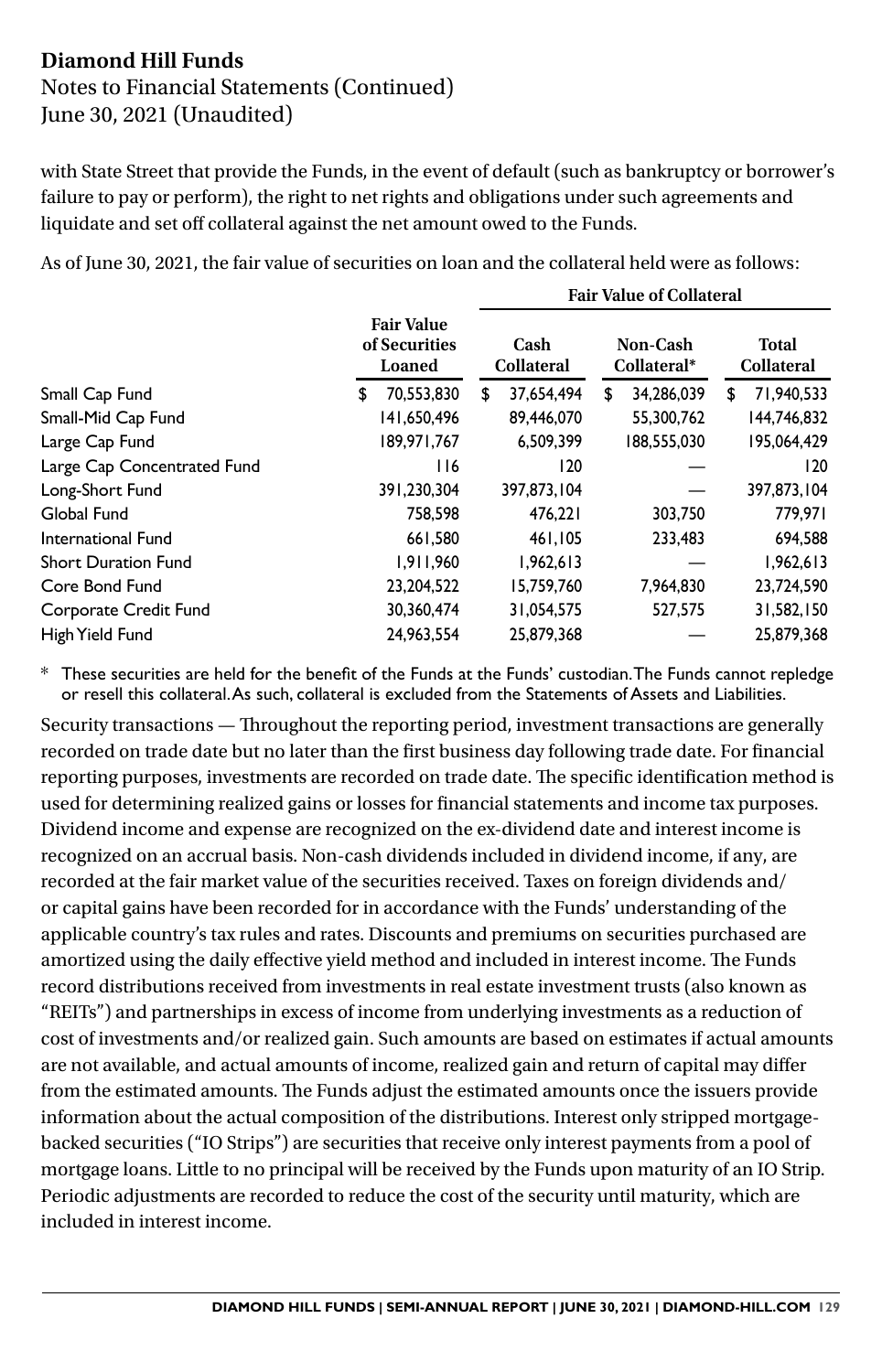Notes to Financial Statements (Continued) June 30, 2021 (Unaudited)

Share valuation — The NAV per share of each class of shares of each Fund is calculated daily by dividing the total value of a Fund's assets attributable to that class, less liabilities attributable to that class, by the number of shares of that class outstanding.

Income taxes — The Funds may be subject to taxes imposed by countries in which they invest. Such taxes are generally based on income and/or capital gains earned or repatriated. Taxes are accrued and applied to net investment income, net realized gains and unrealized appreciation as such income and/or gains are earned.

Each Fund has complied and intends to continue to comply with the requirements of the Internal Revenue Code that are applicable to regulated investment companies and to distribute substantially all of its taxable net investment income and any net realized capital gains to its shareholders.

The Funds recognize tax benefits or expenses of uncertain tax positions only when the position is "more likely than not" to be sustained assuming examination by tax authorities. Management of the Funds has reviewed tax positions taken in tax years that remain subject to examination by all major tax jurisdictions, including federal (i.e., the previous three tax year ends and the interim tax period since then, as applicable), and has concluded that no provision for unrecognized tax benefits or expenses is required in these financial statements and does not expect this to change over the next twelve months. The Funds recognize interest and penalties, if any, related to unrecognized tax benefits as income tax expense on the Statements of Operations. During the six months ended June 30, 2021, the Funds did not incur any interest or penalties.

Distributions to shareholders — Dividends from net investment income are declared and paid monthly for the Short Duration Fund, Core Bond Fund, Corporate Credit Fund and High Yield Fund. Dividends from net investment income are declared and paid on an annual basis for the Small Cap Fund, Small-Mid Cap Fund, Mid Cap Fund, Large Cap Fund, Large Cap Concentrated Fund, All Cap Select Fund, Long-Short Fund, Global Fund and International Fund. Dividends are declared separately for each class. No class has preferential dividend rights; differences in per share rates are due to differences in the expenses of each class. Net realized capital gains, if any, are distributed at least annually. Distributions from net investment income and from net capital gains are determined in accordance with U.S. income tax regulations, which may differ from GAAP. These differences are primarily due to differing treatments for paydown gains and losses on mortgage-backed securities and deferrals of certain losses. Permanent book and tax basis differences are reclassified among the components of net assets. Certain Funds may utilize earnings and profits distributed to shareholders on redemption of shares as part of the dividends paid deduction for income tax purposes.

Allocations — Investment income earned, realized capital gains and losses, and unrealized appreciation and depreciation are allocated daily to each class of shares of a Fund based upon its proportionate share of total net assets of the Fund. Class specific expenses are charged directly to the class incurring the expense. Common expenses, which are not attributable to a specific class,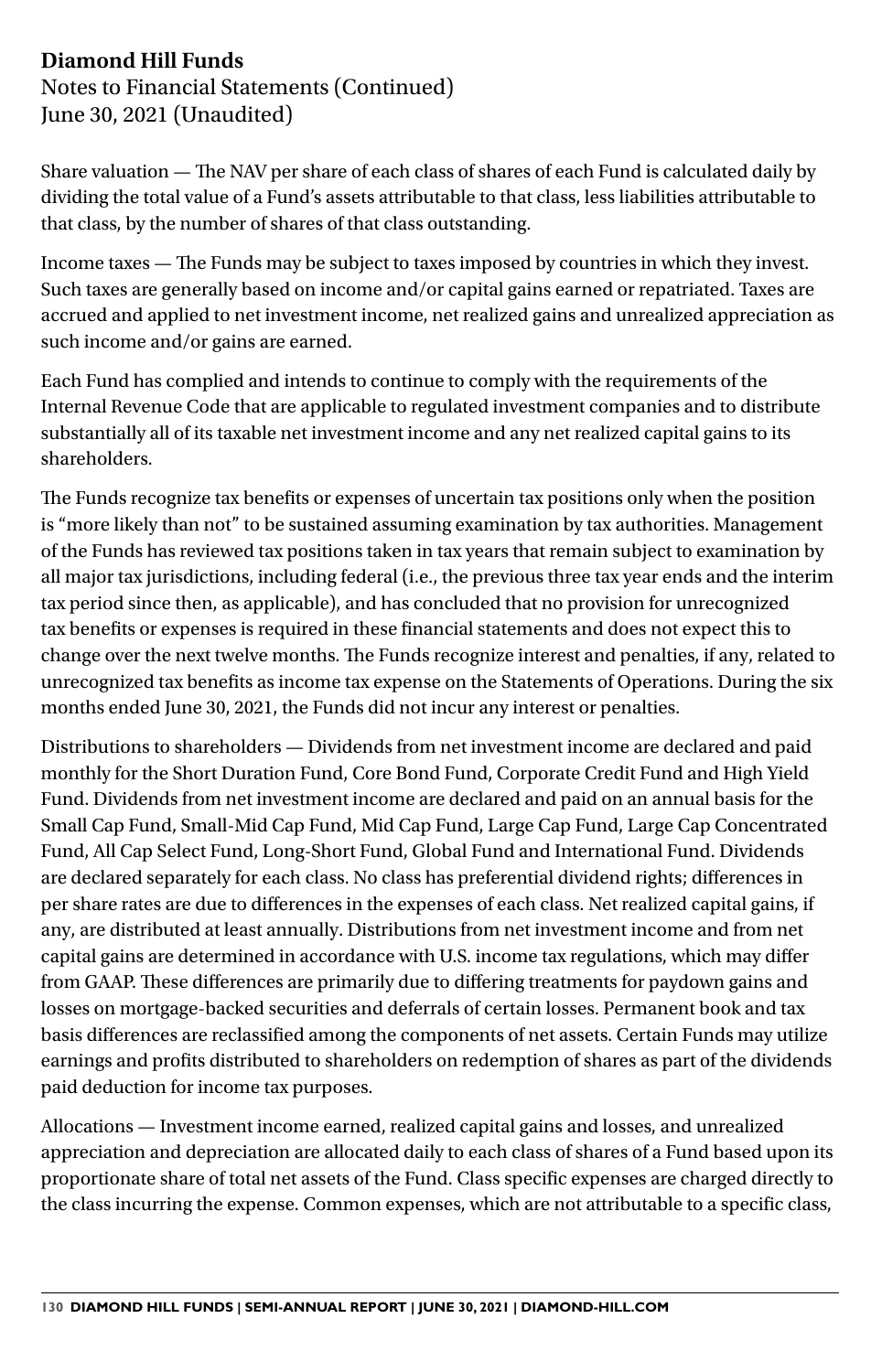Notes to Financial Statements (Continued) June 30, 2021 (Unaudited)

are allocated daily to each class of shares based upon its proportionate share of total net assets of the Fund. Expenses not directly billed to a Fund are allocated proportionally among all Funds daily in relation to net assets of each Fund or another reasonable measure.

Foreign securities risk — Investing in non-U.S. securities may entail risk due to foreign economic and political developments; this risk may be higher when investing in emerging markets. Changes in currency exchange rates and differences in accounting and taxation policies outside the U.S. can raise or lower returns.

Foreign currency translation — The books and records of the Funds are maintained in U.S. dollars. Investment securities and other assets and liabilities denominated in a foreign currency are translated into U.S. dollars on the date of valuation. The Funds do not isolate that portion of realized or unrealized gains and losses resulting from changes in the foreign exchange rate from fluctuations arising from changes in the market prices of the securities. These gains and losses are included in net realized and unrealized gains (losses) on investments on the Statements of Operations. Net realized and unrealized gains (losses) on foreign currency transactions represent net foreign exchange gains or losses from foreign currency exchange contracts, disposition of foreign currencies, currency gains or losses realized between trade and settlement dates on securities transactions and the difference between the amount of the investment income and foreign withholding taxes recorded on the Funds' books and the U.S. dollar equivalent amounts actually received or paid.

### **Investment Transactions**

For the six months ended June 30, 2021, purchases and sales (including maturities) of investment securities (excluding short-term securities, U.S. government obligations and in-kind transactions) were as follows:

|                             | <b>Purchases</b> | <b>Sales</b>      |
|-----------------------------|------------------|-------------------|
| Small Cap Fund              | \$<br>77.522.883 | \$<br>149,331,935 |
| Small-Mid Cap Fund          | 117.845.360      | 336,210,410       |
| Mid Cap Fund                | 13.890.537       | 38.788.322        |
| Large Cap Fund              | 2,808,281,644    | 912,594,464       |
| Large Cap Concentrated Fund | 13,450,910       | 940.362           |
| All Cap Select Fund         | 94,139,494       | 131,688,455       |
| Long-Short Fund             | 330,691,266      | 648.821.737       |
| Global Fund                 | 3.749.969        | 4,967,216         |
| International Fund          | 5.447.955        | 4.251.429         |
| <b>Short Duration Fund</b>  | 490.507.946      | 343.271.261       |
| Core Bond Fund              | 106.839.937      | 47.203.696        |
| Corporate Credit Fund       | 1.719.967.610    | 1,506,092,993     |
| High Yield Fund             | 1.009.809.137    | 658.454.175       |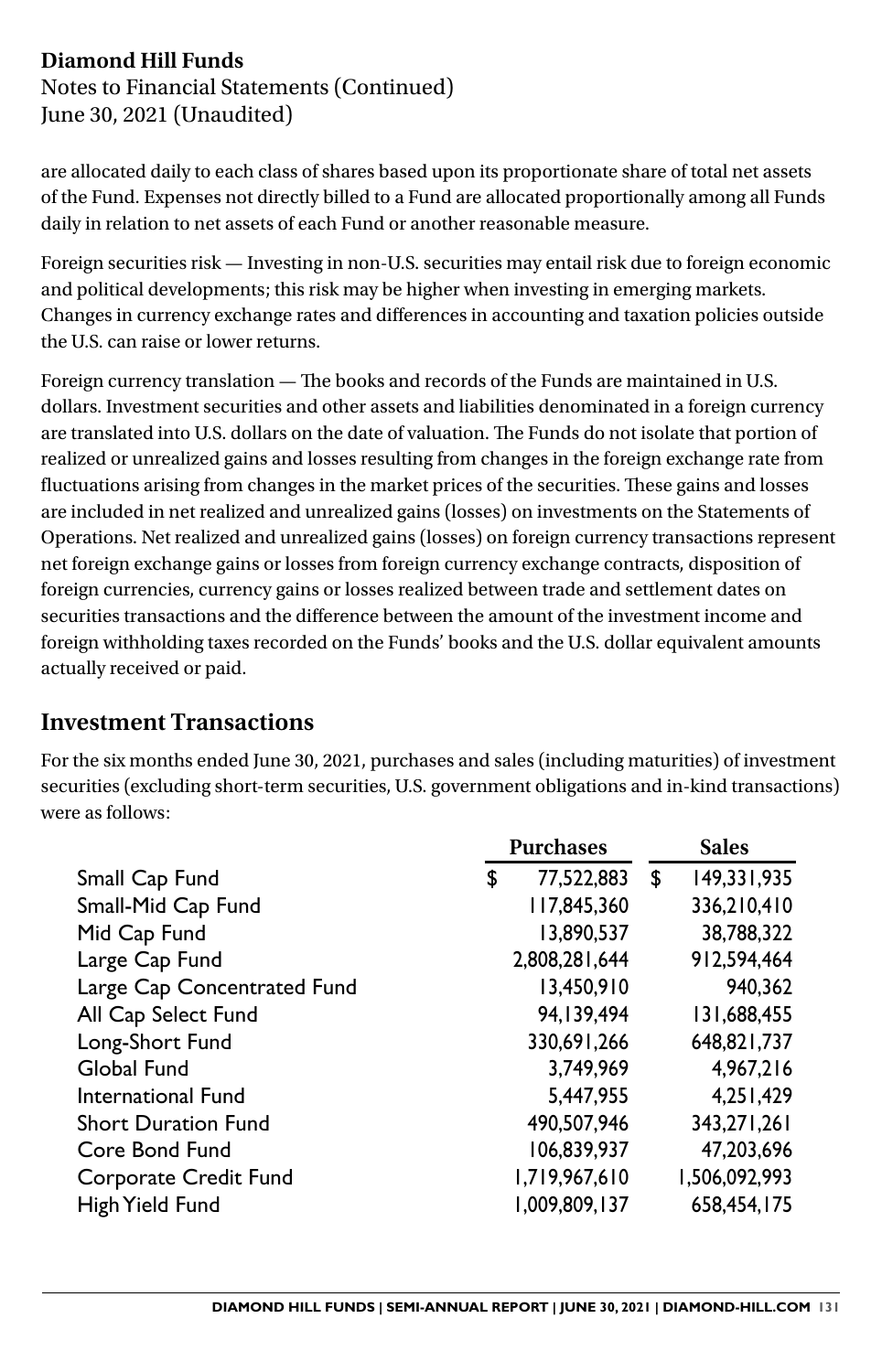Notes to Financial Statements (Continued) June 30, 2021 (Unaudited)

The Funds pay commissions on the purchase and sale of investment securities. The commissions are treated as transaction costs and, therefore, are included as part of the cost of purchases or net proceeds on the sale of investment securities and are not included in the presentation of Fund expenses on the Statements of Operations. The Funds paid the following commissions during the six months ended June 30, 2021:

|                    | Commissions as    |
|--------------------|-------------------|
| <b>Total</b>       | a % of Average    |
| <b>Commissions</b> | <b>Net Assets</b> |
| 91.291<br>\$       | 0.02%             |
| 175,739            | 0.01%             |
| 15.965             | 0.01%             |
| 1,105,938          | 0.01%             |
| 3.082              | 0.03%             |
| 98,553             | 0.03%             |
| 278,988            | 0.01%             |
| 8.974              | 0.05%             |
| 10,785             | 0.06%             |
| 3,961              | 0.00%             |
|                    |                   |

### **Investment Advisory Fees and Other Transactions with Affiliates**

As of June 30, 2021, the Small Cap Fund, Small-Mid Cap Fund, Mid Cap Fund, Large Cap Fund, Large Cap Concentrated Fund, All Cap Select Fund, Long-Short Fund, Global Fund, International Fund, Short Duration Fund, Core Bond Fund, Corporate Credit Fund and High Yield Fund each receive investment management and advisory services from DHCM under management agreements that provide for fees to be paid monthly at an annual rate of 0.80%, 0.75%, 0.60%, 0.50%, 0.50%, 0.70%, 0.90%, 0.65%, 0.65%, 0.35%, 0.30%, 0.45% and 0.50%, respectively, of each Fund's average daily net assets. The management agreements are subject to annual approval by the Board of Trustees. In addition, each Fund has entered into an administrative services agreement whereby DHCM is paid a fee monthly at an annual rate of 0.21% for Investor shares, 0.17% for Class I shares and 0.05% for Class Y shares of each class' average daily net assets. These administrative fees are used to pay most of the Funds' operating expenses except advisory fees, distribution fees, custody fees, brokerage fees, taxes, interest and dividend expense on securities sold short and extraordinary expenses.

Pursuant to Rule 12b-1 under the 1940 Act, the Trust has adopted a distribution plan on behalf of each Fund's Investor shares (the "Plan"). Under the Plan, Investor shares pay a distribution fee monthly at an annual rate of 0.25% of Investor shares average daily net assets. Class I and Class Y shares are not subject to any distribution or shareholder-servicing fees. The Trust has entered into a Distribution Agreement on behalf of the Funds with Foreside Financial Services, LLC ("Distributor"). Pursuant to the Distribution Agreement, the Distributor acts as principal underwriter of each Fund's shares.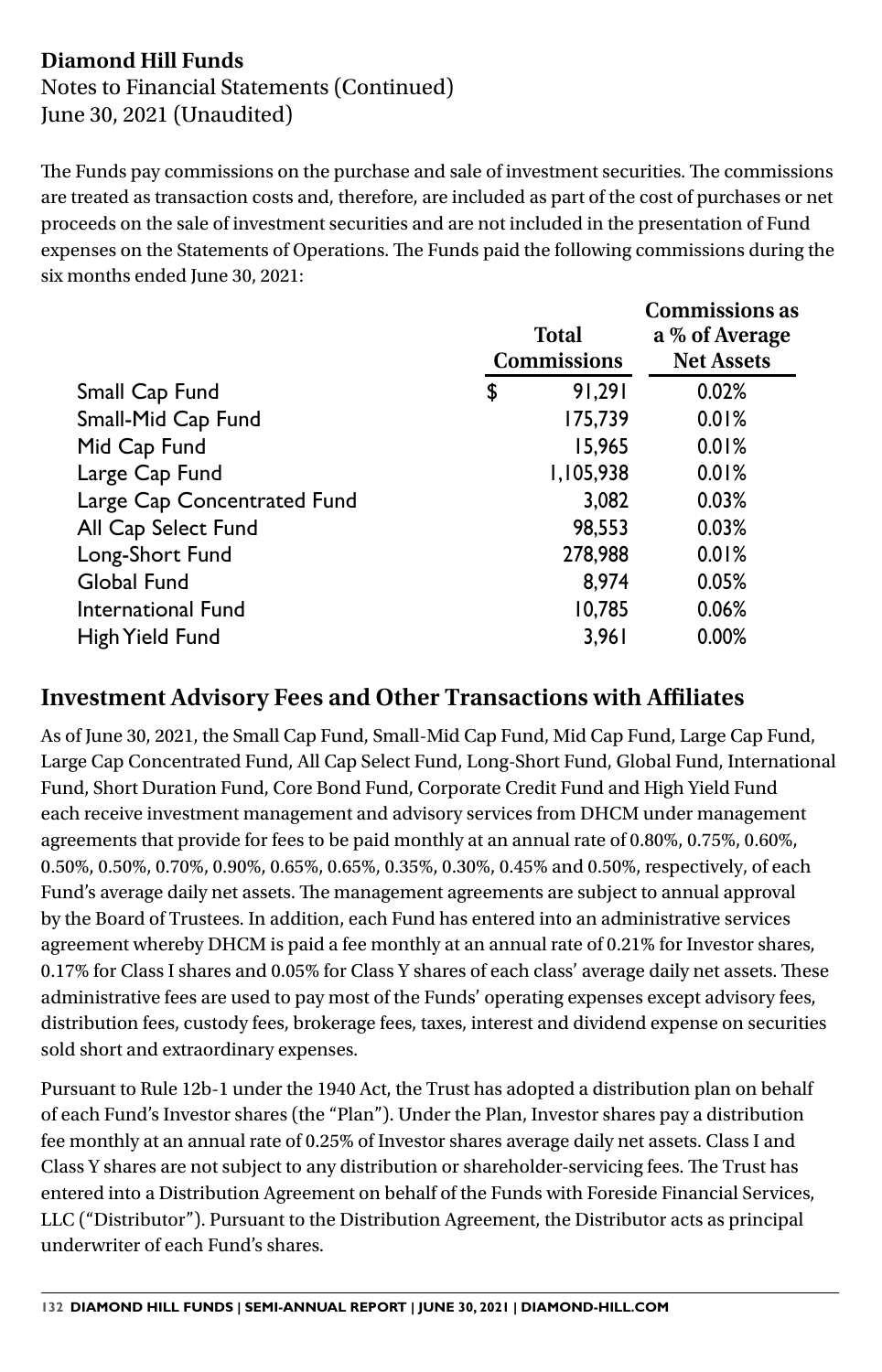Notes to Financial Statements (Continued) June 30, 2021 (Unaudited)

DHCM, as the financing agent for Class C shares, received contingent deferred sales charges relating to the redemptions of Class C shares of the Funds during the period ended June 30, 2021 as follows:

Large Cap Fund \$ 606

The Funds may invest in one or more Diamond Hill Funds. The Fund's adviser has contractually agreed to waive fees in the pro-rata amount of the management fee charged by the underlying Diamond Hill Fund on each Fund's investment in such other Diamond Hill Funds. This fee waiver is accrued daily and settled monthly. During the six months ended June 30, 2021, the Funds reduced investment advisory fees as follows:

| Small-Mid Cap Fund | S | 46,927 |
|--------------------|---|--------|
| Mid Cap Fund       |   | 2,865  |
| Long-Short Fund    |   | 61,359 |

The Small-Mid Cap Fund, Mid Cap Fund and Long-Short Fund each own or had owned Class Y shares of the Short Duration Fund, thereby making the Short Duration Fund an affiliated company as defined by the 1940 Act.

Information regarding the Funds' holdings in the Short Duration Fund during the six months ended June 30, 2021 is as follows:

| <b>Affiliated Fund</b>                                   | <b>Small-Mid</b><br>Cap Fund | Mid Cap<br>Fund  | Long-Short<br>Fund |
|----------------------------------------------------------|------------------------------|------------------|--------------------|
| <b>Diamond Hill Short Duration Securitized Bond Fund</b> |                              |                  |                    |
| Value, December 31, 2020                                 | \$26,643,319                 | \$1,626,675      | \$34,836,878       |
| <b>Purchases</b>                                         | 392.782                      | 23.981           | 513,573            |
| Change in Unrealized Appreciation (Depreciation)         | 211.179                      | 12.893           | 276,123            |
| Value, June 30, 2021                                     | \$27,247,280                 | 1,663,549<br>SS. | \$35,626,574       |
| Income Distributions                                     | 392.782                      | 23.981           | 513,573<br>\$.     |

During the six months ended June 30, 2021, the Corporate Credit Fund and High Yield Fund sold securities to the High Yield Fund and Corporate Credit Fund. These transactions, which were affected at the then current market prices as provided by an independent pricing service used by the Trust, complied with Rule 17a-7 under the 1940 Act. The transactions were as follows:

| <b>Selling Fund</b>   | <b>Purchasing Fund</b> | <b>Net Proceeds</b> |            | <b>Net Gain</b> |         |
|-----------------------|------------------------|---------------------|------------|-----------------|---------|
| Corporate Credit Fund | High Yield Fund        |                     | 86.645.703 |                 | 703.024 |
| High Yield Fund       | Corporate Credit Fund  |                     | 43.644.590 |                 | 405.284 |

The Officers of the Trust are affiliated with DHCM. Such Officers receive no compensation from the Funds for serving in their respective roles.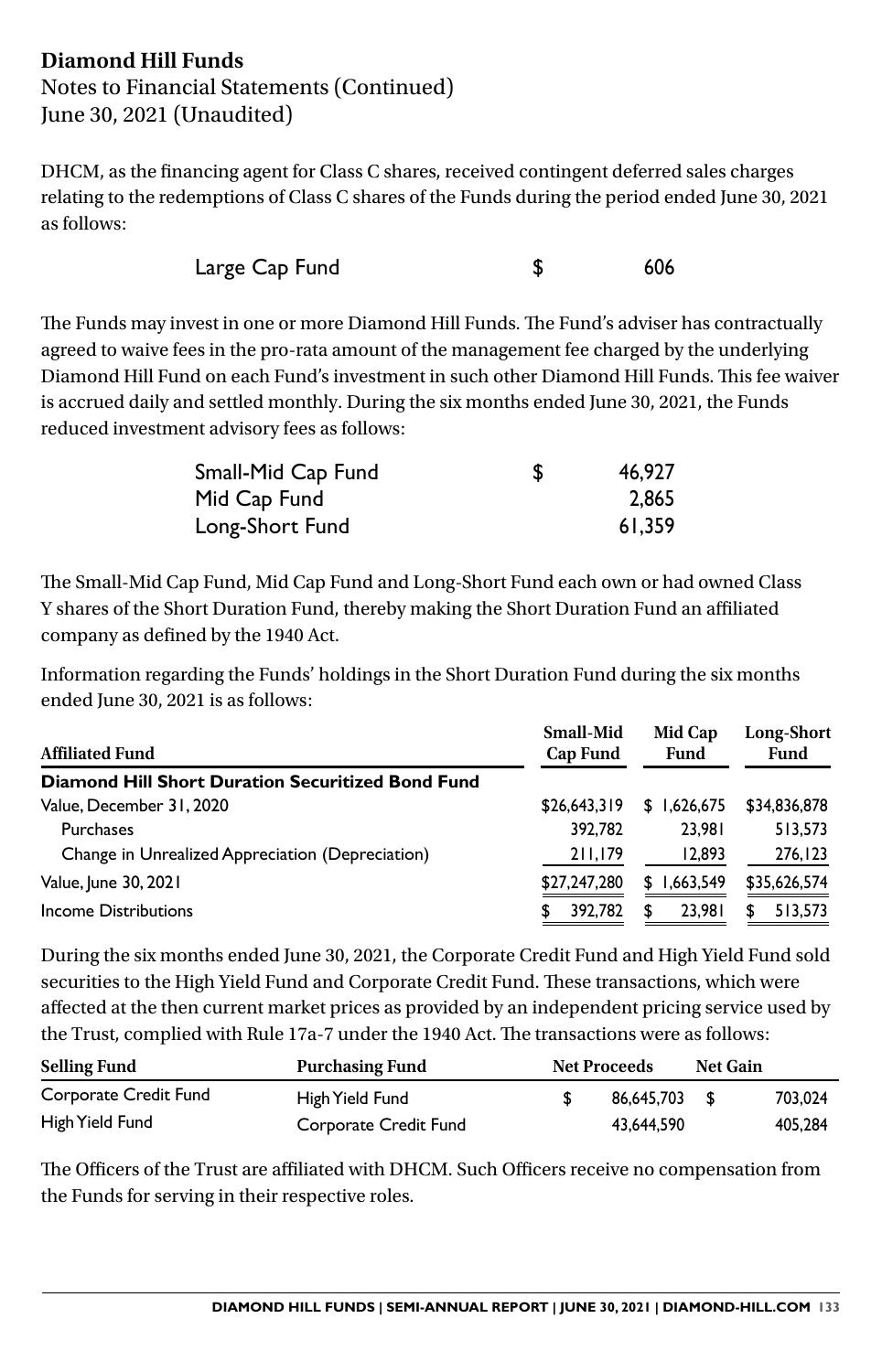Notes to Financial Statements (Continued) June 30, 2021 (Unaudited)

## **Trustee Fees**

The Independent Trustees are compensated for their services to the Funds by DHCM as part of the administration services agreement. The Independent Trustees were paid \$231,000 in fees during the six months ended June 30, 2021. In addition, DHCM reimburses Trustees for out-ofpocket expenses incurred in conjunction with attendance of meetings.

## **Commitments and Contingencies**

The Funds indemnify the Trust's Officers and Trustees for certain liabilities that might arise from their performance of their duties to the Funds. Additionally, in the normal course of business, the Funds enter into contracts that contain a variety of representations and warranties and which provide general indemnifications. The Funds' maximum exposure under these arrangements is unknown, as this would involve future claims that may be made against the Funds that have not yet occurred. However, based on experience, the Funds expect the risk of loss to be remote.

## **Federal Tax Information**

The amount and character of income and capital gain distributions paid by the Funds are determined in accordance with Federal income tax regulations, which may differ from GAAP.

The tax character of distributions paid during the year or period ended December 31, 2020 was as follows:

|                            | <b>Small Cap</b><br>Fund | Small-Mid<br><b>Cap Fund</b>  | Mid Cap<br>Fund                         |
|----------------------------|--------------------------|-------------------------------|-----------------------------------------|
| Distributions paid from:   |                          |                               |                                         |
| Ordinary income            | \$2,925,606              | \$13,930,483                  | 1,495,087<br>\$                         |
| Long-term capital gains    |                          | 786,910                       | 376,407                                 |
| <b>Total distributions</b> | \$2,925,606              | \$14,717,393                  | 1,871,494<br>\$                         |
|                            | Large Cap<br>Fund        | All Cap<br><b>Select Fund</b> | Long-Short<br>Fund                      |
| Distributions paid from:   |                          |                               |                                         |
| Ordinary income            | \$86,692,884             | \$1,790,659                   | \$8,842,071                             |
| Long-term capital gains    | 192,809,037              |                               | 15,843,708                              |
| Total distributions        | \$279,501,921            | \$1,790,659                   | \$24,685,779                            |
|                            | Global<br>Fund           | <b>International</b><br>Fund  | <b>Short</b><br><b>Duration</b><br>Fund |
| Distributions paid from:   |                          |                               |                                         |
| Ordinary income            | 139,065<br>\$            | 109,630<br>\$                 | \$30,109,298                            |
| Long-term capital gains    |                          | 79,270                        |                                         |
| <b>Total distributions</b> | 139,065                  | 188,900<br>S                  | \$30,109,298                            |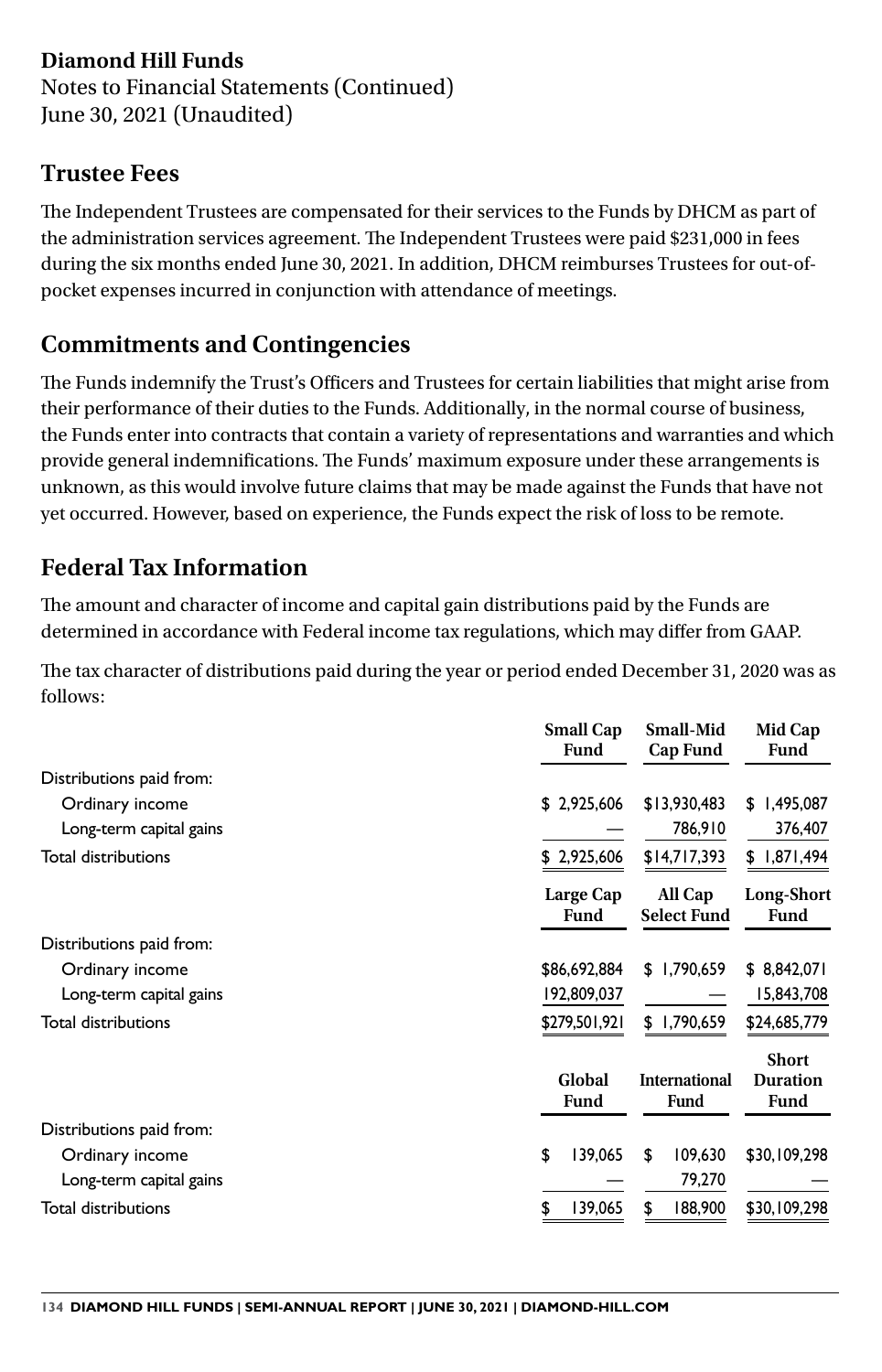# Notes to Financial Statements (Continued)

June 30, 2021 (Unaudited)

|                          | <b>Core Bond</b><br>Fund | Corporate<br><b>Credit Fund</b> | High Yield<br>Fund |
|--------------------------|--------------------------|---------------------------------|--------------------|
| Distributions paid from: |                          |                                 |                    |
| Ordinary income          | \$ 5,006,585             | \$97,728,597                    | \$49,580,749       |
| Long-term capital gains  |                          | 803.265                         | 34.875             |
| Total distributions      | \$ 5,006,585             | \$98,531,862                    | \$49,615,624       |

The following information is computed on a tax basis for each item as of December 31, 2020:

|                                                         | <b>Small Cap</b><br>Fund             | Small-Mid<br>Cap Fund    | Mid Cap Fund                    |    | Large Cap<br>Fund            |
|---------------------------------------------------------|--------------------------------------|--------------------------|---------------------------------|----|------------------------------|
| Net unrealized appreciation on                          |                                      |                          | \$                              |    |                              |
| portfolio investments                                   | \$<br>215,708,815                    | \$<br>362,391,359        | 33,805,619                      |    | \$2,380,251,740              |
| Undistributed ordinary income                           | 55,253                               | 278,200                  |                                 |    |                              |
| Undistributed capital gains                             | 6,856,758                            |                          |                                 |    | 89, 107, 124                 |
| Accumulated capital and other losses                    |                                      | (3,354,892)              | (12,325,192)                    |    |                              |
| Distributable earnings                                  | 222,620,826                          | \$<br>359,314,667        | \$<br>21,480,427                |    | \$2,469,358,864              |
|                                                         | All Cap<br><b>Select Fund</b>        | Long-Short<br>Fund       | <b>Global Fund</b>              |    | <b>International</b><br>Fund |
| Net unrealized appreciation on<br>portfolio investments | \$<br>87,833,932                     | \$<br>589,800,245        | \$<br>2,749,567                 | \$ | 2.612.062                    |
| Undistributed ordinary income                           | 1,678,766                            |                          | 48,971                          |    | 868                          |
| Undistributed capital gains                             |                                      | 15,269,684               |                                 |    |                              |
| Accumulated capital and other losses                    | (54, 851)                            |                          | (2,142,237)                     |    | (199, 756)                   |
| Distributable earnings                                  | \$<br>89,457,847                     | \$<br>605,069,929        | \$<br>656,301                   |    | 2,413,174                    |
|                                                         | <b>Short</b><br><b>Duration Fund</b> | <b>Core Bond</b><br>Fund | Corporate<br><b>Credit Fund</b> |    | <b>High Yield</b><br>Fund    |
| Net unrealized appreciation on<br>portfolio investments | \$<br>15,991,832                     | \$<br>9,708,335          | \$<br>60,805,275                | S  | 30,855,658                   |
| Undistributed ordinary income                           |                                      | 102,427                  | 15,248,246                      |    | 6,667,795                    |
| Undistributed capital gains                             |                                      |                          |                                 |    | 280,992                      |
| Accumulated capital and other losses                    | (7,264,788)                          |                          |                                 |    |                              |
| Distributable earnings                                  | \$<br>8,727,044                      | \$<br>9,810,762          | 76,053,521                      |    | 37,804,445                   |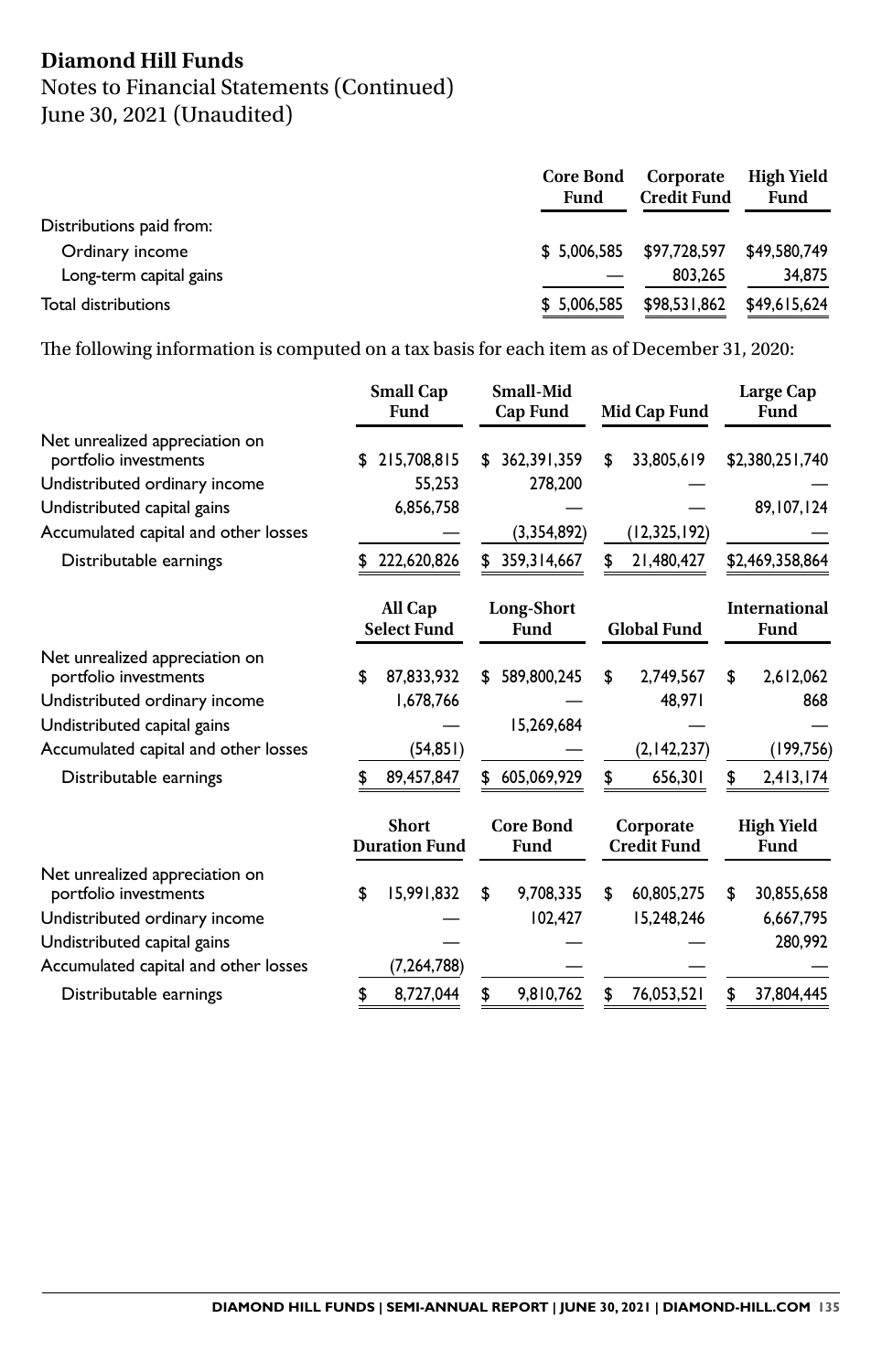Notes to Financial Statements (Continued) June 30, 2021 (Unaudited)

As of June 30, 2021, the Funds' federal tax cost of portfolio investments and net unrealized appreciation (depreciation) on portfolio investments including short sales, where applicable, were as follows:

|                                                                | <b>Small Cap</b><br>Fund          | Small-Mid<br><b>Cap Fund</b>         | Mid Cap Fund                 | Large Cap<br>Fund               |
|----------------------------------------------------------------|-----------------------------------|--------------------------------------|------------------------------|---------------------------------|
| Tax cost of portfolio investments                              | 374,587,141                       | \$1,589,546,380                      | \$200,676,216                | \$8,013,363,664                 |
| Gross unrealized appreciation                                  | 246,318,238                       | 712,839,860                          | 81,399,902                   | 3,482,797,925                   |
| Gross unrealized depreciation                                  | (5,059,673)                       | (35, 169, 191)                       | (5,318,779)                  | (86, 376, 155)                  |
| Net unrealized appreciation on<br>portfolio investments        | \$<br>241,258,565                 | 677,670,669<br>\$                    | \$<br>76,081,123             | \$3,396,421,770                 |
|                                                                | Large Cap<br>Concentrated<br>Fund | All Cap<br><b>Select Fund</b>        | Long-Short<br>Fund           | <b>Global Fund</b>              |
| Tax cost of portfolio investments                              | \$<br>13,113,365                  | 237,601,241<br>\$                    | \$1,125,959,171              | \$<br>14,118,390                |
| Gross unrealized appreciation<br>Gross unrealized depreciation | 1,069,253<br>(186, 365)           | 123,753,906<br>(799, 370)            | 827,241,671<br>(146,641,299) | 3,012,567<br>(73, 849)          |
| Net unrealized appreciation on<br>portfolio investments        | \$<br>882,888                     | 122,954,536<br>\$                    | \$680,600,372                | 2,938,718<br>\$                 |
|                                                                | <b>International</b><br>Fund      | <b>Short</b><br><b>Duration Fund</b> | <b>Core Bond</b><br>Fund     | Corporate<br><b>Credit Fund</b> |
| Tax cost of portfolio investments                              | \$<br>18,198,468                  | \$1,325,672,890                      | 411,099,550                  | \$2,245,520,925                 |
| Gross unrealized appreciation<br>Gross unrealized depreciation | 3,795,869<br>(536,423)            | 33,108,859<br>(11,780,953)           | 8,526,263<br>(6,531,646)     | 48,579,163<br>(18,759,694)      |
| Net unrealized appreciation on<br>portfolio investments        | \$<br>3,259,446                   | 21,327,906<br>\$                     | \$<br>1,994,617              | 29,819,469<br>\$                |
|                                                                | <b>High Yield</b><br>Fund         |                                      |                              |                                 |
| Tax cost of portfolio investments                              | \$1,151,237,509                   |                                      |                              |                                 |
| Gross unrealized appreciation<br>Gross unrealized depreciation | 28,579,968<br>(4,311,219)         |                                      |                              |                                 |
| Net unrealized appreciation on<br>portfolio investments        | 24,268,749<br>\$                  |                                      |                              |                                 |

The difference between book basis and tax basis net unrealized appreciation (depreciation) is attributable primarily to the tax deferral of losses on wash sales and unreversed inclusions of Passive Foreign Investment Companies.

For the latest tax year ended December 31, 2020, the following Funds have capital loss carry forwards ("CLCFs") as summarized below.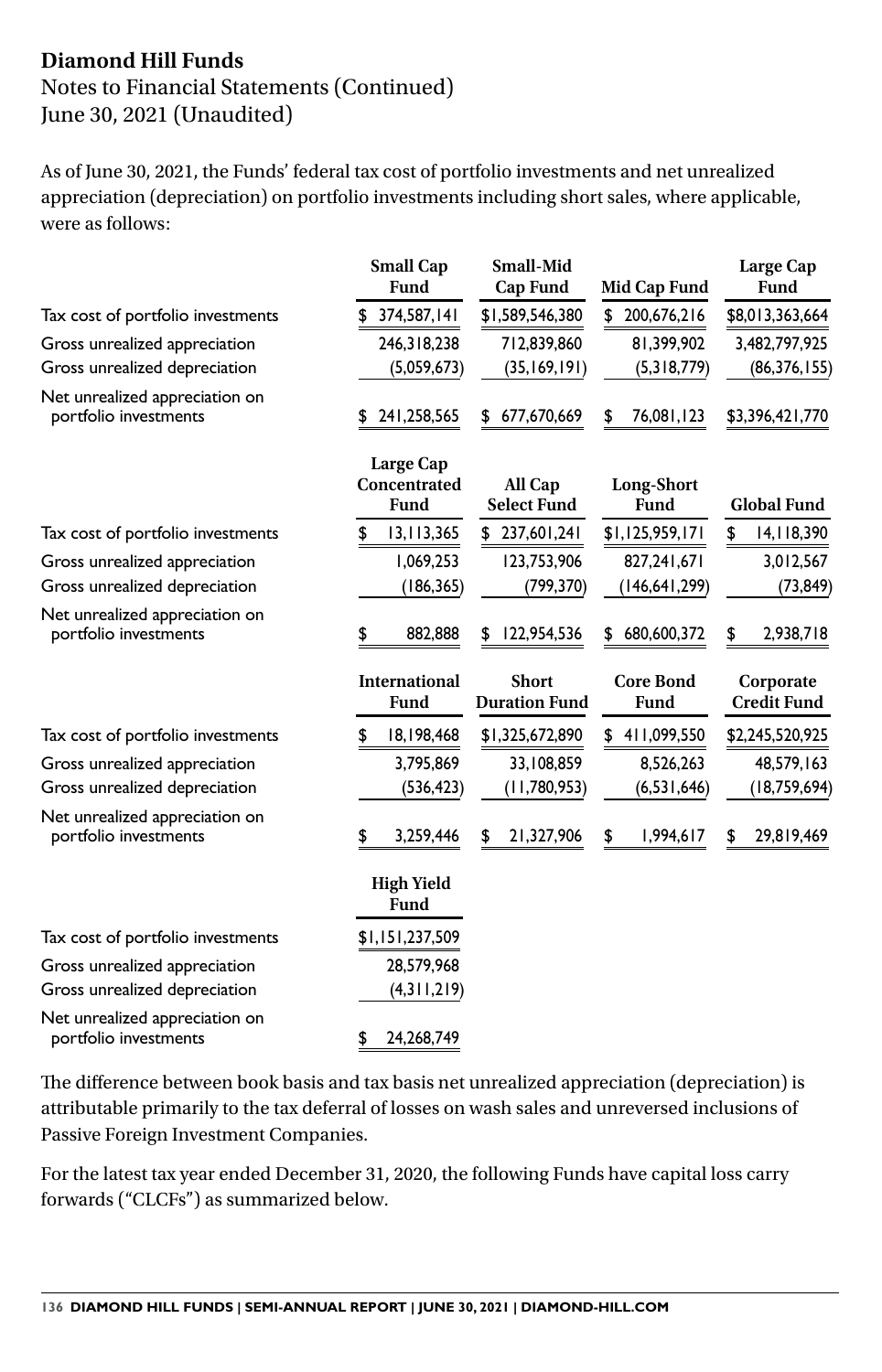#### Notes to Financial Statements (Continued) June 30, 2021 (Unaudited)

CLCFs not subject to expiration:

|                                                         | <b>Small-Mid</b><br>Cap Fund | Mid Cap Fund                 | All Cap Select<br>Fund        | Long-Short<br>Fund |
|---------------------------------------------------------|------------------------------|------------------------------|-------------------------------|--------------------|
| No expiration - short-term<br>No expiration - long-term | 3,354,892<br>\$              | 8,184,019<br>\$<br>4,141,173 | 54,851<br>\$                  | 117,296<br>\$      |
|                                                         | 3,354,892<br>\$              | 12,325,192<br>\$             | 54,851<br>\$                  | 117,296<br>\$      |
|                                                         | <b>Global Fund</b>           | <b>International</b><br>Fund | Short<br><b>Duration Fund</b> |                    |
| No expiration - short-term<br>No expiration - long-term | \$<br>596.082<br>1,546,155   | 112.610<br>\$<br>87,146      | 4,821,867<br>\$<br>2,442,921  |                    |
|                                                         | 2,142,237<br>\$              | 199,756<br>\$                | 7,264,788<br>\$               |                    |

## **In-Kind Redemption Transactions**

During the six months ended June 30, 2021, Large Cap Fund realized \$33,460,273 of net capital gains resulting from in-kind redemptions (redemptions in which shareholders who redeemed Fund shares received investment securities held by the Fund rather than cash). The Fund recognizes a gain on in-kind redemptions to the extent that the value of the distributed investment securities on the date of redemption exceeds the cost of those investment securities. Such gains are not taxable to the Fund and are not required to be distributed to shareholders. The Fund has reclassified this amount against paid-in capital on the Statements of Assets and Liabilities. Such reclassification, the result of permanent differences between the financial statement and income tax reporting requirements, had no effect on the Fund's net assets or NAV per share.

### **Borrowings**

The Small Cap Fund, Small-Mid Cap Fund, Mid Cap Fund, Large Cap Fund, Large Cap Concentrated, All Cap Select Fund, Long-Short Fund, Global Fund, International Fund, Short Duration Fund, Core Bond Fund, Corporate Credit Fund and High Yield Fund each has an unsecured line of credit up to 20.0%, 20.0%, 20.0%, 33.3%, 20.0%, 25.0%, 15.0%, 20.0%, 20.0%, 20.0%, 20.0%, 15.0% and 15.0%, respectively, of its net assets, with a total maximum of \$40,000,000.

Borrowings under the agreement bear interest at the sum of 0.10% plus the higher of Federal Funds Effective Rate or the Overnight Bank Funding Rate plus 1.25%. The line of credit is available until June 2, 2022, unless extended, when any advances are to be repaid. During the six months ended June 30, 2021, no amounts were drawn from the available line.

In accordance with an exemptive order (the "Order") from the U.S. Securities and Exchange Commission ("SEC"), the Funds may participate in a joint lending and borrowing facility for temporary purposes (the "Interfund Lending Program"), subject to compliance with the terms and conditions of the Order, and to the extent permitted by each Fund's investment policies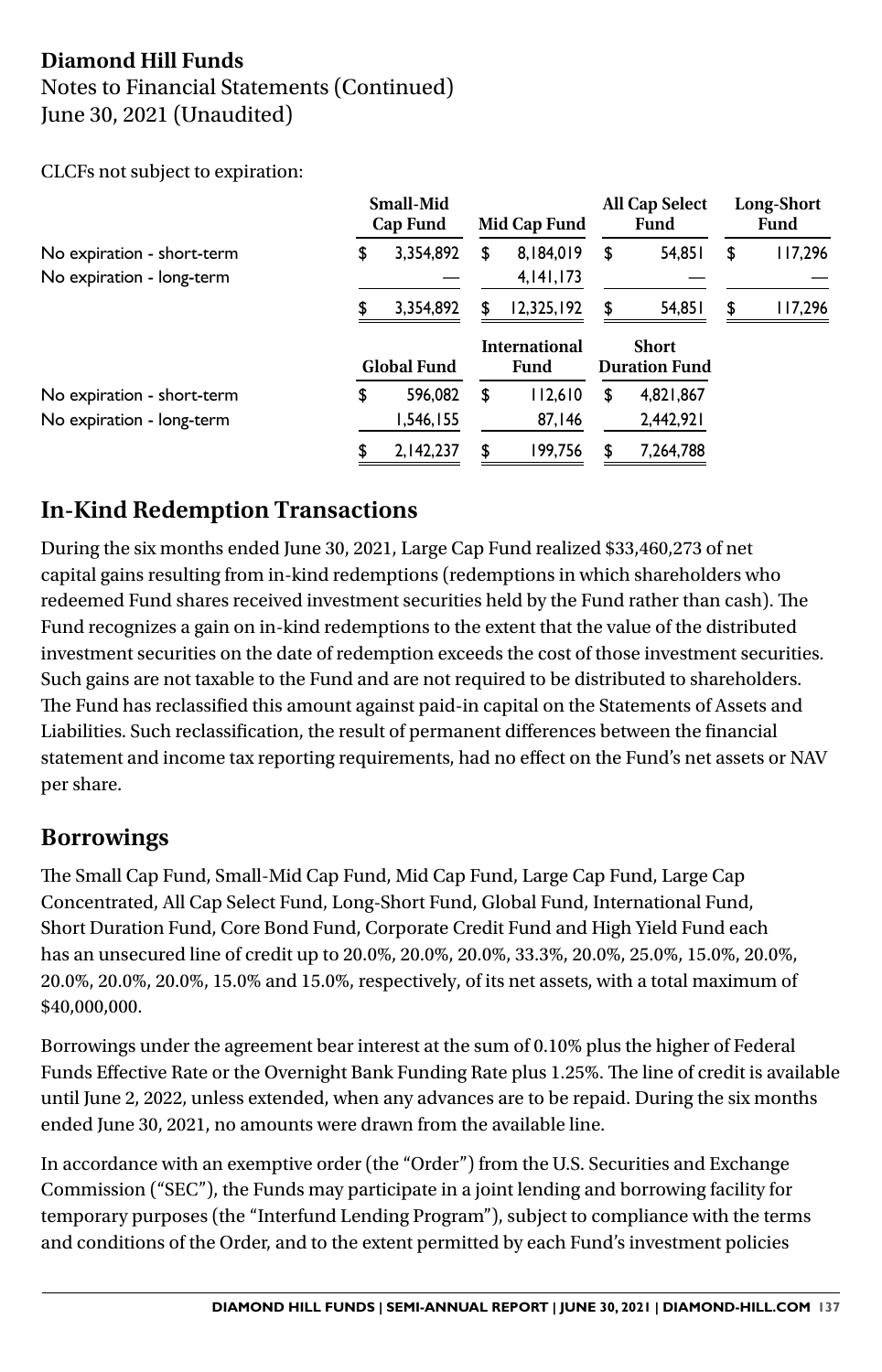Notes to Financial Statements (Continued) June 30, 2021 (Unaudited)

and restrictions. A lending fund may lend in aggregate up to 15% of its net assets, but may not lend more than 5% of its net assets to any one borrowing fund through the Interfund Lending Program. A borrowing fund may not borrow through the Interfund Lending Program or from any other source more than 33 1/3% of its total assets (or any lower threshold provided for by the fund's investment restrictions). If a borrowing fund's total outstanding borrowings exceed 10% of its total assets, each of its outstanding interfund loans will be subject to collateralization of at least 102% of the outstanding principal value of the loan. All interfund loans are for temporary or emergency purposes and the interest rate to be charged will be the average of the highest current overnight repurchase agreement rate available to a lending fund and the bank loan rate, as calculated according to a formula established by the Board. During the six months ended June 30, 2021, none of the Funds participated in the Interfund Lending Program.

# **Other Matters**

The global spread of novel coronavirus disease (COVID-19) was declared a pandemic by the World Health Organization. This pandemic has resulted in significant disruptions to economies and markets, adversely impacting individual companies, sectors, industries, currencies, interest and inflation rates, credit ratings, and investor sentiment. COVID-19 has caused volatility, severe market dislocations and liquidity constraints in many markets, including markets for the securities the Funds hold, and may adversely affect the Funds' investments and operations. The duration and extent of COVID-19 over the long-term cannot be reasonably estimated at this time. There have been no comparable recent events that provide guidance as to the effect the spread of COVID-19 as a global pandemic may have on the Funds' financial performance. In addition, COVID-19 and governmental responses to COVID-19 may negatively impact the capabilities of the Funds' service providers and disrupt the Funds' operations. This pandemic may result in substantial market volatility and may adversely impact the prices and liquidity of a Fund's investments. Management continues to monitor and evaluate this situation.

# **Subsequent Events**

The Funds evaluated events from June 30, 2021 through the date that these financial statements were issued. There were no subsequent events to report that would have a material impact on the Funds' financial statements except for the following:

On February 3, 2021, DHCM announced that it has entered into a definitive agreement to enable Brandywine Global Investment Management, LLC ("Brandywine Global"), a specialist investment manager and subsidiary of Franklin Resources, Inc., to acquire the business of the Corporate Credit and High Yield Funds. The transaction closed on July 30, 2021. Accordingly, on July 30, 2021, the Diamond Hill Corporate Credit Fund was reorganized into the BrandywineGLOBAL – Corporate Credit Fund and the Diamond Hill High Yield Fund was reorganized into the BrandywineGLOBAL – High Yield Fund, and the Diamond Hill Corporate Credit Fund and the Diamond Hill High Yield Fund were terminated. Portfolio managers John McClain and Bill Zox joined Brandywine Global as part of the transaction. Please see "Results of Special Meetings of Shareholders" for more information.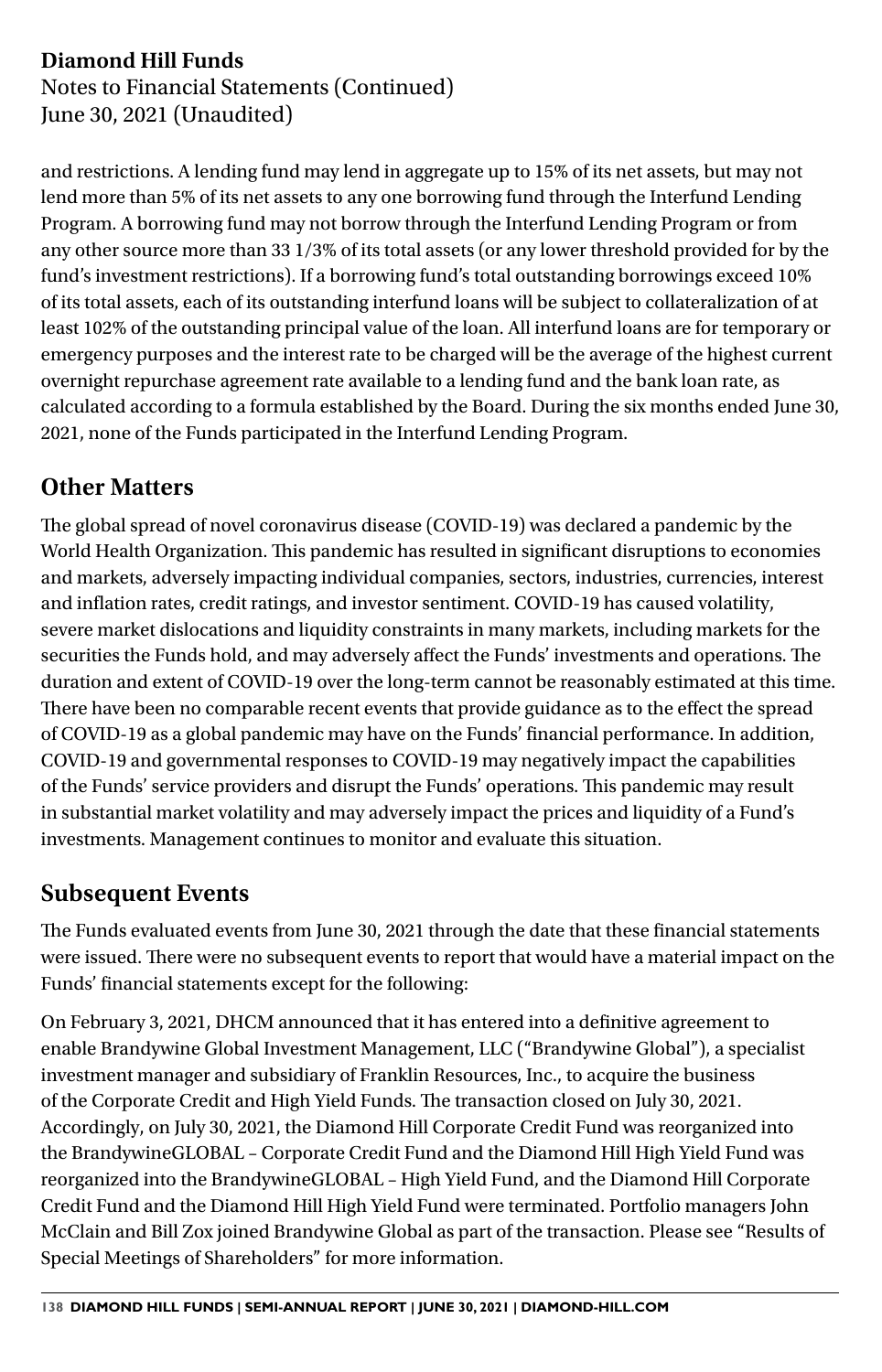## **Diamond Hill Funds** Other Items June 30, 2021 (Unaudited)

# **Proxy Voting**

The investment adviser is responsible for exercising the voting rights associated with the securities purchased and held by the Funds. A description of the policies and procedures that the adviser uses in fulfilling this responsibility and information regarding how those proxies were voted during the twelve-month period ended June 30 are available without charge upon request by calling toll free number 1-888-226-5595, or through the Funds' website, or on the Securities and Exchange Commission's ("Commission") website at www.sec.gov.

## **Portfolio Disclosure**

The Trust files a complete listing of portfolio holdings for each Fund as of the end of the first and third quarters of each fiscal year on Part F to Form N-PORT. The complete listing is available on the Commission's website. Monthly portfolio holdings are also available on www.diamond-hill.com.

# **Results of Special Meetings of Shareholders**

On February 3, 2021, DHCM announced that it had entered into a definitive agreement to enable Brandywine Global Investment Management, LLC ("Brandywine Global"), a specialist investment manager and subsidiary of Franklin Resources, Inc., to acquire the business of the Corporate Credit and High Yield Funds.

A Special Meeting of Shareholders of the Diamond Hill Corporate Credit Fund was held on June 11, 2021, for the purpose of voting on the following:

To consider and vote upon the Agreement and Plan of Reorganization, providing for: (i) the acquisition by the BrandywineGLOBAL – Corporate Credit Fund, of all of the assets and liabilities of Diamond Hill Corporate Credit Fund, in exchange for shares of BrandywineGLOBAL - Corporate Credit Fund to be distributed to the shareholders of Diamond Hill Corporate Credit Fund; and (ii) the subsequent termination of Diamond Hill Corporate Credit Fund.

The voting results were as follows:

|                                    | <b>Total Shares</b><br>Outstanding | <b>Shares Voted</b> | % of Voted | % of Total |
|------------------------------------|------------------------------------|---------------------|------------|------------|
| Diamond Hill Corporate Credit Fund | 182,300,049                        | 99.713.751          |            | 54.70%     |
| Shares Voted For                   |                                    | 96.398.652          | 96.67%     | 52.88%     |
| <b>Shares Voted Against</b>        |                                    | 914.554             | 0.92%      | 0.50%      |
| <b>Shares Abstained</b>            |                                    | 2.400.545           | 2.41%      | 1.32%      |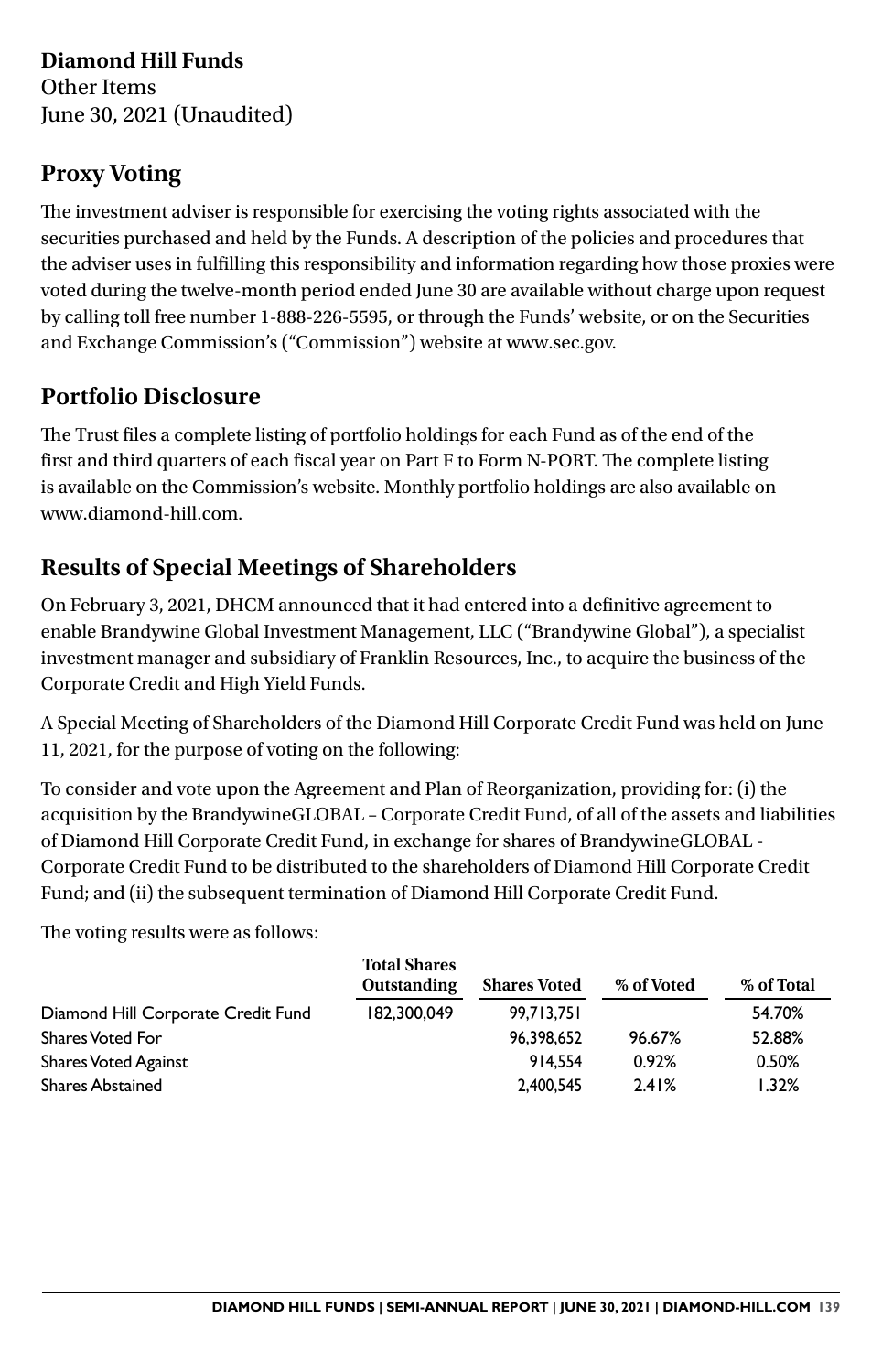## **Diamond Hill Funds** Other Items June 30, 2021 (Unaudited) (Continued)

A Special Meeting of Shareholders of the Diamond Hill High Yield Fund was held on June 29, 2021, for the purpose of voting on the following:

To consider and vote upon the Agreement and Plan of Reorganization, providing for: (i) the acquisition by the BrandywineGLOBAL – High Yield Fund, of all of the assets and liabilities of Diamond Hill High Yield Fund, in exchange for shares of BrandywineGLOBAL – High Yield Fund to be distributed to the shareholders of Diamond Hill High Yield Fund; and (ii) the subsequent termination of Diamond Hill High Yield Fund.

The voting results were as follows:

|                              | <b>Total Shares</b><br><b>Outstanding</b> | <b>Shares Voted</b> | % of Voted | % of Total |
|------------------------------|-------------------------------------------|---------------------|------------|------------|
| Diamond Hill High Yield Fund | 84.315.860                                | 44.911.793          |            | 53.27%     |
| Shares Voted For             |                                           | 40.721.680          | 90.67%     | 48.30%     |
| <b>Shares Voted Against</b>  |                                           | 1.232.236           | 2.74%      | 1.46%      |
| <b>Shares Abstained</b>      |                                           | 2.957.877           | 6.59%      | 3.51%      |

Accordingly, on July 30, 2021, the Diamond Hill Corporate Credit Fund was reorganized into the BrandwineGLOBAL – Corporate Credit Fund and the Diamond Hill High Yield Fund was reorganized into the BrandywineGLOBAL – High Yield Fund, and the Diamond Hill Corporate Credit Fund and the Diamond Hill High Yield Fund were terminated.

# **Trustee Approval of Investment Advisory Agreement**

#### *Initial Approval of Management Agreement for the Diamond Hill Large Cap Concentrated Fund*

The Board of Trustees of Diamond Hill Funds (the "Trust") requested and the Adviser provided a broad range of information in connection with its consideration of approval of the Amended and Restated Investment Management Agreement ("Management Agreement") between the Trust and Diamond Hill Capital Management, Inc. (the "Adviser"), for the Diamond Hill Large Cap Concentrated Fund ("Large Cap Concentrated Fund"), a newly organized series of the Trust. The Board reviewed the information at a regularly scheduled meeting on February 11, 2021 and by a unanimous vote approved the Management Agreement. The Board had previously renewed the Management Agreement for all series of the Trust on August 20, 2020. In concluding to approve the Management Agreement for the Large Cap Concentrated Fund, the Board discussed the following factors:

a) **Nature, Extent and Quality of Services.** The Trustees considered the nature, extent and quality of the services provided by the Adviser under the Management Agreement, including a review of the services provided thereunder and the Adviser's capabilities and mission to serve its clients through a disciplined intrinsic-value-based approach to investment that aligns the Adviser's interests with those of its clients. The Trustees noted the qualifications of the investment staff and other key personnel of the Adviser and that the Adviser continues to invest significant resources in human capital to attract and retain top talent. The Trustees noted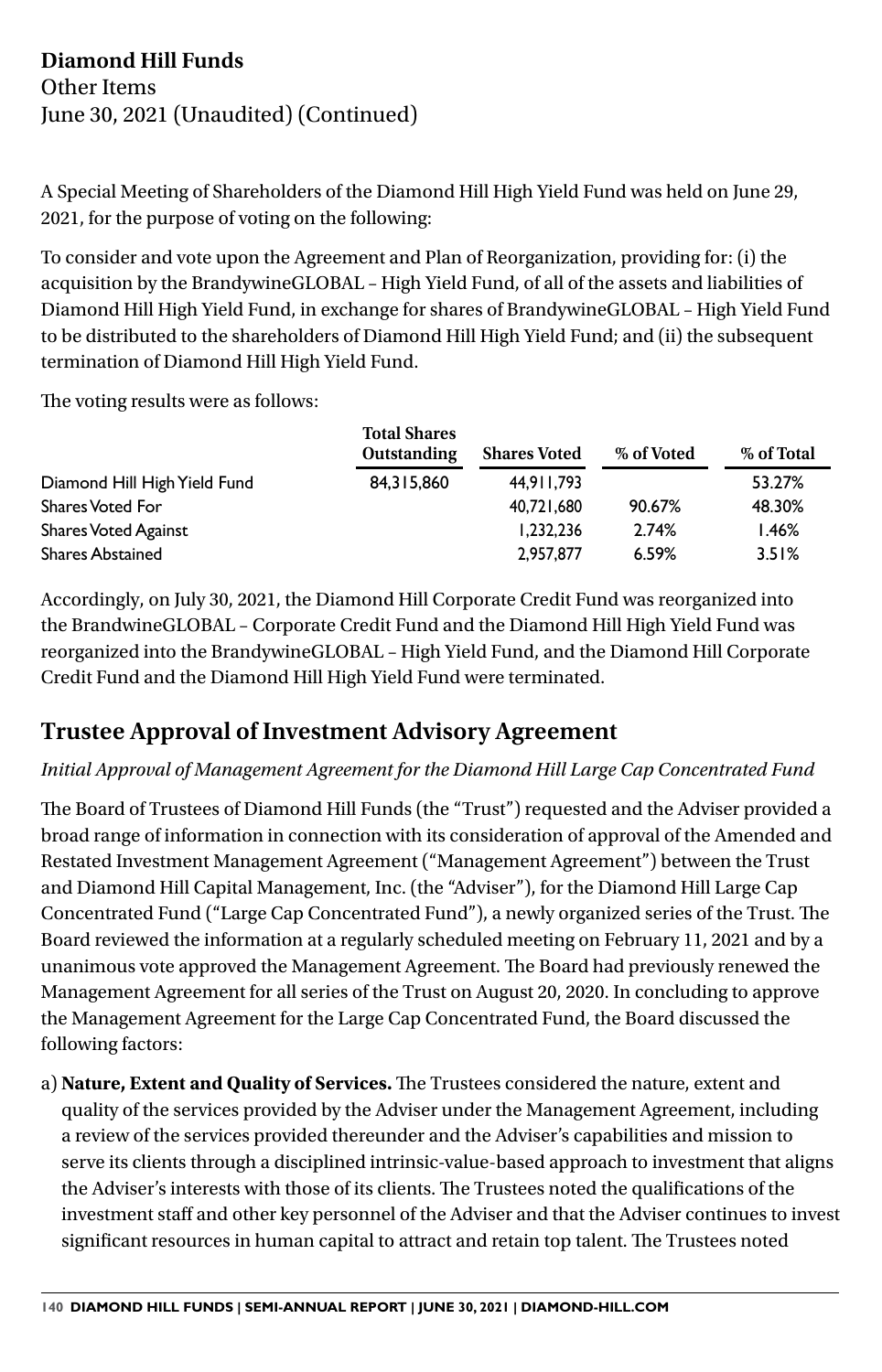#### **Diamond Hill Funds** Other Items June 30, 2021 (Unaudited) (Continued)

that the proposed portfolio managers for the Large Cap Concentrated Fund had extensive experience in managing a large cap concentrated strategy. The Trustees also reviewed the Adviser's succession plan for key investment and management staff. In addition, the Trustees reviewed information related to the compensation structure for portfolio managers and other key investment personnel. Finally, the Trustees noted that the Adviser provides administrative services to the Trust under an Amended and Restated Administrative, Fund Accounting and Transfer Agency Services Agreement ("Administration Agreement"). Taking this information into account, the Board expressed its satisfaction with the quality of services provided by the Adviser.

- b)**Investment Performance of the Fund.** In evaluating performance, the Trustees reviewed the Adviser's composite large cap concentrated strategy performance information and noted the composite outperformed the Russell 1000 Value Index and the Diamond Hill Large Cap Fund's Class I shares over all time periods.
- c) **Reasonableness of Investment Advisory Fees.** The Trustees noted that the contractual fee rate under the Management Agreement was below both the average and median rates of the Morningstar Large Value Category.
- d)**Reasonableness of Total Expenses.** The Trustees noted that the estimated total expenses of each class of shares of the Large Cap Concentrated Fund was below the average and median total expenses of the Morningstar Large Value Category.
- e) **Profitability.** The Trustees considered the profitability of the Adviser's future relationship with the Large Cap Concentrated Fund. The Adviser discussed the level of assets the Large Cap Concentrated Fund will need to reach before becoming profitable. As such, the Adviser represented that the Large Cap Concentrated Fund will likely not generate a profit until a performance track record has been established and asset growth begins to increase in line with expectations which is about 3 – 5 years. The Trustees noted that the Adviser is also the administrator to the Large Cap Concentrated Fund and the Trustees had previously reviewed a separate profitability analysis relating to the administrative services provided to all funds of the Trust. The Trustees concluded that the profit margin under the Administration Agreement represented a fair and entrepreneurial profit for serving as administrator to the Funds.
- f) **Economies of Scale.** The Trustees had previously reviewed the potential extent to which economies of scale would be realized as each of the other funds in the Trust grow and whether fee levels reflect these economies of scale for the benefit of Fund shareholders. They noted that while many advisory firms reduce fees as assets under management increase with predetermined break points, the Adviser has adopted a different strategy. The Trustees considered that rather than instituting break points, the Adviser has targeted its advisory fees to correspond to its mission to add value, meaning that rather than charging a lower fee on assets above a certain level, the Adviser prefers to close a strategy to new investors so that it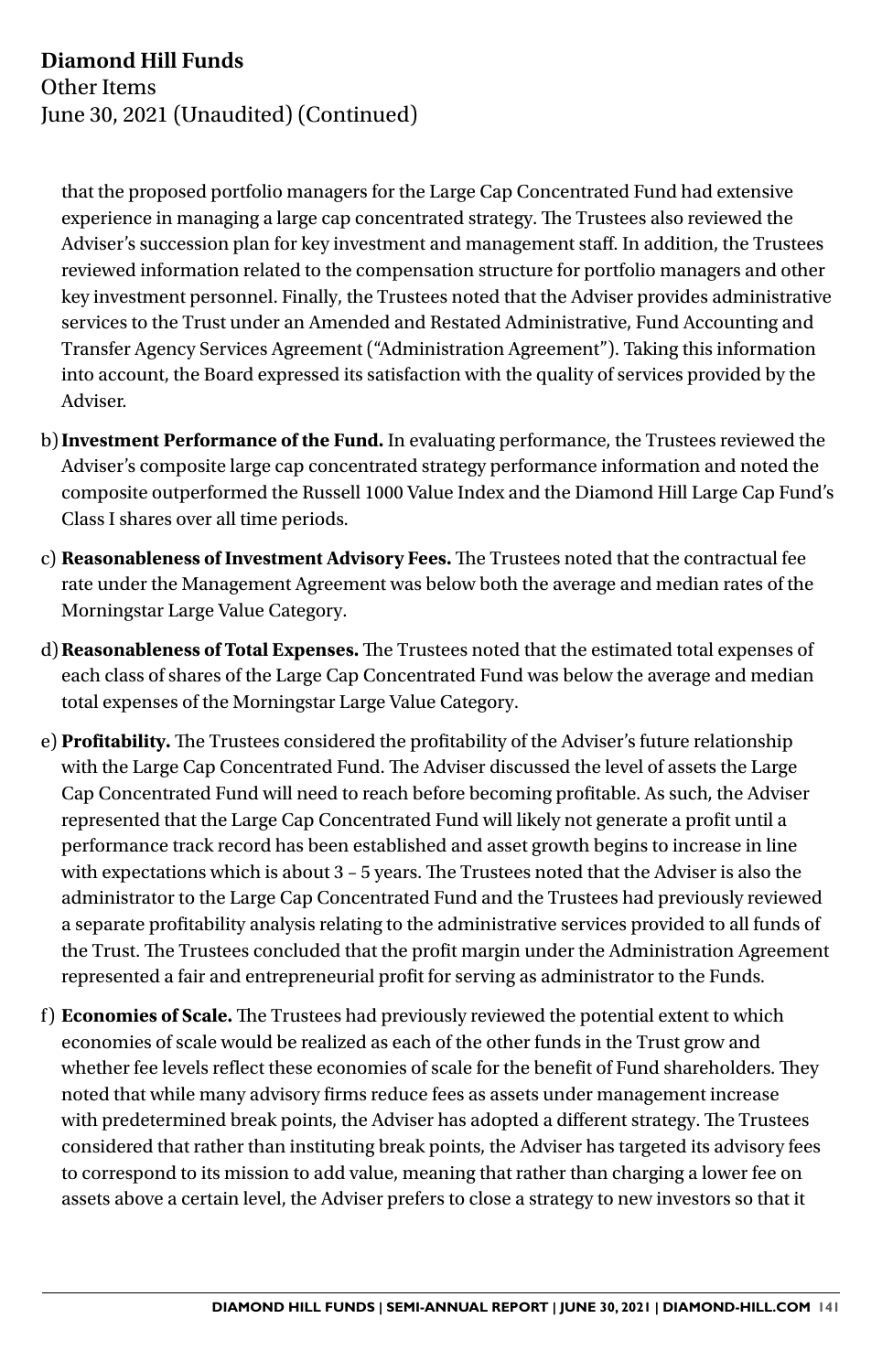#### **Diamond Hill Funds** Other Items June 30, 2021 (Unaudited) (Continued)

can efficiently manage the Fund's assets and attempt to fulfill its responsibility to add value to existing investors. The Trustees noted that two of the Funds are currently closed to most new investors.

g) **Ancillary Benefits.** The Trustees noted that as administrator to the Funds the Adviser is expected to earn fees from the Funds for providing administrative services.

In their deliberations, there was a comprehensive consideration of each of the factors above in connection with the Large Cap Concentrated Fund, and the Trustees, all of whom qualify as Independent Trustees under the 1940 Act, concluded the compensation to be received by the Adviser from the Large Cap Concentrated Fund was in the best interests of the Large Cap Concentrated Fund and its shareholders.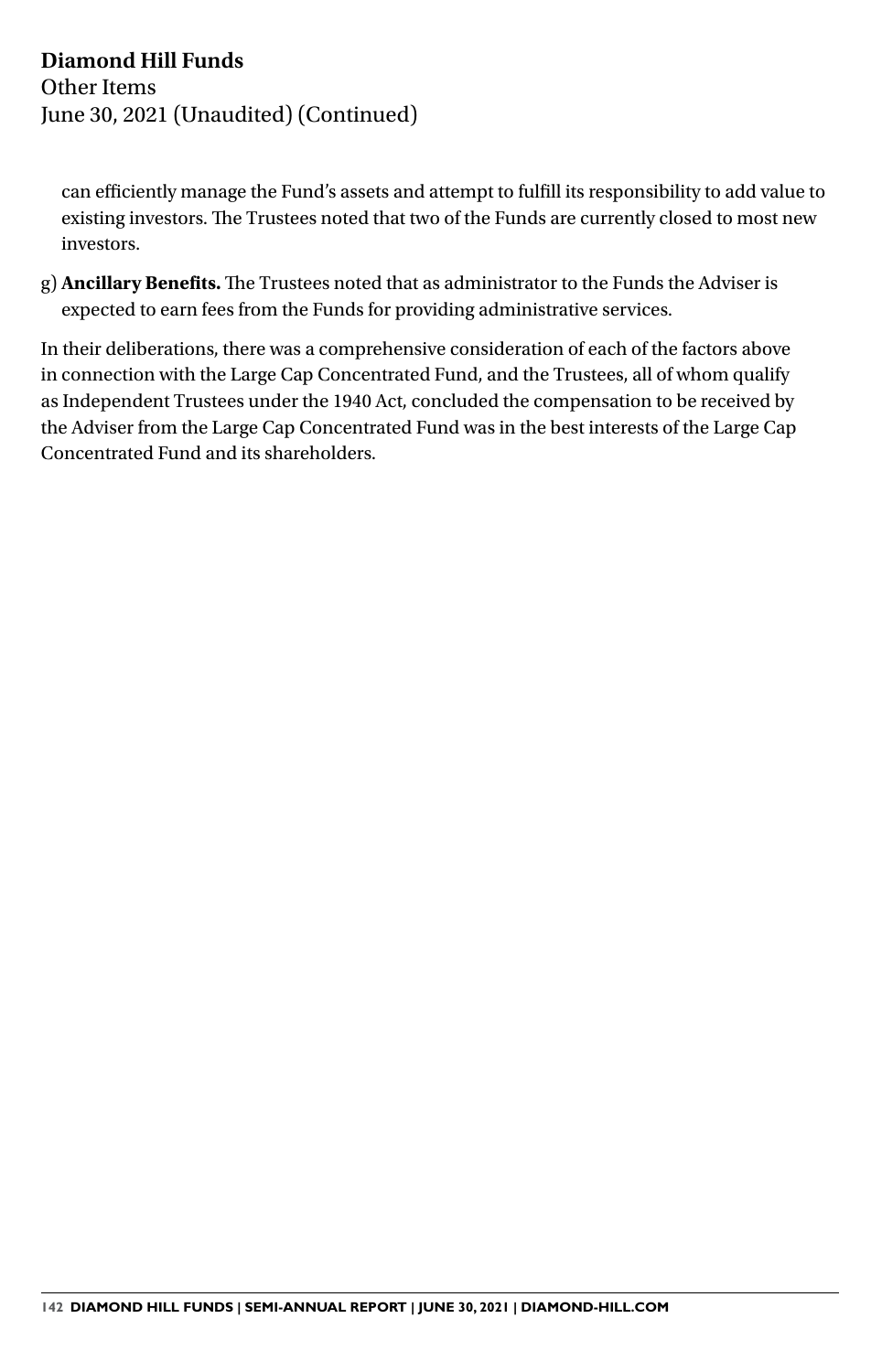# **Diamond Hill Funds** Schedule of Shareholder Expenses Hypothetical Example of a \$1,000 Investment at Beginning of Period (Unaudited)

As a Fund shareholder, you may incur two types of costs: (1) transaction costs, including wire redemption fees and sales charges (loads) as applicable; and (2) ongoing costs, including management fees; distribution and service (12b-1) fees; and other Fund expenses. These examples are intended to help you understand your ongoing costs (in dollars) of investing in a Fund and to compare these costs with the ongoing costs of investing in other mutual funds. Please note that the expenses shown in the tables are meant to highlight your ongoing costs only and do not reflect any transactional costs or other fees that may apply, such as sales charges and fees for low balance accounts. Therefore, the examples are useful in comparing ongoing costs only and will not help you determine the relative total cost of owning different funds. In addition, if these transactional costs and other fees were included, your costs would have been higher.

These examples are based on an investment of \$1,000 invested at January 1, 2021 and held for the entire period from January 1, 2021 through June 30, 2021.

The Actual Expense example below provides information about actual account values and actual expenses. You may use this information, together with the amount you invested, to estimate the expenses that you paid over the period. Simply divide your account value by \$1,000 (for example, an \$8,600 account value divided by  $$1,000 = 8.6$ ), then multiply the result by the number in the table under the heading entitled "Expenses paid during the period" to estimate the expenses you paid on your account during this period.

The Hypothetical Expense example below provides information about hypothetical account values and hypothetical expenses based on each Fund's actual expense ratio and an assumed rate of return of 5% per year before expenses, which is not each Fund's actual return. The hypothetical account values and expenses may not be used to estimate the actual ending account balance or expenses you paid for the period. You may use this information to compare the ongoing costs of investing in this Fund and other funds. To do so, compare this 5% hypothetical example with the 5% hypothetical examples that appear in the shareholder reports of the other funds.

|                           | <b>Account value</b><br>at the beginning<br>of the period (\$) |              | <b>Account value</b><br>at the end<br>of the period $(\$)$ |              | <b>Expenses paid</b><br>during<br>the period $(\$)^*$ |              | Funds<br>annualized<br>expense<br>ratio $(\%)$ |
|---------------------------|----------------------------------------------------------------|--------------|------------------------------------------------------------|--------------|-------------------------------------------------------|--------------|------------------------------------------------|
|                           | Actual                                                         | Hypothetical | Actual                                                     | Hypothetical | Actual                                                | Hypothetical | Actual                                         |
| <b>Small Cap Fund</b>     |                                                                |              |                                                            |              |                                                       |              |                                                |
| Investor                  | 1.000.00                                                       | 1.000.00     | 1.206.70                                                   | 1,018.53     | 6.91                                                  | 6.32         | 1.26%                                          |
| Class I                   | 1.000.00                                                       | 1.000.00     | 1.208.60                                                   | 1.019.97     | 5.33                                                  | 4.87         | 0.97%                                          |
| Class Y                   | 1.000.00                                                       | 1.000.00     | 1.209.40                                                   | 1.020.56     | 4.67                                                  | 4.27         | 0.85%                                          |
| <b>Small-Mid Cap Fund</b> |                                                                |              |                                                            |              |                                                       |              |                                                |
| Investor                  | 1.000.00                                                       | 1.000.00     | 1.208.90                                                   | 1.018.81     | 6.61                                                  | 6.04         | 1.21%                                          |
| Class I                   | 1.000.00                                                       | 1.000.00     | 1.210.60                                                   | 1.020.25     | 5.03                                                  | 4.59         | 0.92%                                          |
| Class Y                   | 1.000.00                                                       | 1.000.00     | 1,211.00                                                   | 1.020.84     | 4.37                                                  | 3.99         | 0.80%                                          |
| Mid Cap Fund              |                                                                |              |                                                            |              |                                                       |              |                                                |
| Investor                  | 1.000.00                                                       | 1.000.00     | 1.201.80                                                   | 1.019.55     | 5.78                                                  | 5.30         | 1.06%                                          |
| Class I                   | 1.000.00                                                       | 1.000.00     | 1.203.90                                                   | 1.020.98     | 4.20                                                  | 3.85         | 0.77%                                          |
| Class Y                   | 1.000.00                                                       | 1.000.00     | 1.204.70                                                   | 1.021.58     | 3.54                                                  | 3.25         | 0.65%                                          |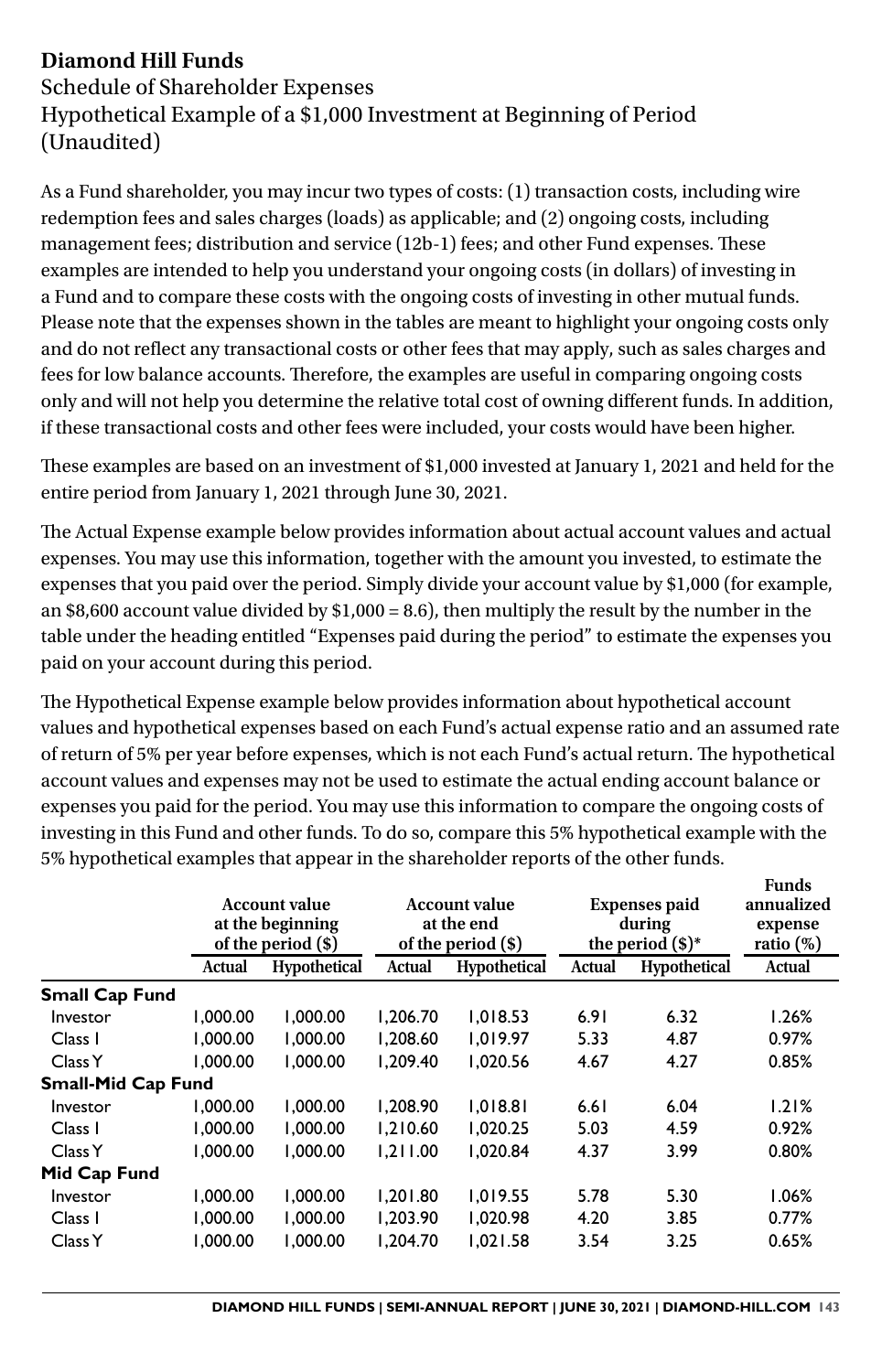#### Schedule of Shareholder Expenses Hypothetical Example of a \$1,000 Investment at Beginning of Period (Unaudited) (Continued)

|                                |                                                                |              |                                                          |              |                                                       |              | <b>Funds</b>            |  |
|--------------------------------|----------------------------------------------------------------|--------------|----------------------------------------------------------|--------------|-------------------------------------------------------|--------------|-------------------------|--|
|                                | <b>Account value</b><br>at the beginning<br>of the period (\$) |              | <b>Account value</b><br>at the end<br>of the period (\$) |              | <b>Expenses paid</b><br>during<br>the period $(\$)^*$ |              | annualized              |  |
|                                |                                                                |              |                                                          |              |                                                       |              | expense<br>ratio $(\%)$ |  |
|                                |                                                                |              |                                                          |              |                                                       |              |                         |  |
|                                | Actual                                                         | Hypothetical | <b>Actual</b>                                            | Hypothetical | <b>Actual</b>                                         | Hypothetical | Actual                  |  |
| Large Cap Fund                 |                                                                |              |                                                          |              |                                                       |              |                         |  |
| Investor                       | 1,000.00                                                       | 1,000.00     | 1,151.20                                                 | 1,020.03     | 5.12                                                  | 4.81         | 0.96%                   |  |
| Class I                        | 1,000.00                                                       | 1,000.00     | 1,153.10                                                 | 1,021.47     | 3.58                                                  | 3.36         | 0.67%                   |  |
| Class Y                        | 1,000.00                                                       | 1,000.00     | 1,153.60                                                 | 1,022.06     | 2.94                                                  | 2.76         | 0.55%                   |  |
| Large Cap Concentrated Fund ** |                                                                |              |                                                          |              |                                                       |              |                         |  |
| Investor                       | 1.000.00                                                       | 1.000.00     | 1.098.00                                                 | 1.020.04     | 3.44                                                  | 4.80         | 0.96%                   |  |
| Class I                        | 1.000.00                                                       | 1.000.00     | 1.099.00                                                 | 1,021.48     | 2.40                                                  | 3.35         | 0.67%                   |  |
| Class Y                        | 1,000.00                                                       | 1,000.00     | 1,099.00                                                 | 1,022.08     | 1.97                                                  | 2.75         | 0.55%                   |  |
| <b>All Cap Select Fund</b>     |                                                                |              |                                                          |              |                                                       |              |                         |  |
| Investor                       | 1.000.00                                                       | 1.000.00     | 1.223.00                                                 | 1.019.04     | 6.40                                                  | 5.81         | 1.16%                   |  |
| Class I                        | 1.000.00                                                       | 1.000.00     | 1,225.30                                                 | 1.020.47     | 4.81                                                  | 4.37         | 0.87%                   |  |
| Class Y                        | 1,000.00                                                       | 1,000.00     | 1,226.20                                                 | 1,021.06     | 4.15                                                  | 3.77         | 0.75%                   |  |
| <b>Long-Short Fund</b>         |                                                                |              |                                                          |              |                                                       |              |                         |  |
| Investor                       | 1,000.00                                                       | 1,000.00     | 1,131.70                                                 | 1,015.58     | 9.82                                                  | 9.28         | 1.86%                   |  |
| Class I                        | 1,000.00                                                       | 1,000.00     | 1,133.20                                                 | 1,017.02     | 8.29                                                  | 7.84         | 1.57%                   |  |
| Class Y                        | 1.000.00                                                       | 1,000.00     | 1.134.10                                                 | 1,017.62     | 7.66                                                  | 7.24         | 1.45%                   |  |
| <b>Global Fund</b>             |                                                                |              |                                                          |              |                                                       |              |                         |  |
| Investor                       | 1,000.00                                                       | 1,000.00     | 1,111.50                                                 | 1,019.20     | 5.91                                                  | 5.65         | 1.13%                   |  |
| Class I                        | 1,000.00                                                       | 1,000.00     | 1,112.30                                                 | 1,020.64     | 4.39                                                  | 4.20         | 0.84%                   |  |
| Class Y                        | 1.000.00                                                       | 1,000.00     | 1,112.90                                                 | 1,021.23     | 3.76                                                  | 3.60         | 0.72%                   |  |
| <b>International Fund</b>      |                                                                |              |                                                          |              |                                                       |              |                         |  |
| Investor                       | 1,000.00                                                       | 1,000.00     | I, 146.60                                                | 1,019.15     | 6.06                                                  | 5.70         | 1.14%                   |  |
| Class I                        | 1.000.00                                                       | 1,000.00     | 1,148.30                                                 | 1,020.59     | 4.52                                                  | 4.25         | 0.85%                   |  |
| Class Y                        | 1.000.00                                                       | 1,000.00     | I, 149.60                                                | 1,021.18     | 3.88                                                  | 3.65         | 0.73%                   |  |
| <b>Short Duration Fund</b>     |                                                                |              |                                                          |              |                                                       |              |                         |  |
| Investor                       | 1.000.00                                                       | 1,000.00     | 1,021.50                                                 | 1,020.78     | 4.06                                                  | 4.06         | 0.81%                   |  |
| Class I                        | 1.000.00                                                       | 1,000.00     | 1,023.10                                                 | 1,022.22     | 2.61                                                  | 2.61         | 0.52%                   |  |
| Class Y                        | 1,000.00                                                       | 1,000.00     | 1,022.70                                                 | 1,022.81     | 2.01                                                  | 2.01         | 0.40%                   |  |
| <b>Core Bond Fund</b>          |                                                                |              |                                                          |              |                                                       |              |                         |  |
| Investor                       | 1.000.00                                                       | 1,000.00     | 988.80                                                   | 1,021.03     | 3.74                                                  | 3.80         | 0.76%                   |  |
| Class I                        | 1.000.00                                                       | 1.000.00     | 990.10                                                   | 1.022.46     | 2.32                                                  | 2.36         | 0.47%                   |  |
| Class Y                        | 1,000.00                                                       | 1,000.00     | 989.90                                                   | 1,023.06     | 1.73                                                  | 1.76         | 0.35%                   |  |
|                                |                                                                |              |                                                          |              |                                                       |              |                         |  |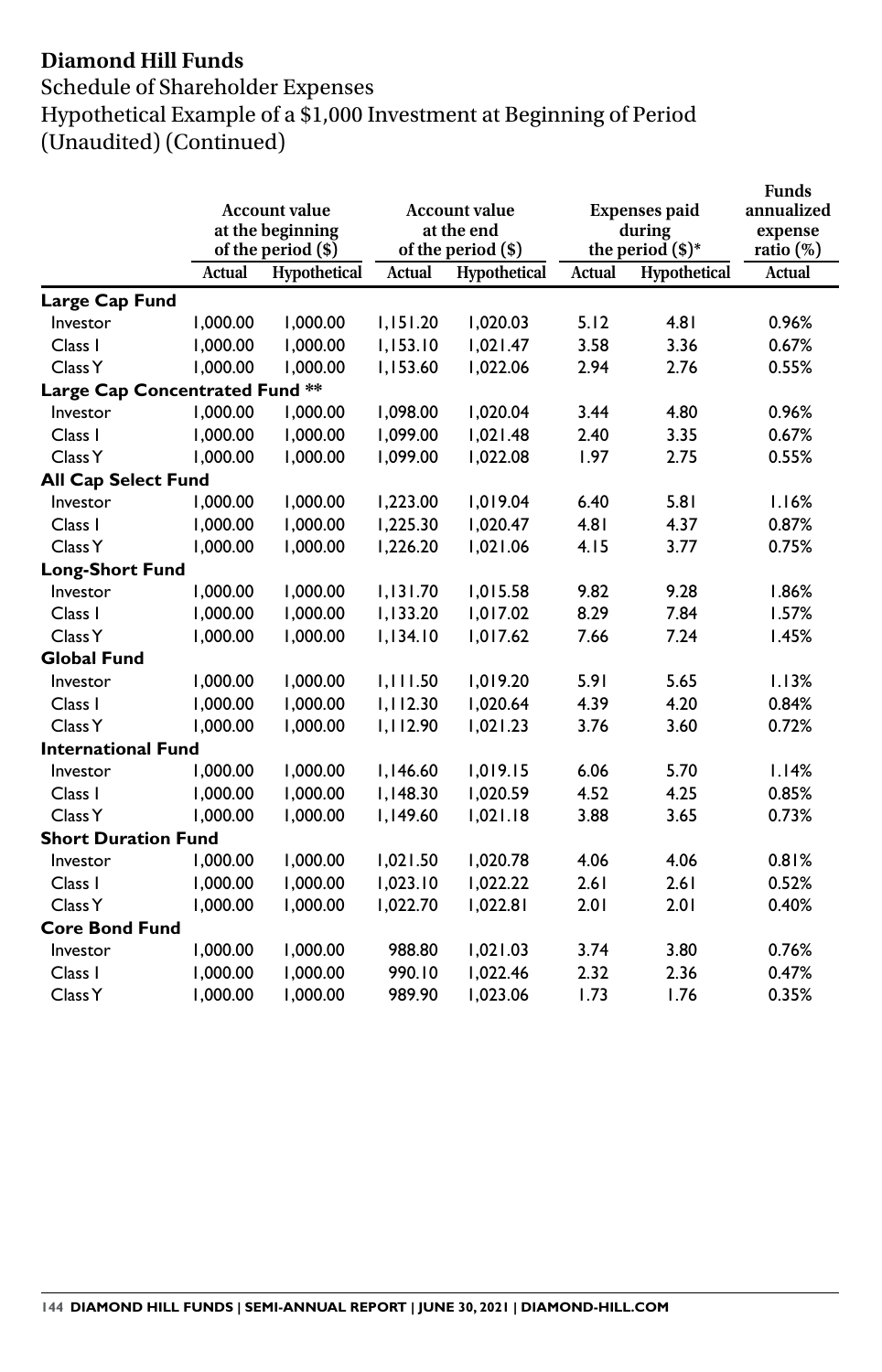#### Schedule of Shareholder Expenses Hypothetical Example of a \$1,000 Investment at Beginning of Period (Unaudited) (Continued)

|                              | <b>Account value</b><br>at the beginning<br>of the period $(\$)$ |                     | <b>Account value</b><br>at the end<br>of the period $(\$)$ |              | <b>Expenses paid</b><br>during<br>the period $(\$)^*$ |              | Funds<br>annualized<br>expense<br>ratio $(\%)$ |
|------------------------------|------------------------------------------------------------------|---------------------|------------------------------------------------------------|--------------|-------------------------------------------------------|--------------|------------------------------------------------|
|                              | Actual                                                           | <b>Hypothetical</b> | Actual                                                     | Hypothetical | Actual                                                | Hypothetical | Actual                                         |
| <b>Corporate Credit Fund</b> |                                                                  |                     |                                                            |              |                                                       |              |                                                |
| Investor                     | 1.000.00                                                         | 1.000.00            | 1.026.20                                                   | 1.020.27     | 4.58                                                  | 4.57         | 0.91%                                          |
| Class I                      | 1.000.00                                                         | 1.000.00            | 1.027.90                                                   | 1.021.71     | 3.13                                                  | 3.12         | 0.62%                                          |
| Class Y                      | 1.000.00                                                         | 1.000.00            | 1.028.50                                                   | 1.022.30     | 2.53                                                  | 2.52         | 0.50%                                          |
| <b>High Yield Fund</b>       |                                                                  |                     |                                                            |              |                                                       |              |                                                |
| Investor                     | 1.000.00                                                         | 1.000.00            | 1.037.80                                                   | 1.020.04     | 4.85                                                  | 4.81         | 0.96%                                          |
| Class I                      | 1.000.00                                                         | 1.000.00            | 1.040.10                                                   | 1.021.47     | 3.39                                                  | 3.36         | 0.67%                                          |
| Class Y                      | 1.000.00                                                         | 1.000.00            | 1.039.60                                                   | 1.022.06     | 2.79                                                  | 2.76         | 0.55%                                          |

\* Expenses are equal to the Fund's annualized net expense ratio, multiplied by the average account value over the period, multiplied by the number of days in the most recent fiscal half-year divided by the number of days in the fiscal year (to reflect the one-half year period).

\*\* Actual expenses for Large Cap Concentrated Fund are equal to the Fund's annualized net expense ratio, multiplied by the average account value over the period, multiplied by 125/365 (to reflect the period since inception).

You can find more information about the Fund's expenses, including annual expense ratios for historical periods in the Financial Highlights section of this report. For additional information on operating expenses and other shareholder costs, please refer to the Fund's prospectus. The prospectus presents hypothetical shareholder costs over various time periods based upon a \$10,000 investment and a return of 5% a year. The standardized example, which appears in all mutual fund prospectuses, may be useful to you in comparing the costs of investing in different funds.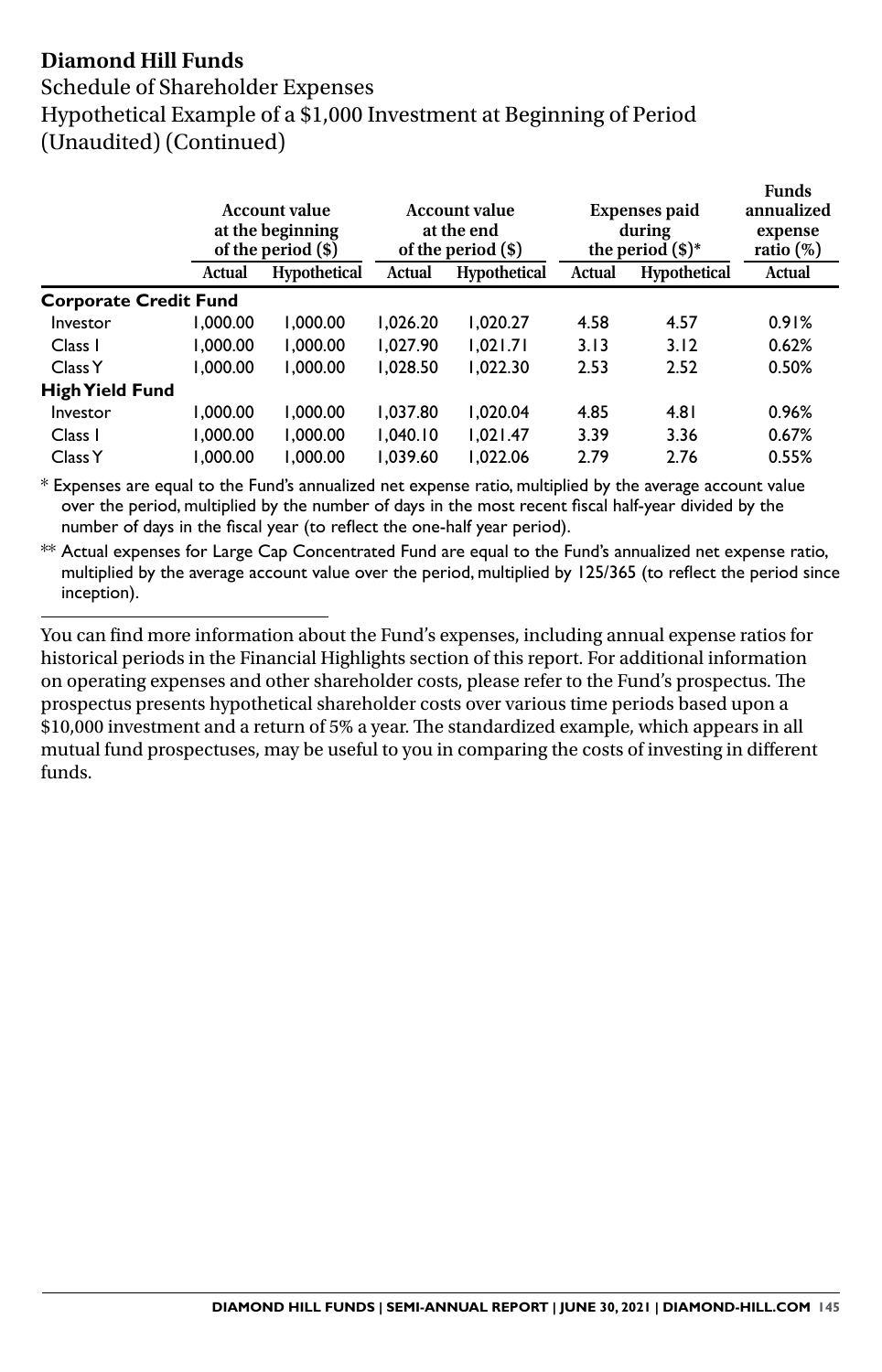Operation and Effectiveness of the Funds' Liquidity Risk Management Program (Unaudited)

The Securities and Exchange Commission adopted Rule 22e-4 under the Investment Company Act of 1940, as amended (the "Liquidity Rule"), to promote effective liquidity risk management throughout the open-end investment company industry, thereby reducing the risk that funds will be unable to meet their redemption obligations and mitigating dilution of the interests of fund shareholders.

The Diamond Hill Funds Board of Trustees (the "Board") met on May 20, 2021 (the

"Meeting") to review the liquidity risk management program (the "Program") applicable to the Diamond Hill Funds (each, a "Fund"), pursuant to the Liquidity Rule. The Board has appointed the Diamond Hill Capital Management, Inc. Valuation & Liquidity Committee (the "Committee") as the program administrator for the Program. At the Meeting, the Committee provided the Board with a report that addressed the operation of the Program and assessed its adequacy and effectiveness of implementation, and any material changes to the Program (the "Report"). The Report covered the period from April 1, 2020 through March 31, 2021 (the "Program Reporting Period").

The Report described the Program's liquidity classification methodology for categorizing a Fund's investments into one of four liquidity buckets: Highly Liquid, Moderately Liquid, Less Liquid and Illiquid. These classifications are reported to the SEC on Form N-PORT.

The Report noted that the Program complied with the key factors for consideration under the Liquidity Rule for assessing, managing and periodically reviewing a Fund's liquidity risk, as follows:

**A. The Fund's investment strategy and liquidity of portfolio investments during both normal and reasonably foreseeable stressed conditions:** During the Program Reporting Period, the Committee reviewed whether each Fund's strategy is appropriate for an open-end fund structure. The Committee also factored a Fund's concentration in an issuer into the liquidity analysis by taking issuer position sizes into account.

**B. Short-term and long-term cash flow projections during both normal and reasonably foreseeable stressed conditions:** During the Program Reporting Period, the Committee reviewed historical gross redemption activity and used this information as a component to establish each Fund's reasonably anticipated trading size ("RATS"). The Committee also considered a Fund's shareholder ownership concentration, a Fund's distribution channels, and the likelihood of advance notice for large redemptions.

**C. Holdings of cash and cash equivalents, as well as borrowing arrangements:** The Committee considered the terms of the credit facility applicable to the Funds, the financial health of the institution providing the facility and the fact that the credit facility is shared among multiple Funds. The Committee also considered other types of borrowing available to the Funds, such as the ability to use interfund lending. Each Fund has adopted an in-kind redemption policy which may be utilized to meet larger redemption requests.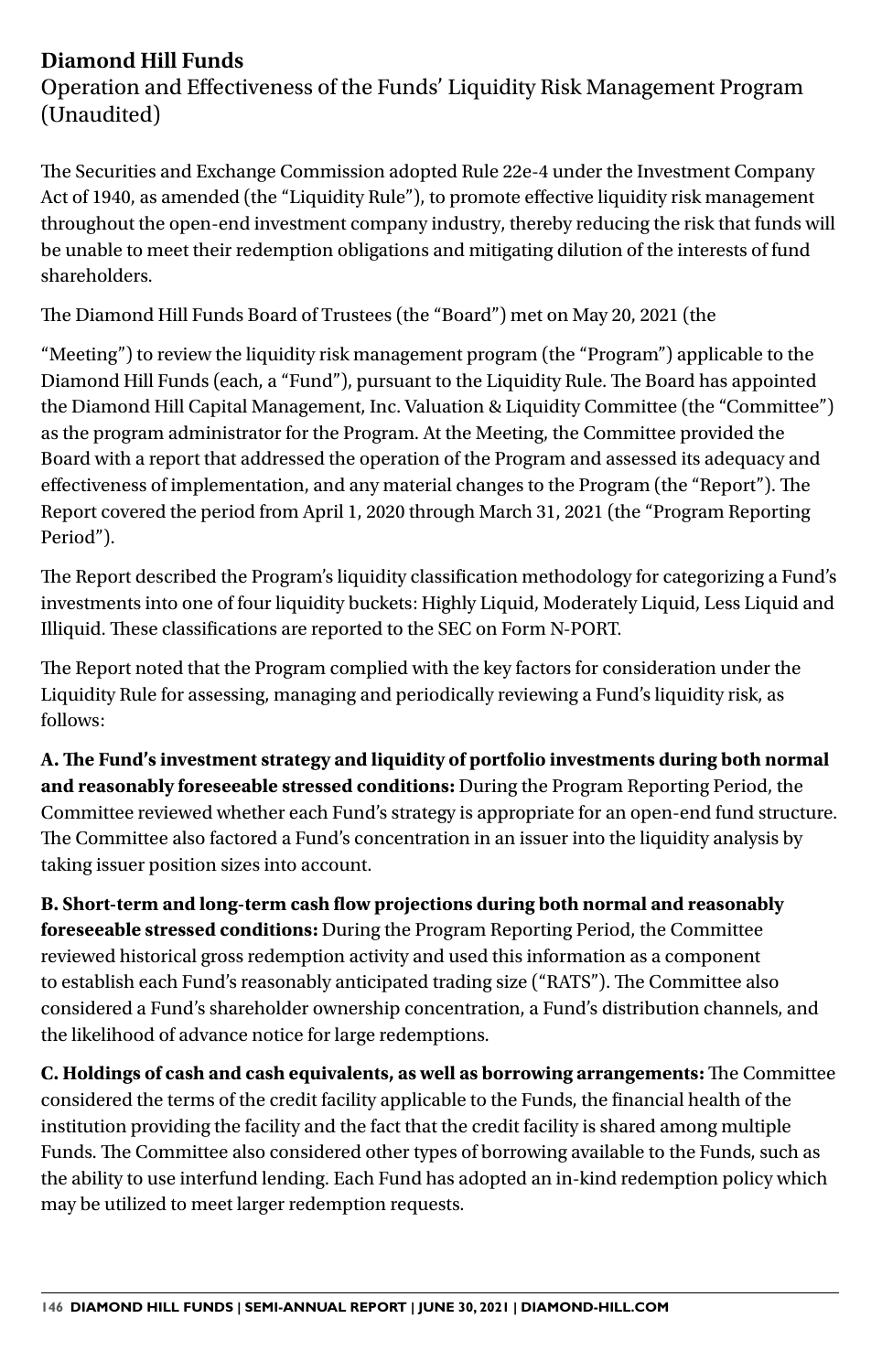Operation and Effectiveness of the Funds' Liquidity Risk Management Program (Unaudited) (Continued)

There were no material changes to the Program during the Program Reporting Period. The Report provided to the Board stated that the Committee concluded that based on the operation of the functions, as described in the Report, the Program is operating as intended and is effective in implementing the requirements of the Liquidity Rule.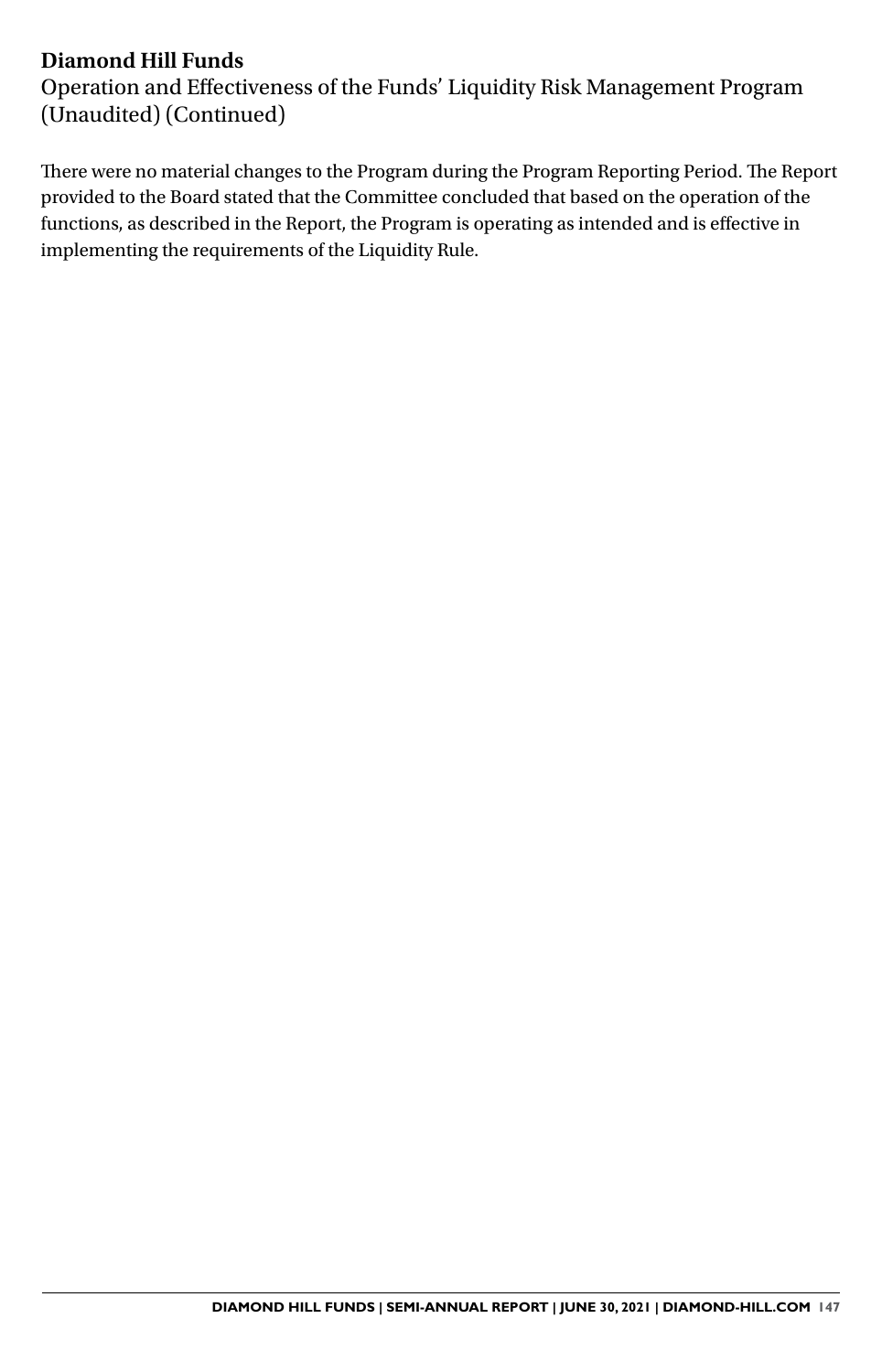(Page intentionally left blank)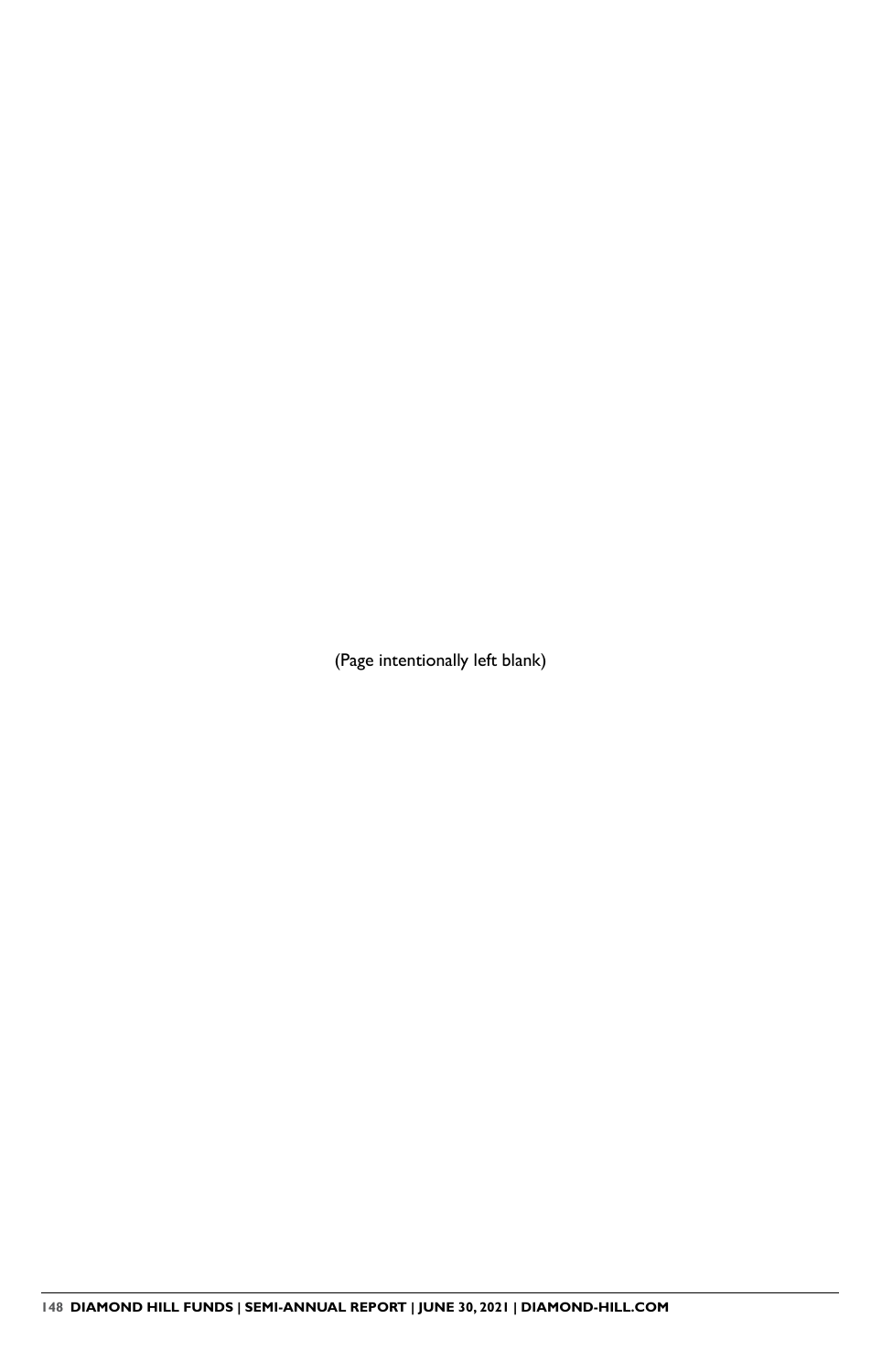(Page intentionally left blank)